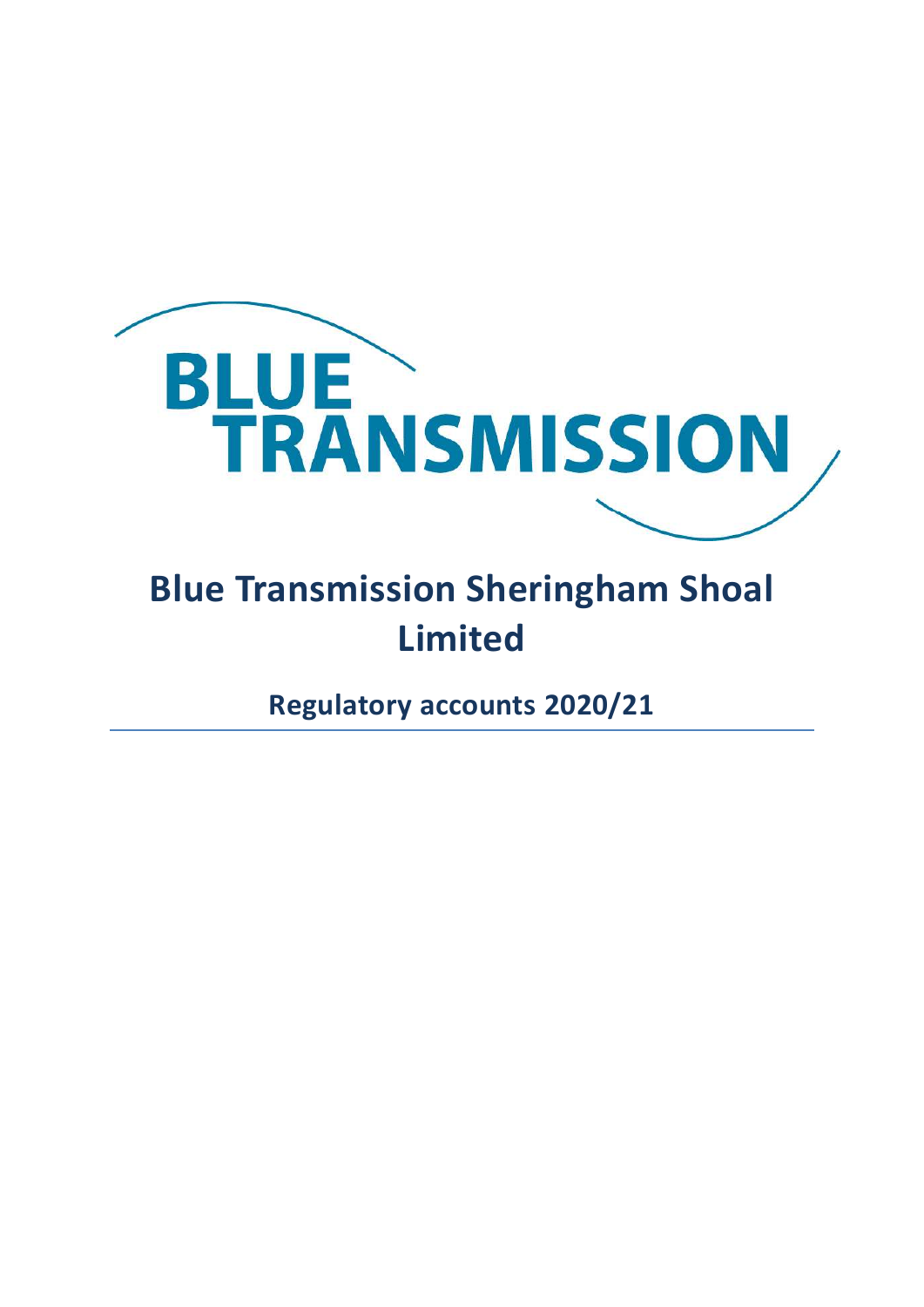## **Contents**

## Page

- **Contents**<br>
Page<br>
2 A description of these regulatory accounts<br>
3 Strategic Report<br>
27 Corporate governance statement<br>
27 Corporate governance statement **Contents**<br> **Page**<br>
2 A description of these regulatory accounts<br>
3 Strategic Report<br>
25 Directors' Report<br>
27 Corporate governance statement<br>
34 Statement of Directors' responsibilities
- 
- 25 Directors' Report
- 
- 
- 

## 27 Corporate governance statement **Contents**<br> **Page**<br>
2 A description of these regulatory accounts<br>
3 Strategic Report<br>
27 Corporate governance statement<br>
33 Statement of Directors' responsibilities<br>
134 Independent auditors' report<br> **Regulatory financial Contents**<br> **Page**<br>
24 A description of these regulatory accounts<br>
33 Strategic Report<br>
25 Directors' Report<br>
27 Corporate governance statement<br>
33 Statement of Directors' responsibilities<br>
19 Accounting policies<br>
19 Accou **Contents**<br> **Regulatory**<br>
22 A description of these regulatory accounts<br>
33 Strategic Report<br>
27 Corporate governance statement<br>
33 Statement of Directors' responsibilities<br> **Regulatory financial statements prepared in acc Contents**<br> **Page**<br>
2 A description of these regulatory accounts<br>
3 Strategic Report<br>
27 Corporate governance statement<br>
33 Statement of Directors' responsibilities<br>
13 Independent auditors' report<br> **Regulatory financial s Contents**<br> **Example 32**<br>
A description of these regulatory accounts<br>
33<br>
Strategic Report<br>
27 Corporate governance statement<br>
33<br>
Statement of Directors' responsibilities<br>
134 Independent auditors' report<br> **Regulatory fin CONTENTS**<br> **Page**<br>
2 A description of these regulatory accounts<br>
3 Strategic Report<br>
27 Corporate governance statement<br>
33 Statement of Directors' resport<br> **Regulatory financial statements propred in accordance with inter** 54 Balance sheet Page<br>
22 A description of these regulatory accounts<br>
33 Strategic Report<br>
25 Directors' Report<br>
27 Corporate governance statement<br>
33 Statement of Directors' responsibilities<br>
1991<br>
1991<br>
1991<br>
1992<br>
1992<br>
1992<br>
1993<br>
25 L rease<br>
25 A description of these regulatory accounts<br>
33 Strategic Report<br>
27 Corporate governance statement<br>
33 Statement of Directors' responsibilities<br>
34 Independent auditors' report<br> **Regulatory financial statements p** Francisco Control Translation Control Control Control Control Control Control Control Control Control Control Control Control Control Control Control Control Control Control Control Control Control Control Control Control

\_\_\_\_\_\_\_\_\_\_\_\_\_\_\_\_\_\_\_\_\_\_\_\_\_\_\_\_\_\_\_\_\_\_\_\_\_\_\_\_\_\_\_\_\_\_\_\_\_\_\_\_\_\_\_\_\_\_\_\_\_\_\_\_\_\_\_\_\_\_\_\_\_\_\_\_\_\_\_\_\_\_\_\_\_\_\_\_\_\_

- 
- 
- 
- 
- 
- 
- 

## Glossary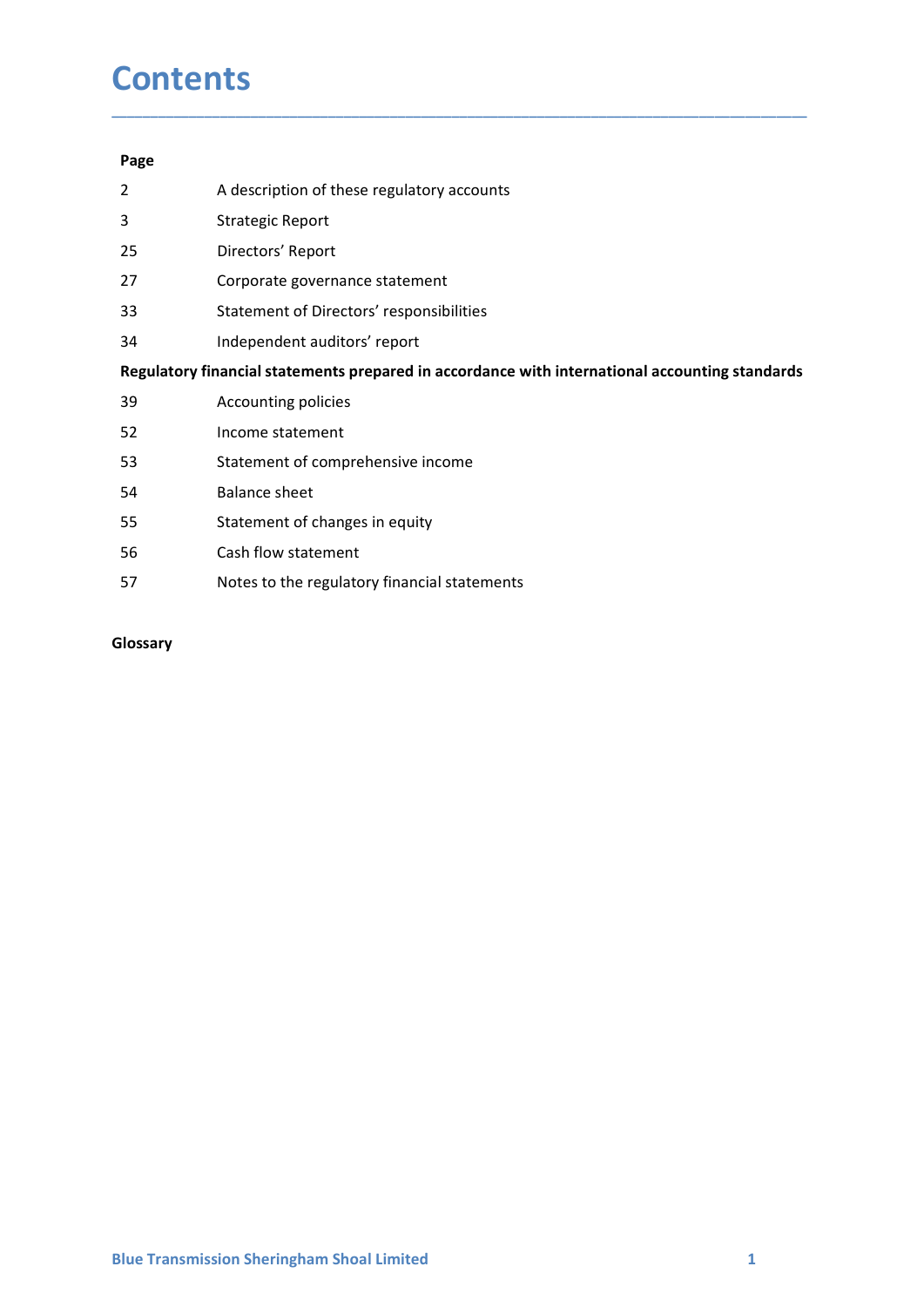A description of these regulatory accounts<br>For the year ended 31 March 2021<br>Blue Transmission Sheringham Shoal Limited ("the Company" and "the Licensee") is a holder of an<br>Offshore Electricity Transmission Licence ("the Li **A description of these regulatory accounts**<br>For the year ended 31 March 2021<br>Blue Transmission Sheringham Shoal Limited ("the Company" and "the Licensee") is a holder of an<br>Offshore Electricity Transmission Licence ("the A description of these regulatory accounts<br>
For the year ended 31 March 2021<br>
Blue Transmission Sheringham Shoal Limited ("the Company" and "the Licensee") is a holder of an<br>
Offshore Electricity Transmission Licence ("the A description of these regulatory accounts<br>
For the year ended 31 March 2021<br>
Blue Transmission Sheringham Shoal Limited ("the Company" and "the Licensee") is a holder of an<br>
Offshore Electricity Transmission Licence ("the A description of these regulatory accounts<br>
For the year ended 31 March 2021<br>
Blue Transmission Sheringham Shoal Limited ("the Company" and "the Licensee") is a holder of an<br>
Offshore Electricity Transmission Licence ("the A description of these regulatory accounts<br>
For the year ended 31 March 2021<br>
Blue Transmission Sheringham Shoal Limited ("the Company" and "the Licensee") is a holder of an<br>
Offshore Electricity Transmission Licence ("the **A description of these regulatory accounts**<br>For the year ended 31 March 2021<br>Blue Transmission Sheringham Shoal Limited ("the Company" and "the Licensee") is a holder of an<br>Offshore Electricity Transmission Licence ("the **A description of these regulatory accounts**<br>For the year ended 31 March 2021<br>Blue Transmission Sheringham Shoal Limited ("the Company" and "the Licensee") is a holder of an<br>Offshore Electricity Transmission Licence ("the A description of these regulatory accounts<br>For the year ended 31 March 2021<br>Blue Transmission Sheringham Shoal Limited ("the Company" and "the Licensee") is a holder of<br>Offshore Electricity Transmission Licence ("the Licen A description of these regulatory accounts<br>
For the year ended 31 March 2021<br>
Blue Transmission Sheringham Shoal Limited ("the Company" and "the Licensee") is a holder of an<br>
Offshore Electricity Transmission Licence ("the

\_\_\_\_\_\_\_\_\_\_\_\_\_\_\_\_\_\_\_\_\_\_\_\_\_\_\_\_\_\_\_\_\_\_\_\_\_\_\_\_\_\_\_\_\_\_\_\_\_\_\_\_\_\_\_\_\_\_\_\_\_\_\_\_\_\_\_\_\_\_\_\_\_\_\_\_\_\_\_\_\_\_\_\_\_\_\_\_

A description of these regulatory accounts<br>
For the year ended 31 March 2021<br>
Blue Transmission Sheringham Shoal Limited ("the Company" and "the Licensee") is a holder of an<br>
Bluffince Electricity Transmission Licence ("th A description of these regulatory accounts<br>
For the year ended 31 March 2021<br>
Blue Transmission Sheringham Shoal Limited ("the Company" and "the Licensee") is a holder of an<br>
Offshore Electricity Transmission Licence ("the A description of these regulatory accounts<br>For the year ended 31 March 2021<br>Blue Transmission Sheringham Shoal Limited ("the Company" and "the Licensee") is a holder of an<br>Offshore Electricity Transmission Licence ("the Li **A description of these regulatory accounts**<br>For the year ended 31 March 2021<br>Blue Transmission Sheringham Shoal Limited ("the Company" and "the Licensee") is a holder of an<br>Offshore Electricity Transmission Licence ("the **A CLESCTIP DUION OT THESE TEGUIEDTY ACCOUNTS**<br>For the year ended 31 March 2021<br>Blue Transmission Sheringham Shoal Limited ("the Company" and "the Licensee") is a holder of an<br>Offshore Electricity Transmission Licence ("th For the year ended 31 March 2021<br>Blue Transmission Sheringham Shoal Limited ("the Company" and "the Licensee") is a holder of an<br>Offshore Electricity Transmission Licence ("the Licence") granted under the Electricity Act 1 Blue Transmission Sheringham Shoal Limited ("the Company" and "the Licensee") is a holder of a<br>Offshore Electricity Transmission Licence ("the Licence") granted under the Electricity Act 1989. Th<br>Licence was awarded to the Offshore Electricity Transmission Licence ("the Licence") granted under the Electricity Act 1989. The Licence was awarded to the Company on 26 June 2013 by The Gas and Electricity Markets Authority ("the Authority"). Under was awarded to the Company on 26 June 2013 by The Gas and Electricity Markets Authority<br>
throfinty<sup>2</sup>). Under standard condition E2 of this Licence, the Company is required to prepare<br>
tish amunal regulatory accounts setti muning y. Once is anneative commencies of the is unerrice, the company is required to prepare<br>is a bilsh annual regulatory accounts setting out the financial position and performance of the<br>pry business covered by the Lice For the regulatory accounts<br>
and the regulatory accounts<br>
are repared in respect of the Licensee's regulatory transmission business;<br>
repared in respect to the being the operation of its regulated transmission business;<br>
n **f the regulatory accounts**<br>
argulatory accounts are prepared in respect of the Licensee's regulated transmission business;<br>
papary only has one activity – that being the operation of its regulated transmission business;<br> The regulatory accounts are prepared in respect of the Licensee's regulatory transmission business;<br>repary only has one activity – that being the operation of its regulated transmission business;<br>pany only has one activity npany only has one activity – that being the operation of its regulated transmission business;<br>nently, the regulatory financial statements contained herein reflect the same scope as that<br>in the Company's statutory account ently, the regulatory financial statements contained herein reflect the same scope as that<br>in the Company's statutory accounts for the year ended 31 March 2021 as prepared in<br>the Company statutory accounts for the verse en is in the Company's statutory accounts for the year ended 31 March 2021 as prepared in<br>the with Section 396 of the Companies Act 2006. In addition, the Directors' Report, Strategic<br>end Corporate governance statement includ rece with Section 396 of the Companies Act 2006. In addition, the Directors' Report, Strategic<br>end Corporate governance statement included within these regulatory accounts also reflect<br>a conditions reported in the Company'

- 
- 
- 
- 
- 
- 
- 

Report and Corporate governance statement included within these regulatory accounts also reflect<br>the same activities as reported in the Company's annual report and financial statements 2020/2021.<br>Content of the regulatory Content of the regulatory accounts are enormous and the set of the regulatory accounts comprise:<br>
• a Strategic Report commencing on page 3;<br>
• a Deprote Seperate resement commencing on page 25;<br>
• a Corporate governance s Content of the regulatory accounts<br>
• a Strategic Report commencing on page 3;<br>
• a Directors' Report commencing on page 25;<br>
• a Corporate governance statement commencing on page 27;<br>
• a Statement of Directors' responsib In accordance with the Licence these regulatory accounts comprise:<br>
• a Strategic Report commencing on page 25;<br>
• a Directors' Report commencing on page 25;<br>
• a Corporate governance statement commencing on page 27;<br>
• a **Example 19**<br> **a** Strategic Report commencing on page 3;<br> **a** Directors' Report commencing on page 25;<br> **a** Corporate governance statement commencing on page 27;<br> **a** Statement of Directors' responsibilities for preparing

Examples of the teaming of stector solotic methanic and the teaming of the Company for the teaming of the teaming of stector of the financial information relates, will be delivered to the registrar of Companies.<br>The audito a Directors' Report commencing on page 25;<br>
• a Corporate governance statement commencing on page 27;<br>
• a Statement of Directors' responsibilities for preparing regulatory accounts on page 33;<br>
• the Independent auditors' accounts which was unqualified and did not contain a statement under Section and other controls on particular a Corporate governance statement auditors' report on the regulatory accounts commencing on page 34;<br>
• the Indep action of Directors'' responsibilities for preparing gon page 27;<br>
a Statement of Directors'' responsibilities for preparing regulatory accounts on page 38;<br>
a the Independent auditors'' report on the regulatory accounts c • a Statement of Directors' responsibilities for preparing regulatory accounts on page 33;<br>• the Independent auditors' report on the regulatory accounts commencing on page 34;<br>• regulatory financial statements commencing o • the Independent auditors' report on the regulatory accounts commencing on page 34;<br>• regulatory financial statements commencing on page 39; and<br>• a statement showing transactions between the Company and its ultimate cont • regulatory financial statements commencing on page 39; and<br>• a statement showing transactions between the Company and its ultimate controller and other<br>related disclosures. The information required by this statement is s <sup>2</sup> regulatory imminion stachements commention purpose. The information controller and other<br>
<sup>2</sup> a statement showing transactions electure to company and its ultimate controller and other<br>
related disclosures. The informa • a statement showing transactions between the Company and its ultimate controller and other<br>related disclosures. The information required by this statement is shown in note 18 to the<br>regulatory financial statements "relat related associates. The information required by this statement is shown in note 18 to the<br>regulatory financial statements "related party transactions" on page 67.<br>
Relationship of regulatory accounting statements with stat Relationship of regulatory accounting statements with statutory accounts<br>The financial information contained in these regulatory accounting statements does not constitute<br>statutory accounts within the meaning of Section 39

www.bluetransmission.com.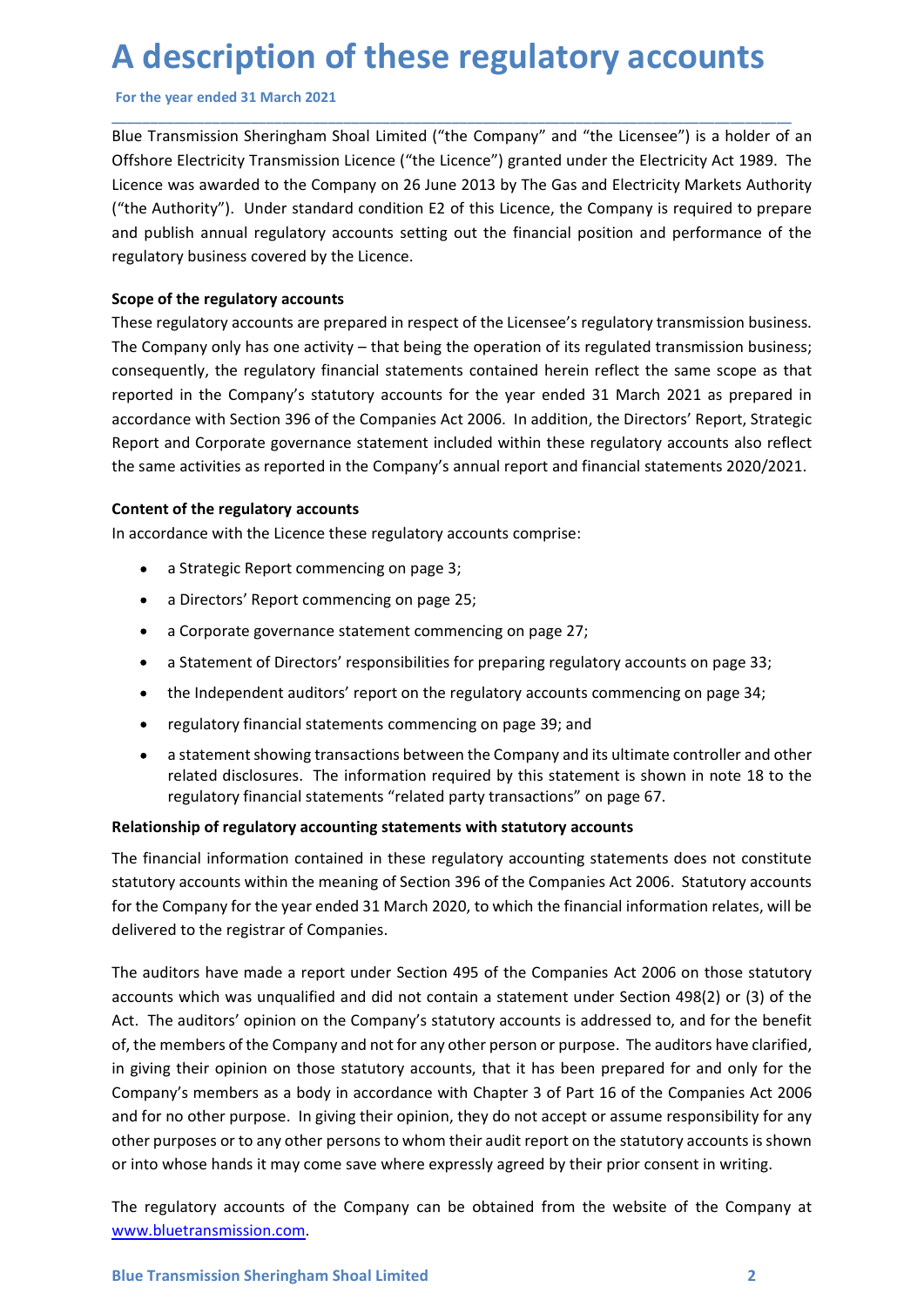## Introduction

Strategic Report<br>
For the year ended 31 March 2021<br>
Introduction<br>
This Strategic Report explains the operations of the Company and the main trends and **Strategic Report**<br>For the year ended 31 March 2021<br>Introduction<br>This Strategic Report explains the operations of the Company and the main trends and factors<br>underlying the development and performance of the Company during **Strategic Report**<br>For the year ended 31 March 2021<br>Introduction<br>This Strategic Report explains the operations of the Company and the main trends and factors<br>underlying the development and performance of the Company during **Strategic Report**<br>For the year ended 31 March 2021<br>Introduction<br>This Strategic Report explains the operations of the Company and the main trends and factors<br>underlying the development and performance of the Company during **Strategic Report**<br>For the year ended 31 March 2021<br>Introduction<br>This Strategic Report explains the operations of the Company and the main trends and factors<br>underlying the development and performance of the Company during **Strategic Report**<br>
For the year ended 31 March 2021<br> **Introduction**<br>
This Strategic Report explains the operations of the Company and the main trends and factors<br>
and as those matters which are likely to affect its future **Strategic Report**<br>For the year ended 31 March 2021<br>Introduction<br>This Strategic Report explains the operations of the Company and the main trends and factors<br>underlying the development and performance of the Company during **Strategic Report**<br>This Strategic Report explains the operations of the Company and the main trends and factors<br>This Strategic Report explains the operations of the Company during the year ended 31 March 2021,<br>as well as t **Strategic Report**<br>
For the year ended 31 March 2021<br>
Intr**oduction**<br>
This Strategic Report explains the operations of the Company and the main trends and factors<br>
underlying the development and performance of the Company **Strategic Report**<br>For the year ended 31 March 2021<br>Introduction<br>This Strategic Report explains the operations of the Company and the mai<br>underlying the development and performance of the Company during the year e<br>as well **Strategic Report**<br>
For the year ended 31 March 2021<br>
Introduction<br>
This Strategic Report explains the operations of the Company and the main trends and factors<br>
as well as those matters which are likely to affect its futu **Strategic Report**<br>For the year ended 31 March 2021<br>Introduction<br>This Strategic Report explains the operations of the Company and the main trends and factors<br>underlying the development and performance of the Company during For the year ended 31 March 2021<br> **Introduction**<br>
This Strategic Report explains the operations of the Company and the main trends and factors<br>
This Strategic Report explains the operations of the Company during the year e

\_\_\_\_\_\_\_\_\_\_\_\_\_\_\_\_\_\_\_\_\_\_\_\_\_\_\_\_\_\_\_\_\_\_\_\_\_\_\_\_\_\_\_\_\_\_\_\_\_\_\_\_\_\_\_\_\_\_\_\_\_\_\_\_\_\_\_\_\_\_\_\_\_\_\_\_\_\_\_\_\_\_\_\_\_\_\_\_\_\_

## Background

This Strategic Report explains the operations of the Company and the main trends and factors<br>underlying the development and performance of the Company during the year ended 31 March 2021,<br>as well as those matters which are Into Strategic regime trapelar the operations of the Company dring the mail tentos and actions<br>
underlying the development and performance of the Company during the year ended 31 March 2021,<br>
as well as those matters which underlying the development and performance of the Company during the year ended 31 march 2021,<br>as well as those matters which are likely to affect its future development and performance.<br>The ultimate parent company of the as were as trotos matters with are likely to arliet its fourted the company is bue Transmission Investments Limited ("BTI"), a Company incorporated and registered in Jersey.<br>The Company's principal activity is to provide a The utintale parter company or the Company is sole Transmission Investments Limited (1911), a<br>Company incorporated and registered in Jersey.<br>The Company's principal activity is to provide an electricity transmission servic The Company's principal activity is to provide an electricity transmission service to National Grid<br>Electricity System Operator Limited ("NGESO"), being the electricity transmission system operator for<br>Great Britain.<br>The C The Company symmolgal activity is to provide all reactricity transmission service to watomat orind<br>Electricity System Operator Limited ("NGESO"), being the electricity transmission system operator for<br>Great Britain.<br>The Co Electricity system operator timited ( Wocso) ), being the electricity transmission system operator for<br>The Company owns and operates a transmission system that electrically connects an offshore wind<br>farm generator to the o

The Company owns and operates a transmission system that electrically connects an offshore wind<br>farm generator to the onshore electricity distribution system owned by Eastern Power Networks plc<br>("EPN"), a wholly owned subs The Company was an operators at ansintssion system tran electrically conflective and the Line Company complete<br>
fram generator to the onshore electricity distribution system owned by Eastern Power Networks plc<br>
("EPN"), a rarm generator to the omshane electricity attention system women by eastern Power Networks Juckson ("EPN"), a wholly owned subsidiary of UK Power Networks Holdings Limited.<br>The Office of Gas and Electricity Markets ("Ofgem **EEV 17.4 WHOMY WHEE SUBSOLARY OF UNK POWER METALT THE COMPLEM SECTION THE COMPT THE COMPT CONDUCT THE COMPT CONDUCT THE COMPT CONDUCT CONDUCT CONDUCT CONDUCT CONDUCT CONDUCT CONDUCT CONDUCT CONDUCT CONDUCT CONDUCT CONDUCT Background**<br>The Office of Gas and Electricity Markets ("Ofgem"), supporting government initiatives, has developed<br>a regulatory regime for electricity stransmission networks connecting offshore wind farms to the<br>onshore el **recults** of Gas and Electricity Markets ("Ofgem"), supporting government initiatives, has developed<br>The Office of Gas and Electricity transmission networks connecting offshore wind farms to the<br>onshore electricity system. The Office of Gas and Electricity Markets ("Ofgem"), supporting government initiatives, has developed<br>a regulatory regime for electricity transmission networks connecting offshore wind farms to the<br>onshore electricity syst a regulatory regime tor electricity transmission networks connecting ortistance wind farms to the compary of electricity system. A key feature of this regime is that each new tranche of transmission assets required by offs stasses required by offshore generators will be owned and operated by offshore transmission owners<br>
("OFTOs"). OFTOs are subject to the conditions of a transmission licence.<br>
The Company was awarded the Licence by the Auth Company sample of the Company selectrical assets with the electrical assets with the Company of the Company was awarded the Licence by the Authority that became effective from 27 June 2013.<br>This Licence, amongst other matt The Company was awarded the Licence by the Authority that became effective from 27 June 2013.<br>This Licence, amongst other matters, premits and requires the Company to maintain and operate the Sheringham Shoal offshore elec The Company was awarded the Licence by the Authority that became effective from 27 June 2013.<br>This Licence, amongst other matters, permits and requires the Company to maintain and operate the Sheringham Shoal offshore elec The Licenter may transmits the electrical power of the Sheringham Shoal offshore electricity transmission assets for the period the Licence is in force.<br>This Licence, amongst other matters, permits and requires the Company The Electricity and Gas (Internal Markets) Regulations 2011 require all transmission poperators<br>The Electricity and Gas (Internal Markets) Regulations 2011 require all transmission system operators<br>such as the Company to b The Electricity and Gas (Internal Markets) Regulations 2011 require all transmission system operators<br>such as the Company to be certified as complying with the unbundling requirements concerning<br>common rules for the intern Incellent at the internal market in electric as complying with the unbundling requirements concerning<br>common rules for the internal market in electricity ("the third package"). The Company has been<br>issued a certificate pur common rules for the internal market in electricity ("the third package"). The Company has been<br>issued a certificate pursuant to Section 10D of the Electricity Act 1989 by the Authority confirming its<br>issued a certificate

compliance with the terms of the certificate which it has met through to the date of this report.<br> **The Company's offshore electricity transmission system**<br>
The Company transmits the electrical power of the Sheringham Shoa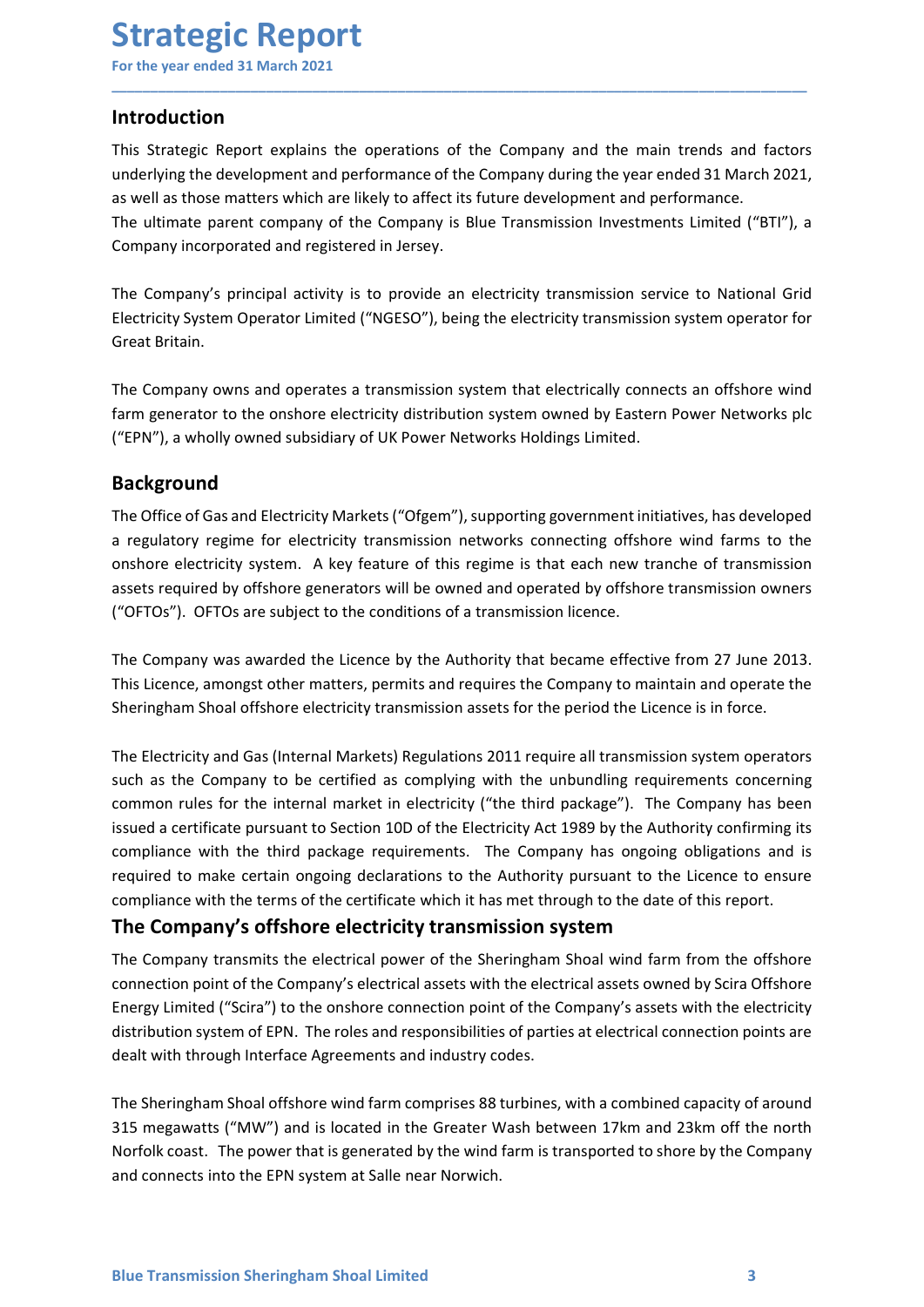Strategic Report continued<br>
For the year ended 31 March 2021<br>
The wind farm turbines are interconnected in "strings" by medium voltage (33kV) submarine<br>
that act as a power collection and transport system. The medium volta **Strategic Report continued**<br>For the year ended 31 March 2021<br>The wind farm turbines are interconnected in "strings" by medium voltage (33kV) submarine cables<br>that act as a power collection and transport system. The medium **Strategic Report continued**<br>For the year ended 31 March 2021<br>The wind farm turbines are interconnected in "strings" by medium voltage (33kV) submarine cables<br>that act as a power collection and transport system. The medium **Strategic Report continued**<br>For the year ended 31 March 2021<br>The wind farm turbines are interconnected in "strings" by medium voltage (33kV) submarine cables<br>that act as a power collection and transport system. The medium **Strategic Report continued**<br>For the year ended 31 March 2021<br>The wind farm turbines are interconnected in "strings" by medium voltage (33kV) submarine cables<br>that act as a power collection and transport system. The medium **Strategic Report continued**<br>For the year ended 31 March 2021<br>The wind farm turbines are interconnected in "strings" by medium voltage (33kV) submarine cables<br>that act as a power collection and transport system. The medium **Strategic Report continued**<br>Tor the year ended 31 March 2021<br>The wind farm turbines are interconnected in "strings" by medium voltage (33kV) submarine cables<br>that act as a power collection and transport system. The medium **Strategic Report continued**<br>For the year ended 31 March 2021<br>The wind farm turbines are interconnected in "strings" by medium voltage (33kV) submarine cables<br>that act as a power collection and transport system. The medium **Strategic Report continued**<br>For the year ended 31 March 2021<br>The wind farm turbines are interconnected in "strings" by medium voltage (33kV) submarine cables<br>that atd at a power collectricn and transport system. The mediu **Strategic Report continued**<br>For the year ended 31 March 2021<br>The wind farm turbines are interconnected in "strings" by medium voltage (33kV) submarine cables<br>that act as a power collection and transport system. The medium **Strategic Report continued**<br>For the year ended 31 March 2021<br>The wind farm turbines are interconnected in "strings" by medium voltage (33kV) submarine cables<br>that act as a power collection and transport system. The medium **Strategic Report continued**<br>
The wind farm turbines are interconnected in "strings" by medium voltage (33kV) submarine cables<br>
the wind farm turbines are interconnected in "strings" by medium voltage (33kV) submarine cabl **Strategic Report continued**<br>For the year ended 31 March 2021<br>The wind farm turbines are interconnected in "strings" by medium voltage (33kV) submarine cables<br>that act as a power collection and transport system. The medium For the year ended 31 March 2021<br>The wind farm turbines are interconnected in "strings" by medium voltage (33kV) submarine cables<br>that act as a power collection and transport system. The medium voltage cables are owned by The wind farm turbulane interconnected in "strings" by medium voltage (33kV) submarine cables<br>that act as a power collection and transport system. The medium voltage cables are owned by Scira<br>and run to the offshore electr The wind farm turbines are interconnected in "strings" by medium voltage (33kV) submarine cables<br>that act as a power collection and transport system. The medium voltage cables are owned by Scira<br>and run to the offshore ele Inter munditain cassing the microsomected in smaller of the Company and the company. At the offshore<br>
that act as a power collection and transport system. The medium voltage cables are owned by Scira<br>
and run to the offsho the the system. The method of the business parallel that the this object that is, as a minimum, as efficient as that<br>consider the method with the busine electricity substations, the voltage is "stepped up" to 132kV by elec tricity substations, the voltage is "stepped up" to 132kV by electrical transformers and then<br>sported to land by two 22km long high voltage submarine cables buried in the sea floor. At<br>fall, the submarine cables are joined sported to land by two 22km long high voltage submarine cables buried in the sea floor. At falal, the submarine cables the pioned to land cables that run for 21.6km to the Company's onshore tricity substation at Salle. At

\_\_\_\_\_\_\_\_\_\_\_\_\_\_\_\_\_\_\_\_\_\_\_\_\_\_\_\_\_\_\_\_\_\_\_\_\_\_\_\_\_\_\_\_\_\_\_\_\_\_\_\_\_\_\_\_\_\_\_\_\_\_\_\_\_\_\_\_\_\_\_\_\_\_\_\_\_\_\_\_\_\_\_\_\_\_\_\_\_\_

and, the submarine tables are jointer do laint data coust natrum or 2.1.6th to the company systemeted g reactive compensation equipment and the transported power factor of the electricity is corrected g reactive compensati Inculty substatuni at same. At the same substatunit, the power raturo of the electricity storiected<br>If greative compensation equipment and the transported power is then connected into EPN's<br>tricity distribution system.<br> **C** tricity distribution system.<br> **Endomary's long-term business objectives**<br> **Company's a** special purpose vehicle formed to hold the Licence. Its non-financial objectives are,<br>
efore, consistent with the objectives of the Li The Company's long-term business objectives<br>The Company is a special purpose vehicle formed to hold the Licence. Its non-finan<br>therefore, consistent with the objectives of the Licence. The Company will achiev<br>by ensuring i The Company's as pecial purpose vehicle formed to hold the Licence. Its non-financial objectives are,<br>therefore, consistent with the objectives of the Licence. The Company will achieve these objectives<br>by ensuring its comp The Company is a special purpose vehicle formed to hold the Lucence. Its non-linnacial objectives are<br>
therefore, consistent with the objectives of the Licence. The Company will achieve these objectives<br>
by ensuring its co

therefore, consistent with the objectives of the Licence. The Company will achieve thy ensuring its complaince with the Licence; industry codes and legislation; and by<br>maintaining its transmission system in accordance with

- 
- 
- 

management. O&M activities are outsourced to Scira Offshore Energy Limited ("Scira") and<br>management services are outsourced through a Management Services Agreement ("MSA") with<br>Frontier Power Limited ("FPL"). In addition, maintaining its transmission system in accordance with good industry practice.<br>The Company's financial objective is to provide financial returns to shareholders consistent with, or in<br>excess of, the business plan that supp The Company's operating model<br>The Company tendent of the Sheringham Shoal offshore<br>
transmission system. The Company will achieve this objective by:<br>
• meeting its revenue targets by operating the transmission system at av Extendion of the United Sciral Haust Special Constant International Constant Constant Constant Constant Constant<br>
Constitution of higher than, the Licence target;<br>
Considering its revenue targets by operating the transmiss on intering the compart service services are outsourced to solve the relationship of the prediction of higher than, the Licence target;<br>
• adopting and maintaining a financing structure that is, as a minimum, as efficient From the mething its revenue targets by operating the transmission system at availability levels equal to,<br>
• controlling and maintaining a financing structure that is, as a minimum, as efficient as that<br>
contemplated by t or higher than, the Licence target;<br>
• adopting and maintaining a financing structure that is, as a minimum, as efficient as that<br>
• controlling costs and seeking efficiency improvements.<br> **Fulture Developments**<br>
• control • adopting and maintaining a financing structure that is, as a minimum, as efficient as that<br>
• controlling costs and seeking efficiency improvements.<br> **Future Developments**<br> **Future Developments**<br> **Future Developments**<br> contemplated by the business plan; and<br> **•** controlling costs and seeking efficiency improvements.<br>
The Company's sole purpose is to hold and operate its offshore electricity transmission system and<br>
comply with the transm • controlling costs and seeking efficiency improvements.<br> **Future Developments**<br>
The Company's sole purpose is to hold and operate its offshore electricity transmission system and<br>
comply with the transmission licence whic • controlling costs and seeking efficiency improvements.<br> **Future Developments**<br> **Company's oute purpose is to hold and operate its offshore electricity transmission system and<br>
comply with the transmission licence which i** process. The Company's sole purpose is to hold and operate its offshore electricity transmission system and<br>comply with the transmission licence which it has been awarded; no changes to this objective are<br>likely in the future.<br>The In company sole purpose is to not and operate its omstore electricity transmission system and comply with the transmission licence which it has been awarded; no changes to this objective are likely in the future.<br>The Compa compy win the transmission licence which it has been awarded; no changes to this objective are<br>likely in the future.<br>The Company's susiness model is to outsource all operational, maintenance ("O&M") activities and<br>manageme IRE **Company's operating model**<br>The Company's business model is to outsource all operational, maintenance ("O&M") activities and<br>management. O&M activities are outsourced through a Management Services Agreement ("MSA") wit The **Company's operating model**<br>The **Company's business model** is to outsource all operational, maintenance ("O&M") activities and<br>management. O&M activities are outsourced to Scira Offshore Energy Limited ("Scira") and<br>ma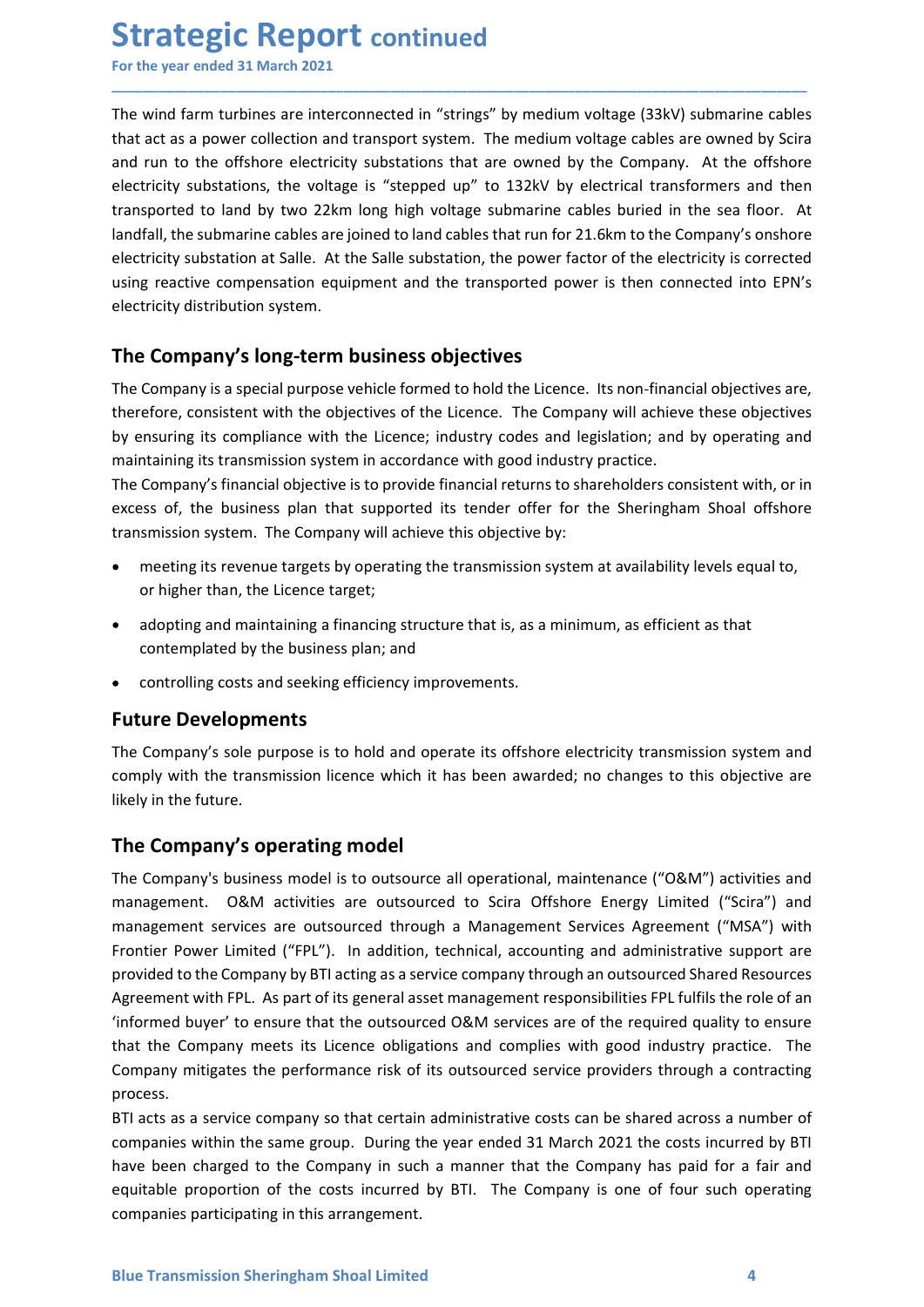**Strategic Report continued**<br>
For the year ended 31 March 2021<br>
The Company's approach to managing the business<br>
The Company's general approach to the management and operation of its business is ba **Strategic Report continued**<br>For the year ended 31 March 2021<br>The Company's approach to managing the business<br>The Company's general approach to the management and operation of its business is based or<br>ensuring that the rig **Strategic Report continued**<br>
For the year ended 31 March 2021<br> **The Company's approach to managing the business**<br>
The Company's general approach to the management and operation of its business is based on<br>
ensuring that t **Strategic Report continued**<br>For the year ended 31 March 2021<br>The Company's approach to managing the business<br>The Company's general approach to the management and operation of its business is based on<br>ensuring that the rig **Strategic Report continued**<br>
For the year ended 31 March 2021<br> **The Company's approach to managing the business**<br>
The Company's general approach to the management and operation of its business is based on<br>
ensuring that t **Strategic Report continued**<br>For the year ended 31 March 2021<br>**The Company's approach to managing the business**<br>The Company's general approach to the management and operation of its business is based on<br>ensuring that the r Company: **Trategic Report continued**<br>
the year ended 31 March 2021<br> **E Company's approach to managing the business**<br>
Company's general approach to the management and operation of its business is based on<br>
tring that the right balan **rategic Report continued**<br> **Example 31 March 2021**<br> **Example 31 March 2021**<br> **Company's approach to managing the business**<br>
Company's general approach to the management and operation of its business is based on<br>
uring tha **Example 18 Amorth Constant Constant Constant Constant Constant Company's approach to managing the business<br>
Company's approach to managing the business<br>
Company's general approach to the management and operation of its bu Example 18 ACCO CONTRIGUATE CONTIGNATE CONTRIGUATE COMPONS**<br> **Example year ended 31 March 2021**<br> **Example y** seneral approach to the management and operation of its business is based on<br>
oring that the right balance is ac **Examplemented a standard and the management and operator** and the management approach of the management and operation of its business is based on company's general approach to the management and operation of its business **The Example 18 Match 2021**<br> **Example 18 Match 2021**<br> **Example 31 March 2021**<br> **Example 31 March 2021**<br> **Example 31 March 2021**<br> **Example 31 March 2021**<br> **Example 31 March 2021**<br> **Example 31 March to the management and ope** the year ended 31 March 2021<br> **E Company's approach to managing the business**<br> **Company's general approach to the management and operation of its business is based on**<br>
primaring that the right balance is achieved between

\_\_\_\_\_\_\_\_\_\_\_\_\_\_\_\_\_\_\_\_\_\_\_\_\_\_\_\_\_\_\_\_\_\_\_\_\_\_\_\_\_\_\_\_\_\_\_\_\_\_\_\_\_\_\_\_\_\_\_\_\_\_\_\_\_\_\_\_\_\_\_\_\_\_\_\_\_\_\_\_\_\_\_\_\_\_\_\_\_\_

- 
- 
- systems;
- 
- conditions.

The Company is supproduct Comaningary and publises and industry contracts and including: the Company's general approach to the management and operation of its business is based on ensuring that the right balance is achieve ensuring that the right balance is achieved between cost, quality, performance, innovation and<br>
financial returns so as to optimise the cost of its services to the end consumer. In doing so the<br>
Company:<br>
• has a relentles financial returns so as to optimise the cost of its services to the end consumer. In doing so the<br>
company:<br>
• has a relentless focus on transmission system availability;<br>
• recognises that the inherently hazardous nature Company:<br>
• has a relentless focus on transmission system availability;<br>
• recognises that the inherently hazardous nature of the Company's assets and operations requires<br>
an extraordinary focus on Health, Safety and the E • has a relentless focus on transmission system availability;<br>• recognises that the inherently hazardous nature of the Company's assets and operations requires<br>• an extraordinary focus on Health, Safety and the Environment • recognises that the inherently hazardous nature of the Company's assets and operations requires<br>
• has the right people working safely to standards using the right processes, technology and<br>
• has implemented a risk mana The company is subject to a numerally matrical dust and the company's assess and uperations required as the right people working safely to standards using the right processes, technology a systems;<br>
• has the right people

• has the right people working safely to standards using the right process<br>systems;<br>
• has implemented a risk management approach that ensures that risks are asse<br>
reported appropriately; and<br>
• has adopted a governance fr Systems;<br>
Systems;<br>
Systems;<br>
Also amplemented a risk management approach that ensures that risks are assessed, managed and<br>
reported appropriately; and<br>
The Company is subject to a number of regulatory and contractual obl **Examplemented a risk management approach that ensures that risks are assessed, managed and reported appropriately; and<br>
<b>Examplemented** a governance framework that enforces compliance with law, regulations and licence con • has implemented a risk management approach that ensures that risks are assessed, managed and<br>
• reported appropriately; and<br>
• has adopted a governance framework that enforces compliance with law, regulations and licence reported appropriately; and<br>
• has adoptomate framework that enforces compliance with law, regulations and licence<br>
conditions.<br> **Principal regulatory, industry contracts and industry code matters**<br>
The Company is subject • has adopted a governance framework that enforces compliance with law, regulations and licence<br> **Principal regulatory, industry contracts and industry code matters**<br>
The Company is subject to a number of regulatory and co conditions.<br> **Principal regulatory, industry contracts and industry code matters**<br>
The Company is subject to a number of regulatory and contractual obligations arising from and<br>
including: the Licence; the Transmission Own **Principal regulatory, industry contracts and industry code matters**<br>The Company is subject to a number of regulatory and contractual obligations arising from and<br>including: the Licence; the Transmission Owner Construction The Company is subject to a number of regulatory and contractual obligations arising from and including: the Licence; the Transmission Owner Construction Agreement ("TOCA") with NGET; and the System Operator – Transmission The Company is subject to a number of regulatory and contractual obligations arising from and including: the Licence; the Transmission Owner Code ("STC") with NGESO. The Company's operations are also subject to a range of including: the Licence; the Transmission Owner Construction Agreement ("TOCA") with NGET, and the<br>System Operator – Transmission Owner Code ("STC") with NGESO. The Company's operations are also<br>subject to a range of indust

A failure by the Company to materially comply with the terms of the Licence could ultimately lead to<br>the revocation of the Licence. The Directors take very seriously their obligations to comply with the<br>terms of the licenc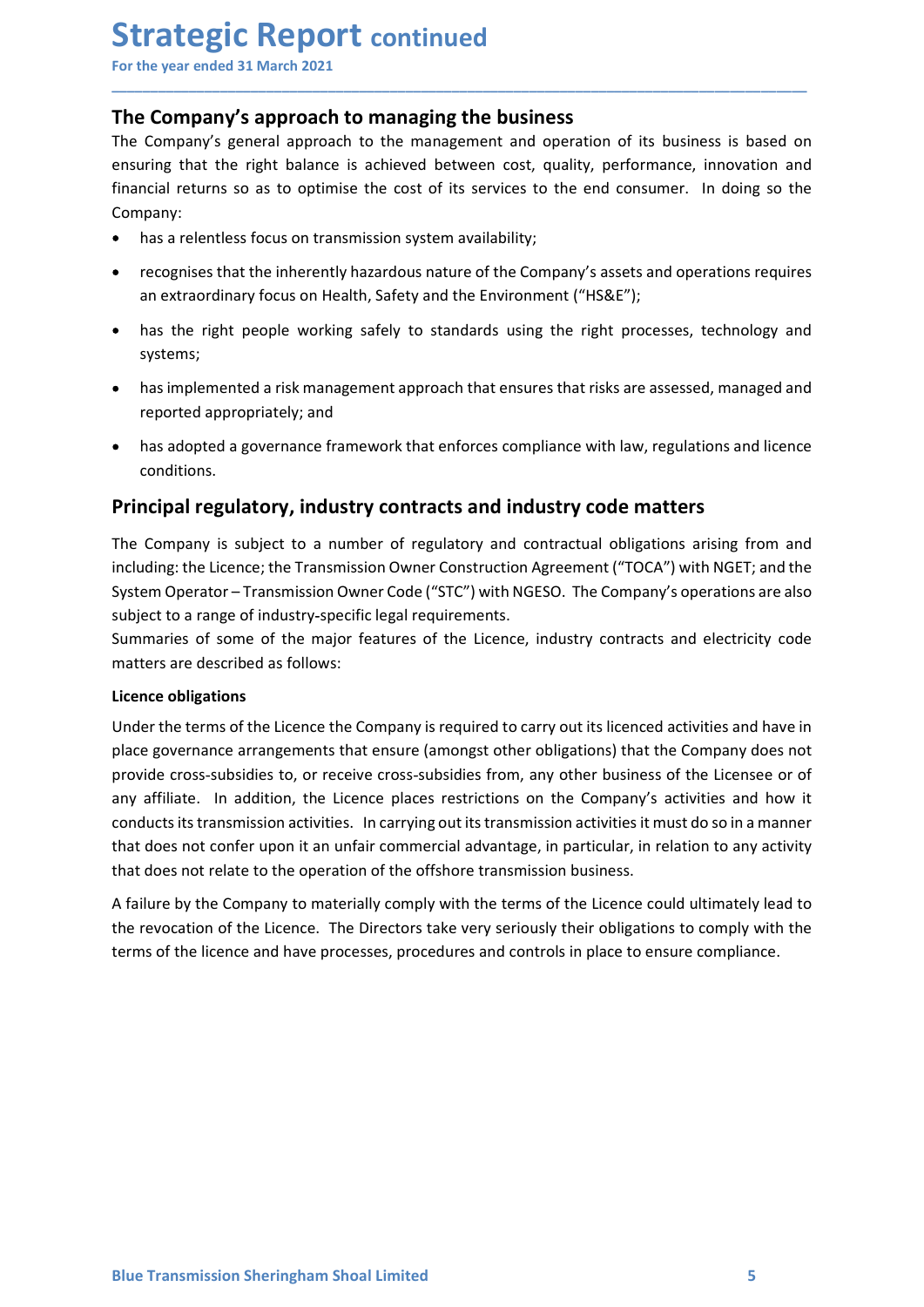# **Strategic Report continued**<br>
For the year ended 31 March 2021<br>
Regulated revenue and incentives<br>
The Licence awarded by the Authority to the Company determines how much the Compar

**Strategic Report continued**<br>For the year ended 31 March 2021<br>Regulated revenue and incentives<br>The Licence awarded by the Authority to the Company determines how much the Company may<br>charge for the OFTO services that it pr **Strategic Report continued**<br>For the year ended 31 March 2021<br>Regulated revenue and incentives<br>The Licence awarded by the Authority to the Company determines how much the Company r<br>charge for the OFTO services that it prov **Strategic Report continued**<br>For the year ended 31 March 2021<br>Regulated revenue and incentives<br>The Licence awarded by the Authority to the Company determines how much the Company may<br>charge for the OFTO services that it pr **Strategic Report continued**<br>For the year ended 31 March 2021<br>The Licence awarded by the Authority to the Company determines how much the Company may<br>charge for the OFTO services that it provides to NGESO. In any relevant **Strategic Report continued**<br>For the year ended 31 March 2021<br>Regulated revenue and incentives<br>The Licence awarded by the Authority to the Company determines how much the Company may<br>charge for the OFTO services that it pr **Strategic Report continued**<br>For the year ended 31 March 2021<br>The Licence awarded by the Authority to the Company determines how much the Company may<br>charge for the OFTO services that it provides to NGESO. In any relevant **Strategic Report continued**<br>For the year ended 31 March 2021<br>The Licence awarded by the Authority to the Company determines how much the Company may<br>charge for the OFTO services that it provides to NGESO. In any relevant **Strategic Report continued**<br>For the year ended 31 March 2021<br>The Licence awarded by the Authority to the Company determines how much the Company may<br>tharge for the OFTO services that it provides to NGESO. In any relevant **Strategic Report continued**<br> **For the year ended 31 March 2021**<br> **Regulated revenue and incentives**<br>
The Licence awarded by the Authority to the Company determines how much the Company may<br>
charge for the OFTO services th **Strategic Report continued**<br>For the year ended 31 March 2021<br>Regulated revenue and incentives<br>The Licence awarded by the Authority to the Company determines how much the Company may<br>charge for the OFTO services that it pr **Strategic Report continued**<br>For the year ended 31 March 2021<br>Regulated revenue and incentives<br>The Licence awarded by the Authority to the Company determines how much the Company may<br>charge for the OFTO services that it pr **Strategic Report continued**<br>For the year ended 31 March 2021<br>Regulated revenue and incentives<br>The Licence awarded by the Authority to the Company determines how much the Company may<br>charge for the OFTO services that it pr **Strategic Report continued**<br>
For the year ended 31 March 2021<br>
Regulated revenue and incentives<br>
The Licence awarded by the Authority to the Company determines how much the Company may<br>
rhave for the OFTO services that it **STIT CHE THE THE PROPIT CONTITIMED**<br>For the year ended 31 March 2021<br>**Regulated revenue and incentives**<br>The Licence awarded by the Authority to the Company determines how much the Company may<br>charge for the OFTO services For the year ended 31 March 2021<br> **Regulated revenue and incentives**<br>
The Licence awarded by the Authority to the Company determines how much the Company may<br>
charge for the OFTO services that it provides to NGESO. In any **Regulated revenue and incentives**<br>The Licence awarded by the Authority to the Company determines how much the Company may<br>charge for the OFTO services that it provides to NGESO. In any relevant charging year which runs fr **Regulated revenue and incentives**<br>The Licence awarded by the Authority to the Company determines how much the Com<br>charge for the OFTO services that it provides to NGESO. In any relevant charging year which<br>1 April through The Licence awarded by the Authority to the Company determines how much the Company may<br>charge for the OFTO services that it provides to NGESO. In any relevant charging year which runs from<br>thany a for the OFTO services th charge for the OFTO services that it provides to NGESO. In any relevant charging year which runs from 1 April through to the following 31 March all such charges are determined in accordance with the requirements of the Lic

\_\_\_\_\_\_\_\_\_\_\_\_\_\_\_\_\_\_\_\_\_\_\_\_\_\_\_\_\_\_\_\_\_\_\_\_\_\_\_\_\_\_\_\_\_\_\_\_\_\_\_\_\_\_\_\_\_\_\_\_\_\_\_\_\_\_\_\_\_\_\_\_\_\_\_\_\_\_\_\_\_\_\_\_\_\_\_\_\_\_

1 April through to the following 31 March all such charges are determined in accordance with the requirements of the Licence is to percome abso provides the Company with an incentive to ensure that the difshore transmissio requirements of the Licence. The Licence also provides the Company with an incentive to ensure that<br>the offshore transmission assets are available to transmit electricity by refreence to the actual<br>availability of the Comp the offshore transmission assets are available to transmit electricity by reference to the actual<br>availability of the Company's transmission system in any given calendar year versus the regulatory<br>target. The regulatory ta availability of the Company's transmission system in any given calendar year versus the regulatory<br>
electricity transmission system (alability) is 98% of the total megawatt hour capacity of the Company's<br>
electricity trans target. The regulatory target availability is 98% of the total megawatt hour capacity of the Company's any given calentricity transmission system availability Specification) in electricity transmission system availability electricity transmission system (as determined by the Company's Services Capability Specification) in<br>any given calendar year, or part thereof.<br>Transmission charges are based on the target transmission system availability any given calendar year, or part thereor.<br>Transmission system availability of 98% and increase on<br>Transmission charges are based on the target transmission system availability of 98% and increase in<br>The UK retail price ind Transmission charges are based on the target transmission system availability of 98% and increase on<br>1 April following any gliven callend year are to by reference to the annual average rate of increase in<br>the UK retail pri 1 April following any given calendar year end by reference to the annual average rate of increase in the UK retail price index ("RBPI") in the year to the previous December. The revenue derived from the presents the Compan

or required under the Licence, as the case may be, to change its prices to convert the availability credits sarned or penalties accrued into a financial adjustment to "base revenue". The maximum availability recdit which t the UK retail price index ("RPI") in the year to the previous December. The revenue derived from<br>endages based on this target availability represents the Company's "base revenue". For the avoidance<br>of doubt, the Company's charges based on this target availability represents the Company's "base revenue". For the avoidance of doubt, the Company is transmission charges are not exposed to commodity risk and are not exposed to compressed to comp of doobt, the Company's transmission charges are not exposed to commodity risk and are not exposed<br>ot any generation risk.<br>As previously noted, the Licence contains mechanisms to incentivise the Company to provide the<br>maxi to any generation risk.<br>As previously noted, the Licence contains mechanisms to incentivise the Company to provide the maximum possible electricity transmission system availability, having regard to the safer numing of the As previously noted, the Licence contains mechanisms to incentivise the Company to provide the maximum possible electricity transmission system availability, having regard to the safe running of the saking the change syst sy percolony methanic methanics in encominal into the many incominal of the financial equivalent of perceptive the maximum possible electricity transmission system availability, having regard to the safe running of the sys maximum pussione executive to maximism associate and the company correlates and higher potential penalties or credits, in the winter months and lower targets and lower potential<br>and higher potential penalties or credits, i system: The texten encotors meantles or reading the minimal mean lingther potential penalties or credits, in the winter months and lower targets and lower potential penalties or credits, in the summer months. These incenti and my er pocketion and mather of the winter montins and user and work carges an outwer potential<br>penalties or credits, in the summer months. These incentive mechanisms are designed to encourage<br>the Company to proactively penature corretuns, on the summer innotinas: "nete interestive interestival and evenyle to encourage the omany to proactively manage transmission system availability across the year by focusing maintenance activities, whic the company to phoatomey mannes aristmassion system availability, into those months with<br>the lowest targets and related penalties or credits.<br>The achieved transmission system availability is different to the target availab mentement extertions, which count of solar the constitution and the closes and related transmission system availability is different to the target availability, then there is a mechanism contained within the Licence that c If the achieved transmission system availability is different to the target availability, then there is a<br>mechanism contained within the Licence that could potentially affect the Company's charges and<br>thence its revenue in net eachiever unsimilation the Licence that could potentially affect the Company's charges and<br>hence its revenue in future periods. The Licence provides for adjustments to "base revenue" where<br>the OFTO's system availabilit metaniani consinere whim the there is the cumulative and to the compary struct the compary strates the CFIO's system availability performance is different from the target system availability. If the OFIO's system availabil ienter is the methane are eligible for offset against credits arising in the credits /penalties are eligible Transmission system availability in any given calendar year is in excess of the target availability is transmissi core are even to a system and in any given calcular year is in excess of the target availability evel, then credits are "earned" and if availability is less than target then penalties accrue. These availability evel, then the chargins and the financial map wear in the care of the charging term in the comparty is the comparty term credits and penalties are measured in megawatt hours ("MWhrs"). The Company is then permitted or required under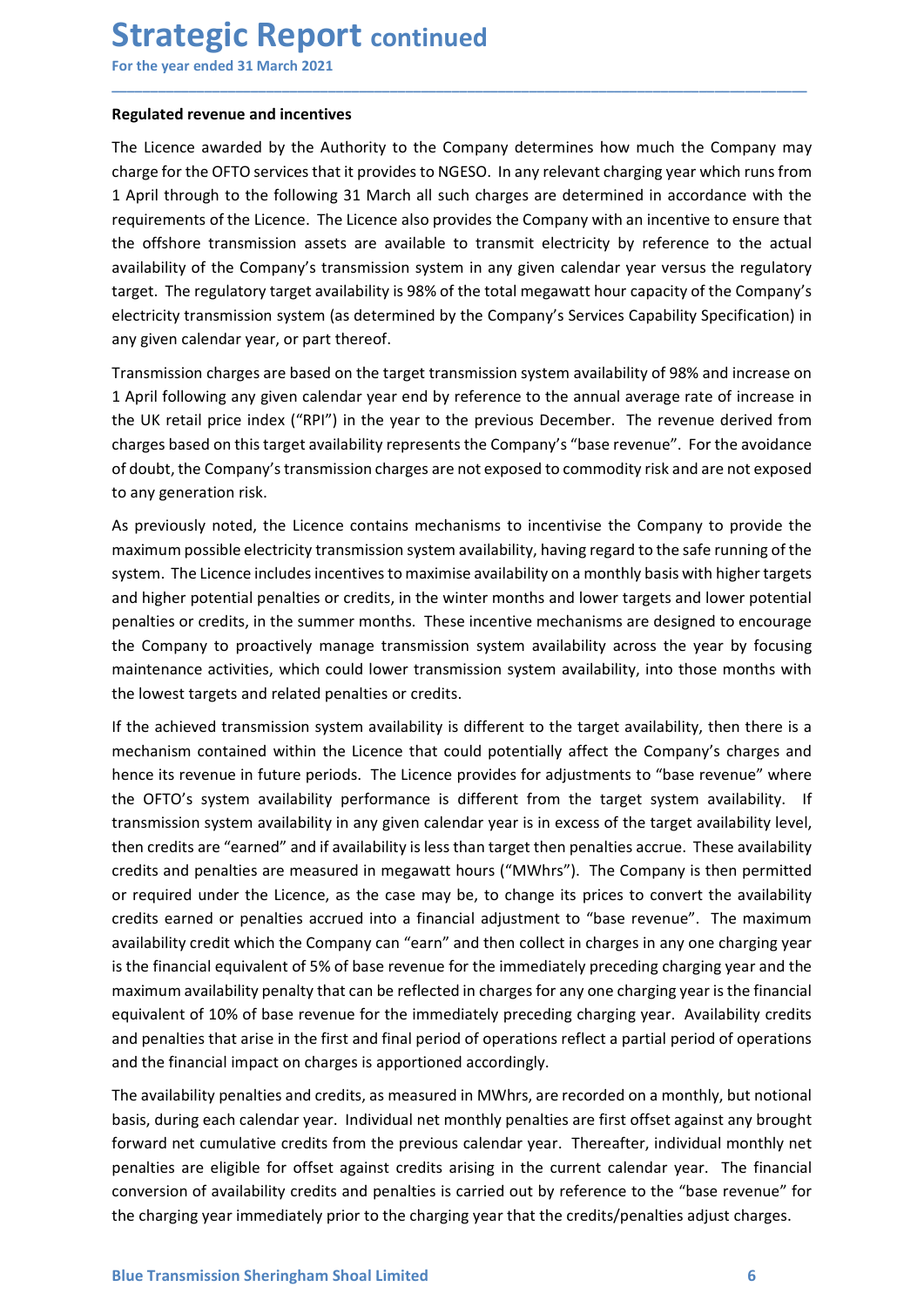**Strategic Report continued**<br>
For the year ended 31 March 2021<br>
If at the end of any calendar year there is a cumulative net availability credit, this net credit is of<br>
for collection in charges as an adjustment to charges **Strategic Report continued**<br>For the year ended 31 March 2021<br>If at the end of any calendar year there is a cumulative net availability credit, this net credit is eligible<br>for collection in charges as an adjustment to char **Strategic Report continued**<br>For the year ended 31 March 2021<br>If at the end of any calendar year there is a cumulative net availability credit, this net credit is eligible<br>for collection in charges as an adjustment to char **Strategic Report continued**<br>For the year ended 31 March 2021<br>If at the end of any calendar year there is a cumulative net availability credit, this net credit is eligible<br>for collection in charges as an adjustment to char **Strategic Report continued**<br>For the year ended 31 March 2021<br>If at the end of any calendar year there is a cumulative net availability credit, this net credit is eligible<br>for collection in charges as an adjustment to char **Strategic Report continued**<br>For the year ended 31 March 2021<br>If at the end of any calendar year there is a cumulative net availability credit, this net credit is eligible<br>for collection in charges as an adjustment to char **Strategic Report continued**<br>For the year ended 31 March 2021<br>If at the end of any calendar year there is a cumulative net availability credit, this net credit is eligible<br>for collection in charges as an adjustment to char **Strategic Report continued**<br>For the year ended 31 March 2021<br>If at the end of any calendar year there is a cumulative net availability credit, this net credit is eligible<br>for collection in charges as an adjustment to char **Strategic Report continued**<br>For the year ended 31 March 2021<br>If at the end of any calendar year there is a cumulative net availability credit, this net credit is eligibl<br>for collection in charges as an adjustment to charg **Strategic Report continued**<br>For the year ended 31 March 2021<br>If at the end of any calendar year there is a cumulative net availability credit, this net credit is eligible<br>for collection in charges as an adjustment to char **Strategic Report continued**<br>For the year ended 31 March 2021<br>If at the end of any calendar year there is a cumulative net availability credit, this net credit is eligible<br>for collection in charges as an adjustment to char

\_\_\_\_\_\_\_\_\_\_\_\_\_\_\_\_\_\_\_\_\_\_\_\_\_\_\_\_\_\_\_\_\_\_\_\_\_\_\_\_\_\_\_\_\_\_\_\_\_\_\_\_\_\_\_\_\_\_\_\_\_\_\_\_\_\_\_\_\_\_\_\_\_\_\_\_\_\_\_\_\_\_\_\_\_\_\_\_\_\_

**Strategic Report continued**<br>For the year ended 31 March 2021<br>If at the end of any calendar year there is a cumulative net availability credit, this net credit is eligible<br>for collection in charges as an adjustment to char **Strategic Report continued**<br>
If at the end of any calendar year there is a cumulative net availability credit, this net credit is eligible<br>
for collection in charges as an adjustment to charges at the beginning of the six **Strategic Report continued**<br>For the year ended 31 March 2021<br>If at the end of any calendar year there is a cumulative net availability credit, this net credit is eligible<br>for collection in charges as an adjustment to char **Strategic Report continued**<br>For the year ended 31 March 2021<br>If at the end of any calendar year there is a cumulative net availability credit, this net credit is eligible<br>for collection in charges as an adjustment to char For the year ended 31 March 2021<br>
If at the end of any calendar year there is a cumulative net availability credit, this net credit is eligible<br>
for collection in charges as an adjustment to charges at the beginning of the If at the end of any calendary are there is a cumulative net availability redit, this net credit is eligible of collection in charges a an adjustment to charges at the beginning of the sixth financial year following the en If at the end of any calendar year there is a cumulative net availability credit, this net credit is eligible<br>for collection in charges as an adjustment to charges at the beginning of the sixth financial year<br>volving the e for collection in charges as an adjustment to charges at the beginning of the sixth financial year<br>cololowing the end of the calendar year in which the first credit arose. The maximum amount of<br>clouding ty credits that are following the end of the calendar year in which the first credit arose. The maximum amount of availability redit that are eligible to be converted as a financial adjets that are eligible to be converted as a financial redi availability credits that are eligible to be converted as a financial adjustment to charges in the sixth financial year, is the lesser of the financial effect of the cumulative net availability credit that arose in the fir financial year, is the lesser of the financial effect of the net availability credit that arose in the trachendar year and the financial effect of the cumulative net availability credit outstanding at the of the preceding calendar year and the linnancial ettect of the cumulative net availability recall coutstanding at the end<br>of the preceding calendar year.<br>If at the end of any calendar year there is a cumulative net availability penalty th of the preceding calendar year.<br>
If at the end of any calendar year there is a cumulative net availability penalty then, in principle, the<br>
Icharges in respect of the following financial year are reduced by the financial e If at the end of any calendar year there is a cumulative net availability penalty then, in principle, the availability penalty. However, the redlowing financial gear are reduced by the financial effect of the previous char charges in respect of the following financial year are reduced by the financial exailability penalty. However, the reduction in charges in any charging year can never<br>the base revenue for the previous charging year. To the ilability penalty. However, the reduction in charges in any charging year can never exceed 10% of<br>loss revenue for the previous charging year. To the extent that availability penalties would have<br>n rise to a financial adju In the to a financial adjustment that would exceed 10% of the base revenue for the previous religing year, then these "excess" net availability penalties do not have an immediate financial effect strates "excess" net avail is year, then these "excess" net availability penalties do not have an immediate financial effect<br>carried forward on a cumulative and notional basis and aggregated with additional availability<br>and penalties arising in subs

 $\dot{P}_{\text{2}}$ , and the many seeks to carry out such maintenance with the transmission system can only be carried forward on a cumulative and penalties artising in subsequent vears. Net availability penalties that arise in and penalties arising in subsequent years. Net availability penalties that arise in any one<br>vear can only be carried forward for a maximum of five charging years.<br>to the incentive mechanisms contained in the licence and de ndar year can only be carried forward for a maximum of five charging years.<br>
Exted to the incentive mechanisms contained in the Licence and described above, there are<br>
coicided contractual arangements in place with Scira t to the incentive mechanisms contained in the Licence and described above, there are<br>ed contractual arrangements in place with Scira that, in effect, pass the financial risks and<br>of the Licence system availability incentive

rewards of the Licence system availability incentives to Scira – these are explained later under "O&M<br>
incentive arrangements with Scira".<br>
There are a number of risk that affect the level of transmission system<br>
There are incentive arrangements with Scira".<br>
There are a number of risks that the Company faces that affect the level of transmission system<br>
availability and therefore affects potential incentive credits and penalties that otherw

- 
- ed contractual arrangements in place with Scira that, in effect, pass the financial risks and<br>of the Licence system availability incentives to Scira these are explained later under "O&M<br>a errangements with Scira".<br>
erran
- 

the activities of other interested parties and to bias such outages towards those periods<br>during the year, with the lowest system availability targets and related penalties or credits.<br>The Company mitigates the risk of sys There are a number of risks that the Company faces that affect the level of transmission system<br>availability and therefore affects potential incentive credits and penalties that otherwise might arise<br>under the incentive ar availability and therefore affects potential incentive credits and penalties that otherwise might arise<br>
unculde the incentive arrangements. The principal factors governing transmission system availability<br>
include the fol under the incentive arrangements. The principal factors governing transmission system availability<br>include the following:<br>
2) the inneared redsign of the transmission system e.g. system redundancy;<br>
2) the management of ma include the following:<br>
2) the inherent design of the transmission system e.g. system redundancy;<br>
2) the management of maintenance activities so that the assets are maintained to good<br>
industry practice, thereby avoiding 1) the inherent design of the transmission system e.g. system redundancy;<br>
2) the management of maintenance activities so that the assets are maintaine<br>
industry practice, thereby avoiding unnecessary equipment failure and 2) the management of maintenance activities so that the assets are maintained to good<br>
industry practice, thereby avoiding unnecessary equipment failure and where possible the<br>
Company seeks to carry out such maintenance w industry practice, thereby avoiding unnecessary equipment falure and where possible the<br>Company seeks to carry out such maintenance with the minimum number and duration of<br>planned outages whilst having regard to the safe o Company seeks to carry out such maintenance with the minimum number and duration of<br>planned outages whilst having regard to the safe operation of those assets; and<br>3) the management of necessary planned outages of the tran planned outages whilst having regard to the safe operation of those assets; and<br>3) the management of necessary planned outages of the transmission system having regard to<br>the activities of other interested parties and to b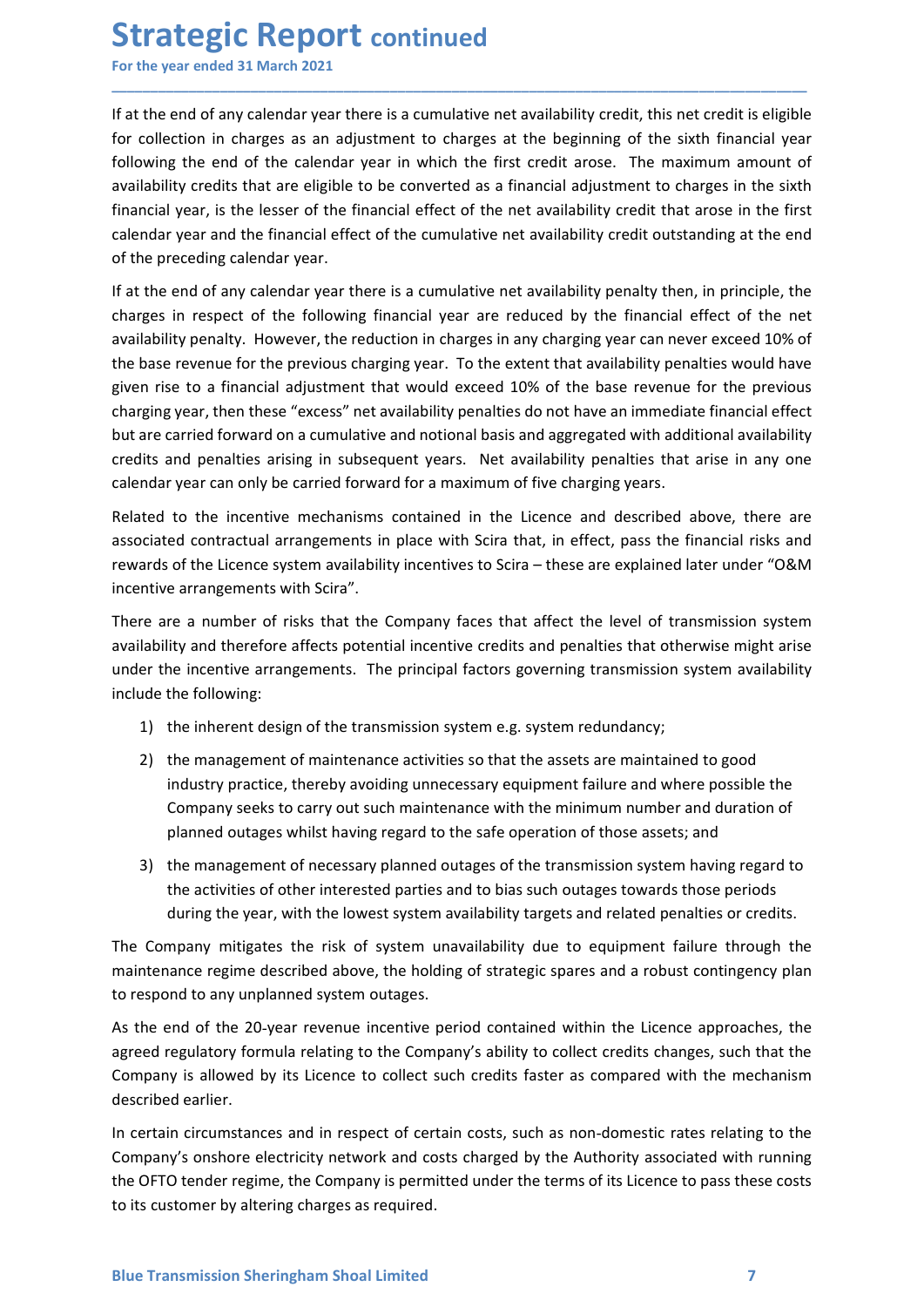**Strategic Report continued**<br>
For the year ended 31 March 2021<br> **O&M incentive arrangements with Scira**<br>
The Company has entered into a contractual arrangement with Scira such that in exchange **Strategic Report continued**<br>For the year ended 31 March 2021<br>**O&M incentive arrangements with Scira**<br>The Company has entered into a contractual arrangement with Scira such that in exchange for the<br>provision of O&M service **Strategic Report continued**<br>For the year ended 31 March 2021<br>O&M incentive arrangements with Scira<br>The Company has entered into a contractual arrangement with Scira such that in exchange for the<br>provision of O&M services **Strategic Report continued**<br>For the year ended 31 March 2021<br>**O&M incentive arrangements with Scira**<br>The Company has entered into a contractual arrangement with Scira such that in exchange for the<br>provision of O&M service **Strategic Report continued**<br>For the year ended 31 March 2021<br>D&M incentive arrangements with Scira<br>The Company has entered into a contractual arrangement with Scira such that in exchange for the<br>provision of O&M services **Strategic Report continued**<br>For the year ended 31 March 2021<br>O&M incentive arrangements with Scira<br>The Company has entered into a contractual arrangement with Scira such that in exchange for the<br>provision of O&M services **Strategic Report continued**<br>
For the year ended 31 March 2021<br> **O&M incentive arrangements with Scira**<br>
The Company has entered into a contractual arrangement with Scira such that in exchange for the<br>
provision of O&M ser **Strategic Report continued**<br>For the year ended 31 March 2021<br>The Company has entered into a contractual arrangement with Scira such that in exchange for the<br>provision of O&M services (both planned and unplanned/repair act **Strategic Report continued**<br>
For the year ended 31 March 2021<br> **ORM incentive arrangements with Scira**<br>
The Company has entered into a contractual arrangement with Scira such that in exchange for the<br>
provision of ORM ser **Strategic Report continued**<br>For the year ended 31 March 2021<br>**O&M incentive arrangements with Scira**<br>The Company has entered into a contractual arrangement with Scira such that in exchange for the<br>provision of O&M service **Strategic Report continued**<br>For the year ended 31 March 2021<br>**O&M incentive arrangements with Scira**<br>The Company has entered into a contractual arrangement with Scira such that in exchange for the<br>provision of O&M service **Strategic Report continued**<br>For the year ended 31 March 2021<br>**ORM incentive arrangements with Scira**<br>The Company has entered into a contractual arrangement with Scira such that in exchange for the<br>provision of O&M service **Strategic Report continued**<br>
For the year ended 31 March 2021<br> **O&M incentive arrangements with Scira**<br>
The Company has entered into a contractual arrangement with Scira such that in exchange for the<br>
provision of O&M ser **Strategic Report continued**<br>For the year ended 31 March 2021<br>The Company has entered into a contractual arrangement with Scira such that in exchange for the<br>provision of 0&M services (both planed and unplanned/repair acti **Strategic Report continued**<br>For the year ended 31 March 2021<br>**O&M incentive arrangements with Scira**<br>The Company has entered into a contractual arrangement with Scira such that in exchange for the<br>provision of O&M service For the year ended 31 March 2021<br>
O&M incentive arrangements with Scira<br>
The Company has entered into a contractual arrangement with Scira such that in exchange for the<br>
provision of O&M services (both planned an unplanned **ORM incentive arrangements with Scira**<br>The Company has entered into a contractual arrangement with Scira such that in exchange for the<br>provision of ORM services (both planned and unplanned/repair activities), the Company **O&M incentive arrangements with Scira**<br>The Company has entered into a contractual arrangement with Scira such that in exchange for the<br>ThroWision of O&M services (both planned and unplanned/repair activities), the Company The Company has entered into a contractual arrangement with Scira such that in exchange for the company has agreed<br>to pass through to Scira cash filows equivalent to the benefits carred or penalties suffered under the<br>ince provision of O&M services (both planned and unplanned/repair activities), the Company has agreed<br>to pass through to Scira cash flows equivalent to the benefits carned or penalties suffered under the<br>incentive arrangements to pass through to Scrat can't lower equivalent to the benefits earned or penatties surrected under the company increasing the company will retain no performance credits and suffer no performance penalties surrectione and Incentive arrangements described under 'Regulated revenue and incentives' above over<br>terculous increasive period of the Licence. Consequently, in the absence of certain unexperient<br>increasing increasing the company will re

\_\_\_\_\_\_\_\_\_\_\_\_\_\_\_\_\_\_\_\_\_\_\_\_\_\_\_\_\_\_\_\_\_\_\_\_\_\_\_\_\_\_\_\_\_\_\_\_\_\_\_\_\_\_\_\_\_\_\_\_\_\_\_\_\_\_\_\_\_\_\_\_\_\_\_\_\_\_\_\_\_\_\_\_\_\_\_\_\_\_

circumstances, the Company will retain no performance credits and suffer no performance genalties<br>under the Regulated licence incentive arrangements (net of the contractual arrangements with Scira)<br>over the 20-year revenue under the Regulated licence incentive arrangements (net of the contractual arrangements with Scira)<br>over the 20-year revenue incentive arrangements (net of the contractual arrangements with Scira)<br>over the 20-year revenue

Transmission system cuelace incentive period of the Licence.<br>
Transmission system capability (capacity)<br>
As described earlier, the Company is incentivised to provide the maximum transmission system<br>
Availability as is poss **Transmission system capability (capacity)**<br>As described earlier, the Company is incentivised to provide the maximum transmission system<br>of the system is defined in the Licence and is expressed in MWhrs.<br>The Company has is As described earlier, the Company is incentivised to provide the maximum transmission system<br>availability as is possible having regard to the safe running of the system. The maximum availability<br>of the system is defined in availability as is possible having regard to the safe running of the system. The maximum availability<br>of the system is defined in the Licence and is expressed in MWhrs.<br>The Company has reported 100.00% transmission capacit of the system is defined in the Licence and is expressed in MWhrs.<br>The Company has reported 100.00% transmission capacity based on the operational maximum<br>capacity of the system for the performance year ended 31 December 2 The Company has reported 100.00% transmission capacity based on the operational maximum<br>capacity of the system for the performance year ended 31 December 2020 and the performance year<br>ended 31 December 2019 – see "Transmis EPN. ended 31 December 2019 – see "Transmission System Availability" later. These measures of operational system capacity exclude any outages attributable to third parties.<br>The Company manages the risk of unexpected outages (an operational system capacity exclude any outages attributable to third parties.<br>The Company manages the risk of unexpected outages (and incurring related performance penalties)<br>or incurring unexpected repair costs by carryi

agreed with NGESO during the year under review and through to the date of this report.<br> $\label{eq:2.1}$  Blue Transmission Sheringham Shoal Limited 8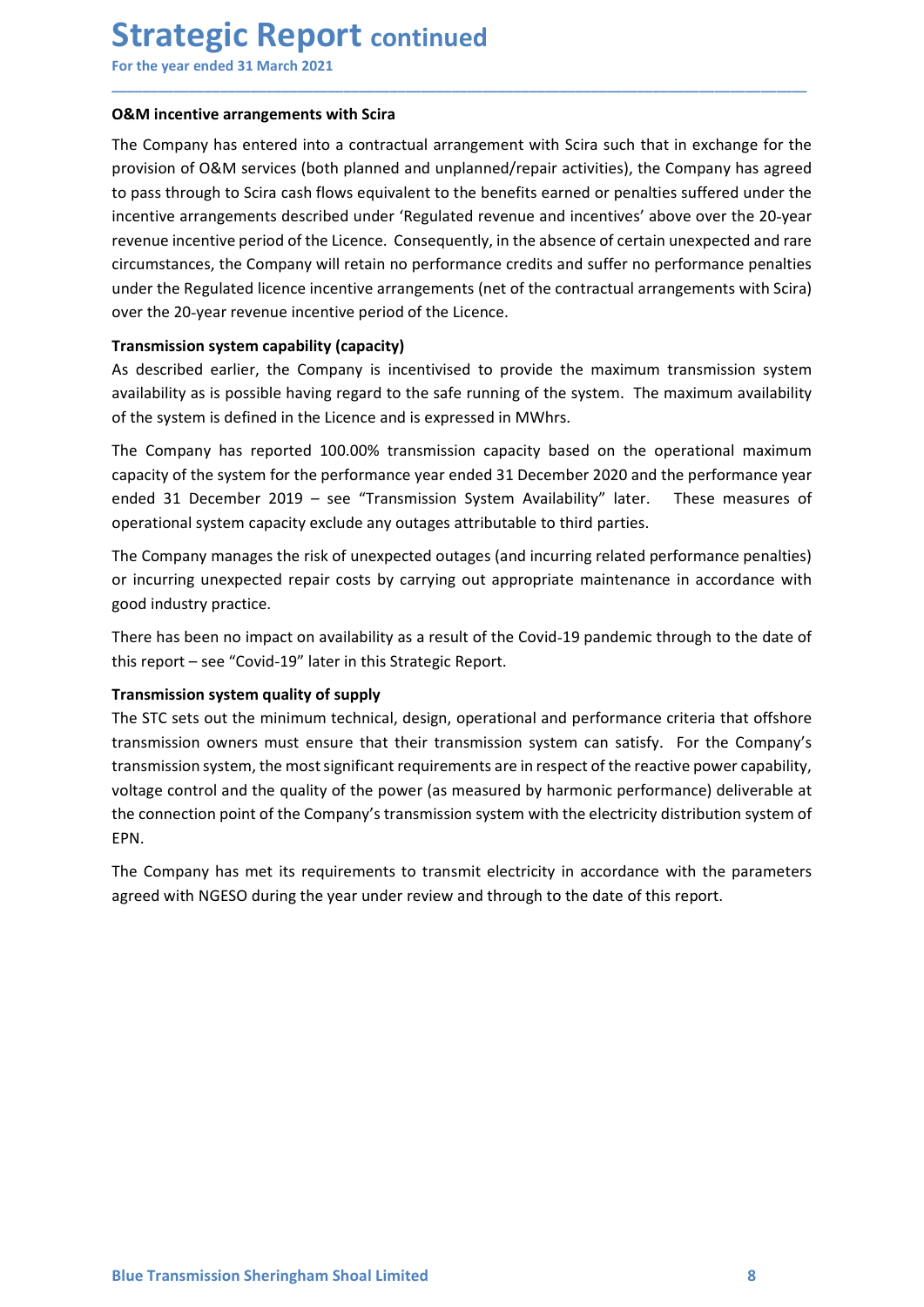# Strategic Report continued<br>
For the year ended 31 March 2021<br>
Key performance indicators ("KPIs")<br>
The Company has identified the following KPIs as being instrumental to the management

**Strategic Report continued**<br>
For the year ended 31 March 2021<br> **Key performance indicators ("KPIs")**<br>
The Company has identified the following KPIs as being instrumental to the management of the<br>
transmission business. Su Strategic Report continued<br>
For the year ended 31 March 2021<br>
Key performance indicators ("KPIs")<br>
The Company has identified the following KPIs as being instrumental to the management of<br>
transmission business. Such KPIs

| The Company has identified the following KPIs as being instrumental to the management of the<br>transmission business. Such KPIs include financial and non-financial KPIs:<br><b>Definition</b><br>Objective<br>Net cash inflows from operating<br>To allow for the servicing of<br>activities plus cash inflows from<br>the unsecured other<br>investing activities:<br>borrowing to the Company's<br>£20,185k (2019/20: £19,796k)<br>immediate parent<br>undertaking.<br>Making the transmission system<br>To exceed the Licence target<br>available to transmit electricity<br>availability 98%.<br>over the performance year to 31<br>December 2020: 100.00% (2019:<br>100.00%)<br>To be compliant. This has<br>To meet the standards set by the<br>been achieved for both<br>electricity at the export<br>SQSS and the STC in relation to<br>2020/21 and 2019/20.<br>voltage control, reactive power and<br>harmonic distortion.<br>HS&E<br>1) Zero lost time accidents ("LTIs")<br>1) Zero LTIs;<br>for employees and contractors;<br>2) Zero reportable<br>2) Zero reportable environmental<br>environmental incidents;<br>incidents;<br>3) Compliance with MMO<br>3) Compliance with transferred<br>Licence;<br>obligations under Scira's Marine<br>4) Zero unauthorised access<br>Management Organisation<br>incidents in accordance with<br>("MMO") Licence;<br>ESQR.<br>4) Zero unauthorised access<br>5) Zero incorrect operations<br>incidents in accordance with<br>of plant and equipment which<br>could have caused personal<br>Electricity Safety, Quality and<br>Continuity Regulations ("ESQR");<br>injury or serious damage.<br>5) Zero incorrect operations of<br>All HS&E KPIs as they applied<br>plant and equipment which could | Key performance indicators ("KPIs")                                                                           |  |
|---------------------------------------------------------------------------------------------------------------------------------------------------------------------------------------------------------------------------------------------------------------------------------------------------------------------------------------------------------------------------------------------------------------------------------------------------------------------------------------------------------------------------------------------------------------------------------------------------------------------------------------------------------------------------------------------------------------------------------------------------------------------------------------------------------------------------------------------------------------------------------------------------------------------------------------------------------------------------------------------------------------------------------------------------------------------------------------------------------------------------------------------------------------------------------------------------------------------------------------------------------------------------------------------------------------------------------------------------------------------------------------------------------------------------------------------------------------------------------------------------------------------------------------------------------------------------------------------------------------------------------------------------------------------------------------------------------------------------------------------------------|---------------------------------------------------------------------------------------------------------------|--|
|                                                                                                                                                                                                                                                                                                                                                                                                                                                                                                                                                                                                                                                                                                                                                                                                                                                                                                                                                                                                                                                                                                                                                                                                                                                                                                                                                                                                                                                                                                                                                                                                                                                                                                                                                         |                                                                                                               |  |
|                                                                                                                                                                                                                                                                                                                                                                                                                                                                                                                                                                                                                                                                                                                                                                                                                                                                                                                                                                                                                                                                                                                                                                                                                                                                                                                                                                                                                                                                                                                                                                                                                                                                                                                                                         |                                                                                                               |  |
|                                                                                                                                                                                                                                                                                                                                                                                                                                                                                                                                                                                                                                                                                                                                                                                                                                                                                                                                                                                                                                                                                                                                                                                                                                                                                                                                                                                                                                                                                                                                                                                                                                                                                                                                                         | <b>Financial KPIs</b><br>Cash available for debt service                                                      |  |
|                                                                                                                                                                                                                                                                                                                                                                                                                                                                                                                                                                                                                                                                                                                                                                                                                                                                                                                                                                                                                                                                                                                                                                                                                                                                                                                                                                                                                                                                                                                                                                                                                                                                                                                                                         | <b>Non-Financial KPIs</b>                                                                                     |  |
|                                                                                                                                                                                                                                                                                                                                                                                                                                                                                                                                                                                                                                                                                                                                                                                                                                                                                                                                                                                                                                                                                                                                                                                                                                                                                                                                                                                                                                                                                                                                                                                                                                                                                                                                                         | Maximise transmission availability<br>Ensure that the quality of                                              |  |
|                                                                                                                                                                                                                                                                                                                                                                                                                                                                                                                                                                                                                                                                                                                                                                                                                                                                                                                                                                                                                                                                                                                                                                                                                                                                                                                                                                                                                                                                                                                                                                                                                                                                                                                                                         | connection point is compliant<br>with Security and Quality of<br>Supply Standard (SQSS) and the<br><b>STC</b> |  |
| have caused personal injury or<br>to 2020/21 and 2019/20 have<br>serious damage.<br>been met.                                                                                                                                                                                                                                                                                                                                                                                                                                                                                                                                                                                                                                                                                                                                                                                                                                                                                                                                                                                                                                                                                                                                                                                                                                                                                                                                                                                                                                                                                                                                                                                                                                                           |                                                                                                               |  |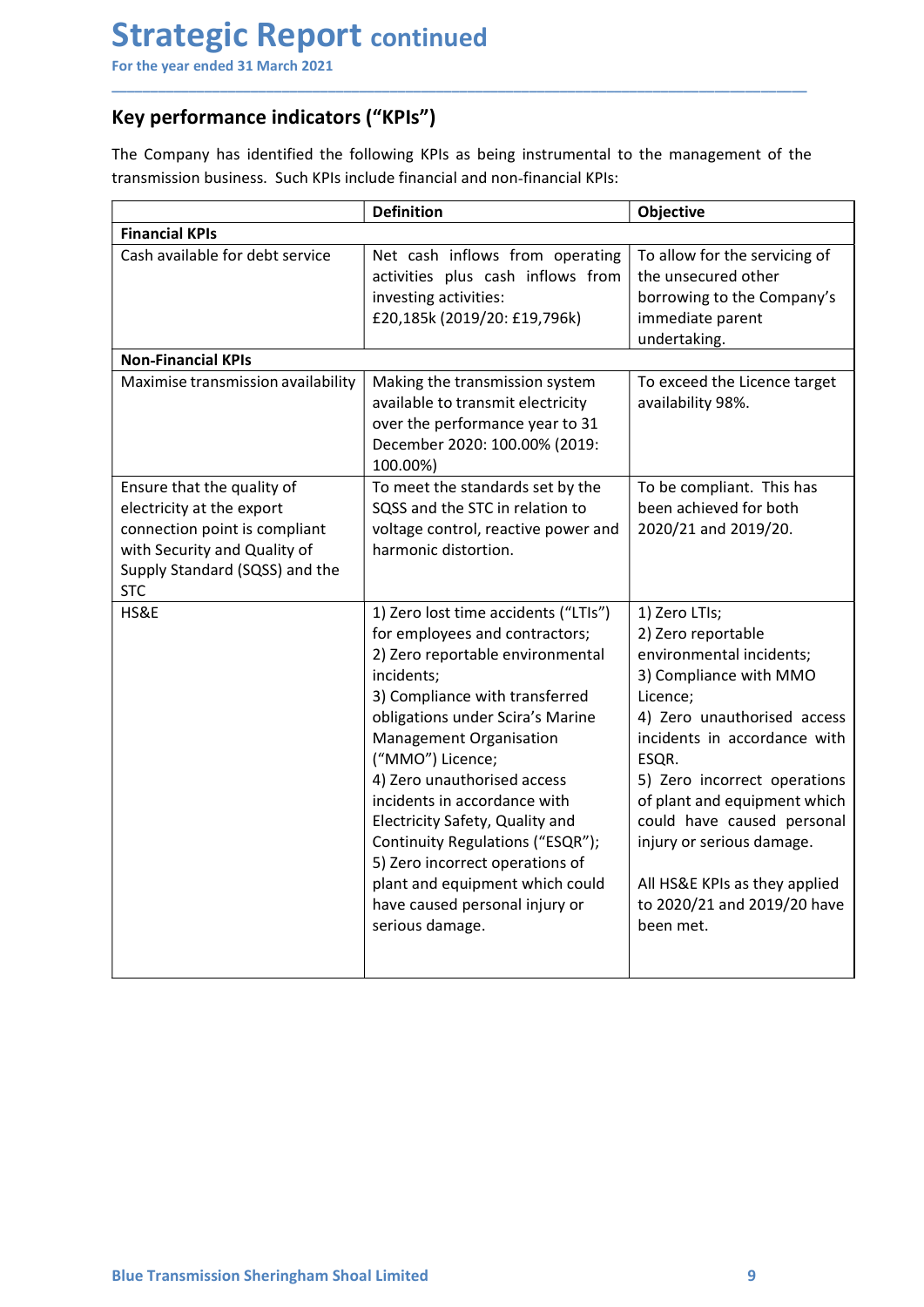# **Strategic Report continued**<br>
For the year ended 31 March 2021<br>
The Company's operational performance<br>
The Company's prime operational objectives are to maximise transmission system availability

**Strategic Report continued**<br>For the year ended 31 March 2021<br>The Company's operational performance<br>The Company's prime operational objectives are to maximise transmission system availability and to<br>ensure that the quality **Strategic Report continued**<br>For the year ended 31 March 2021<br>The Company's operational performance<br>The Company's prime operational objectives are to maximise transmission system availability and to<br>ensure that the quality **Strategic Report continued**<br>For the year ended 31 March 2021<br>The Company's operational performance<br>The Company's prime operational objectives are to maximise transmission system availability and to<br>ensure that the quality **Strategic Report continued**<br>For the year ended 31 March 2021<br>The Company's operational performance<br>The Company's prime operational objectives are to maximise transmission system availability and to<br>ensure that the quality **Strategic Report continued**<br>For the year ended 31 March 2021<br>The Company's operational performance<br>The Company's prime operational objectives are to maximise transmission system availability and to<br>ensure that the quality large.

\_\_\_\_\_\_\_\_\_\_\_\_\_\_\_\_\_\_\_\_\_\_\_\_\_\_\_\_\_\_\_\_\_\_\_\_\_\_\_\_\_\_\_\_\_\_\_\_\_\_\_\_\_\_\_\_\_\_\_\_\_\_\_\_\_\_\_\_\_\_\_\_\_\_\_\_\_\_\_\_\_\_\_\_\_\_\_\_\_\_

**Strategic Report continued**<br>
For the year ended 31 March 2021<br> **The Company's operational performance**<br>
The Company's prime operational objectives are to maximise transmission system availability and to<br>
the STC having re **Strategic Report continued**<br>The **Company's operational performance**<br>The **Company's operational objectives** are to maximise transmission system availability and to<br>ensure that the quality of electricity at the onshore conn **Strategic Report continued**<br>For the year ended 31 March 2021<br>The Company's operational objectives are to maximise transmission system availability and to<br>The Company's prime operational objectives are to maximise transmis **Strategic Report continued**<br>The **Company's operational performance**<br>The **Company's prime operational objectives** are to maximise transmission system availability and to<br>ensure that the quality of electricity at the onshor **Strategic Report continued**<br>The **Company's operational performance**<br>The **Company's prime operational objectives** are to maximise transmission system availability and to<br>ensure that the quality of electricity at the onshor **Strategic Report continued**<br>For the year ended 31 March 2021<br>The **Company's operational performance**<br>The **Company's prime operational objectives** are to maximise transmission system availability and to<br>ensure that the qua **Strategic Report continued**<br>For the year ended 31 March 2021<br>The Company's operational performance<br>The Company's prime operational objectives are to maximise transmission system availability and to<br>ensure that the quality **Example 18 and 18 and 18 and 18 and 18 and 18 and 18 and 18 and 18 and 18 and 18 and 18 and 18 and 18 and 18 and 18 and 18 and 18 and 18 and 18 and 18 and 18 and 18 and 18 and 18 and 18 and 18 and 18 and 18 and 18 and 18** Fine Company's operational performance<br>The Company's prime operational objectives are to maximise transmission system availability and to<br>ensure that the quality of electricity at the onshore connection point is compliant The **Company's operational performance**<br>The **Company's poerational objectives** are to maximise transmission system availability and<br>ensure that the quality of electricity at the onshore connection point is compliant with t The Company's previewer performation to maximise transmission system availability ather Company's prime operational objectives are to maximise transmission system availability ensure that the quality of electricity at the ensure that the quality of electricity at the onshore connection point is complant with the SQSS and<br>the STC having regard in all respects to the safety of employees, contractors and the general public at<br>large.<br>In support the STC having regard in all respects to the safety of employees, contractors and the general public at large.<br>
large.<br>
In support of these objectives the Company has developed a comprehensive asset management policy<br>
and

| In support of these objectives the Company has developed a comprehensive asset management policy<br>and framework that is consistent with good industry practice. The policy and framework are derived<br>by applying a risk assessment model that considers the probability and consequences, of failure to<br>determine overall risk to components within the generic asset classes that comprise the OFTO assets:<br>offshore platform; offshore substation; offshore cable; onshore cables and onshore substation.<br>During the year, the Company has continued the successful application of its asset management policy<br>and framework and has carried out its asset management activities in accordance with the resulting<br>Asset Operating Plan. Maintenance activities have been successfully carried out in accordance with<br>the maintenance plan, and the Company submitted its network outage plan to NGESO the Great<br>Britain electricity system operator.<br><b>Transmission system availability</b><br>The performance of the Company's transmission system for the performance year ended 31<br>December 2020 and 31 December 2019 was as tabulated below:<br>Performance<br>Performance<br>Year ended 31<br>Year ended<br>December<br>31 December<br><b>MWhrs</b><br>2020<br>2019<br><b>Note</b><br>Maximum system availability (capability - MWhrs)<br>2,766,960<br>(a)<br>2,759,400 |
|-----------------------------------------------------------------------------------------------------------------------------------------------------------------------------------------------------------------------------------------------------------------------------------------------------------------------------------------------------------------------------------------------------------------------------------------------------------------------------------------------------------------------------------------------------------------------------------------------------------------------------------------------------------------------------------------------------------------------------------------------------------------------------------------------------------------------------------------------------------------------------------------------------------------------------------------------------------------------------------------------------------------------------------------------------------------------------------------------------------------------------------------------------------------------------------------------------------------------------------------------------------------------------------------------------------------------------------------------------------------------------------------------------------------|
|                                                                                                                                                                                                                                                                                                                                                                                                                                                                                                                                                                                                                                                                                                                                                                                                                                                                                                                                                                                                                                                                                                                                                                                                                                                                                                                                                                                                                 |
|                                                                                                                                                                                                                                                                                                                                                                                                                                                                                                                                                                                                                                                                                                                                                                                                                                                                                                                                                                                                                                                                                                                                                                                                                                                                                                                                                                                                                 |
|                                                                                                                                                                                                                                                                                                                                                                                                                                                                                                                                                                                                                                                                                                                                                                                                                                                                                                                                                                                                                                                                                                                                                                                                                                                                                                                                                                                                                 |
|                                                                                                                                                                                                                                                                                                                                                                                                                                                                                                                                                                                                                                                                                                                                                                                                                                                                                                                                                                                                                                                                                                                                                                                                                                                                                                                                                                                                                 |
|                                                                                                                                                                                                                                                                                                                                                                                                                                                                                                                                                                                                                                                                                                                                                                                                                                                                                                                                                                                                                                                                                                                                                                                                                                                                                                                                                                                                                 |
|                                                                                                                                                                                                                                                                                                                                                                                                                                                                                                                                                                                                                                                                                                                                                                                                                                                                                                                                                                                                                                                                                                                                                                                                                                                                                                                                                                                                                 |
|                                                                                                                                                                                                                                                                                                                                                                                                                                                                                                                                                                                                                                                                                                                                                                                                                                                                                                                                                                                                                                                                                                                                                                                                                                                                                                                                                                                                                 |
| Actual system availability (MWhrs)<br>(b)<br>2,766,960<br>2,759,269                                                                                                                                                                                                                                                                                                                                                                                                                                                                                                                                                                                                                                                                                                                                                                                                                                                                                                                                                                                                                                                                                                                                                                                                                                                                                                                                             |
| Actual system availability (%)<br>(b)<br>100.00%<br>100.00%                                                                                                                                                                                                                                                                                                                                                                                                                                                                                                                                                                                                                                                                                                                                                                                                                                                                                                                                                                                                                                                                                                                                                                                                                                                                                                                                                     |
| Regulatory target system availability (%)<br>98%<br>98%                                                                                                                                                                                                                                                                                                                                                                                                                                                                                                                                                                                                                                                                                                                                                                                                                                                                                                                                                                                                                                                                                                                                                                                                                                                                                                                                                         |
| <b>Availability credits (MWhrs)</b>                                                                                                                                                                                                                                                                                                                                                                                                                                                                                                                                                                                                                                                                                                                                                                                                                                                                                                                                                                                                                                                                                                                                                                                                                                                                                                                                                                             |
| Net availability credits at 1 April 2020 (1 April 2019)<br>312,477<br>257,421<br>Availability credits recovered in charges during financial                                                                                                                                                                                                                                                                                                                                                                                                                                                                                                                                                                                                                                                                                                                                                                                                                                                                                                                                                                                                                                                                                                                                                                                                                                                                     |
| (49, 677)<br>year                                                                                                                                                                                                                                                                                                                                                                                                                                                                                                                                                                                                                                                                                                                                                                                                                                                                                                                                                                                                                                                                                                                                                                                                                                                                                                                                                                                               |
| Net availability credits for the performance year<br>(b)<br>55,323<br>55,056                                                                                                                                                                                                                                                                                                                                                                                                                                                                                                                                                                                                                                                                                                                                                                                                                                                                                                                                                                                                                                                                                                                                                                                                                                                                                                                                    |
| Net availability credits at 31 March 2021 (31 March 2020)<br>(c)<br>318,123<br>312,477                                                                                                                                                                                                                                                                                                                                                                                                                                                                                                                                                                                                                                                                                                                                                                                                                                                                                                                                                                                                                                                                                                                                                                                                                                                                                                                          |
|                                                                                                                                                                                                                                                                                                                                                                                                                                                                                                                                                                                                                                                                                                                                                                                                                                                                                                                                                                                                                                                                                                                                                                                                                                                                                                                                                                                                                 |
| The maximum system availability of the Company's transmission system as declared to NGESO during the performance year.<br>a)                                                                                                                                                                                                                                                                                                                                                                                                                                                                                                                                                                                                                                                                                                                                                                                                                                                                                                                                                                                                                                                                                                                                                                                                                                                                                    |
| After taking into account any relief permitted by the Licence or otherwise approved by the Authority.<br>b)                                                                                                                                                                                                                                                                                                                                                                                                                                                                                                                                                                                                                                                                                                                                                                                                                                                                                                                                                                                                                                                                                                                                                                                                                                                                                                     |
| Net availability credits at 31 March 2021 (31 March 2020) represent "banked" availability credits through to 31 December 2020<br>c)<br>(31 December 2019). Consequently, this excludes any potential credits that have arisen between 1 January 2021 and 31 March<br>2021 (1 January 2020 and 31 March 2020) as these potential availability credits are not eligible to be "banked" until 31 December<br>2021 (31 December 2020). Scira is the ultimate beneficiary of any availability credits or penalties - see "Principal regulatory,<br>industry contracts and industry code matters - O&M incentive arrangements with Scira" earlier in this Strategic Report.                                                                                                                                                                                                                                                                                                                                                                                                                                                                                                                                                                                                                                                                                                                                           |
|                                                                                                                                                                                                                                                                                                                                                                                                                                                                                                                                                                                                                                                                                                                                                                                                                                                                                                                                                                                                                                                                                                                                                                                                                                                                                                                                                                                                                 |

The maximum system availability of the Company's transmission system as declared to NGESO during the performance year.<br>
b) After taking into account any relief permitted by the Licence or otherwise approved by the Authorit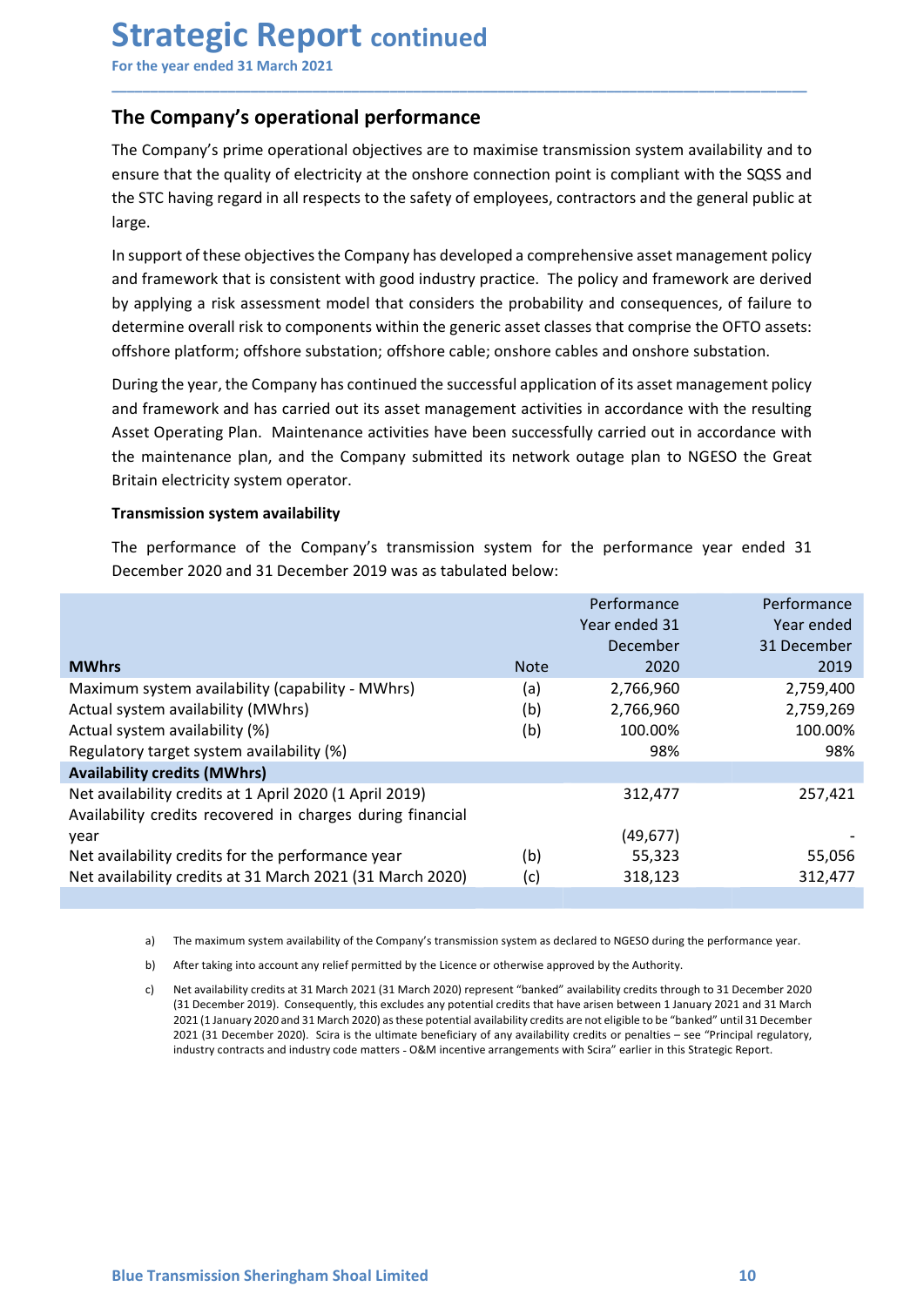# **Strategic Report continued**<br>
For the year ended 31 March 2021<br>
Quality of supply<br>
The quality of supply constraints must comply with the requirements of the STC (see "Pi

**Strategic Report continued**<br>For the year ended 31 March 2021<br>Quality of supply<br>The quality of supply constraints must comply with the requirements of the STC (see "Principa<br>regulatory, industry contracts and industry code **Strategic Report continued**<br>For the year ended 31 March 2021<br>Quality of supply<br>The quality of supply constraints must comply with the requirements of the ST<br>regulatory, industry contracts and industry code matters - Trans **Strategic Report continued**<br>For the year ended 31 March 2021<br>Quality of supply<br>The quality of supply constraints must comply with the requirements of the STC (see "Principal<br>regulatory, industry contracts and industry cod **Strategic Report continued**<br>For the year ended 31 March 2021<br>Quality of supply<br>The quality of supply constraints must comply with the requirements of the STC (see "Principal<br>regulatory, industry contracts and industry cod **Strategic Report continued**<br>For the year ended 31 March 2021<br>Quality of supply<br>The quality of supply constraints must comply with the requirements of the STC (see "Principal<br>regulatory, industry contracts and industry cod **Strategic Report continued**<br>
For the year ended 31 March 2021<br>
Quality of supply<br>
The quality of supply contraints must comply with the requirements of the STC (see "Principal<br>
regulatory, industry contracts and industry **Strategic Report continued**<br>For the year ended 31 March 2021<br>Quality of supply<br>The quality of supply constraints must comply with the requirements of the STC (see "Principal<br>regulatory, industry contracts and industry cod **Strategic Report continued**<br>
For the year ended 31 March 2021<br> **Quality of supply**<br>
The quality of supply constraints must comply with the requirements of the STC (see "Principal<br>
regulatory, industry contracts and indust **Strategic Report continued**<br>
For the year ended 31 March 2021<br>
Quality of supply<br>
The quality of supply<br>
The quality of supply<br>
The quality of supply<br>
The quality of supply<br>
Constraints control; reactive power; and hardst **Strategic Report continued**<br>For the year ended 31 March 2021<br>Quality of supply<br>The quality of supply<br>regulatory, industry contracts and industry code matters - Transmission system quality of supply<br>rearlier). The Company **Strategic Report continued**<br>For the year ended 31 March 2021<br>Quality of supply<br>The quality of supply<br>The quality of supply<br>regulatory, industry contracts and industry code matters - Transmission system quality of supply<br>" **Strategic Report continued**<br>
For the year ended 31 March 2021<br>
Quality of supply<br>
The quality of supply<br>
The quality of supply<br>
The quality of supply<br>
The quality of supply<br>
Ire Company is requirent to transmit electricit **Strategic Report** continued<br>
For the year ended 31 March 2021<br>
Quality of supply<br>
The quality of supply<br>
The quality of supply<br>
regulatory, industry contariats and industry code matters - Transmission system quality of su **STITATEGUS IC REPOTT CONTINUED**<br>
Tor the year ended 31 March 2021<br>
Quality of supply<br>
The quality of supply<br>
The quality of supply<br>
The quality of supply<br>
The quality of supply constraints must comply with the requirement **Quality of supply**<br>The quality of supply constraints must comply with the requirements of the STC (see "Principal<br>regulatory, industry contracts and industry code matters - Transmission system quality of supply<br>evaluatory The quality of supply constraints must comply with the requirements of the STC (see "Principal<br>regulatory, industry contracts and industry code matters - Transmission system quality of supply"<br>voltage control; reactive pow The quality or supply constrants must comply with the requirements of the SIC (see "Principal<br>regulatory, industry contrasts and industry code matters - Transmission system quality of supply"<br>earlier). The Company is requi earlier). The Company is required to transmit electricity within certain parameters in relation to:<br>voltage control; reactive power; and harmonic distortion. A failure to meet these quality of supply<br>constraints could resu

\_\_\_\_\_\_\_\_\_\_\_\_\_\_\_\_\_\_\_\_\_\_\_\_\_\_\_\_\_\_\_\_\_\_\_\_\_\_\_\_\_\_\_\_\_\_\_\_\_\_\_\_\_\_\_\_\_\_\_\_\_\_\_\_\_\_\_\_\_\_\_\_\_\_\_\_\_\_\_\_\_\_\_\_\_\_\_\_\_\_

## Covid-19

voltage control; reactive power; and harmonic distortion. A failure to meet these quality of supply<br>constraints could result in NGESO requiring the Company's transmission system to be disconnected<br>incentries exercitive dis constraints could result in NGESO requiring the Company's transmission system to be disconnected<br>from EPN's electricity distribution system, resulting in the loss of transmission availability and reduced<br>from EPN's electri from EPN's electricity distribution system, resulting in the loss of transmission availability and reduced<br>incentive credits or performance penalties. The Company closely monitors compliance with these<br>quality of supply co incentive credits or performance penalties. The Company closely monitors compliance with these<br>quality of supply constraints and carries out appropriate maintenance activities consistent with good<br>industry practice to allo quality of supply constraints and carries out appropriate maintenance activities consistent with good<br>industry practice to allow the Company to meet these quality of supply obligations.<br>During the year ended 31 March 2021, industry practice to allow the Company to meet these quality of supply obligations.<br>
During the year ended 31 March 2021, the Company has continued to meet its obligations to transmit<br>
electricity compliant with these oper During the year ended 31 March 2021, the Company has continued to meet its obligations to transmit<br>electricity compliant with these operational obligations. The Company has continued to comply with<br>these obligations throug electricity compliant with these operational obligations. The Company has continued to comply with<br>these obligations through to the date of this report.<br>**Covid-19**<br>We continue to operate our offshore transmission system at these obligations through to the date of this report.<br> **Covid-19**<br>
We continue to operate our offshore transmission system at a time of unprecedented disruption and<br>
phange as a result of the Covid-19 pandemic. The health **Covid-19**<br>We continue to operate our offshore transmission system at a time of unprecedented disruption and<br>change as a result of the Covid-19 pandemic. The health and safety of contractors and other third<br>parties who man Covid-19<br>We continue to operate our offshore transmission system at a time of unprecedented disruptic<br>hearing as a result of the Covid-19 pandemic. The health and safety of contractors and othe<br>parties who manage our opera We continue to operate our offshore transmission system at a time of unprecedented disruption and<br>change as a result of the Covid-19 pandemic. The health and safety of contractors and other third<br>parties who manage our ope mattes who manage our operations are our top priority.<br>The Board has continued to proactively execute a plan which identified the key impact areas and put<br>in place measures to address and manage those risks as necessary, w The Board has continued to proactively execute a plan which identified the key impact areas and put<br>in place measures to address and manage those risks as necessary, while following all governmental<br>requirements and guidel The Board has continued to proactively execute a plain which dientified the key impact areas and put<br>In place measures to address and manage those risks as necessary, while following all governmental<br>requirements and guide

The Board recognises that the nature of its business requires an exceptional focus on health, safety<br>and the environment. Safety is critical both to business performance and to the culture of the<br>Company. The operation of m place measures to address and manage those rasks are necessary, while following all governmental<br>requirements and guidelines. We continue to work closely with the O&M service provider, the<br>Department for Business Energy requirements and guidelines. We continue to work closely with the O&M service provider, the paragement and successful operation of our operations - focussing on the actions we need to take to protect the health and wellbei public. take to protect the health and wellbeing of those people working on our assets with a view to minimising the impact on our operations.<br>Through ito the date of this report, there have been no adverse incidents or disruption infilming the impact on our operations.<br>
Through to the date of this report, there have been no adverse incidents or disruption to the<br>
availability of the offshore transmission system, our operations or finances as a dire Through to the date of this report, there have been no adverse incidents or disruption to the availability of the offshore transmission system, our operations or finances as a direct result of the Covid-19 pandemic. A risk Through to the date of this repent, there have been no adverse incidents or disruption to the<br>availability of the offshore transmission system, our operations or finances as a direct result of the<br>Covid-19 pandemic. A risk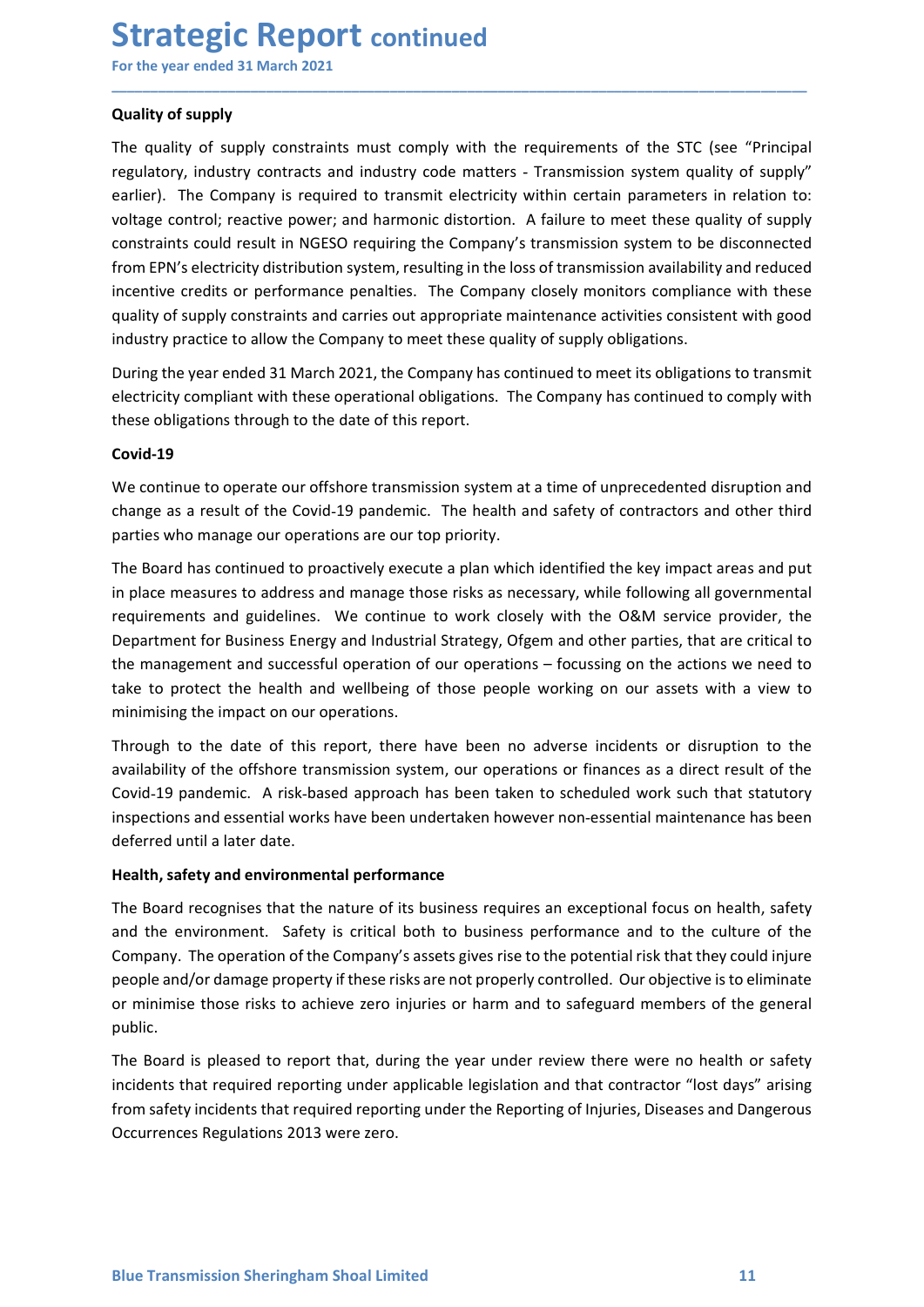**Strategic Report continued**<br>
For the year ended 31 March 2021<br>
The Company is committed to reducing the environmental impact of its operations to as<br>
practically possible. The Company does so by reducing the effect its ac **Strategic Report continued**<br>For the year ended 31 March 2021<br>The Company is committed to reducing the environmental impact of its operations to as low as<br>practically possible. The Company does so by reducing the effect it **Strategic Report continued**<br>For the year ended 31 March 2021<br>The Company is committed to reducing the environmental impact of its operations to as low as<br>practically possible. The Company does so by reducing the effect it **Strategic Report continued**<br>For the year ended 31 March 2021<br>The Company is committed to reducing the environmental impact of its operations to as low as<br>practically possible. The Company does so by reducing the effect it **Strategic Report continued**<br>For the year ended 31 March 2021<br>The Company is committed to reducing the environmental impact of its operations to as low as<br>practically possible. The Company does so by reducing the effect it **Strategic Report continued**<br>For the year ended 31 March 2021<br>The Company is committed to reducing the environmental impact of its operations to as low as<br>practically possible. The Company does so by reducing the effect it **Strategic Report continued**<br>For the year ended 31 March 2021<br>The Company is committed to reducing the environmental impact of its operations to as low as<br>practically possible. The Company does so by reducing the effect it **Strategic Report continued**<br>For the year ended 31 March 2021<br>The Company is committed to reducing the environmental impact of its operations to as low as<br>practically possible. The Company does oo by reducing the effect it **Strategic Report continued**<br>For the year ended 31 March 2021<br>The Company is committed to reducing the environmental impact of its operations to as low as<br>practically possible. The Company does so by reducing the effect it **Strategic Report continued**<br>For the year ended 31 March 2021<br>The Company is committed to reducing the environmental impact of its operations t<br>practically possible. The Company does so by reducing the effect its activitie **Strategic Report continued**<br>For the year ended 31 March 2021<br>The Company is committed to reducing the environmental impact of its operations to as low as<br>practically possible. The Company does so by reducing the effect it **Strategic Report continued**<br>The Company is committed to reducing the environmental impact of its operations to as low as<br>practically possible. The Company does so by reducing the effect its activities have on the<br>environm **Strategic Report continued**<br>The Company is committed to reducing the environmental impact of its operations to as low as<br>practically possible. The Company does so by reducing the effect its activities have on the<br>environm **Strategic Report continued**<br>For the year ended 31 March 2021<br>The Company is committed to reducing the environmental impact of its operations to as low as<br>practically possible. The Company does so by reducing the effect is **SUT ALCENT REPUTI CONTINUED**<br>The Company is committed to reducing the environmental impact of its operations to as low as<br>practically possible. The Company does so by reducing the effect its activities have on the<br>priviro For the year ended 3 a matriz 2021<br>The Company is committed to reducing the environmental impact of its occivities have on the<br>provircically possible. The Company does so by reducing the effect its activities have on the<br>e The Company is committed to reducing the environmental impact of its operations to as low as<br>practically possible. The Company does so by reducing the effect its activities have on the<br>environment by: respecting the enviro environment by: respecting the environmental status and biodiversity of the area where the Company's assets are installed; considering whole life environmental costs and benefits in making<br>bustiness decisions; looking for Company's assets are installed; considering whole life environmental costs and benefits in making<br>business decisions; looking for ways to use resources more efficiently through good design, use of<br>sustisanible materials, r

\_\_\_\_\_\_\_\_\_\_\_\_\_\_\_\_\_\_\_\_\_\_\_\_\_\_\_\_\_\_\_\_\_\_\_\_\_\_\_\_\_\_\_\_\_\_\_\_\_\_\_\_\_\_\_\_\_\_\_\_\_\_\_\_\_\_\_\_\_\_\_\_\_\_\_\_\_\_\_\_\_\_\_\_\_\_\_\_\_\_

idecisions; looking for ways to use resources more efficiently through good design, use of<br>ble materials, responsibly refurbishing existing assets and reducing and recycling waste; and<br>bliy improving management systems to ble materials, responsibly refurbishing existing assets and reducing and recycling waste; and<br>illy improving management systems to prevent pollution and to reduce the risk of<br>mental incidents.<br>The material or parties that ally improving management systems to prevent pollution and to reduce the risk of<br>mental incidents.<br>The province and the proof that during the year under review there were no environmental<br>sor matters that required reportin mental incidents.<br>
and is also pleased to report that during the year under review there were no environmental incidents.<br>
So ro matters that required reporting to any relevant competent authority and that it<br>
and the otom rd is also pleased to report that during the year under review there were no environmental<br>so ro matters that required reporting to any relevant competent authority and that it has<br>side do comply with the Marine licence ob

times. The Company is committed to ethical business practices in the way that the Company carries out its<br>business and is committed to complying with all laws and regulations that apply to the Company at all<br>times.<br>The amember of

- ed to comply with the Marine licence obligations that were transferred to it by Scira since the<br>sion assets were acquired by the Company.<br> **itment to ethical business practices**<br>
paay is committed to ethical business pract ision assets were acquired by the Company.<br> **itment to ethical business practices**<br>
pany is committed to ethical business practices<br>
in and is committed to complying with all laws and regulations that apply to the Company Free Comparison communities of entired to employ is substrates in the way that the Compary is subject to the policies of<br>the Group and that of its own policies, which include:<br>As a member of the BTI group of companies ("th
	-
	- 2017;
	-
	-

Incellency respects the rigns of those persons annotons and does not condone in any way modern slavery within its business or that of its supply chain.<br>The Company has made enquires of key suppliers during the year within times.<br>
As a member of the ETI group of companies ("the Group") the Company is subject to the policies of<br>
the Group and that of its own policies, which include:<br>
• Acode of conduct that governs the activities of those per As a member of the BTI group of companies ("the Group") the Company is subject to the policies of<br>
the Group and that of its own policies, which include:<br>
• A code of conduct that governs the activities of those persons di the Group and that of its own policies, which include:<br>
• A code of conduct that governs the activities of those persons directly involved in the business,<br>
which applies in particular to the Directors and the employees an • A code of conduct that governs the activities of those persons directly involved in the business,<br>which applies in particular to the Directors and the employees and consultants engaged by<br>FPL in the provision of service • Motion and the responses the constrained and the employees and consultants engaged by<br>
which applies in particular to the Directors and the employees and consultants engaged by<br>
FPL in the provision of service to the Com munta appears in particular to the brieftots and the employees ant consultants engaged by<br>Fig. in the provision of service to the Company and the Group generally;<br>A data vasion policy, including a consideration of the impl practices.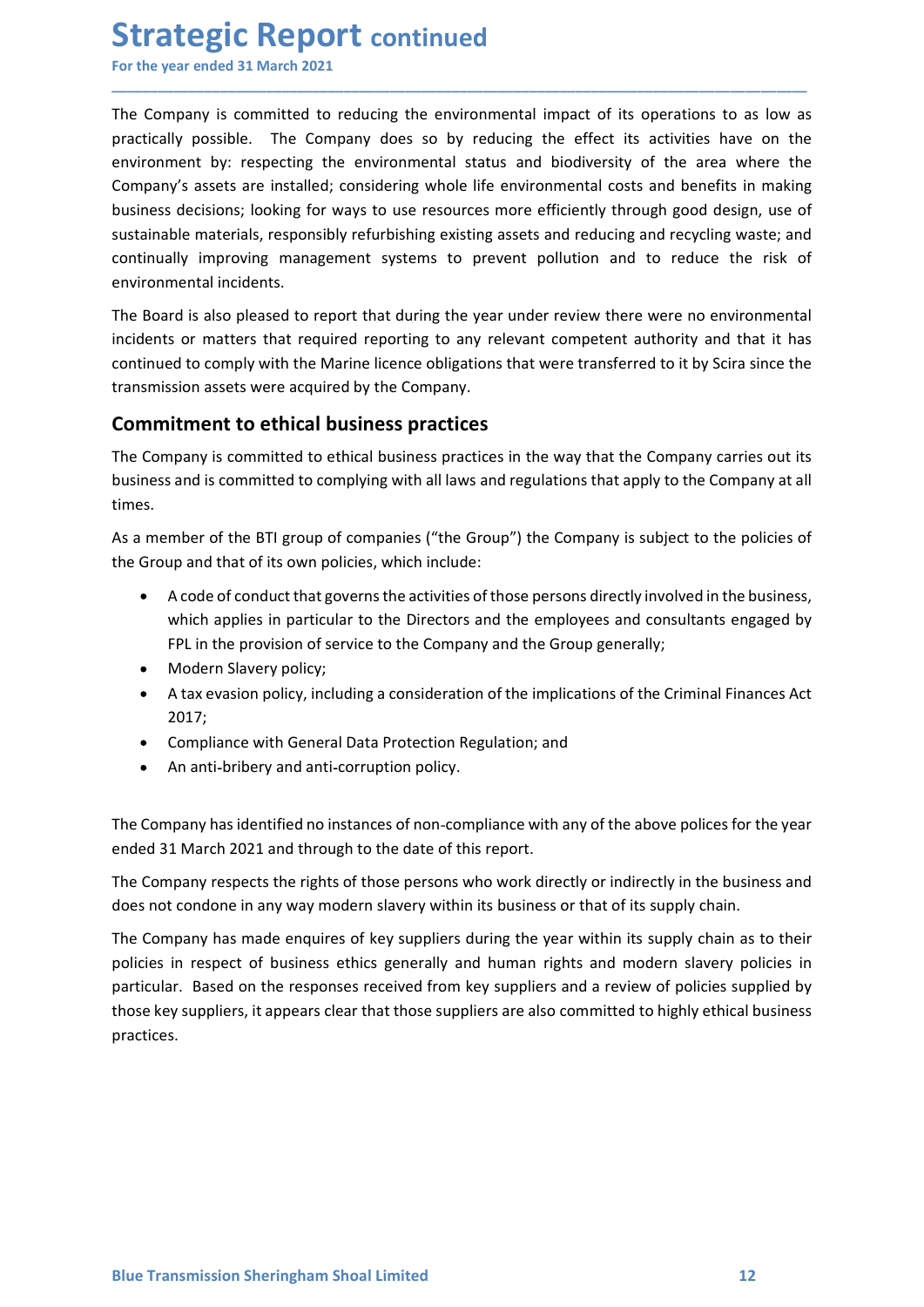# Strategic Report continued<br>
For the year ended 31 March 2021<br>
Stakeholder relationships<br>
The potentially hazardous nature of Company's operations and the environmentally sensitive

**Strategic Report continued**<br>For the year ended 31 March 2021<br>**Stakeholder relationships**<br>The potentially hazardous nature of Company's operations and the environmentally sensitive nature<br>of the locations where its assets **Strategic Report continued**<br>For the year ended 31 March 2021<br>**Stakeholder relationships**<br>The potentially hazardous nature of Company's operations and the environmentally sens<br>of the locations where its assets are located **Strategic Report continued**<br>For the year ended 31 March 2021<br>**Stakeholder relationships**<br>The potentially hazardous nature of Company's operations and the environmentally sensitive nature<br>of the locations where its assets **Strategic Report continued**<br>For the year ended 31 March 2021<br>**Stakeholder relationships**<br>The potentially hazardous nature of Company's operations and the environmentally sensitive nature<br>of the locations where its assets **Strategic Report continued**<br>For the year ended 31 March 2021<br>**Stakeholder relationships**<br>The potentially hazardous nature of Company's operations and the environmentally sensitive nature<br>of the locations where its assets **Strategic Report continued**<br>
For the year ended 31 March 2021<br> **Stakeholder relationships**<br>
The potentially hazardous nature of Company's operations and the environmentally sensitive nature<br>
of the locations where its ass **Strategic Report continued**<br>For the year ended 31 March 2021<br>The potentially hazardous nature of Company's operations and the environmentally sensitive nature<br>of the locations where its assets are located require the Comp **Strategic Report continued**<br>For the year ended 31 March 2021<br>The potentially hazardous nature of Company's operations and the environmentally sensitive nature<br>of the locations where its assets are located require the Comp **Strategic Report continued**<br>For the year ended 31 March 2021<br>The potentially hazardous nature of Company's operations and the environmentally sensitive nature<br>of the locations where its assets are located require the Comp **Strategic Report continued**<br>For the year ended 31 March 2021<br>**Stakeholder relationships**<br>The potentially hazardous nature of Company's operations and the environmentally sensitive<br>of the locations where its assets are loc **Strategic Report continued**<br>For the year ended 31 March 2021<br>Stakeholder relationships<br>The potentially hazardous nature of Company's operations and the environmentally sensitive nature<br>of the locations where its assets ar **Strategic Report continued**<br>For the year ended 31 March 2021<br>Stakeholder relationships<br>The potentially hazardous nature of company's operations and the environmentally sensitive nature<br>of the locations where its assets ar **Stakeholder relationships**<br>The potentially hazardous nature of Company's operations and the environmentally sensitive nature<br>of the locations where its assets are located require the Company to engage and communicate with For the year ended 31 March 2021<br>
Stakeholder relationships<br>
The potentially hazardous nature of Company's operations and the environmentally sensitive nature<br>
of the locations where its assets are located require the Comp **Stakeholder relationships**<br> **Stakeholder relationships**<br>
The potentially hazardous nature of Company's operations and the environmentally sensitive<br>
or the locations where its assets are located require the Company to eng **The potentially hazardous matrice-**<br>The potentially hazardous nature of Company's operations and the environmentally sensitive nature<br>of the locations where its assets are located require the Company to engage and communi of the locations where its assets are located require the Company to engage and communicate with a wide audience of stakeholders and to establish good relationships with them. As well as industry wive audience of stakehold

\_\_\_\_\_\_\_\_\_\_\_\_\_\_\_\_\_\_\_\_\_\_\_\_\_\_\_\_\_\_\_\_\_\_\_\_\_\_\_\_\_\_\_\_\_\_\_\_\_\_\_\_\_\_\_\_\_\_\_\_\_\_\_\_\_\_\_\_\_\_\_\_\_\_\_\_\_\_\_\_\_\_\_\_\_\_\_\_\_\_

so, we consider the company form the company for the Companies of the Company of the Company success the mattem community; environmental agences of stateholders and to cal and national government bodies this audience inclu me content of the company for the benefit of its substanting when annimative and its substanting the company stand or enterpret enterpret enterpret enterpret enterpret enterpret enterpret enterpret enterpret enterpret ente Entergency services; the martime community; environmental agencies and organisations; landowners<br>and the general public. Accordingly, the Company has defined and implemented a stakeholder<br>engagement and communications plan and the general public. Accordingly, the Company has defined and implemented a stakeholder<br>engagement and communications plan which it has continued to apply during the year and through<br>to the date of this report.<br>The Dire and englane the impact of the benefit of the impact of the solution of the search of the impact of the impact consider that stakeholder relationships are satisfactory.<br>The Directors consider that stakeholder relationships From Brack the matterial of the contracted products are stated to the date of this report.<br>
The Directors consider that stakeholder relationships are satisfactory.<br> **Principal and emergent risks and uncertainties**<br>
The pri The Directors consider that stakeholder relationships are satisfactory.<br> **Principal and emergent risks and uncertainties**<br>
The principal and emerging risks and uncertainties faced by the Company have been discussed and<br>
re **Principal and emergent risks and uncertainties**<br> **Principal and emergent risks and uncertainties**<br>
The principal and emerging risks and uncertainties faced by the Company have been discussed and<br>
referenced in this Strate and antiering risks and uncertainties<br>
recipled and emerging risks and uncertainties faced by the Company have been discussed and<br>
recel in this Strategic Report, alongside a discussion of the operational and financial<br>
an oripal and emerging risks and uncertainties faced by the Company have been discussed and<br>the company.<br>The Company and this Strategic Report, alongside a discussion of the operational and financial<br>anance of the Company,<br>**N** ied in this strategic Report, alongiside a discussion of the operational and financial<br>ance of the Company.<br> **nent in respect of section 172 of the Companies Act 2006**<br>
rectors have an obligation under section 172 of the C ment in respect of section 172 of the Companies Act 2006<br>
relationships are an obligation under section 172 of the Companies Act to promote the long<br>
of the Company for the benefit of its sole shareholder but in doing so, Statement in respect or section 172 or the Companies Act 2006<br>The Directors have an obligation under section 172 of the Companies Act to promote the long term<br>success of the Company for the benefit of its sole sthareholder The Directors have an obligation under section 172 of the Companies Act to promote the long term<br>success of the Company for the benefit of its sole shareholder but in doing so, they should have regard<br>to other interested p success of the Company for the benefit of its sole shareholder but in doing so, they should have regard<br>to other interested partics, including those businesses in its supply chain and its customers. As the<br>Company does not to other interested parties, including those businesses in its supply chain and its customers. As the Company does not have any employees, it is crucially important for the Company to have depresent to the company to have

- 
- 
- 
- 

The Company has an effective governance process in place, and this is explained in detail in the<br>Corporate governance report that commences on page 27. In addition, the Corporate governance<br>report includes details the Comp due regard to the impact its operations have on the environment and the local community. The Directors take all of these responsibilities extremely seriously.<br>This Strategic Report outlines the actions and outcomes that th

## **Other**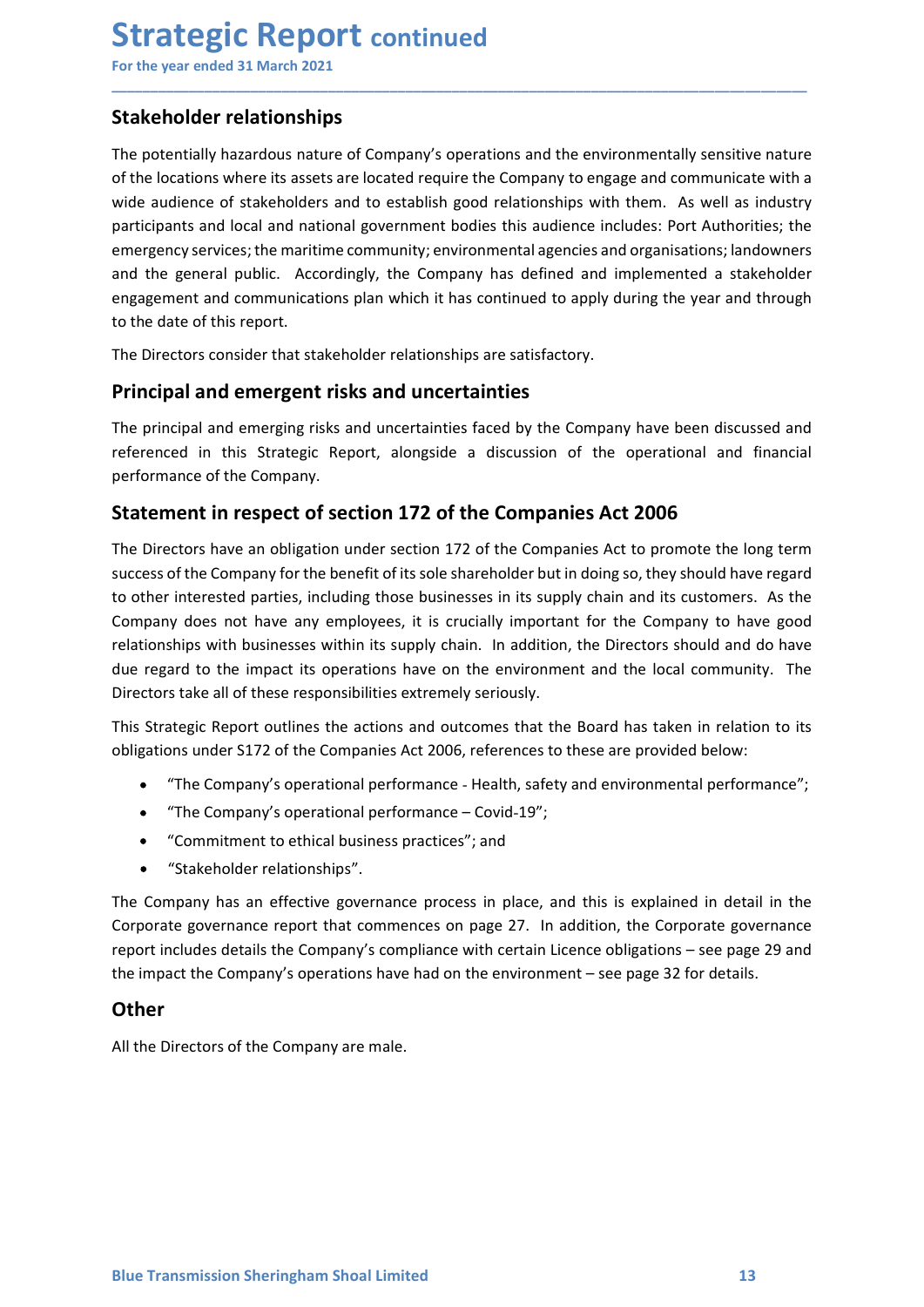## Summary

**Strategic Report continued**<br>For the year ended 31 March 2021<br>The Company's financial performance<br>Summary<br>The financial performance of the Company for the year ended 31 March 2021 and its financial position<br>as at 31 March **Strategic Report continued**<br>For the year ended 31 March 2021<br>The Company's financial performance<br>Summary<br>The financial performance of the Company for the year ended 31 March 2021 and its financial position<br>as at 31 March **Strategic Report continued**<br>For the year ended 31 March 2021<br>The Company's financial performance<br>The financial performance of the Company for the year ended 31 March 2021 and its financial position<br>as at 31 March 2021, wa **Strategic Report continued**<br>
For the year ended 31 March 2021<br> **The Company's financial performance**<br> **Summary**<br>
The financial performance of the Company for the year ended 31 March 2021 and its financial position<br>
as at **Strategic Report continued**<br>
For the year ended 31 March 2021<br> **The Company's financial performance**<br> **Summary**<br>
The financial performance of the Company for the year ended 31 March 2021 and its financial position<br>
are at

| The Company's financial performance                                                                                                                                                                                                                                                                                                                                                                                                                                                                                                                                                                                                                                                                                                                                                                                                                                                                                              |                                                                          |                                                                           |
|----------------------------------------------------------------------------------------------------------------------------------------------------------------------------------------------------------------------------------------------------------------------------------------------------------------------------------------------------------------------------------------------------------------------------------------------------------------------------------------------------------------------------------------------------------------------------------------------------------------------------------------------------------------------------------------------------------------------------------------------------------------------------------------------------------------------------------------------------------------------------------------------------------------------------------|--------------------------------------------------------------------------|---------------------------------------------------------------------------|
| <b>Summary</b>                                                                                                                                                                                                                                                                                                                                                                                                                                                                                                                                                                                                                                                                                                                                                                                                                                                                                                                   |                                                                          |                                                                           |
| The financial performance of the Company for the year ended 31 March 2021 and its financial position<br>as at 31 March 2021, was satisfactory and is summarised below. In this report, all numbers have been<br>rounded to the nearest $£1,000$ where each $£1,000$ is represented by the symbol $£k$ or $£'000$ .                                                                                                                                                                                                                                                                                                                                                                                                                                                                                                                                                                                                               |                                                                          |                                                                           |
| The Company reports its results in accordance with international accounting standards in conformity<br>with the requirements of the Companies Act 2006 and the applicable legal requirements of the<br>Companies Act 2006; the currency used in reporting these regulatory financial statements is GBP.                                                                                                                                                                                                                                                                                                                                                                                                                                                                                                                                                                                                                          | 2021                                                                     | 2020                                                                      |
| Operating profit<br>Other finance income<br>Operating profit plus other finance income<br>Finance costs<br>Profit before taxation<br>Taxation<br>Profit after taxation                                                                                                                                                                                                                                                                                                                                                                                                                                                                                                                                                                                                                                                                                                                                                           | £'000<br>13,615<br>11<br>13,626<br>(8, 145)<br>5,481<br>(1,051)<br>4,430 | £'000<br>13,972<br>76<br>14,048<br>(8, 495)<br>5,553<br>(1, 566)<br>3,987 |
| Net cash inflow from operating activities and investing activities<br>Net cash flows used in financing activities                                                                                                                                                                                                                                                                                                                                                                                                                                                                                                                                                                                                                                                                                                                                                                                                                | 20.145<br>(20, 142)                                                      | 19.796<br>(19, 525)                                                       |
| <b>Operating and finance income</b><br>Operating and finance income is derived from the Company's activities as a provider of transmission<br>services. The vast majority of the Company's income was derived from NGESO for the year ended 31<br>March 2021 and the year ended 31 March 2020.<br>Finance income for the year amounted to £9,669k (2020: £10,026k) and represents the finance income<br>that would have been generated from an efficient standalone "transmission owner". The finance<br>income for the year has reduced as compared with the prior year reflecting the lower absolute return<br>on the average lower value of the carrying value of the transmission owner asset which has been<br>recorded in accordance with the principal accounting policies adopted by the Company. A discussion<br>of the critical accounting policies adopted by the Company is shown in the accounting policies section |                                                                          |                                                                           |

**Entrare costs**<br> **Profit after taxation**<br> **Confit after taxation**<br> **Confit after taxation**<br> **Profit after taxation**<br> **Profit after taxation**<br> **Profit after taxation**<br> **Profit after taxation**<br> **Profit after taxation**<br> **Pro** From tends in accordance that the principal accounting activities and investing activities  $\frac{(1,051)}{4,430}$   $\frac{(1,566)}{4,830}$ <br>
Profit after taxation  $\frac{(1,051)}{4,830}$   $\frac{(1,566)}{4,830}$ <br>
Operating and finance income i **Example 12**<br> **Example 12**<br>
Net cash inflow from operating activities and investing activities<br>
(20,145 19,796<br>
Net cash flows used in financing activities<br>
(20,142) 19,525)<br> **Operating and finance income** is derived from **Example 12.1** Met cash inflow from operating activities and investing activities **20,145** 19,796<br>
Net cash flows used in financing activities **20,145** (20,142) 19,525)<br> **Operating and finance income**<br>
Comparing and financ Net cash inflow from operating activities and investing activities (20,145 19,796<br>
Net cash flows used in financing activities (20,142) (19,525) (19,525)<br>
Operating and finance income<br>
Operating and finance income<br>
Operat Net cash filmow from operating activities and investing activities as a provider of transmission<br>Operating and finance income<br>
Operating and finance income<br>
Operating and finance income<br>
Services. The vast ranjority of the

of the critical accounting policies adopted by the Company is shown in the accounting policies section<br>of the regulatory financial statements commencing on page 39.<br>Operating income for the year amounted to £7,217k (2020: The custar nows used in intrancing eccivities (2012). (2012). The Operating and finance income is derived from the Company's activities as a provider of transmission services. The vast majority of the Company's income was **Operating and finance income**<br>Operating and finance income is derived from the Company's activities as a provider of transmission<br>services. The vast majority of the Company's income was derived from NGESO for the year end Operating and finance income<br>
coperating and finance income is derived from the Company's activities as a provider of transmission<br>
Derevires. The vast ranjority of the Company's income was derived from NGESO for the year Operating and finance income is derived from the Company's activities as a provider of transmission services. The wast majority of the Company's income was derived from NGESO for the year ended 31 March 2020.<br>
Finance inco services. The vast majority of the Company's income was derived from NGESO for the year ended 31 March 2021 and the year ended 31 March 2020.<br>Einance income for the year amounted to £9,669k (2020: £10,026k) and represents March 2021 and the year ended 31 March 2020.<br>Finance income for the year amounted to £9,669k (2020:£10,026k) and represents the finance income<br>that would have been generated from an efficient standalone "transmission owner Finance income for the year amounted to £9,669k (2020: £10,026k) and represents the finance income<br>that would have been generated from an efficient standalone "transmission owner". The finance<br>income for the year has reduc with Scira".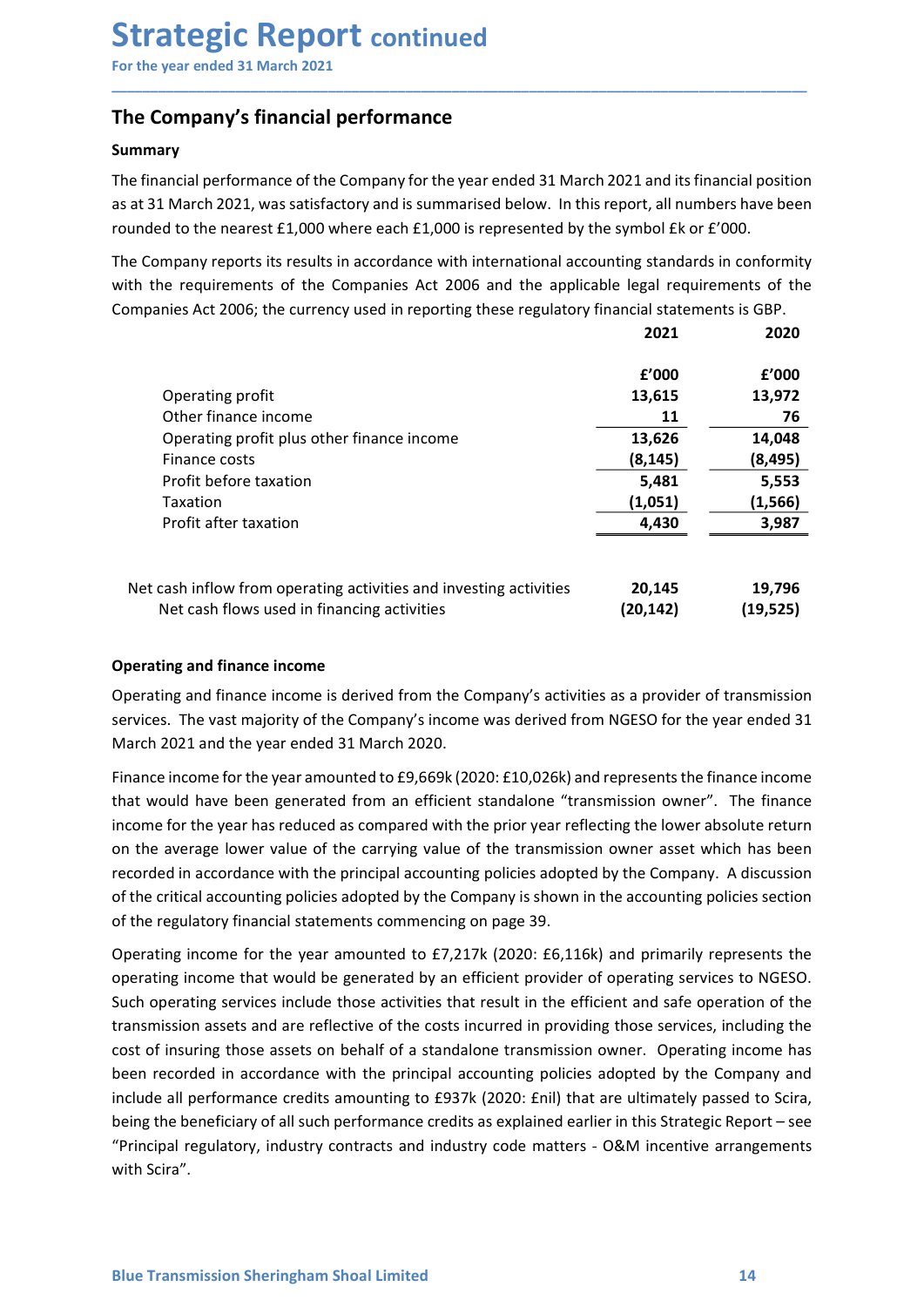**Strategic Report continued**<br>For the year ended 31 March 2021<br> **Operating costs**<br>
Operating costs for the year amounted to £3,271k (2020: £2,170k)<br>
The most significant cost included within total costs relates to the opera **Strategic Report continued**<br>For the year ended 31 March 2021<br>Operating costs<br>Operating costs for the year amounted to £3,271k (2020: £2,170k)<br>The most significant cost included within total costs relates to the operations **Strategic Report continued**<br>For the year ended 31 March 2021<br>Operating costs<br>Operating costs for the year amounted to £3,271k (2020: £2,170k)<br>The most significant cost included within total costs relates to the operations **Strategic Report continued**<br>For the year ended 31 March 2021<br>Operating costs<br>Operating costs for the year amounted to £3,271k (2020: £2,170k)<br>The most significant cost included within total costs relates to the operations **Strategic Report continued**<br>For the year ended 31 March 2021<br>Operating costs<br>The most significant cost included within total costs relates to the operations, maintenance and<br>management of the OFTO and amounted to £3,109k **Strategic Report continued**<br>For the year ended 31 March 2021<br>Operating costs<br>To perating costs for the year amounted to £3,271k (2020: £2,170k)<br>The most significant cost included within total costs relates to the operatio **Strategic Report continued**<br>
For the year ended 31 March 2021<br>
Operating costs<br>
Operating costs<br>
The most significant cost included within total costs relates to the operations, maintenance and<br>
management of the OFTO and **Strategic Report continued**<br>
For the year ended 31 March 2021<br> **Operating costs**<br>
Operating costs for the year amounted to £3,271k (2020: £2,170k)<br>
The most significant cost included within total costs relates to the oper **Strategic Report continued**<br>
For the year ended 31 March 2021<br> **Operating costs**<br>
Operating costs<br>
Operating costs for the year amounted to £3,271k (2020: £2,170k)<br>
The most significant cost included within total costs re **Strategic Report continued**<br>For the year ended 31 March 2021<br>Operating costs<br>Operating costs for the year amounted to £3,271k (2020: £2,170k)<br>The most significant cost included within total costs relates to the operations **Strategic Report continued**<br>For the year ended 31 March 2021<br>Operating costs<br>To enart significant cost included within total costs relates to the operations, maintenance and<br>The most significant cost included within total **BUT ALLEGT NE POTT CONTINUED**<br>For the year ended 31 March 2021<br>Operating costs<br>Operating costs for the year amounted to £3,271k (2020: £2,170k)<br>The most significant cost included within total costs relates to the operatio Operating costs<br>
Operating costs for the year amounted to £3,271k (2020: £2,170k)<br>
The most significant cost included within total costs relates to the operations, main<br>
management of the OFTO and amounted to £3,109k (2020 Operating costs<br>
Operating costs for the year amounted to £3,271k (2020: £2,170k)<br>
The most significant cost included within total costs relates to the operations, maintenance and<br>
maintenance free, insurance frees, manage Operating costs for the year amounted to £3,271k (2020: £2,170k)<br>The most significant cost included within total costs relates to the operations<br>management of the OFTO and amounted to £3,109k (2020: £1,996k). This cost con The most significant cost included within total costs relates to the operations, maintenance amanagement of the OFTO and amounted to £3,109k (2020: £1,996k). This cost covers operations amaintenance eige, marangement servi

\_\_\_\_\_\_\_\_\_\_\_\_\_\_\_\_\_\_\_\_\_\_\_\_\_\_\_\_\_\_\_\_\_\_\_\_\_\_\_\_\_\_\_\_\_\_\_\_\_\_\_\_\_\_\_\_\_\_\_\_\_\_\_\_\_\_\_\_\_\_\_\_\_\_\_\_\_\_\_\_\_\_\_\_\_\_\_\_\_\_

management of the OFTO and amounted to E3,109k (2020: £1,996k). This cost covers operations and<br>maintenance fees, insurance fees, management service fees and non-domestic rates associated with<br>the transmission network and maintenance fees, insurance fees, anagement service fees and non-domestic rates associated with<br>the transmission network and includes £937k (2020: £11i) of costs equivalent to the value of<br>performance credits paid or payab the transmission network and includes £937k (2020: £nii) of costs equivalent to the value of<br>performance credits paid or payable to Scira for the year - see "Operating and finance income" above.<br>There has been no adverse i performance credits paid or payable to Scira for the year - see "Operating and finance income" above.<br>There has been no adverse impact on the operating costs of Company as a result of the Covid-19<br>pandemic – see "Covid-19" There has been no adverse impact on the operating costs of Company as a result of the Covid-19<br>pandemic – see "Covid-19" earlier in this Strategic Report.<br>Operating profit<br>amounted to f13,615k (2020: f13,972k).<br>amounted to pandemic – see "Covid-19" earlier in this Strategic Report.<br>
Operating profit<br>
Operating profit<br>
Operating profit<br>
Operating profit<br>
Operating costs<br>
amounted to £13,615k (2020: £13,972k).<br>
Other finance income<br>
Other fina Operating profit being the residual of operating income, finance income and operating costs<br>amounted to £13,615k (2020: £13,972k).<br>
Other finance income<br>
Other finance income<br>
Other finance costs amounted to £8,145k (2020: amounted to £13,615k (2020: £13,972k).<br>
Other finance income<br>
Other finance income of £11k (2020: £76k) relates solely to interest earned on bank deposits.<br>
Finance costs<br>
Finance costs amounted to £8,145k (2020: £8,495k). Other finance income<br>
Other finance income of £11k (2020: £76k) relates solely to interest earned on bank deposits.<br>
Finance costs<br>
Finance costs<br>
Finance costs<br>
Finance costs<br>
amounting to £5,866k (2020: £8,495k).<br>
The va Other finance income of £11k (2020: £76k) relates solely to interest earned on bank deposits.<br>Finance costs<br>The wast majounted to £8,145k (2020: £8,495k).<br>The wast majounty of the finance costs relate to the interest cost

## Taxation

computed at 19% (2020: 19%). The net taxation charge on profit before taxation for the year ended<br>31 March 2020 included a charge amounting to £505k following the remeasurement of certain<br>deferred taxation balances include Finance costs<br>
Finance costs amounted to £8,145k (2020: £8,495k).<br>
The vast majority of the finance costs relate to the interest cost of bank loans and other borrowing<br>
are and other financial costs principally arise from Finance costs amounted to £8,145k (2020: £8,495k).<br>The vast majority of the finance costs relate to the interest cost of bank loans and other borrowing<br>amounting to £5,866k (2020: £6,210k) and £1,848k (2020: £1,849k) resp rinance costs amounted to Eo, 443N (2020). Eo,432N).<br>The wast majority of the finance costs relate to the interest cost of bank loans and other borrowing<br>The wast majority of the finance costs relate to the interest cost o The wast majority of the finance costs relate to the interest cost of bank loans and other borrowing<br>amounting to E5,866k (2020: E6,210k) and £1,848k (2020: £1,849k) respectively. Interest expense<br>and other financial costs amounting to £5,866k (2020: £6,210k) and £1,848k (2020: £1,849k) respectively. Interest expense<br>and other financial costs principally arise from the cost of debt used to finance the initial acquisition<br>of the transmission and other financial costs principally arise from the cost of debt used to finance the initial acquisition of the transmission over asset. The finance cost relating to bank loans reduced in the year as a result of the parti of the transmission owner asset. The finance cost relating to bank loans reduced in the year as a result of the partial repayment of these loans and consequently the average loan balance for the year ended of the partial r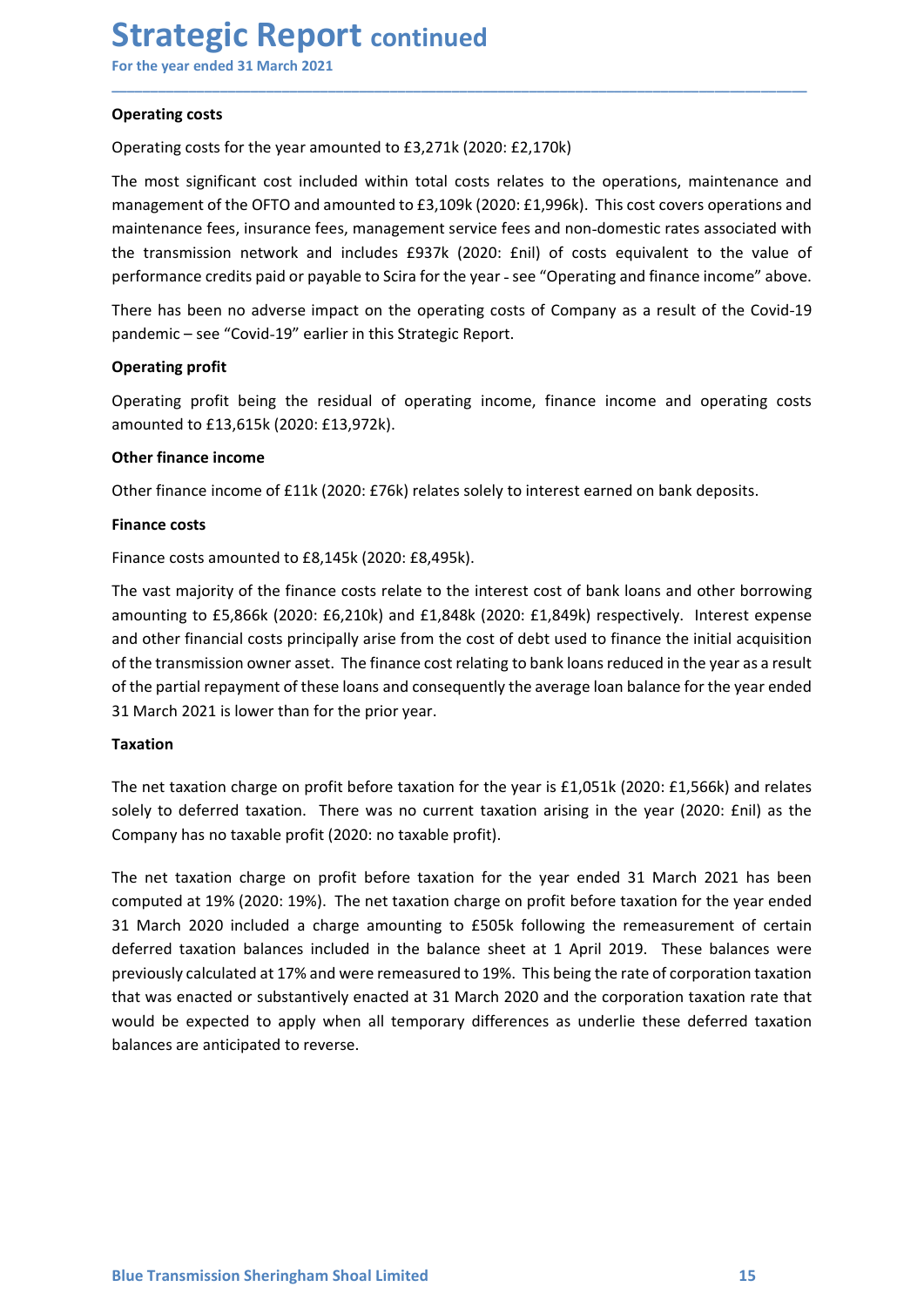Strategic Report continued<br>
For the year ended 31 March 2021<br>
On 11 March 2021, the Finance (No. 2) Bill was published having had its first reading throu<br>
House of Commons on 10 March 2021. This Bill proposes to increase t **Strategic Report continued**<br>For the year ended 31 March 2021<br>On 11 March 2021, the Finance (No. 2) Bill was published having had its first reading through the<br>House of Commons on 10 March 2021. This Bill proposes to incre **Strategic Report continued**<br>For the year ended 31 March 2021<br>On 11 March 2021, the Finance (No. 2) Bill was published having had its first reading through the<br>House of Commons on 10 March 2021. This Bill proposes to incre **Strategic Report continued**<br>For the year ended 31 March 2021<br>On 11 March 2021, the Finance (No. 2) Bill was published having had its first reading through the<br>House of Commons on 10 March 2021. This Bill proposes to incre **Strategic Report continued**<br>For the year ended 31 March 2021<br>On 11 March 2021, the Finance (No. 2) Bill was published having had its first reading through the<br>House of Commons on 10 March 2021. This Bill proposes to incre **Strategic Report continued**<br>For the year ended 31 March 2021<br>On 11 March 2021, the Finance (No. 2) Bill was published having had its first reading through the<br>House of Commons on 10 March 2021. This Bill proposes to incre **Strategic Report continued**<br>For the year ended 31 March 2021<br>On 11 March 2021, the Finance (No. 2) Bill was published having had its first reading through the<br>House of Commons on 10 March 2021. This Bill proposes to incre **Strategic Report continued**<br>For the year ended 31 March 2021<br>On 11 March 2021, the Finance (No. 2) Bill was published having had its first reading through the<br>House of Commons on 10 March 2021. This Bill proposes to incre **Strategic Report continued**<br>For the year ended 31 March 2021<br>On 11 March 2021, the Finance (No. 2) Bill was published having had its first reading through the<br>House of Commons on 10 March 2021. This Bill proposes to incr **Strategic Report continued**<br>For the year ended 31 March 2021<br>On 11 March 2021, the Finance (No. 2) Bill was published having had its first reading through the<br>House of Commons on 10 March 2021. This Bill proposes to incr **Strategic Report continued**<br>For the year ended 31 March 2021<br>On 11 March 2021, the Finance (No. 2) Bill was published having had its first reading through the<br>House of Commons on 10 March 2021. This Bill proposes to incre **Strategic Report continued**<br>For the year ended 31 March 2021<br>On 11 March 2021, the Finance (No. 2) Bill was published having had its first reading through the<br>House of Commons on 10 March 2021. This Bill proposes to incre **Strategic Report continued**<br>
On 11 March 2021, the Finance (No. 2) Bill was published having had its first reading through the<br>
House of Commons on 10 March 2021. This Bill proposes to increase the rate of corporation tax **Strategic Report continued**<br>For the year ended 31 March 2021<br>On 11 March 2021, the Finance (No. 2) Bill was published having had its first reading through the<br>House of Commons on 10 March 2021. This Bill proposes to incr **STITATE SIC REPOTT CONTIMED**<br>For the year ended 31 March 2021<br>On 11 March 2021, the Finance (No. 2) Bill was published having had its first reading through the<br>House of Commons on 10 March 2021. This Bill proposes to incr On 11 March 2021, the Finance (No. 2) Bill was published having had its first reading through the<br>House of Commons on 10 March 2021. This Bill proposes to increase the rate of corporation taxation<br>from 19% to 25% with effe On 11 March 2021, the Finance (No. 2) Bill was published having had its first reading through the<br>House of Commons on 10 March 2021. This Bill proposes to increase the rate of corporation taxation<br>from 19% to 25% with effe House of Commons on 10 March 2021. This Bill proposes to increase the rate of corporation taxation<br>from 19% to 25% with effect from the financial year commencing 1 April 2023. As this Bill was not<br>from 19% to 25% with effe from 19% to 25% with effect from the financial year commencing 1 April 2023. As this Bill was notencated or substantially enacted at 31 March 2021 – there is no impact on the taxation charge for the deferred team of 31 Ma enacted or substantially enacted at 31 March 2021 – there is no impact on the taxation charge for the vear ended 31 March 2021 and there has been no impact on the carrying value of the deferred traxation balances included year ended 31 March 2021 and there has been no impact on the carrying value o<br>taxation balances included in these regulatory financial statements at 31 March 20<br>change in the rate of corporation taxation, if enacted, would

\_\_\_\_\_\_\_\_\_\_\_\_\_\_\_\_\_\_\_\_\_\_\_\_\_\_\_\_\_\_\_\_\_\_\_\_\_\_\_\_\_\_\_\_\_\_\_\_\_\_\_\_\_\_\_\_\_\_\_\_\_\_\_\_\_\_\_\_\_\_\_\_\_\_\_\_\_\_\_\_\_\_\_\_\_\_\_\_\_\_

taxation balances included in these regulatory financial statements at 31 March 2<br>change in the rate of corporation taxation, if enacted, would result in the remeasure<br>deferred taxation balances included in the balance she change in the rate of computation amounted to E4,429k (2020: £3,987k). The increase in profit after taxation balances included in the balance sheet at 31 March 2021 to reflect the proposed increase in the rate of corporati Dincrete tractation and the state of the changes and the change state and the interest the impact compared tractation balances and that are anticipated to reverse after 31 March 2023.<br>A net taxation change of £246k (2020: inclease in the rate or coporations as on those celliptial y universe. But underline these deterried<br>taxation balances and that are anticipated to reverse after 31 March 2023.<br>A net taxation charge of £246k (2020: £282k) h A net taxation charge of £246k (2020: £282k) has been recognised in other c<br>relating to pre-taxation gains (2020: £282k) has been recognised in other c<br>relating to pre-taxation gains (2020: gains) arising on marking the C N net taxtation to rarea to taxe of course. These been recognised in outer comprehensive income<br>Trelating to pre-taxation gains (2020: gains) arising on marking the Company's cash flow hedges to<br>market at the balance sheet retating to yie-taxation and received from MGESO in relation to the provision of transmitted at the balance sheet date.<br>The net taxation charge for the year ended 31 March 2021 on other comprehensive income relates<br>solely manket at the brainter sincet bate.<br>
The net taxation charge for the year ended 31 March 2021 on other comprehensive income relates<br>
solely to deferred taxation and has been computed at 19% (2020: 19%). The taxation charge The net taxation charge for the year ended 31 March 2021 on other comprehensive income relates<br>solely to deferred taxation and has been computed at 19% (2020: 19%). The taxation charge for the<br>year ended 31 March 2020 is n solely to deferred taxation and has been computed at 19% (2020: 19%). The taxation charge for the<br>year ended 31 March 2020 is net of a credit amounting to £209k relating to the remeasurement of<br>ecertain deferred taxation b

year ended 31 March 2020 is net of a credit amounting to £209k relating to the remeasurement of<br>ecrtain deferred taxtion balances included in the balance sheet at 1 April 2019 from 17% to 19%, for<br>the same reasons as impac certain deferred taxation balances included in the balance sheet at 1 April 2019 from 17% to 19%, for<br>the same reasons as impacted the taxation charge included in the income statement for the same year<br>as explained above.<br> Ine reasons assumpacted the datation change included in the income statement for the same year<br>as explained above.<br>**Profit after taxation**<br> **Profit after taxation**<br> **Profit after taxation**<br> **Profit after taxation**<br> **Profit** es explained advoe.<br>Profit after taxation<br>Profit after taxation amounted to £4,429k (2020: £3,987k). The increase in profit after<br>Travition as compared with 2020 reflects the impact of the changes on operating profit, fina **Profit for the year after taxation amounted to £4,429k (2020: £3,987k).** The increase in profit after that taxation as compared with 2020 reflects the impact of the changes on operating profit, finance costs<br>and taxation Profit for the year after taxation amounted to £4,429k (2020: £3,987k). The increase in profit after taxation as compared with 2020 reflects the impact of the changes on operating profit, finance costs taxation which are d assauon as compared wint 2020 renetcs or empect or the changes of operating pront, mance costs<br>and taxation which are discussed earlier.<br>**Cash flows**<br>**Cash flows**<br>**Cash flows**<br>**Reference set of debt of the SESO in relation** chash flows<br>
Resh flows from operations amounted to £20,174k (2020: £19,720k) primarily reflecting the<br>
Net cash flows from operations amounted to £20,174k (2020: £19,720k) primarily reflecting the<br>
pear net of cash outflo Least nows<br>
Net cash flows from operations amounted to £20,174k (2020: £19,720k) primarily reflecting the<br>
Neramonts invoiced and received from NGESO in relation to the provision of transmission services in the<br>
gear net o Net casn in two in underations almounted to the year (2020, 112), 2000. 112), 2000, 112, 2000, 112, 2000, 112, 200, 112, 200, 112, 200, 112, 200, 112, 20, 11.<br>The year net of cash outflows relating to operating activities

Net cash flows generated from investing activities for the year ended 31 March 2021 amounted to<br>E11k (2020: E76k), reflecting the receipt of interest income.<br>Cash available for debt servicing, defined as net cash inflows f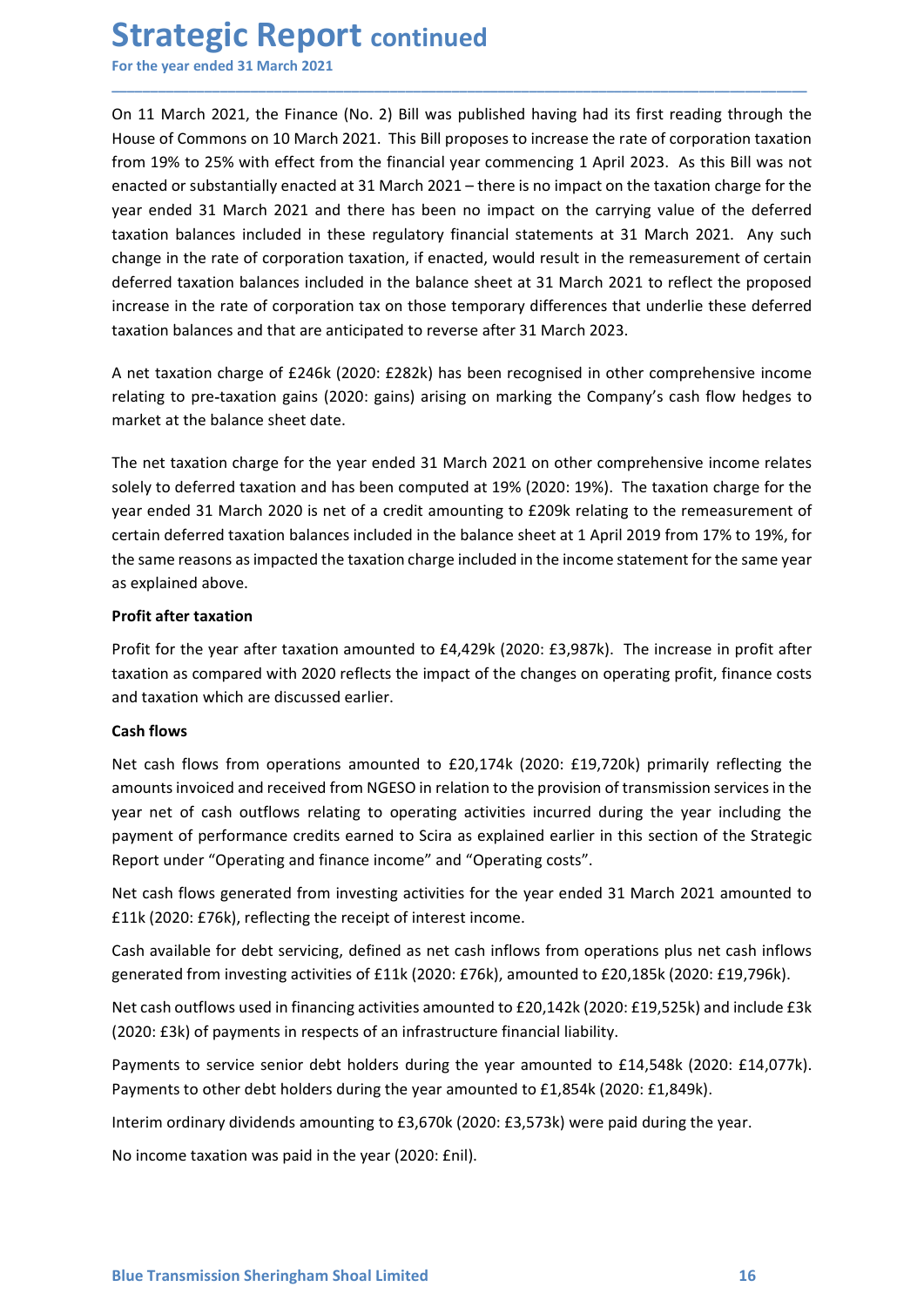## Strategic Report continued<br>
For the year ended 31 March 2021<br>
Balance sheet and consideration of financial management<br>
Balance sheet Strategic Report continued<br>
For the year ended 31 March 2021<br>
Balance sheet and consideration of financial management<br>
Balance sheet<br>
The Company's belance sheet at 21 March 2021 is summaried below. **Strategic Report continued**<br>
For the year ended 31 March 2021<br> **Balance sheet and consideration of financial management**<br> **Balance sheet**<br>
The Company's balance sheet at 31 March 2021 is summarised below:<br>
<br> **Balance shee**

| <b>Strategic Report continued</b>                                                                          |         |                    |            |
|------------------------------------------------------------------------------------------------------------|---------|--------------------|------------|
| For the year ended 31 March 2021                                                                           |         |                    |            |
|                                                                                                            |         |                    |            |
| <b>Balance sheet and consideration of financial management</b>                                             |         |                    |            |
| <b>Balance sheet</b>                                                                                       |         |                    |            |
|                                                                                                            |         |                    |            |
| The Company's balance sheet at 31 March 2021 is summarised below:                                          |         |                    |            |
|                                                                                                            | Assets  | <b>Liabilities</b> | Net assets |
|                                                                                                            | £'000   | f'000              | f'000      |
| Non-current transmission owner asset                                                                       | 164,532 |                    | 164,532    |
| Non-current deferred taxation                                                                              |         | (5,651)            | (5,651)    |
| Current assets and liabilities <sup>+</sup>                                                                | 7,659   | (667)              | 6,992      |
| Non-current decommissioning provision                                                                      |         | (2,729)            | (2,729)    |
| Total before net debt                                                                                      | 172,191 | (9,047)            | 163,144    |
| Net debt                                                                                                   | 12,728  | (169, 113)         | (156, 385) |
| Totals at 31 March 2021                                                                                    | 184,919 | (178, 160)         | 6,759      |
| Totals at 31 March 2020                                                                                    | 192,994 | (188, 045)         | 4,949      |
| * Excluding those current assets and liabilities included within net debt.                                 |         |                    |            |
| Transmission owner asset and decommissioning provision                                                     |         |                    |            |
| The transmission owner asset is classified as a contract asset and a financial asset and is carried at the |         |                    |            |
| cost directly attributable to the acquisition of the Sheringham Shoal offshore transmission system at      |         |                    |            |
| the date of acquisition, plus finance income and adjusted for any amounts that have been invoiced          |         |                    |            |
| which are deemed to be attributable to the carrying value of that asset. The net result being that the     |         |                    |            |
| carrying value of the transmission owner asset reflects the application of the effective interest rate     |         |                    |            |
| method and is determined in accordance with the principal accounting policies adopted by the               |         |                    |            |
| Company. A discussion of the critical accounting policies adopted by the Company that give rise to         |         |                    |            |
| this balance is shown in the accounting policies section of the regulatory financial statements            |         |                    |            |
|                                                                                                            |         |                    |            |
| commencing on page 39.                                                                                     |         |                    |            |

Non-current transmission owner asset 164,532 (5651) 164,532 (166,532 (166,531)<br>
Current assets and liabilities" 7,659 (667) (5,651) (5,651)<br>
Non-current decommissioning provision (2,729) (2,729) (2,729)<br>
Totals before net Non-current deferred travelation of the critical accounting policies and a stylence is added to the critical before net debt and the critical accounting provision of the critical accounting provision of the critical accou Current assets and liabilities<sup>-</sup><br>Non-current decommissioning provision<br>Total before net debt<br>Net debt<br>Totals at 31 March 2021<br>Totals at 31 March 2021<br>Totals at 31 March 2021<br>Totals at 31 March 2021<br>Totals at 31 March 202 Non-current decommissioning provision<br>
Total before net debt<br>
The debt<br>
Net debt<br>
The debt<br>
Totals at 31 March 2020<br>
Totals at 31 March 2020<br>
Totals at 31 March 2020<br>
Totals at 31 March 2020<br>
Totals at 31 March 2020<br>
Tota Net debt<br>
Totals at 31 March 2021<br>
Totals at 31 March 2020<br>
Totals at 31 March 2020<br>
Totals at 31 March 2020<br>
Totals at 31 March 2020<br>
Totals at 31 March 2020<br>
Totals at 31 March 2020<br>
Totals at 31 March 2020<br>
Totals at 3 Totals at 31 March 2021<br>
Totals at 31 March 2020<br>
Textuding those current assets and liabilities included within net debt.<br>
Transmission owner asset and decommissioning provision<br>
The transmission owner asset and decommis Totals at 31 March 2020<br> **192,994**<br> **192,994**<br> **192,000 C**<br> **192,000 C**<br> **192,000 C**<br> **192,000 C**<br> **192,000**<br> **192,000**<br> **194,000**<br> **194,000**<br> **194,000**<br> **194,000**<br> **194,000**<br> **194,000**<br> **194,000**<br> **194,000**<br> **194,000**<br> **Totals at 31 March 2020**<br> **<sup>1</sup> Excluding those current assets and liabilities included within net debt.<br>
<b>The Erransmission owner asset is classified as a contract asset and a financial asset and is carried at the cost d** <sup>e</sup> Excluding those current assets and liabilities included within net debt.<br>**Transmission owner asset and decommissioning provision**<br>The transmission swore assets in data as a contract asset and a financial asset and is c **Transmission owner asset and decommissioning provision**<br>The transmission owner asset is classified as a contract asset and a financial asset and is carried to<br>cost directly attributable to the acquisition of the Sheringea The transmission owner asset is classified as a contract asset and a financial asset and is carried at the the diverty atributable to the acquisition of the Sheringham Shoal offshore transmission system at the date of acqu cost directly attributable to the acquisition of the Sheringham Shoal offshore transmission system at<br>the date of acquisition, plus finance income and adjusted for any amounts that have been involced<br>which are deemed to be the date of acquisition, plus finance income and adjusted for any amounts that have been invoiced<br>which are deemed to be attributable to the carrying value of that asset. The net result being that the<br>warring value of the which are deemed to be attributable to the carrying value of that asset. The rearrying value of the transmission ower asset reflects the application of the transmission of the transmission of the critical accounting polici

Extrimate of the compared in accordance with the principal accounting policies adopted by the Company. A discussion of the critical accounting policies adopted by the Company that give rise to Company. A discussion of the method unrar is occurring in accordinate with the pinneparal ecconometric contracts contracts that are marked or the regulatory financial statements<br>company. A discussion of the critical accounting policies aecored by the Company, a cuscusouro are the the the company policies section of the regulatory financial statements<br>
commencing on page 39.<br>
The transmission owner asset at the date of acquisition included an estimate of the cost of<br>
de commencing on page 39.<br>The transmission owner asset at the date of acquisition included an estimate of the cost of<br>decommissioning the transmission owner asset at the end of its useful economic life in 2033 and also<br>includ The transmission owner asset at the date of acquisition included an estimate of the cost of<br>decommissioning the transmission owner asset at the end of its useful economic life in 2033 and also<br>includes an amount equivalent The commission owner assect at the eact or requirestore and entired to relative commissioning the transmission owere asset at the end of its useful economic life in 2033 and also includes an amount equivalent to the amount

Non-current deferred taxation<br>The Company has recognised a net deferred taxation liability of £5,651k (2020: £4,354k) which reflects<br>the recognition, in full, of the deferred taxation impact of all temporary differences ex Examination and the unanimation tends of the amount recognised as infrastructure liabilities at that date<br>and mount equivalent to the amount recognised as infrastructure liabilities at that date<br>31 March 2021, the carrying 31 March 2021, the carrying value of the transmission owner asset was £171,950k (2020: £178,512k)<br>and the decommissioning provision amounted to £2,729k (2020: £2,688k).<br>Non-current deferred ataxtion<br>The Company has recogni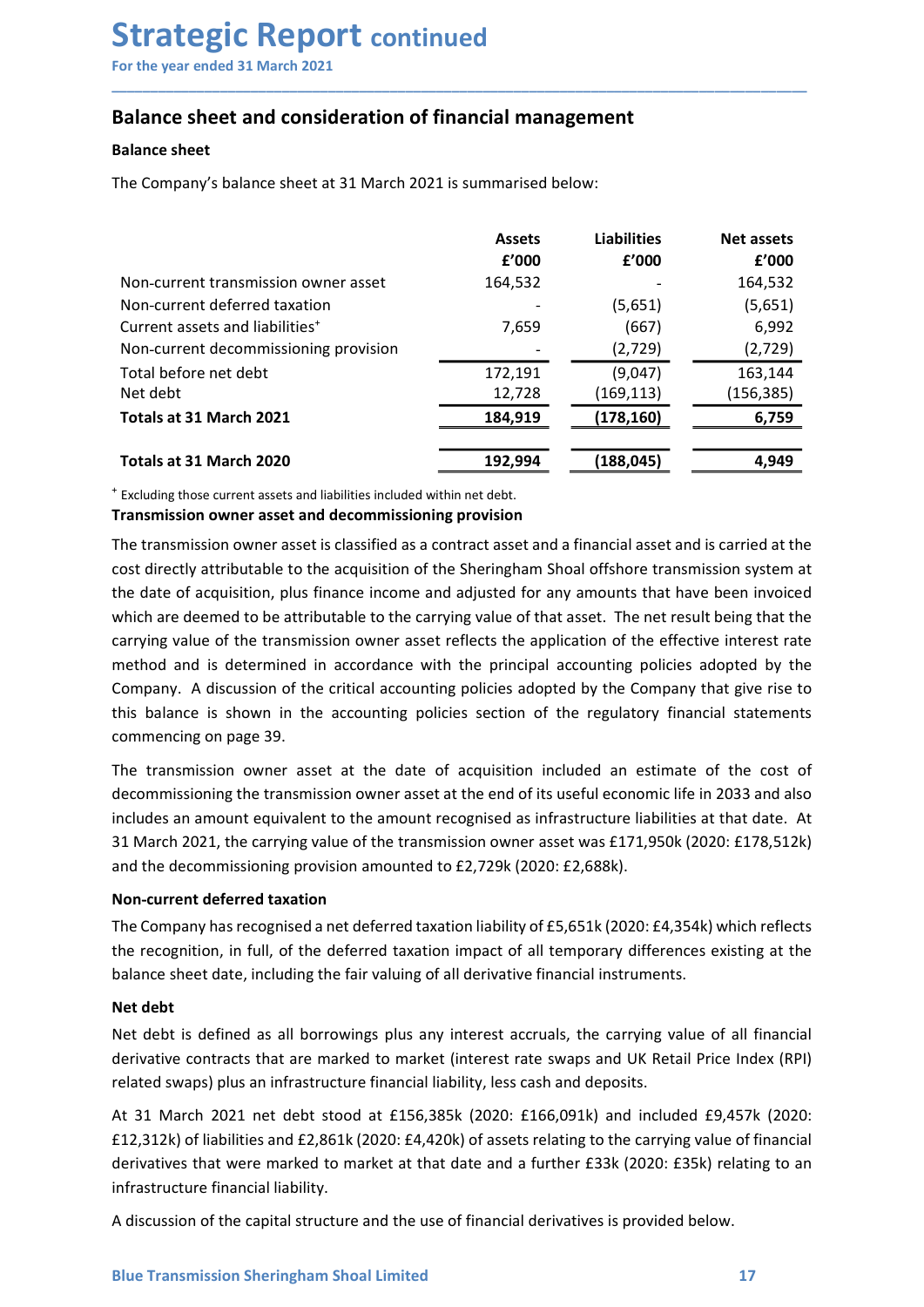Strategic Report continued<br>
For the year ended 31 March 2021<br>
Current funding structure<br>
The Company is funded by a combination of senior debt, other borrowing, an infrastructure fi **Strategic Report continued**<br>For the year ended 31 March 2021<br>Current funding structure<br>The Company is funded by a combination of senior debt, other borrowing, an infrastructure financia<br>liability and equity in accordance **Strategic Report continued**<br>For the year ended 31 March 2021<br>Current funding structure<br>The Company is funded by a combination of senior debt, other borrowing, an infrastructu<br>liability and equity in accordance with the Di **Strategic Report continued**<br>For the year ended 31 March 2021<br>Current funding structure<br>The Company is funded by a combination of senior debt, other borrowing, an infrastructure financial<br>liability and equity in accordance **Strategic Report continued**<br>For the year ended 31 March 2021<br>Current funding structure<br>The Company is funded by a combination of senior debt, other borrowing, an infrastructure financial<br>liability and equity in accordance **Strategic Report continued**<br>For the year ended 31 March 2021<br>Current funding structure<br>The Company is funded by a combination of senior debt, other borrowing, an infrastructure financial<br>liability and equity in accordance **Strategic Report continued**<br>
For the year ended 31 March 2021<br> **Current funding structure**<br>
The Company is funded by a combination of senior debt, other borrowing, an infrastructure financial<br>
ilability and equity in acco **Strategic Report continued**<br>For the year ended 31 March 2021<br>The Company is funded by a combination of senior debt, other borrowing, an infrastructure financial<br>ilability and equity in accordance with the Directors' objec **Strategic Report continued**<br>For the year ended 31 March 2021<br>The Company is funded by a combination of senior debt, other borrowing, an infrastructure financial<br>ilability and equity in accordance with the Directors' objec **Strategic Report continued**<br>
For the year ended 31 March 2021<br>
Current funding structure<br>
The Company is funded by a combination of senior debt, other borrowing, an infrastructure financial<br>
Ilability and equity in accord **Strategic Report continued**<br>For the year ended 31 March 2021<br>Current funding structure<br>The Company is funded by a combination of senior debt, other borrowing, an infrastructure financial<br>liability and equity in accordance **Strategic Report continued**<br>
For the year ended 31 March 2021<br>
Current funding structure<br>
The Company is funded by a combination of senior debt, other borrowing, an infrastructure financial<br>
Hability and equivy in accorda **Strategic Report continued**<br>
For the year ended 31 March 2021<br> **Current funding structure**<br>
The Company is funded by a combination of senior debt, other borrowing, an infrastructure financial<br>
Ilability and equity in acco **COLOM COLOM COLOM COLOM COLOM COLOM COLOM COLOM COLOM COLOM COLOM COLOM COLOM COLOM COLOM COLOM COLOM COLOM COLOM COLOM COLOM COLOM COLOM COLOM COLOM COLOM COLOM COLOM COLOM COLOM COLOM COLOM COLOM COLOM COLOM COLOM COLOM** 

\_\_\_\_\_\_\_\_\_\_\_\_\_\_\_\_\_\_\_\_\_\_\_\_\_\_\_\_\_\_\_\_\_\_\_\_\_\_\_\_\_\_\_\_\_\_\_\_\_\_\_\_\_\_\_\_\_\_\_\_\_\_\_\_\_\_\_\_\_\_\_\_\_\_\_\_\_\_\_\_\_\_\_\_\_\_\_\_\_\_

£148,076k).

For the year ended 31 March 2021<br> **Current funding structure**<br>
The Company is funded by a combination of senior debt, other borrowing, an infrastructure financial<br>
ilability and equity in accordance with the Directors' obj **Current funding structure**<br>The Company is funded by a combination of senior debt, other borrowing, an infrastructure financial<br>liability and equity in accordance with the Directors' objectives of establishing an appropria Current funding structure<br>The Company is funded by a combination of senior debt, other borrowing, an infrastructure financial<br>The limitivity and equity in accordance with the Directors' objectives of establishing an approp The Company is funded by a combination of senior debt, other borrowing, an infrastructure financial liability and equity in accordance with the Directors' objectives of sestablishing an appropriately funded business consis liability and equity in accordance with the Directors' objectives of establishing an appropriately funded<br>business consistent with that of a prudent offshore electricity transmission operator and the terms of<br>samic of sell business consistent with that of a prudent offshore electricity transmission operator and the ter<br>all legal and regulatory obligations including those of the Licence and the Utilities Act 2000. All of<br>senior debt rank pari all legal and regulatory obligations including those of the Lucence and the Utilities Act 2000. All forms<br>of senior debt crank pari-passu with all other forms of senior debt, are secured and rank above all other<br>borrowing of senior debt rank pari-passu with all other forms of senior debt, are secured and rank above all other<br>Senior debt comprises a loan from the European Investment Bank ("EIB") together with loans from a<br>Syndicate of commer borrowing and unsecured creditors.<br>
Sepidicate of commercial lenders. All senior debt is serviced on a quarterly basis and is expected to<br>
amortise through to 30 June 2032. The total principal carrying value of EIB and com Senior debt comprises a loan from the European Investment Bank ("EIB") together v<br>syndicate of commercial lenders. All senior debt is serviced on a quarterly basis ar<br>amortise through to 30 June 2032. The total principal c syndicate of commercial lenders. All senior debt is serviced on a quarterly basis and is expected to<br>amortise through to 30 June 2032. The total principal carrying value of EIB and commercial lenders<br>loans outstanding at 3 **E148,076k).**<br>The EIB loan carries a fixed rate coupon while the loans from the syndicate of commercial lenders are<br>at variable rates linked to the 3-month London Inter-bank Offered Rate (LIBOR) and in each case,<br>equive s The EIB loan carries a fixed rate coupon while the loans from the syndicate of commercial lenders are<br>at variable rates linked to the 3-month London Inter-bank Offered Rate (LIBOR) and in each case,<br>require servicing on a at variable rates linked to the 3-month London Inter-bank Offered Rate (LIBOR) and in each case,<br>require servicing on a quarterly basis. The Company has entered into a series of interest rate swaps<br>with banks of good stand

recognised.

require servicing on a quarterly basis. The Company has entered into a series of interest rate swaps<br>with banks of good standing for the purpose of fixing the interest rate on the vast majority of<br>borrowings from commercia with banks of good standing for the purpose of fixing the interest rate on the vast majority of<br>borowings from commercial lenders. The commercial lenders loans and related interest rate swaps<br>amortise at the same rate over borrowings from commercial lenders. The commercial lenders loans and related interest rate swaps<br>anontise at the same rate over the life of the loan/swap arrangements. Further details of the interest<br>rate swaps are shown l amortise at the same rate over the life of the loan/swap arrangements. Further details of the interest<br>Trate swaps are shown later.<br>Transmission Sheringham Shoal (Holdings) Limited ("8T5SH"). The other borrowing carries a rate swaps are shown later.<br>The other borrowing is unsecured and is held by the Company's immediate parent undertaking, Blue<br>Transmission Sheringham Shoal (Holdings) Limited ("BTSSH"). The other borrowing carries a fixed r The other borrowing is unsecured and is held by the Company's immediate parent undertaking, Blue<br>Transmission Sheringham Shoal (Holdings) Limited ("BTSSH"). The other borrowing carries a fixed rate<br>coupon. At 31 March 2021

Consequently, they have formed the opinion that it is reasonable to adopt the going concern basis in preparing the regulatory financial statements. The evidence considered to arrive at these conclusions is based on a numbe Transmission Sheringham Shoal (Holdings) Limited ("BTSSH"). The other borrowing carries a fixed rate coupon. At 31 March 2021, the total principal carrying value of the other borrowing outstanding amounted to £19.451k (202 coupon. At 31 March 2021, the total principal carrying value of the other borrowing outstanding<br>amounted to £19,451k (2020: £19,451).<br>An infrastructure financial liability amountted to £33k (2020: £35k) at 31 March 2021 ha amounted to £19.451k (2020: £19.451).<br>An infrastructure financial liability amountting to £33k (2020: £35k) at 31 March 2021 has been<br>recognised.<br>Ordinary equity share capital amounted to £262k at 31 March 2021 (2020: £262 An infrastructure financial liability amounting to £33k (2020: £35k) at 31 March 2021 has been recognised.<br>Ordinary equity share capital amounted to £262k at 31 March 2021 (2020: £262k).<br>**Going concern, liquidity and treas** recognised.<br>
Ordinary equity share capital amounted to £262k at 31 March 2021 (2020: £262k).<br> **Soing concern, liquidity and treasury management**<br>
The Directors have confirmed that after due enquiry they have sufficient evi Cordinary equity share capital amounted to £262k at 31 March 2021 (2020: £262k).<br>
Going concern, liquidity and treasury management<br>
The Directors have confirmed that after due enquiry they have sufficient evidence to suppo Ordinary equity share capital amounted to £262k at 31 March 2021 (2020: £2<br>
Going concern, liquidity and treasury management<br>
The Directors have confirmed that after due enquiry they have sufficient ev<br>
conclusion that the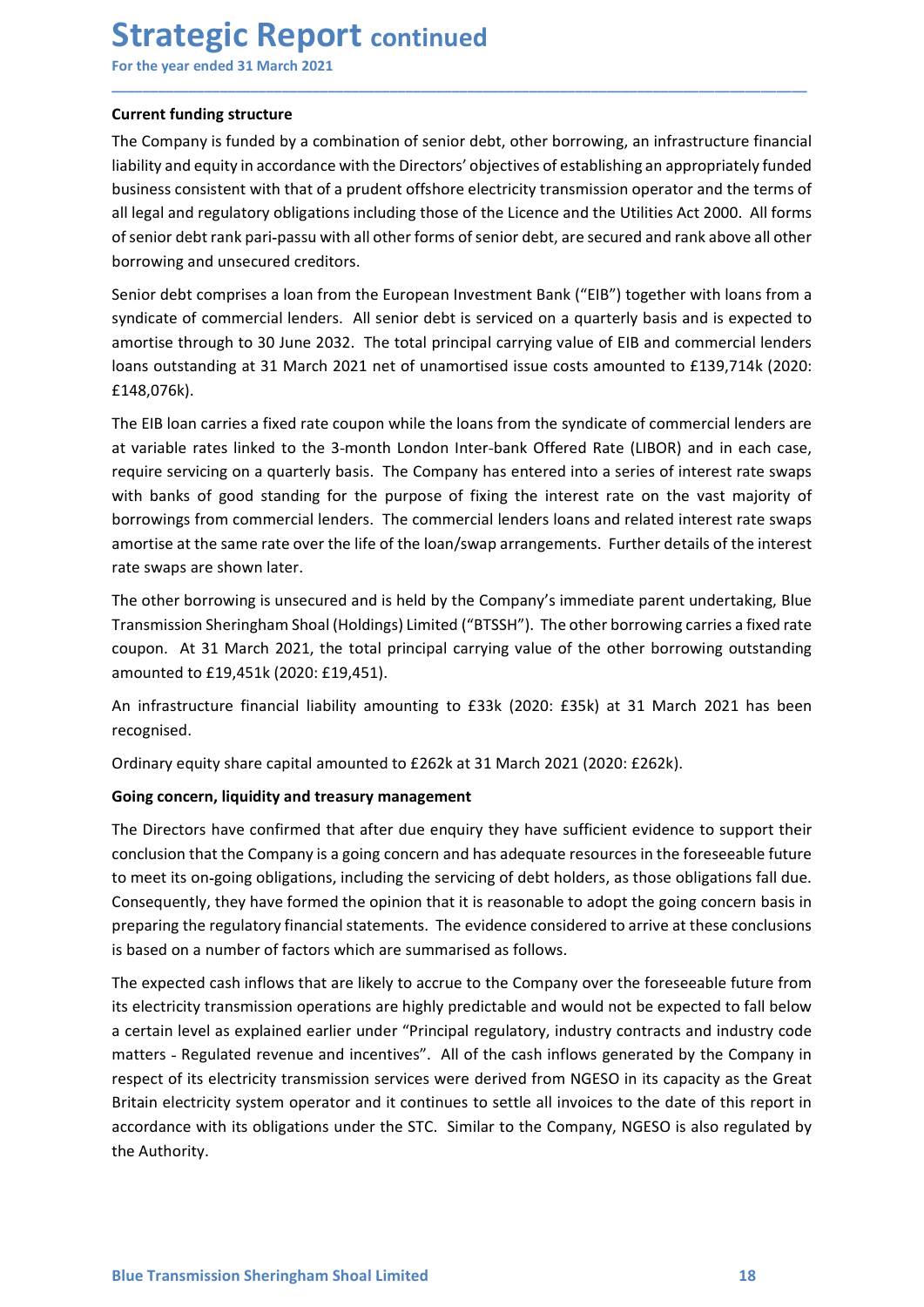**Strategic Report continued**<br>
For the year ended 31 March 2021<br>
The Company has considered the impact of the ongoing Covid-19 pandemic when determin<br>
applicability of applying the going concern basis to the preparation of **Strategic Report continued**<br>For the year ended 31 March 2021<br>The Company has considered the impact of the ongoing Covid-19 pandemic when determining the<br>applicability of applying the going concern basis to the preparation **Strategic Report continued**<br>For the year ended 31 March 2021<br>The Company has considered the impact of the ongoing Covid-19 pandemic when determining the<br>applicability of applying the going concern basis to the preparation **Strategic Report continued**<br>For the year ended 31 March 2021<br>The Company has considered the impact of the ongoing Covid-19 pandemic when determining the<br>applicability of applying the going concern basis to the preparation **Strategic Report continued**<br>For the year ended 31 March 2021<br>The Company has considered the impact of the ongoing Covid-19 pandemic when determining the<br>applicability of applying the going concern basis to the preparation **Strategic Report continued**<br>For the year ended 31 March 2021<br>The Company has considered the impact of the ongoing Covid-19 pandemic when determining the<br>applicability of applying the going concern basis to the preparation **Strategic Report continued**<br>For the year ended 31 March 2021<br>The Company has considered the impact of the ongoing Covid-19 pandemic when determining the<br>applicability of applying the going concern basis to the preparation

\_\_\_\_\_\_\_\_\_\_\_\_\_\_\_\_\_\_\_\_\_\_\_\_\_\_\_\_\_\_\_\_\_\_\_\_\_\_\_\_\_\_\_\_\_\_\_\_\_\_\_\_\_\_\_\_\_\_\_\_\_\_\_\_\_\_\_\_\_\_\_\_\_\_\_\_\_\_\_\_\_\_\_\_\_\_\_\_\_\_

**Strategic Report continued**<br>For the year ended 31 March 2021<br>The Company has considered the impact of the ongoing Covid-19 pandemic when determining the<br>applicability of applying the going concern basis to the preparation **Strategic Report continued**<br>For the year ended 31 March 2021<br>The Company has considered the impact of the ongoing Covid-19 pandemic when determining the<br>applicability of applying the going concern basis to the preparation **Strategic Report continued**<br>For the year ended 31 March 2021<br>The Company has considered the impact of the ongoing Covid-19 pandemic when determining the<br>applicability of applying the going concern basis to the preparation **Strategic Report continued**<br>For the year ended 31 March 2021<br>The Company has considered the impact of the ongoing Covid-19 pandemic when determining the<br>applicability of applying the going concern basis to the preparation **Strategic Report continued**<br>The Company has considered the impact of the ongoing Covid-19 pandemic when determining the<br>applicability of applying the going concern basis to the preparation of the regulatory financial<br>stat **Strategic Report continued**<br>
For the year ended 31 March 2021<br>
The Company has considered the impact of the ongoing Covid-19 pandemic when determining the<br>
applicability of applying the going concern basis to the preparat **Strategic Report continued**<br>For the year ended 31 March 2021<br>The Company has considered the impact of the ongoing Covid-19 pandemic when determining the<br>applicability of a pplying the going concern basis to the preparatio **STIT CHE CONT COLUTE COLUTE COLUTE COLUTE COLUTE COLUTE COLUTE THE COMPAGN CONT THE COMPANY SURVENT THE COMPANY SURVENT THE COMPANY SURVENT THE COMPANY SURVENT THE COMPANY OF A CONDITING THE COMPANY OF THE COMPANY OF THE** For the year ended 31 March 2021<br>The Company has considered the impact of the ongoing Covid-19 pandemic when determining the<br>applicability of applying the going concern basis to the preparation of the regulatory financial<br> The Company has considered the impact of the ongoing Covid-19 pandemic when determining the applicability of applying the going concern basis to the preparation of the regulatory financial statements of the Company and not The Company has aconsidered the impact of the ongoing Covid-19 pandemic when determining the applicability of applying the going concern basis to the peparation of the regulatory financial statements of the Company and not applicability of applying the going concern basis to the preparation of the regulatory inancial<br>statements of the Compary and note that there has been limited impact on the Compary to date (see<br>"Covid-19" earlier in this S "Covid-19" earlier in this Strategic Report) and based on the evidence to date the Directors consider<br>that this situation is unlikely to change for the foreseeable future.<br>The Company enjoys erertain protections afforded u that this situation is unlikely to change for the foreseeable future.<br>The Company enjoys certain protections afforded under the Licence granted to the Company. In<br>particular, provided that the Company can demonstrate that The Company enjoys certain protections afforded under the Licence granted to the Company. In particular, provided that the Company can demonstrate that it has applied good industry practice in the management of the Company

particular, provided that the Company can demonstrate that it has applied good industry practice in<br>the management of the Company and its assets, then in the event that an unforeseen incident results<br>the he company sufferi in the management of the Company and its assets, then in the event that an unforeseen incident results<br>in the Company suffering a loss in excess of £1,000k (in so far as it relates to its activities under the<br>licence) it c in the Company suffering a loss in excess of £1,000k (in so far as it relates to its activities under the licence) it can apply to the Authority for an income adjusting event. In these circumstances the Company may be able Licence) it can apply to the Authority for an income adjusting event. In these circumstances the Company may be able to recover any loss it has suffered.<br>The Company has also put in place prudent insurance arrangements pri Company may be able to recover any loss it has suffered.<br>The Company may be able to recover any loss it has suffered.<br>The Company has also put in place prudent insurance arrangements primarily in relation to property<br>damag The Company has also put in place prudent insurance arrangements primarily in relation to property damage, third-party liabilities and business interruption, such that it can make claims in the event that an insurable even The Company has also put in place prudent insurance arrangements primarily in relation to property<br>
damage, third-party liabilities and business interruption, such that it can make claims in the event that<br>
an insurable ev damage, third-party luablites and business interpruption, such that it can make claims in the event that<br>an insurable event takes place and thereby continue in business.<br>The licence protections together with the insurance The licence protections together with the insurance arrangements put in place reduce uncertainties<br>and address certain risks regarding potential loss of income and/or loss/destruction of assets that arise<br>from remote and/o The licente protections together with the insurance arrangements put in piace reduce uncertainties<br>and address certain risks regarding potential loss of income and/or loss/destruction of assets that arise<br>from remote and/o and address certain risks regarding potentialloss of income and/or loss/destruction of assets that arise<br>from remote and/or catastrophic events.<br>The Company has also entered into certain hedging and other contractual arran If the Company has also entered into certain hedging and other contractual arrangements that have<br>The Company has also entered into certain hedging and other contractual arrangements that have<br>been put in place to scheive The Company has also entered into certain hedging and other contractual arrangements that have<br>bleen put in place to achieve a high degree of certainty (and threety reduce uncertainty) as to the<br>likely cash out-flows that been put in place to achieve a high degree of certainty (and thereby reduce uncertainty) as to the likely cash out-flows that are expected to occur over the life of the project.<br>The hedging arrangements are explained in mo Ilkely cash out-flows that are expected to occur over the life of the project.<br>The hedging arrangements are explained in more edtail later under direlaying arrangements". In<br>summary: 1) the net cash flows that arise in rel The hedging arrangements are explained in more detail later under "Hedging arrangements". In the mean in that it has the invasta that it in relation to the combined effect of the interest rate wap<br>arrangements and the com summary: 1) the net cash flows that arise in relation to the combined effect of the interest rate swap<br>arrangements and the commercial lenders variable rate loans means that the Company can forecast<br>with a high degree of c

uncertainty as to the quantum and frequency of cash outflows arising. As a consequence, it is the opinon of the Directors that the costs and related cash flows associated with these arrangements are opinon of the Directors arrangements and the commercal lenders variable rate loans means that the Company can torecast the and the company stransmission services activities into a known and rising series of cash flows arising from the Company's t with a high degree of certainty the net impact of these cash outtlows over the life of the project; and<br>2) the RPI swaps have the limpact of effectively converting a high proportion of the variable cash flows<br>arising from 2) the RPI swaps have the impact of effectively converting a high proportion of the variable cash llows arising from 2) are available to meet the life of the project. The highly certain cash inflows arising from 2) are ava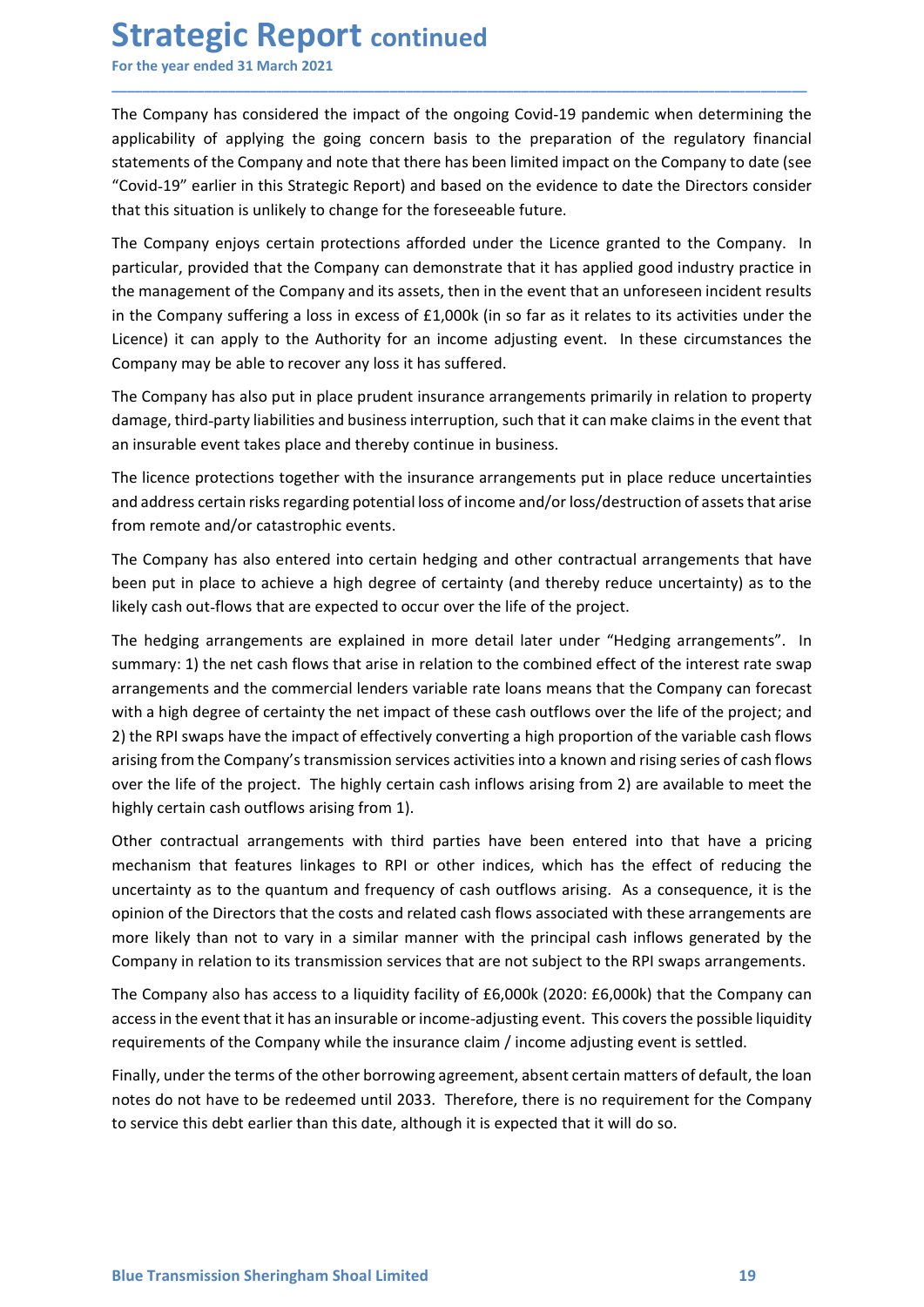Strategic Report continued<br>
For the year ended 31 March 2021<br>
Credit rating<br>
It is a condition of the regulatory ring-fence around the Company that it uses reasonable ende **Strategic Report continued**<br>For the year ended 31 March 2021<br>Credit rating<br>It is a condition of the regulatory ring-fence around the Company that it uses reasonable endeavours<br>to maintain an investment grade credit rating **Strategic Report continued**<br>For the year ended 31 March 2021<br>Credit rating<br>It is a condition of the regulatory ring-fence around the Company that it uses res<br>to maintain an investment grade credit rating in respect of its **Strategic Report continued**<br>For the year ended 31 March 2021<br>Credit rating<br>It is a condition of the regulatory ring-fence around the Company that it uses reasonable endeavours<br>to maintain an investment grade credit rating **Strategic Report continued**<br>For the year ended 31 March 2021<br>Credit rating<br>It is a condition of the regulatory ring-fence around the Company that it uses reasonable endeavours<br>to maintain an investment grade credit rating **Strategic Report continued**<br>For the year ended 31 March 2021<br>Credit rating<br>It is a condition of the regulatory ring-fence around the Company that it uses reasonable endeavours<br>to maintain an investment grade credit rating

\_\_\_\_\_\_\_\_\_\_\_\_\_\_\_\_\_\_\_\_\_\_\_\_\_\_\_\_\_\_\_\_\_\_\_\_\_\_\_\_\_\_\_\_\_\_\_\_\_\_\_\_\_\_\_\_\_\_\_\_\_\_\_\_\_\_\_\_\_\_\_\_\_\_\_\_\_\_\_\_\_\_\_\_\_\_\_\_\_\_

**Strategic Report continued**<br>
For the year ended 31 March 2021<br> **Credit rating**<br>
tto raniotion of the regulatory ring-fence around the Company that it uses reasonable endeavours<br>
to maintain an investment grade credit rati **Strategic Report continued**<br>
For the year ended 31 March 2021<br> **Credit rating**<br>
tto tamination of the regulatory ring-fence around the Company that it uses reasonable endeavours<br>
to to maintain an investment grade credit **Strategic Report continued**<br>For the year ended 31 March 2021<br>Credit rating<br>It is a condition of the regulatory ring-fence around the Company that it uses reasonable endeavours<br>to maintain an investment grade credit rating **Strategic Report continued**<br>For the year ended 31 March 2021<br>Credit rating<br>It is a condition of the regulatory ring-fence around the Company that it uses reasonable endeavours<br>to maintain an investment grade credit rating **Strategic Report continued**<br>For the year ended 31 March 2021<br>Credit rating<br>the is a condition of the regulatory ring-fence around the Company that it uses reasonable endeavours<br>to maintain an investment grade credit ratin **Strategic Report continued**<br>
For the year ended 31 March 2021<br>
Credit rating<br>
this a condition of the regulatory ring-fence around the Company that it uses reasonable endeavours<br>
to maintain an investment grade credit rat **Strategic Report continued**<br>
For the year ended 31 March 2021<br> **Credit rating**<br>
Credit rating<br>
It is a condition of the regulatory ring-fence around the Company that it uses reasonable endeavours<br>
to maintain an investmen **Strategic Report continued**<br>For the year ended 31 March 2021<br>It is a condition of the regulatory ring-fence around the Company that it uses reasonable endeavours<br>It is a condition of the regulatory ring-fence around the C **CATE CATE CONT CONTINUE CONTINUE CONTINUE CONTINUE CONTINUE CONTINUE CONTINUE CONTINUE (THE COMPARY THE COMPARY THE COMPARY THE CONTINUES ON THE CONTINUES ON THE CONTINUES ON THE CONTINUES ON THE CONTINUES ON THE CONTINUE** For the year ended 31 March 2021<br> **Credit rating**<br> **Credit rating**<br> **Credit rating**<br> **Credit rating**<br> **Credit rating**<br> **Condition of the regulatory ring-fence around the Company hat it uses reasonable endeavours<br>
to mainta Credit rating**<br>it is a condition of the regulatory ring-fence around the Company that it uses reasonable endeavours<br>to maintain an investment grade credit rating in respect of its senior debt. The rating agency carries<br>ou **Credit rating**<br>
Credit rating an investment grade credit rating in respect of its senior debt. The rating agency carries<br>
to maintain an investment grade credit rating in respect of its senior debt. The rating agency carr Let it is a condition of the regulatory ring-fence around the Company that it uses reasonable endeavours<br>
It is a condition of the regulatory ring-fence around the Company has maintained an investment grade<br>
to maintain an The solution of the regularion and the Compary than the Compary that it uses reason becomes to maintain an investment grade credit rating in respect of its senior debt. The rating agen out regular and periodic reviews of t out regular and periodic reviews of the rating. The Company has maintained an investment grade<br>credit rating in respect of its senior debt consistent with its obligations under the licence.<br>During the rating agency will an credit rating in respect of its senior debt consistent with its obligations under the licence.<br>
During the rating agency's assessment of the Company's credit rating, amongst other matters, the<br>
rating agency will and has c During the rating agency's assessment of the Company's credit rating, amongst other matters, the rating agency will and has considered: the cash flows expected to arise over the term of the project; the regulatory environm based on the rating agency will and bas considered: the cabil flow expected to arise over the term of the project;<br>the regulatory environment within which the Company operates; the nature of the principal<br>contractual arana

rating egency win an instrument the Company sepected to a meer over the entim of the regulatory environment within which the Company operates; the nature of the p<br>contractual arrangements in place; the insurance arrangemen

contractual arrangements in place; the insurance arrangements; unusual and/or material resinemance expenditure; and the credit raisk of all material counterparties in arriving at their assessment of the appropriate credit maintenance expenditure; and the credit risk of all material counterparties in arriving at their<br>tis the Directors assessment, that having regards to the principal risks and uncertainties regarding<br>this the Directors asses assessment of the appropriate credit rating.<br>It is the Directors assessment, that having regards to the principal risks and uncertainties regarding<br>cash flows, the creditworthiness of counterparties; the regulatory environ It is the Directors assessment, that having regards to the principal risks and uncertainties regarding<br>cash flows, the creditworthiness of counterparties; the regulatory environment, the insurance<br>grounds to believe that t It's the bructions assessment, untaining regares to one phincipar laiss and uncertainties regarding the standare reactions and other material parameter arises of counterparties; the regulatory environment, the insturate ar Experiments and other matters that are discussed in this Strategic Report, that there are reasonable grounds to believe that are discussed in this Strategic Report, that there are reasonable to the liverstrent grade status grounds to believe that the rating agency will contlinue to contirm that the Conservant grades status in the foreseable future based on the information availa<br>at the date of these regulatory accounts.<br>**On-going funding req** at the date of these regulatory accounts.<br>
On-going funding requirements<br>
The Company does not expect to bave any significant funding requirements over the expected life of<br>
the project that will require additional externa

Ine Company Inversis surpuls tunnas In term deposits with banks that have a short-cerm senote and<br>rating of at least A-1 or better issued by Standard & Poor's, or P-1 or better issued by Moody's, short<br>term deposit periods **On-going funding requirements**<br>The Company does not expect to have any significant funding, conservering and other obligations of the<br>the project that will require additional external funding. Loon servicing and other obl The Company does not expect to have any significant funding requirements over the expected life of<br>the project that will require additional external funding. Loan servicing and other obligations of the<br>Company are expected The Company does not expect to have any signinctant funding requirements over the expected life of<br>the project that will require additional external funding. Loan servicing and other obligations of the<br>Company are expected the project that will require additional external tiunding. Loan servicing and other obilgations of the company, consequently, based on the current capacity of the existing transmission system operated by the Company, ther Company are expected to be met by the cash inflows generated by the Company. Consequently,<br>
Dosed on the current capacity of the existing transmission system operated by the Company, there is<br>
minimal refinancing risk.<br>
To based on the current capacity of the existing transmission system operated by the Company, there is<br>To the setent that a requirement for significant expenditure is required in the future as a result of<br>additional capital w minimal reftinancing risk.<br>To the extent that a requirement for significant expenditure is required in the future as a result of<br>additional capital works being required to provide incremental transmission capacity, there i restrictions". additional capital works being required to provide incremental transmission capacity, there is a<br>mechanism in the Company's transmission lience to allow the Company to increase its charges in<br>respect of such expenditure. T mechanism in the Company's transmission licence to allow the Company to increase its charges in the company is messed to athe increased cash inflows that would be expected to arise from such additional expenditure. No such respect of such expenditure. The Directors expect that additional truding would be made available<br>these don the increased cash inflows that would be expected in the foreseeable future.<br>No such additional expenditure is pla based on the increased cash inflows that would be expected to arise from such additional experts are involved by the such additional expenditure is planned or expected in the foreseeable future.<br> **Surplus funds**<br>
The Compa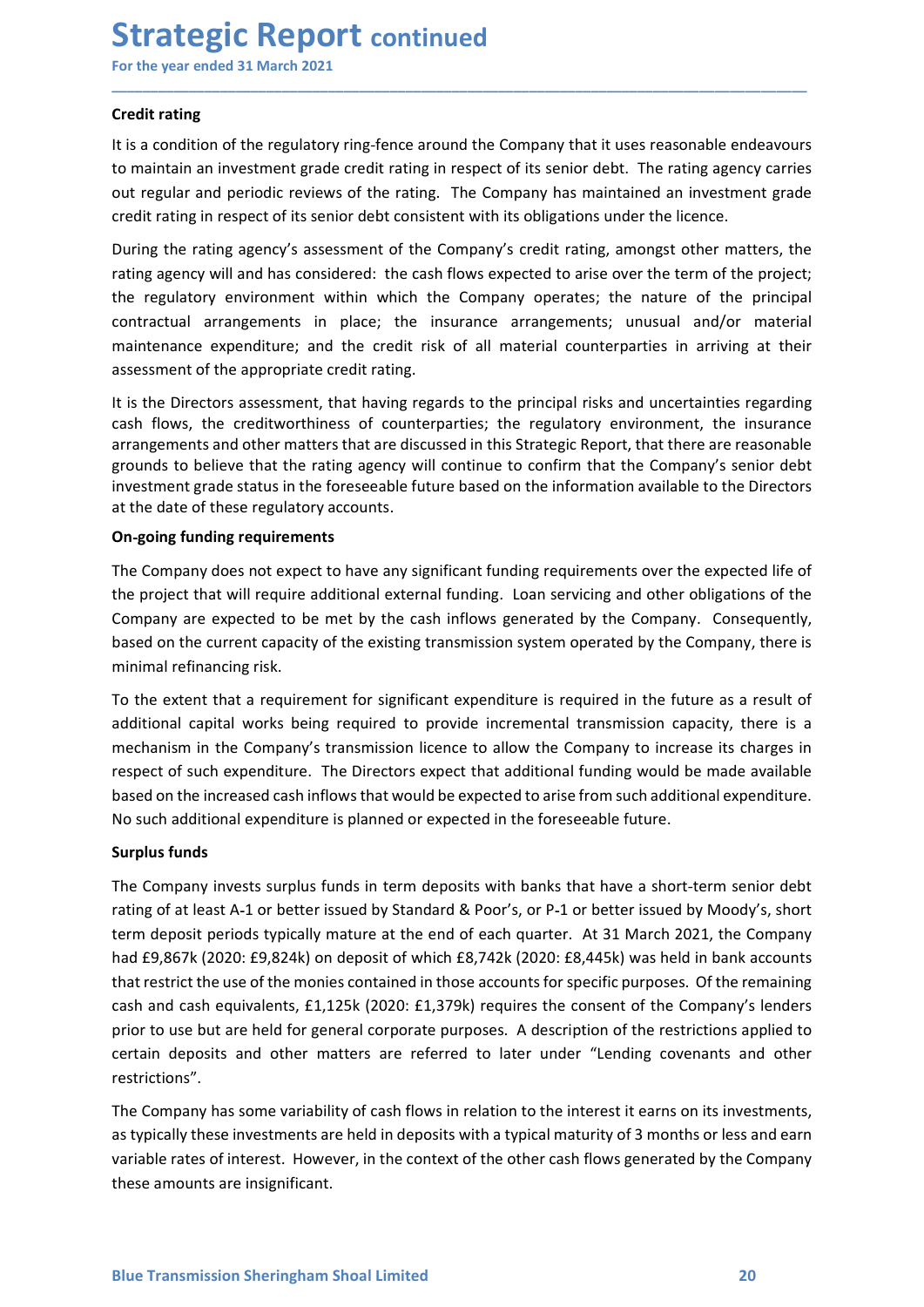## Strategic Report continued<br>
For the year ended 31 March 2021<br>
Hedging arrangements<br>
General Strategic Report continued<br>
For the year ended 31 March 2021<br>
Hedging arrangements<br>
General<br>
It is the policy of the Board that the Company will only enter into derivative financial instruments for

## **General**

**Strategic Report continued**<br>For the year ended 31 March 2021<br>Hedging arrangements<br>General<br>It is the policy of the Board that the Company will only enter into derivative finance<br>the purpose of hedging an economic risk. No **Strategic Report continued**<br>
For the year ended 31 March 2021<br> **Hedging arrangements**<br>
<u>General</u><br>
It is the policy of the Board that the Company will only enter into derivative financial instruments for<br>
the purpose of he **Strategic Report continued**<br>For the year ended 31 March 2021<br>Hedging arrangements<br>(General<br>It is the policy of the Board that the Company will only enter into derivative financial instruments for<br>the purpose of hedging an **Strategic Report continued**<br>For the year ended 31 March 2021<br>Hedging arrangements<br>It is the policy of the Board that the Company will only enter into derivative financial instruments for<br>the purpose of hedging an economic into.

\_\_\_\_\_\_\_\_\_\_\_\_\_\_\_\_\_\_\_\_\_\_\_\_\_\_\_\_\_\_\_\_\_\_\_\_\_\_\_\_\_\_\_\_\_\_\_\_\_\_\_\_\_\_\_\_\_\_\_\_\_\_\_\_\_\_\_\_\_\_\_\_\_\_\_\_\_\_\_\_\_\_\_\_\_\_\_\_\_\_

**Strategic Report continued**<br>For the year ended 31 March 2021<br>Hedging arrangements<br>General<br>It is the policy of the Board that the Company will only enter into derivative f<br>the purpose of hedging an economic risk. No deriva **Strategic Report continued**<br>For the year ended 31 March 2021<br>Hedging arrangements<br>General<br>It is the policy of the Board that the Company will only enter into derivative financial instruments for<br>the purpose of hedging an **Strategic Report continued**<br>For the year ended 31 March 2021<br>Hedging arrangements<br>tis the policy of the Board that the Company will only enter into derivative financial instruments for<br>the purpose of hedging an economic r **Strategic Report continued**<br>For the year ended 31 March 2021<br>Hedging arrangements<br>It is the policy of the Board that the Company will only enter into derivative financial instruments for<br>the purpose of hedging an economic **Strategic Report continued**<br>For the year ended 31 March 2021<br>He**dging arrangements**<br>General<br>Hesting policy of the Board that the Company will only enter into derivative financial instruments for<br>the purpose of hedging an **Strategic Report continued**<br>For the year ended 31 March 2021<br>**Hedging arrangements**<br>Ceneral<br>It is the policy of the Board that the Company will only enter into derivative financial instruments for<br>the purpose of hedging a For the year ended 31 March 2021<br> **Hedging arrangements**<br> **General**<br> **Utis the policy of the Board that the Company will only enter into derivative financial instruments for<br>
the purpose of hedging an economic risk. No der Hedging arrangements**<br> **General**<br> **Referred.**<br> **Referred.**<br> **Referred.**<br> **Referred.**<br> **Referred.**<br> **Referred.**<br> **Referred.**<br> **Referred.**<br> **Referred.**<br> **Referred.**<br> **Referred.**<br> **Referred.**<br> **Referred.**<br> **Referred.**<br> **Refe** Hedging arrangements<br>
General<br>
Est the policy of the Board that the Company will only enter into derivative financial instruments for<br>
the puricy of the Board that the Company risk. No derivative financial instruments will General<br>
Regulared revenues of hedging an economic risk. No derivative financial instruments for<br>
the purpose of hedging an economic risk. No derivative financial instruments will be entered into<br>
unless there is an underl

it is the policy of the Board that the Company will only enter into derivative financial instruments for<br>the purpose of hedging an economic risk. No derivative financial instruments will be entered into<br>unless there is an It is the policy of the board that the Company will only enter into derivative financial instruments or<br>the purpose of hedging an economic risk. No derivative financial instruments will be entered into<br>unless there is an u the purpose or hedging an economic risk. No derivative financial instruments will be entered into<br>the auriss there is an underlying economic position to be hedged. No speculative positions are entered<br>into.<br>The Company has unless there is an underlying economic position to be hedged. No speculative positions are entered<br>into.<br>
Into.<br>
Into Company has entered into arrangements with third parties for the purpose of exchanging the vast<br>
majorit into.<br>The Company has entered into arrangements with third parties for the purpose of exchanging the vast<br>The Company has entered into arrangements with third parties for the purpose of exchanging the vast<br>majority (approx RPI swaps<br>The Company has entered into arrangements with third parties for the purpose of exchanging the vast<br>migority (approximately 80%) of variable cash inflows arising from the electricity transmission service<br>it provi The Company has entered into arrangements with third parties for the purpose of exchanging the vast<br>majority (approximately 80%) of variable cash inflows arising from the electricity transmission service<br>it provides to NGE majority (approximately 80%) of variable cash inflows arising from the electricity transmission service<br>the rovides to NGESO in exchange for a pre-determined stream of cash inflows with the final payment<br>date expected on 3 it provides to NGESO in exchange for a pre-determined stream of cash inflows with the final payment<br>date expected on 30 June 2032. The period through to 30 June 2032 closely matches the remaining<br>period over which the Comp date expected on 30 June 2032. The period through to 30 June 2032 closely matches the remaining<br>period over which the Company enjoys exclusive rights to operate the offshore transmission system<br>under the Licence and the pe period over which the Company enjoys exclusive rights to operate the offshore transmission system<br>under the Licence and the period over which the vast majority of future cash flows from the project<br>are expected to be gener

that the RPI swaps continue to have a highly effective hedging relationship with the forecast cash inflows that are considered to be highly probable and as a consequence have concluded that these derivatives meet the defin under the Licence and the period over which the vast majority of future cash flows from the project<br>are expected to be generated.<br>The greviously described (see "Principal regulatory, industry contracts and industry code ma are expected to be generated.<br>
As previously described (see "Principal regulatory, industry contracts and industry code matters-<br>
Regulated revenue and incertives"), under the terms of the Licence, regulatory and other con As previously described (see "Principal regulatory, industry contracts and industry code matters-<br>Regulated revenue and incentives"), under the terms of the Licence, regulatory and other contractual<br>agreements, the Company As perototal (see Fineling Tregulator), matary continue to the effective regulatory and dure contractual<br>agreements, the Company is permitted to charge its principal customer, NGESO, an agreed amount<br>agreements, the Compan inguature enter and micrations in the time time term in the conclust of particular control and the transmission services it provides, the price of which is uplifted each year commencing 1 April<br>for the transmission service egetments, ree company is permineed to that the definite cash flow hedge and them assumed that the regulated controlling a case of definition are regulated to the average percentage change in RPI over the previous 12-month by a sum equivalent to the average percentage change in RPI over the previous 12-month period<br>measured from January to December. The use of derivative arrangements ("RPI swaps") has the effect<br>of exchanging the vast majori measured from lanuary to December. The use of derivative arrangements ("RPI swaps") has the effect transmission services (impacted by changes in actual RPI) in exchange for a known and predetermined stream of rising cash f of exchanging the vast majority of variable cash inflows derived from the Company's transmission<br>services (impacted by changes in actual RPI) in exchange for a known and predetermined stream of<br>rising cash flows over the s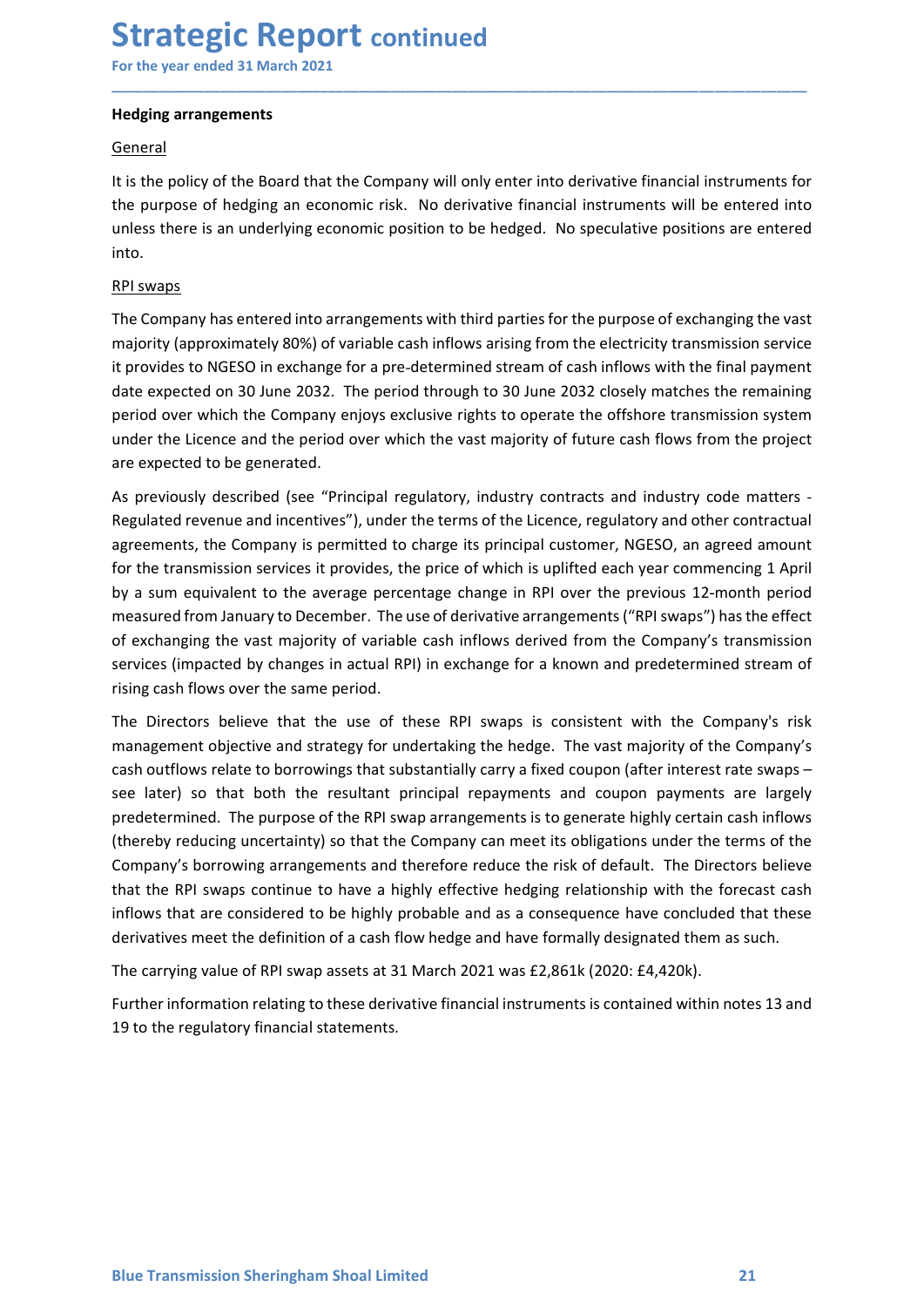## **Strategic Report continued**<br>
For the year ended 31 March 2021<br>
Interest rate swaps<br>
The Company has entered into a series of interest rate swaps with banks of good standing. **Strategic Report continued**<br>
For the year ended 31 March 2021<br>
Interest rate swaps<br>
The Company has entered into a series of interest rate swaps with banks of good standing.<br>
The Directors helieve that the use of these in

**Strategic Report continued**<br>For the year ended 31 March 2021<br>Interest rate swaps<br>The Company has entered into a series of interest rate swaps with banks of good stand<br>The Directors believe that the use of these interest r **Strategic Report continued**<br>For the year ended 31 March 2021<br>Interest rate swaps<br>The Company has entered into a series of interest rate swaps with banks of good standing.<br>The Directors believe that the use of these intere **Strategic Report continued**<br>For the year ended 31 March 2021<br>Interest rate swaps<br>The Company has entered into a series of interest rate swaps with banks of good standing.<br>The Directors believe that the use of these intere **Strategic Report continued**<br>For the year ended 31 March 2021<br>Interest rate swaps<br>The Company has entered into a series of interest rate swaps with banks of good standing.<br>The Directors believe that the use of these intere **Strategic Report continued**<br>
For the year ended 31 March 2021<br>
Interest rate swaps<br>
The Company has entered into a series of interest rate swaps with banks of good standing.<br>
The Directors believe that the use of these in

\_\_\_\_\_\_\_\_\_\_\_\_\_\_\_\_\_\_\_\_\_\_\_\_\_\_\_\_\_\_\_\_\_\_\_\_\_\_\_\_\_\_\_\_\_\_\_\_\_\_\_\_\_\_\_\_\_\_\_\_\_\_\_\_\_\_\_\_\_\_\_\_\_\_\_\_\_\_\_\_\_\_\_\_\_\_\_\_\_\_

**Strategic Report continued**<br>For the year ended 31 March 2021<br>Interest rate swaps<br>The Company has entered into a series of interest rate swaps with banks of good standing.<br>The Directors believe that the use of these intere **Strategic Report continued**<br>
For the year ended 31 March 2021<br>
Interest rate swaps<br>
The Company has entered into a series of interest rate swaps with banks of good standing.<br>
The Directors believe that the use of these in **Strategic Report continued**<br>For the year ended 31 March 2021<br>Interest rate swaps<br>The Company has entered into a series of interest rate swaps with banks of good standing.<br>The Directors believe that the use of these intere **Strategic Report continued**<br>
Interest rate swaps<br>
The Company has entered into a series of interest rate swaps with banks of good standing.<br>
The Directors believe that the use of these interest rate swaps is consistent wi **Strategic Report continued**<br>
For the year ended 31 March 2021<br>
Interest rate swaps<br>
The Company has entered into a series of interest rate swaps with banks of good standing.<br>
The Directors believe that the use of these in **Strategic Report continued**<br>
Interest rate swaps<br>
The Company has entered into a series of interest rate swaps with banks of good standing.<br>
The Directors believe that the use of these interest rate swaps is consistent wi **Strategic Report continued**<br>
For the year ended 31 March 2021<br>
Interest rate swaps<br>
The Company has entered into a series of interest rate swaps with banks of good standing.<br>
The Directors believe that the use of these in For the year ended 31 March 2021<br>Interest rate swaps<br>The Company has entered into a series of interest rate swaps with banks of good standing.<br>The Directors believe that the use of these interest rate swaps is consistent w Interest rate swaps<br>The Company has entered into a series of interest rate swaps with banks of good standing.<br>The Directors believe that the use of these interest rate swaps is consistent with the Company's risk<br>management Interest rate swaps<br>The Company has entered into a series of interest rate swaps with banks of good standing.<br>The Directors believe that the use of these interest rate swaps is consistent with the Company's risk<br>pranagemen The Company has entered into a series of interest rate swaps with banks of good standing.<br>The Directors believe that the use of these interest rate swaps is consistent with the Company's risk<br>management objective and strat The Directors believe that the use of these interest rate swaps is consistent with the Company's risk management objective and strategy for undertaking the hedge. The net commercial effect of these arrangements is to conve management objective and strategy for undertaking the hedge. The net commercial effect of these<br>arrangements is to convert c98% of the nominal amount of commercial lenders' variable rate<br>borrowings into fixed rate borrowin arrangements is to convert c98% of the nominal amount of commercial lenders' variable rate<br>borrowings into fixed atte borrowings.<br>The wast majority of the Company's cashinflows (after RPI swaps) can be predicted with a hig borrowings into fixed rate borrowings.<br>
The vast majority of the Company's cash inflows (after RPI swaps) can be predicted with a high degree<br>
Of certainty (thereby reducing uncertainty) for the reasons explained earlier u The vast majority of the Company's cash inflows (after RPI swaps) can be predicted with a high degree<br>of certainty (thereby reducing uncertainty) for the reasons explained earlier under "RPI swaps".<br>Consequently, the Compa

or Lerainty (treetry leatures) to the restorme and conditions are the unit of the lending agreement with the company is subject to service, with a high degree of confidence, all of the highly predictable cash outflows (aft Consequently, the Company is able to conserve, which are intered into the lending agreements and other the lending agreements of the lending agreements of the lending agreements of the lending agreement of the lending agre Letter intervalsmind the transmission of the intervalsminate using the properties and the matter with the matter<br>Unflows (after RPI swaps). Therefore, the risk that the senior debt cash outflows required to be<br>serviced can minows streat Fir Swaps). Therefore, the list that the senior detic cash other destinated is significantly reduced.<br>The effect of using interest rate swaps in the manner utilised by the Company substantially eliminates<br>the serviced cannot be internomi the cash innows generated is signimizantly leduced.<br>The effect of using interest rate swaps in the manner utilized by the Company substantially eliminates<br>The Directors believe that the interes The effect of using interest rate swaps in the manner utilised by the Company substantially eliminates<br>the interest rate risk that the Company might otherwise have been subject to.<br>The Directors believe that the interest r the interest rate risk that the Company might otherwise have been subject to.<br>The Directors believe that the interest rate swap hedging relationship is highly effective and that the<br>forecast cash inflows are highly probabl The Directors believe that the interest rate swap hedging relationship is highly effective and that the forecast cash inflows are highly probable and as a consequence, have concluded that these interest rate derivatives me forecast cash inflows are highly probable and as a consequence, have concluded that these interest<br>
rate derivatives meet the definition of a cash flow hedge and have formally designated them as such.<br>
The carrying value o derivatives meet the definition of a cash flow hedge and have formally designated them as such.<br>carrying value of interest rate swap liabilities at 31 March 2021 was £9,457k (2020: £12,312k).<br>Her information relating to th carrying value of interest rate swap liabilities at 31 March 2021 was £9,457k (2020: £12,312k).<br>
her information relating to these derivative financial instruments is contained within notes 13 and<br>
of the regulatory financ ther information relating to these derivative financial instruments is contained within notes 13 and<br>othe regulatory financial statements.<br> **ding covenants and other restrictions**<br> **Company** is subject to certain covenants 19 to the regulatory financial statements.<br>
Lending covenants and other restrictions<br>
The Company is subject to certain covenants and conditions under lending agreements with the senior<br>
debt holders. The Company entered i **Example 10**<br> **Example 10**<br> **Example 10**<br> **Example 10**<br> **Example 10**<br> **Example 10**<br> **Example 10**<br> **Example 10**<br> **Example 10**<br> **Example 10**<br> **Example 10**<br> **Example 10**<br> **Example 10**<br> **Example 10**<br> **Example 10**<br> **Example 10** The Company is subject to certain covenants and conditions under lending agreements with the senior<br>debt holders. The Company entered into the lending agreements to allow it to fund the acquisition of<br>the transmission owne deth holders. The Company entered into the lending agreements to allow it to fund the acquisition of<br>the transmission owner asset. Under these lending agreements, a Global Agent has been appointed<br>to represent the senior d transmission owner asset. Under these lending agreements, a Global Agent has been appointed<br>present the senior debt holders and to monitor compliance by the Company with the conditions<br>he lending agreements it has entered epresent the senior debt holders and to monitor compliance by the Company with the conditions<br>be lending agreements it has entered into. In addition, a Technical Adviser and an Insurance<br>ise have also been appointed under

- 
- 
- 
- 1) the Company is required to operate on the basis of a financial plan while the lending agreements<br>are in place (19 years) which the Global Agent has approved and subject to certain allowances;<br>any deviation from that pla From the ending agreements it has entered into. In addition, a Technical Adviser and an Insurance<br>iser have also been appointed under the terms of the lending agreements to support the Global<br>tie that in the discharge of t See The compary is required to mether the terms of the lending agreements to support the Global<br>the company is required under the terms of the lending agreements to support the Global<br>the company is required to operate on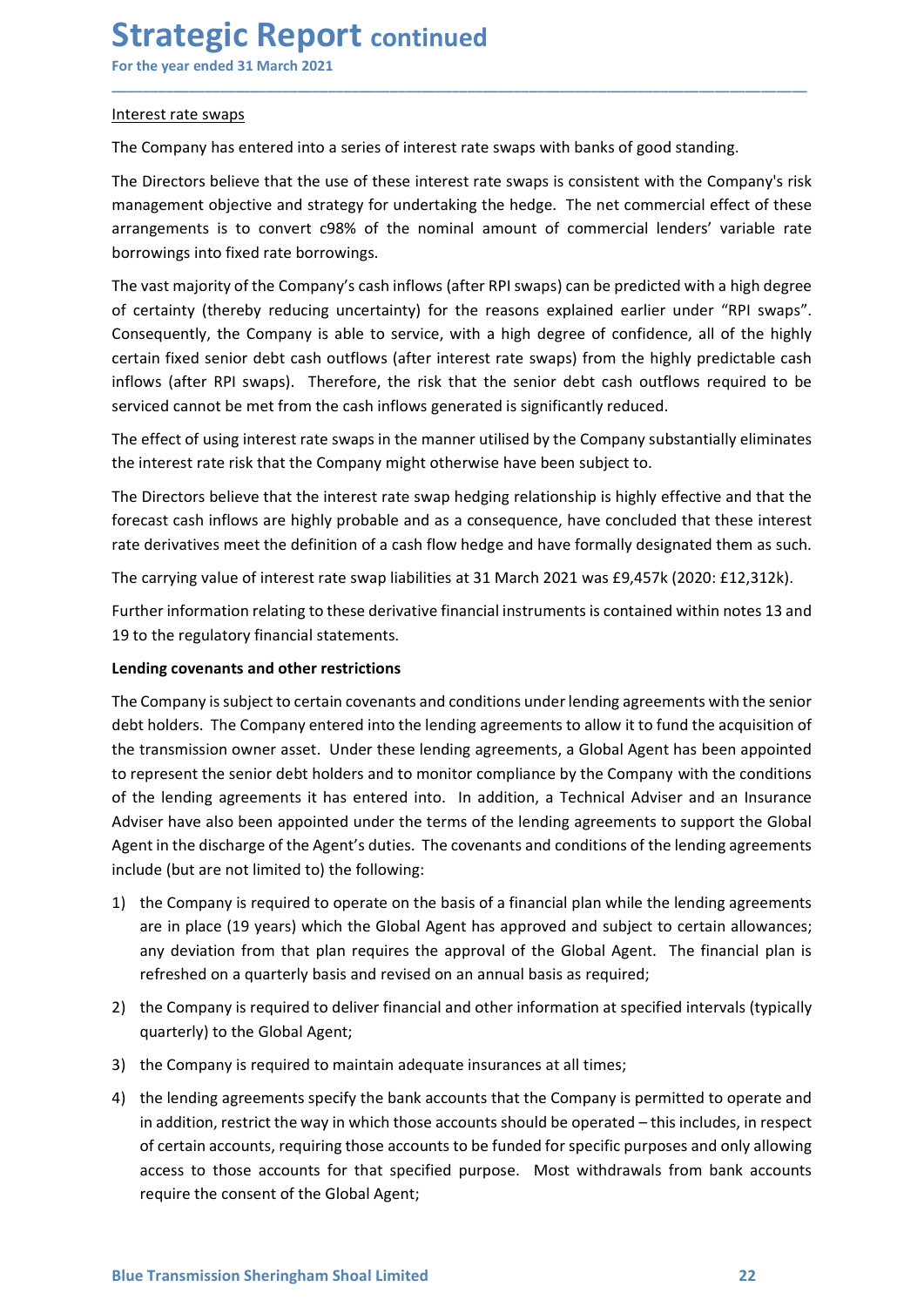Strategic Report continued<br>
For the year ended 31 March 2021<br>
5) the Company is required to maintain certain financial ratios (both historical and forward lo<br>
in respect of debt service cover; loan life cover; and in respe Strategic Report continued<br>For the year ended 31 March 2021<br>5) the Company is required to maintain certain financial ratios (both historical and forward looking)<br>in respect of debt service cover; loan life cover; and in re **Strategic Report continued**<br>
For the year ended 31 March 2021<br>
5) the Company is required to maintain certain financial ratios (both historical and forward looking)<br>
in respect of debt service cover; loan life cover; and

\_\_\_\_\_\_\_\_\_\_\_\_\_\_\_\_\_\_\_\_\_\_\_\_\_\_\_\_\_\_\_\_\_\_\_\_\_\_\_\_\_\_\_\_\_\_\_\_\_\_\_\_\_\_\_\_\_\_\_\_\_\_\_\_\_\_\_\_\_\_\_\_\_\_\_\_\_\_\_\_\_\_\_\_\_\_\_\_\_\_

- **Trategic Report continued**<br>the year ended 31 March 2021<br>the Company is required to maintain certain financial ratios (both historical and forward looking)<br>in respect of debt service cover; loan life cover; and in respect **COLO SECT ACT CONTIGE COLO SECUTE:**<br>The Company is required to maintain certain financial ratios (both historical and forward looking)<br>in respect of debt service cover; loan life cover; and in respect of incremental inves **Strategic Report continued**<br>For the year ended 31 March 2021<br>5) the Company is required to maintain certain financial ratios (both historical and forward looking)<br>in respect of debt service cover; loan life cover; and in **Such that it is only and the year ended 31 March 2021**<br>the Company is required to maintain certain financial ratios (both historical and forward looking)<br>in respect of debt service cover; loan life cover; and in respect o **Trategic Report continued**<br>the year ended 31 March 2021<br>the Company is required to maintain certain financial ratios (both historical and forward looking)<br>in respect of debt service cover; loan life cover; and in respect **Trance of the Schoof Constrained**<br>the year ended 31 March 2021<br>the Company is required to maintain certain financial ratios (both historical and forward looking)<br>in respect of debt service cover; loan life cover; and in r **Strategic Report continued**<br>For the year ended 31 March 2021<br>5) the Company is required to maintain certain financial ratios (both historical and forward looking)<br>in respect of debt service cover; loan life cover; and in **Example 1:**<br> **Example 1:**<br> **Example 1:**<br> **Example 1:**<br> **Example 1:**<br> **Example 1:**<br> **Example 1:**<br> **Example 1:**<br> **Example 1:**<br> **Example 1:**<br> **Example 1:**<br> **Example 1:**<br> **Example 1:**<br> **Example 1:**<br> **Example 1:**<br> **Example 1:**
- shareholders.

**Strategic Report continued**<br>
In the year ended 31 March 2021<br>
In the Company is required to maintain certain financial ratios (both historical and forward looking)<br>
in respect of debt service cover; loan life cover; and i **Strategic Report continued**<br>For the year ended 31 March 2021<br>3) the Company is required to maintain certain financial ratios (both historical and forward looking)<br>in respect of debt service cover; loan life cover; and in **Solutionary** is required to maintain certain financial ratios (both historical and forward looking)<br>
in respect of deta sevire cover; loan life cover; and in respect of incremental investments it<br>
cannot exceed a specifie For the year ended 31 March 2021<br>
5) the Company is required to maintain certain financial ratios (both historical and forward<br>
in respect of debt service cover; loan life cover; and in respect of incremental invest<br>
canno 5) the Company is required to maintain certain financial ratios (both historical and forward looking) in respect of debt service cover; loan life cover; and in respect of incremental investments it cannote exceed a specifi in respect of debt service cover; loan life cover; and in respect of incremental investments it<br>cannot exceed a specified gearing ratio;<br>6) the Company is restricted under the lending agreements as to its ability to invest

cannot exceed a specified gearing ratio;<br>
6) the Company is restricted under the lending agreements as to its ability to invest its such that it is only permitted to invest those surplus funds in investments with matural<br> by the company is restricted under the lending agreements as to its abutly to invest its stripus tuch that it is only permitted to invest those surplus funds in investments with maturities that are allowed under the terms such that its only permitted to invest those surplus than is in lwestments with maturities that are<br>allowed under the rems of those agreements. Typically, this results in the Company investing in<br>term deposits with maturit allowed under the terms of those agreements. I ypically, this results in the Company investing in<br>
The Company is required to metall the conditions contained within the lending agreements<br>
before any servicing of the other rem reposits with maturities not exceeding three months; and<br>
The Company is required to meet all the conditions contained within the lending agreements<br>
before any servicing of the other borrowing can take place or any di 7) the Company is required to meet all the conditions contained within the lending agreements before any gievricing of the other borrowing can take place or any distributions can be made to shareholders.<br>If the Company mat before any servicing of the other borrowing can take place or any distributions can be made to<br>
shareholders.<br>
If the Company materially fails to comply with the terms of the lending agreements or has failed to<br>
apply one If the Company materially fails to comply with the terms of the lending agreements or has failed to<br>apply one of the specified remedies, then the Company is in default of the lending agreements. In<br>these circumstances the It the Compay mareleania Tais to comply with the terms of the lending agreements or has tailed to the selections and has continued the ending agreements. In these circumstances the amounts due under the lending agreements

Company and relates to the Company's principal operating activity as a provider of electricity<br>transmission availability services.<br>Financial Instruments<br>The Company has elected to apply hedge accounting to its standalone d these circumstances the amounts due under the lending agreements are immediately due and payable<br>or are repayable on demand.<br>Since entering into the lending agreements, the Company has materially complied with all of the<br>e or are repayable on demand.<br>Since entering into the lending agreements, the Company has materially complied with all of the<br>lending covenants and conditions and has continued to do so through to the date of this report.<br>**A** Since entering into the lending agreements, the Company has materially complied with all of the lending covenants and conditions and has continued to do so through to the date of this report.<br>**Accounting policies**<br>The regu since entering into the lending agreements, the Company has materially complied with all of the lending covenants and conditions and has continued to do so through to the date of this report.<br> **Accounting policies**<br>
The re relating covenants and conditions and nas continued to do so through to the date of this report.<br>The regulatory financial statements present the results of the Company using the accounting policies<br>outlined in the regulato **Accounting policies**<br>The regulatory financial statements present the results of the Company using the accounting polic<br>outlined in the regulatory financial statements and are in accordance with international account<br>stand The regulatory financial statements present the results of the Company using the a<br>outlined in the regulatory financial statements and are in accordance with interna<br>standards in conformity with the requirements of the Com outlined in the regulatory financial statements and are in accordance with international accounting standards in conformity with the requirements of the Companies Act 2006. (Irenational Financial istandards ("Irens") an dt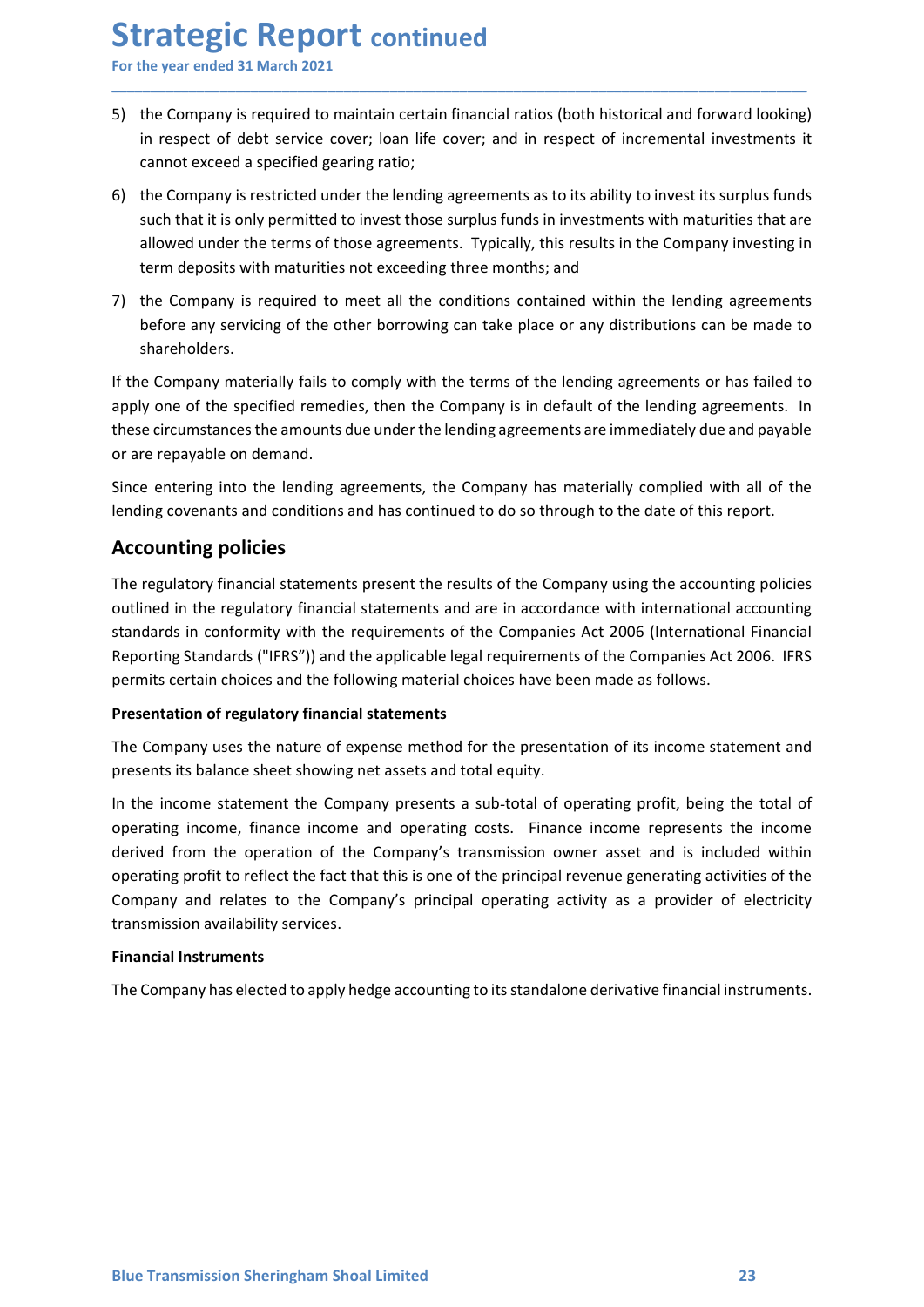# **Strategic Report continued**<br>
For the year ended 31 March 2021<br>
Critical accounting policies<br>
The application of accounting principles requires the Directors of the Company to make esti

**Strategic Report continued**<br>For the year ended 31 March 2021<br>Critical accounting policies<br>The application of accounting principles requires the Directors of the Company to make estimates,<br>judgements and assumptions that a **Strategic Report continued**<br>For the year ended 31 March 2021<br>Critical accounting policies<br>The application of accounting principles requires the Directors of the Company to make es<br>judgements and assumptions that are likel **Strategic Report continued**<br>For the year ended 31 March 2021<br>Tritical accounting policies<br>The application of accounting principles requires the Directors of the Company to make estimates,<br>judgements and assumptions that a **Strategic Report continued**<br>For the year ended 31 March 2021<br>The application of accounting principles requires the Directors of the Company to make estimates,<br>judgements and assumptions that are likely to affect the repor **Strategic Report continued**<br>For the year ended 31 March 2021<br>The application of accounting principles requires the Directors of the Company to make estimates,<br>judgements and assumptions that are likely to affect the repor **Strategic Report continued**<br>For the year ended 31 March 2021<br>The application of accounting principles requires the Directors of the Company to make estimates,<br>judgements and assumptions that are likely to affect the repor **Strategic Report continued**<br>For the year ended 31 March 2021<br>The application of accounting principles requires the Directors of the Company to make estimates,<br>judgements and assumptions that are likely to affect the repor **Strategic Report continued**<br>For the year ended 31 March 2021<br>**Critical accounting policies**<br>The application of accounting principles requires the Directors of the Company to make estimates,<br>judgements and assumptions that **Strategic Report continued**<br>For the year ended 31 March 2021<br>Critical accounting policies<br>The application of accounting principles requires the Directors of the Company to make estimates,<br>judgements and assumptions that a **Strategic Report continued**<br>For the year ended 31 March 2021<br>Critical accounting policies<br>The application of accounting principles requires the Directors of the Company to make estimates,<br>judgements and assumptions that a **Strategic Report continued**<br>For the year ended 31 March 2021<br>Tritical accounting policies<br>The application of accounting principles requires the Directors of the Company to make estimates,<br>indegements and assumptions that **Strategic Report continued**<br>For the year ended 31 March 2021<br>Critical accounting policies<br>The application of accounting principles requires the Directors of the Company to make estimates,<br>indegrements and assumptions that **Strategic Report continued**<br>For the year ended 31 March 2021<br>Tritical accounting policies<br>The application of accounting principles requires the Directors of the Company to make estimates,<br>indegrements and assumptions that **Brunchland State Interval of the Board of the Continued For the year ended 31 March 2021**<br> **Critical accounting policies**<br>
The application of accounting principles requires the Directors of the Company to make estimates,<br> revenue and expenses and the disclosure of contingent assets and liabilities in t<br>statements. Better information, or the impact of an actual outcome, may gi<br>compared with any estimates used and consequently the actual outc

\_\_\_\_\_\_\_\_\_\_\_\_\_\_\_\_\_\_\_\_\_\_\_\_\_\_\_\_\_\_\_\_\_\_\_\_\_\_\_\_\_\_\_\_\_\_\_\_\_\_\_\_\_\_\_\_\_\_\_\_\_\_\_\_\_\_\_\_\_\_\_\_\_\_\_\_\_\_\_\_\_\_\_\_\_\_\_\_\_\_

compared with any estimates used and consequently the actual results may different those estimates. The impact of revised estimates, or the impact of actual outcom<br>in the period when the better information or actual outcom

Director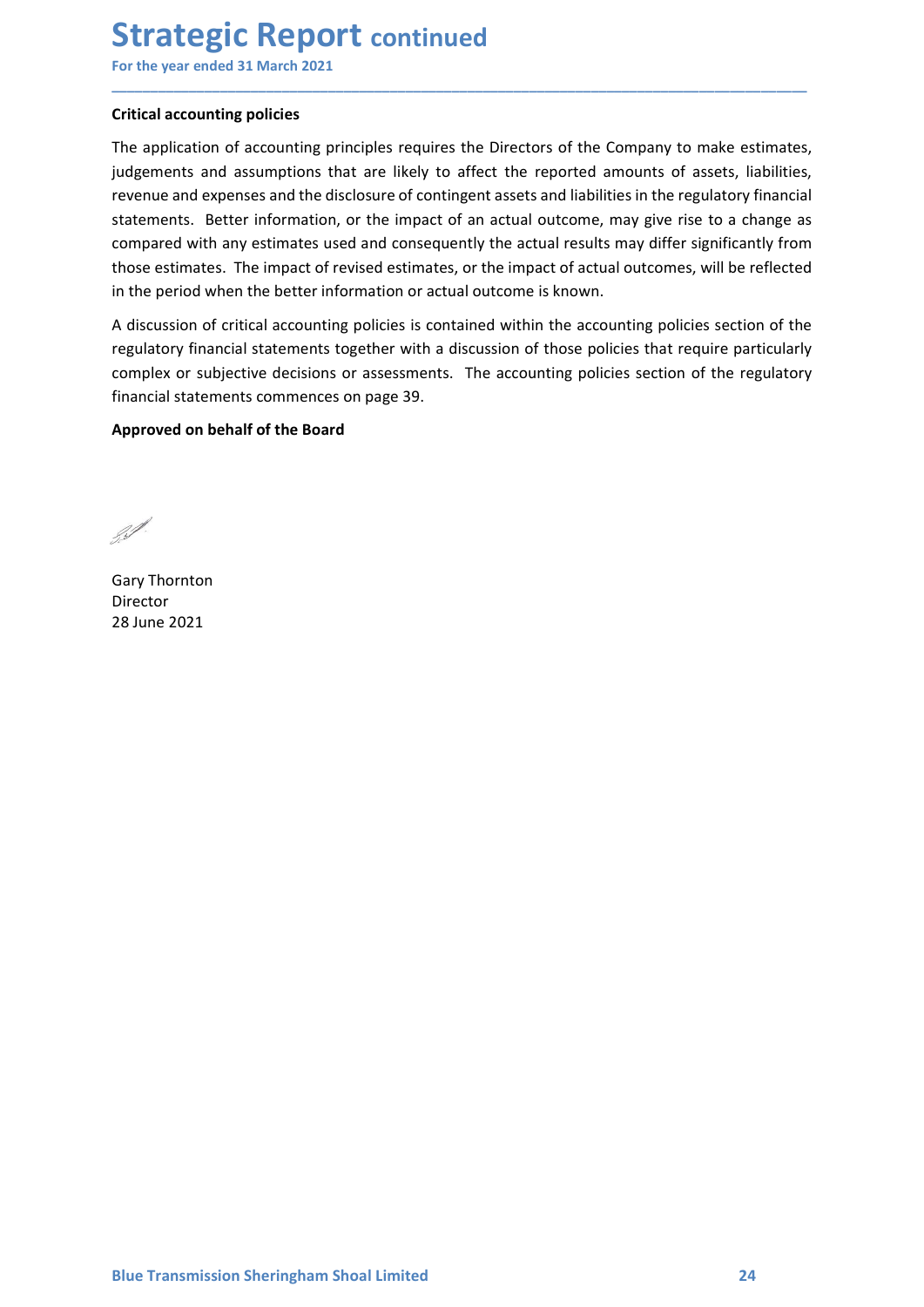## Directors' Report

**Directors' Report**<br>For the year ended 31 March 2021<br>The information in this Directors' Report does not comprise a directors' report within the meaning of<br>the Companies Act 2006; the following sections describe the matters **Directors' Report**<br>The information in this Directors' Report does not comprise a directors' report within the meaning of<br>the Companies Act 2006; the following sections describe the matters that are required by the Licence **Directors' Report**<br>For the year ended 31 March 2021<br>The information in this Directors' Report does not comprise a directors' report within the meaning of<br>the Companies Act 2006; the following sections describe the matters **Directors' Report**<br>For the year ended 31 March 2021<br>The information in this Directors' Report does not comprise a directors' report within the meaning of<br>the Companies Act 2006; the following sections describe the matters **Directors' Report**<br>For the year ended 31 March 2021<br>The information in this Directors' Report does not comprise a directors' report within the meaning of<br>the Companies Act 2006; the following sections describe the matters **Directors' Report**<br>For the year ended 31 March 2021<br>The information in this Directors' Report does not comprise a directors' report wit<br>the Companies Act 2006; the following sections describe the matters that are requ<br>for **Directors' Report**<br>
For the year ended 31 March 2021<br>
The information in this Directors' Report does not comprise a directors' report within the meaning of<br>
the Companise Act 2006; the following sections describe the matt **Directors' Report**<br>For the year ended 31 March 2021<br>The information in this Directors' Report does not comprise a directors' report within the meaning of<br>the Companies Act 2006; the following sections describe the matters **Directors' Report**<br>For the year ended 31 March 2021<br>The information in this Directors' Report does not comprise a directors' report with<br>the Companies Act 2006; the following sections describe the matters that are require **Directors' Report**<br>For the year ended 31 March 2021<br>The information in this Directors' Report does not comprise a directors' report wit<br>the Companies Act 2006; the following sections describe the matters that are requ<br>req **Directors' Report**<br>For the year ended 31 March 2021<br>The information in this Directors' Report does not comprise a directors' report with<br>the Companies Act 2006; the following sections describe the matters that are requi<br>f For the year ended 31 March 2021<br>
The information in this Directors' Report does not comprise a directors' report<br>
the Companies Act 2006; the following sections describe the matters that are r<br>
for inclusion in the Direct The information in this Directors' Report does not comprise a directors' report within the meaning of<br>the Companies Act 2006; the following sections describe the matters that are required by the Licence<br>for inclusion in th the Companies Act 2006; the following sections describe the matters that are required by the Licence<br>required to be included in the Directors' Report are incorporated by reference into this report, as<br>perquired to be inclu for inclusion in the Directors' Report and were approved by the Board. Further details of matters<br>required to be included in the Directors' Report are incorporated by reference into this report, as<br>detailed below.<br>Director

\_\_\_\_\_\_\_\_\_\_\_\_\_\_\_\_\_\_\_\_\_\_\_\_\_\_\_\_\_\_\_\_\_\_\_\_\_\_\_\_\_\_\_\_\_\_\_\_\_\_\_\_\_\_\_\_\_\_\_\_\_\_\_\_\_\_\_\_\_\_\_\_\_\_\_\_\_\_\_\_\_\_\_\_\_\_\_\_\_\_

## **Directors**

required to be included in the Directors' Report are incorporated by reterence into this report, as<br>detailed below.<br>The Directors<br>The Directors of the Company who were in office during the year and up to the date of signin Directors<br>
The Directors of the Company who were in office during the year and up to the date of signing the<br>
regulatory financial statements were:<br>
Matthew Edwards<br>
Matthew Edwards<br>
Matthew Pitts<br>
Gary Thornton<br>
Qualifyin Directors<br>The Directors of the Company who were in office during the year and up to the date of signing the<br>regulatory financial statements were:<br>Matthew Edwards<br>Craham Farley<br>during the Year. These provisions remain force report.

regulatory financial statements were:<br>
Matthew Edwards<br>
Graham Farley<br>
Matthew Pitts<br>
Gary Thornton<br>
Qualifying Third Party Indemnity Provisions<br>
The Company has made qualifying third-party indemnity provisions for the ben Matthew Edwards<br>
Graham Farley<br>
Gary Thornton<br>
Gary Thornton<br>
The Company has made qualifying third-party indemnity provisions for the benefit of its directors<br>
during the year. These provisions remain in force at the repo Matthew Edwards<br>
Gray Thornton<br>
Gary Thornton<br>
Qualifying Third Party Indemnity Provisions<br>
The Company has made qualifying third-party indemnity provisions for the benefit of its directors<br>
during the year. These provisio Graham Farley<br>
Matthew Pitts<br>
Gary Thornton<br>
Qualifying Third Party Indemnity Provisions<br>
The Company has made qualifying third-party indemnity provisions for the benefit of its directors<br>
during the year. These provisions Matthew Pitts<br>
Gary Thornton<br> **Qualifying Third Party Indemnity Provisions**<br>
The Company has made qualifying third-party indemnity provisions for the benefit of its directors<br>
during the year. These provisions remain in fo Gary Thornton<br>
Qualifying Third Party Indemnity Provisions<br>
The Company has made qualifying third-party indemnity provisions for the benefit of its<br>
during the year. These provisions remain in force at the reporting date.<br> **Qualifying Third Party Indemnity Provisions**<br>The Company has made qualifying third-party indemnity provisions for the benefit of its directors<br>during the year. These provisions remain in force at the reporting date.<br>**Prin** Qualifying Third Party Indemnity Provisions<br>The Company has made qualifying third-party indemnity provisions for the benefit of its directors<br>during the year. These provisions remain in force at the reporting date.<br>
Princi The Company has made qualifying third-party indemnity provisions for the benefit of its directors<br>during the year. These provisions remain in force at the reporting date.<br> **Principal activities and business review**<br>
A full during the year. These provisions remain in force at the reporting date.<br> **Principal activities and business review**<br>
A full description of the Company's principal activities, business and principal risks and uncertainties **Principal activities and business review**<br>
A full description of the Company's principal activities, business and principal risks and uncertainties<br>
is contained in the Strategic Report on pages 3 to 24, which is incorpor A full description of the Company's principal activities, business and principal risks and uncertainties<br>is contained in the Strategic Report on pages 3 to 24, which is incorporated by reference into this<br>report.<br>**Material** Is contained in the Strategic Report on pages 3 to 24, which is incorporated by reference into this<br>report.<br>Material interests in shares<br>Blue Transmission Sheringham Shoal Limited is a wholly owned subsidiary undertaking o resources are the studenges in place 3 to 24, which is incorporated by received and the crassmission Sheringham Shoal Limited is a wholly owned subsidiary undertaking of Blue<br>Transmission Sheringham Shoal (Holdings) Limite Material interests in shares<br>
Blue Transmission Sheringham Shoal Limited is a wholly owned subsidiary un<br>
Transmission Sheringham Shoal (Holdings) Limited, which is a wholly owned subsidi<br>
Blue Transmission Sheringham Shoa Blue Transmission Sheringham Shoal Limited is a wholly owned subsidiary undertaking of Blue<br>Transmission Sheringham Shoal (Holdings) Limited, which is a wholly owned subsidiary undertaking of<br>Blue Transmission Sheringham S Blue Transmission Sheringham an solution to a time the s a wholly owned substailary understaking of<br>Transmission Sheringham Shoal (Holdings) Limited, which is a wholly owned subsidiary understaking of<br>Blue Transmission She

During the year ended 31 March 2021, the Company paid £1,854k (2020: £1,849k) of interest in relation to the unsecured Loan Notes 2033 issued to tis limmediate parent undertaking. The amount contatanding on these loan note Transmission Sheringham Shoal (Investment), Limited, which is a wholly owned<br>Blue Transmission Sheringham Shoal (Investments) Limited, which is a wholly owned<br>undertaking of the ultimate parent company Blue Transmission In undertaking of the ultimate parent company Blue Transmission Investments Limited.<br>
Returns to parent undertaking<br>
During the year ended 31 March 2021, the Company paid £1,854k (2020: £1,849k) of interest in<br>
During the yea Returns to parent undertaking<br>
During the year ended 31 March 2021, the Company paid £1,854k (2020: £1,849k) of interest in<br>
relation to the unsecured Loan Notes 2033 issued to its immediate parent undertaking. The amount<br>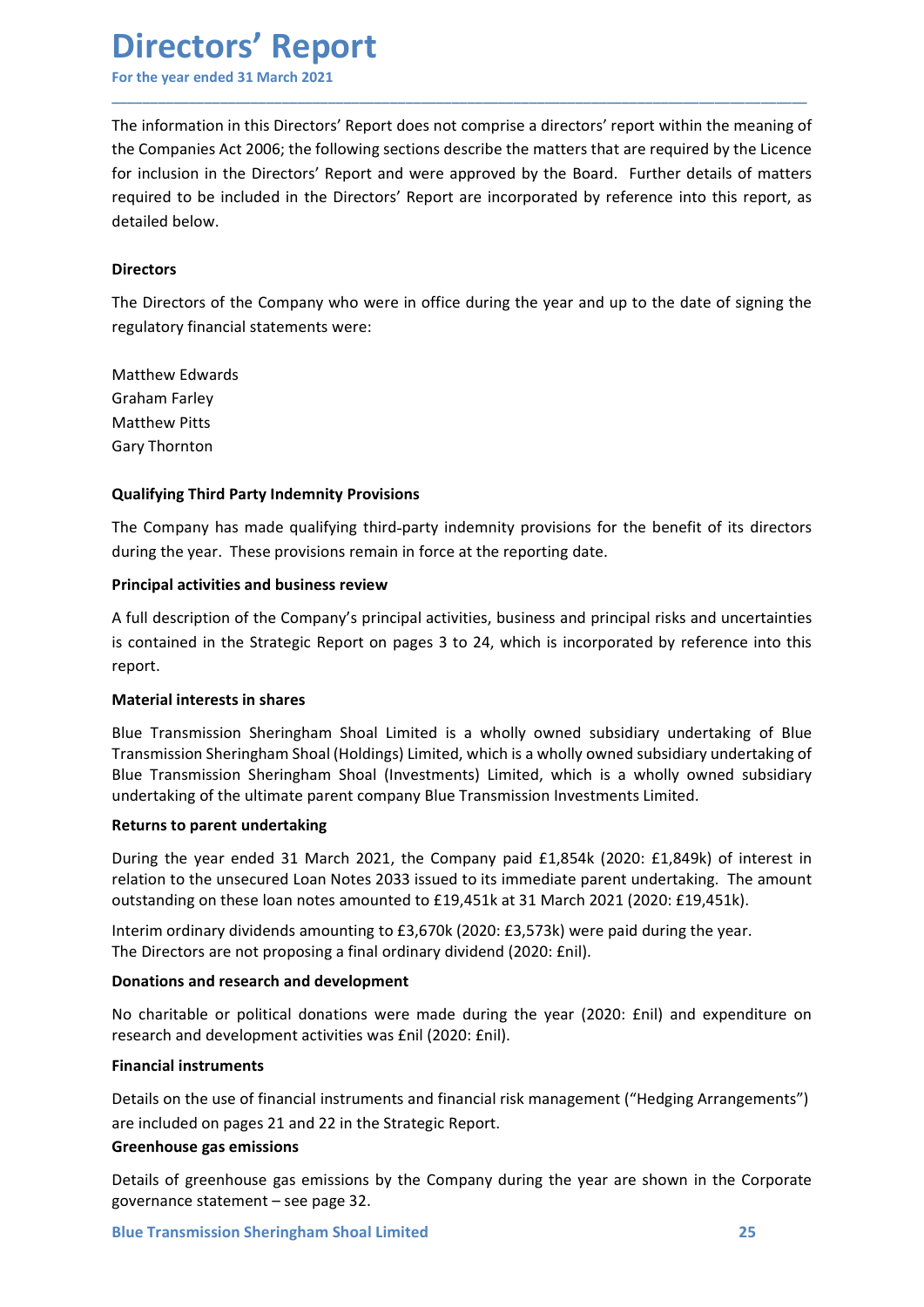## Directors' Report continued

Directors' Report continued<br>
For the year ended 31 March 2021<br>
Going concern<br>
Having made enquiries, the Directors consider that the Company has adequate resources to continue<br>
in business for the foreseeable future and th **Directors' Report continued**<br>For the year ended 31 March 2021<br>Going concern<br>Having made enquiries, the Directors consider that the Company has adequate rin business for the foreseeable future and that it is therefore appr **Directors' Report continued**<br>For the year ended 31 March 2021<br>Going concern<br>Having made enquiries, the Directors consider that the Company has adequate resources to continue<br>in business for the foreseeable future and that **Directors' Report continued**<br>For the year ended 31 March 2021<br>Going concern<br>Having made enquiries, the Directors consider that the Company has adequate resources to continue<br>in business for the foreseeable future and that **Directors' Report continued**<br>For the year ended 31 March 2021<br>Having made enquiries, the Directors consider that the Company has adequate resources to continue<br>in business for the foreseeable future and that it is therefo **Directors' Report continued**<br>For the year ended 31 March 2021<br>**Going concern**<br>Having made enquiries, the Directors consider that the Company has adequate resources to continue<br>in business for the foreseeable future and th **Directors' Report continued**<br>For the year ended 31 March 2021<br>Going **concern**<br>Having made enquiries, the Directors consider that the Company has adequate resources to continue<br>in business for the foreseeable future and th **Directors' Report continued**<br>For the year ended 31 March 2021<br>Going concern<br>Having made enquiries, the Directors consider that the Company has adequate resources to continue<br>in business for the foreseeable future and that **Directors' Report continued**<br>For the year ended 31 March 2021<br>Having made enquiries, the Directors consider that the Company has adequate resources to continue<br>in business for the foreseeable future and that it is therefo **Directors' Report continued**<br>For the year ended 31 March 2021<br>Having made enquiries, the Directors consider that the Company has adequate resources to continue<br>in business for the foreseeable future and that it is therefo **Directors' Report continued**<br>For the year ended 31 March 2021<br>Going concern<br>Having made enquiries, the Directors consider that the Company has adequate ro<br>in business for the foreseeable future and that it is therefore ap **COLOTS TREPOTT CONTINUED**<br>
For the year ended 31 March 2021<br>
Having made enquiries, the Directors consider that the Company has adequate resources to continue<br>
In business for the foreseeable future and that it is therefo For the year entered as maturizoned<br>
Having made enquiries, the Directors consider that the Company has adequate resources to continue<br>
In business for the foreseable future and that it is therefore appropriate to adopt th **Going concern**<br>Having made enquiries, the Directors consider that the Company has adequate resources to continue<br>In business for the foreseeable future and that it is therefore appropriate to adopt the going concern<br>In bu Having made enquiries, the Directors consider that the Company has adequate resources to continue<br>in business for the foreseeable future and that it is therefore appropriate to adopt the going concern<br>basis in preparing th

\_\_\_\_\_\_\_\_\_\_\_\_\_\_\_\_\_\_\_\_\_\_\_\_\_\_\_\_\_\_\_\_\_\_\_\_\_\_\_\_\_\_\_\_\_\_\_\_\_\_\_\_\_\_\_\_\_\_\_\_\_\_\_\_\_\_\_\_\_\_\_\_\_\_\_\_\_\_\_\_\_\_\_\_\_\_\_\_\_\_

term.

in business for the foreseeable future and that it is therefore appropriate to adopt the going concern<br>basis in preparing the regulatory financial statements of the Company. More details of the Company's<br>funding and liquid basis in preparing the regulatory financial statements of the Company. More details of the Company's<br>
structure" and "Going concern, liquidity and treastragic Report under the headings "Current funding<br>
structure" and "Goi funding and liquidity position is provided in the Strategic Report under the headings "Current funding<br>structure" and "Going concern, liquidity and treasury management".<br>The Company's strategy, long-term business objective structure" and "Going concern, liquidity and treasury management".<br>The Company's strategy, long-term business objectives and operating model<br>The Company's strategy, long-term business objectives and operating model are set Company. The Company's strategy, long-term business objectives and operating model are set out in the Strategic Report and include an explanation of how the Company will generate value over the longer term.<br> **Future developments**<br> Strategic Report and include an explanation of how the Company will generate value over the longer<br>
Future developments<br>
Details of future developments are contained in the Strategic Report.<br> **Employee involvement and Dire** ferm.<br>
Details of future developments are contained in the Strategic Report.<br>
Employee involvement and Directors emoluments<br>
The Company does not expect to engage any employees in the<br>
Torceseable future – see "The Company Future developments<br>Details of future developments are contained in the Strategic Report.<br>Employee involvement and Directors emoluments<br>The Company does not have any employees and does not expect to engage any er<br>foreseeab Details of future developments are contained in the Strategic Report.<br> **Employee involvement and Directors emoluments**<br>
The Company does not have any employees and does not expect to engage any employees in the<br>
Orreseeabl **Employee involvement and Directors emoluments**<br>The Company does not have any employees and does not expect to engage any employees in the<br>foreseeable future – see "The Company's Operating Model" in the Strategic Report on Employee involvement and Directors embulments<br>The Company does not have any employees and does not expect to engage ar<br>foreseeable future – see "The Company's Operating Model" in the Strategic Repo<br>The Directors receive no The Directors receive no emoluments from the Company, consequently there is no linkage betweer<br>service standards and Directors' emoluments, fees or benefits. One Director receives indirect<br>remuneration for consultancy serv

each Director has taken all the steps that they ought to have taken as a Director in order to make<br>themself aware of any relevant audit information and to establish that the Company's auditor is aware<br>of that information.<br> remuneration for consultancy services provided to the ultimate parent und<br>practical to determine the value of any of these services provided that are dire<br>Company.<br>Disclosure of information to the auditor<br>Each of the perso Company.<br>
Disclosure of information to the auditor<br>
Each of the persons who is a Director at the date of approval of this Directors' Rep<br>
So far as the Director is aware, there is no relevant audit information of which the **Each of the persons who is a Director at the date of approval of this Directors' Report confirms that:**<br>Bach of the persons who is a Director at the date of approval of this Directors' Report confirms that:<br>So far as the Each of the persons who is a Director at the date of approval of this Directors' Rep<br>So far as the Director is aware, there is no relevant audit information of which the<br>is unaware; and<br>each Director has taken all the step So far as the Director is aware, there is no relevant audit information of which the Co<br>is unaware; and<br>each Director has taken all the steps that they ought to have taken as a Director in<br>themself aware of any relevant au is unaware; and<br>each Director has taken all the steps that they ought to have taken as a Director in o<br>themself aware of any relevant audit information and to establish that the Company's au<br>of that information.<br>Approved o

Director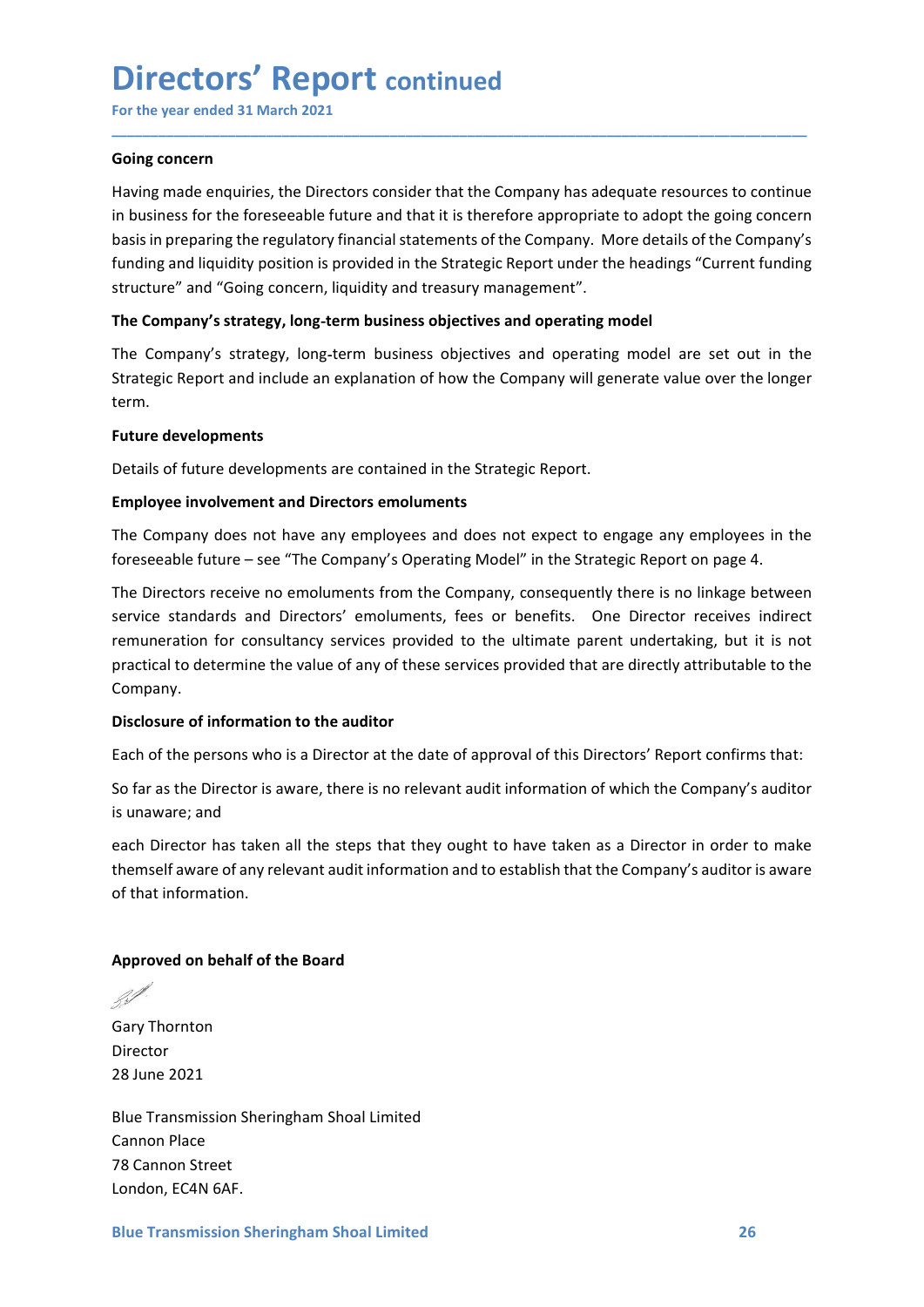## Introduction

**Corporate governance statement<br>
Introduction**<br>
The Company is required to include within its regulatory accounts a corporate governance statement<br>
which describes how the principles of and expected accreases how here appl **Corporate governance statement**<br> **Introduction**<br>
The Company is required to include within its regulatory accounts a corporate governance statement<br>
which describes how the principles of good corporate governance have bee

**Corporate governance statement**<br>Introduction<br>The Company is required to include within its regulatory accounts a corporate governance statement<br>which describes how the principles of good corporate governance have been app **Corporate governance statement**<br> **Introduction**<br>
The Company is required to include within its regulatory accounts a corporate governance statement<br>
which describes how the principles of good corporate governance have bee **Corporate governance statement**<br>The Company is required to include within its regulatory accounts a corporate governance statement<br>which describes how the principles of good corporate governance have been applied and whic **Corporate governance statement**<br>The Company is required to include within its regulatory accounts a corporate governance statement<br>which describes how the principles of good corporate governance have been applied and whic **Corporate governance statement**<br>The Company is required to include within its regulatory accounts a corporate governance statement<br>which describes how the principles of good corporate governance have been applied and whic **Corporate governance statement**<br>The Company is required to include within its regulatory accounts a corporate governance stat<br>Which describes how the principles of good corporate governance have been applied and wt<br>the sa **Corporate governance statement**<br>The Company is required to include within its regulatory accounts a corporate governance statement<br>which describes how the principles of good corporate governance have been applied and whic **Corporate governance statement**<br>The Company is required to include within its regulatory accounts a corporate governance statement<br>which describes how the principles of good corporate governance have been applied and whic **Corporate governance statement**<br>The Company is required to include within its regulatory accounts a corporate governance statement<br>which describes how the principles of good corporate governance have been applied and whic **Corporate governance statement**<br>The Company is required to include within its regulatory accounts a corporate governance statement<br>The Company is required to include within its regulatory accounts a corporate governance s **Introduction**<br>The Company is required to include within its regulatory accounts a corporate governance statement<br>which describes how the principles of good corporate governance have been applied and which has<br>the same con **Introduction**<br>The Company is required to include within its regulatory accounts a corporate governance statement<br>which describes how the principles of good corporate governance have been applied and which has<br>the same con **Introduction**<br>The Company is required to include within its regulatory accounts a corporate governance of<br>which describes how the principles of good corporate governance have been applied and v<br>the same content as the sta The Company is required to include within its regulatory accounts a corporate governance statement<br>which describes how the principles of good corporate governance have been applied and which has<br>the same content as the sta which describes how the principles of good corporate governance have been applied and which has<br>the same content as the statement a quoted company is required to prepare.<br>The Company is a wholly ownerd indirect subsidiary

The Company is required to prepare.<br>The Company is a wholly owned indirect subsidiary undertaking of BTI, and consequently operates<br>within the corporate governance framework of BTI and its subsidiary undertakings ("the Gro The Company is a wholly owned indirect subsidiary undertaking of BTI, and consequently operates<br>within the corporate governance framework of BTI and its subsidiary undertakings ("the Group"). An<br>understanding of the Group' within the corporate governance framework of BTI and its subsidiary undertakings ("the Group"). An understanding of the Group") goostrion within that framework.<br>
The Company is a private company limited by shares and is re understanding of the Group's governance framework is required to understand the Company's<br>The Company is a private company limited by shares and is registered in England.<br>The Company is a private company limited by shares position within that framework.<br>The Company is a private company limited by shares and is registered in England.<br>Appointments to the board of directors of BTI and its subsidiary undertakings are governed by a<br>shareholders' The Company is a private company limited by shares and is registered in England.<br>Appointments to the board of directors of BTI and its subsidiary undertakings are governed by a<br>shareholders' agreement ("the Agreement") bet Appointments to the board of directors of BTI and its subsidiary undertakings are governed by a<br>shareholders' agreement ("the Agreement") between the shareholders of BTI.<br>At 31 March 2020 and 31 March 2021, Diamond Transmi Appointments to the board of directors of BTI and its subsidiary underlakings are governed by a<br>shareholders' agreement ("the Agreement") between the shareholders of BTI.<br>At 31 March 2020 and 31 March 2021, Diamond Transmi shareholders' agreement ("the Agreement") between the shareholders of BTI.<br>At 31 March 2020 and 31 March 2021, Diamond Transmission UK Limited (a wholl<br>of Mitsubishi Corporation) and BIF Offshore Windkraft Holdings Limited At 31 March 2020 and 31 March 2021, Diamond Transmission UK Limited (a wholly owned subsidiary<br>of Mitsubishi Corporation) and BIF Offshore Windkraft Holdings Limited (a company ultimately<br>controlled by 3i Group plc) each h of Mitsubishi Corporation) and BIP Offshore WindKraft Holdings Limited (a company ultimately<br>controlled by 3i Group plc) each hold a 50% interest in the ordinary shares of BTI and jointly control<br>this company as a result.<br> this company as a result.<br>The Agreement requires that all boards within the Group comprise four directors, with two directors<br>appointed by each shareholder. Consequent upon these arangements between the shareholders, no<br>Gr The Agreement requires that all boards within the Group comprise four directors, with two directors<br>appointed by each shareholder. Consequent upon these arrangements between the shareholders, no<br>Group company has a nominat appointed by each shareholder. Consequent upon these arrangements betwee<br>Group company has a nomination committee and the performance of the boar<br>The Agreement ensures that all boards within the Group are balanced, with no Group company nas a nomination committee and the performance of the boards is not evaluated.<br>The Agreement ensures that all boards within the Group are balanced, with no one shareholder having<br>majority representation and a Ine Agreement ensures that all onders winnt ine Group are balanced, wint no one snarenolder naving<br>majority representation and allows the Group to draw on the respective financial and operational<br>expertise of each of its s majority representation and allows the Group to draw on the respecture intancal and operational<br>expertise of each of its shareholders. Accordingly, the Group and Company Directors have the<br>relevant expertise and experience expertise of each or its snareholoers. Accordingly, the Group and Company UnetCors have the<br>relevant expertise and experience, drawn from their involvement in a wide range of infrastructure<br>companies, to define and to deve

Appointments to the board are made in accordance with the shareholders' agreement which does not<br>include a policy on the diversity of board members.<br> **The Company**<br> **Board and management meetings**<br> **Board and management me** relevant expertise and experience, drawn from their involvement in a wide range of infrastructure<br>companies, to define and to develop the strategy of the Group and Company so as to meet their<br>respective objectives and to g companies, to derive and to develop the strategy of the Group and Company so as to meet the respective objectives and to generate renever value over the longer term. The Directors regularly review the effectiveness of the review the effectiveness of the risk management and internal control framework and are satisfied that<br>they are effective.<br>None of the Directors has declared a conflict of interest, as would be required by Section 175 of th they are effective.<br>
None of the Directors has declared a conflict of interest, as would be required by Section 175 of the<br>
Companies Act 2006 and the Company's Articles of Association.<br>
Appointments to the board are made None of the Directors has declared a conflict of interest, as would be required by Section 175 of the Companies Act 2006 and the Company's Articles of Association.<br>Appointments to the board are made in accordance with the None of the Directors ins a ceclare a contrict of interest, as would be required by section 1/5 of the Companies Act 2006 and the Company's Articles of Association.<br>Appointments to the board are made in accordance with the Companies Act 2006 and the Company's Articles of Association.<br>
Appointments to the board are made in accordance with the shareholders' agreement which does not<br>
include a policy on the diversity of board members.<br>
The Comp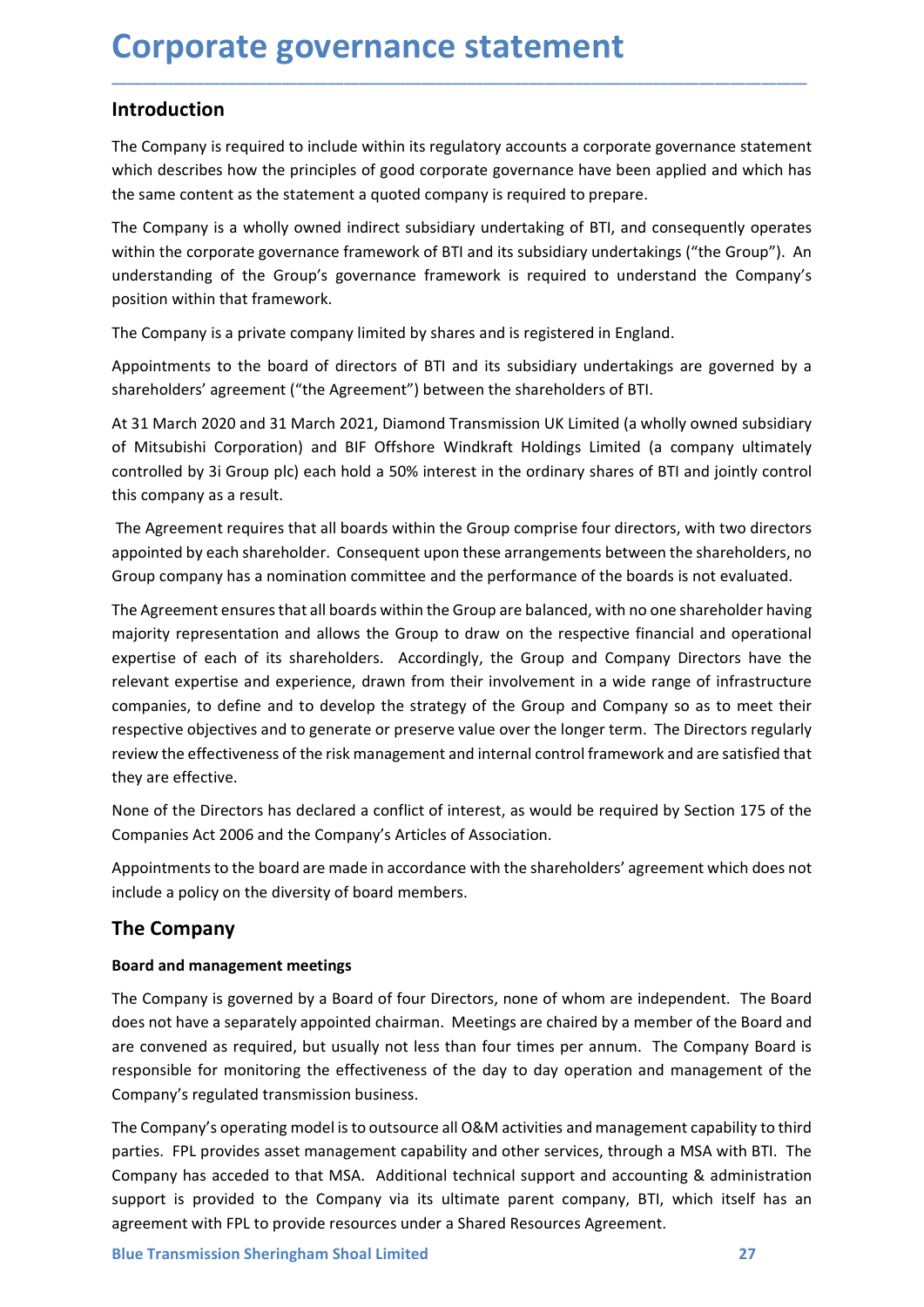**Corporate governance statement continued**<br>Directors and their attendance at Company board meetings<br>The Directors of the Company are as shown below. Board meetings were held on 8 occasions during<br>the vear under review. Att **Corporate governance statement** continued<br>Directors and their attendance at Company board meetings<br>The Directors of the Company are as shown below. Board meetings were held on 8 occasions during<br>the year under review. Att **Corporate governance statement** continued<br>
Directors and their attendance at Company board meetings<br>
The Directors of the Company are as shown below. Board meetings were held on 8 occasions during<br>
the year under review.

| <b>Corporate governance statement continued</b>                                                      |        |
|------------------------------------------------------------------------------------------------------|--------|
|                                                                                                      |        |
| Directors and their attendance at Company board meetings                                             |        |
| The Directors of the Company are as shown below. Board meetings were held on 8 occasions during      |        |
| the year under review. Attendance by the Directors at Board meetings expressed as a number of        |        |
| meetings attended out of a number eligible to attend are shown below.                                |        |
| <b>Matthew Edwards</b>                                                                               | 6 of 8 |
| <b>Graham Farley</b>                                                                                 | 8 of 8 |
| <b>Matthew Pitts</b>                                                                                 | 6 of 8 |
| Gary Thornton                                                                                        | 8 of 8 |
| <b>Board activity</b>                                                                                |        |
| The Board is responsible for leadership and the setting of objectives and targets to ensure that its |        |
| business objectives are met and monitors performance against those targets, which it has continued   |        |
|                                                                                                      |        |
| to do so during the year under review. Amongst other matters, the Directors have monitored the       |        |

**Corporate governance statement** continued<br>Directors and their attendance at company board meetings<br>The Directors of the Company are as shown below. Board meetings expressed as a number of<br>the eyen under review. Attendance **Corporate governance statement** continued<br>
Directors and their attendance at Company board meetings<br>
The Directors of the Company are as shown below. Board meetings were held on 8 occasions during<br>
the year under review. **COT POOT ATTE SOMETHATICE STATEMENTS** continued<br>
Directors and their attendance at Company board meetings<br>
The Directors of the Company are as shown below. Board meetings were held on 8 occasions during<br>
the year under re **Directors and their attendance at Company board meetings**<br>
The Directors of the Company are as shown below. Board meetings were held on 8 occasions during<br>
the year under review. Attendance by the Directors at Board meeti Directors and their attendance at Company board meetings<br>
The Directors of the Company are as shown below. Board meetings were held on 8 occasions during<br>
the year under review. Attendance by the Directors at Board meeting The Directors of the Company are as shown below. Board meetings were held on 8 occasions during<br>the year under review. Attendance by the Directors at Board meetings expressed as a number of<br>meetings attended out of a numbe The Directorial of the Company and the associal proference in the Company with the Byear under review. Attendance by the Directors at Board meetings expressed as a number of meetings attended out of a number eligible to at the pear unite version of the company of the company and the Company of the United Scribts Graham Farley<br>
Scribts Graham Farley<br>
Scribts Gary Thornton<br>
Scribts Gary Thornton<br>
Scribts Gary Thornton<br>
Scribts Gary Thornton<br>
S metalling such the Company and the setting of the Company of the Company of the Company of the Company Theories of the Saray Thornton<br>
Board activity<br>
The Board is responsible for leadership and the setting of objectives a accordingly. Unatmin armet<br>
Matthew Pitts<br>
66 8<br>
Board activity<br>
16 Board activity<br>
16 Board activity<br>
16 Board activity<br>
16 Board activity<br>
16 Board activity<br>
16 Board activity<br>
16 Board activity<br>
16 Board activity<br>
16 Board activity<br> meature ritter<br>
Gary Thornton<br>
Board activity<br>
The Board is responsible for leadership and the setting of objectives and targets to ensure that its<br>
business objectives are met and monitors performance against those target **Board activity**<br> **Included in the Soard is responsible for leadership and the setting of objectives and targets to ensure that its<br>
business objectives are met and monitors performance against those targets, which it has Board activity**<br>The Board is responsible for leadership and the setting of objectives and targets to ensure that its<br>business objectives are met and monitors performance against those targets, which it has continued<br>to do The Board is responsible for leadership and the setting of objectives and targets to ensure that its<br>business objectives are met and monitors performance against those targets, which it has continued<br>to do so during the ye The Board is responsible for leadership and the setting of objectives and targets to ensure that its bussiness objectives are met and monitors performance against those targets, which it has continued to do so during the y business objectives are met and monitors performance against those targets, which it has continued<br>to do so during the year under review. Amongst other matters, the Directors have monitored the<br>operational and financial pe to ao so during the year under rerew. Amongst other matters, the Directors have montored the Directors have due regard to the objectives of the Company during Board metrings. In doing so, the Directors have due regard to t operational and financial performance of the Company during Board mettings. In doing so, the Dietctors have due regard to the bigeitives of the Company and the business plan that is being executed. In addition, the Directo Directors have due regard to the objectives of the Company and the business plan that is being<br>executed. In addition, the Directors have attended regular Group operational review meetings during<br>the financial year together executed. In addition, the Directors have attended regular Group operational review meetings during<br>the financial year together with representatives from FPL, the management services provider, where<br>the operations and fina

the operations and financial performance of the Company have been scrutinised in detail and the<br>performance of third-party suppliers in managing the assets of the Company were assessed<br>accordingly.<br>The Board is satisfied w

a risk register which is updated regularly and actively monitored. The principal and emergent risks<br>faced by the Company are discussed in the Strategic Report that commences on page 13.<br>The Board recognises its obligations performance of third-party suppliers in managing the assets of the Company were assessed<br>accordingly.<br>The Board is satisfied with operational and financial performance of the Company during the year<br>ended 31 March 2021 and accordingly.<br>The Board is satisfied with operational and financial performance of the Company during the year<br>ended 31 March 2021 and a discussion of the operational and financial performance of the business<br>is included in The Board is satisfied with operational and financial performance of the Company during the year<br>ended 31 March 2021 and a discussion of the operational and financial performance of the business<br>is included in the Strategi ended 31 March 2021 and a discussion of the operational and financial performance of the business<br>is included in the Strategic Report - which commences on page 10.<br>The Board is responsible for setting policies or applying is included in the Strategic Report - which commences on page 10.<br>The Board is responsible for setting policies or applying Group-wide policies set by the BTI board.<br>Responsibility for monitoring compliance with those poli The Board is responsible for setting policies or applying Group-wide polices set by the BTI board.<br>Responsibility for monitoring compliance with those policies rests with the Board. The Board has<br>satisfied itself that ther The Board is responsible for setting policies or applying Group-wide policies set<br>Responsibility for monitoring compliance with those policies rests with the Boar<br>statisfied itself that there has been compliance with all o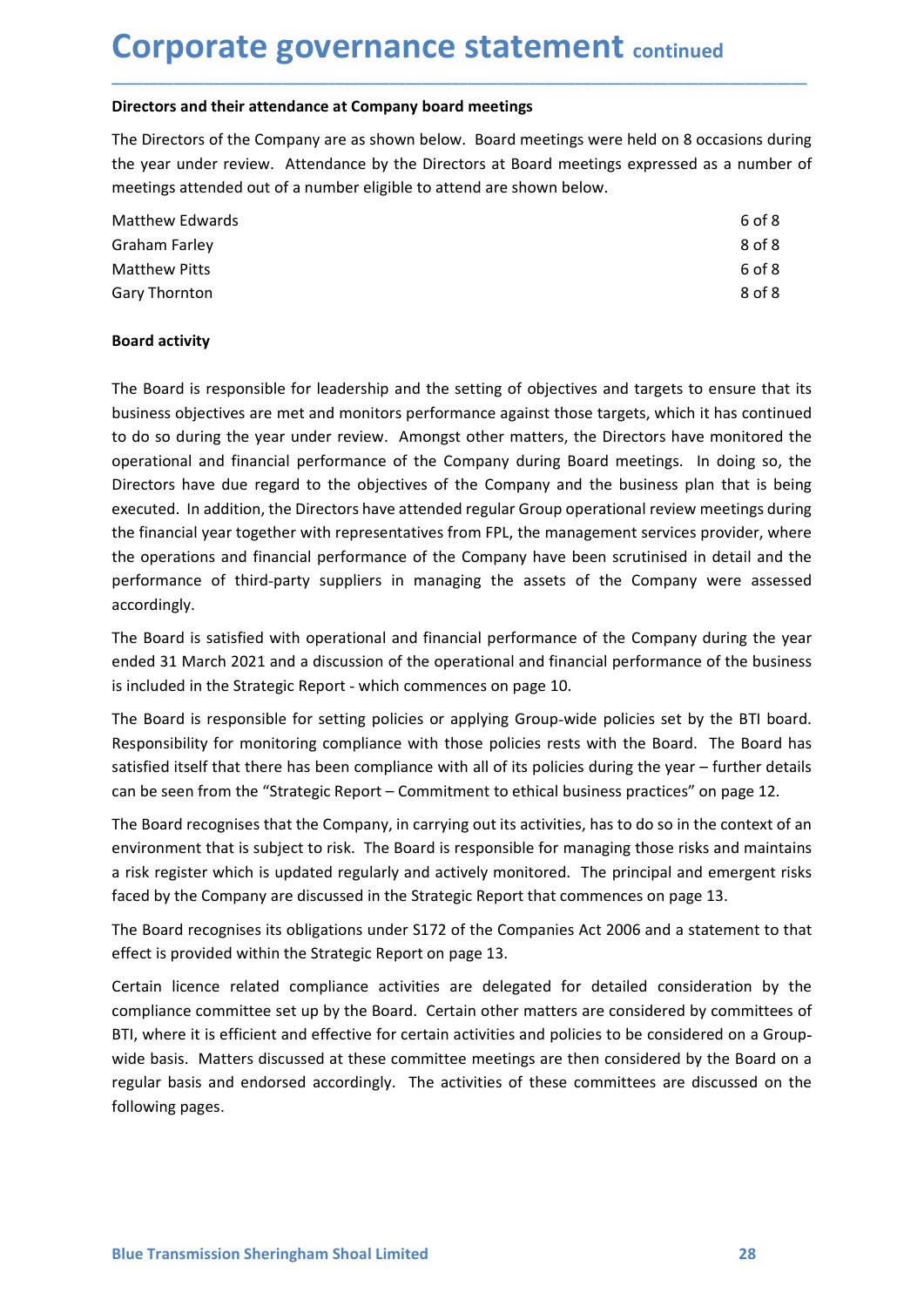**Corporate governance statement continued<br>
Compliance committee**<br>
The Company has a compliance committee. The compliance committee is a permanent internal body<br>
having an informative and consultative role, without executiv **Corporate governance statement continue**<br>
Compliance committee<br>
The Company has a compliance committee. The compliance committee is a permaner<br>
having an informative and consultative role, without executive functions, wit **Corporate governance statement** continued<br>
The Company has a compliance committee. The compliance committee is a permanent internal body<br>
having an informative and consultative role, without executive functions, with powe **Corporate governance statement** continued<br>The Company has a compliance committee. The compliance committee is a permanent internal body<br>having an informative and consultative role, without executive functions, with powers **Corporate governance statement** continued<br>The Company has a compliance committee. The compliance committee is a permanent internal body<br>having an informative and consultative role, without executive functions, with powers **Corporate governance statement** continued<br>The Company has a compliance committee. The compliance committee is a permanent internal body<br>having an informative and consultative role, without executive functions, with powers **Corporate governance statement** continued<br>The Company has a compliance committee. The compliance committee is a permanent internal body<br>having an informative and consultative role, without executive functions, with powers **Corporate governance statement** continued<br>The Company has a compliance committee. The compliance committee is a permanent internal body<br>having an informative and consultative role, without executive functions, with powers **Corporate governance statement** continued<br>The Company has a compliance committee. The compliance committee is a permanent internal body<br>having an informative and consultative role, without executive functions, with powers **Corporate governance statement continued**<br> **Compliance committee**<br>
The Company has a compliance committee. The compliance committee is a permanent interna<br>
having an informative and consultative role, without executive fu **Corporate governance statement** continued<br>The Compainne committee<br>The Compains a compliance committee. The compliance committee is a permanent internal body<br>having an informative and consultative role, without executive f **Corporate governance statement** continued<br>The Company has a compliance committee. The compliance committee is a permanent internal body<br>having an informative and consultative role, without reservity functions, with powers **Corporate governance statement** continued<br>The Company has a compliance committee. The compliance committee is a permanent internal body<br>The Company has a compliance committee. The Compliance committee is a permanent inter

\_\_\_\_\_\_\_\_\_\_\_\_\_\_\_\_\_\_\_\_\_\_\_\_\_\_\_\_\_\_\_\_\_\_\_\_\_\_\_\_\_\_\_\_\_\_\_\_\_\_\_\_\_\_\_\_\_\_\_\_\_\_\_\_\_\_\_\_\_\_\_\_\_\_\_\_\_\_\_\_\_\_\_\_\_\_\_\_\_\_

**Corporate governance statement** continued<br>
Tompliance committee<br>
The Company has a compliance committee. The compliance committee is a permanent internal body<br>
having an informative and consultative role, without executiv **COT POUT ALCE BOVETTIATILE SLATETTETTIC** continued<br>Tompliance committee<br>The Company has a compliance committee. The compliance committee is a permanent internal body<br>having an informative and consultative role, without ex **Compliance committee**<br>The Company has a compliance committee. The compliance committee is a permanent internal body<br>having an informative and consultative role, without executive functions, with powers of information,<br>ass **Compliance committee**<br>The Company has a compliance committee. The compliance committee is a permanent internal body<br>having an informative and consultative role, without executive functions, with powers of information,<br>ass The Company has a compliance committee. The compliance committee is a permanent internal body<br>having an informative and consultative role, without executive functions, with powers of information,<br>assessment and presentatio Incornanty was a compunione. The compinance of the comparative and pheometric is a permunal chand pheometric informative and presentations to the Board. Robert Tivey was the Company's complement and presentations to the Bo assessment and presentations to the Board. Robert Tivey was the Company's compliance officer<br>through to 1 March 2021 and was replaced by Dovid Pagan from this date. Neither Robert Tivey or<br>David Pagan has been or is engage through to 1 March 2021 and was replaced by David Pagan from this date. Neither Robert Tivey or<br>David Pagan has been or is engaged in the management or operation of the Company's licensed<br>ratms: Sissim, or the activities o David Pagan has been or is engaged in the management or operation of the Company's licensed<br>transmission business system, or the activities of any associated business. The compliance officer is<br>required to report to the co transmission business system, or the activities of any associated business. The compliance officer is<br>required to report to the compliance committee, audit committee and the Boards of the Company<br>and BT at least once annua required to report to the compliance committee, audit committee and the Boards of the Company<br>
and BTI at least once annually.<br>
The principal role of the compaliance officer is to provide relevant advice and information to and BTI at least once annually.<br>The principal role of the complilance officer is to provide relevant advice and information to the<br>Directors of the Company, the compliance committee and consultants and other third parties<br> Directors of the Company, the compliance committee and consultants and other third parties<br>providing services to the Company. The compliance officer is required to facilitiete compliance with<br>the Licence as regards the pro provinting services to the Company. The compliance onter is required to aculture compliance with the licence as regards the prohibition of cross subsidies; restriction of activities and financial ring<br>fencing; the conduct Ine Lettie as regards the promution of closs solutions, restriction on activities and information. In<br>
deficing, the conduct of the transmission business and restriction on the use of certain information. In<br>
addition, the ienting, in control to inclusion that an analysis and restriction on the execution matternation of the practices, procedures<br>and systems adopted by the Company in accordance with the empliance statement required by<br>amended

| addition, the compilance onicer is required to monitor the enectiveness or the practices, procedures<br>and systems adopted by the Company in accordance with the compliance statement required by<br>amended standard condition E12 - C2 of the Licence (Separation and Independence of the<br>Transmission Business).                                                                   |            |  |  |  |  |
|-------------------------------------------------------------------------------------------------------------------------------------------------------------------------------------------------------------------------------------------------------------------------------------------------------------------------------------------------------------------------------------------|------------|--|--|--|--|
| Members of the compliance committee and their attendance, expressed as a number of meetings<br>attended out of a number eligible to attend during the year under review were as follows:                                                                                                                                                                                                  |            |  |  |  |  |
| Matthew Edwards                                                                                                                                                                                                                                                                                                                                                                           | $1$ of $1$ |  |  |  |  |
| <b>Graham Farley</b>                                                                                                                                                                                                                                                                                                                                                                      | $1$ of $1$ |  |  |  |  |
| <b>Matthew Pitts</b>                                                                                                                                                                                                                                                                                                                                                                      | $1$ of $1$ |  |  |  |  |
| $1$ of $1$<br>Gary Thornton                                                                                                                                                                                                                                                                                                                                                               |            |  |  |  |  |
| Compliance statement and annual compliance report                                                                                                                                                                                                                                                                                                                                         |            |  |  |  |  |
| The Company has published a compliance statement and code of conduct "Separation and<br>Independence of the Transmission Business Compliance Statement" that addresses how the Company<br>has addressed certain Licence obligations. In addition, the Company publishes an annual compliance<br>report (copies of these reports are available to download from www.bluetransmission.com). |            |  |  |  |  |
| The Company's last annual compliance report dated 26 November 2020 concluded that the Company,<br>as Licensee, had been in compliance with the relevant duties of the Licensee through to 26 June 2020.<br>The committee is not aware of any instance of non-compliance with the relevant duties of the Licensee<br>since 26 June 2020 through to the date of this report.                |            |  |  |  |  |
| BTI and its role in the governance of the Company                                                                                                                                                                                                                                                                                                                                         |            |  |  |  |  |
| Meetings of the board of BTI                                                                                                                                                                                                                                                                                                                                                              |            |  |  |  |  |
| BTI is governed by a board of four directors, none of whom are independent. The BTI board does not                                                                                                                                                                                                                                                                                        |            |  |  |  |  |
| have a separately appointed chairman. Meetings are chaired by a member of the BTI board and are                                                                                                                                                                                                                                                                                           |            |  |  |  |  |
| convened as required, but usually not less than four times ner annum. The RTI hoard is accountable                                                                                                                                                                                                                                                                                        |            |  |  |  |  |

Gramar hartey<br>
1 of 1<br>
Matthew Pitts<br>
1 of 1<br>
Compliance statement and annual compliance report<br>
The Company has published a compliance statement and code of conduct "Separation ar<br>
Independence of the Transmission Busines

The Company's last annual compliance report dated 26 November 2020 concluded that the Company,<br>as Licensee, had been in compliance with the relevant duties of the Licensee through to 26 June 2020.<br>The committee is not awar meant and annual compliance report<br>
The Company has published a compliance report<br>
The Company has published a compliance statement and code of conduct "Separation and<br>
the company has addressed certain Licence obligations **Compliance statement and annual compliance report**<br>The Company has published a compliance statement and code of conduct "Separation and<br>Independence of the Transmission Business Compliance Statement" that addresses how th **Compliance statement and annual compliance report**<br>The Company has published a compliance statement" that addresses how the Company<br>Independence of the Transmission Business Compliance Statement" that addresses how the Co **Compliance statement and annual compliance report**<br>The Company has published a compliance statement and code of conduct "Separation and<br>Independence of the Transmission Business Compliance Statement" that addresses how th The Company has published a compliance statement and code of conduct "Separation and<br>independence of the Transmission Business Compliance Statement" that addresses how the Company<br>has addressed certain Licence obligations. Independence of the Transmission Business Compliance Statement" that addresses how the Company<br>The Company's last annual compliance in a diddition, the Company publishes an annual compliance<br>The Company's last annual compl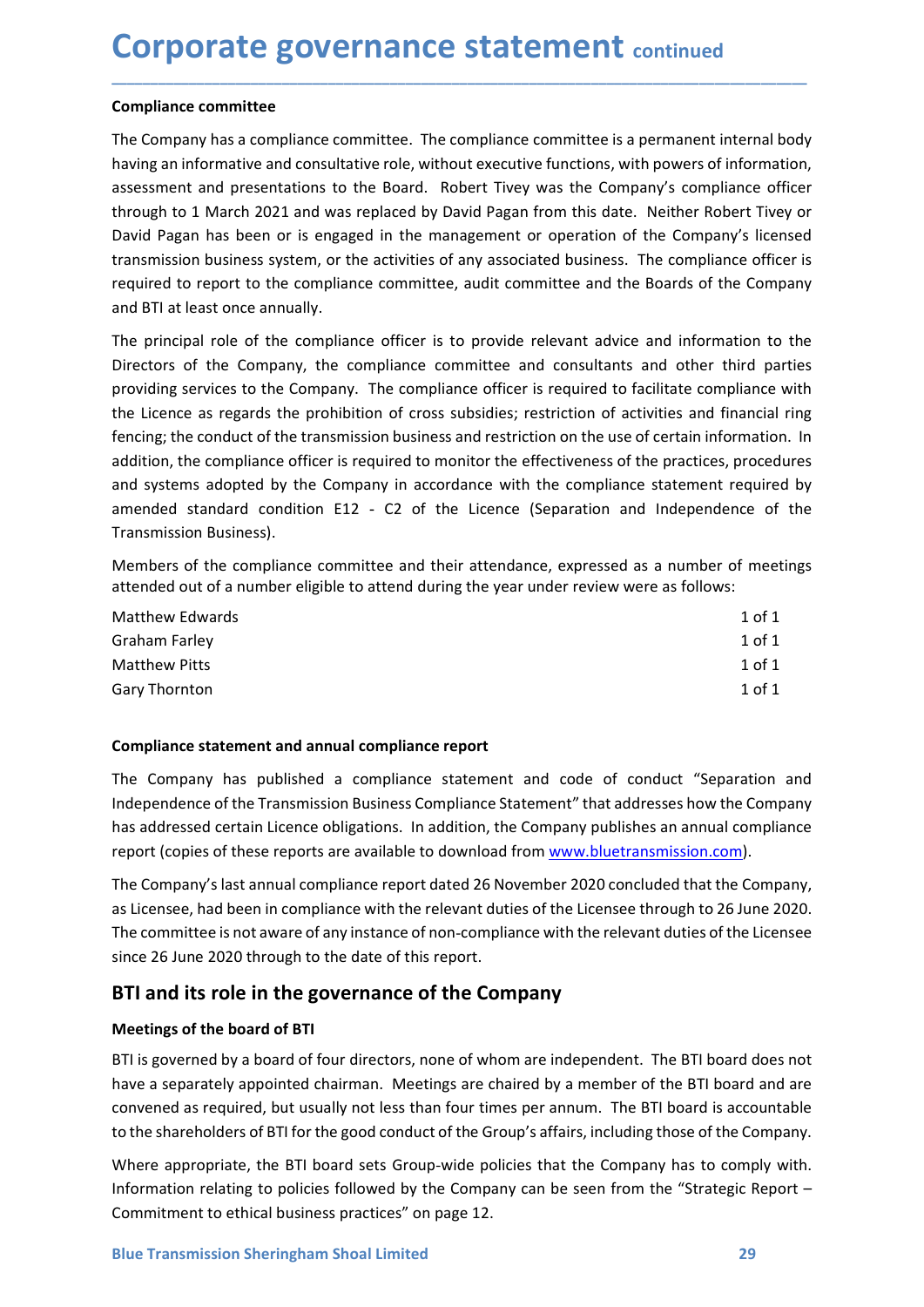**Corporate governance statement continued**<br>Audit committee<br>The Group does not have an internal audit function. The BTI directors have concluded that the cost<br>of such a function would be disproportionate to the benefits it **Corporate governance statement con-**<br>Audit committee<br>The Group does not have an internal audit function. The BTI directors have co<br>of such a function would be disproportionate to the benefits it would brin<br>committee which **Corporate governance statement continued**<br> **Audit committee**<br>
The Group does not have an internal audit function. The BTI directors have concluded that the cost<br>
of such a function would be disproportionate to the benefit **Corporate governance statement** continued<br>The Group does not have an internal audit function. The BTI directors have concluded that the cost<br>of such a function would be disproportionate to the benefits it would bring. BTI **Corporate governance statement** continued<br>The Group does not have an internal audit function. The BTI directors have concluded that the cost<br>of such a function would be disproportionate to the benefits it would bring. BTI **Corporate governance statement** continued<br>The Group does not have an internal audit function. The BTI directors have concluded that the cost<br>of such a function would be disproportionate to the benefits it would bring. BTI **Corporate governance statement** continued<br>
Audit committee<br>
The Group does not have an internal audit function. The BTI directors have concluded that the cost<br>
of such a function would be disproportionate to the benefits **Corporate governance statement continued**<br> **Audit committee**<br>
The Group does not have an internal audit function. The BTI directors have concluded that the cost<br>
of such a function would be disproportionate to the benefit **Corporate governance statement** continued<br>The Group does not have an internal audit function. The BTI directors have concluded that the cost<br>of such a function would be disproportionate to the benefits it would bring. BTI **Corporate governance statement** continued<br> **Audit committee**<br>
The Group does not have an internal audit function. The BTI directors have concluded that the cost<br>
of such a function would be disproportionate to the benefit **DIPOOTATE GOVET MATIGE STATEMENT** continued<br>
The intention would be disproportionate to the benefits it would bring. BTI<br>
uch a function would be disproportionate to the benefits it would bring. BTI has an audit<br>
unitiee **Drive of ensuring the and and thus the objective of ensuring the CO and Acceler Correlation (The OFT) and a function would be disproportionate to the benefits it would bring. BTI has an audit untite which meets at least t DIFORT CE SOVET THATIGE STATEMENT** continued<br>at committee<br>forcup does not have an internal audit function. The BTI directors have concluded that the cost<br>cuch a function would be disproportionate to the benefits it would **DIFIDENT SOVET TRANCE STATEMENT** continued<br>
it committee<br>
Group does not have an internal audit function. The BTI directors have concluded that the cost<br>
uch a function would be disproportionate to the benefits it would b **EXECTE INTERT CONSTRANCE STEAL CONTRANCE STEAL CONTRANCE CONTRANCE CONTRANCE CONTRANCE CONTRANCE CONTRANCE CONTRANCE CONTRANCE CONTRANCE CONTRANCE AND A sinual diversion and a sinual diversion of a function would be dispr** it committee<br>Group does not have an internal audit function. The BTI directors have concluded that the cost<br>cuch a function would be disproportionate to the benefits it would bring. BTI has an audit<br>mittee which meets at l it committee<br>
Group does not have an internal audit function. The BTI directors have concluded that the cost<br>
cuch a function would be disproportionate to the benefits it would bring. BTI has an audit<br>
unitiee which meets Group does not have an internal audit function. The BTI directors have concluded that the cost<br>uch a function would be disproportionate to the benefits it would bring. BTI has an audit<br>imitee which meets at least twice eac uch a function would be disproportionate to the benefits it would bring. BTI has an audit<br>mittee which meets at least twice each year. The purpose of the audit committee is to assist the<br>dof BTI and that of the Crompany in accounting the metallation of financial and equivalent and the external and the company in the effective discharge of the audit committee is to assist the do d BTI and that of the Company in the effective discharge of thei rd of BTI and that of the Company in the effective discharge of their responsibilities for the dideration of financial and regulatory reporting and for internal control principles in order to independently of the managemen

\_\_\_\_\_\_\_\_\_\_\_\_\_\_\_\_\_\_\_\_\_\_\_\_\_\_\_\_\_\_\_\_\_\_\_\_\_\_\_\_\_\_\_\_\_\_\_\_\_\_\_\_\_\_\_\_\_\_\_\_\_\_\_\_\_\_\_\_\_\_\_\_\_\_\_\_\_\_\_\_\_\_\_\_\_\_\_\_\_\_

- 
- 
- 
- Group;
- 
- ure high standards of probity and transparency. In so doing, the audit committee acts<br>pendently of the management of BTI and its subsidiary undertakings and seeks to safeguard the<br>rests of its shareholders by:<br>mometrizing pendently of the management of BTI and its subsidiary undertakings and seeks to safeguard the<br>rests of its shareholders by:<br>monotroring the integrity of statutory and regulatory reports issued by BTI and its major subsidia rests of its shareholders by:<br>
monitoring the integrity of statutory and regulatory reports issued by BTI and its major subsidiary<br>
undertakings with the objective of ensuring that these reports present a fair, clear and b monitoring the integrity of statutory and regulatory reports issued by BTI and its major subsidiary<br>undertakings with the objective of ensuring that these reports present a fair, clear and balanced<br>assessment of the positi monitoring the integrity or statutory and regulatory reports is sued by Bi land tos maples undertakings with the objective of ensuring that these reports present a fair, clear and balanced<br>assessment of the position and pr undertakings with the objective or ensuing that these reports present a fair, clear and balanced<br>assessment of the position and prospects of the Group, BTI or major subsidiary undertakings<br>including the Company as the case In currying out the elaborative activities, the audit committee has noted in particular statements of the megulatory final incredible policies and procedures;<br>
• reviewing the reliability and integrity of information and a

- standards, interpretations and other pronouncements that apply for the first time to these<br>regulatory financial statements has had a minimal impact on the measurement of assets and<br>liabilities and related disclosures. The Irols, the reliability and integrity of information and accounting systems and the<br>
elementation of established policies and procedures;<br>
didering any significant issues and the extent to which they have been disclosed in iementation of established policies and procedures;<br>isdering any significant issues and the extent to which they have been disclosed in the relevant<br>alatory accounts of all companies in the Group, including a consideration sidering any significant issues and the extent to which they have been disclosed in the relevant<br>alatory accounts of all companies in the Group, including a consideration of the critical<br>ounting policies adopted by the Com ilatory accounts of all companies in the Group, including a consideration of the critical<br>untring policies adopted by the Company (a discussion of which is included on pages 44 to 50);<br>ewing and approving the internal cont I is increased to the Company (a discussion of which is included on pages 44 to 50); ewing and approving the internal control and risk management policies applicable to the company (a discussion of which is included on pa wwing and approving the internation and risk management policies applicable to the upp;<br>using and approving the internal control and risk management policies applicable to the<br>sing the objectivity and independence of the e intrianting an approving the therest reform the benchmark reform provided parameters of the external and the external and interest restains the observed extern of the external and interest and the external and the extern e From an appropriate relationship with the external auditors; and<br>sting the objectivity and independence of the external auditors by considering: the nature<br>extent of non-audit revices; a consideration of the effectiveness Examing in exploritual contentions and intertion contentions by considering; the nature<br>extent of non-audit services; a consideration of the effectiveness of the audit process<br>ding a recommendation to the Boards of BTI and extent of non-audit services; a consideration of the effectiveness of the audit process<br>uding a recommendation to the Boards of BTI and other Group companies as to the<br>popintment of the auditors to the Company (who were ap ding a recommendation to the Boards of BTI and other Group companies as to the popintment of the auditors to the Company (who were appointed at or prior to the mencement of operations in 2013).<br>
Ing out the above activitie pointment of the auditors to the Company (who were appointed at or prior to the mencement of operations in 2013).<br>
Ing out the above activities, the audit committee has noted in particular the following:<br>
The audit committ mencement of operations in 2013).<br>
Ing out the above activities, the audit committee has noted in particular the following:<br>
The audit committee has considered the disclosures included within the regulatory financial<br>
stat
	-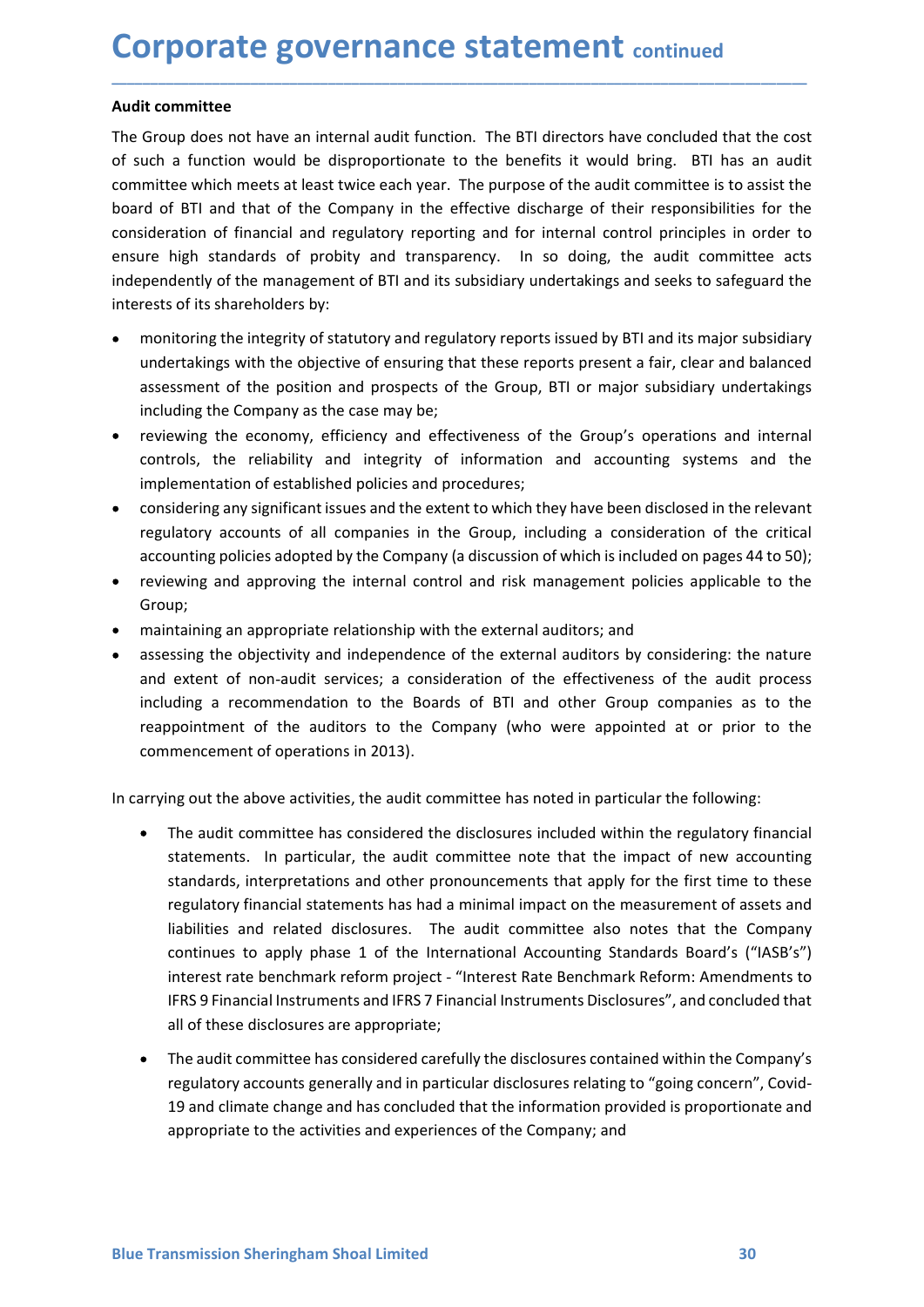**Corporate governance statement continued**<br>• The audit committee has also considered the key internal controls and risk management<br>procedures as they applied to the Company and judge them to have operated appropriately<br>dur porate governance statement continued<br>The audit committee has also considered the key internal controls and risk management<br>procedures as they applied to the Company and judge them to have operated appropriately<br>during the porate governance statement continued<br>The audit committee has also considered the key internal controls and risk management<br>procedures as they applied to the Company and judge them to have operated appropriately<br>during the **porate governance statement** continued<br>The audit committee has also considered the key internal controls and risk management<br>procedures as they applied to the Company and judge them to have operated appropriately<br>during t **porate governance statement** continued<br>The audit committee has also considered the key internal controls and risk management<br>procedures as they applied to the Company and judge them to have operated appropriately<br>during t **porate governance statement continued**<br>The audit committee has also considered the key internal controls and risk manageme<br>procedures as they applied to the Company and judge them to have operated appropriate<br>during the y **Corporate governance statement** continued<br>
• The audit committee has also considered the key internal controls and risk management<br>
procedures as they applied to the Company and judge them to have operated appropriately<br> **Corporate governance statement** continued<br>
• The audit committee has also considered the key internal controls and risk management<br>
procedures as they applied to the Company and judge them to have operated appropriately<br> **Corporate governance statement** continued<br>
• The audit committee has also considered the key internal controls and risk management<br>
procedures as they applied to the Company and judge them to have operated appropriately<br> **Corporate governance statement** continued<br>
• The audit committee has also considered the key internal controls and risk management<br>
procedures as they applied to the Company and judge them to have operated appropriately<br> **Corporate governance statement** continued<br>
• The audit committee has also considered the key internal controls and risk management<br>
procedures as they applied to the Company and judge them to have operated appropriately<br> **Corporate governance statement** continued<br>
• The audit committee has also considered the key internal controls and risk management<br>
procedures as they applied to the Company and judge them to have operated appropriately<br>

\_\_\_\_\_\_\_\_\_\_\_\_\_\_\_\_\_\_\_\_\_\_\_\_\_\_\_\_\_\_\_\_\_\_\_\_\_\_\_\_\_\_\_\_\_\_\_\_\_\_\_\_\_\_\_\_\_\_\_\_\_\_\_\_\_\_\_\_\_\_\_\_\_\_\_\_\_\_\_\_\_\_\_\_\_\_\_\_\_\_

committee.

**COPY COT ALTE SOVET TRANCE STATEMENT** continued<br>
• The audit committee has also considered the key internal controls and risk management<br>
procedures as they applied to the Company and judge them to have operated appropria The audit committee has also considered the key internal controls and risk management<br>procedures as they applied to the Company and judge them to have operated appropriately<br>during the year. It has also considered all of t • The audit committee has also considered the key internal controls and risk management<br>procedures as they applied to the Company and judge them to have operated appropriately<br>during the year. It has also considered all of Free taster contributed to the Company and judge them to have operated appropriately<br>procedures as they applied to the Company and judge them to have operated appropriately<br>during the year. It has also considered all of th procedure of sometime of the compary and protect of the related internal control and risk related<br>diring the year. It has also considered all of the related internal control and risk related<br>disclosures contained within th disclosures contained within the regulatory accounts to be relevant and appropriate to the<br>operations of the company.<br>Setting to a denotions are invited to attend meetings of the audit committee to attend as<br>see fit; the a operations or the company.<br>
seensitives of the auditions are invited to attend meetings of the audit committee. There have been no<br>
seense this the auditors' are neurestricted access to the audit committee. There have been resentatives of the auditors are invited to attend meetings of the audit committee to atter<br>see fit; the auditors also have unrestricted access to the audit committee. There have been<br>servated by the auditors' representati Set in, the auditors are interesting of the and columninties. There have been into the set in the members of the audit ormittee.<br>Set raised by the auditors' representatives that were of concern to the members of the audit<br> is raised by the adultors representatives sthat were of concern to the internets of the adult<br>addit committee is satisfied as to the auditors' objectivity and independence following enquiry<br>discussion with the auditors and mutee.<br>
ematter committee is satisfied as to the auditors' objectivity and independence following enquiry<br>
discussion with the auditors and with management.<br>
th, safety and environment advisory committee<br>
boards of both BT abut Communitere is sacistated on the authors objectively and intepertince following enquiry<br>discussion with the auditors and with management.<br>
Ith, safety and environment advisory committee<br>
boards of both BTI and the Com uscussion wut the authors and with management.<br>
thttp, safety and environment advisory committee<br>
boards of both BTI and the Company recognise that the nature of the Group and Company's<br>
nesses requires an exceptional focu boards of both BTI and the Company recognise that the nature of the Group and Company<br>enesses requires an exceptional focus on health, safety and the unvironment. Accordingly, the BTI<br>of has set up a Health, Safety and Env neses requires an exceptional focus on health, safety and the environment. Accordingly, the BTI<br>th das set up a Health, Safety and Environmental Advisory Committee which considers health,<br>ty and environment matters for all

- 
- 
- rd has set up a Health, safety and Environmential Advisory Committee which considers health, and environment matters for all compositions in the Group including the Company which meets e a year. The committee is responsibl e a year. The committee is responsible for:<br>
setting of health, safety and environmental targets for the Group and Company;<br>
ensuring that the Group's safety and health policy statement and environmental policy statement,<br>
- performance;
- 
- 

management or nealith, salety and environment; and<br>
• Reporting to all boards in the Group including that of the Company as to the activities of the<br>
committee throughout the year.<br>
During the year members of the Health Sa setting of health, safety and environmental targets for the Group and Company;<br>ensuring that the Group's safety and health policy statement and environmental policy statement,<br>are being adhered to;<br>Setting the health, safe • ensuring that the Group's safety and health policy statement and environmental policy statement,<br>
• Setting the health, safety and environmental plan for the year for all companies in the Group,<br>
including the belpettive are being adhered to:<br>
• Setting the health, safety and environmental plan for the year for all companies in the Group,<br>
including the objective of carrying out health and safety audits of O&M providers and monitoring<br>
the • Setting the health, safety and environmental plan for the year for all companies in the Group,<br>
including the objective of carrying out health and safety audits of O&M providers and monitoring<br>
the performance against including the bleat to carrying out health and safety audits of O&M providers and monitoring<br>the performance against planned targets;<br>
• encouraging greater awareness throughout the Group and the Company of the importance incouraging credit of the Hendith Safety and Environment Advisory Committee and the Berformance against planned targets;<br>
• encouraging greater awareness throughout the Group and the Company of the importanelith, safety an • encouraging greater awareness throughout the Group and the Company of the importance of<br>health, safety and the environment and higher achievement in health, safety and environmental<br>enformance;<br>• providing guidance to F health, safety and the environment and higher achievement in health, safety and environmental<br>
performance;<br>
• providing guidance to FPL, the management services company, and all O&M providers and all<br>
other sub-contractor performance;<br>
• providing guidance to FPL, the management services company, and all O&M providers and all<br>
other sub-contractors to the Group and Company that have the day to day responsibility for the<br>
management of healt

details.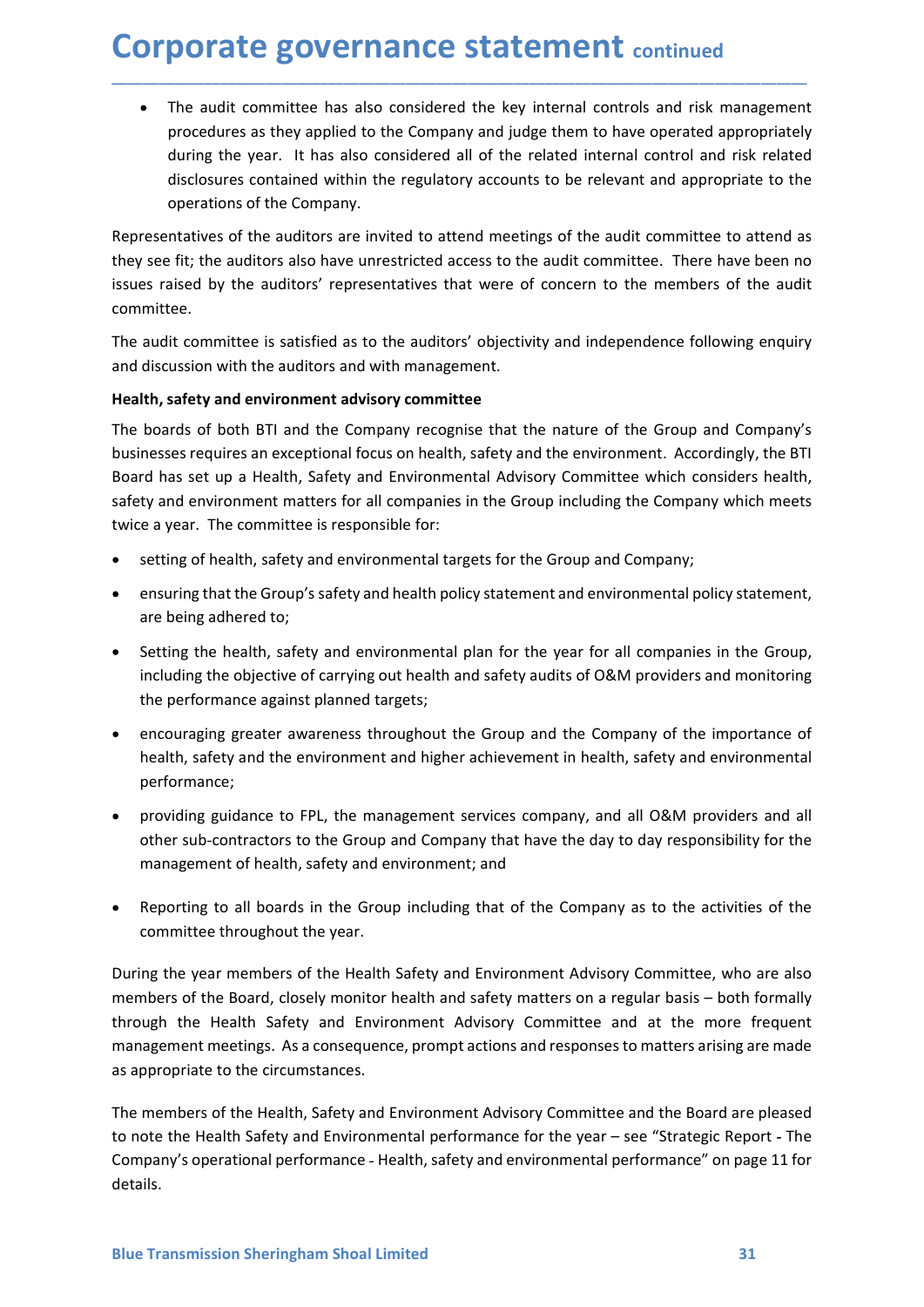# **Corporate governance statement continued<br>
Climate Change and greenhouse gas emissions**<br>
The Board acknowledges that the impact of climate change is apparent, through climate and weather<br>
actrographs on the second on the s

**Corporate governance statement** continued<br>
Climate Change and greenhouse gas emissions<br>
The Board acknowledges that the impact of climate change is apparent, through climate and weather<br>
extremes and environmental events **Corporate governance statement** continued<br>
Climate Change and greenhouse gas emissions<br>
The Board acknowledges that the impact of climate change is apparent, through climate and weather<br>
extremes and environmental events **Corporate governance statement** continued<br>
The Board acknowledges that the impact of climate change is apparent, through climate and weather<br>
extremes and environmental events that are increasing in frequency and intensit **Corporate governance statement** continued<br>
The Board acknowledges that the impact of climate change is apparent, through climate and weather<br>
extremes and environmental events that are increasing in frequency and intensit **Corporate governance statement** continued<br> **Climate Change and greenhouse gas emissions**<br>
The Board acknowledges that the impact of climate change is apparent, through climate and weather<br>
extremes and environmental event **Corporate governance statement** continued<br>The Board acknowledges that the impact of climate change is apparent, through climate and weather<br>extremes and environmental events that are increasing in frequency and intensity. **Corporate governance statement** continued<br>
Climate Change and greenhouse gas emissions<br>
The Board acknowledges that the impact of climate change is apparent, through climate and weather<br>
extremes and environmental events **Corporate governance statement** continued<br>
Climate Change and greenhouse gas emissions<br>
The Board acknowledges that the impact of climate change is apparent, through climate and weather<br>
extremes and environmental events **Corporate governance statement** continued<br> **Climate Change and greenhouse gas emissions**<br>
The Board acknowledges that the impact of climate change is apparent, through climate and weather<br>
extremes and environmental event **Corporate governance statement** continued<br> **Climate Change and greenhouse gas emissions**<br>
The Board acknowledges that the impact of climate change is apparent, through climate and weather<br>
extremes and environmental event **Corporate governance statement** continued<br> **Climate Change and greenhouse gas emissions**<br>
The Board acknowledges that the impact of climate change is apparent, through climate and weather<br>
extremes and environmental event **COPPOTATE gOVET MANCE STATEM EMT** continued<br>The Board acknowledges that the impact of climate change is apparent, through climate and weather<br>textremes and environmental events that are increasing in frequency and intensi **Climate Change and greenhouse gas emissions**<br>The Board acknowledges that the impact of climate change is apparent, through climate and weather<br>extremes and environmental events that are increasing in frequency and intensi **Climate Change and greenhouse gas emissions**<br>The Board acknowledges that the impact of climate change is apparent, through climate and weather<br>extremes and environmental events that are increasing in frequency and intensi The Board acknowledges that the impact of climate change is apparent, through climate and weather<br>extremes and environmental events that are increasing in frequency and intensity. The Board is proud<br>to be managing a busine The Board acknowledges that the impact of climiate change is apparent, through climate and weather the soard is proud<br>to be managing a business that is fundamental to the UK's efforts to achieve net zero emissions by<br>2050

\_\_\_\_\_\_\_\_\_\_\_\_\_\_\_\_\_\_\_\_\_\_\_\_\_\_\_\_\_\_\_\_\_\_\_\_\_\_\_\_\_\_\_\_\_\_\_\_\_\_\_\_\_\_\_\_\_\_\_\_\_\_\_\_\_\_\_\_\_\_\_\_\_\_\_\_\_\_\_\_\_\_\_\_\_\_\_\_\_\_

externes and environmental events that are increasing in frequency and intensity. The Board is provided to be managing a business that is fundamental to the UK's efforts to achieve net zero emissions by 2050 in line with t to be managing a business that is fundamental to the UK's efforts to achieve net zero emissions by a 2050 in line with the Paris Agreement and the UK Government's target. The activities of the Company allow for the transmi 2050 in line with the Paras Agreement and the US Governments target. The activities of the Company<br>allow for the transmission of c315 MW of clean energy from the Sheringham Shoal offshore windfarm<br>to the on shore substati

particular, the Company uses sulphur hexafluoride (SF<sub>6</sub>) in the operation of some of the Company's<br>electrical equipment. SF<sub>6</sub> is an inorganic, colourless, odourless and non-flammable greenhouse gas<br>and the Company has an energy, also requires the consumption of electricity, which maybe a sour-<br>emissions. Electricity consumption during the year is estimated to be 144 MW<br>The Directors have calculated that approximately 128 of tonnes of CO<sub>2</sub> The Directors have calculated that approximately 128 of tonnes of CO<sub>2</sub> (equivalent)<br>during the year (2020: approximately 41 tonnes), this calculation being based u<br>factor converting units of electricity consumed or greenh

Director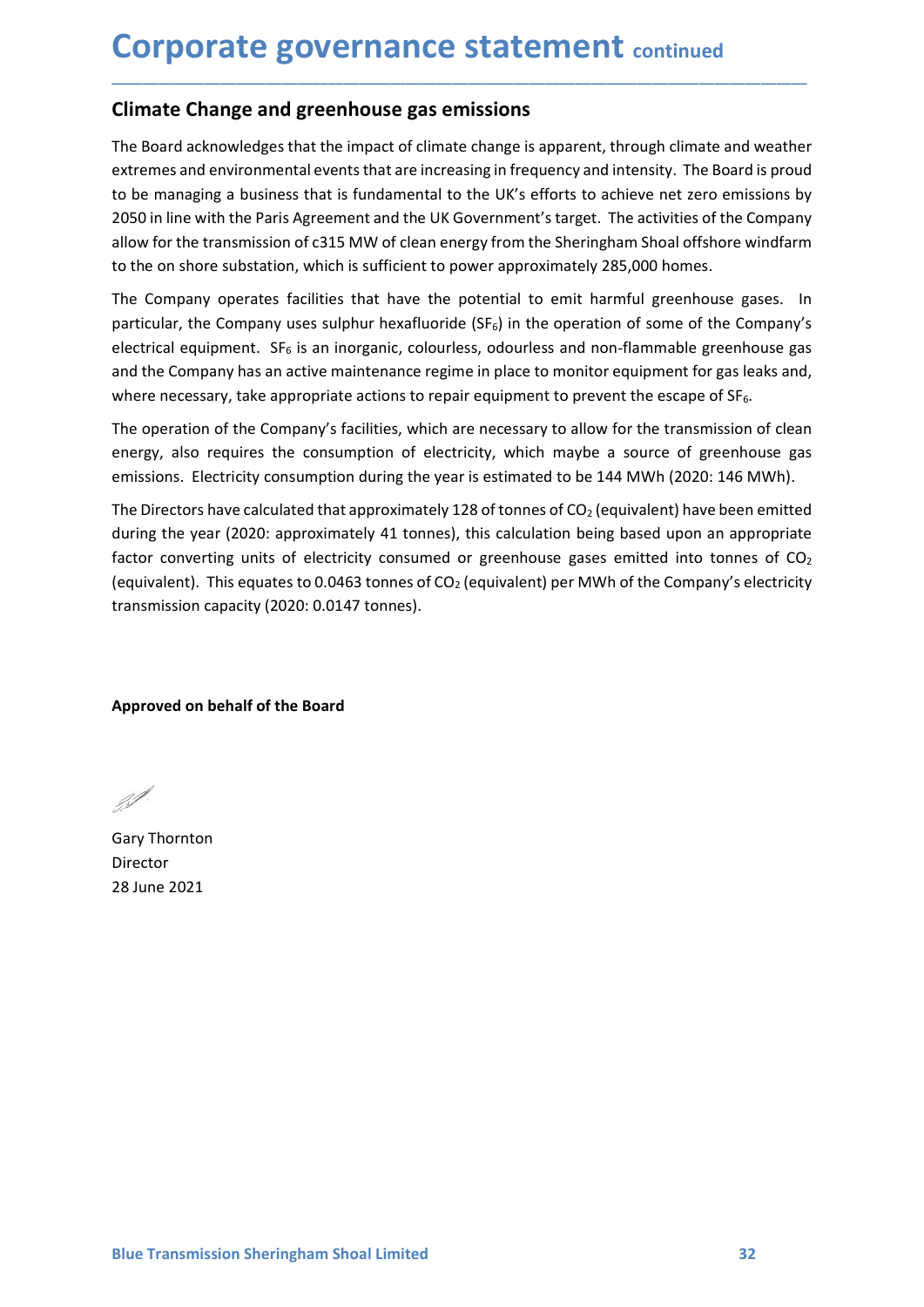Statement of Directors' responsibilities<br>
For the year ended 31 March 2021<br>
The Directors of the Company are required by standard condition E2 of the Licence to prepare<br>
regulatory accounts for each financial year which co **Statement of Directors' responsibilities**<br>For the year ended 31 March 2021<br>The Directors of the Company are required by standard condition E2 of the Licence to prepare<br>regulatory accounts for each financial year which com **Statement of Directors' responsibilities**<br>For the year ended 31 March 2021<br>The Directors of the Company are required by standard condition E2 of the Licence to prepare<br>regulatory accounts for each financial year which com **Statement of Directors' responsibilities**<br>For the year ended 31 March 2021<br>The Directors of the Company are required by standard condition E2 of the Licence to prepare<br>regulatory accounts for each financial year which co **Statement of Directors' responsibilities**<br>For the year ended 31 March 2021<br>The Directors of the Company are required by standard condition E2 of the Licence to prepare<br>regulatory accounts for each financial year which co **Statement of Directors' responsibilities**<br>
For the year ended 31 March 2021<br>
The Directors of the Company are required by standard condition E2 of the Licence to prepare<br>
regulatory accounts for each financial year which **Statement of Directors' responsibilities**<br>For the year ended 31 March 2021<br>The Directors of the Company are required by standard condition E2 of the Licence to prepare<br>regulatory accounts for each financial year which com **The Directors' responsibilities**<br>Directors of the Company are required by standard condition E2 of the Licence to prepare<br>Directors of the Company are required by standard condition E2 of the Licence to prepare<br>Diatory ac **Example 18 The Company are required by standard condition** E2 of the Licence to prepare Directors of the Company are required by standard condition E2 of the Licence to prepare actions. The Directors' believe that, based **Example 18 And Sumple and Sumple and Sumple and Sumple and Sumple and Sumple and Sumple and Sumple and Sumple and Directors of the Company are required by standard condition E2 of the Licence to prepare latatory accounts Example 18 The Compary of Compary and School School School School School School School School School School School School School School School School School School School School School School School School School School S The COVERT THE COVERT CONDIST CONDIST (THE COVERT THE REFERENT THE REFERENT CONDUCTS OF THE DEFERENT CONDIT CONDITION THE Directors for each financial year which comply with the requirements set out in that dition. The Di COMPROM CONTROM CONTS TO ADMOM CONTS TO ADMOM CONTROM CONTROM CONTROM CONTROM CONTROM DETO TO THE Directors' believe that, based on enquiry and the information available to them, that allaton; accounts for each financial Example 18 The COVIC TREST CONTS**<br>
Interestors of the Company are required by standard condition E2 of the Licence to prepare<br>
Directors of the Company are required by standard condition E2 of the Licence to prepare<br>
lato **Statement of Directors' responsibilities**<br>
The Directors of the Company are required by standard condition E2 of the Licence to prepare<br>
regulatory accounts for each financial year which comply with the requirements set o **CHEMENT CONS TESPOTISIDITITES**<br>The Directors of the Company are required by standard condition E2 of the Licence to prepare<br>regulatory accounts for each financial year which comply with the requirements set out in that<br>co For the year ended 31 March 2021<br>
The Directors of the Company are required by standard condition E2 of the Licence to prepare<br>
regulatory accounts for each financial year which comply with the requirements set out in that The Directors of the Company are required by standard condition E2 of the Licence to prepare<br>
regulatory accounts for each financial year which comply with the requirements set out in that<br>
condition. The Directors' believ The Directors of the Company are required by standard condition: E2 of the Liecnes to prepare<br>treguitatory accounts for each financial year which comply with the requirements set out in that<br>condition. The Directors' belie

\_\_\_\_\_\_\_\_\_\_\_\_\_\_\_\_\_\_\_\_\_\_\_\_\_\_\_\_\_\_\_\_\_\_\_\_\_\_\_\_\_\_\_\_\_\_\_\_\_\_\_\_\_\_\_\_\_\_\_\_\_\_\_\_\_\_\_\_\_\_\_\_\_\_\_\_\_\_\_\_\_\_\_\_\_\_\_\_\_\_

- 
- 

regulatory accounts for each financial year which comply with the requirements sondition. The Directors' believe that, based on enquiry and the information available<br>they have complied with these requirements. The content Exponsive The Directors have responsibility for ensuring what mindimetricable to ensure the product and the regulatory accounts is described under "A description of these regulatory accounts" on page 2.<br>
• The Directors co Financial statements included in the regulatory financial statements included in the regulatory of exerge the regulatory financial statements included in the regulatory accounts; the Company has used appropriate accounting extransive in the Company and the Company and the Company and the Company and type of the Company that in equilatory financial statements included in the regulatory accounts, the Company has used appropriate accounting pol • The Directors consider that, in peparing the regulatory financial statements included in the Company has used appropriate accounting policies, consistently applied<br>and supported by reasonable and prudent judgements and e regulatory accounts, the Company has used a ppropriate accounting policies, consistently applied<br>and supported by reasonable and prudent judgements and estimates and all applicable<br>accounting and financial reporting standa and supported by reasonable and prudent judgements and estimates and all applicable<br>
accounting and financial reporting standards have been followed.<br>
The Directors have responsibility for preparing the regulatory financia **•** The Directors have responsibility for preparing the regulatory financial statements on the going<br>
The Directors have responsibility for preparing the regulatory financial statements on the going<br>
concern basis, unless • The Directors have responsibility for preparing the regulatory financial statements on the going<br>concern basis, unless it is inappropriate to presume that the Company will continue in business.<br>The Directors have respons Final contents in the explosion of the parameter is the expansion of the parameter and a content basis. Therefore, these regulatory financial statements have been prepared on the going concern basis. Therefore, these regul Concern usass it is mappy united to unsure that the company win continue in the simple of the regulatory financial statements have been prepared on the going concern basis.<br>The Directors have responsibility for ensuring th interiorie, these regulatory infinited statement is rake been prepared on the gong concurs.<br>The Directors have responsibility for ensuring that the Company keep accoouting records for ome<br>that revenues, costs, assets, liab

The Directors have responsibility of ensuring untact the Company weep accoluning records in to the transmission business of the Licensee are distinct from any other activity of the Company.<br>
The Directors have responsibili Into the Directors have responsibility for ensuring in an eventual of the company.<br>
In an eventual position, financial performance and cash flows of, or reasonably attributable to, the<br>
framomision business.<br>
The Directors transmission to united methods and the charged from or to the charged and the state and the state and the state and the state and the state and the financial statements fairly present the financial position, financial perf The Directors have responsibility for ensuring that the regulatory financial statements fairly present<br>the financial position, financial performance and cash flows of, or reasonably attributable to, the<br>transmission busine the financial position, financial performance and cash flows of, or reasonably attributable to, the Transmission business.<br>The Directors have responsibility to ensure that, so far as reasonably practicable, the regulatory<br> transmission business.<br>The Directors have responsibility to ensure that, so far as reasonably practicable, the regulatory<br>financial statements included in the regulatory accounts have the same form and content as the<br>equiv The Directors have responsibility to ensure that, so far as reasonably practicable, the regulatory commissions have the same form and content as the equivalent statutory accounts of the Company and that they comply in all financial statements included in the regulatory accounts have the same form and content as the squivalent statutory accounts of the Company and that they comply in all material respects with international accounting standa equence is activaly activalis on the Compary and using the requirements of the Companies Act 2006, and the applicable legal requirements of the Companies Act 2006, being disclosed and explained in the requirements of the C mentational accounting standards in turning with the requirements of the Companies Art 2006 subject to any material departures<br>being disclosed and explained in the regulatory financial statements. Our or more of the compan and the approace regar equivalent to the comparison of the constructions under the approximate the purpose of enable of enable of enable of enable of the purpose of the purpose of the purpose income, a statement of changes The Directors have responsibility to ensure that the regulatory financial statements include an incomestatement, a statement of changes in equity and, if appropriate, a statement of comprehensive income, a balance sheet an responsibility to ensure that the regulatory infinition statements intuous a step specifies adopted, a corporate governance statement, a Directors' Report and a The Directors have responsibility to ensure that the regulato The Directors have responsibility to ensure that the regulatory financial statemet and in appropriate detail the amounts of any revenues, costs, assets, liabilities, rest in that have been charged from or to the ultimate c

Company) of the Company, or that have been determined by allocation or apportionment to the transmission business or between any other business of the Licensee or affiliate or related undertaking together with a descriptio

Director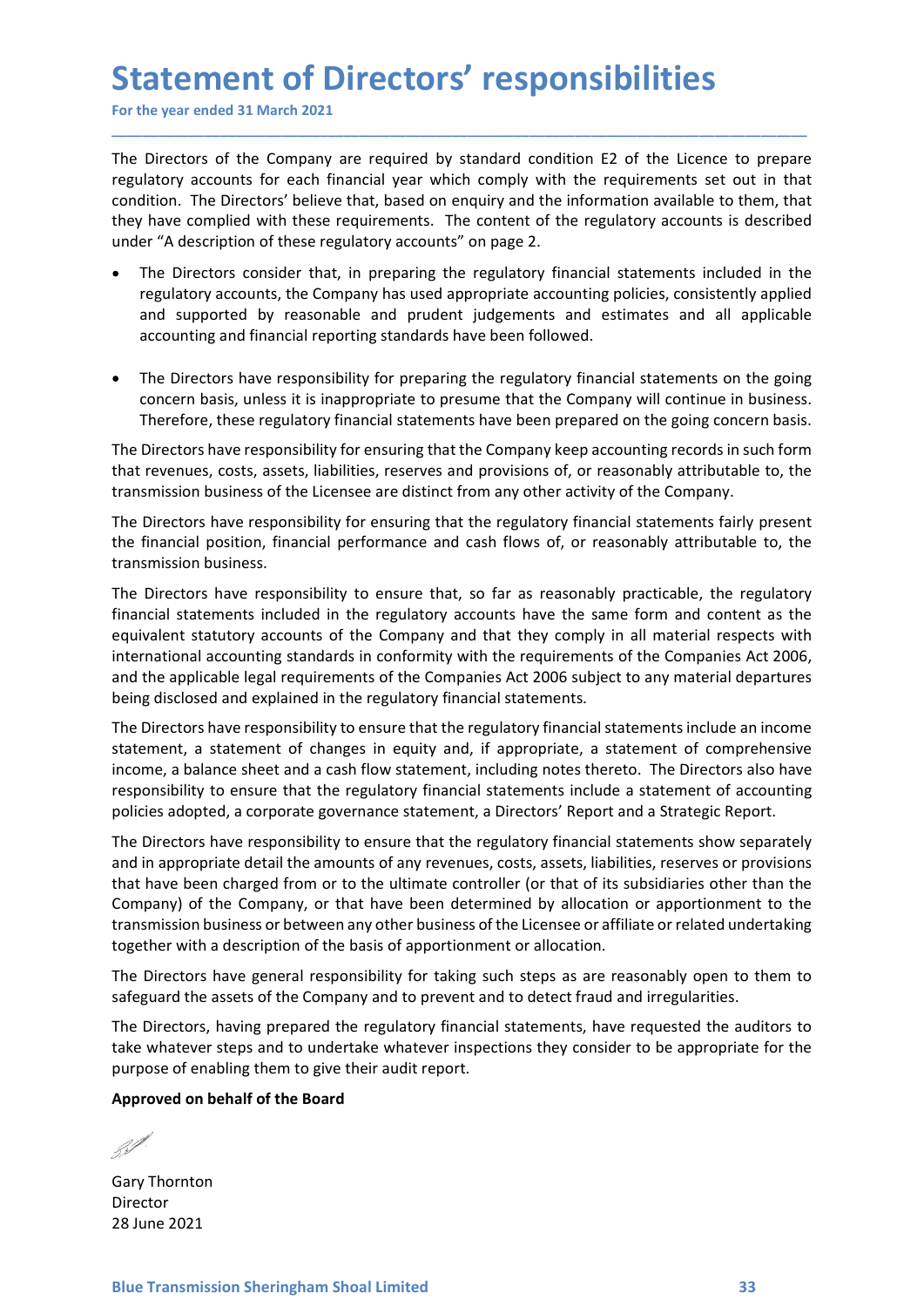## Independent auditors' report to the Gas and Electricity Markets Authority<br>(the "Regulator") and the Directors of Blue Transmission Walney 1 Limited<br>For the year ended 31 March 2021<br>Report on the audit of the regulatory fin Independent auditors' report to the Gas and Electricity Markets Authority<br>(the "Regulator") and the Directors of Blue Transmission Walney 1 Limited<br>For the year ended 31 March 2021<br>Report on the audit of the regulatory fin Independent auditors' report to the Gas and Electricity Markets Authority<br>
(the "Regulator") and the Directors of Blue Transmission Walney 1 Limited<br>
For the year ended 31 March 2021<br> **Report on the audit of the regulatory** Independent auditors' report to the Gas and Electricity Markets Authority<br>
(the "Regulator") and the Directors of Blue Transmission Walney 1 Limited<br>
For the year ended 31 March 2021<br> **Report on the audit of the regulatory** Independent auditors' report to the Gas and Electricity Markets Authority<br>
(the "Regulator") and the Directors of Blue Transmission Walney 1 Limited<br>
For the year ended 31 March 2021<br> **Report on the audit of the regulatory** Independent auditors' report to the Gas and Electricity Markets Authority<br>
(the "Regulator") and the Directors of Blue Transmission Walney 1 Limited<br>
For the year ended 31 March 2021<br> **Report on the audit of the regulatory**

## Opinion

\_\_\_\_\_\_\_\_\_\_\_\_\_\_\_\_\_\_\_\_\_\_\_\_\_\_\_\_\_\_\_\_\_\_\_\_\_\_\_\_\_\_\_\_\_\_\_\_\_\_\_\_\_\_\_\_\_\_\_\_\_\_\_\_\_\_\_\_\_\_\_\_\_\_\_\_\_\_\_\_\_\_\_\_\_\_\_\_\_\_

Independent auditors' report to the Gas and Electricity Markets Authority<br>
(the "Regulator") and the Directors of Blue Transmission Walney 1 Limited<br>
For the year ended 31 March 2021<br> **Report on the audit of the regulatory** Independent auditors' report to the Gas and Electricity Markets Authority<br>
(the "Regulator") and the Directors of Blue Transmission Walney 1 Limited<br>
For the year ended 31 March 2021<br> **Report on the audit of the regulatory** Independent auditors' report to the Gas and Electricity Markets Authority<br>
(the "Regulator") and the Directors of Blue Transmission Walney 1 Limited<br>
For the year ended 31 March 2021<br> **Report on the audit of the regulatory** Independent auditors' report to the Gas and Electricity Markets Authority<br>
(the "Regulator") and the Directors of Blue Transmission Walney 1 Limited<br>
For the year ended 31 March 2021<br> **Report on the audit of the regulatory** Independent auditors' report to the Gas and Electricity Markets Authority<br>
(the "Regulator") and the Directors of Blue Transmission Walney 1 Limited<br>
For the year ended 31 March 2021<br> **Report on the audit of the regulatory** 

Independent auditors' report to the Gas and Electricity Markets<br>
(the "Regulator") and the Directors of Blue Transmission Walney<br>
For the year ended 31 March 2021<br> **Report on the audit of the regulatory financial statement** If the "Regulator") and the Directors of Blue Transmission Walney 1 Limited<br>
f(the "Regulator") and the Directors of Blue Transmission Walney 1 Limited<br>
For the year ended 31 March 2021<br> **Report on the audit of the regulat** (the "Regulator") and the Directors of Blue Transmission Walney 1 Limited<br>For the vear ended 31 March 2021<br>**Report on the audit of the regulatory financial statements**<br>**Opinion**<br>In our opinion, Blue Transmission Sheringham For the year ended 31 March 2021<br> **Report on the audit of the regulatory financial statements**<br>
Opinion<br>
In our opinion, Blue Transmission Sheringham Shoal Limited's regulatory financial statements for the<br>
year ended 31 M **Report on the audit of the regulatory financial statements**<br> **Opinion**<br>
In our opinion, Blue Transmission Sheringham Shoal Limited's regulatory financial statements for the<br>
year ended 31 March 2021 have been properly pre **Report on the audit of the regulatory financial statements**<br> **Opinion**<br>
In our opinion, Blue Transmission Sheringham Shoal Limited's regulatory financial statements for the<br>
Ine over ended 31 March 2021 have been properly **Opinion**<br>
In our opinion, Blue Transmission Sheringham Shoal Limited's regulatory financial statements for the<br>
tyear ended 31 March 2021 have been properly prepared, in all material respects, in accordance with<br>
standard In our opinion, Blue Transmission Sheringham Shoal Limited's regulatory financial statements for the<br>year ended 31 March 2021 have been properly prepared, in all material respects, in accordance with<br>standard condition E2 standard condition E2 of the Company's Regulatory Licence and the Accounting Policies.<br>We have audited the regulatory financial statements, included within the regulatory accounts which<br>comprise: the balance sheet as at 31 We have audited the regulatory financial statements, included within the regulatory accounts which<br>comprise: the balance sheet as at 31 March 2021; the income statement, the statement of<br>comprehensive income, the statement comprise: the balance sheet as at 31 March 2021; the income statement, the statement of comprehensive income, the statement of cash flows, the statement of changes in equity for the year<br>then ended; the accounting policies then ended; the accounting policies; and the notes to the regulatory financial statements.<br>**Basis for opinion**<br>We conducted our audit in accordance with International Standards on Auditing (UK) ("ISAs (UK)"),<br>including ISA **Basis for opinion**<br>We conducted our audit in accordance with International Standards on Auditing (UK) ("ISAs (UK)"),<br>including ISA (UK) 800, and applicable law, and having regard to the guidance contained in ICAEW<br>Technic We conducted our audit in accordance with International Standards on Auditing (UK) ("ISAs (UK)"),<br>including ISA (UK) 800, and applicable law, and having regard to the guidance contained in ICAEW<br>Technical Release Tech 02/1

## Independence

requirements.

regulatory licence, the regulatory financial statements have been prepared in accordance with<br>international accounting standards in conformity with the requirements of Companies Act 2006<br>(International Financial Reporting including ISA (UK) 800, and applicable law, and having regard to the guidance contained in ICAEW<br>Technical Release Tech 02/16 AAF (Revised) 'Reporting to Regulators on Regulatory Accounts' issued<br>by the Institute of Charte Technical Release Tech 02/16 AAF (Revised) 'Reporting to Regulators on Regulatory Accounts' issued<br>by the Institute of Chartered Accountants in England & Wales. Our responsibilities under ISAs (UK)<br>are further described in by the Institute of Chartered Accountants in England & Wales. Our responsibilities under ISAs (UK)<br>are further described in the Auditors' responsibilities for the audit of the regulatory financial<br>statements section of our are further described in the Auditors' responsibilities for the audit of the regulatory financial statements section of our report. We believe that the audit evidence we have obtained is sufficient and appropriate to provi statements section of our report. We believe that the audit evidence we have obtained is sufficient<br>and appropriate to provide a basis for our opinion.<br>We remained independent of the Company in accordance with the ethical and appropriate to provide a basis for our opinion.<br>
Independence<br>
We remained independent of the company in accordance with the ethical requirements that are<br>
relevant to our audit of the regulatory financial statements i **Independence**<br>We remained independent of the Company in accordance with the ethical requirements that are<br>relevant to our audit of the regulatory financial statements in the UK, which includes the FRC's Ethical<br>Standard, **We remained independent of the Company in accordance with the thical requirements that are Welveranito our audit of the regulatory financial statements in the UK, which includes the FRC's Ethical Standard, and we have ful** We remainted innegendent or the Company in a accoroance with the etincal requirements that are<br>trelevant to our audit of the regulatory financial statements in the UK, which includes the FRC's Ethical<br>Standard, and we have relevant to our autor the regulatory innancial statements in the UK, which includes the FRC s Etnical Standard, and we have fulfilled our other ethical responsibilities in accordance with these requirements.<br> **Emphasis of** standard, and we have fulfilled our other ethical responsibilities in accordance with these<br>requirements.<br>**Emphasis of matter - Basis of preparation**<br>Without modifying our opinion, we draw attention to the Accounting Polic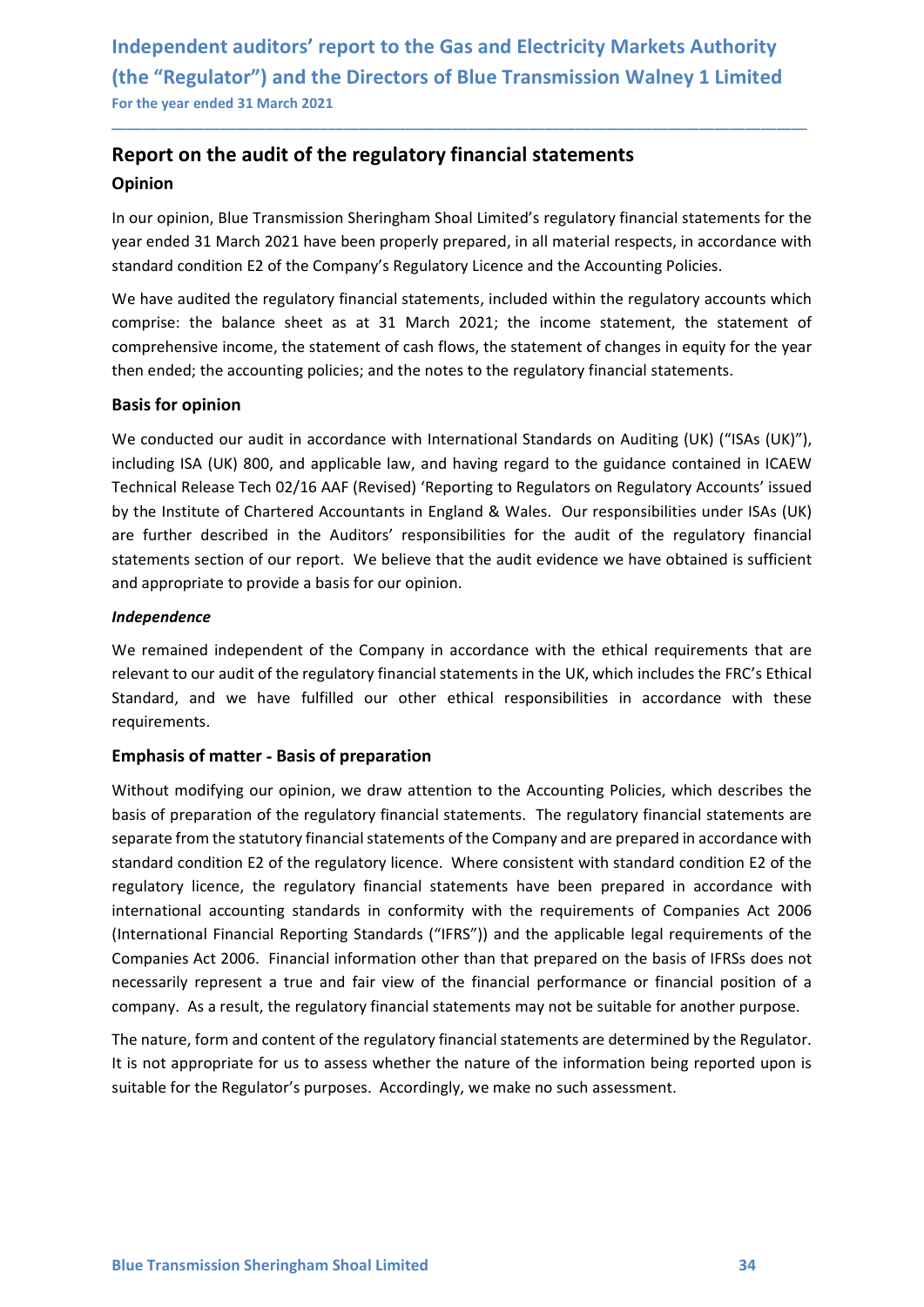## Independent auditors' report to the Gas and Electricity Markets<br>Authority (the "Regulator") and the Directors of Blue Transmission<br>Sheringham Shoal Limited continued<br>For the year ended 31 March 2021 Independent auditors' report to the Gas and Electricity Markets<br>Authority (the "Regulator") and the Directors of Blue Transmission<br>Sheringham Shoal Limited continued<br>For the year ended 31 March 2021<br>Emphasis of matter - Ba Independent auditors' report to the Gas and Electricity Markets<br>Authority (the "Regulator") and the Directors of Blue Transmission<br>Sheringham Shoal Limited continued<br>For the year ended 31 March 2021<br>**Emphasis of matter - B** Independent auditors' report to the Gas and Electricity Markets<br>
Authority (the "Regulator") and the Directors of Blue Transmission<br>
Sheringham Shoal Limited continued<br>
For the year ended 31 March 2021<br> **Emphasis of matter**

Independent auditors' report to the Gas and Electricity Markets<br>Authority (the "Regulator") and the Directors of Blue Transmission<br>Sheringham Shoal Limited continued<br>For the year ended 31 March 2021<br>**Emphasis of matter - B** Independent auditors' report to the Gas and Electricity Markets<br>Authority (the "Regulator") and the Directors of Blue Transmission<br>Sheringham Shoal Limited continued<br>For the year ended 31 March 2021<br>**Emphasis of matter - B** Independent auditors' report to the Gas and Electricity Markets<br>Authority (the "Regulator") and the Directors of Blue Transmission<br>Sheringham Shoal Limited continued<br>For the year ended 31 March 2021<br>**Emphasis of matter - B** Independent auditors' report to the Gas and Electricity Markets<br>Authority (the "Regulator") and the Directors of Blue Transmission<br>Sheringham Shoal Limited continued<br>For the year ended 31 March 2021<br>**Emphasis of matter - B** Independent auditors' report to the Gas and Electricity Markets<br>Authority (the "Regulator") and the Directors of Blue Transmission<br>Sheringham Shoal Limited continued<br>For the year ended 31 March 2021<br>**Emphasis of matter - B** Independent auditors' report to the Gas and Electricity Markets<br>Authority (the "Regulator") and the Directors of Blue Transmission<br>Sheringham Shoal Limited continued<br>For the year ended 31 March 2021<br>**Emphasis of matter - B** Independent auditors' report to the Gas and Electricity Markets<br>Statuhority (the "Regulator") and the Directors of Blue Transmission<br>Sheringhams Tool Limited continued<br>Emphasis of matter - Basis of preparation continued<br>Qu Independent auditors' report to the Gas and Electricity Markets<br>Authority (the "Regulator") and the Directors of Blue Transmission<br>Sheringham Shoal Limited continued<br>For the year ended 31 March 2021<br>**Emphasis of matter - B** Independent auditors' report to the Gas and Electricity Markets<br>Authority (the "Regulator") and the Directors of Blue Transmission<br>Sheringham Shoal Limited continued<br>For the year ended 31 March 2021<br>Emphasis of matter - Ba Independent auditors' report to the Gas and Electricity Markets<br>Authority (the "Regulator") and the Directors of Blue Transmission<br>Sheringham Shoal Limited continued<br>For the year ended 31 March 2021<br>**Emphasis of matter - B** Independent auditors' report to the Gas and Electricity Markets<br>Authority (the "Regulator") and the Directors of Blue Transmission<br>Sheringham Shoal Limited continued<br>for the year ended 31 March 2021<br>**Emphasis of matter - B** Authority (the "Regulator") and the Directors of Blue Transmission<br>Sheringham Shoal Limited continued<br>For the year ended 31 March 2021<br>**Emphasis of matter - Basis of preparation continued**<br>Qur opinion on the regulatory fin Sheringham Shoal Limited continued<br>
Emphasis of matter - Basis of preparation continued<br>
Curvey opinion on the regulatory financial statements is separate from our opinion on the statutory<br>
financial statements of the Comp **Emphasis of matter - Basis of preparation continued**<br>Our opinion on the regulatory financial statements is separate from our opinion on the statutory<br>financial statements of the Company for the year ended 31 March 2021 on Our opinion on the regulatory financial statements is separate from our opinion on the statutory<br>financial statements of the Company for the year ended 31 March 2021 on which we reported on 28<br>thancial statements of the Co Our opinion on the regulatory infancial statements is separate from our opinion on the statutory<br>financial statements of the Company for the year ended 31 March 2021 on which we reported on 28<br>June 2021, which are prepared minarial statements or the Company for the Year endeed is 1 watch 2021 on which we reported on Za<br>Unne 2021, which are prepared for a different purpose. Our audit report in relation to the statutory<br>financial statements of unite prepared onder section and metric purpose. Un'auth report in reastation to the statutory<br>financial statements of the Company (our "Statutory audit") was made solely to the Company's<br>members, as a body, in accordance members, as a body, in accordance with Chapter 3 of Part 16 of the Companies Act 2006. Our<br>Statutory audit work was undertaken so that we might state to the Company's members those matters<br>vec are required to state to them Statutory audit work was undertaken so that we might state to the Company's members those matters<br>we are required to state to them in a statutory audit report and for no other purpose. In these<br>circumstances, to the fulles

\_\_\_\_\_\_\_\_\_\_\_\_\_\_\_\_\_\_\_\_\_\_\_\_\_\_\_\_\_\_\_\_\_\_\_\_\_\_\_\_\_\_\_\_\_\_\_\_\_\_\_\_\_\_\_\_\_\_\_\_\_\_\_\_\_\_\_\_\_\_\_\_\_\_\_\_\_\_\_\_\_\_\_\_\_\_\_\_\_\_

statements.

we are required to state to them in a statutory audit report and for no other purpose. In these circumstances, to the fullest extent permitted by law, we do not accept or assume responsibility for circumstances, to the ful circumstances, to the fullest extent permitted by law, we do not accept or assume responsibility for<br>any other purpose or to any other person to whom our Statutory audit report is shown or into whose<br>hands it may come, sav and the responsibilities and the responsibilities and the responsible concernsive and the responsive properties are expressly agreed in writing.<br>In addition, we draw attention to the fact that these regulatory financial st many temperation of the fact that these regulatory financial statements have not been<br>in addition, we draw attention to the fact that these regulatory financial statements have not been<br>prepared under section 394 of the Co

In centraling and the relation and our auditors' report thereon. The Directors are responsible the companies act 2006 and are not the Company's statutory finds that energy the companies Act 2006 and are not the Company's s statements.<br> **Conclusions relating to going concern**<br>
Based on the work we have performed, we have not identified any material uncertainties relating to<br>
Based on the work we have performed, we have not identified any mate **Conclusions relating to going concern**<br>Based on the work we have performed, we have not identified any material uncertainties relating to<br>events or conditions that, individually or collectively, may cast significant doubt Example of the work we have not identified any material uncertainties relating to Based on the work we have performed, we have not identified any material uncertainties relating to events or conditions that, individually o

The other information comprises all of the information in the regulatory accounts other than the regulatory financial statements and our auditors' report thereon. The Directors are responsible for the other information. Ou Based on the work we have performed, we have not identified any material uncertainties relating to<br>events or conditions that, individually or collectively, may cast significant doubt on the Company's<br>ability to continue as Events of the conductor with our audit of the regulatory from your our and to the company of the regulatory financial statements are authorised for issue.<br>In auditing the regulatory financial statements, we have concluded binancial statements are authorised for issue.<br>
In auditing the regulatory financial statements, we have concluded that the Directors' use of the going<br>
concern basis of accounting in the preparation of the regulatory fina when the regulatory financial statements, we have concluded that the Directors' use of the going<br>In auditing the regulatory financial statements, we have concluded that the Directors' is appropriate.<br>However, because not a In auditing the regulatory financial statements, we have concluded that the Directors' use of the going<br>concern basis of accounting in the preparation of the regulatory financial statements is appropriate.<br>However, because concern basis of accounting in the preparation of the regulatory financial statements is appropriate.<br>However, because not all future events or conditions can be predicted, this conclusion is not a<br>guarantee as to the Comp However, because not all future events or conditions can be predicted, this conclusion is not a<br>guarantee as to the Company's ability to continue as a going concern.<br>Our responsibilities and the responsibilities of the Dir guarantee as to the Company's ability to continue as a going concern.<br>Our responsibilities and the responsibilities of the Directors with respect to going concern are<br>described in the relevant sections of this report.<br>**Rep** The other information of this other information, we are required to report that fact. We have reflexent the proof of the information of the regulatory financial statements and our auditors' report thereon. The Directors ar Our responsibilities and the responsibilities of the Directors with respect to going and described in the relevant sections of this report.<br> **Reporting on other information**<br>
The other information comprises all of the info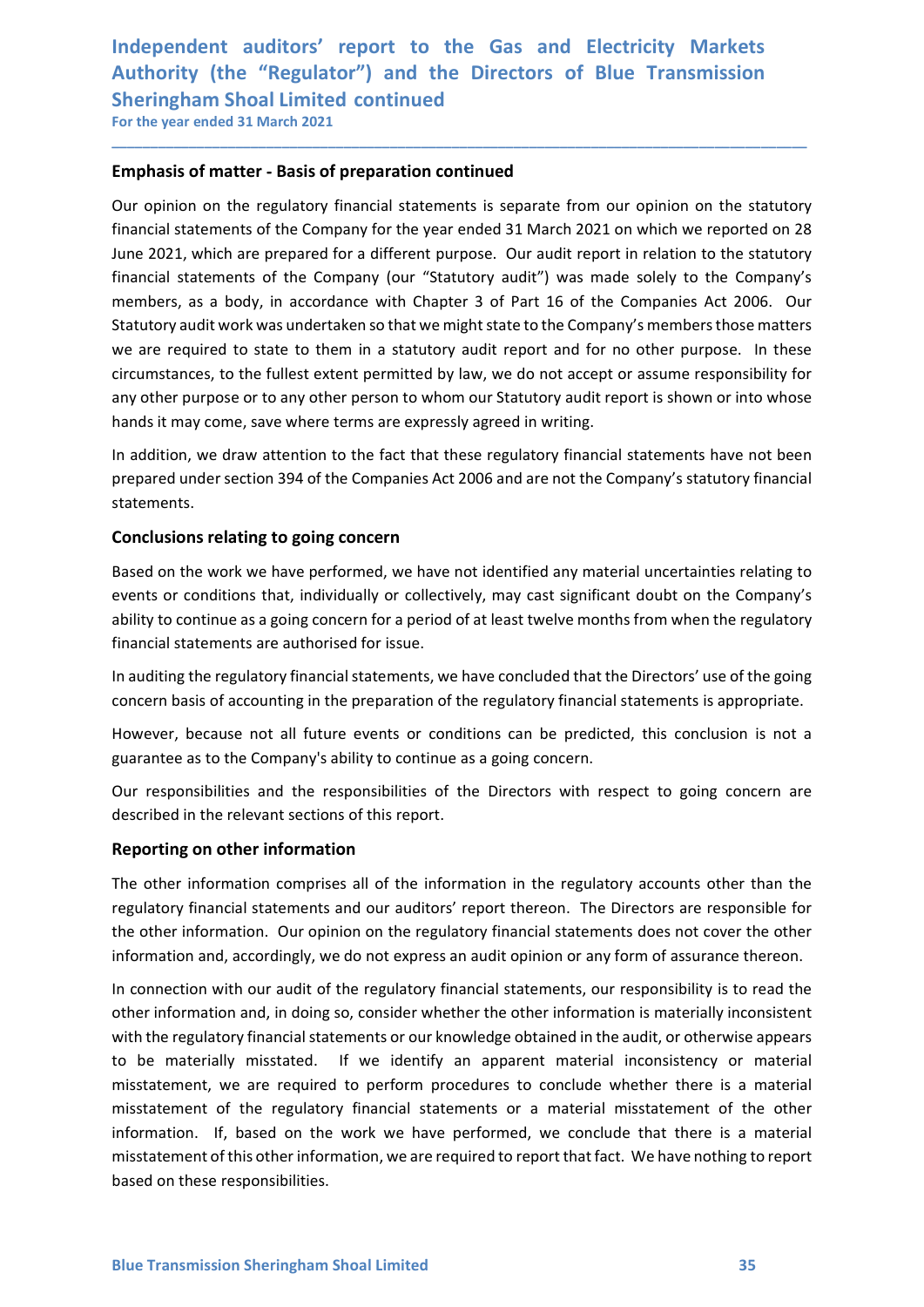## Independent auditors' report to the Gas and Electricity Markets<br>Authority (the "Regulator") and the Directors of Blue Transmission<br>Sheringham Shoal Limited continued<br>For the year ended 31 March 2021 Independent auditors' report to the Gas and Electricity Markets<br>Authority (the "Regulator") and the Directors of Blue Transmission<br>Sheringham Shoal Limited continued<br>For the year ended 31 March 2021<br>The Directors' Report, Independent auditors' report to the Gas and Electricity Markets<br>Authority (the "Regulator") and the Directors of Blue Transmission<br>Sheringham Shoal Limited continued<br>For the year ended 31 March 2021<br>The Directors' Report, Independent auditors' report to the Gas and Electricity Markets<br>
Authority (the "Regulator") and the Directors of Blue Transmission<br>
Sheringham Shoal Limited continued<br>
For the year ended 31 March 2021<br>
The Directors' Repo

Independent auditors' report to the Gas and Electricity Markets<br>Authority (the "Regulator") and the Directors of Blue Transmission<br>Sheringham Shoal Limited continued<br>For the year ended 31 March 2021<br>The Directors' Report, Independent auditors' report to the Gas and Electricity Markets<br>Authority (the "Regulator") and the Directors of Blue Transmission<br>Sheringham Shoal Limited continued<br>For the year ended 31 March 2021<br>The Directors' Report, Independent auditors' report to the Gas and Electricity Markets<br>Authority (the "Regulator") and the Directors of Blue Transmission<br>Sheringham Shoal Limited continued<br>For the year ended 31 March 2021<br>The Directors' Report, Independent auditors' report to the Gas and Electricity Markets<br>Authority (the "Regulator") and the Directors of Blue Transmission<br>Sheringham Shoal Limited continued<br>The Directors' Report, Strategic Report and Corporate go Independent auditors' report to the Gas and Electricity Markets<br>Authority (the "Regulator") and the Directors of Blue Transmission<br>Sheringham Shoal Limited continued<br>The Directors' Report, Strategic Report and Corporate go Independent auditors' report to the Gas and Electricity Markets<br>Authority (the "Regulator") and the Directors of Blue Transmission<br>Sheringham Shoal Limited continued<br>For the year ended 31 March 2021<br>The Directors' Report, Independent auditors' report to the Gas and Electricity Markets<br>Suthority (the "Regulator") and the Directors of Blue Transmission<br>Sheringham Shoal Limited continued<br>The Directors' Report, Strategic Report and Corporate go Independent auditors' report to the Gas and Electricity Markets<br>Authority (the "Regulator") and the Directors of Blue Transmission<br>Sheringham Shoal Limited continued<br>For the year ended 31 March 2021<br>The Directors' Report, Independent auditors' report to the Gas and Electricity Markets<br>Authority (the "Regulator") and the Directors of Blue Transmission<br>Sheringham Shoal Limited continued<br>For the year ended 31 March 2021<br>The Directors' Report, Independent auditors' report to the Gas and Electricity Markets<br>Authority (the "Regulator") and the Directors of Blue Transmission<br>Sheringham Shoal Limited continued<br>For the vear ended 31 March 2021<br>The Directors' Report, Independent auditors' report to the Gas and Electricity<br>
Authority (the "Regulator") and the Directors of Blue Tr<br>
Sheringham Shoal Limited continued<br>
For the year ended 31 March 2021<br>
The Directors' Report, Strategic Repo Trumpter (the Regulator 7 and the Directors of bilue irransmission<br>Trigham Shoal Limited continued<br>the year ended 31 March 2021<br>Directors' Report, Strategic Report and Corporate governance statement<br>company's Regulatory Li Fingham Shoal Limited continued<br>
Directors' Report, Strategic Report and Corporate governance statement<br>
Company's Regulatory Lieence, standard condition E2, requires the regulatory financial<br>
Company's Regulatory Lieence, ne year enoed at March 2021<br>
Directors' Report, Strotegic Report and Corporate governance statement<br>
Company's Regulatory Licence, standard condition E2, requires the regulatory financial<br>
company's steputory (henotic Repo Directors' Report, Strategic Report and Corporate governance statement<br>
Company's Regulatory Licence, standard condition E2, requires the regulatory financial<br>
ements and the Directors' Report, Strategic Report, and Corpor Company's Regulatory Licence, standard condition E2, requires the regulatory financial<br>ements and the Directors' Report, Strategic Report, and Corporate governance statement to be<br>orared as if the Company were a quoted com Company's Regulatory Licence, standard condition Ez, requires the regulatory firm<br>
ements and the Directors' Report, Strategic Report, and Corporate governance statement<br>
Company's statutory financial statements prepared i ared as if the Company were a quoted company and as if the regulatory financial statements were<br>Company's statutory financial statements prepared in accordance with Part 15 of the Companies<br>2006. The Directors have therefo Company's statutory financial statements prepared in accordance with Part 15 of the Companies<br>2006. The Directors have therefore prepared a Directors' Report, Strategic Report, and Corporate<br>remanne estatement accompanying 2006. The Directors have therefore prepared a Directors' Report, Strategic Report, and Corporate<br>
remance statement accompanying the regulatory financial statements. Under the terms of our<br>
ratat we have assumed responsibi

\_\_\_\_\_\_\_\_\_\_\_\_\_\_\_\_\_\_\_\_\_\_\_\_\_\_\_\_\_\_\_\_\_\_\_\_\_\_\_\_\_\_\_\_\_\_\_\_\_\_\_\_\_\_\_\_\_\_\_\_\_\_\_\_\_\_\_\_\_\_\_\_\_\_\_\_\_\_\_\_\_\_\_\_\_\_\_\_\_\_

- 
- 
- ernance statement accompanying the regulatory financial statements. Under the terms of our raract we have assumed responsibility to provide those opinions that would be provided if this were astatutory annual report of a q

### Responsibilities for the regulatory financial statements and the audit

### Responsibilities of the Directors for the regulatory financial statements

As explained more fully in the Statement of Directors' Responsibilities set out on page 33, the Directors are responsible for the preparation of the regulatory financial statements in accordance with standard condition E2 of the Company's Regulatory Licence, and the Accounting Policies and for determining that the basis of preparation and accounting policies are acceptable in the circumstances. The Directors are also responsible for such internal control as they determine is necessary to enable the preparation of regulatory financial statements that are free from material misstatement, whether due to fraud or error.

### Auditors' responsibilities for the audit of the regulatory financial statements

ence the proposition of experiments containing points of everywhere the constrained to the preparation of regulatory financial statements that are free from material misstatement, whether due to fraud or error.<br>Auditors' r Our objectives are to obtain reasonable assurance about whether the Regulatory Financial Statements as a whole are free from material misstatement, whether due to fraud or error, and to issue an auditors' report that includes our opinion. Reasonable assurance is a high level of assurance, but is not a guarantee that an audit conducted in accordance with ISAs (UK) will always detect a material misstatement when it exists. Misstatements can arise from fraud or error and are considered material if, individually or in the aggregate, they could reasonably be expected to influence the economic decisions of users taken on the basis of these Regulatory Financial Statements.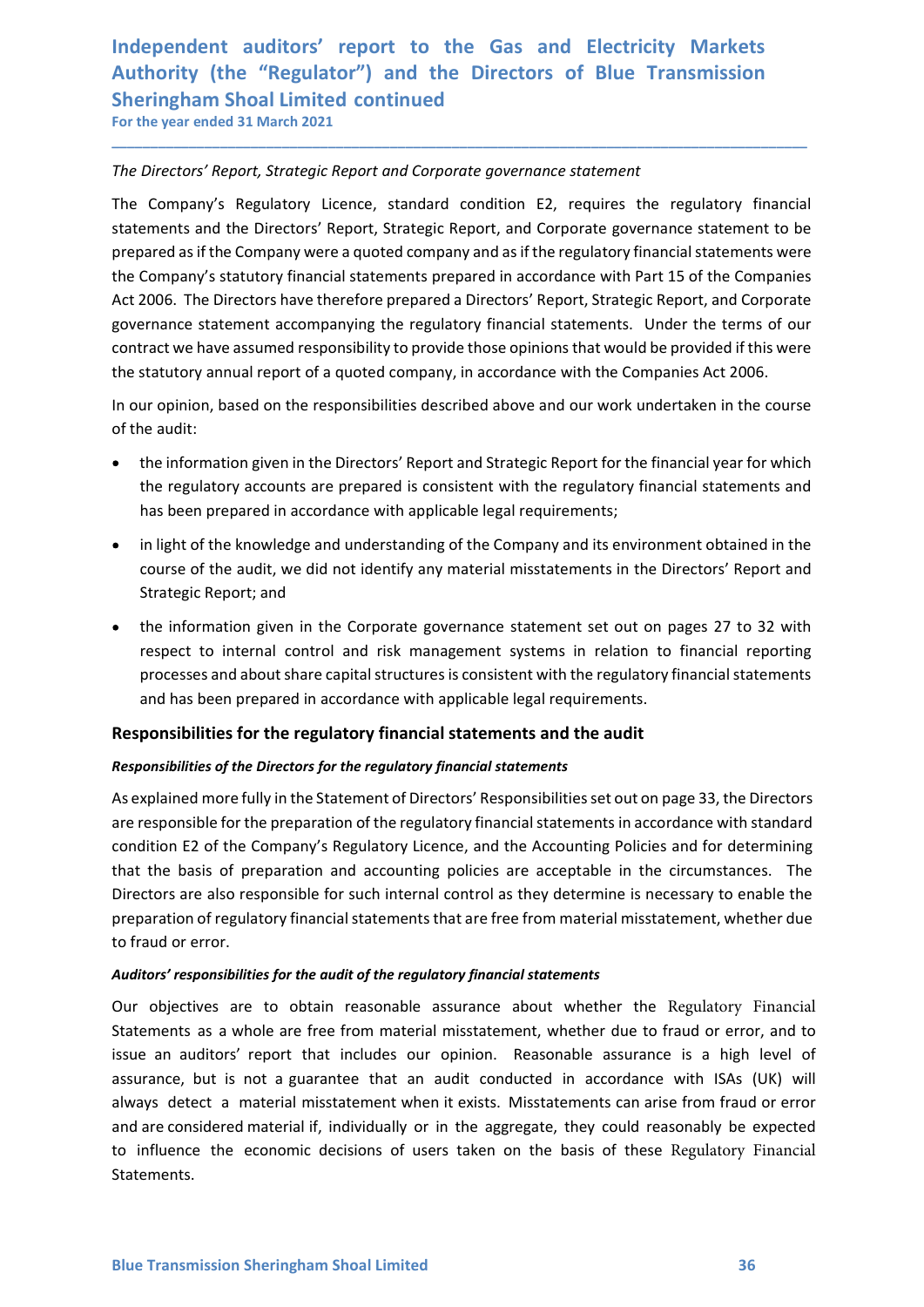## Independent auditors' report to the Gas and Electricity Markets<br>Authority (the "Regulator") and the Directors of Blue Transmission<br>Sheringham Shoal Limited continued<br>For the year ended 31 March 2021 Independent auditors' report to the Gas and Electricity Markets<br>Authority (the "Regulator") and the Directors of Blue Transmission<br>Sheringham Shoal Limited continued<br>For the year ended 31 March 2021<br>Auditors' responsibilit Independent auditors' report to the Gas and Electricity Markets<br>Authority (the "Regulator") and the Directors of Blue Transmission<br>Sheringham Shoal Limited continued<br>For the year ended 31 March 2021<br>Auditors' responsibilit Independent auditors' report to the Gas and Electricity Markets<br>Authority (the "Regulator") and the Directors of Blue Transmission<br>Sheringham Shoal Limited continued<br>For the year ended 31 March 2021<br>Auditors' responsibilit

Independent auditors' report to the Gas and Electricity Markets<br>Authority (the "Regulator") and the Directors of Blue Transmission<br>Sheringham Shoal Limited continued<br>For the year ended 31 March 2021<br>Auditors' responsibilit Independent auditors' report to the Gas and Electricity Markets<br>Authority (the "Regulator") and the Directors of Blue Transmission<br>Sheringham Shoal Limited continued<br>For the year ended 31 March 2021<br>Auditors' responsibilit Independent auditors' report to the Gas and Electricity Markets<br>Authority (the "Regulator") and the Directors of Blue Transmission<br>Sheringham Shoal Limited continued<br>For the year ended 31 March 2021<br>Auditors' responsibilit Independent auditors' report to the Gas and Electricity Markets<br>Authority (the "Regulator") and the Directors of Blue Transmission<br>Sheringham Shoal Limited continued<br>For the year ended 31 March 2021<br>Auditors' responsibilit

\_\_\_\_\_\_\_\_\_\_\_\_\_\_\_\_\_\_\_\_\_\_\_\_\_\_\_\_\_\_\_\_\_\_\_\_\_\_\_\_\_\_\_\_\_\_\_\_\_\_\_\_\_\_\_\_\_\_\_\_\_\_\_\_\_\_\_\_\_\_\_\_\_\_\_\_\_\_\_\_\_\_\_\_\_\_\_\_\_\_

Independent auditors' report to the Gas and Electricity Markets<br>Authority (the "Regulator") and the Directors of Blue Transmission<br>Sheringham Shoal Limited continued<br>For the year ended 31 March 2021<br>Auditors' responsibilit Independent auditors' report to the Gas and Electricity Markets<br>Authority (the "Regulator") and the Directors of Blue Transmission<br>Sheringham Shoal Limited continued<br>For the year ended 31 March 2021<br>Auditors' responsibilit Independent auditors' report to the Gas and Electricity Markets<br>Sheringham Shoal Limited continued<br>Sheringham Shoal Limited continued<br>For the year ended 31 March 2021<br>Auditors' responsibilities for the audit of the regulat Independent auditors' report to the Gas and Electricity Markets<br>Authority (the "Regulator") and the Directors of Blue Transmission<br>Sheringham Shoal Limited continued<br>For the year ended 31 March 2021<br>Auditors' responsibilit Independent auditors' report to the Gas and Electricity Markets<br>Authority (the "Regulator") and the Directors of Blue Transmission<br>Sheringham Shoal Limited continued<br>For the year ended 31 March 2021<br>Auditors' responsibilit Independent auditors' report to the Gas and Electricity Markets<br>Authority (the "Regulator") and the Directors of Blue Transmission<br>Sheringham Shoal Limited continued<br>For the year ended 31 March 2021<br>Auditors' responsibilit Independent auditors' report to the Gas and Electricity Markets<br>Suthroirty (the "Regulatior") and the Directors of Blue Transmission<br>Sheringham Shoal Limited continued<br>For the year ended 31 March 2021<br>Auditors' responsibil Authority (the "Regulator") and the Directors of Blue Transmission<br>Sheringham Shoal Limited continued<br>For the year ended 31 March 2021<br>Auditors' responsibilities for the audit of the regulatory financial statements continu Sheringham Shoal Limited continued<br>
For the year ended 31 March 2021<br>
Auditors' responsibilities for the audit of the regulatory financial statements continued<br>
Irregularities, including fraud, are instances of non-complia For the year ended 31 March 2021<br>**Auditors' responsibilities for the audit of the regulatory financial statements continued**<br>Irregularities, including fraud, are instances of non-compliance with laws and regulations. We de Auditors' responsibilities for the audit of the regulatory financial statements continued<br>Irregularities, including fraud, are instances of non-compliance with laws and regulations. We design<br>procedures in line with our re entions' responsibilities for the audit of the regulatory financial statements continued<br>gularities, including fraud, are instances of non-compliance with laws and regulations. We design<br>exceluse in line with our responsib regularities, including fraud, are instances of non-compliance with laws and regulations. We design<br>cecutures in line with our responsibilities, couling fraud; houtiline showe, to detect material misstatements in<br>pect of i receures in line with our responsibities, solutioned above, to detect material misstatements in epect of irregularities, including fraud, is detailed below.<br>
Figure and on our understanding of the Company and industry, we igularities, including fraud, is detailed below.<br>
eed on our understanding of the Company and industry, we identified that the principal risks of non-<br>
philance with laws and regulations related to UK tax legislation, Heal eed on our understanding of the Company and industry, we identified that the principal risks of non-<br>ppliance with laws and regulations related to UK tax legislation, Health and Safety, and a range of<br>ustry specific legal mpliance with laws and regulations related to UK tax legislation, Health and Safety, and a range of<br>ustry specific legal requirements pertaining to the Company's licence to operate, including the<br>ustrictly Act 1989, and we ustry specific legal requirements pertaining to the Company's licence to operate, including the<br>criticly Act 1989, and we considered the extent to which non-compliance might have a material<br>ect on the regulatory financial Electricity Act 1989, and we considered the extent to which non-compliance might have a material<br>effect on the regulatory financial statements such as the Companies Act 2006. We<br>evaluated management's incentives and opport

- 
- 
- 
- 

effect on the regulatory financial statements. We also considered those laws and regulations that<br>have a direct impact on the regulatory financial statements such as the Companies Act 2006. We<br>evaluated management's incent have a direct impact on the regulatory financial statements such as the Companies Act 2006. We<br>
evaluated management's incentures and opportunities for fraudulent manipulation of the regulatory<br>
financial statements (inclu evaluated management's incentives and opportunities for fraudulent manipulation of the regulatory<br>financial statements (including the risk of override of controls), and determined that the principal risks<br>were related to p financial statements (including the risk of override of controls), and determined that the principal risks<br>were related to posting inappropriate journal entrities and the risk of management bias in accounting<br>estimates. Au were related to posting inappropriate journal entries and the risk of management bias in accounting<br>estimates. Audit procedures performed by the engagement team included:<br>
• enquifies of management around known or suspecte Examples of management around known or suspectuative canonicals.<br>
A further or equilations, claims and litigation, and instances of fraud;<br>
A funderstanding of management's controls designed to prevent and deter irregulari e enquiries of management around known or suspected instances of non-compliance with laws and<br>regulations, claims and litigation, and instances of fraud;<br>understring the management is controls designed to prevent and deter

misrepresentations, or through collusion.<br>A further description of our responsibilities for the audit of financial statements is located on the FRC's<br>website at: www.frc.org.uk/auditorsresponsibilities. This description fo report.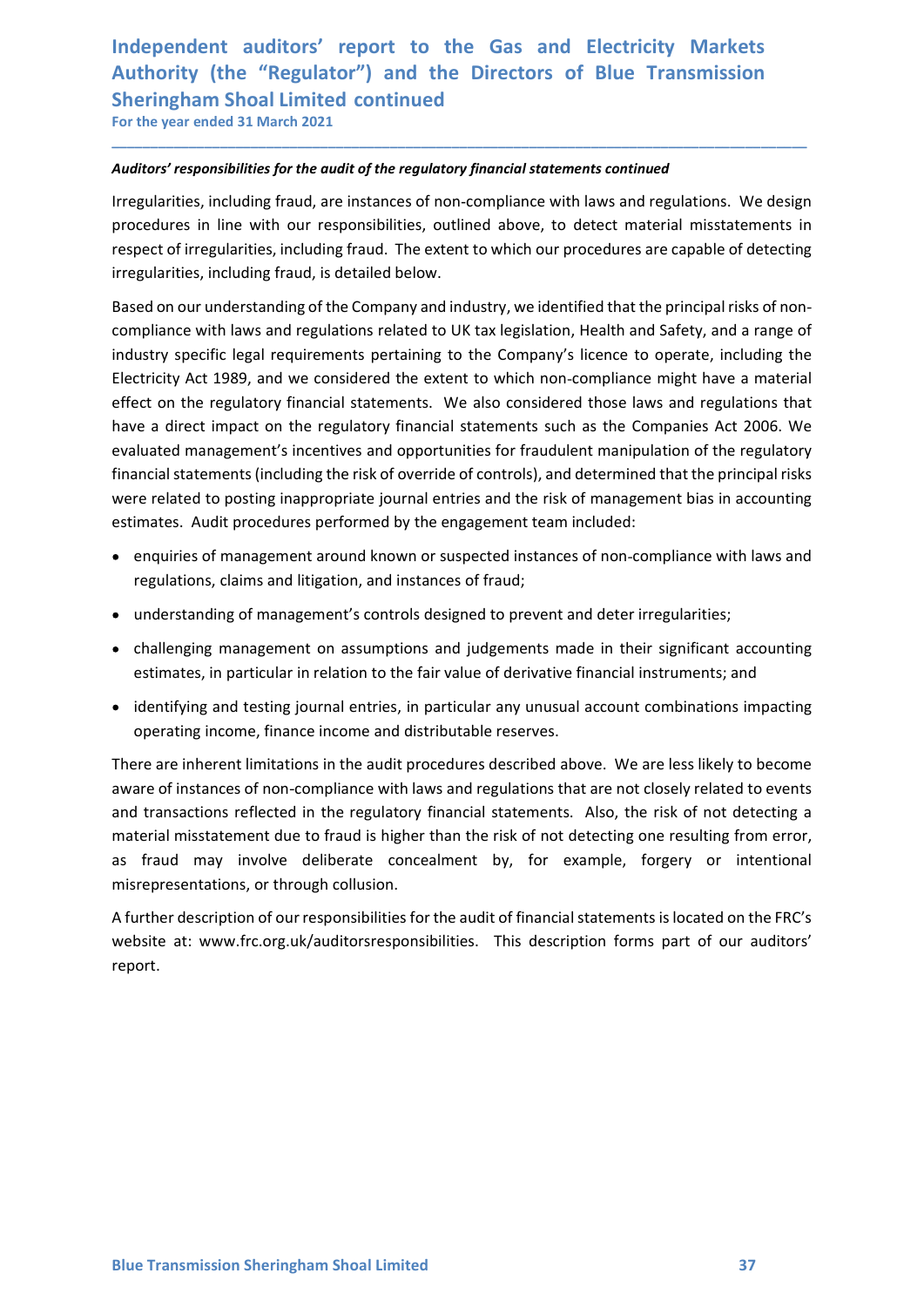## Independent auditors' report to the Gas and Electricity Markets<br>Authority (the "Regulator") and the Directors of Blue Transmission<br>Sheringham Shoal Limited continued<br>For the year ended 31 March 2021 Independent auditors' report to the Gas and Electricity Markets<br>Authority (the "Regulator") and the Directors of Blue Transmission<br>Sheringham Shoal Limited continued<br>For the year ended 31 March 2021<br>Ise of this report Independent auditors' report to the Gas and Electricity Markets<br>Authority (the "Regulator") and the Directors of Blue Transmission<br>Sheringham Shoal Limited continued<br>For the year ended 31 March 2021<br>Duse of this report<br>Thi Independent auditors' report to the Gas and Electricity Markets<br>Authority (the "Regulator") and the Directors of Blue Transmission<br>Sheringham Shoal Limited continued<br>For the year ended 31 March 2021<br>Duse of this report<br>Thi

\_\_\_\_\_\_\_\_\_\_\_\_\_\_\_\_\_\_\_\_\_\_\_\_\_\_\_\_\_\_\_\_\_\_\_\_\_\_\_\_\_\_\_\_\_\_\_\_\_\_\_\_\_\_\_\_\_\_\_\_\_\_\_\_\_\_\_\_\_\_\_\_\_\_\_\_\_\_\_\_\_\_\_\_\_\_\_\_\_\_

Independent auditors' report to the Gas and Electricity<br>
Authority (the "Regulator") and the Directors of Blue Trans<br>
Sheringham Shoal Limited continued<br>
For the year ended 31 March 2021<br>
<br>
Use of this report<br>
This report, Independent auditors' report to the Gas and Electricity Markets<br>Authority (the "Regulator") and the Directors of Blue Transmission<br>Sheringham Shoal Limited continued<br>For the year ended 31 March 2021<br>Is equition and and the Independent auditors' report to the Gas and Electricity Markets<br>Authority (the "Regulator") and the Directors of Blue Transmission<br>Sheringham Shoal Limited continued<br>To the year ended 31 March 2021<br>Use of this report,<br>incl Independent auditors' report to the Gas and Electricity Markets<br>Authority (the "Regulator") and the Directors of Blue Transmission<br>Sheringham Shoal Limited continued<br>To the year ended 31 March 2021<br>Use of this report<br>This Independent auditors' report to the Gas and Electricity Markets<br>Authority (the "Regulator") and the Directors of Blue Transmission<br>Sheringham Shoal Limited continued<br>For the year ended 31 March 2021<br>This report, including Independent auditors' report to the Gas and Electricity Markets<br>Authority (the "Regulator") and the Directors of Blue Transmission<br>Sheringham Shoal Limited continued<br>of the year ended 31 March 2021<br>We of this report<br>This r Independent auditors' report to the Gas and Electricity Markets<br>Suthority (the "Regulator") and the Directors of Blue Transmission<br>Sortingham Shoal Limited continued<br>Tor the year ended 31 March 2021<br>This report, including Independent auditors' report to the Gas and Electricity Markets<br>Authority (the "Regulator") and the Directors of Blue Transmission<br>Sheringham Shoal Limited continued<br>For the year ended 31 March 2021<br>Use of this report.<br>Thi Independent auditors' report to the Gas and Electricity Markets<br>Authority (the "Regulator") and the Directors of Blue Transmission<br>Sheringham Shoal Limited continued<br>For the year ended 31 March 2021<br>We of this report<br>This Independent auditors' report to the Gas and Electricity Markets<br>Authority (the "Regulator") and the Directors of Blue Transmission<br>Sheringham Shoal Limited continued<br>For the year ended 31 March 2021<br>Use of this report<br>This Independent auditors' report to the Gas and Electricity Markets<br>Authority (the "Regulator") and the Directors of Blue Transmission<br>Sheringham Shoal Limited continued<br>for the year ended 31 March 2021<br>We of this report<br>this musculprimate cunction of the Company of the Company of the Company of the Company of the parameteristy (the "Regulator") and the Directors of Blue Transmission Sheringham Shoal Limited continued<br>For the year ended 31 Marc Authority (the <sup>n</sup> regulator) and the method of and only for the Company, or for any other parameters where expressly agreed by our prior consent in writing.<br>Sheringham Shoal Limitied continued<br>This report, including the The approaches to them in our report, in order (a) to assist the Company to meet its obligation of the regulatory Licence to procure such a report and (b) to facilitate the carrying out by the Regulatory Licence to procure under the Regulatory licence to procure such a report and (b) to facilitate the carrying out by the Regulator of its regulatory functions, and for no other purpose. In giving this opinion, we only accept a Regulator of its Framework and Statistics of the Company as a body, and not for a<br>or assume responsibility to the Directors of the Company as a body, and not for a<br>to any other person to whom this report is shown or into whose hands it may

Edinburgh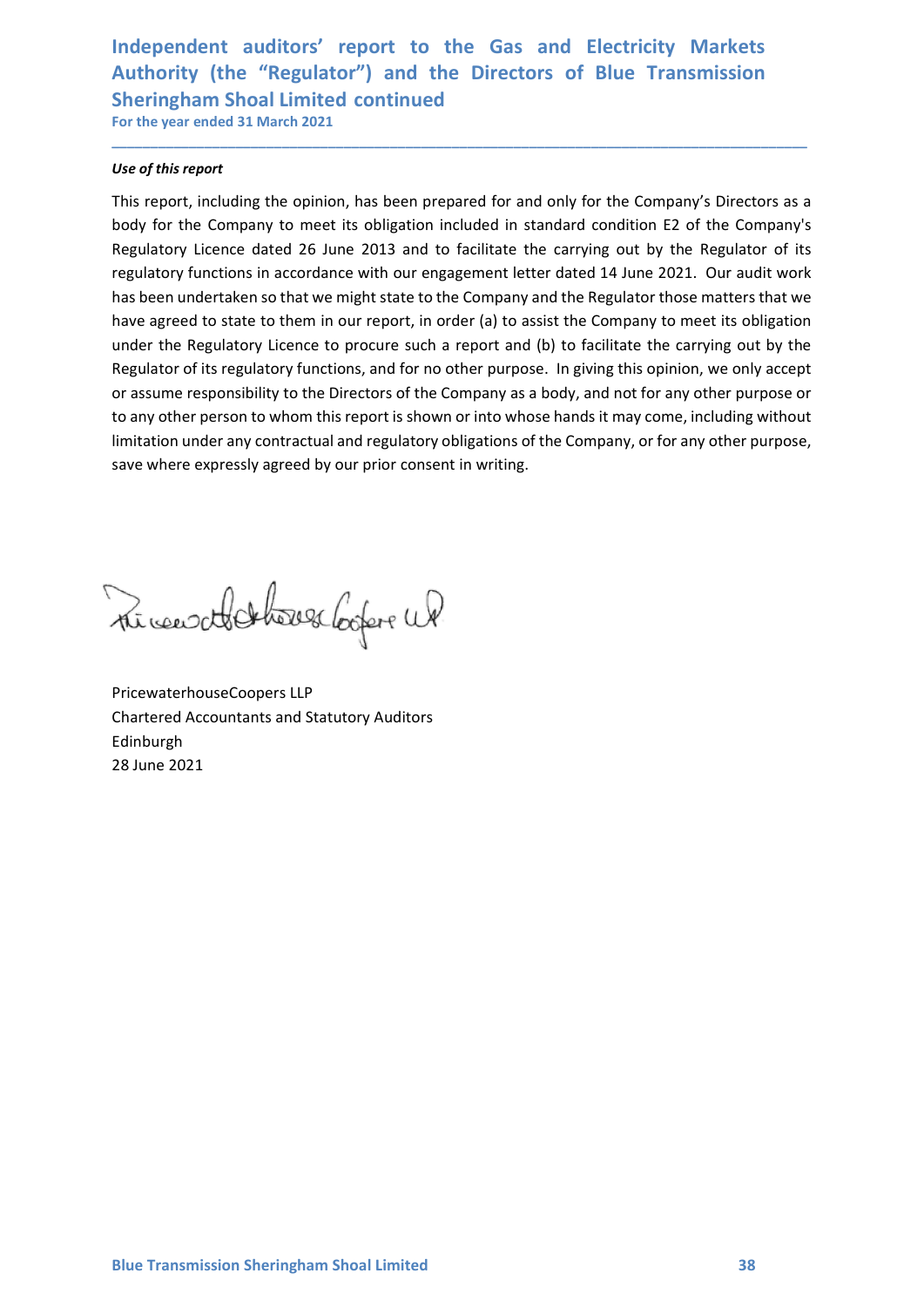# **Accounting policies**<br>
For the year ended 31 March 2021<br> **A. Basis of preparation of these regulatory financial statements**<br>
These regulatory financial statements have been prepared on a going concern basis (see "Strategi

**Accounting policies**<br>
For the year ended 31 March 2021<br> **A. Basis of preparation of these regulatory financial statements<br>
These regulatory financial statements have been prepared on a going concern basis (see "Strategic<br>** Accounting policies<br>For the year ended 31 March 2021<br>A. Basis of preparation of these regulatory financial statements<br>These regulatory financial statements have been prepared on a going concern basis (see "Strategic<br>Report **Accounting policies**<br>
For the year ended 31 March 2021<br> **A. Basis of preparation of these regulatory financial statements**<br>
These regulatory financial statements have been prepared on a going concern basis (see "Strategic **Accounting policies**<br>For the year ended 31 March 2021<br>**A. Basis of preparation of these regulatory financial statements**<br>These regulatory financial statements have been prepared on a going concern basis (see "Strategic<br>Re For the year ended 31 March 2021<br>
For the year ended 31 March 2021<br> **A. Basis of preparation of these regulatory financial statements**<br>
These regulatory financial statements have been prepared on a going concern basis (see **Accounting policies**<br>For the year ended 31 March 2021<br>**A. Basis of preparation of these regulatory financial statements**<br>These regulatory financial statements have been prepared on a going concern basis (see "Strategic<br>Re For the year ended 31 March 2021<br>
For the year ended 31 March 2021<br> **A. Basis of preparation of these regulatory financial statements**<br>
These regulatory financial statements have been prepared on a going concern basis (see For the year ended 31 March 2021<br> **A. Basis of preparation of these regulatory financial statements**<br>
These regulatory financial statements have been prepared on a going concern basis (see "Strategic<br>
Report - Going concer For the year ended 31 March 2021<br> **A. Basis of preparation of these regulatory financial statements**<br>
These regulatory financial statements have been prepared on a going concern basis (see "Strategic<br>
Report - Going concer **Accounting policies**<br>For the year ended 31 March 2021<br>**A. Basis of preparation of these regulatory financial statements**<br>These regulatory financial statements have been prepared on a going concern basis (see "Strategic<br>Re **Accounting policies**<br>For the year ended 31 March 2021<br>**A. Basis of preparation of these regulatory financial statements**<br>These regulatory financial statements have been prepared on a going concern basis (see "Strategic<br>Re **Accounting policies**<br>
For the year ended 31 March 2021<br> **A. Basis of preparation of these regulatory financial statements**<br>
These regulatory financial statements have been prepared on a going concern basis (see "Strategic **Accounting policies**<br>For the year ended 31 March 2021<br>A. **Basis of preparation of these regulatory financial statements**<br>These regulatory financial statements have been prepared on a going concern basis (see "Strategic<br>Re **ACCOUNTIME POLICIES**<br>For the year ended 31 March 2021<br>**A. Basis of preparation of these regulatory financial statements**<br>These regulatory financial statements have been prepared on a going concern basis (see "Strategic<br>Re For the year ended 31 March 2021<br> **A. Basis of preparation of these regulatory financial statements**<br>
These regulatory financial statements have been prepared on a going concern basis (see "Strategic<br>
Report - Going concer **A. Basis of preparation of these regulatory financial statements**<br>These regulatory financial statements have been prepared on a going concern basis (see "Strategic<br>Report - Going concern, liquidity and treasury management **A. Basis of preparation of these regulatory financial statements**<br>These regulatory financial statements have been prepared on a going concern basis (see "Strategic<br>Report - Going concern, liquidity and treasury management These regulatory financial statements have been prepared on a going concern basis (see "Strategic<br>Report-Going concern, liquidity and treasury management" on page 18 which sets out the Company's<br>basis for applying the goin rese v<sub>igt</sub>uratory immated sustements have sever prepared or a going content was lyes. Althought Report-Going concern, liquidity and treasury management" on page 18 which sets out the Company's basis for applying the going basis for applying the going concern basis to the preparation of these regulatory financial statements)<br>and with the requirements of standard condition E2 of the Licence. These regulatory financial<br>statements are prepared not an embedded and accordinate with international accounting standards in conformity with<br>the requirements of the Companies Act 2006 (International Financial Reporting Standards in conformity with<br>the requirements of the solution to experience in the Companies Act 2006 (International Einancial Reporting Standards ("IFRS"))<br>and the applicable legal requirements of the Companies Act 2006. The regulatory financial statements<br>and the applicabl For the comparison of the complete and the onshore and the application and the applicable legal requirements of the Companies Act 2006. The regulatory financial statements<br>that electricity for prepared using consistent acc the accounting point of the year ended and Marcus in the space of the reduction in the contring policies adopted reflect all IFRS accounting policies updated, where necessary, to ensure that the accounting policies adopted

\_\_\_\_\_\_\_\_\_\_\_\_\_\_\_\_\_\_\_\_\_\_\_\_\_\_\_\_\_\_\_\_\_\_\_\_\_\_\_\_\_\_\_\_\_\_\_\_\_\_\_\_\_\_\_\_\_\_\_\_\_\_\_\_\_\_\_\_\_\_\_\_\_\_\_\_\_\_\_\_\_\_\_\_\_\_\_\_\_\_

For the completion of the standard method and any process that are a completed interpretations that are mandatory for the year ended 31 March 2021. The regulatory financial statements have been the accounting policies adop ent execution, a protocolour control and the membersion and the membersion control and the are mandatory for the pear ended 31 March 2021. The regulatory financial instruments have been prepared on an historical cost basis prepared on an historical cost basis except for the revaluation of derivative financial instruments. The regulatory financial statements are presented in pounds sterling, which is the functional currency of the Company and regulatory financial statements are presented in pounds sterling, which is the functional currency of<br>the Company and are rounded to the nearest £1,000.<br>The preparation of regulatory financial statements requires managemen The Company and are rounded to the nearest £1,000.<br>The preparation of regulatory financial statements requires management to make estimates and<br>anymptions that affect the reported amounts of assets and liabilities, disclos The preparation of regulatory financial statements requires management to make estimates and<br>assumptions that affect the reported amounts of assets and liabilities, disclosures of contingent assets<br>rand liabilities and the The proportion of regulatory minutes content and the proportions that affect the reported amounts of assets and liabilities, disclosure and liabilities and the reported amounts of assets and liabilities, disclosure and lia and liabilities and the reported amounts of revenue and expenses during the reporting period. Actual<br> **B. Transmission availability arrangements**<br> **The Company owns and operates an electricity transmission network that is** Its could omer from these esumates.<br> **Crangany** owas and operates an electricity transmission network that is principally offshore<br>
Company owas and operates an electricity transmission network that is principally offshore **Transmission availability arrangements**<br>Company owns and operates an electricity transmission network that is principally offshed. This network electrically connects a wind farm generator to the onshore electricity distri Company owns and operates an electricity transmission network that is principally offshore<br>
d. This network electrically connects a wind farm generator to the onshore electricity distribution<br>
simulation in through to the ed. This network electrically connects a wind farm generator to the onshore electricity distribution<br>em and then through to the onshore electricity transmission owner (NGET). The ownership of this<br>smission network is subje

em and then through to the onshore electricity transmission owner (NGET). The ownership of this<br>simission network is subject to regulatory and contractual arrangements that permit it to charge<br>making its transmission netwo

- 
- 

The major characteristics that result in the application of IFRIC 12 include the following:<br>
• the regulatory arrangements determine the price charged by the Company for its transmission<br>
• availability services; and<br>
• th transmission network is subject to regulatory and contractual arrangements that permit it to charge<br>for making its transmission network available ("transmission availability charges") to the wind farm<br>generator thereby all for making its transmission network available ("transmission availability charges") to the wind farm<br>enerator thereby allowing the wind farm generator to transmit its electricity.<br>The characteristics of the regulatory, leg generator thereby allowing the wind farm generator to transmit its electricity.<br>The characteristics of the regulatory, legal and contractual arrangements that give rise to the<br>Transmission availability charges referred to The characteristics of the regulatory, legal and contractual arrangements that give rise to the<br>
transmission availability charges referred to above are consistent with the principles contained within<br>
FIFRIC 12 an interpr transmission availability charges referred to above are consistent with the principles contained within<br>IFRIC 12 an interpretation issued by the IFRS interpretations Committee. Consequently, the<br>accounting for charges made IFRIC 12 an interpretation issued by the IFRS Interpretations Committee. Consequently, the<br>accounting for charges made by the Company for transmission network availability is consistent with<br>that interpretation.<br>The major accounting for charges made by the Company for transmission network availability is consistent with<br>that interpretation.<br>The major characteristics that result in the application of IFRIC 12 include the following:<br>• the reg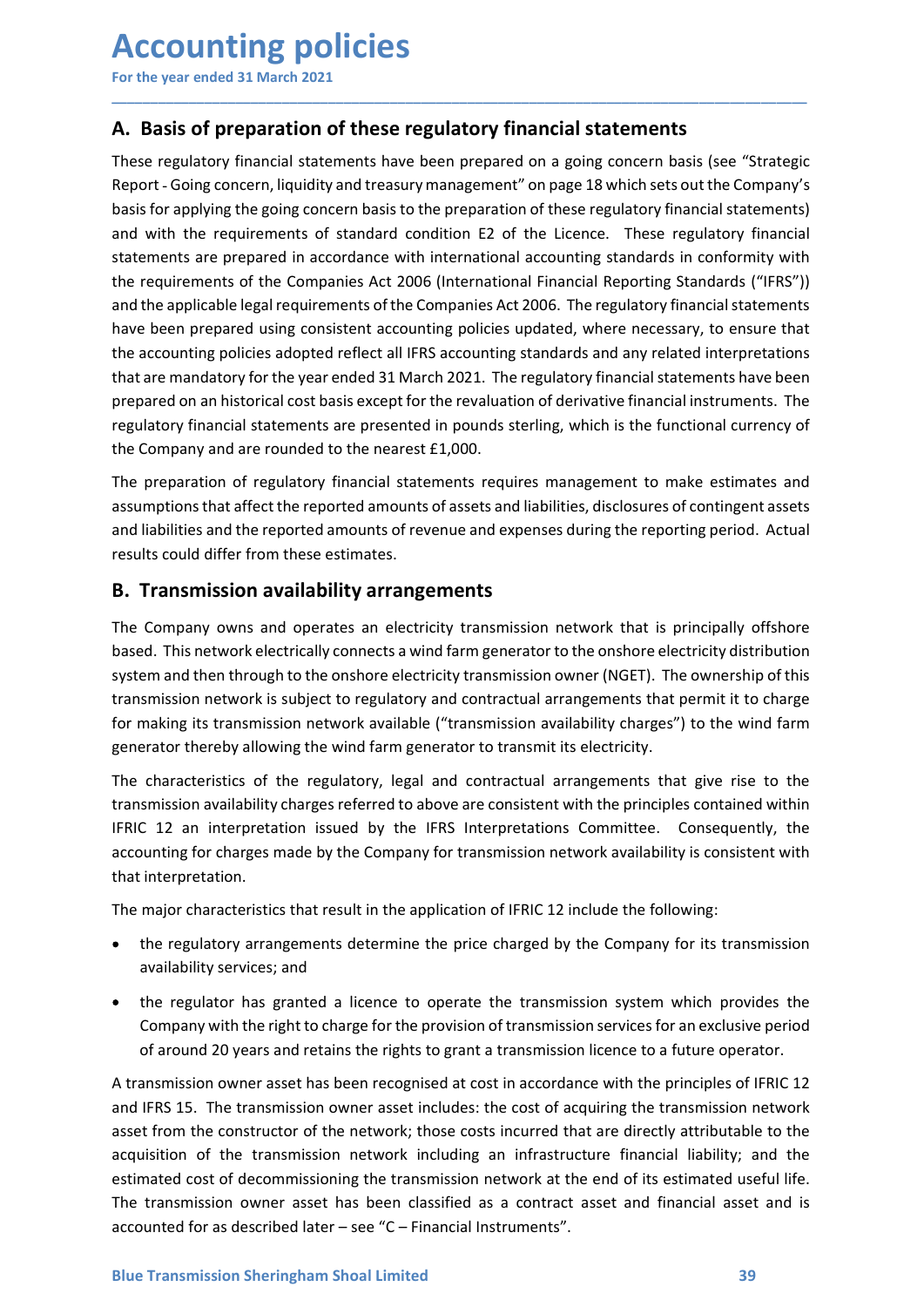# **Accounting policies continued<br>
For the year ended 31 March 2021**<br> **B. Transmission availability arrangements continued**<br>
In accordance with IERIC 12, transmission availability charges are recognised in the regulatory fina

**Accounting policies continued<br>
For the year ended 31 March 2021**<br> **B. Transmission availability arrangements continued**<br>
In accordance with IFRIC 12, transmission availability charges are recognised in the regulatory fina Accounting policies continued<br>
For the year ended 31 March 2021<br>
B. Transmission availability arrangements continued<br>
In accordance with IFRIC 12, transmission availability charges are recognised in the regulatory financia **Accounting policies continued**<br> **IDENT ACCOUNT ACCOUNT ACCOVERTY**<br> **B. Transmission availability arrangements continued**<br>
In accordance with IFRIC 12, transmission availability charges are recognised in the regulatory fin Accounting policies continued<br>
For the year ended 31 March 2021<br> **B. Transmission availability arrangements continued**<br>
In accordance with IFRIC 12, transmission availability charges are recognised in the regulatory f<br>
sta **ECOUNTIME POLICIES continued**<br>
Transmission availability arrangements continued<br>
Transmission availability arrangements continued<br>
ecordance with IFRIC12, transmission availability charges are recognised in the regulatory **ECOUNTING POLICIES continued**<br>
Transmission availability arrangements continued<br>
Ecordance with IFRIC 12, transmission availability charges are recognised in the regulatory financial<br>
ements in three ways:<br>
as an adjustme

\_\_\_\_\_\_\_\_\_\_\_\_\_\_\_\_\_\_\_\_\_\_\_\_\_\_\_\_\_\_\_\_\_\_\_\_\_\_\_\_\_\_\_\_\_\_\_\_\_\_\_\_\_\_\_\_\_\_\_\_\_\_\_\_\_\_\_\_\_\_\_\_\_\_\_\_\_\_\_\_\_\_\_\_\_\_\_\_\_\_

- Instruments" later;
- 
- 

**ECOUNTIME POLICIES** continued<br>
Transmission availability arrangements continued<br>
Transmission availability arrangements continued<br>
Ecordance with IFRIC 12, transmission availability charges are recognised in the regulator **Accounting policies continued**<br>
For the year ended 31 March 2021<br> **B. Transmission availability arrangements continued**<br>
In accordance with IFRIC12, transmission availability charges are recognised in the regulatory finan **Accounting policies** continued<br>
For the vear ended 31 March 2021<br> **B. Transmission availability arrangements continued**<br>
In accordance with IFRIC 12, transmission availability charges are recognised in the regulatory fina **ACCOUNTIME POLICIES** continued<br>
For the year ended 31 March 2021<br> **B. Transmission availability arrangements continued**<br>
In accordance with IFRIC 12, transmission availability charges are recognised in the regulatory fina **ACCOUNTIME DOIICIES continued**<br> **B. Transmission availability arrangements continued**<br>
In accordance with IFRIC 12, transmission availability charges are recognised in the regulatory financial<br>
statements in three ways:<br> For the year ended 31 March 2021<br> **B. Transmission availability arrangements continued**<br>
In accordance with IFRIC 12, transmission availability charges are recognised in the regulatory financial<br>
statements in three ways:<br> **B. Transmission availability arrangements continued**<br>In accordance with IFRIC 12, transmission availability charges are recognised in the regulatory financial<br>statements in three ways:<br>**Alta** are adjustment to the carryin **B. Transmission availability arrangements continued**<br>
In accordance with IFRIC 12, transmission availability charges are recognised in the regulatory financial<br>
statements in three ways:<br>
• as an adjustment to the carryin recognised in the recognised in the regulatory financial statements in three ways:<br>
• as an adjustment to the carrying value of the transmission owner asset – see "C. Financial<br>
Instruments" later;<br>
• as finance income - s In accordance with IFRIC 12, transmission availability charges are recognised in the regulatory financial<br>
statements in three ways:<br>
Instruments" later;<br> **e** as finance income - see "F. Operating and finance income" later statements in three ways:<br>
• as an adjustment to the carrying value of the transmission owner asset – see "C. Financial<br>
Instruments" later;<br>
• as finance income - see "F. Operating and finance income" later; and<br>
• as ope • as an adjustment to the carrying value of the transmission owner asset – see "<br>Instruments" later;<br>• as finance income - see "F. Operating and finance income" later; and<br>• as operating income - see "F. Operating and fina • as finance income - see "F. Operating and finance income" later; and<br>• as operating income - see "F. Operating and finance income" later.<br>
Transmission availability payments are recognised at the time the transmission se • as operating income - see "F. Operating and finance income" later.<br>
Transmission availability payments are recognised at the time the transmission service is provided.<br>
The value of amounts invoiced for transmission avai • as operating income - see "+. Uperating and innance income 'later.<br>
Transmission availability payments are recognised at the time the transmission service is provided.<br>
The value of a mounts invoided for transmission ava Transmission availability payments are recognised at the time the transmission service is provided.<br>The value of amounts invoiced for transmission availability services in any one year is determined by<br>a regulatory agreeme The value of amounts invoiced for transmission availability services in any one year is determined by<br>a regulatory agreement that allows the transmission system operator to invoice an amount primarily<br>relating to the expec Interval constructed and mother transmission system operator to invoice an amount primarily<br>at regulatory agreement that allows the transmission system operator to invoice an amount primarily<br>relating to the expected avail relating to the expected availability of the transmission system during that year, together with the recovered is execused is different to that expected this might result in an adjustment to charges in a subsequent account recovery of certain costs. Where the level of availability of the transmission system or the costs that<br>are permitted to be recovered is different to that expected this might result in an adjustments to<br>charges in a subseq are permitted to be recovered is different to that expected this might result in an adjust<br>oharges in a subsequent accounting period. Such potential adjustments to future charges<br>recognised in the regulatory financial stat

The transmission owner asset is classified as a contract asset and a financial instrument and is carried<br>at a mortised cost using the effective interest rate method less any expected credit losses and<br>reflecting adjustment renges in a subsequent accounting period. Such potential agustments to tulture charges are not<br>recognised in the regulatory financial statements as assets or labilities, until such time as prices are<br>changed to reflect the recognised in the regulatory funnacial statements as assets or liabilities, until such time as prices are<br>changed to reflect these adjustments and consequently there is no impact on the incrome statement<br>until such time as rannege to reflect these agustments and consequently there is no impact on the income statement<br>cuntil such time as prices are changed.<br>**C. Financial instruments**<br>**Financial assets are measured at amortised** cost or at f Until such time as prices are changed.<br> **C. Financial instruments**<br>
Financial assets are measured at amortised cost or at fair value through profit and loss.<br>
Trade receivables are classified at amortised cost as they ar **C. Financial instruments**<br>Financial assets are measured at amortised cost or at fair value through profit and loss.<br>Trade receivables are classified at amortised cost as they are held within a business model to collect<br>co Financial assets are measured at amortised cost or at fair value through profit and loss.<br>Trade receivables are classified at amortised cost as they are held within a business model to collect<br>contracted cash flows. Such r Trade receivables are classified at amortised cost as they are held within a business model to collect contracted cash flows. Such receivables are initially recognised at their transaction price, being the expected amount contracted cash flows. Such receivables are initially recognised at their transaction price, being the expected amount of any consideration receivable. Trade receivables continue to be measured at their transaction price b expected amount of any consideration receivable. Trade receivables continue to be measured at their transaction price less any expected credit losses using the simplified approach for determine such losses as permitted by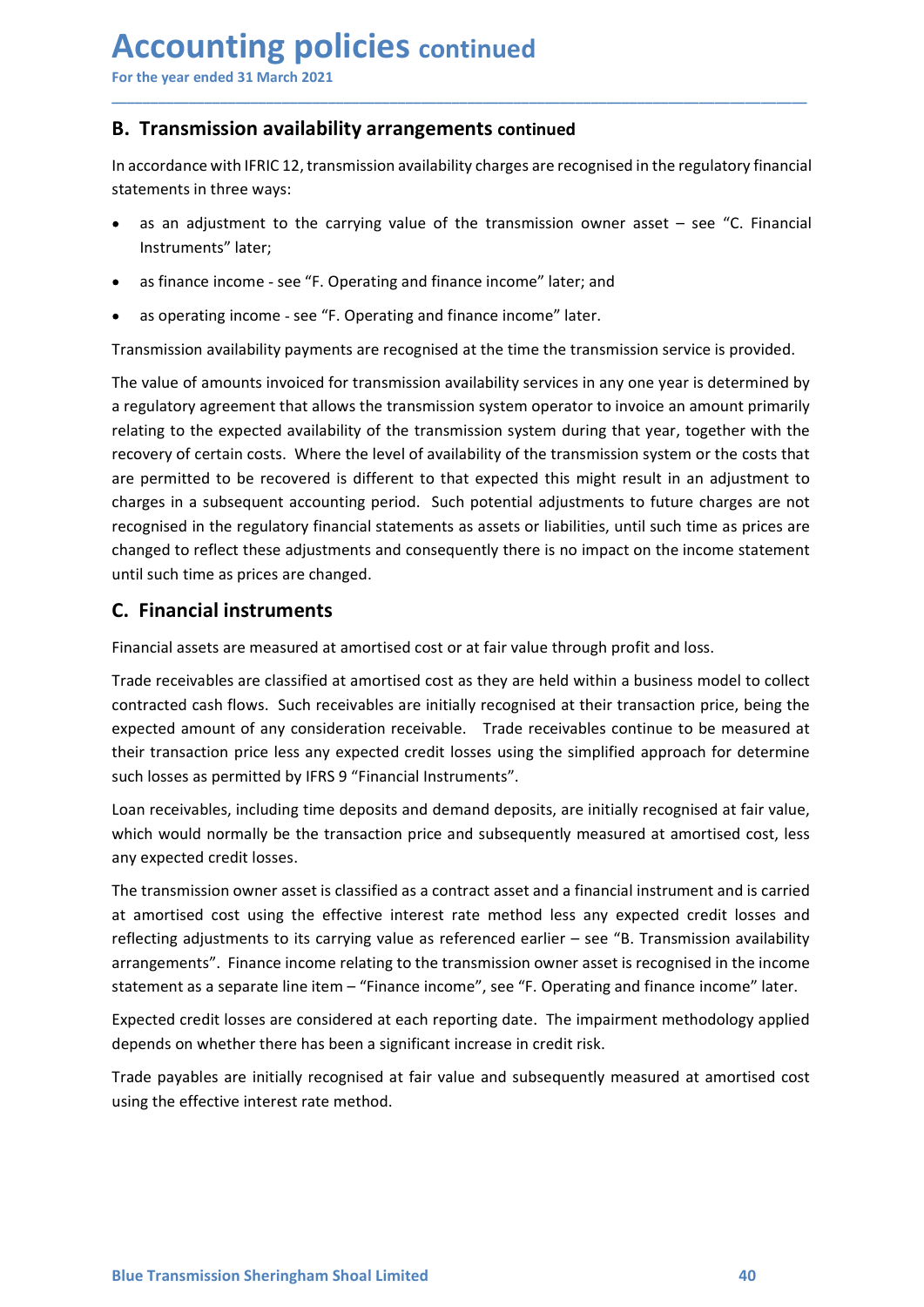# Accounting policies continued<br>
For the year ended 31 March 2021<br>
C. Financial instruments continued<br>
Borrowings, which include interest bearing loans, are recorded at their initial fair value which reflect

**Accounting policies continued<br>
For the year ended 31 March 2021**<br> **C. Financial instruments continued<br>
Borrowings, which include interest bearing loans, are recorded at their initial fair value which reflects<br>
the proceed Accounting policies continued**<br>For the year ended 31 March 2021<br>**C. Financial instruments continued**<br>Borrowings, which include interest bearing loans, are recorded at their initial fair value whe<br>the proceeds received, ne **Accounting policies continued**<br>For the year ended 31 March 2021<br>**C. Financial instruments continued**<br>Borrowings, which include interest bearing loans, are recorded at their initial fair value which reflects<br>the proceeds r **Accounting policies continued**<br>
For the year ended 31 March 2021<br> **C. Financial instruments continued**<br>
Borrowings, which include interest bearing loans, are recorded at their initial fair value which reflects<br>
the procee For the year ended 31 March 2021<br> **C.** Financial instruments continued<br>
C. Financial instruments continued<br>
Borrowings, which include interest bearing loans, are recorded at their initial fair value which reflects<br>
the pro **ACCOUNTIME POLICIES continued**<br>For the year ended 31 March 2021<br>**C.** Financial instruments continued<br>Borrowings, which include interest bearing loans, are recorded at their initial fair value which reflects<br>the proceeds r **Accounting policies continued**<br>For the year ended 31 March 2021<br>**C.** Financial instruments continued<br>Borrowings, which include interest bearing loans, are recorded at their initial fair value which reflects<br>the proceeds r **Accounting policies continued**<br>
For the year ended 31 March 2021<br> **C. Financial instruments continued**<br>
Borrowings, which include interest bearing loans, are recorded at their initial fair value which reflects<br>
the procee **Accounting policies continued**<br>
For the year ended 31 March 2021<br> **C. Financial instruments continued**<br>
Borrowings, which include interest bearing loans, are recorded at their initial fair value which reflects<br>
the procee **Accounting policies continued**<br>
For the year ended 31 March 2021<br> **C. Financial instruments continued**<br>
Borrowings, which include interest bearing loans, are recorded at their initial fair value which reflects<br>
Borrowings **Accounting policies** continued<br>
For the year ended 31 March 2021<br> **C.** Financial instruments continued<br>
Bororowings, which include interest beraing loans, are recorded at their initial fair value which reflects<br>
the proce For the year ended al March 2021<br> **C. Financial instruments continued**<br> **C. Financial instruments continued**<br>
Borrowings, which include interest bearing loans, are recorded at their initial fair value which reflects<br>
btero For the year ended 31 March 2021<br> **C.** Financial instruments continued<br>
Borrowings, which include interest bearing loans, are recorded at their initial fair value which reflects<br>
the proceeds received, net of direct issue **C. Financial instruments continued**<br>Borrowings, which include interest bearing loans, are recorded at their initial fair value which reflects<br>the proceeds received, net of direct issue costs. Subsequently all borrowings a **C. Financial instruments continued**<br>Borrowings, which include interest bearing loans, are recorded at their initial fair value which reflects<br>the proceeds received, net of direct issue costs. Subsequently all borrowings a

\_\_\_\_\_\_\_\_\_\_\_\_\_\_\_\_\_\_\_\_\_\_\_\_\_\_\_\_\_\_\_\_\_\_\_\_\_\_\_\_\_\_\_\_\_\_\_\_\_\_\_\_\_\_\_\_\_\_\_\_\_\_\_\_\_\_\_\_\_\_\_\_\_\_\_\_\_\_\_\_\_\_\_\_\_\_\_\_\_\_

below. the proceeds received, net of direct issue costs. Subsequently all borrowings are state<br>cost, using the effective interest rate method. Any difference between the proceeds aff<br>costs and the redemption value is recognised o cost, using the entector interest rate method. Any difference between the proceeds after direct issue<br>costs and the redemption value is recognised over the term of the borrowing in the income statement<br>using the effective costs and the recempton value is recognised over the term of the oborrowing in the income statement<br>
suing the effective interest rate method.<br>
Derivative financial instruments are measured at fair value through profit and Derivative financial instruments are measured at fair value through profit and loss and where the fair<br>value of a derivative is positive, it is carried as a derivative asset and where negative, as a derivative<br>liability. G Deviative manicial instruments are measured at rair value through porti and loos and where near the rair<br>value of a derivative is positive, it is carried as a derivative asset and where negative, as a derivative<br>liability.

instruments.

walle or a derivative is positive, it is carried as a derivative asset and where negative, as a derivative clausa arrangement in the period they arise unless there is a hedge relationship in place – see "D. Hedge accountin instruments.<br>In the period they arise unless there is a hedge relationship in place – see "D. Hedge accounting"<br>below.<br>No adjustment is made with respect to derivative clauses embedded in financial instruments or other<br>con below.<br>No adjustment is made with respect to derivative clauses embedded in financial instruments or other<br>contracts that are closely related to those instruments or contracts.<br>There are no embedded derivatives in host con No adjustment is made with respect to derivative clauses embedded in financial instruments or other contracts that are closely related to those instruments or contracts.<br>There are no embedded derivatives in host contracts No agustment is made with respect to derivative clauses embedded in financial instruments or other<br>contracts that are closely related to those instruments or contracts.<br>There are no embedded derivatives in host contracts t There are no empedded derivatives in host contracts that are not considered to be closely related;<br>consequently, no embedded derivatives are separately accounted for as derivative financial<br>instruments.<br>**D. Hedge accountin** 

swaps").

component transactions and methodology used for effectiveness measurement.<br>As permitted by the 'Interest Rate Benchmark Reform - Amendments to IFRS 9 Financial Instruments<br>and IFRS 7 Financial Instruments Disclosures, the consequently, no embedded derivatives are separately accounted for as derivative innancial<br>
D. Hedge accounting<br>
As permitted by IFRS 9, the Company continues to apply the hedge accounting requirements of<br>
International Ac **D. Hedge accounting**<br>As permitted by IFRS 9, the Company continues to apply the hedge accounting requirements of<br>International Accounting Standard 39.<br>The Company has entered into an arrangement with third parties that is **D. Hedge accounting**<br>As permitted by IFRS 9, the Company continues to apply the hedge accounting requirements of<br>International Accounting Standard 39.<br>The Company has dentered into an arrangement with third parties that i As permitted by IFRS 9, the Company continues to apply the hedge accounting requirements of<br>International Accounting Standard 39.<br>The Company has entered into an arrangement with third parties that is designed to hedge fut International Accounting Standard 39.<br>The Company has entered into an arrangement with third parties that is designed to hedge future<br>cash receipts arising from its activities as a provider of transmission availability ser The Company has entered into an arrangement with third parties that is designed to hedge future<br>cash receipts arising from its activities as a provider of transmission availability services (RPI swaps).<br>The Company has des The Company has entered thro an arrangement with third parties that is designed to hedge tuture<br>cash receipts arising from its activities as a provider of transmission availability services (RPI swaps).<br>The Company has des cash receipts ansing from its activuties as a provider of transmission availability services (RPI swaps).<br>The Company has designated that this arrangement is a hedge of another (non-derivative) financial<br>instrument, to mit The Company has designated that this arrangement is a hedge of another (non-derivative) financial instrument, to mitigate the impact of potential volatility on the Company's net cash flows.<br>The Company has also entered int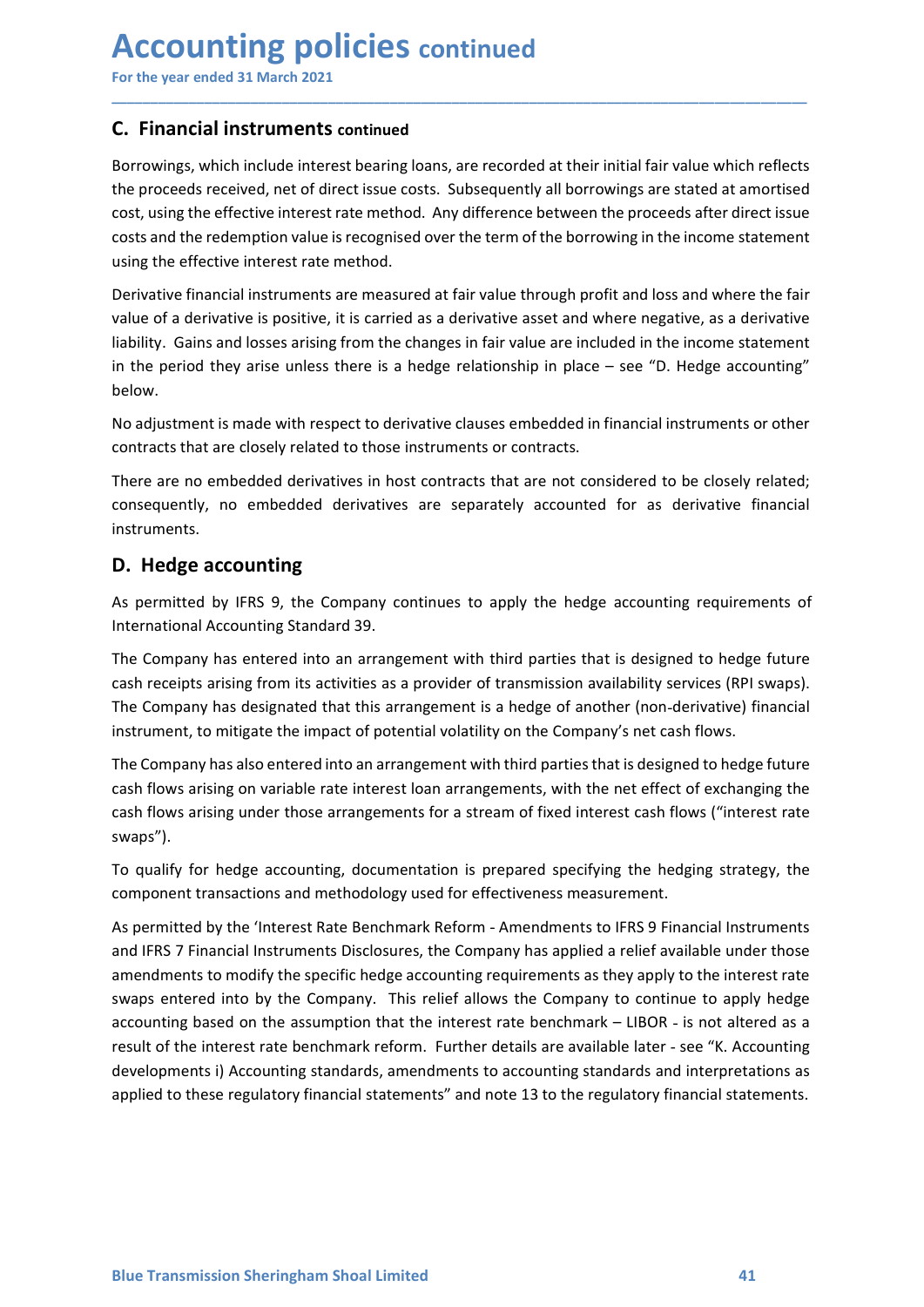# **Accounting policies continued**<br>
For the year ended 31 March 2021<br> **D. Hedge accounting-continued**<br>
Changes in the carrying value of financial instruments that are designated and effective as hedges of

**Accounting policies continued<br>
For the year ended 31 March 2021**<br> **D. Hedge accounting-continued**<br>
Changes in the carrying value of financial instruments that are designated and effective as hedges of<br>
future cash flows ( **Accounting policies continued**<br>
For the year ended 31 March 2021<br> **D. Hedge accounting-continued**<br>
Changes in the carrying value of financial instruments that are designated and effective<br>
future cash flows ("cash flow he **Accounting policies continued**<br>
For the year ended 31 March 2021<br> **D. Hedge accounting-continued**<br>
Changes in the carrying value of financial instruments that are designated and effective as hedges of<br>
future cash flows ( **Accounting policies continued**<br> **D. Hedge accounting-continued**<br> **D. Hedge accounting-continued**<br> **Changes** in the carrying value of financial instruments that are designated and effective as hedges of<br>
future cash flows **Accounting policies continued**<br>For the year ended 31 March 2021<br>D. Hedge accounting-continued<br>Changes in the carrying value of financial instruments that are designated and effective as hedges of<br>future cash flows ("cash **Accounting policies continued**<br>For the year ended 31 March 2021<br>D. Hedge accounting-continued<br>Changes in the carrying value of financial instruments that are designated and effective as hedges of<br>future cash flows ("cash **Accounting policies continued**<br>For the year ended 31 March 2021<br>D. Hedge accounting-continued<br>Changes in the carrying value of financial instruments that are designated and effective as hedges of<br>future cash flows ("cash **Accounting policies continued**<br> **D. Hedge accounting-continued**<br> **D. Hedge accounting-continued**<br> **Changes in the carrying value of financial instruments that are designated and effective as hedges of<br>
truture cash flows Accounting policies continued**<br> **D. Hedge accounting-continued**<br> **D. Hedge accounting-continued**<br> **Changes in the carrying value of financial instruments that are designated and effective as hedges of<br>
future cash flows ( ACCOUNTIME POLICIES continued**<br>
For the year ended 31 March 2021<br> **D. Hedge accounting-continued**<br> **Changes in the carrying value of financial instruments that are designated and effectiv<br>
future cash flows ("cash flow he Accounting policies** continued<br>
D. Hedge accounting-continued<br>
D. Hedge accounting-continued<br>
Changes in the carrying value of financial instruments that are designated and effective as hedges of<br>
future cash flows ("cash **Accounting policies** continued<br> **D.** Hedge accounting-continued<br> **D.** Hedge accounting-continued<br>
Changes in the carrying value of financial instruments that are designated and effective as hedges of<br>
trucure cash flows ( For the year ended 31 March 2021<br> **D. Hedge accounting-continued**<br> **Changes in the carrying value of financial instruments that are designated and effective as hedges of<br>
future cash flows ("cash flow hedges") including an** For the year ended 31 March 2021<br> **D. Hedge accounting-continued**<br> **Changes in the carrying value of financial instruments that are designated and effective as hedges of<br>
future cash flows ("cash flow hedges") including an D. Hedge accounting-continued**<br>
Changes in the carrying value of financial instruments that are designated and effective as hedges of<br>
future cash flows ("cash flow hedges") including any change in the fair value of those **D. Hedge accounting-continued**<br> **Changes in the carrying value of financial instruments that are designated and effuture cash flows ("cash flow hedges") including any change in the fair value of<br>
result from a change in t** Changes in the carrying value of financial instruments that are designated and effective as hedges of<br>truent cash floows ("cash floow hedges") including any change in the fair value of those hedges that<br>treut to man shange future cash flows ("cash flow hedges") including any change in the fair value of those hedges that result from a scharge in the credit risk of these hedges are recognised inferctly in a hedging reserve in equity an any ine result from a change in the credit risk of these hedges are recognised directly in a hedging reserve in<br>equity and any inerfective portion is recognised immediately in the income statement. Amounts<br>deferred in equity in re

\_\_\_\_\_\_\_\_\_\_\_\_\_\_\_\_\_\_\_\_\_\_\_\_\_\_\_\_\_\_\_\_\_\_\_\_\_\_\_\_\_\_\_\_\_\_\_\_\_\_\_\_\_\_\_\_\_\_\_\_\_\_\_\_\_\_\_\_\_\_\_\_\_\_\_\_\_\_\_\_\_\_\_\_\_\_\_\_\_\_

equity and any inerrective portion is recognised immediately in the income state<br>deferred in equity in respect of cash flow hedges are subsequently recognised in the<br>terminated, and the underlying position being hedged has in the same period in which the hedged item affects net profit or loss or the hedging relationship is<br>terminated, and the underlying position being hedged has been extinguished.<br> **E. Income taxation**<br>
Income taxation asset terminated, and the underlying position being hedged has been extinguished.<br> **E. Income taxation**<br>
Income taxation comprises current and deferred taxation. Income taxation is recognised where a<br>
taxation asset or liability **E. Income taxation**<br>Income taxation comprises current and deferred taxation. Income taxation is recognised where a<br>taxation asset or liability arises that is permitted to be recognised under generally accepted<br>accounting **Example 1**<br> **Example 12**<br>
Income taxation asset or liability arises that is permitted to be recognised under generally accepted<br>
accounting principles. All identifiable taxation assets or liabilities are recognised in the Income taxation comprises current and deferred taxation. Income taxation is recognised where a<br>taxation asset or liability arises that is permitted to be recognised under generally accepted<br>eaccounting principles. All iden taxation asset or liablitly arises that is permitted to be recognised under generally accepted<br>accounting principles. All identifiable taxation assets or liablilities are recognised in the income<br>statement except to the ex

actualining principles. A in tue intramal elastation assess or inaulismics are recognised directly in<br>equity, in which case such taxation assets or liabilities are recognised in equity.<br>Current taxation assets and liabilit station the except to the extent that the taxation ansing relates to other items recognised unectry in<br>Expremit taxation assets and liabilities are measured at the amount expected to be recovered from or<br>paid to the taxati equity, in which case such taxation assets on nabilities are recognised in equity.<br>Current taxation assets and liabilities are measured at the amount expected to be recovered from or<br>Current taxation authorities. The tax r Current taxation<br>
current taxation authorities. The tax rates and tax laws used to compute the amount of taxation<br>
are those that are enacted, or substantively enacted, by the balance sheet date.<br>
Deferred taxation authori Current taxation assets and liabilities are measured at the amount expected to be recovered from or<br>paid to the taxation authorities. The tax rates and tax laws used to compute the amount of taxation<br>are those that are ena paid to the taxation authorities. The tax rates and tax laws used to compute the am<br>are those that are enacted, or substantively enacted, by the balance sheet date.<br>Deferred taxation is provided using the balance sheet lia **Deferred taxation**<br> **Deferred taxation**<br> **Deferred taxation**<br> **Deferred taxation**<br> **Deferred taxation** is provided using the balance sheet liability method and is recognised on temporary<br>
differences between the carrying

### General

Unrecognised deferred taxation assets are reassessed at each balance sheet date and are recognised<br>to the extent that it has become probable that future taxable profit will allow the deferred taxation<br>asset to be recovered differences between the carrying amounts of assets and liabilities in the regulatory financial<br>statements and the corresponding tax bases used in the computation of taxable profit.<br>Deferred taxation laabilities are general statements and the corresponding tax bases used in the computation of taxable profit.<br>Deferred taxation aiselisties are generally recognised on all taxable temporary differences and<br>deferred taxation assets are recognised Deferred taxation liabilities are generally recognised on all taxable temporary differences and<br>deferred taxation assets are recognised to the extent that is probable that taxable profits will be<br>available against which de Deterred taxation iasolities are generally recognised on all taxable tendered taxable profits will be available against which deductible temporary differences can be utilised.<br>Deferred taxation is calculated at the tax rat derered transmission assets are recognated to the extent that is probable that a subjective that and the external to the extern that is probable theird taxtation is calculated at the tax rates that are expected to apply in available against winch deductible temporary dimerences can be utilised.<br>Deferred taxation is calculated at the tax rates that are expected to apply in the period when the<br>liability is settled, or the asset is realised, ba Deferred taxation is calculated at the tax rates that are expected to apply in the perioc<br>liability is settled, or the asset is realised, based on the tax rates (and tax laws) that have been<br>or substantively enacted, by th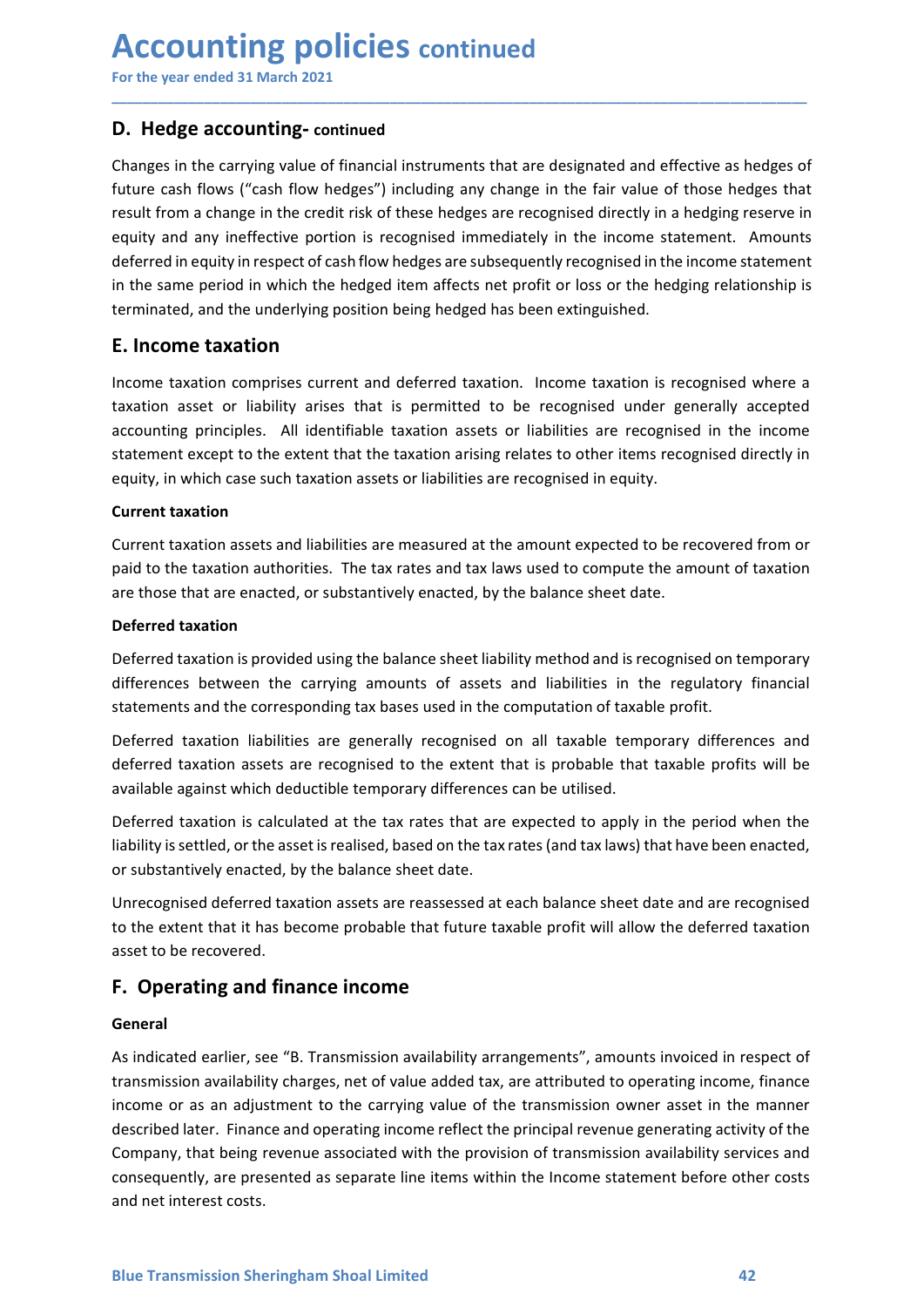## Accounting policies continued<br>
For the year ended 31 March 2021<br>
F. Operating and finance income - continued<br>
General - continued Accounting policies continued<br>
For the year ended 31 March 2021<br>
F. Operating and finance income - continued<br>
General - continued

### General - continued

Accounting policies continued<br>
For the year ended 31 March 2021<br>
F. Operating and finance income - continued<br>
General - continued<br>
An estimate has been made as to the appropriate revenue that should be attributable to a st **ACCOUNTING POLICIES continued**<br>
For the year ended 31 March 2021<br> **F. Operating and finance income - continued**<br>
An estimate has been made as to the appropriate revenue that should be attributable to a standalone<br>
operato

\_\_\_\_\_\_\_\_\_\_\_\_\_\_\_\_\_\_\_\_\_\_\_\_\_\_\_\_\_\_\_\_\_\_\_\_\_\_\_\_\_\_\_\_\_\_\_\_\_\_\_\_\_\_\_\_\_\_\_\_\_\_\_\_\_\_\_\_\_\_\_\_\_\_\_\_\_\_\_\_\_\_\_\_\_\_\_\_\_\_

**ACCOUNTING POLICIES continued**<br>
For the year ended 31 March 2021<br> **F. Operating and finance income - continued**<br>
An estimate has been made as to the appropriate revenue that should be attributable to a standalone<br>
operato **ACCOUNTING POLICIES continued**<br>For the year ended 31 March 2021<br>**F. Operating and finance income - continued**<br>**General - continued**<br>An estimate has been made as to the appropriate revenue that should be attributable<br>opera **Accounting policies continued**<br>
For the year ended 31 March 2021<br> **F. Operating and finance income - continued**<br>
An estimate has been made as to the appropriate revenue that should be attributable to a standalone<br>
operati **ACCOUNTIME POLICIES continued**<br>For the year ended 31 March 2021<br>**F. Operating and finance income - continued**<br>An estimate has been made as to the appropriate revenue that should be attributable to a standalone<br>operator wi **Accounting policies** continued<br>For the year ended 31 March 2021<br>**F. Operating and finance income - continued**<br>An estimate has been made as to the appropriate revenue that should be attributable to a standalone<br>operator wi **ACCOUNTIME POLICIES** continued<br>
For the year ended 31 March 2021<br> **F. Operating and finance income - continued**<br>
An estimate has been made as to the appropriate revenue that should be attributable to a standalone<br>
operati **Accounting policies continued**<br>
For the year ended 31 March 2021<br> **F. Operating and finance income - continued**<br> **General - continued**<br>
An estimate has been made as to the appropriate revenue that should be attributable t **ACCOUNTIME POLICIES continued**<br>For the year ended 31 March 2021<br>**F. Operating and finance income - continued**<br>**General - continued**<br>An estimate has been made as to the appropriate revenue that should be attributa<br>operator

For the year ended 31 March 2021<br> **F. Operating and finance income - continued**<br> **General - continued**<br>
An estimate has been made as to the appropriate revenue that should be attributable to a standalone<br>
operator with res **F. Operating and finance income - continued**<br> **General - continued**<br>
An estimate has been made as to the appropriate revenue that should be attributable to a standalone<br>
operating income<br> **Operating income represents the F. Operating and finance income - continued**<br> **Seneral - continued**<br>
An estimate has been made as to the appropriate revenue that should be attributable to a standalone<br>
operating income<br> **Operating income**<br> **Operating in Constrained Solution** and interactive commisted that should be attributable to a standalone<br>An estimate has been made as to the appropriate revenue that should be attributable to a standalone<br>operator with responsibility General - continued<br>An estimate has been made as to the appropriate revenue that should be attributable to a standalone<br>operating income<br>Coperating income<br>Coperating income<br>conting income represents the income derived from An estimate has been made as to the appropriate revenue that should be attributable to a standa<br>operator with responsibility for operations, maintenance and insurance.<br>Operating income<br>represents the income derived from th **Operating income**<br>
Operating income represents the income derived from the provision of operating services, principally<br>
to NGESO, the Great Britain electricity system operator. Such services include those activities that **Operating income**<br>
Operating income represents the income derived from the provision of operating services, principally<br>
Or NGESO, the Great Britain electricity system operator. Such services include those activities that Operating income represents the income derived from the provision of operating services, principally<br>to NGSO, the Great Birtain electricity system operator. Such services include those activities that<br>tresult in the effici or victors, increar uniminal crectine, y-p-timin spectration and the stressel in the efficient and safe operation of the Company's transmission assets and are reflective of the costs incurred inative protion of the Company

the costs incurred in providing those services, including the cost of insuring the transmission assets on<br>
behalf of a standalone transmission owner.<br> **Finance income**<br> **Finance income arising from the provision of transmi** Ethalf of a standalone transmission owner.<br> **Einance income**<br> **Einance income**<br> **Einance income**<br> **Einance income**<br> **Einance incomeeration**<br> **Cinculated with the safe decommission owner"**<br> **Conformation**<br> **Conformation**<br> Finance income<br>
Finance income arising from the provision of transmission availability services represents the return<br>
that an efficient standiolone "transmission ower" would expect to generate from the holding of the<br>
tra <sup>1</sup><br> **Elinance income arising from the provision of transmission availability services represents the return**<br>
that an efficient standalone "transmission owner" would expect to generate from the holding of the<br>
transmissio Finance income arising from the provision of transmission availability services represents the return<br>that an efficient statedlone "transmission owner" would expect to generate from the holding of the<br>transmission owner as that an efficient standalone "transmission owner" would expect to generate from the holding of the<br>transmission owner axest and an estimate has been made as to the appropriate return that such an<br>owner would generate havin transmission owner asset and an estimate has been made as to the appropriate return that such an<br>that is generated on this asset is allocated to each period using the effective interest rate method.<br> **G.** Cash and cash equ owner would generate having regard to the risks associated with those arrangements.<br>
that is generated on this asset is allocated to each period using the effective interest rate r<br> **G.** Cash and cash equivalents<br>
Cash and G. Cash and cash equivalents<br>Cash and cash equivalents<br>Cash and cash equivalents include cash held at bank and in hand, together with short-term highly<br>liquid investments with an original maturity of less than three months **Cass and cash equivalents** included cash held at bank and in hand, together with short-term highly liquid investments with an original maturity of less than three months that are readily convertible to known amounts of ca Cash and cash equivalents include cash held at bank and in hand, together with short-term highly<br>liquid investments with an original maturity of less than three months that are readily convertible to<br>thown amounts of cash liquid investments with an original maturity of less than three months that are readily convertible to known amounts of cash and subject to an insignificant change in value.<br> **H. Decommissioning costs**<br> **H. Decommission in** 

of the lefterest clarige. Changes in estimates arising from revised cost assessments are included<br> **I.** Infrastructure financial liabilities are initially recognised at the present value of the payments<br>
expected to be mad known amounts of cash and subject to an insignificant change in value.<br> **H. Decommissioning costs**<br>
Provision is made for costs expected to be incurred at the end of the useful life of the offshore<br>
ransmission network ass **H. Decommissioning costs**<br>Provision is made for costs expected to be incurred at the end of the useful life of the offshore<br>transmission network associated with the safe decommissioning of that network. Provision for thes **Experimentation is continuous continuos** conservated to be incurred at the end of the useful life of the offshore Pronusion is made for costs expected with the safe decommissioning of that network. Provision for these cos Provision is made for costs expected to be incurred at the end of the useful life of the diffshace acceles transmission network associated with the safe decommissioning for that network. Provision of these transmission pro transmission network associated with the safe decommissioning of that network. Provision for these<br>costs is based on future estimated expenditures, discounted to present values. Changes in the<br>provision arising from revise costs is based on future estimated expenditures, discounted to present values. Changes in the provision arising from revised estimates or discount rates, or changes in the expended thing of the expenditures, are recognised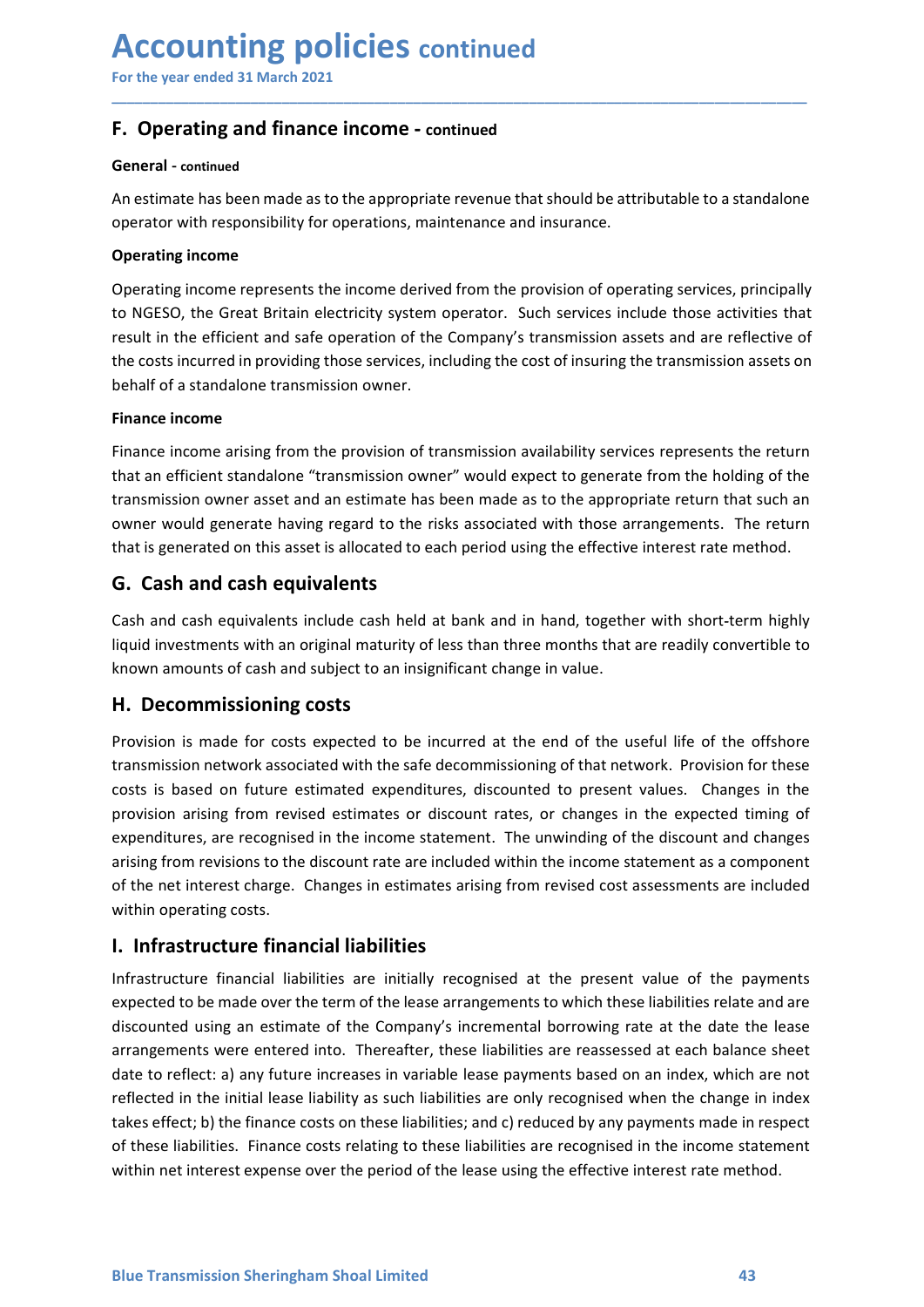## Accounting policies continued<br>
For the year ended 31 March 2021<br>
J. Critical accounting judgements, key assumptions and sources of estimatio<br>
uncertainty **Accounting policies continued<br>
For the year ended 31 March 2021**<br> **J. Critical accounting judgements, key assumptions and sources of estimation<br>
uncertainty<br>
The preparation of regulatory financial statements requires man** uncertainty

\_\_\_\_\_\_\_\_\_\_\_\_\_\_\_\_\_\_\_\_\_\_\_\_\_\_\_\_\_\_\_\_\_\_\_\_\_\_\_\_\_\_\_\_\_\_\_\_\_\_\_\_\_\_\_\_\_\_\_\_\_\_\_\_\_\_\_\_\_\_\_\_\_\_\_\_\_\_\_\_\_\_\_\_\_\_\_\_\_\_

Accounting policies continued<br>
For the year ended 31 March 2021<br>
J. Critical accounting judgements, key assumptions and sources of estimation<br>
uncertainty<br>
The preparation of regulatory financial statements requires manage **Accounting policies continued**<br> **J. Critical accounting judgements, key assumptions and sources of estimation**<br> **J. Critical accounting judgements, key assumptions and sources of estimation**<br>
The preparation of regulatory **Accounting policies continued**<br>For the year ended 31 March 2021<br>J. Critical accounting judgements, key assumptions and sources of estimation<br>uncertainty<br>The preparation of regulatory financial statements requires manageme **Accounting policies continued**<br>For the year ended 31 March 2021<br>**J. Critical accounting judgements, key assumptions and sources of estimation**<br>uncertainty<br>The preparation of regulatory financial statements requires manage **Accounting policies continued**<br>For the year ended 31 March 2021<br>J. Critical accounting judgements, key assumptions and sources of estimation<br>uncertainty<br>The preparation of regulatory financial statements requires manageme **Accounting policies continued**<br>
For the year ended 31 March 2021<br> **J. Critical accounting judgements, key assumptions and sources of estimation**<br>
Incepraation of regulatory financial statements requires management to make **Accounting policies** continued<br>
For the year ended 31 March 2021<br> **J. Critical accounting judgements, key assumptions and sources of estimation**<br>
Incerpration of regulatory financial statements requires management to make **Accounting policies continued**<br> **For the year ended 31 March 2021**<br> **J. Critical accounting judgements, key assumptions and sources of estimation**<br> **Uncertainty**<br>
The preparation of regulatory financial statements require **Accounting policies** continued<br>
For the year ended 31 March 2021<br> **J. Critical accounting judgements, key assumptions and sources of estimation**<br> **Uncertainty**<br>
The preparation of regulatory financial statements requires **CCOUNTIME POLICTES CONTINUED**<br>
The vear ended 31 March 2021<br>
Critical accounting judgements, key assumptions and sources of estimation<br>
certainty<br>
preparation of regulatory financial statements requires management to make

**In time polices continued**<br> **Exercise in March 2021**<br> **Accounting judgements, key assumptions and sources of estimation**<br> **Aty**<br> **Aty**<br> **Accounting judgements, key assumptions and sources of estimation**<br>
ateinon of regula For the year ended 31 March 2021<br>
1. Critical accounting judgements, key assumptions and sources of estimation<br>
uncertainty<br>
The preparation of regulatory financial statements requires management to make accounting<br>
indgem **J. Critical accounting judgements, key assumptions and sources of estimation**<br>
uncertainty<br>
The preparation of regulatory financial statements requires management to make accounting<br>
ijudgements, estimates and assumptions **J. Critical accounting judgements, key assumptions and sources of estimation**<br>The preparation of regulatory financial statements requires management to make accounting<br>judgements, estimates and assumptions that affect the **uncertainty**<br>
The preparation of regulatory financial statements requires management to make accounting<br>
indegements, estimates and assumptions that affect the reported amounts of assets and liabilities,<br>
disributing the **Exerces and Solution** of regulatory financial statements requires management<br>The preparation of regulatory financial statements requires management<br>idgenents, estimates and assumptions that affect the reported amounts of<br> divertions, estimates and assumptions that affect the reported amounts of assets and liabilities,<br>disclosures of contingent assets and liabilities and the reported amounts of revenue and expenses<br>during the reporting perio Insures of contingent assets and liabilities and the reported amounts of revenue and expenses<br>are reporting period. Actual results could differ from these estimates.<br>A reporting period the revision occurs. The following is the reporting period. Actual results could differ from these estimates.<br>
tions and estimates are reviewed on an on-going basis and any revisions to them are<br>
ed in the period the revision occurs. The following is a summary mptions and estimates are reviewed on an on-going basis and any revisions to them are<br>graised in the period the revision occurs. The following is a summary of the critical accounting<br>assumptions that have been applied.<br> **F** Financial statements in three ways: as finance income, as operating the accounting and the period the period the revision occurs. The following is a summary of the critical accounting adopted by the Company together with i ear in the perion the resistant octurs. The following is a summary of the cluster actionning<br>adopted by the Company together with information about the key judgements, estimations<br>amptions that have been applied.<br>**Transmis** and assumptions that have been applied.<br>
i) Transmission availability arrangements – including a consideration of the judgements<br>
applied to recognise income and a transmission owner asset<br>
The Directors after due enquiry different accounting and alternative internation of the judgements<br>applied to recognise income and a transmission owner asset<br>the Directors after due enquiry have identified that the characteristics of the regulatory, lega **The Different accounting and alter the income recognition and and contraction of the judgements<br>The Directors after due enquiry have identified that the characteristics of the regulatory, legal and<br>contractual arrangement The Directors after due enquiry have identified that the characteristics of the regule<br>contractual araragements that give rise to transmission availability charges are contracted araragements that give rise to transmissio** 

- 
- 

The Directors after due enquiry have identified that the characteristics of the regulatory, legal and<br>contractual arrangements that give rise to transmission availability charges are consistent with the<br>principles containe contractual arrangements that guve rise to transmission availability charges are consistent with the principles contained by the Company for transmission network availability is consistent with IFRIC 12 and IFRS 15.<br>
As a principles contained within IFRIC 12 and IFRS 15 where appropriate. Consequently, the accounting for<br>
FRS 15.<br>
As a consequence of the application of this judgement, the following outcomes follow:<br>
a. A transmission owner charges made by the Company for transmission network availability is consistent with IFRIC 12 and<br>HFRS 15.<br>As a consequence of the application of this judgement, the following outcomes follow:<br>a. A transmission owner asset IFRS 15.<br>
as a consequence of the application of this judgement, the following outcomes follow:<br>
a. A transmission owner asset has been recognised at cost in accordance with the principles of<br>
IFRIC 12 and IFRS 15; and<br>
b. As a consequence of the application of this judgement, the following outcomes follow:<br>
a. A transmission owner asset has been recognised at cost in accordance with the principles of<br>
IFRIC 12 and IFRS 15; and<br>
b. In accor a. A transmission owner asset has been recognised at cost in accordance with the principles of<br>
IFRIC 12 and IFRS 15; and<br>
In accordance with the recognised in the regulatory<br>
In accordance with IFRIC 12, transmission ava In an accuration of the may one of the project.<br>
In accordance with IFRIC 12, transmission availability charges are recognised in the regulatory<br>
financial statements in three ways: as finance income, as operating income a financial statements in three ways: as finance income, as operating income and as an adjustment to the carrying value of the transmission owner asset.<br>An alternative accounting analysis giving rise to an alternative judgem adjustment to the carrying value of the transmission owner asset.<br>An alternative accounting analysis giving rise to an alternative judgement could result in a significantly<br>different accounting outcome which would affect t An alternative accounting analysis giving rise to an alternative judgement could result in a significantly<br>different accounting outcome which would affect the amounts and classification of asset and liabilities<br>in the bala different accounting outcome which would affect the amounts and classification of asset and liabilities<br>in the balance sheet and alter the income recognition and presentation of amounts included within<br>the income statement in the balance sheet and alter the income recognition and presentation of amounts included within<br>the incompary has also determined that the transmission owner asset is expected to be recovered over<br>a period of 20 years fr the income statement.<br>The Company has also determined that the transmission owner asset is expected to be recovered over<br>a period of 20 years from the date the Licence came into force (27 June 2013) – being the principal<br>p The Company has also determined that the transmission owner asset is expected to be recovered over<br>period of 20 years from the date the Licence came into force (27 June 2013) – being the principal<br>period over which the Com and particular and the date the licence came into force (27 June 2013) – bein<br>a period of 20 years from the date the Licence came into force (27 June 2013) – bein<br>period over which the Company is permitted to levy charges

period over which the Company is permitted to levy charges for transmission availability and therefore<br>the expected useful life of the transmission owner asset. This judgement has the effect of determining<br>the amount of fi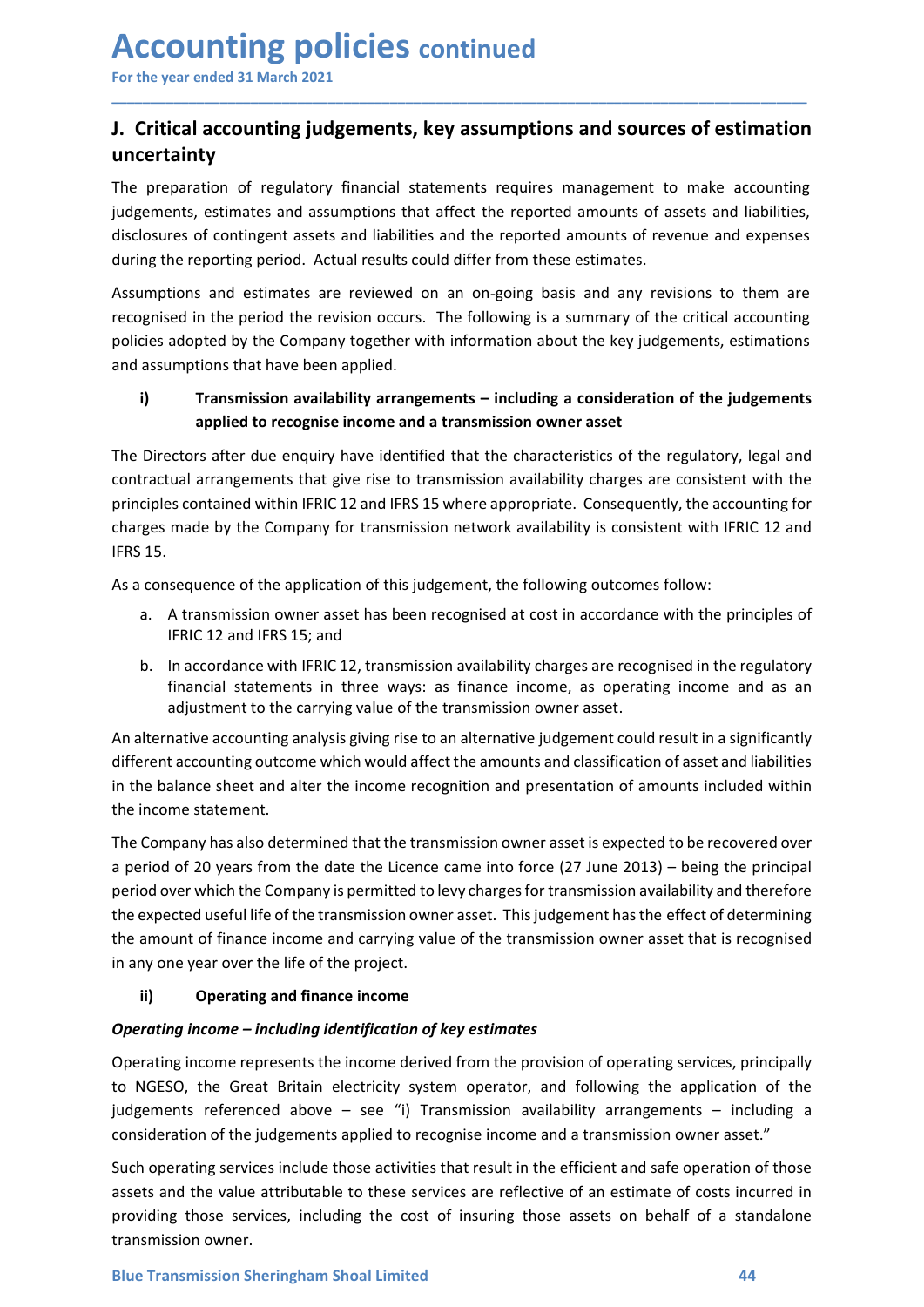## Accounting policies continued<br>
For the year ended 31 March 2021<br>
J. Critical accounting judgements, key assumptions and sources of estimatio<br>
uncertainty continued For the year ended 31 March 2021 Accounting policies continued<br>
For the year ended 31 March 2021<br>
J. Critical accounting judgements, key assumptions and sources of estimation<br>
uncertainty continued<br>
ii) Operating and finance income continued<br>
Operating in uncertainty continued

\_\_\_\_\_\_\_\_\_\_\_\_\_\_\_\_\_\_\_\_\_\_\_\_\_\_\_\_\_\_\_\_\_\_\_\_\_\_\_\_\_\_\_\_\_\_\_\_\_\_\_\_\_\_\_\_\_\_\_\_\_\_\_\_\_\_\_\_\_\_\_\_\_\_\_\_\_\_\_\_\_\_\_\_\_\_\_\_\_\_

**CCOUNTING POLICIES continued**<br>
She were ended 31 March 2021<br>
Critical accounting judgements, key assumptions and sources of estimation<br>
ii) Operating and finance income continued<br>
Operating income – including identificati **CCOUNTIME POLICIES** continued<br>
Critical accounting judgements, key assumptions and sources of estimation<br>
ii) Operating and finance income continued<br>
ii) Operating and finance income continued<br>
Operating income – includin For the year ended 31 March 2021<br> **J. Critical accounting judgements, key assumptions and sources of estimation**<br>
uncertainty continued<br>
ii) Operating and finance income continued<br>
Estimates were made by management with ef **Accounting policies** continued<br>
For the year ended 31 March 2021<br>
J. Critical accounting judgements, key assumptions and sources of estimation<br>
uncertainty continued<br>
ii) Operating and finance income continued<br> *Operating* **Accounting policies** continued<br>
For the year ended 31 March 2021<br> **J. Critical accounting judgements, key assumptions and sources of estimation**<br>
uncertainty continued<br>
(i) Operating and finance income continued<br> *Operati* **Accounting policies continued**<br>
For the year ended 31 March 2021<br> **J. Critical accounting judgements, key assumptions and sources of estimation**<br>
uncertainty continued<br>
(a) operating and finance income continued<br>
generati **Accounting policies** continued<br>
For the year ended 31 March 2021<br> **J. Critical accounting judgements, key assumptions and sources of estimation**<br>
uncertainty continued<br>
(i) Operating and finance income continued<br>
continue **Accounting policies** continued<br>
For the year ended 31 March 2021<br> **I. Critical accounting judgements, key assumptions and sources of estimation**<br>
uncertainty continued<br>
(a) Operating and finance income continued<br>
Comparin **ACCOUNTIME POLICIES** continued<br>
For the year ended 31 March 2021<br>
1. Critical accounting judgements, key assumptions and sources of estimation<br>
ii) Operating income – including identification of key estimates continued<br>
E **ACCOUNTIME POIICIES continued**<br> **J.** Critical accounting judgements, key assumptions and sources of estimation<br>
uncertainty continued<br>
(i) Operating and finance income continued<br>
(operating income – including identificat For the year ended 31 March 2021<br> **J. Critical accounting judgements, key assumptions and sources of estimation**<br> **uncertainty continued**<br> **ii)** Operating and finance income continued<br>
Estimates were made by management wi **J. Critical accounting judgements, key assumptions and sources of estimation uncertainty continued**<br>
ii) Operating and finance income continued<br> **Operating income** – *including identification of key estimates continued*<br> **J. Critical accounting judgements, key assumptions and sources of estimation**<br>
uncertainty continued<br>
(i) Operating and finance income continued<br> *Operating income – including identification of key estimates continued*<br> **uncertainty continued**<br> **Operating income – including identification of key estimates continued**<br> **Estimates were made by management with effect from the date that the Licence came into force (27<br>
Estimates were made by** ii) Operating and finance income continued<br> *Operating income – including identification of key estimates continued*<br>
Estimates were made by management with effect from the date that the Licence came into force (27<br>
June **Operating income – including identification of key estimates continued**<br>Estimates were made by management with effect from the date that the Licence came into force (27<br>June 2013), to determine the appropriate amount of r **Operating income – including identification of key estimates continued<br>Estimates were made by management with effect from the date that the licence came into force (27<br>June 2013), to determine the appropriate amount of r** Estimates were made by management with effect from the date that the Licence came into force (27)<br>income classification as if this service were provided by an independent standable cattibutable to this<br>income classificatio

June 2013), to determine the appropriate amount of revenue that would be attributable to this responsibility for operations, maintemance and insurance. The principles attributable to these estimates determined with effect income classification as if this service were provided by an independent standalone operator with<br>responsibility for operations, maintenance and insurance. The principles attributable to these<br>estimates determined with eff responsibility for operations, maintenance and insurance. The principles attributable to these estimates determined with effect from the date that the Licence canne into force continue to apply to the charges made by the C estimates determined with effect from the date that the Licence came into force continue to apply to<br>the charges made by the Company for transmission network availability in each financial year over the<br>expected useful lif the charges made by the Company for transmission network availability in each financial year over the systected useful life of the transmission owere asset. To the extent that an alternative estimate could thave been made expected useful life of the transmission owner asset. To the extent that an alternative estimate could<br>attributable to this income classification then the estimate of income attributable to finis income<br>statibutable to thi have been made at the date that the Licence came into force as to a reasonable level of revenue<br>stributible to this income classification then the estimate of income attributable to finance income<br>(see below) may have been accordingly. below) may have been amended.<br>
Ince *income* - *including identification of key estimates*<br>
invaright engelication of the judgements referenced earlier – see "i) Transmission availability<br>
ingements – including a considera Following the application of the juagements referenced earlier – see<sup>-1</sup>) Transmission availability<br>arrangements – including a consideration of the judgements applied to recognise income and a<br>transmission owner asset." arrangements – including a consideration of the judgements applied to recognise income and a<br>transmission owner asset." - finance income arising from the provision of transmission availability<br>services represents an estima transmission owner asset." - "Innance income arising from the provision or transmission owner are<br>vervices represents an estimate of the return that an efficient standalone and independent<br>"transmission owner" would expect services represents an estimate of the return that an eltricent standalone and independent<br>"transmission owner" would expect to generate from the holding of the transmission owner asset. An<br>estimate of an appropriate retur "transmission owner" would expect to generate from the holding of the transmission<br>estimate of an appropriate return to the owener of such an asset having regard to<br>with those arrangements was carried out by the Company fr

### General

General<br>The Company uses derivative financial instruments to hedge certain economic exposures in relation<br>to movements in interest rates and movements in RPI as compared with the position that was<br>expected at the date the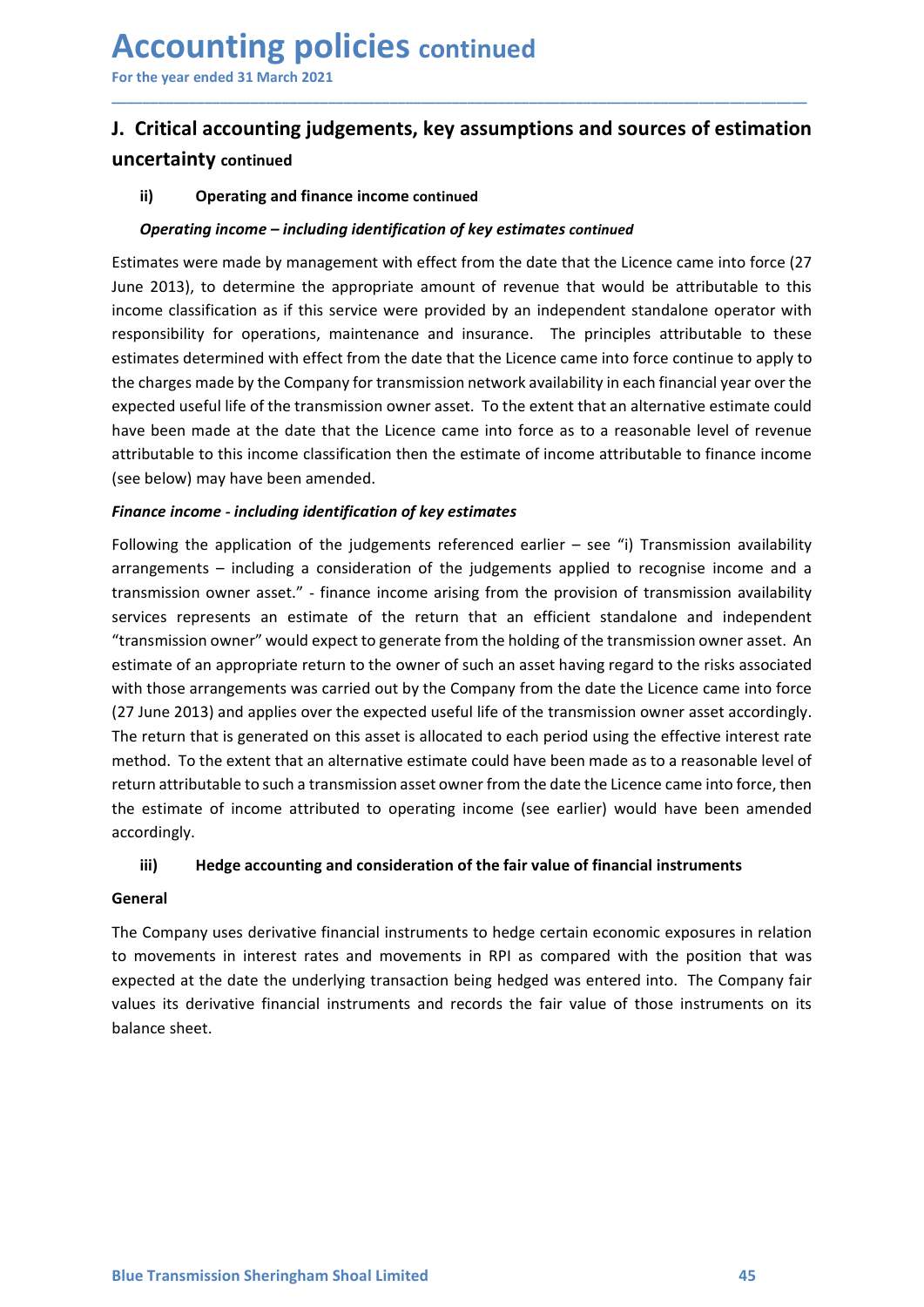## Accounting policies continued<br>
For the year ended 31 March 2021<br>
J. Critical accounting judgements, key assumptions and sources of estimatio<br>
uncertainty continued For the year ended 31 March 2021 Accounting policies continued<br>
For the year ended 31 March 2021<br>
J. Critical accounting judgements, key assumptions and sources of estimation<br>
uncertainty continued<br>
iii) Hedge accounting and consideration of the fair valu uncertainty continued

\_\_\_\_\_\_\_\_\_\_\_\_\_\_\_\_\_\_\_\_\_\_\_\_\_\_\_\_\_\_\_\_\_\_\_\_\_\_\_\_\_\_\_\_\_\_\_\_\_\_\_\_\_\_\_\_\_\_\_\_\_\_\_\_\_\_\_\_\_\_\_\_\_\_\_\_\_\_\_\_\_\_\_\_\_\_\_\_\_\_

**CCOUNTING POLICIES** continued<br>
Server and the year ended 31 March 2021<br>
Critical accounting judgements, key assumptions and sources of estimation<br>
iii) Hedge accounting and consideration of the fair value of financial ins **Accounting policies continued**<br>For the year ended 31 March 2021<br>J. Critical accounting judgements, key assumptions and sources of estimation<br>uncertainty continued<br>ii) Hedge accounting and consideration of the fair value o For the year ended 31 March 2021<br> **J. Critical accounting judgements, key assumptions and sources of estimation**<br>
uncertainty continued<br>
iii) Hedge accounting and consideration of the fair values<br>
Application of judgements For the year ended 31 March 2021<br> **U. Critical accounting judgements, key assumptions and sources of estimation**<br>
uncertainty continued<br>
iii) Hedge accounting and consideration of the fair value of financial instruments co For the year ended 31 March 2021<br> **J. Critical accounting judgements, key assumptions and sources of estimation**<br>
uncertainty continued<br>
iii) Hedge accounting and consideration of the fair value of financial instruments co **Accounting policies** continued<br>
For the year ended 31 March 2021<br> **J. Critical accounting judgements, key assumptions and sources of estimation**<br>
uncertainty continued<br>
iii) Hedge accounting and consideration of the fair **Accounting policies** continued<br>
For the year ended 31 March 2021<br> **J. Critical accounting judgements, key assumptions and sources of estimation**<br>
uncertainty continued<br>
(ii) Hedge accounting and consideration of the fair **Accounting policies** continued<br>
For the year ended 31 March 2021<br> **1. Critical accounting judgements, key assumptions and sources of estimation**<br>
uncertainty continued<br>
iii) Hedge accounting and consideration of the fair **ACCOUNTIME POLICIES** continued<br>
For the year ended 31 March 2021<br>
1. Critical accounting judgements, key assumptions and sources of estimation<br>
iii) Hedge accounting and consideration of the fair value of financial instru **ACCOUNTIME POIICIES continued**<br>
I. Critical accounting judgements, key assumptions and sources of estimation<br>
uncertainty continued<br>
iii) Hedge accounting and consideration of the fair value of financial instruments conti For the year ended 31 March 2021<br>
1. Critical accounting judgements, key assumptions and sources of estimation<br>
uncertainty continued<br>
iii) Hedge accounting and consideration of the fair value of financial instruments cont **J. Critical accounting judgements, key assumptions and sources of estimation**<br>
uncertainty continued<br>
iii) Hedge accounting and consideration of the fair value of financial instruments continued<br>
Application of judgements **J. Critical accounting judgements, key assumptions and sources of estimation uncertainty continued**<br>
iii) Hedge accounting and consideration of the fair value of financial instruments continued<br>
Application of judgements **Example 19 The Company of the Company Servet of the Company and Constrainty continued**<br> **Comparison of Judgements to hedge accounting and deriving fair values**<br> **Comparison of Judgements to hedge accounting and deriving f Examplication**<br> **Examplication of judge accounting and consideration of the fair value of financial instruments continued<br>
Application of judgements to hedge accounting and deriving fair values<br>
Movements in the fair valu** iii) Hedge accounting and consideration of the tair value of tinancial instruments continued<br>Application of judgements to hedge accounting and deriving fair values<br>Movements in the fair values of the Company's derivative f Application of judgements to hedge accounting and deriving fair values<br>Movements in the fair values of the Company's derivative financial instruments may be accounted for<br>using hedge accounting where the requirements of he Movements in the fair values of the Company's derivative financial instruments may be accounted for<br>using hedge accounting where the requirements of hedge accounting are met under IFRS including<br>the creation of compliant d movements on the motomasy of enterromistic state and methanic many be accounting and the reaction of compliant documentation and meeting the effectiveness testing requirements. In principle, while the prediction of the req sime recognised in other comprehensive income and judge accounting similar to the requirements. In principle, while the application of the requirements of IFRS hedge accounting rules do not require the consideration and pr Inter creation to compute not and methallo and methallo and methallo and methallo and the exercise of judgement – consideration and judgements of IFRS hedge accounting rules do not require the exercise of judgement – consi

phency, wine the epplection of the retreation and judgements are do to be made from time to time to determine if a hedge continues to meet the criteria for hedge accounting, which may include a determine if a hedge continu extensive in detection and load methanic mand a proposition and interpretations of the manner of a hedge accounting, which may include a consideration of whether there has been a substantial modification to the terms of th ecommine in a mealge connuclear one to these the center of mealge economing, whinch may incurrely the range in fair values consideration of whether there has been a substantial modification to the terms of the hedge, or wh consumer our wincomer enter inso usera a soussantial innormation to the term<br>where there is some degree of ineffectiveness identified in respect of the hedging<br>the change in fair value in relation to these items will be re the change in fair value in relation to these items will be recorded in the income statement. If a between the diget of be discontinued for hedge accounting, then any amounts previously beferred in other comprehensive inco hedging relationship is judged to be discontinued for hedge accounting, then any amounts previously<br>deferred in other comprehensive income must immediately be recognised in the income statement.<br>Otherwise, in respect of th derered to enere compenents we recognised in the income statement.<br>Otherwise, in respect of the Company's derivative financial instruments, these changes in fair value<br>are recognised in other comprehensive income.<br>The Comp Offerwise, in respect of the Company's derivative thrancial instruments, these changes in fair value<br>Offerwise, in respect of the Company star particle can all interest and Bendmark Reform: Amendments to IAS 39 and IFRS 7 are recognised in other comprehensive income.<br>The Company has applied a judgement to take advantage of a relief available under 'Interest Rate<br>Benchmark Reform: Amendments to lAS 39 and IFRS 7 Interest Rate Benchmark Refor The Company has applied a judgement to take advantage of a relief available under 'Interest Rate<br>Beplied with effect from 1 April 2020. This allows for 7 Interest Rate Benchmark Reform' which was<br>applied with effect from 1 Benchmark Reform: Amendments to IAS 39 and IFRS 7 Interest Rate Benchmark Reform' which was<br>applied with effect from 1 April 2020. This allows for temporary relief to be applied by the Company<br>to the effect that the ongoin applied with effect from 1 April 2020. This allows for temporary relief to be applied by the Company<br>to the effect that the ongoing inter-bank offer rate IBOR reforms should not generally cause hedge<br>accounting to terminat

fair value. No market prices are available for these instruments and consequently the fair values are<br>derived using financial models developed by the shareholders of BTI based on the lenders<br>counterparty swap valuation tha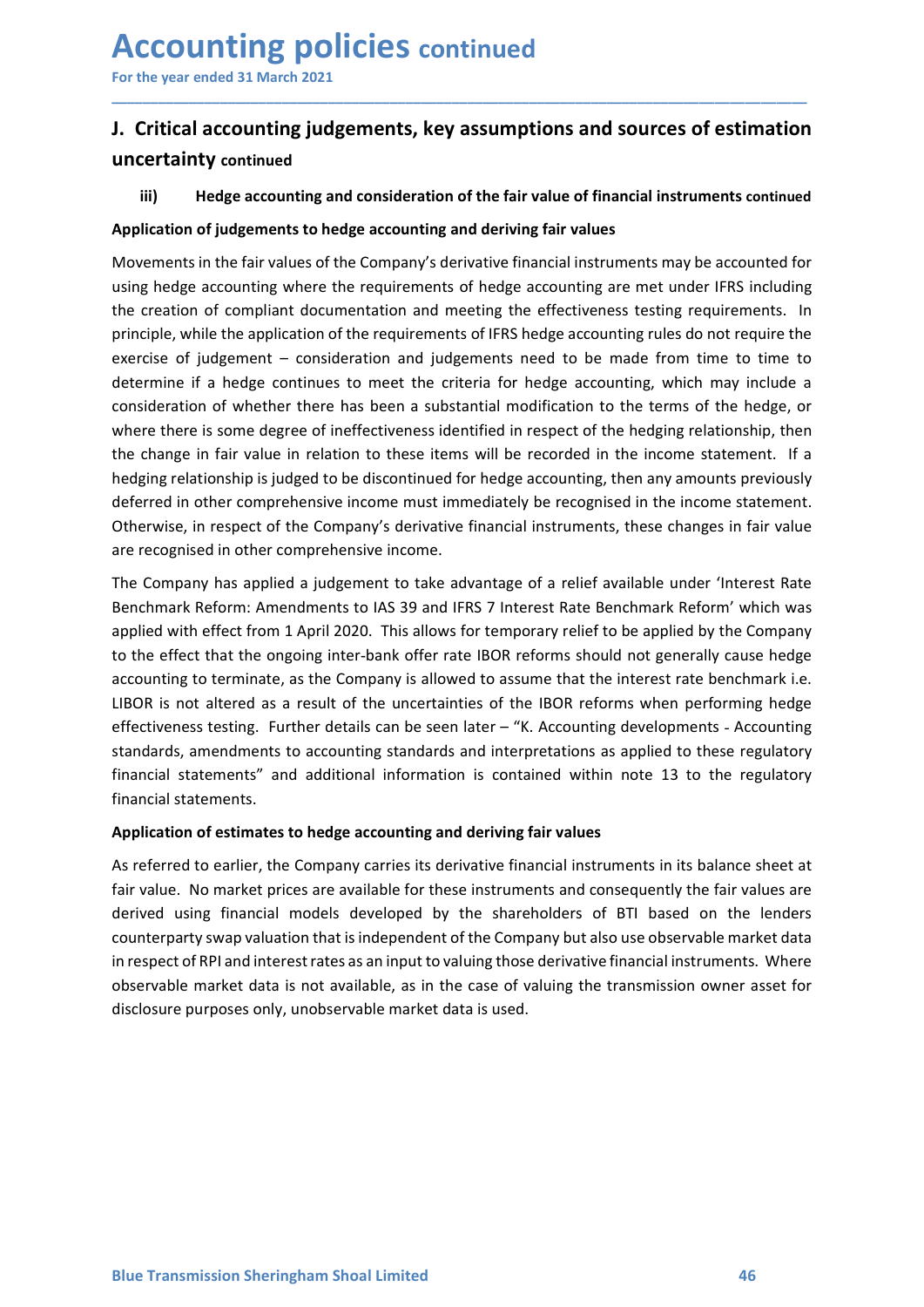### Accounting policies continued<br>
For the year ended 31 March 2021<br>
J. Critical accounting judgements, key assumptions and sources of estimatio<br>
uncertainty continued Accounting policies continued<br>
For the year ended 31 March 2021<br>
J. Critical accounting judgements, key assumptions and sources of estimation<br>
uncertainty continued Accounting policies continued<br>
For the year ended 31 March 2021<br>
J. Critical accounting judgements, key assumptions and sources of estimation<br>
uncertainty continued<br>
iv) Income taxation<br>
Current taxation including a consid uncertainty continued **CCOUNTING POLICIES** continued<br>
the year ended 31 March 2021<br>
Critical accounting judgements, key assumptions and sources of estim<br>
certainty continued<br>
iv) Income taxation<br>
rent taxation including a consideration of the

\_\_\_\_\_\_\_\_\_\_\_\_\_\_\_\_\_\_\_\_\_\_\_\_\_\_\_\_\_\_\_\_\_\_\_\_\_\_\_\_\_\_\_\_\_\_\_\_\_\_\_\_\_\_\_\_\_\_\_\_\_\_\_\_\_\_\_\_\_\_\_\_\_\_\_\_\_\_\_\_\_\_\_\_\_\_\_\_\_\_

**ACCOUNTING POIICIES continued**<br>
For the year ended 31 March 2021<br> **J. Critical accounting judgements, key assumptions and sources of estimation**<br>
uncertainty continued<br>
(iv) Income taxation<br>
Current taxation *including a* **ACCOUNTIME POLICIES continued**<br>
For the year ended 31 March 2021<br> **J. Critical accounting judgements, key assumptions and sources of est**<br>
uncertainty continued<br>
iv) Income taxation<br>
Current taxation *including a consider* **Accounting policies** continued<br>
For the year ended 31 March 2021<br> **J. Critical accounting judgements, key assumptions and sources of estimation**<br>
Income taxation<br>
Current taxation *including a consideration of the judgeme* **Accounting policies** continued<br>For the year ended 31 March 2021<br>**J.** Critical accounting judgements, key assumptions and sources of estimation<br>uncertainty continued<br>iv) Income taxation<br>Current taxation including a conside **Accounting policies** continued<br>
For the year ended 31 March 2021<br> **J. Critical accounting judgements, key assumptions and sources of estimation**<br>
current taxation including a consideration of the judgements and estimates **Accounting policies** continued<br>
For the year ended 31 March 2021<br> **J. Critical accounting judgements, key assumptions and sources of estimation**<br>
uncertainty continued<br>
iv) Income taxation<br>
Current taxation *linciling a c* **Accounting policies** continued<br>
For the year ended 31 March 2021<br> **I. Critical accounting judgements, key assumptions and sources of estimation**<br>
uncertainty continued<br>
iv) Income taxation<br>
Current taxation liabilities<br>
C **ACCOUNTIME POLICIES** continued<br>
For the year ended 31 March 2021<br>
1. Critical accounting judgements, key assumptions and sources of estimation<br>
nuncertainty continued<br>
iv) Income taxation<br>
Current traxation including a co For the year ended 31 March 2021<br> **J.** Critical accounting judgements, key assumptions and sources of estimation<br>
uncertainty continued<br>
iv) Income taxation<br>
Current taxation<br>
current taxation line thinking a consideration For the year ended 31 March 2021<br> **J. Critical accounting judgements, key assumptions and sources of estimation**<br>
Income taxation<br>
iv Income taxation<br>
income taxation<br>
Current taxation liabilities<br>
Current taxation is base **J. Critical accounting judgements, key assumptions and sources of estimation**<br>
uncertainty continued<br>
iv) Income taxation<br>
Current taxation including a consideration of the judgements and estimates used in determining<br>
c **J.** Critical accounting jougements, wey assumptions and sources or estimation in<br>
iv) Income taxation<br>
for the interaction including a consideration of the judgements and estimates used in determining<br>
current taxation l **Uncertainty** continued<br>
iv) Income taxation<br>
Current taxation *including* a consideration of the judgements and estimates used in determining<br>
current taxation is based on taxable profit for the year. Taxable profit is di iv) Income taxation<br>
Current taxation including a consideration of the judgements and estimates used in determining<br>
current taxation liabilities<br>
Current taxation is based on taxable profit for the year. Taxable profit is Current taxation including a consideration of the judgements and estimates used in determining<br>Current taxation is based on taxable profit for the year. Taxable profit is different from accounting<br>profit due to temporary d **Current taxation liabilities**<br>
Current taxation is based on taxable profit for the year. Taxable profit is different from accounting<br>
profit due to temporary differences between accounting and tax treatments, and due to i Current taxation is based on taxable profit for the year. Taxable profit is different from accounting<br>profit due to temporary differences between accounting and tax treatments, and due to items that<br>are never taxable or ta Current traxtion is based on taxable profit for the year. Taxable profit is different from accounting<br>profit due to temporary differences between accounting and tax treatments, and due to items that<br>are never taxable or ta

Free never taxable or tax deductible. The Company is required to estimate the current tax liability<br>based on its understanding of taxation law and the anticipated decisions of HM Revenue and Customs.<br>However, actual tax li based on its understanding of taxation law and the anticipated decisions of HM Revenue and Customs.<br>However, actual tax liabilities could differ from any recorded current taxation liability and in such<br>However, actual tax However, actual tax liabilities could differ from any recorded current taxation liability and in such<br>event the Company would be required to make an adjustment in a subsequent period which could<br>ahave a material impact on event the Company would be required to make an adjustment in a subsequent period which could<br>thave a material impact on the reported profit for subsequent reporting periods.<br>Deferred traxation liabilities and assets<br>foreca have a material impact on the reported profit for subsequent reporting periods.<br> **Deferred taxation including a consideration of the judgements and estimates used in determining deferred taxation is provided using the bala Deferred taxation including a consideration of the judgements and estimates used in determining deferred taxation including a consideration of the judgements and estimates used in determining deferred taxation is provided** Freed taxation is provided using the balance sheet liability method and is recognised on temporary<br>rences between the carrying amounts of assets and liabilities in the regulatory financial<br>ements and the corresponding taxa differences between the carrying amounts of assets and liabilities in the regulatory financial<br>statements and the corresponding taxation bases used in the computation of taxable profit.<br>The recognition of deferred taxation statements and the corresponding taxation bases used in the computation of taxable profit.<br>The recognition of deferred taxation reflects the expected manner of recovery of deferred taxation<br>sastss or the settlement of a de The recognition of deferred taxation reflects the expected manner of recovery of deferred taxation<br>assets or the settlement of a deferred taxation liabilities, using the basis of taxation enacted or<br>substantively enacted b assets or the settlement of a deferred taxation liabilities, using the basis of taxation enacted or<br>substantively enacted by the balance sheet date. Deferred taxation assets are not recognised where<br>it is more likely than substantively enacted by the balance sheet date. Deferred taxation assets are not recognised where<br>it is more likely than not that the assets will not be realized in the future.<br>Indegrements are required to be made as to t it is more likely than not that the assets will not be realised in the future.<br>Udgements are required to be made as to the calculation and identification of temporary differences<br>and in the case of the recognition of defer Judgements are required to be made as to the calculation and identification of temporary differences<br>and in the case of the recognition of deferred taxation assets, the Directors have to form an opinion<br>as to whether it is and in the case of the recognition of deferred taxation assets, the Directors have to form an opinion<br>as to whether it is probable that the deferred taxation asset recognised is recoverable against future<br>as to whether it

### General

General<br>The carrying value of those financial assets recorded in the Company's balance sheet at amortised<br>cost, including the transmission owner asset, could be materially reduced if the value of those financial<br>assets wer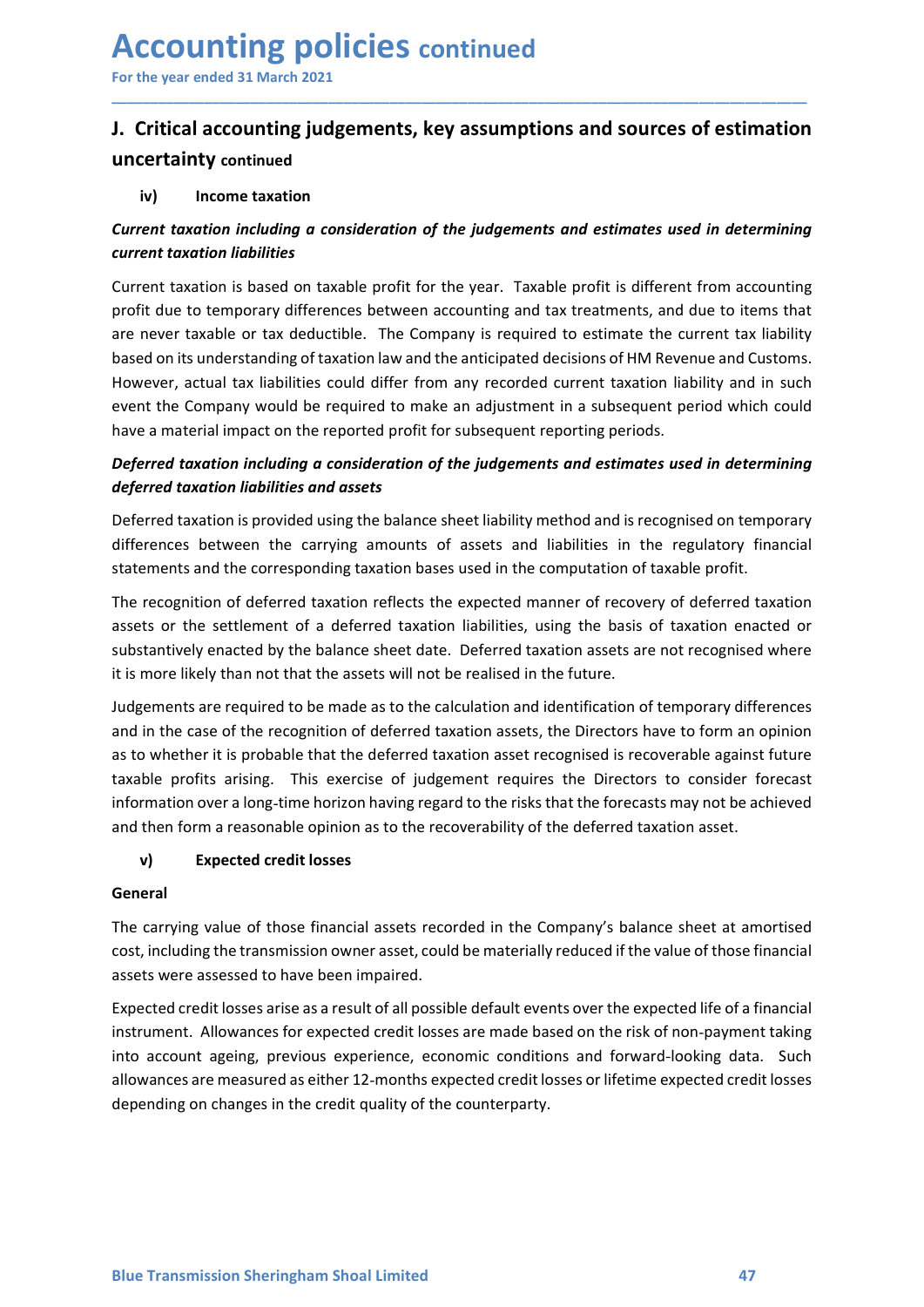## Accounting policies continued<br>
For the year ended 31 March 2021<br>
J. Critical accounting judgements, key assumptions and sources of estimatio<br>
uncertainty continued Accounting policies continued<br>
For the year ended 31 March 2021<br>
J. Critical accounting judgements, key assumptions and sources of estimation<br>
uncertainty continued Accounting policies continued<br>
For the year ended 31 March 2021<br>
J. Critical accounting judgements, key assumptions and sources of estimation<br>
uncertainty continued<br>
v) Expected credit losses continued<br>
Application of judg uncertainty continued

\_\_\_\_\_\_\_\_\_\_\_\_\_\_\_\_\_\_\_\_\_\_\_\_\_\_\_\_\_\_\_\_\_\_\_\_\_\_\_\_\_\_\_\_\_\_\_\_\_\_\_\_\_\_\_\_\_\_\_\_\_\_\_\_\_\_\_\_\_\_\_\_\_\_\_\_\_\_\_\_\_\_\_\_\_\_\_\_\_\_

**CCOUNTING POLICIES** continued<br>
Critical accounting judgements, key assumptions and sources of estimation<br>
Critical accounting judgements, key assumptions and sources of estimation<br>
v) Expected credit losses continued<br>
Ic **Accounting policies continued**<br>For the year ended 31 March 2021<br>J. Critical accounting judgements, key assumptions and sources of estimation<br>uncertainty continued<br> $\alpha$ ) Expected credit losses continued<br>Application of judg For the year ended 31 March 2021<br> **J. Critical accounting judgements, key assumptions and sources of estimation**<br>
uncertainty continued<br>
v) Expected credit losses continued<br>
Application of judgements to the recognition of **Accounting policies continued**<br> **For the year ended 31 March 2021**<br> **J. Critical accounting judgements, key assumptions and sources of estimation**<br> **Application of judgements to the recognition of expected credit losses**<br> For the year ended 31 March 2021<br> **J. Critical accounting judgements, key assumptions and sources of estimation**<br>
uncertainty continued<br>
v) Expected credit losses continued<br>
Application of judgements to the recognition of **Accounting policies continued**<br>
For the year ended 31 March 2021<br> **J. Critical accounting judgements, key assumptions and sources of estimation**<br>
uncertainty continued<br>
v) Expected credit losses continued<br>
Application of **Accounting policies** continued<br> **J.** Critical accounting judgements, key assumptions and sources of estimation<br>
uncertainty continued<br>
v) Expected credit losses continued<br>
deplication of judgements to the recognition of e **Accounting policies** continued<br>For the year ended 31 March 2021<br> **J. Critical accounting judgements, key assumptions and sources of estimat**<br>
uncertainty continued<br>
v) Expected credit losses continued<br>
Application of judg For the year ended 31 March 2021<br> **J. Critical accounting judgements, key assumptions and sources of estimation**<br>
uncertainty continued<br>
v) Expected credit losses continued<br>
Application of judgements to the recognition of For the year ended 31 March 2021<br> **J. Critical accounting judgements, key assumptions and sources of estimation**<br>
uncertainty continued<br>
(v) Expected credit losses continued<br>
(Application of judgements to the recognition o

**I. Critical accounting judgements, key assumptions and sources of estimation uncertainty continued**<br>
v) Expected credit losses continued<br>
Application of judgements to the recognition of expected credit losses<br>
At each rep **J. Critical accounting judgements, key assumptions and sources of estimation**<br> **uncertainty continued**<br> **v)** Expected credit losses continued<br>
Application of judgements to the recognition of expected credit losses<br>
At eac **Expection of proper controllary** constrained and solutions and solutions of estimation incertainty continued<br>
Application of judgements to the recognition of expected credit losses<br>
At A reach reporting date, the Company **UNCERT CONDITY CONTITY CONTITY CONTITY** CONTITUATION CONDITENT THE RECONDITENT THE RECONDITENT ON THE CREDIT CONTINUES THE CREDIT ON THE CREDIT OF A SIGNIFICANT CHANGE A DEPENDANCE THE CREDIT OF A SIGNIFICANT CHANGE A DEP v) Expected credit losses continued<br>Application of judgements to the recognition of expected credit losses<br>At each reporting date, the Company performs an assessment as to whether the credit risk on a<br>financial instrument Application of judgements to the recognition of expected credit losses<br>At each reporting date, the Company performs an assessment as to whether dinancial instrument has increased. Depending upon the outcome of that as<br>thre <sup>1</sup><br>At each reporting date, the Company performs an assessment as to whether the credit risk on a<br>financial instrument has increased. Depending upon the outcome of that assessment, which requires<br>the application of judgeme inclainstrument has increased. Depending upon the outcome of that assessment, which requires<br>application of judgement, the Company will determine if there is any requirement for any<br>application of judgement, the Company wi Expected treations are made for certain liabilities where the timing outer and the resultant liability reflected costs are made by reflerence to a 12-month period or by reflerence to expected credit losses over the lifetim Difference to a 22-mondinal provision of expected credit bases over the Uniference of the financial instrument.<br>Application of estimates to the recognition of expected credit losses having applied judgement as to whether t

### General

Interiume of the Imanician Institution.<br> **Application of estimates to the recognition of expected credit losses**<br>
Having applied judgement as to whether there should be any adjustment to the carrying value of<br>
financial as **Application of estimates to the recognition of expected credit losses**<br>Having applied judgement as to whether there should be any adjustment to the carrying value of<br>financial assets the Company estimates an appropriate a Having applied judgement as to whether there should be any adjustment to the carrying value of<br>financial assets the Company estimates an appropriate allowance for expected credit losses usin<br>accordance with the requirement financial assets the Company estimates an appropriate allowance for expected credit losses in<br>accordance with the requirements of IFRS 9, recognising any material allowance for credit losses using<br>accordance with the requi accordance with the requirements of IFRS 9, recognising any material allowance for credit losses using<br>the 12-month expected credit losses where there has been no significant change in credit risk or on<br>the basis of lifeti (www.bluetransmission.com) and includes many assumptions.<br> **Applicant includes** the conditional system there has been no significant change in credit risk or on<br>
the basis of lifetime credit losses where there has been no the basis of lifetime credit losses where there has been a significant change in the credit risk. This<br>assessment involves considering reasonable and supportable information involving the significant use<br>of assumptions.<br>An Significant involves considering reasonative and supportative innormation involving the significant use<br>
Any reduction in value arising from such a review would be recorded in the income statement.<br> **Comeral**<br>
Provisions a In assumptions.<br>
Any reduction in value arising from such a review would be recorded in the income state<br>
(vi) Decommissioning provision<br>
General<br>
Provisions are made for certain liabilities where the timing and amount of **Decommissioning pronts such a reverw would be recorded in the incomies statement.**<br> **Decommissioning provision** relates to the estimated costs of decommissioning the Company's transmission system at the end of its expecte **Decommissioning provision**<br>
Ins are made for certain liabilities where the timing and amount of the liability is uncertain.<br>
Impany's only provision relates to the estimated costs of decommissioning the Company's<br>
transmi ns are made for certain liabilities where the timing and amount of the liability is uncertain.<br>The paraly's only provision relates to the estimated costs of decommissioning the Company's<br>t transmission system at the end of ns are made for certain liabilities where the timing and amount of the liability is uncertain.<br>
mpany's only provision relates to the estimated costs of decommissioning the Company's<br>
transmission system at the end of its ns are made for certain liabilities where the timing and amount of the liability is uncertain.<br>Impany's only provision relates to the estimated costs of decommissioning the Company's<br>transmission system at the end of its e many's only provision relates to the estimated costs of ececommissioning the Company's only provisions system at the end of its expected economic life – being 20 years. These ded costs have then been discounted at an appro

(www.bluetransmission.com) and includes many assumptions.<br> **Application of judgement to determine the carrying value of the decommissioning provision**<br>
Significant judgements used in determining the carrying value of this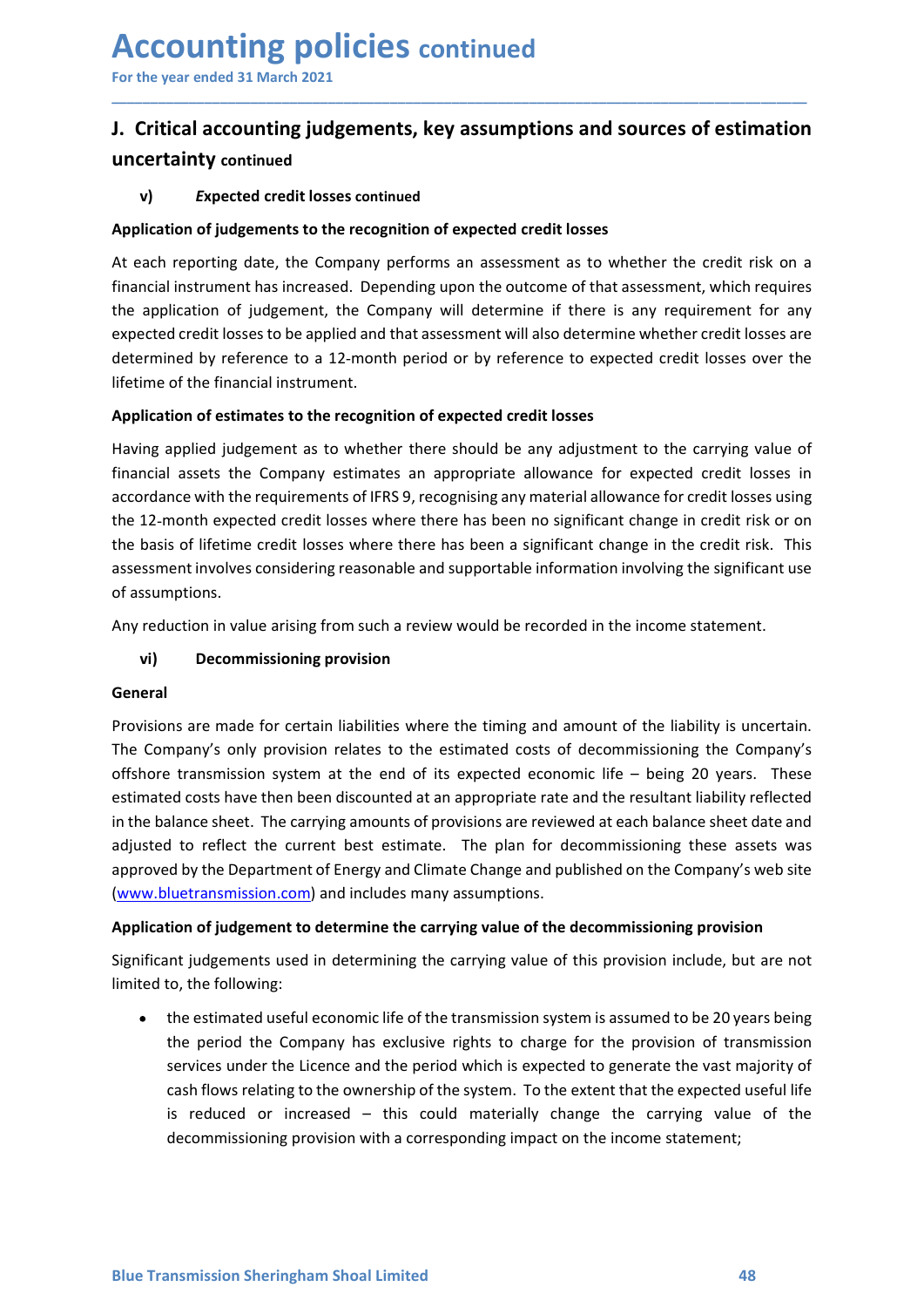### Accounting policies continued<br>
For the year ended 31 March 2021<br>
J. Critical accounting judgements, key assumptions and sources of estimatio<br>
uncertainty continued Accounting policies continued<br>
For the year ended 31 March 2021<br>
J. Critical accounting judgements, key assumptions and sources of estimation<br>
uncertainty continued Accounting policies continued<br>
For the year ended 31 March 2021<br>
J. Critical accounting judgements, key assumptions and sources of estimation<br>
uncertainty continued<br>
vi) Decommissioning provision continued<br>
Application of uncertainty continued **CCOUNTING POLICIES** continued<br>
Separate and  $\frac{1}{2}$  and  $\frac{1}{2}$ <br>
Critical accounting judgements, key assumptions and sources of estimation<br>
certainty continued<br>
vi) Decommissioning provision continued<br>
lication of ju

\_\_\_\_\_\_\_\_\_\_\_\_\_\_\_\_\_\_\_\_\_\_\_\_\_\_\_\_\_\_\_\_\_\_\_\_\_\_\_\_\_\_\_\_\_\_\_\_\_\_\_\_\_\_\_\_\_\_\_\_\_\_\_\_\_\_\_\_\_\_\_\_\_\_\_\_\_\_\_\_\_\_\_\_\_\_\_\_\_\_

### continued

Accounting policies continued<br>
For the year ended 31 March 2021<br>
J. Critical accounting judgements, key assumptions and sources of estimation<br>
uncertainty continued<br>
(vi) Decommissioning provision continued<br>
Application of **OUNTATE POLICIES continued**<br> **Constrained S1 March 2021**<br> **Constrainty continued**<br> **Constrained becommissioning provision continued**<br> **Constrained in of judgement to determine the carrying value of the decommissioning pro COLIT CONTITY CONTITY CONTITY CONTITY CONTITY CONTITY CONTITY CONTITY CONTITY CONTITY CONTITY CONTITY CONTITY CONTITY CONTITY CONTITY CONTITY CONTITY CONTITY CONTITY CONTITY CONTITY CONTINUES DECOMMISSIONING PROVISION CON OUNTIME POLICIES** continued<br>
ical accounting judgements, key assumptions and sources of estimation<br>
ical accounting judgements, key assumptions and sources of estimation<br>
of judgement to determine the carrying value of th **OUNTIME POLICIES continued**<br>
Searended 31 March 2021<br>
Sical accounting judgements, key assumptions and sources of estimation<br>
ainty continued<br>
Decommissioning provision continued<br>
decommissioning provision<br>
the carrying v **Collective Constituted**<br> **Carrying indepenents, key assumptions and sources of estimation**<br> **Carrying value of the decommissioning provision**<br> **Commissioning provision continued**<br> **Commissioning provision continued**<br> **Com OUNTIME POLICIES continued**<br>
Ecal accounting judgements, key assumptions and sources of estin<br>
Ecal accounting judgements, key assumptions and sources of estin<br>
ainty continued<br>
Decommissioning provision continued<br>
the ca **ACCOUTITETTIFY POTICIES CONTINUED**<br> **J.** Critical accounting judgements, key assumptions and sources of estimation<br>
uncertainty continued<br>
(vi) Decommissioning provision continued<br>
(vi) Decommissioning provision continued **J. Critical accounting judgements, key assumptions and sources of estimation**<br>
uncertainty continued<br>  $\omega$ ) Decommissioning provision continued<br>  $\omega$ <br>  $\omega$  dependent to determine the carrying value of the decommissioning **J. Critical accounting judgements, key assumptions and sources of estimation uncertainty continued<br>
vi) Decommissioning provision continued<br>
Application of judgement to determine the carrying value of the decommissioning tainty continued**<br> **Decommissioning provision continued**<br> **Examplement to determine the carrying value of the decommissioning provision<br>
d<br>
the carrying value of the decommissioning reflects the decommissioning assumption Example 12**<br> **Decommissioning provision continued**<br> **Example 10** the decommissioning reflects the decommissioning provision<br> **Example 10** the carrying value of the decommissioning reflects the decommissioning assumptions<br> **Decommissioning provision continued**<br> **Solution** of **judgement to determine the carrying value of the decommissioning provision**<br> **Continued in any approved decommissioning reflects the decommissioning assumptions**<br>
conta down of judgement to determine the carrying value of the decommissioning provision<br>the carrying value of the decommissioning reflects the decommissioning assumptions<br>contained in any approved decommissioning plan. These as d<br>
de<br>
de carrying value of the decommissioning reflects the decommissioning assumptions<br>
contained in any approved decommissioning plan. These assumptions reflect the application<br>
of judgements and if those judgements cha the carrying value of the decommissioning reflects the decommissioning assumptions<br>contained in any approved decommissioning plan. These assumptions reflect the application<br>of pidgements and if those judgements change over contained in any approved decommissioning plan. These assumptions reflect the application<br>of judgements and if those judgements change over time or the execution of the<br>decommissioning plan in accordance with those judgeme

- 
- of judgements and if those judgements change over time or the execution of the<br>decommissioning plan in accordance with those judgements is not possible then this could<br>change te carrying value of the decommissioning prov decommissioning plan in accordance with those judgements is not possible – then this could<br>
change the carrying value of the decommissioning provision with a corresponding impact on<br> **Application of estimates to determine** change the carrying value of the decommissioning provision with a corresponding impact on<br>
Application of estimates to determine the carrying value of the decommissioning provision<br>
The carrying value of the decommissionin the income statement.<br> **Application of estimates to determine the carrying value of the decommissioning provision has required the extensive use of estimates,<br>
which include but are not limited to, the following:<br>
• the es** Application of estimates to determine the carrying value of the decommissioning provision<br>The carrying value of the decommissioning provision has required the extensive use of estimates,<br>which include but are not limited t The carrying value of the decommissioning provision has required the extensive use of estimates,<br>which include but are not limited to, the following:<br>
• the estimate of costs relating to the appropriate and safe removal, d the estimate of the following:<br>
include but are not limited to, the following:<br>
the estimate of costs relating to the appropriate and safe removal, disposal, recycling and<br>
making safe of the transmission system having reg making safe of the transmission system having regard to market prices and access to the<br>
uscount rate appropriate to the 20-year life of the assets being decommissioned. The<br>
company has adopted the practice (absent a sign appropriate level of technology; and<br>
• discount rate appropriate to the 20-year life of the assets being decommissioned. The<br>
Company has adopted the parctice (absent a significant unforeseen event taking place) of<br>
consi • discount rate appropriate to the 20-year life of the assets being decommissioned. The Company has adopted the practice (absent a significant unforeseen event taking place) of considering the appropriate discount rate to

Company has adopted the practice (absent a significant unforeseen event taking place) of<br>
considering the appropriate discount rate to apply to the decommissioning provision every<br>
five years, reflective of the long-term n Univertunce the epotyphere a usour late to eleptromate the incrementation provision every five years, reflective of the long-term nature of this liability, rather than re-evaluating the discount rate over a shorter time pe The estimate of the longituring method. The user of the section attention discount rate over a shorter time period.<br>The estimates are based on management estimates with the use of technical consultants and are subject to p used to the simulate over a sinctuar une period.<br>The estimates are based on management estimates with the use of technical consultants and are<br>subject to periodic revision. The initial estimated discounted cost of decommis The estimates are based on management estimates with the use of technical consultants and are subject to periodic revision. The initial estimated discounted cast of decommissioning the offshore transmission system is inclu

### General

General<br>Infrastructure financial liabilities are initially recognised in the balance sheet at the present value of<br>the future lease payments to which these liabilities relate. A corresponding amount was recognised<br>as an ad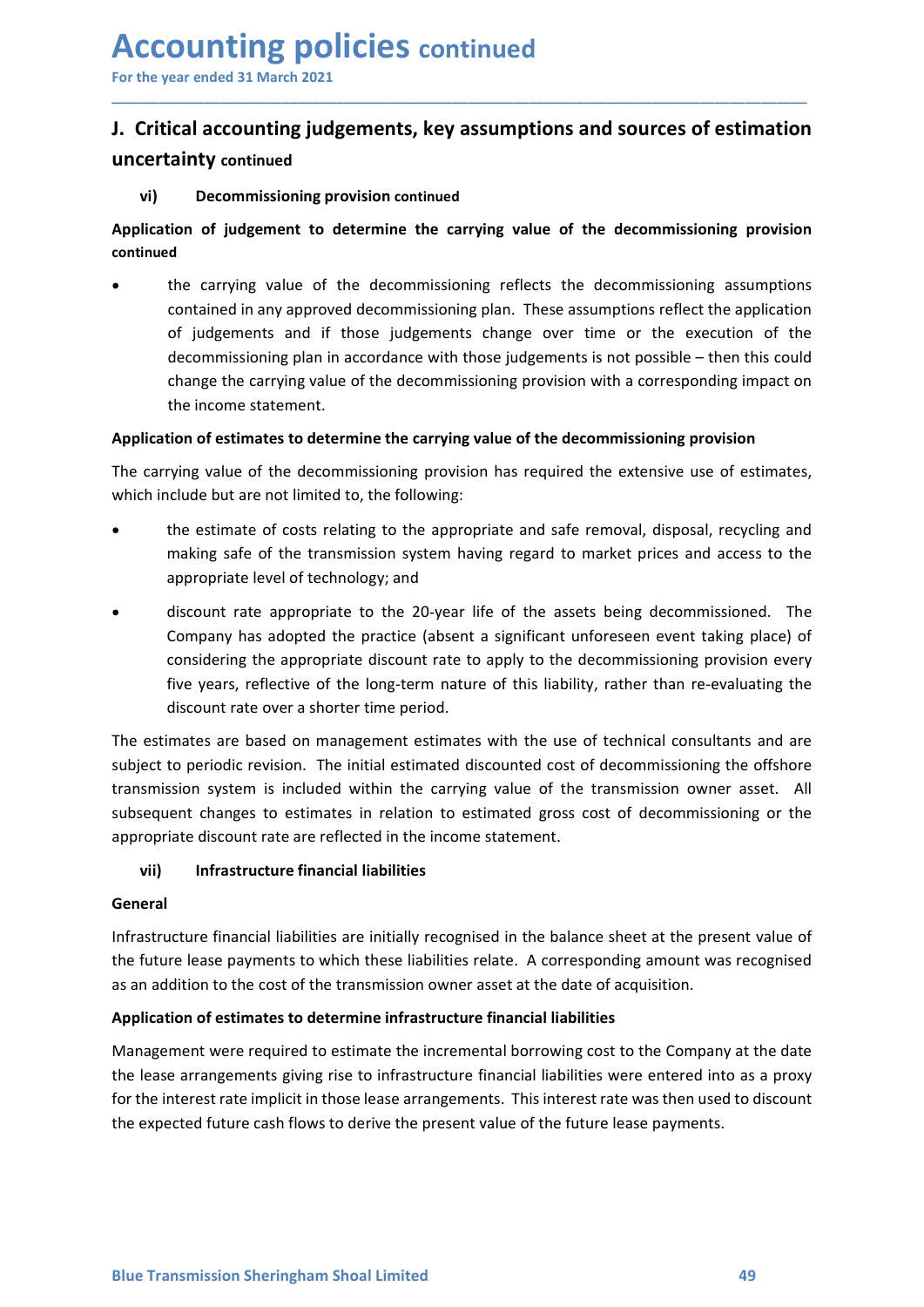## Accounting policies continued<br>
For the year ended 31 March 2021<br>
J. Critical accounting judgements, key assumptions and sources of estimatio<br>
uncertainty continued Accounting policies continued<br>
For the year ended 31 March 2021<br>
J. Critical accounting judgements, key assumptions and sources of estimation<br>
uncertainty continued Accounting policies continued<br>
For the year ended 31 March 2021<br>
J. Critical accounting judgements, key assumptions and sources of estimation<br>
uncertainty continued<br>
vii) Infrastructure financial liabilities continued<br>
App uncertainty continued

\_\_\_\_\_\_\_\_\_\_\_\_\_\_\_\_\_\_\_\_\_\_\_\_\_\_\_\_\_\_\_\_\_\_\_\_\_\_\_\_\_\_\_\_\_\_\_\_\_\_\_\_\_\_\_\_\_\_\_\_\_\_\_\_\_\_\_\_\_\_\_\_\_\_\_\_\_\_\_\_\_\_\_\_\_\_\_\_\_\_

**CCOUNTING POLICIES continued**<br>
Server ended 31 March 2021<br>
Critical accounting judgements, key assumptions and sources of estimation<br>
vii) Infrastructure financial liabilities continued<br>
Ilication of judgements to determi **Accounting policies continued**<br>
For the year ended 31 March 2021<br> **J. Critical accounting judgements, key assumptions and sources of estimation**<br>
uncertainty continued<br>
wil) Infrastructure financial liabilities continued<br> For the year ended 31 March 2021<br> **J. Critical accounting judgements, key assumptions and sources of estimation**<br>
uncertainty continued<br>
wil) Infrastructure financial liabilities continued<br>
Application of judgements to det

**Accounting policies** continued<br>For the year ended 31 March 2021<br>J. Critical accounting judgements, key assumptions and sources of estimation<br>uncertainty continued<br>wil) Infrastructure financial liabilities continued<br>Applic **Accounting policies** continued<br>
For the year ended 31 March 2021<br> **J. Critical accounting judgements, key assumptions and sources of estimation**<br>
uncertainty continued<br>
vii) Infrastructure financial liabilities continued<br> **Accounting policies** continued<br>
For the year ended 31 March 2021<br> **1. Critical accounting judgements, key assumptions and sources of estimation**<br>
uncertainty continued<br>
will Infrastructure financial liabilities continued<br> **Accounting policies** continued<br>
For the year ended 31 March 2021<br> **J. Critical accounting judgements, key assumptions and sources of estimation**<br>
uncertainty continued<br>
vii) Infrastructure financial liabilities continued<br> **Accounting policies** continued<br>
For the year ended 31 March 2021<br>
J. Critical accounting judgements, key assumptions and sources of estimat<br>
uncertainty continued<br>
will infrastructure financial liabilities continued<br>
Appl For the year ended 31 March 2021<br> **J. Critical accounting judgements, key assumptions and sources of estimated in March 2021**<br> **J. Critical accounting judgements, key assumptions and sources of estimated will infrastructur** The year ended 31 March 2021<br>
Critical accounting judgements, key assumptions and sources of estimation<br>
Critical accounting standards to determine infrastructure financial liabilities continued<br>
Vii) Infrastructure financ **accounting judgements, key assumptions and sources of estimation**<br>ty continued<br>Infrastructure financial liabilities continued<br>of judgements to determine infrastructure financial liabilities continued<br>at applied judgements

**J.** Critical accounting judgements, key assumptions and sources of estimation<br>
uncertainty continued<br>  $\mu$ il) Infrastructure financial liabilities continued<br>
Application of judgements to determine infrastructure financia **uncertainty continued**<br> **vii)** Infrastructure financial liabilities continued<br>
Application of judgements to determine infrastructure financial liabilities continued<br>
Management applied judgements to both determine the per vil) Infrastructure financial liabilities continued<br>Application of judgements to determine infrastructure financial liabilities continued<br>Management applied judgements to both determine the period over which payments would **Application of judgements to determine infrastructure financial liabilities continued**<br>
Management applied judgements to both determine the period over which payments would be made<br>
that are the subject of discounting to Application of judgements to determine infrastructure financial liabilities continued<br>
Management applied judgements to both determine the period over which payments would be made<br>
that are the subject of discounting to ar Management applied judgements to both determine the period over which payments would be made<br>that are the subject of discounting to arrive at a present value and also to determine the incremental<br>borrowing cost to apply to that are the subject of discounting to arrive at a present value and also to determine the incremental<br>borrowing cost to apply to the discounting of those cash flows.<br>Any future change to the preiod over which payments are borrowing cost to apply to the discounting of those cash flows.<br>
Any future change to the preirod over which payments are expected to be made would result in the<br>
reassessment of the infrastructure financial liabilities wi Any future change to the period over which payments are expected to be made would result in the<br>
reflected in the income statement.<br> **K.** Accounting developments<br> **K.** Accounting developments<br> **K.** Accounting developments<br> reassessment of the infrastructure financial liabilities with the impact of any such reassessment being<br>reflected in the income statement.<br> **K. Accounting developments**<br> **i)**<br> **Accounting developments**<br> **in preparing these** rellected in the income statement.<br> **Ii Accounting developments**<br> **Ii Accounting** standards, amendments to accounting standards and interpretations as<br>
applied to these regulatory financial statements<br>
In preparing the **K. Accounting developments**<br>
i) Accounting standards, amendments to accounting standards and inte applied to these regulatory financial statements<br>
In preparing these regulatory financial statements the Company has compli i) Accounting standards, amendments to accounting standards and interpretations as applied to these regulatory financial statements<br>In preparing tese regulatory financial statements the Company has complied with IFRS appli **applied to these regulatory financial statements**<br>the preparing these regulatory financial statements the Comparary has complied with IFRS applicable<br>either for accounting periods statring by 1 April 2020 or ending by 31 In preparing these regulatory financial statements the Company has complied with IFRS applicable<br>either for accounting periods starting by 1 April 2020 or ending by 31 March 2021.<br>There are no new accounting standards, ame

LIBOR.

HUBOR.<br>HUBOR. Sexpected to be replaced by alternative risk-free rates by the end of 2021 as part of the IBOR<br>HUBOR is expected to be replaced by alternative risk-free rates by the end of 2021 as part of the IBOR<br>reforms. T There are no new accounting standards, amendments to standards, interpretations or ther<br>pronouncements that have been issued and are effective in respect of these regulatory financial<br>statements, including "Definition of M pronouncements that have been issued and are effective in respect of these regulatory financial<br>statements, including "Definition of Material (Amendments to IAS 1 and IAS 8)" and the revised<br>"Conceptual Framework for Finan istements, including "Definition of Material (Amendments to IAS 1 and IAS 8)" and the revised<br>"Conceptual Framework for Financial Reporting" that have had any significant impact on the<br>"Conceptual Framework for Financial R "Conceptual Framework for Financial Reporting" that have had any significant impact on the<br>measurement of assets and/or liabilities or any of the disclosures included herein.<br>The Company continues to apply phase 1 of the i measurement of assets and/or liabilities or any of the disclosures included herein.<br>The Company continues to apply phase 1 of the International Accounting Standards Board's ("IASB's")<br>interest rate benchmark reform project The Company continues to apply phase 1 of the International Accounting Standards Board's ("IASB's")<br>interest rate benchmark reform project - "Interest Rate Benchmark Reform: Amendments to IFRS 9<br>Financial Instruments and I The Company continues to apply phase 1 of the International Accounting Standards Board's ("IASB's")<br>Interest rate benchmark reform project - 'Interest Rate Benchmark Reform: Amendments to IFRS 9<br>Financial Instruments and I Interest rate benchmark reform propet<sup>--</sup> interest kitae Benchmark Reform: Amendments to IFRS 9 Financial Instruments and IFRS 7 Financial Instruments bisclosures' as described below.<br>
Interest Rate Benchmark Reform: Amend Financial Instruments and IFRS 7 Financial Instruments Disclosures' as described below.<br>
Instruments **Rate Benchmark Reform: Amendments to IFRS 9 Financial Instruments and IFRS 7 Financial<br>
Instruments Disclosures<br>
The C** Interest Rate Benchmark Reform: Amendments to IFRS 9 Financial Instruments and IFRS 7 Financial<br>
Instruments Disclosures<br>
The Company uses interest rate derivatives to swap the vast majority of its variable interest rate<br> Instruments Disclosures<br>The Company uses interest rate derivatives to swap the vast majority of its variable interest rate<br>commercial loans to fixed interest rates. The interest rate derivatives are designated as cash flow The Company uses interest rate derivatives to swap the vast majority of its variable intecommercial loans to fixed interest rates. The interest rate derivatives are designated as hedges and the variable interest rate on th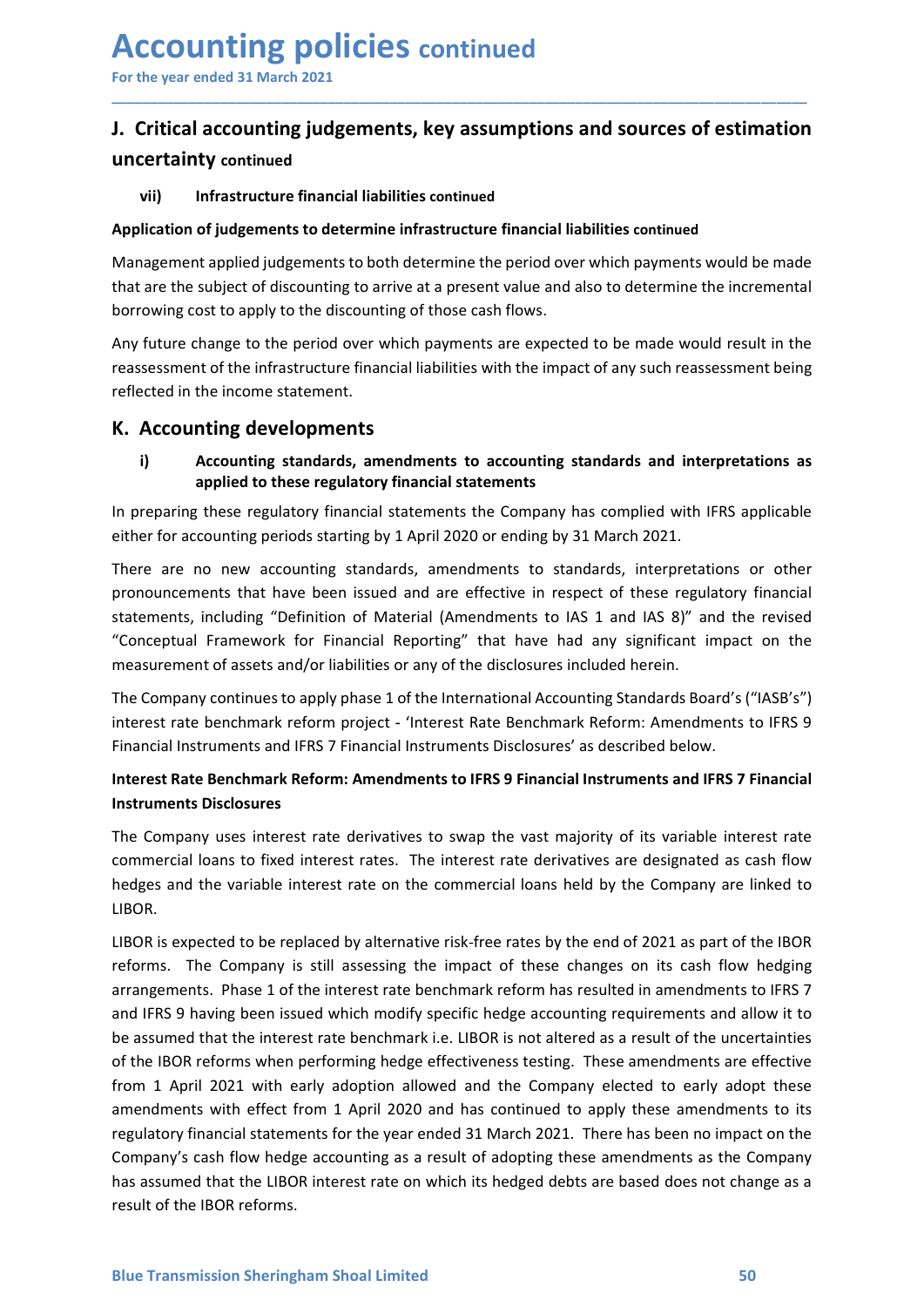# Accounting policies continued<br>
For the year ended 31 March 2021<br>
K. Accounting developments continued<br>
i) Accounting standards, amendments to accounting standards and interpretations a

**Accounting policies continued<br>
For the year ended 31 March 2021**<br> **K. Accounting developments continued**<br> **i)** Accounting standards, amendments to accounting standards and interpretations as<br>
applied to these regulatory f

\_\_\_\_\_\_\_\_\_\_\_\_\_\_\_\_\_\_\_\_\_\_\_\_\_\_\_\_\_\_\_\_\_\_\_\_\_\_\_\_\_\_\_\_\_\_\_\_\_\_\_\_\_\_\_\_\_\_\_\_\_\_\_\_\_\_\_\_\_\_\_\_\_\_\_\_\_\_\_\_\_\_\_\_\_\_\_\_\_\_

## Accounting policies continued<br>
For the year ended 31 March 2021<br>
K. Accounting developments continued<br>
i) Accounting standards, amendments to accounting standards and interpreta<br>
applied to these regulatory financial state **CCOUNTING POLICIES continued**<br>
Accounting developments continued<br>
i) Accounting standards, amendments to accounting standards and interpretations as<br>
applied to these regulatory financial statements continued<br>
rest Rate B **Anting policies continued**<br>
Financial Simarch 2021<br> **Accounting standards, amendments to accounting standards and interpretations as<br>
applied to these regulatory financial statements continued<br>
E Benchmark Reform: Amendme**

For the year ended 31 March 2021<br>
Interest Rate Benchmark Reform: Amendments to accounting standards and interpretations as<br>
applied to these regulatory financial statements continued<br>
Interest Rate Benchmark Reform: Amend **ACCOUNTING POLICIES continued**<br>For the year ended 31 March 2021<br>**K. Accounting developments continued**<br>i) Accounting standards, amendments to accounting standards and inte<br>applied to these regulatory financial statements For the year ended 31 March 2021<br> **K. Accounting developments continued**<br> **i)**<br> **Accounting developments continued**<br> **i)**<br> **Accounting standards, amendments to accounting standards and interpretations as<br>
Interest Rate Ben** For the year ended 31 March 2021<br> **K. Accounting developments** continued<br>
(i) Accounting standards, amendments to accounting standards and interpretations as<br>
applied to these regulatory financial statements continued<br>
Int For the year ended 31 March 2021<br> **K. Accounting developments** continued<br> **K. Accounting developments** continued<br>
(i)<br> **Accounting developments continued**<br>
(i)<br>
applied to these regulatory financial statements continued<br>
I **Accounting policies** continued<br>
For the year ended 31 March 2021<br> **K. Accounting developments continued**<br>
(a) Accounting standards, amendments to accounting standards and interpretations as<br>
applied to these regulatory fi **CCOUNTIME POLICIES** CONTINUED Above are added and interpretations as applied to these regulatory financial statements to accounting standards and interpretations as applied to these regulatory financial statements continu

**ITTING POOTICIES** continued<br>
and 31 March 2021<br>
anting developments continued<br>
Accounting standards, amendments to accounting standards and interpretations as<br>
applied to these regulatory financial statements continued<br>
D **Inting policies continued**<br> **Example 10** and the statements of the statements of the statements of the statements<br> **Accounting standards, amendments to accounting standards and interpretation-<br>
Accounting standards, amend** For the year ended 31 March 2021<br> **K. Accounting developments continued**<br> **i)**<br> **Accounting standards, amendments to accounting standards and interpretations as<br>
applied to these regulatory financial statements continued<br>** 

**IFRS 9, ITCONTIFRS 19, ITT**<br>
19 Accounting standards, amendments to accounting standards and interpretations as<br>
2019 applied to these regulatory financial statements continued<br>
Interest Rate Benchmark Reform: Amendments **K. Accounting developments continued**<br>
i) accounting standards, amendments to accounting standards and interpretations as<br>
applied to these regulatory financial statements continued<br>
Interest Rate Benchmark Reform: Amendm i) Accounting standards, amendments to accounting standards and interpretations as<br>
applied to these regulatory financial statements continued<br>
Instruments Bisclosures continued<br>
Instruments Disclosures continued<br>
The Comp applied to these regulatory financial statements continued<br>Interest Rate Benchmark Reform: Amendments to IFRS 9 Financial Instruments and IFRS 7 Financial<br>Interuments Disclosures continued<br>The Company will continue to appl Interest Rate Benchmark Reform: Amendments to IFRS 9 Financial Instruments and IFRS 7 Financial<br>
The Company will continue to apply these amendments to IFRS 9 until the uncertainty arising from<br>
the interest rate benchmark

Instruments Disclosures continued<br>The Company will continue to apply these amendments to IFRS 9 until the uncertainty arising from<br>the interest rate benchmark reforms with respect to the timing and the amount of the underl The Company will continue to apply these amendments to IFRS 9 until the uncertainty arising from<br>the interest rate benchmark reforms with respect to the timing and the amount of the underlying cash<br>flows that the Company i the interest rate benchmark from swith respect to the timing and the amount of the underlying cash<br>flows that the Company is exposed to ends.<br>See note 13 for more information regarding the use of interest rate swaps.<br>See n Frate 13 for more information regarding the use of interest rate swaps.<br>
See note 13 for more information regarding the use of interest rate swaps.<br> **ii)** New accounting standards, amendments to standards and interpretatio See note 13 for more information regarding the use of interest rate swaps.<br> **ii)** New accounting standards, amendments to standards and interpretations issued that<br>
may be relevant to the Company's activities but are not e see note 13 for more information regarding the use of interest rate swaps.<br> **IN New accounting standards, amendments to standards and interpretations issued that<br>
may be relevant to the Company's activities but are not eff** ii) New accounting standards, amendments to standards and interpretations issued that<br>may be relevant to the Company's activities but are not effective in these regulatory<br>financial statements<br>On 27 August 2020, the IASB p The pure recover the research of head at a more interest and at the most or the mandal statements on 27 August 2020, the IASB published "Interest Rate Benchmark Reform - Phase 2 - Amendments to IFRS 9, IAS 39 IFRS 7, IFRS munitary states that have been issued, including amendments to IFRS 9, uss 39 IFRS 7, IFRS 4 and IFRS 16", representing the finalisation of Phase 2 of the IASB project in accounting for interest rate benchmark reform.<br>The On 27 August 2020, the IASB published "Interest Rate Benchmark Reform - Phase 2 - Amendments to<br>On 27 August 2020, the IASB published "Interest Rate Benchmark Reform - Phase 2 of the IASB project<br>in accounting for interest IFMS 9, IRS 39 IFMS 4 and IFMS 16", representing the thanks atom of Phase 2 of the IASB project<br>In accounting for interest rate benchmark reform.<br>The purpose of these amendments is to enable entities to reflect the effects in accounting tor interest rate benchmark reform.<br>The purpose of these amendments is to enable entities to reflect the effects of transitioning from<br>The purpose of these amendments is to enable entities to reflect the effe

assets and/or liabilities or any of the disclosures included herein.<br>Blue Transmission Sheringham Shoal Limited 51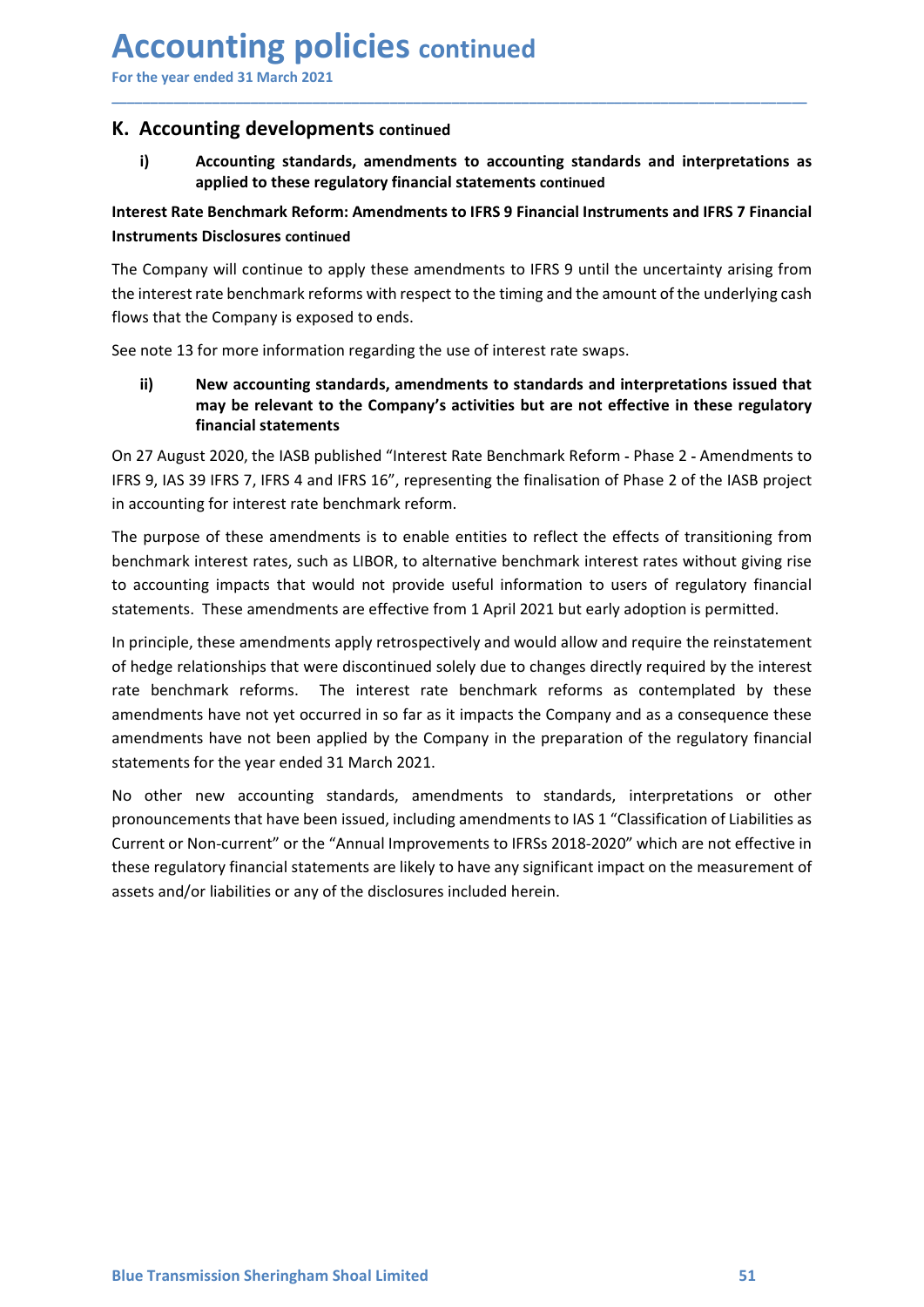| <b>Income statement</b><br>For the year ended 31 March 2021          |                         |                  |                   |
|----------------------------------------------------------------------|-------------------------|------------------|-------------------|
|                                                                      |                         |                  |                   |
|                                                                      |                         |                  |                   |
|                                                                      |                         |                  |                   |
|                                                                      |                         |                  |                   |
|                                                                      |                         |                  |                   |
|                                                                      |                         |                  |                   |
|                                                                      |                         |                  |                   |
|                                                                      |                         |                  |                   |
|                                                                      |                         |                  |                   |
|                                                                      |                         |                  |                   |
|                                                                      |                         |                  |                   |
|                                                                      |                         |                  |                   |
|                                                                      |                         |                  |                   |
|                                                                      |                         | 2021             | 2020              |
|                                                                      |                         | £'000            | £'000             |
|                                                                      | <b>Notes</b>            |                  |                   |
| Operating income                                                     | $\overline{2}$          | 7,217            | 6,116             |
| Finance income                                                       | $\overline{2}$          | 9,669            | 10,026            |
| <b>Total income</b>                                                  |                         | 16,886           | 16,142            |
|                                                                      |                         |                  |                   |
|                                                                      | $\mathsf 3$             |                  |                   |
| <b>Operating costs</b>                                               |                         | (3, 271)         | (2, 170)          |
| <b>Operating profit</b>                                              |                         | 13,615           | 13,972            |
|                                                                      |                         |                  |                   |
| Other finance income                                                 | 4                       | 11               | 76                |
|                                                                      | $\overline{\mathbf{4}}$ | (8, 145)         | (8, 495)          |
|                                                                      |                         |                  |                   |
|                                                                      |                         |                  |                   |
| Finance costs<br>Net interest expense                                | $\overline{\mathbf{4}}$ | (8, 134)         | (8, 419)          |
|                                                                      |                         |                  |                   |
| <b>Profit before taxation</b>                                        |                         | 5,481            | 5,553             |
| Income taxation charge<br>Profit attributable to equity shareholders | 5                       | (1,051)<br>4,430 | (1, 566)<br>3,987 |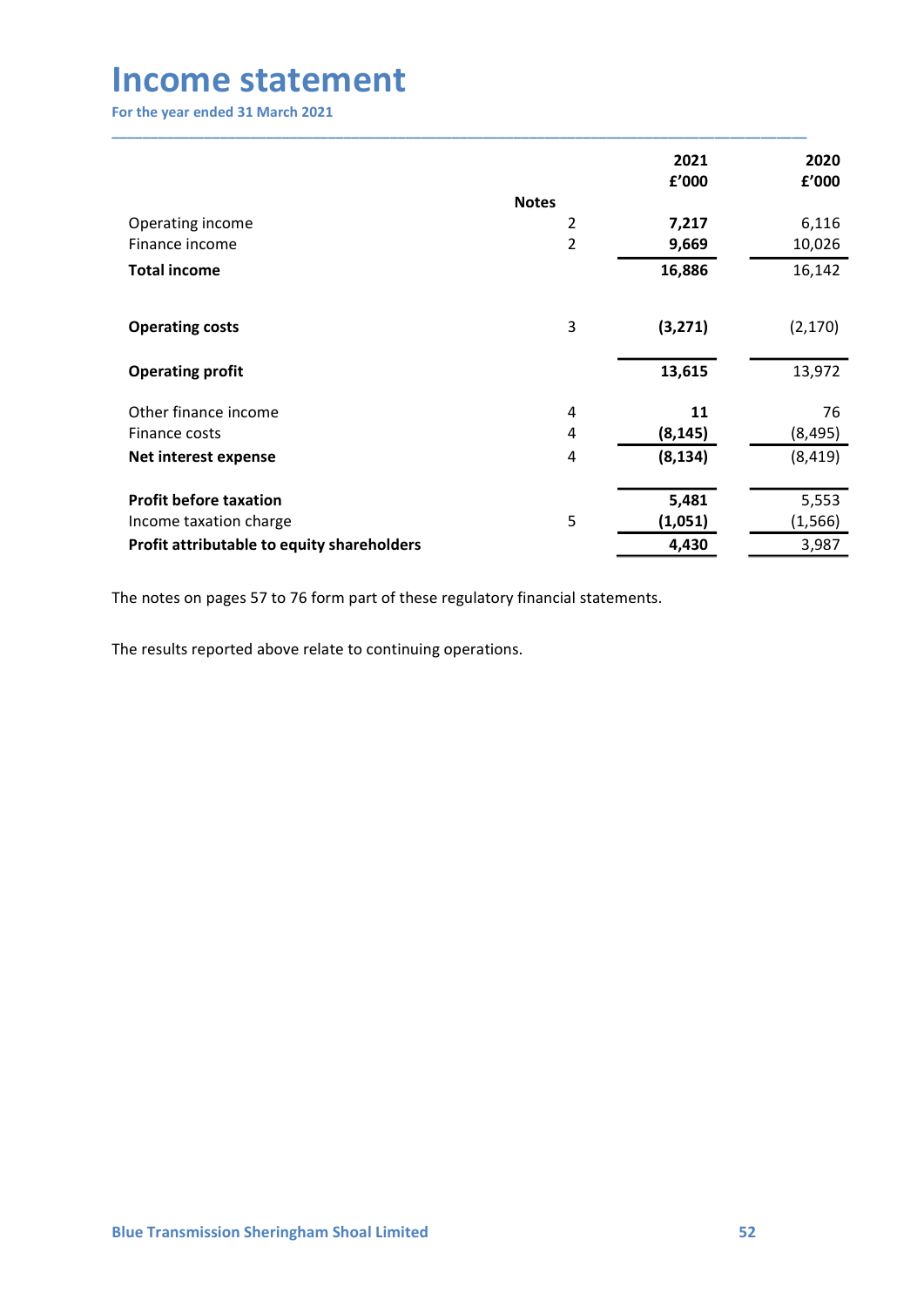| <b>Statement of comprehensive income</b>                                                                  |              |                |                |
|-----------------------------------------------------------------------------------------------------------|--------------|----------------|----------------|
| For the year ended 31 March 2021                                                                          |              |                |                |
|                                                                                                           |              | 2021<br>f'000  | 2020<br>f'000  |
| Profit attributable to equity shareholders                                                                | <b>Notes</b> | 4,430          | 3,987          |
|                                                                                                           |              |                |                |
|                                                                                                           |              |                |                |
| Other comprehensive income / (loss)<br>Items that may be subsequently reclassified to<br>Profit and Loss: |              |                |                |
| Net gains taken to equity in respect of cash flow                                                         |              |                |                |
|                                                                                                           | $13\,$       | 1,296          | 2,586          |
| hedges<br>Deferred taxation on cash flow hedges<br>Total other comprehensive income                       | 5            | (246)<br>1,050 | (282)<br>2,304 |
| Total comprehensive income for the year                                                                   |              |                |                |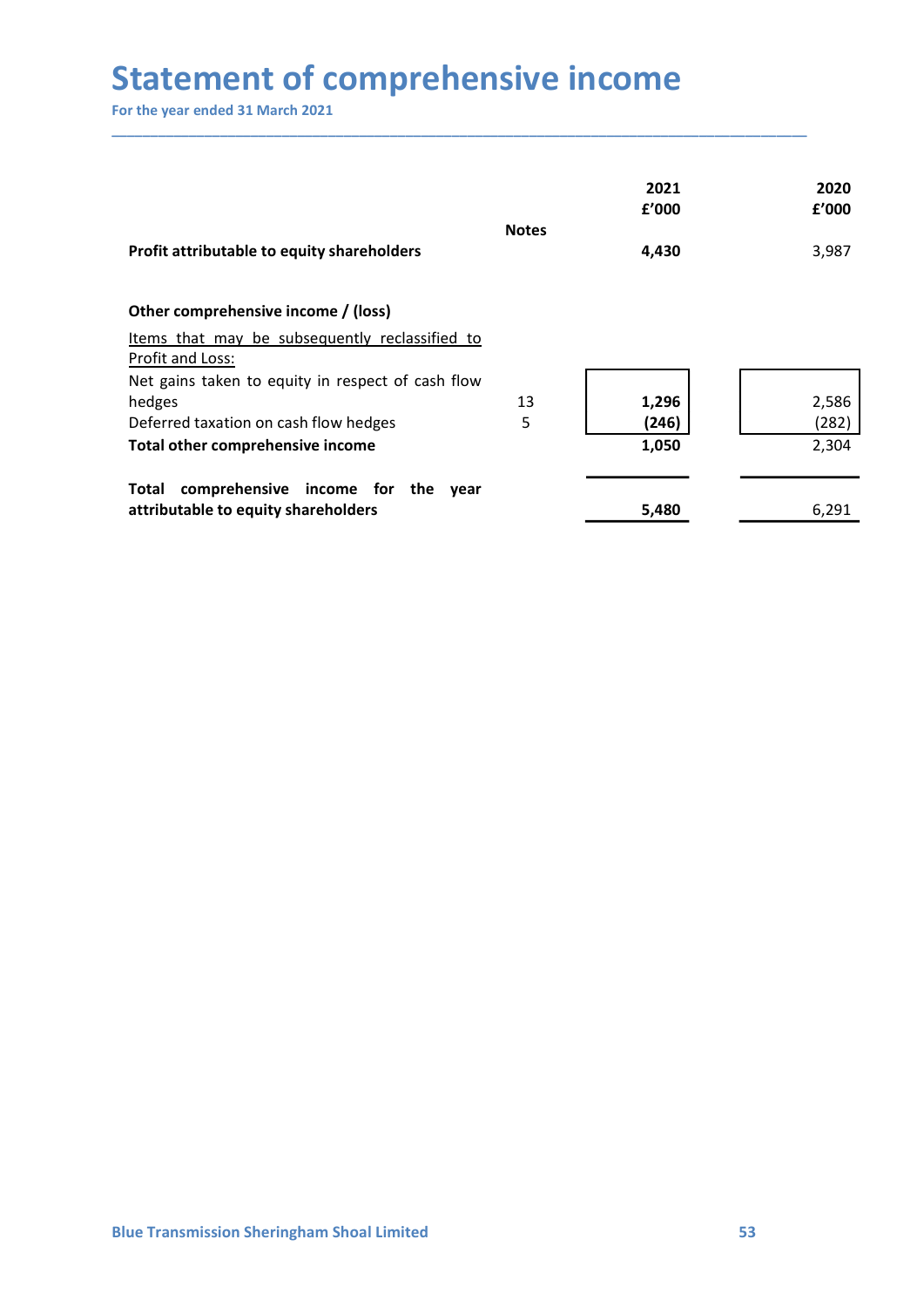|                                                                 |                      | 2021                | 2020                |
|-----------------------------------------------------------------|----------------------|---------------------|---------------------|
|                                                                 | <b>Notes</b>         | f'000               | £'000               |
| <b>Non-current assets</b>                                       |                      |                     |                     |
| Transmission owner asset<br>Derivative financial assets         | $\overline{7}$<br>13 | 164,532<br>2,861    | 172,190<br>4,420    |
| Total non-current assets                                        |                      | 167,393             | 176,610             |
|                                                                 |                      |                     |                     |
| <b>Current assets</b><br>Prepayments                            |                      |                     |                     |
|                                                                 |                      | 241                 | 238                 |
| Transmission owner asset                                        | 7                    | 7,418               | 6,322               |
| Cash and cash equivalents                                       | 9                    | 9,867               | 9,824               |
| Total current assets                                            |                      | 17,526              | 16,384              |
| <b>Total assets</b>                                             |                      | 184,919             | 192,994             |
| <b>Current liabilities</b>                                      |                      |                     |                     |
| Borrowings                                                      | 10                   | (9, 432)            | (8, 547)            |
| Infrastructure financial liability<br>Trade and other payables  | 11<br>12             | (2)<br>(1, 125)     | (2)<br>(1, 129)     |
| <b>Total current liabilities</b>                                |                      | (10, 559)           | (9,678)             |
| <b>Non-current liabilities</b>                                  |                      |                     |                     |
| Borrowings                                                      | 10                   | (149, 733)          | (158,980)           |
| Infrastructure financial liability                              | 11                   | (31)                | (33)                |
| Derivative financial liabilities<br>Deferred taxation liability | 13<br>8              | (9, 457)<br>(5,651) | (12, 312)           |
| Decommissioning provision                                       | 14                   | (2,729)             | (4, 354)<br>(2,688) |
| Total non-current liabilities                                   |                      | (167, 601)          | (178, 367)          |
|                                                                 |                      |                     |                     |
| <b>Total liabilities</b>                                        |                      | (178, 160)          | (188, 045)          |
| Net assets                                                      |                      | 6,759               | 4,949               |
| <b>Equity</b>                                                   |                      |                     |                     |
| Called up share capital<br>Retained earnings                    | 15<br>16             | 262<br>11,840       | 262<br>11,080       |
| Cash flow hedge reserve                                         | 16                   | (5, 343)            | (6, 393)            |
| <b>Total shareholders' equity</b>                               |                      | 6,759               | 4,949               |

Director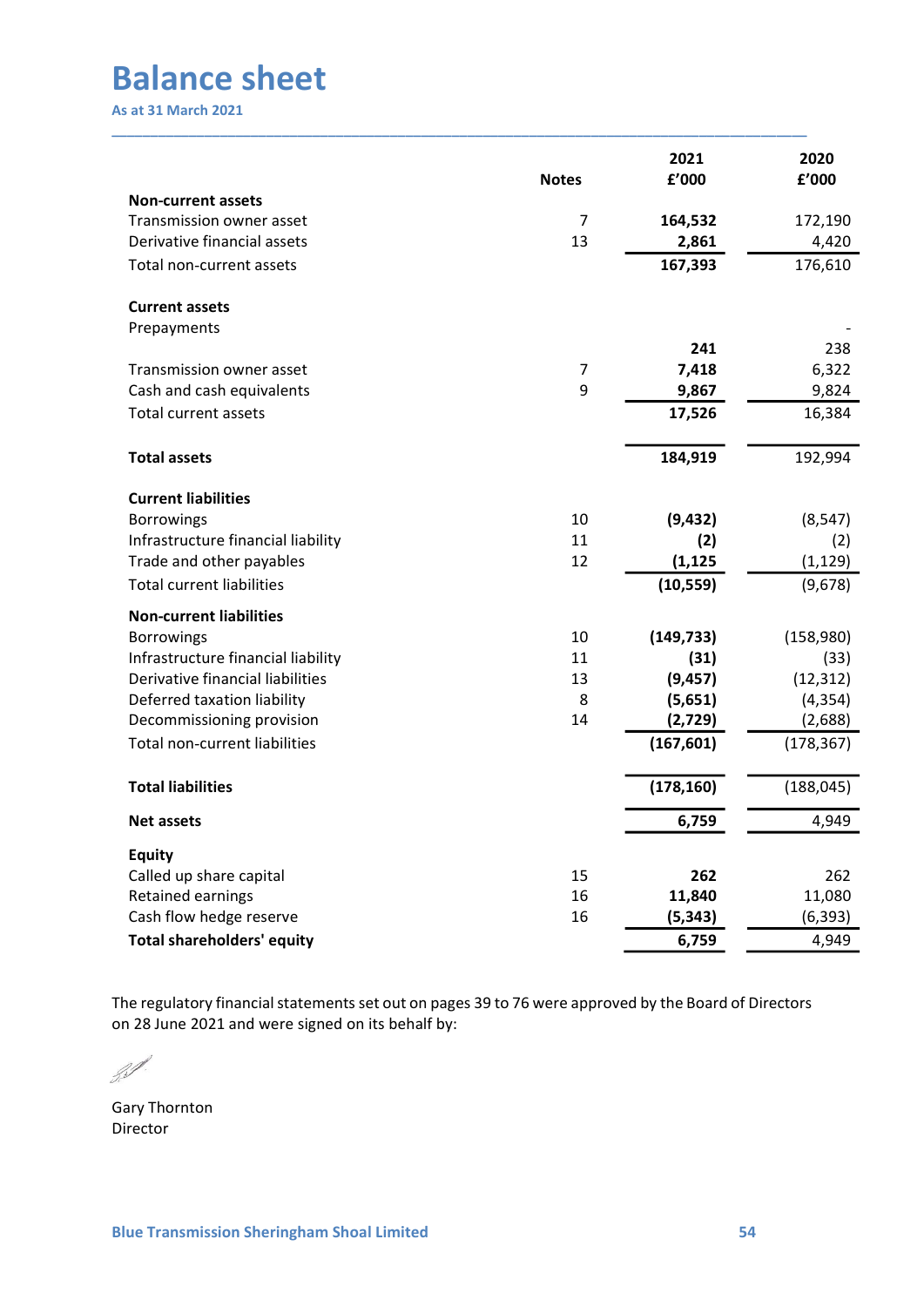| <b>Statement of changes in equity</b>                                 |             |              |                  |                   |                   |
|-----------------------------------------------------------------------|-------------|--------------|------------------|-------------------|-------------------|
| For the year ended 31 March 2021                                      |             |              |                  |                   |                   |
|                                                                       |             |              |                  |                   |                   |
|                                                                       |             |              |                  |                   |                   |
|                                                                       |             | Called<br>up | Cash             |                   |                   |
|                                                                       |             | share        | flow             | Retained          | Total             |
|                                                                       |             | capital      | hedge            | earnings          | equity            |
|                                                                       | <b>Note</b> | £'000        | reserve<br>f'000 | f'000             | £'000             |
|                                                                       |             |              |                  |                   |                   |
| At 1 April 2019                                                       |             | 262          | (8,697)          | 10,666            | 2,231             |
| Total comprehensive income for the year<br>Interim ordinary dividends | 6           |              | 2,304            | 3,987<br>(3, 573) | 6,291<br>(3, 573) |
| At 31 March 2020                                                      |             | 262          | (6, 393)         | 11,080            | 4,949             |
| Total comprehensive income for the year                               |             |              | 1,050            | 4,430             | 5,480             |
| Interim ordinary dividends                                            | 6           |              |                  | (3,670)           | (3,670)           |
| At 31 March 2021                                                      |             | 262          | (5, 343)         | 11,840            | 6,759             |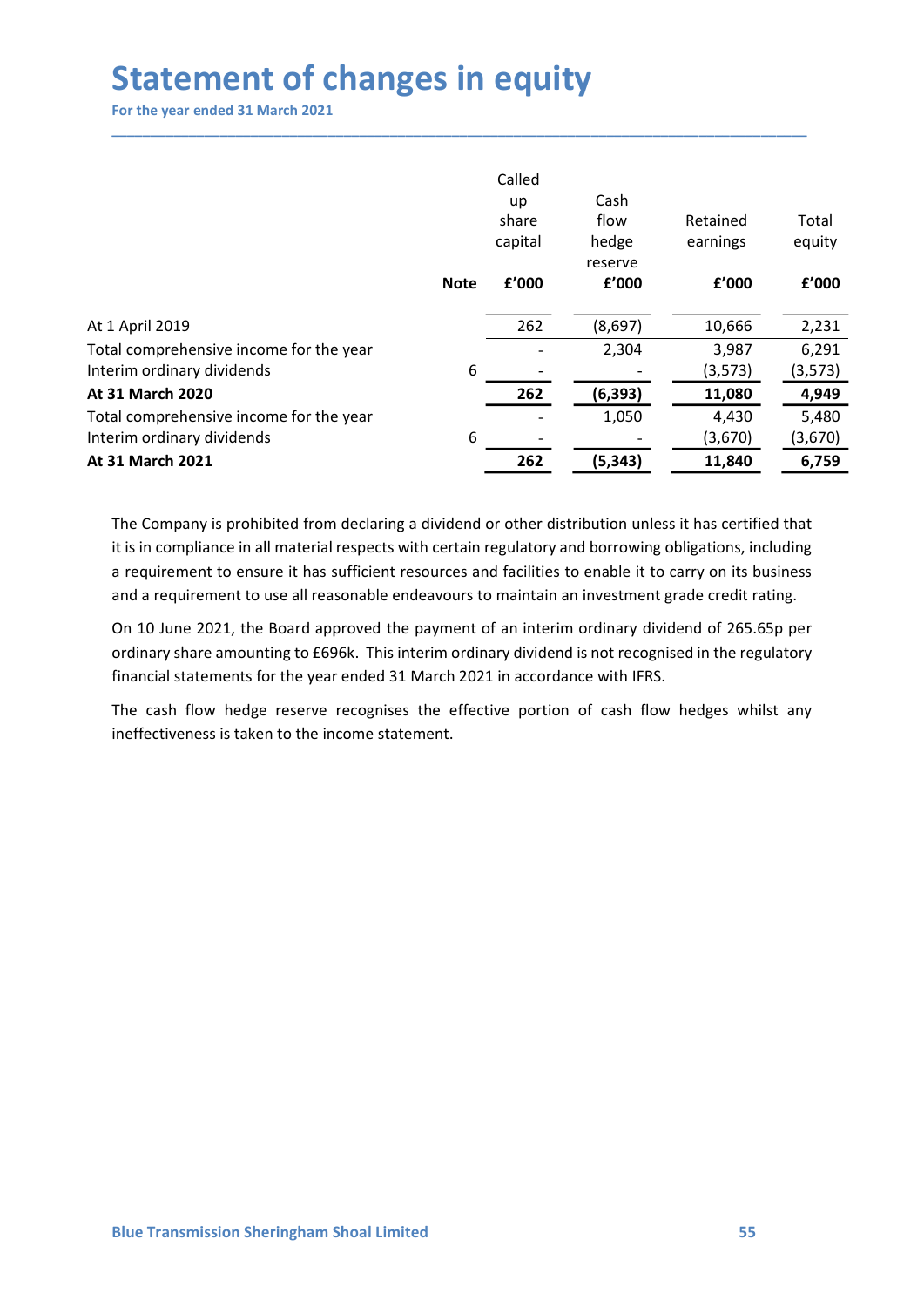| <b>Cash flow statement</b>                                                                             |              |            |                |
|--------------------------------------------------------------------------------------------------------|--------------|------------|----------------|
| For the year ended 31 March 2021                                                                       |              |            |                |
|                                                                                                        |              | 2021       | 2020           |
|                                                                                                        | <b>Notes</b> | £'000      | £'000          |
| Cash flows from operating activities                                                                   |              |            |                |
| Profit attributable to equity shareholders for the year<br>Adjustments for:                            |              | 4,430      | 3,987          |
| Net interest charges                                                                                   |              | 8,134      | 8,419          |
| Taxation charge                                                                                        |              | 1,051      | 1,566          |
| Non-cash movement relating to finance income                                                           |              | 6,562      | 5,723          |
| Changes in working capital                                                                             |              | (43)       | 25             |
|                                                                                                        |              | 15,704     | 15,733         |
| Net cash flows from operating activities                                                               |              | 20,134     | 19,720         |
| Cash flows from investing activities                                                                   |              |            |                |
| Interest received                                                                                      |              | 11         | 76             |
| Cash flows from investing activities                                                                   |              | ${\bf 11}$ | 76             |
|                                                                                                        |              |            |                |
| Cash flows used in financing activities<br>Partial repayment of senior loans                           | 17           | (8,685)    | (7,828)        |
| Interest paid                                                                                          |              | (7, 717)   | (8,094)        |
| Interim ordinary dividends paid                                                                        | 6            | (3,670)    | (3, 573)       |
| Other finance charges                                                                                  |              | (30)       | (30)           |
| Net cash flows used in financing activities                                                            |              | (20, 102)  | (19, 525)      |
| Net increase in cash and cash equivalents                                                              |              | 43         | 271            |
|                                                                                                        |              | 9,824      | 9,553<br>9,824 |
| Cash and cash equivalents at the start of the year<br>Cash and cash equivalents at the end of the year | 17           | 9,867      |                |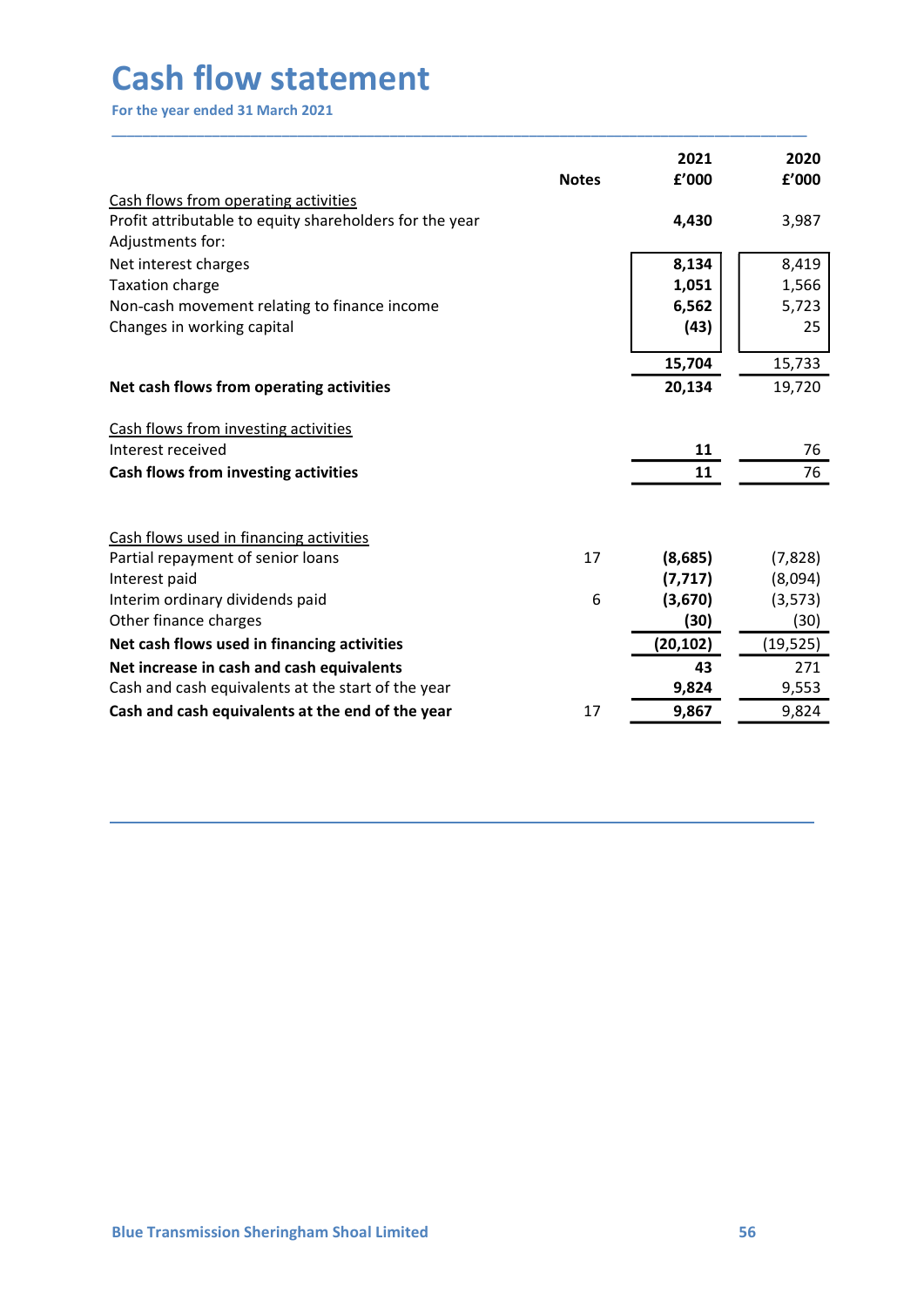# Notes to the regulatory financial statements<br>
For the year ended 31 March 2021<br>
1. Operating segment<br>
The Board of Directors is the Company's chief operating decision-making body. The Board of Directors

**Notes to the regulatory financial statements**<br>
For the year ended 31 March 2021<br> **1. Operating segment**<br>
The Board of Directors is the Company's chief operating decision-making body. The Board of Direc<br>
has determined tha **Notes to the regulatory financial statem**<br>
For the year ended 31 March 2021<br>
1. Operating segment<br>
The Board of Directors is the Company's chief operating decision-making body. The Boar<br>
has determined that there is only **Notes to the regulatory financial statements**<br>For the year ended 31 March 2021<br>1. Operating segment<br>The Board of Directors is the Company's chief operating decision-making body. The Board of Directors<br>has determined that **Notes to the regulatory financial statements**<br>For the year ended 31 March 2021<br>**1. Operating segment**<br>The Board of Directors is the Company's chief operating decision-making body. The Board of Directors<br>has determined tha **Notes to the regulatory financial statements**<br>For the year ended 31 March 2021<br>1. Operating segment<br>The Board of Directors is the Company's chief operating decision-making body. The Board of Directors<br>has determined that For the year ended 31 March 2021<br>For the year ended 31 March 2021<br>**1. Operating segment**<br>The Board of Directors is the Company's chief operating decision-making body. The Board of Directors<br>has determined that there is onl **Notes to the regulatory financial statements**<br>For the year ended 31 March 2021<br>1. Operating segment<br>The Board of Directors is the Company's chief operating decision-making body. The Board of Directors<br>has determined that **Notes to the regulatory financial statements**<br>For the year ended 31 March 2021<br>**1. Operating segment**<br>The Board of Directors is the Company's chief operating decision-making body. The Board of Directors<br>Directors evaluate **Notes to the regulatory financial statements**<br>For the year ended 31 March 2021<br>1. **Operating segment**<br>1. **Operating to Directors** is the Company's chief operating decision-making body. The Board of Directors<br>Directors eva **Notes to the regulatory financial statements**<br>For the year ended 31 March 2021<br>1. Operating segment<br>The Board of Directors is the Company's chief operating decision-making body. The Board of Directors<br>Incorders of Directo **Notes to the regulatory financial statements**<br>For the year ended 31 March 2021<br>1. Operating segment<br>The Board of Directors is the Company's chief operating decision-making body. The Board of Directors<br>basedermined that th **Notes to the regulatory financial statements**<br>For the year ended 31 March 2021<br>1. Operating segment<br>The Board of Directors is the Company's chief operating decision-making body. The Board of Directors<br>has determined that **Notes to the regulatory financial statements**<br>For the year ended 31 March 2021<br>1. Operating segment<br>The Board of Directors is the Company's chief operating decision-making body. The Board of Directors<br>has determined that **INDERTIFY CONSECT ASSES AND AND THE THE COMPATE THE COMPATE THE COMPATE THE COMPATE THE COMPATE THE COMPATE THE COMPATE THE COMPATE THE COMPATE THE COMPATE THE COMPATE THE COMPATE COMPATE THE COMPATE COMPATE THE COMPATE O 1. Operating segment**<br> **1. Operating segment**<br>
The Board of Directors is the Company's chief operating decision-making body. The Board of Directors<br>
has determined that there is only one operating segment – electricity tr **1. Operating segment**<br> **1. Operating segment**<br>
The Board of Directors is the Company's chief operating decision-making body. The Board of Directors<br>
has determined that there is only one operating segment – electricity tr Ine Board of Durectors is the Company's cniele operating decision-making booy. Ine Board of Durectors<br>thas determined that there is only one operating segment – electricity transmission. The Board of<br>Directors evaluates th nas actermined trater is only one operating esgment – electricity transmission. The bosord of Directors evaluates the performance of this segment on the basis of profit before and after taxation and cash available for debt

\_\_\_\_\_\_\_\_\_\_\_\_\_\_\_\_\_\_\_\_\_\_\_\_\_\_\_\_\_\_\_\_\_\_\_\_\_\_\_\_\_\_\_\_\_\_\_\_\_\_\_\_\_\_\_\_\_\_\_\_\_\_\_\_\_\_\_\_\_\_\_\_\_\_\_\_\_\_\_\_\_\_\_\_\_\_\_\_\_\_

Dretation to evaluates the performance of this segment on the basis of pront before an a rater taxation and<br>cash available for debt service (net cash inflows from operating activities plus cash flows from investing<br>activit cash available for denot service (net cash introws from operating activities) but conterelling<br>activities). The Company and segmental results, balance sheet and relevant cash flows can be seen in the<br>income statement, the activities). Ine Company and segmental results, palance sine ter and relevant cash flows can be seen in the company and segment are shown in the notes to the regulatory financial statements on pages 57 to 76.<br>Additional no finance income". statements on pages 57 to 76.<br>
The electricity transmission operation of the Company comprises the transmission of electricity transmission operation of the Company comprises the transmission of electro<br>
wind farm located The electricity transmission operation of the Company comprises the transmission of electricity from<br>
wind farm located in the Greater Wash off the north Norfolk coast and then connecting directly into the<br>
flocal distribu ecting directly into the<br>ecting directly into the<br>20: £10,026k) primarily<br>ices to the Company's<br>the vast majority of the<br>e effective interest rate<br>cies - F. Operating and<br>2021 2020<br>2021 2020<br>2020 1'000 £'000<br>3,109 1,996<br>32 ment.<br>
20: £10,026k) primarily<br>
ices to the Company's<br>
The vast majority of the<br>
e effective interest rate<br>
icies - F. Operating and<br>
2021 2020<br>  $f'000$   $f'000$ <br>
3,109 1,996<br>
32 33<br>
130 141<br>
3,271 2,170

|                                                                                                                                                                                                                                                                                                                                                                                                                                                                                                                                                                                                                                                                                                   | iocal distribution system at an electricity substation at Saile Hear Norwich. |               |
|---------------------------------------------------------------------------------------------------------------------------------------------------------------------------------------------------------------------------------------------------------------------------------------------------------------------------------------------------------------------------------------------------------------------------------------------------------------------------------------------------------------------------------------------------------------------------------------------------------------------------------------------------------------------------------------------------|-------------------------------------------------------------------------------|---------------|
| All of the Company's sales and operations take place in the UK.                                                                                                                                                                                                                                                                                                                                                                                                                                                                                                                                                                                                                                   |                                                                               |               |
| All of the assets and liabilities of the Company arise from the activities of the segment.                                                                                                                                                                                                                                                                                                                                                                                                                                                                                                                                                                                                        |                                                                               |               |
| 2. Operating and finance income                                                                                                                                                                                                                                                                                                                                                                                                                                                                                                                                                                                                                                                                   |                                                                               |               |
| Operating income of £7,217k (2020: £6,116k) and finance income of £9,669k (2020: £10,026k) primarily<br>relates to the Company's activity as a provider of electricity transmission services to the Company's<br>principal customer - National Grid Electricity System Operator Limited (NGESO). The vast majority of the<br>Company's income is derived from NGESO. Finance income is calculated using the effective interest rate<br>method – consistent with the Company's accounting policy – see "Accounting policies - F. Operating and<br>finance income".                                                                                                                                 |                                                                               |               |
| 3. Operating costs                                                                                                                                                                                                                                                                                                                                                                                                                                                                                                                                                                                                                                                                                |                                                                               |               |
| Operating costs are analysed below:                                                                                                                                                                                                                                                                                                                                                                                                                                                                                                                                                                                                                                                               |                                                                               |               |
|                                                                                                                                                                                                                                                                                                                                                                                                                                                                                                                                                                                                                                                                                                   | 2021<br>f'000                                                                 | 2020<br>£'000 |
| Operations, maintenance and management <sup>1</sup>                                                                                                                                                                                                                                                                                                                                                                                                                                                                                                                                                                                                                                               | 3,109                                                                         | 1,996         |
| Auditors' remuneration                                                                                                                                                                                                                                                                                                                                                                                                                                                                                                                                                                                                                                                                            | 32                                                                            | 33            |
| Other                                                                                                                                                                                                                                                                                                                                                                                                                                                                                                                                                                                                                                                                                             | 130                                                                           | 141           |
| <b>Total</b>                                                                                                                                                                                                                                                                                                                                                                                                                                                                                                                                                                                                                                                                                      | 3,271                                                                         | 2,170         |
| Auditors' remuneration comprises:                                                                                                                                                                                                                                                                                                                                                                                                                                                                                                                                                                                                                                                                 |                                                                               |               |
| Audit services                                                                                                                                                                                                                                                                                                                                                                                                                                                                                                                                                                                                                                                                                    | 16                                                                            | 16            |
| Tax services                                                                                                                                                                                                                                                                                                                                                                                                                                                                                                                                                                                                                                                                                      | 6                                                                             | 7             |
| Other services supplied pursuant to legislation <sup>2</sup>                                                                                                                                                                                                                                                                                                                                                                                                                                                                                                                                                                                                                                      | 10                                                                            | 10            |
| Total                                                                                                                                                                                                                                                                                                                                                                                                                                                                                                                                                                                                                                                                                             | 32                                                                            | 33            |
| <sup>1</sup> This represents costs associated with the provision of operating, maintenance and management to the OFTO, which<br>covers operation and maintenance costs, insurance premiums, management service fees and non-domestic rates related<br>to the transmission network. This also includes£937k (2020: £nil) of costs equivalent to the value of performance credits<br>paid or payable to Scira under the terms of the operations and maintenance agreement.<br><sup>2</sup> These represent fees payable for services in relation to engagements which are required to be carried out by the<br>auditors. In particular, this includes fees for audit reports on regulatory returns. |                                                                               |               |
| No Director receives emoluments directly from the Company. One Director indirectly receives<br>remuneration for consultancy services provided to the ultimate parent undertaking, but it is not practical<br>to determine the value of any of these services provided that are directly attributable to the Company.                                                                                                                                                                                                                                                                                                                                                                              |                                                                               |               |
|                                                                                                                                                                                                                                                                                                                                                                                                                                                                                                                                                                                                                                                                                                   |                                                                               |               |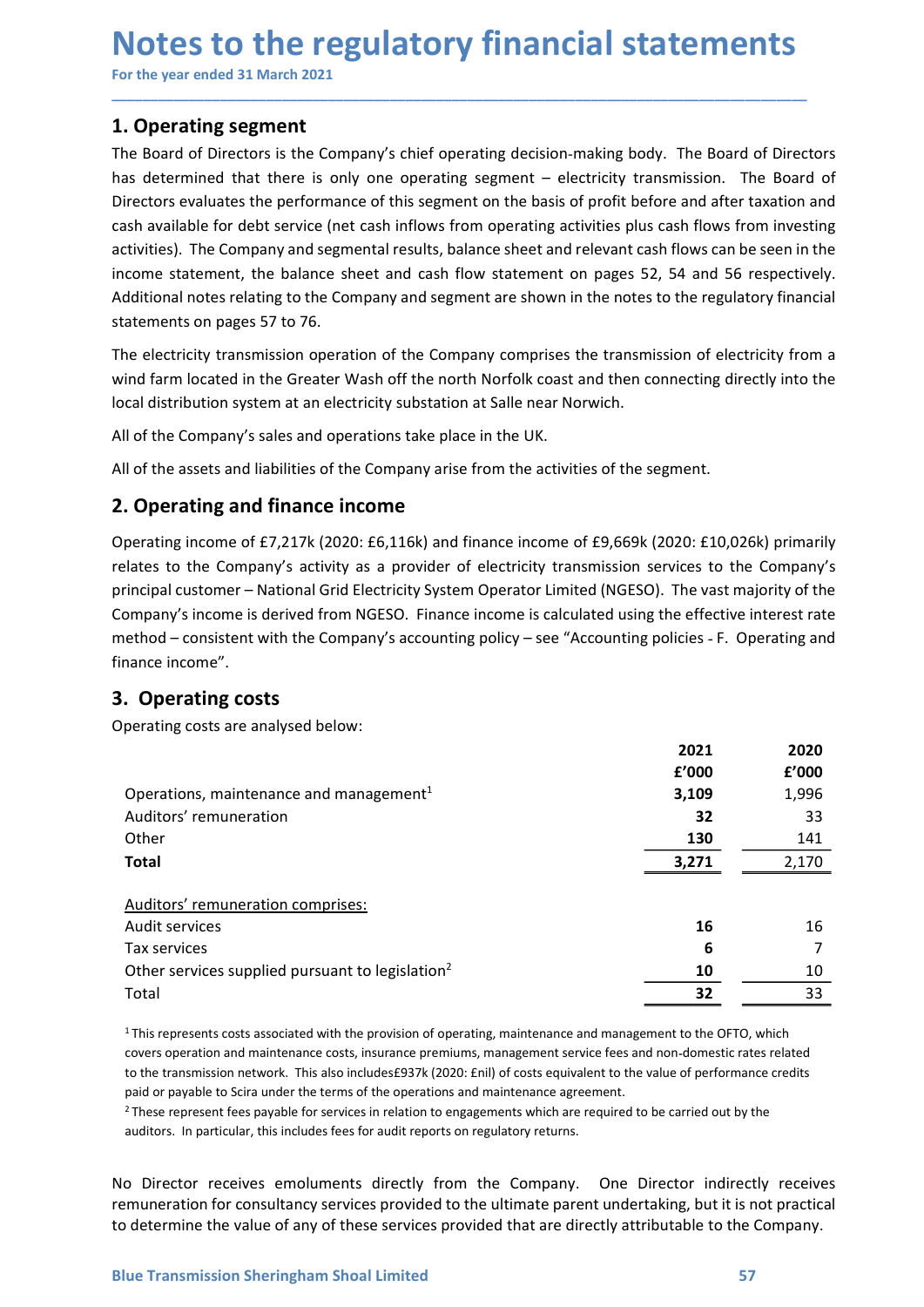## Notes to the regulatory financial statements<br>continued<br>For the year ended 31 March 2021<br>4. Net interest expense **Notes to the regulatory financial statemen**<br>
continued<br>
For the year ended 31 March 2021<br> **4. Net interest expense**<br>
Net interest expense is as tabulated below:

### continued

| Notes to the regulatory financial statements                                                                                                                                       |               |               |
|------------------------------------------------------------------------------------------------------------------------------------------------------------------------------------|---------------|---------------|
|                                                                                                                                                                                    |               |               |
| continued                                                                                                                                                                          |               |               |
| For the year ended 31 March 2021                                                                                                                                                   |               |               |
| 4. Net interest expense                                                                                                                                                            |               |               |
| Net interest expense is as tabulated below:                                                                                                                                        |               |               |
|                                                                                                                                                                                    |               |               |
|                                                                                                                                                                                    | 2021<br>£'000 | 2020<br>f'000 |
| Interest income                                                                                                                                                                    |               |               |
| Interest on bank deposits                                                                                                                                                          | 11            | 76            |
| Interest expense and other financial costs                                                                                                                                         |               |               |
| Interest on bank loans                                                                                                                                                             | (5,866)       | (6, 210)      |
| Interest on other borrowing                                                                                                                                                        | (1,848)       | (1,849)       |
| Other financial costs <sup>1</sup>                                                                                                                                                 | (431)         | (436)         |
|                                                                                                                                                                                    | (8, 145)      | (8, 495)      |
| Net interest expense                                                                                                                                                               | (8, 134)      | (8, 419)      |
| $1$ Includes £1k (2020: £1k) finance costs relating to an infrastructure financial liability.                                                                                      |               |               |
| 5. Income taxation charge                                                                                                                                                          |               |               |
|                                                                                                                                                                                    |               |               |
| a) Taxation on items included in the income statement<br>The net taxation charge for the year is £1,051k (2020: £1,566k) and the composition of that charge is<br>described below. |               |               |
| The taxation charge on current year profits arising in the year represents deferred taxation and has been                                                                          |               |               |
| computed at 19% (2020: 19%). There is no current taxation included in the income statement (2020:<br>£nil).                                                                        |               |               |
| The taxation charge for the year differs from (2020: differs from) the standard rate of corporation tax in<br>the UK of 19% (2020: 19%) for the reasons outlined below:            |               |               |
|                                                                                                                                                                                    | 2021          | 2020          |
|                                                                                                                                                                                    | £'000         | f'000         |
| Profit before taxation                                                                                                                                                             | 5,480         | 5,553         |
| Taxation at 19% (2020: 19%) on profit before taxation                                                                                                                              | 1.042         | 1.055         |

Effects of:<br>
expenses not deductible for tax purposes<br>
change in tax rates on deferred tax<br>
Taxation charge for the year<br>
b) Taxation charge on items included in other comprehensive income<br>
The net taxation charge on item (2020: £nil).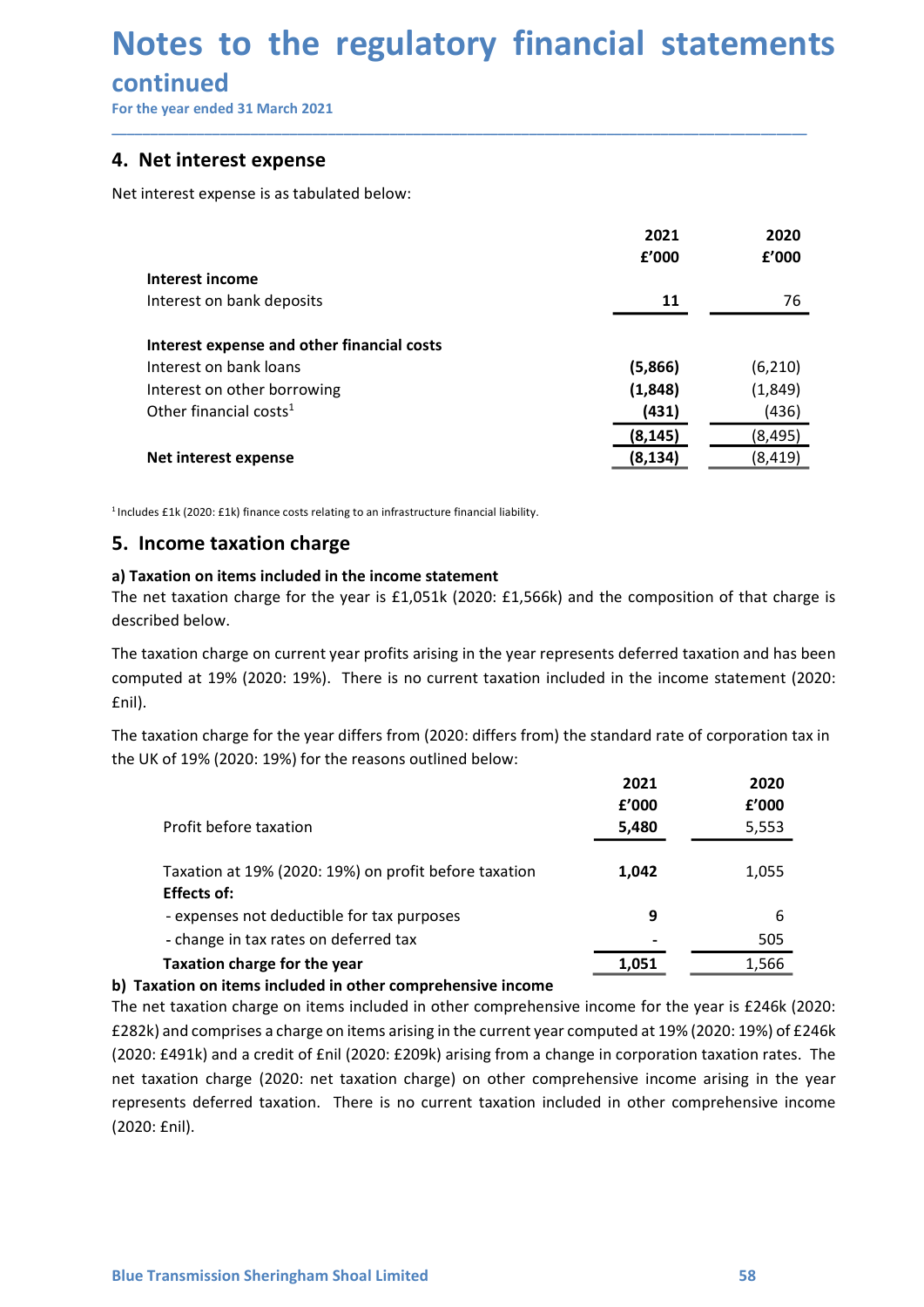## Notes to the regulatory financial statements<br>continued<br>For the year ended 31 March 2021<br>5. Income taxation charge continued **Notes to the regulatory financial statemen**<br>
For the year ended 31 March 2021<br>
For the year ended 31 March 2021<br> **5. Income taxation charge continued**<br> **c) Taxation – future years**<br>
On 10 March 2021, the first reading of

\_\_\_\_\_\_\_\_\_\_\_\_\_\_\_\_\_\_\_\_\_\_\_\_\_\_\_\_\_\_\_\_\_\_\_\_\_\_\_\_\_\_\_\_\_\_\_\_\_\_\_\_\_\_\_\_\_\_\_\_\_\_\_\_\_\_\_\_\_\_\_\_\_\_\_\_\_\_\_\_\_\_\_\_\_\_\_\_\_\_

### **continued**

**Notes to the regulatory financial statemer**<br>
For the year ended 31 March 2021<br> **5. Income taxation charge continued**<br> **c) Taxation – future years**<br>
On 10 March 2021, the first reading of the UK Finance (No.2) Bill was hel **Notes to the regulatory financial statem**<br>
For the year ended 31 March 2021<br> **S.** Income taxation charge continued<br>
c) Taxation – future years<br>
On 10 March 2021, the first reading of the UK Finance (No.2) Bill was held in **Notes to the regulatory financial statements**<br>
For the year ended 31 March 2021<br> **5.** Income taxation charge continued<br>
c) Taxation – future years<br>
On 10 March 2021, the first reading of the UK Finance (No.2) Bill was hel **Notes to the regulatory financial statements**<br>
For the year ended 31 March 2021<br> **5.** Income taxation charge continued<br>
c) Taxation – future years<br>
c) Taxation – future years<br>
c) Taxation – future years<br>
the Bill was publ **Notes to the regulatory financial statements**<br>
For the year ended 31 March 2021<br> **5. Income taxation charge continued**<br> **c)** Taxation – future years<br>
On 10 March 2021, the first reading of the UK Finance (No.2) Bill was h **Notes to the regulatory financial statements**<br> **Continued**<br>
For the year ended 31 March 2021<br> **5. Income taxation charge continued**<br> **corporation - future years**<br> **corporation - future years**<br> **corporation taxation from 1 Notes to the regulatory financial statements**<br>
For the year ended 31 March 2021<br> **5. Income taxation charge continued**<br> **c)** Taxation - future years<br>
On 10 March 2021, the first reading of the UK Finance (No.2) Bill was h **Notes to the regulatory financial statements**<br>
For the year ended 31 March 2021<br> **5. Income taxation charge** continued<br> **c**) Taxation – future years<br>
On 10 March 2021, the first reading of the UK Finance (No.2) Bill was h **Notes to the regulatory financial statements**<br>
For the year ended 31 March 2021<br> **5.** Income taxation charge continued<br> **c**) Taxation – future years<br>
On 10 March 2021, the first reading of the UK Finance (No.2) Bill was h **Notes to the regulatory financial statements**<br>
For the year ended 31 March 2021<br> **5. Income taxation charge continued**<br> **c)** Taxation – future years<br>
On 10 March 2021, the first reading of the UK Finance (No.2) Bill was h **Notes to the regulatory financial stand Continued**<br>For the year ended 31 March 2021<br>**5. Income taxation charge continued**<br>**c)** Taxation – future years<br>On 10 March 2021, the first reading of the UK Finance (No.2) Bill was **EXECUTE 11 THE CONTINUMERT CONTROVER CONTROVER SURFERENT SURFACT SURFACT AND AN ANTION ON TAXIST AND AN ON 10 MARCH 2021, the first reading of the UK Finance (No.2) Bill was held in the House of Common<br>
the Bill was publ Example 12**<br> **Example 12 Income taxation charge continued**<br> **Charge continue vears**<br> **Charge 12 Charge continued**<br> **Charge 12 Charge 12 Charge 12 Charge 12 Charge 12 Charge 12 Charge 12 Commons** and<br> **C** Example the main rate of<br>
Example the main rate of<br>
2023. If such a change<br>
2023. If such a change<br>
2020<br>
2021 2020<br>
2021 2020<br>
2021 2020<br>
2020 2'000 2'000<br>
2'000 2'000<br>
2021 2020<br>
2021 2020<br>
2021 2020<br>
2021 2020<br>
2021 20 e House of Commons and<br>
change the main rate of<br>
ril 2023. If such a change<br>
company's future taxation<br>
te, could also be affected<br>
regislation by the Company<br>
Extra charges and future<br>
ar as follows:<br>
2021 2020<br>
2020<br>
202 Interim ordinary dividends<br>
March 2021, the first reading of the UK Finance (No.2) Bill was held in the House of Commons and<br>
II was published on 11 March 2021. This Bill includes a measure to change the main rate of<br>
atio Univariant CV2L, the intistreating of the Gomany compute interious 2.5 pin was held interious or Commons and<br>the Bill was published on 11 March 2021. This Bill includes a measure to change the main rate of<br>corporation tax

the bill was published on 11 March 2021. Intis bill microlate a measure to change the main rate or<br>corporation taxinate is subsequently enacted this change will impact the Company's future effective taxines<br>in the comporat charges and future effective tax rate.<br>
Other future tax charges, and therefore the Company's future effective tax rate, could also be affected<br>
by other future changes in legislation. Similarly, the interpretation of exis Other future tax charges, and therefore the Company's future effective tax rate, could also be affected<br>by other future changes in legislation. Similarly, the interpretation of existing legislation by the Company<br>and or th their tuture tax cranges, and the refore the company's trutte entective tax rate, could also be anected<br>they other future changes in legislation. Similarly, the interpretation of existing legislation by the Company<br>and or

|       | 2020  |
|-------|-------|
| f'000 | f'000 |
| 3.670 | 3.573 |
|       | 2021  |

| and or the relevant tax authorities could also impact the Company's future tax charges and future<br>effective tax rate.                                                                                                                                                                                                                                                                                                                                                        |                        |                        |
|---------------------------------------------------------------------------------------------------------------------------------------------------------------------------------------------------------------------------------------------------------------------------------------------------------------------------------------------------------------------------------------------------------------------------------------------------------------------------------|------------------------|------------------------|
| 6. Interim ordinary dividends<br>Interim ordinary dividends were approved by the Board and paid during the year as follows:                                                                                                                                                                                                                                                                                                                                                     |                        |                        |
| Interim ordinary dividends                                                                                                                                                                                                                                                                                                                                                                                                                                                      | 2021<br>f'000<br>3,670 | 2020<br>£'000<br>3,573 |
| Interim ordinary dividends of 1,400.76p (2020: 1,363.74p) per ordinary share were paid during the year<br>to the Company's immediate parent undertaking – Blue Transmission Sheringham Shoal Holdings Limited<br>("BTSSH").                                                                                                                                                                                                                                                     |                        |                        |
| On 10 June 2021, the Board approved the payment of an interim ordinary dividend of 265.65p per<br>ordinary share amounting to £696k. This interim ordinary dividend is not recognised in the regulatory<br>financial statements for the year ended 31 March 2021 in accordance with IFRS.                                                                                                                                                                                       |                        |                        |
| 7. Transmission owner asset<br>The movement in the carrying value of the transmission owner asset is shown in the table below:                                                                                                                                                                                                                                                                                                                                                  |                        |                        |
|                                                                                                                                                                                                                                                                                                                                                                                                                                                                                 | 2021<br>£'000          | 2020<br>£'000          |
| At 1 April                                                                                                                                                                                                                                                                                                                                                                                                                                                                      | 178,512                | 184,235                |
| Adjustment to the carrying value <sup>+</sup>                                                                                                                                                                                                                                                                                                                                                                                                                                   | (6, 562)               | (5, 723)               |
| At 31 March                                                                                                                                                                                                                                                                                                                                                                                                                                                                     | 171,950                | 178,512                |
|                                                                                                                                                                                                                                                                                                                                                                                                                                                                                 |                        |                        |
| Comprising:                                                                                                                                                                                                                                                                                                                                                                                                                                                                     |                        |                        |
| Amounts falling due within one year<br>Amounts falling due after more than                                                                                                                                                                                                                                                                                                                                                                                                      | 7,418<br>164,532       | 6,322<br>172,190       |
|                                                                                                                                                                                                                                                                                                                                                                                                                                                                                 | 171,950                | 178,512                |
| * Arising from the application of the effective interest rate method.                                                                                                                                                                                                                                                                                                                                                                                                           |                        |                        |
| The transmission owner asset is a contract asset and is carried at amortised cost. The estimated fair value<br>of the transmission owner asset at 31 March 2021 was £212,774k (2020: £222,997k). The basis for<br>estimating the fair value of the transmission owner asset was to estimate the net cash flows arising over<br>the estimated economic life of the project and to discount those expected net cash flows at a discount<br>rate of 5.49% (2020: 5.49%) per annum. |                        |                        |
| The Directors have considered expected credit losses in relation to the carrying value of the transmission<br>owner asset and have concluded that these are expected to be immaterial and as a result no provision<br>for expected credit losses has been recognised at 31 March 2021 (2020: £nil).                                                                                                                                                                             |                        |                        |
|                                                                                                                                                                                                                                                                                                                                                                                                                                                                                 |                        | 59                     |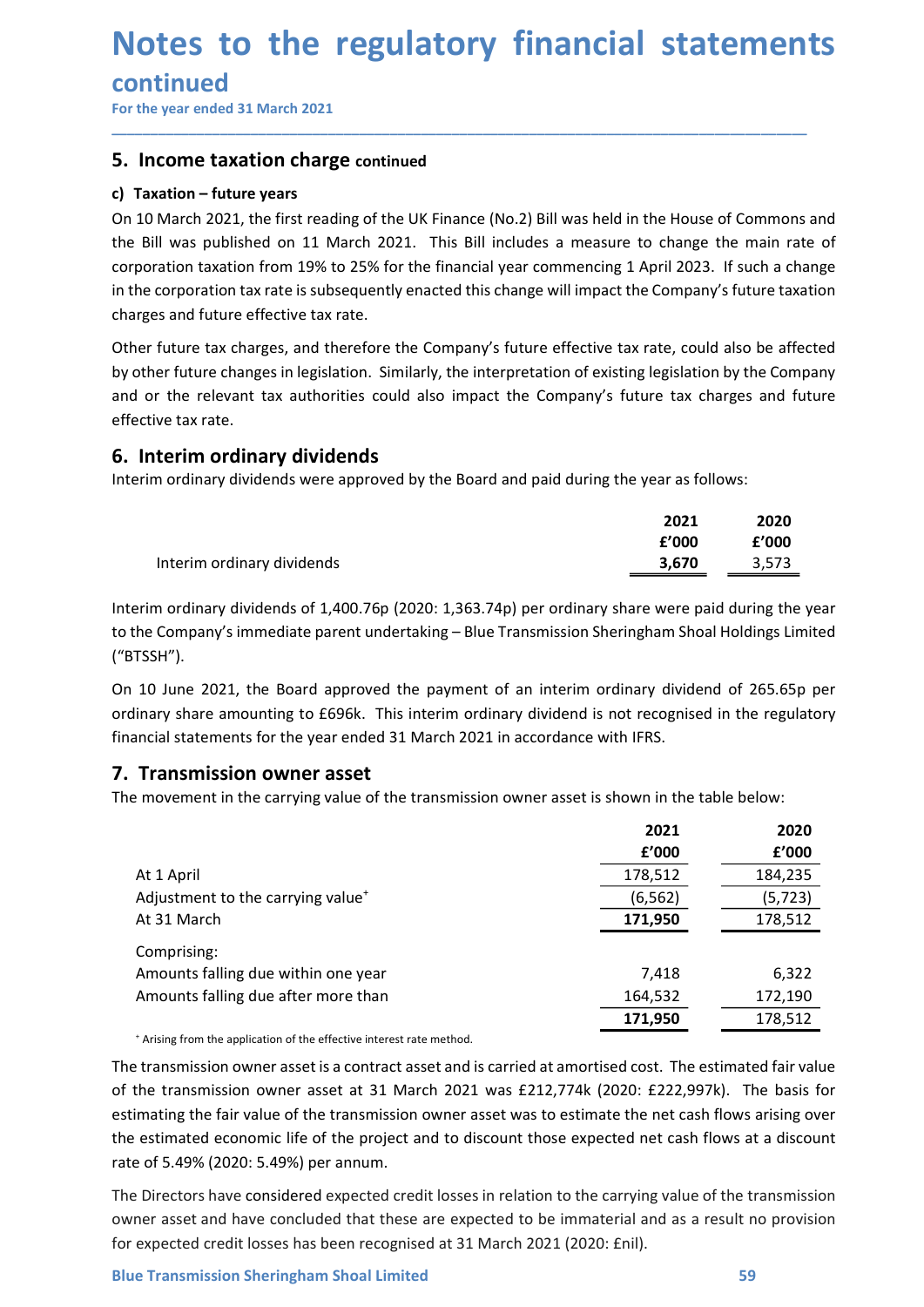### continued

| 8. Deferred taxation liability<br>The net deferred taxation liability recognised in the balance sheet arises as follows:<br><b>Fair value</b><br><b>Accelerated</b><br>net losses on<br>derivatives<br>capital<br>allowances<br>Other<br><b>Total</b><br>£'000<br>£'000<br>£'000<br>f'000<br>At 1 April 2019<br>1,781<br>(2,505)<br>(8, 152)<br>3,866<br>(282)<br>(1,849)<br>Movements<br>(2,022)<br>455<br>At 31 March 2020<br>1,499<br>4,321<br>(10, 174)<br>(4, 354)<br>(246)<br>Current year movements<br>(1,051)<br>(1, 297)<br>At 31 March 2021<br>1,253<br>4,321<br>(11, 225)<br>(5,651)<br>Other deferred taxation assets relate primarily to temporary differences arising from current taxation<br>losses. |  |  |  |
|----------------------------------------------------------------------------------------------------------------------------------------------------------------------------------------------------------------------------------------------------------------------------------------------------------------------------------------------------------------------------------------------------------------------------------------------------------------------------------------------------------------------------------------------------------------------------------------------------------------------------------------------------------------------------------------------------------------------|--|--|--|
|                                                                                                                                                                                                                                                                                                                                                                                                                                                                                                                                                                                                                                                                                                                      |  |  |  |
|                                                                                                                                                                                                                                                                                                                                                                                                                                                                                                                                                                                                                                                                                                                      |  |  |  |
|                                                                                                                                                                                                                                                                                                                                                                                                                                                                                                                                                                                                                                                                                                                      |  |  |  |
|                                                                                                                                                                                                                                                                                                                                                                                                                                                                                                                                                                                                                                                                                                                      |  |  |  |
|                                                                                                                                                                                                                                                                                                                                                                                                                                                                                                                                                                                                                                                                                                                      |  |  |  |
|                                                                                                                                                                                                                                                                                                                                                                                                                                                                                                                                                                                                                                                                                                                      |  |  |  |
|                                                                                                                                                                                                                                                                                                                                                                                                                                                                                                                                                                                                                                                                                                                      |  |  |  |
|                                                                                                                                                                                                                                                                                                                                                                                                                                                                                                                                                                                                                                                                                                                      |  |  |  |
| No portion of the deferred tax balance is likely to be recovered or settled in the 12 months following the<br>balance sheet date.                                                                                                                                                                                                                                                                                                                                                                                                                                                                                                                                                                                    |  |  |  |

At 1 April 2019<br>
At 31 March 2020<br>
At 31 March 2020<br>
Current year movements<br>
At 31 March 2021<br>
Current vear movements<br>
At 31 March 2021<br>
At 31 March 2021<br>
At 31 March 2021<br>
At 31 March 2021<br>
21.233<br>
Other deferred taxatio Movements<br>
At 31 March 2020<br>
At 31 March 2020<br>
Current year movements<br>
At 31 March 2021<br>
At 31 March 2021<br>
Other deferred taxation assets relate primarily to temporary differences arising from current taxation<br>
IOSSES.<br>
O **At 31 March 2020**<br>
Curent year movements<br>
Curent year movements<br>
At 31 March 2021<br>
At 31 March 2021<br>
Curent deferred taxation assets relate primarily to temporary differences arising from current taxation<br>
losses.<br>
No po (a) The deferred taxation assets relate primarily to temporary differences arising from current<br>
bother deferred taxation assets relate primarily to temporary differences arising from current<br>
bosopotion of the deferred ta Cash and cash equivalents comprise short term deposits of £9,867k (2020: £9,824k). The term deposits are more term deposites, the plalance sheet date. The carrying value of all deferred taxation balances have been computed about.<br>
Show portion of the deferred tax balance is likely to be recovered or settled in the 12 months following the<br>
balance sheet date.<br>
The carrying value of all deferred taxtion balances have been computed at 19% (2020 No portion of the deferred tax balance is likely to be recovered or settled in the 12 months following the<br>The carrying value of all deferred taxation balances have been computed at 19% (2020: 19%) - being the<br>The carrying balance sheet date.<br>
The carrying value of all deferred taxation balances have been computed at 19% (2020: 19%)<br>
rate of corporation tax that is expected to apply when the temporary differences reverse and r<br>
latest enacte The carrying value of all deferred taxation balances have been computed at 19% (2020: 19%) - being the<br>rate of corporation tax that is expected to apply when the temporary differences reverse and reflects the<br>latest enacte rate of corporation tax that is expected to apply when the temporary differences reverse and reflects the<br>latest enacted legislation in force at the balance sheet date.<br>
As referred to in notes 5 earlier, the UK Financia ( latest enacted legislation in force at the balance sheet date.<br>As referred to in note 5 earlier, the UK Finance (No.2) Bill contains a proposal to increase the main rate of<br>corporation taxation from 19% to 25% for the fina As referred to in note 5 earlier, the UK Finance (No.2) Bill contains a proposal to increase the main rate of<br>corporation taxation from 19% to 25% for the financial year commencing 1 April 2023. If this proposed<br>change in

Examine Controllary performance connect the respective short-term deposit rates. All cash and equivalents are<br>are made for various periods of between one day and 3 months, depending on the timing of cash<br>requirements and e corporation taxation from 19% to 25% for the financial year commencing 1 April 2023. If this proposed<br>change in the future corporation taxation had been substantively enacted by the balance sheet date, this<br>would have incr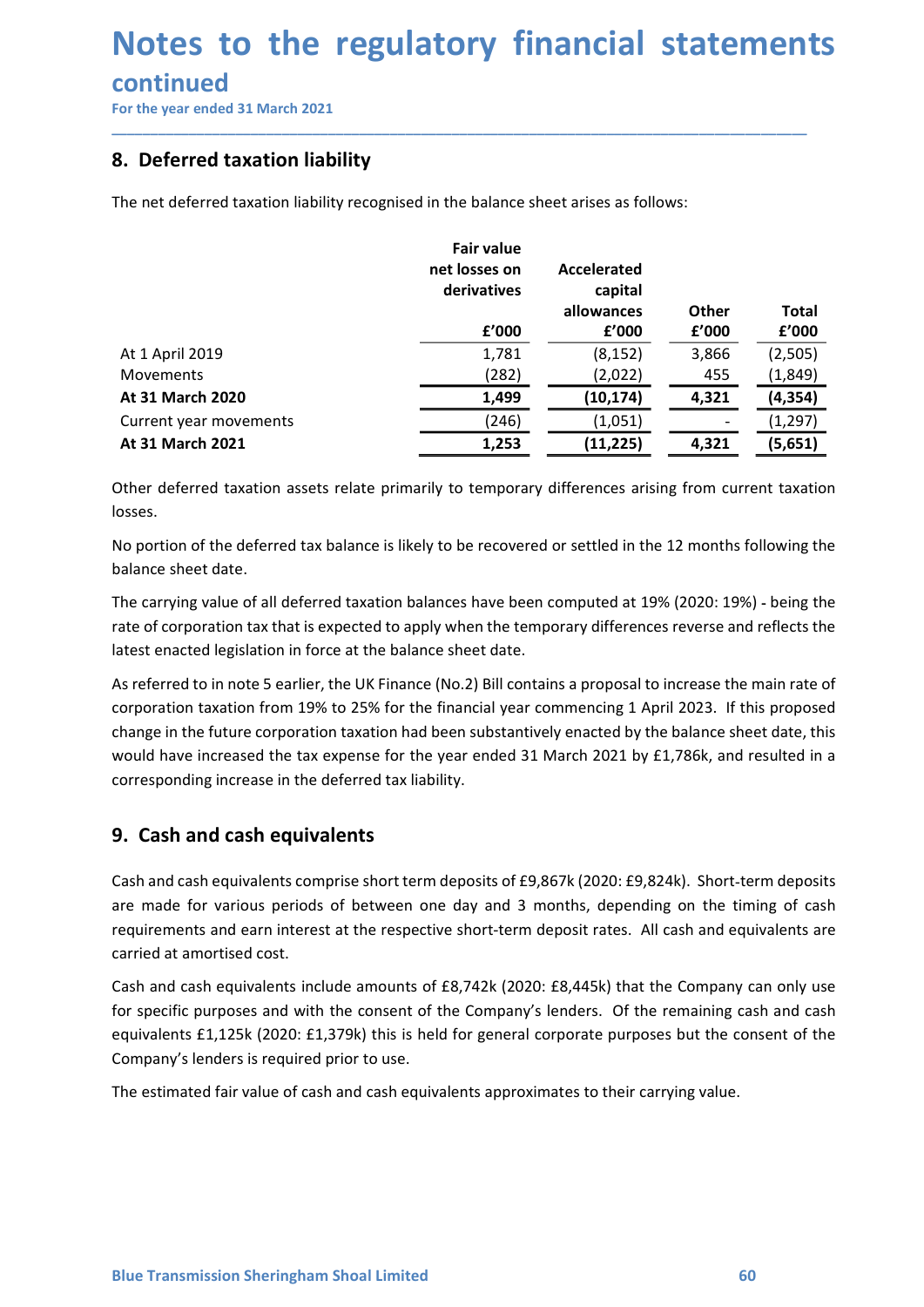## Notes to the regulatory financial statements<br>continued<br>For the year ended 31 March 2021<br>10. Borrowings **Notes to the regulatory financial statemen**<br>
continued<br>
For the year ended 31 March 2021<br> **10. Borrowings**<br>
The following table analyses borrowings:

### continued

| For the year ended 31 March 2021                                                                                                                                                                       |         |         |
|--------------------------------------------------------------------------------------------------------------------------------------------------------------------------------------------------------|---------|---------|
| 10. Borrowings                                                                                                                                                                                         |         |         |
| The following table analyses borrowings:                                                                                                                                                               |         |         |
|                                                                                                                                                                                                        | 2021    | 2020    |
|                                                                                                                                                                                                        | £'000   | f'000   |
| <b>Current</b>                                                                                                                                                                                         |         |         |
| Bank loan - fixed rate                                                                                                                                                                                 | 4,635   | 4,181   |
| Bank loans - variable rate                                                                                                                                                                             | 4,797   | 4,366   |
|                                                                                                                                                                                                        | 9,432   | 8,547   |
| <b>Non-current</b>                                                                                                                                                                                     |         |         |
| Bank loan - fixed rate                                                                                                                                                                                 | 64,312  | 68,855  |
| Bank loans - variable rate                                                                                                                                                                             | 65,970  | 70,674  |
| Other borrowing                                                                                                                                                                                        | 19,451  | 19,451  |
|                                                                                                                                                                                                        | 149,733 | 158,980 |
| <b>Total borrowings</b>                                                                                                                                                                                | 159,165 | 167,527 |
|                                                                                                                                                                                                        | 2021    | 2020    |
| Total borrowings are repayable as follows:                                                                                                                                                             | £'000   | £'000   |
|                                                                                                                                                                                                        |         |         |
| In one year or less                                                                                                                                                                                    | 9,432   | 8,547   |
| In more than one year, but not more than two years                                                                                                                                                     | 10,190  | 9,419   |
| In more than two years, but not more than three years                                                                                                                                                  | 10,594  | 10,176  |
| In more than three years, but not more than four years                                                                                                                                                 | 10,176  | 10,579  |
| In more than four years, but not more than five years                                                                                                                                                  | 10,922  | 10,162  |
| In more than five years other than by instalments                                                                                                                                                      | 107,851 | 118,644 |
|                                                                                                                                                                                                        | 159,165 | 167,527 |
| The fixed rate bank loan is with the European Investment Bank and carries an interest rate of 3.903% per                                                                                               |         |         |
| annum. The loan amortises over the period through to 30 June 2032.                                                                                                                                     |         |         |
|                                                                                                                                                                                                        |         |         |
| All the variable rate bank loans are with a consortium of banks under a commercial facility agreement                                                                                                  |         |         |
| and carry an interest rate linked to the three-month LIBOR rate. All of these loans amortise over the<br>period through to 30 June 2032.                                                               |         |         |
|                                                                                                                                                                                                        |         |         |
| The fixed rate loan and the bank loans under the commercial facility taken together comprise the "senior                                                                                               |         |         |
| debt" and are secured over all of the assets of the Company via fixed and floating charges, as required                                                                                                |         |         |
| under the terms of a debenture document.                                                                                                                                                               |         |         |
| The other borrowing relates to amounts owed to the Company's immediate parent undertaking, Blue                                                                                                        |         |         |
| Transmission Sheringham Shoal Holdings Limited ("BTSSH"). This other borrowing is unsecured and                                                                                                        |         |         |
|                                                                                                                                                                                                        |         |         |
|                                                                                                                                                                                                        |         |         |
|                                                                                                                                                                                                        |         |         |
| carries a fixed coupon of 9.5% per annum and is contractually repayable on 30 June 2033.<br>All borrowings are carried at amortised cost. Fair value information in relation to borrowings is shown in |         |         |
| note 19.<br>As at 31 March 2021, the Company had a committed credit facility of £6,000k (2020: £6,000k) which was                                                                                      |         |         |

The fixed rate loan and the bank loans under the commercial facility taken together comprise the "senior<br>debt" and are secured over all of the assets of the Company via fixed and floating charges, as required<br>under the ter In more than flow years, but not those than flive years<br>
In more than flive years other than by installments<br>
In more than flive years other than by installments<br>
The fixed rate bank loan is with the European Investment B In more than tive years other than by instainents<br>
The fixed rate bank loan is with the European Investment Bank and carries an i<br>
annum. The loan amortises over the period through to 30 June 2032.<br>
All the variable rate b The fixed rate bank loan is with the European Investment Bank and carries an interest rate of 3.903% per annum. The loan amortises over the period through to 30 June 2032.<br>All the variable rate bank loans are with a consor The fixed rate bank loan is with the European Investment Bank and carries an interest rate<br>annum. The loan amortises over the period through to 30 June 2032.<br>All the variable rate bank loans are with a consortium of banks anium. The loan amoticies over the period infought to 30 June 2032.<br>All the variable rate bank loans are with a consortium of banks under a commercial facility agreement<br>and carry an interest rate linked to the three-month All the variable rate bank loans are with a consortium of banks under a commercial facility agreement<br>are carry an interest rate linked to the three-month LIBOR rate. All of these loans amortise over the<br>period through to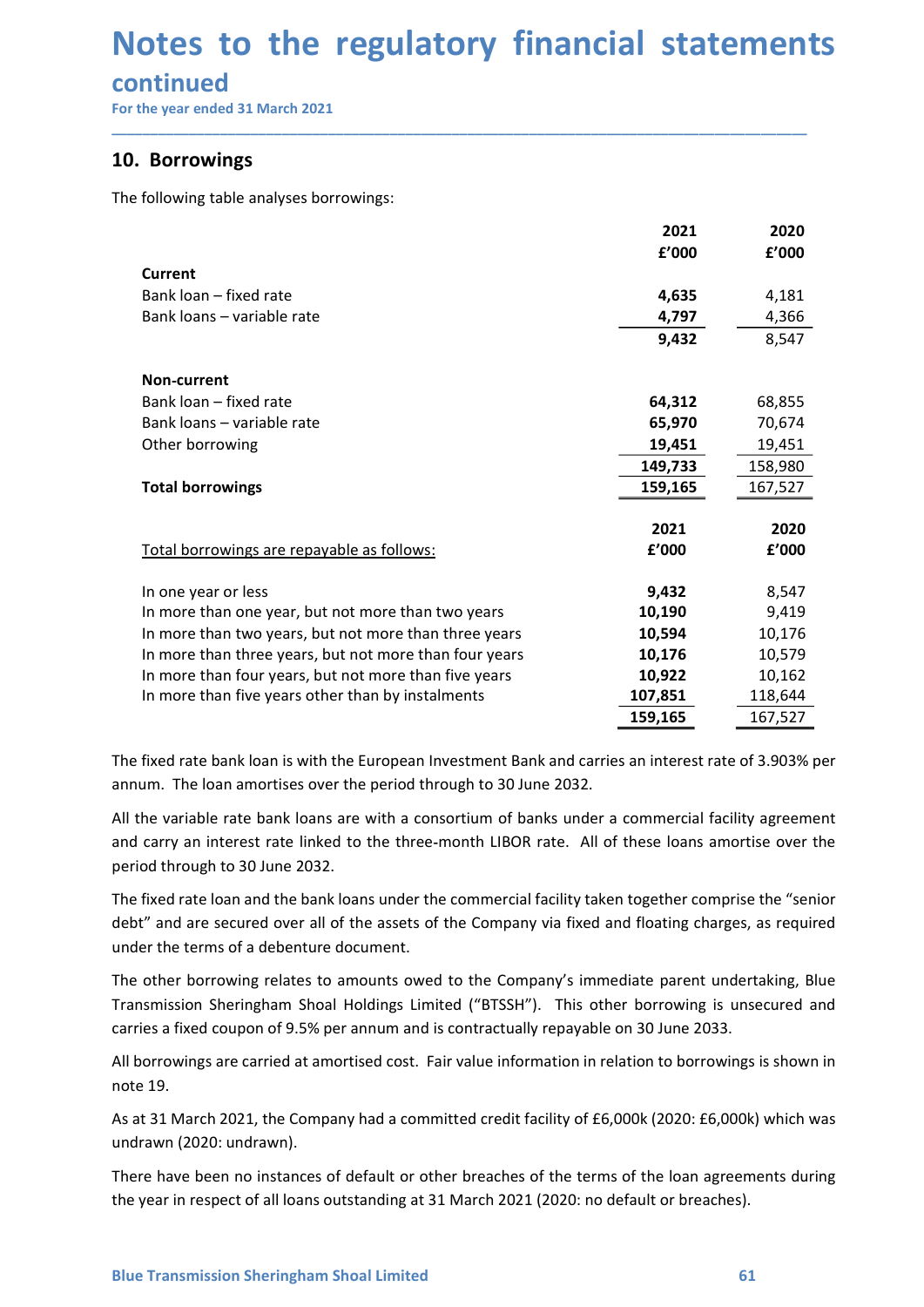## Notes to the regulatory financial statements<br>continued<br>For the year ended 31 March 2021<br>11. Infrastructure financial liability **Notes to the regulatory financial statemen**<br>
For the year ended 31 March 2021<br> **The movement in the infrastructure financial liability**<br>
The movement in the infrastructure financial liability is shown in the table below:<br>

### continued

| 11. Infrastructure financial liability                                              |                |                |
|-------------------------------------------------------------------------------------|----------------|----------------|
| The movement in the infrastructure financial liability is shown in the table below: |                |                |
|                                                                                     | 2021<br>£'000  | 2020<br>£'000  |
| At 1 April                                                                          | 35             | 37             |
| Payments to lessor                                                                  | (3)            | (3)            |
| Finance costs                                                                       | 1              | 1              |
| At 31 March                                                                         | 33             | 35             |
|                                                                                     |                |                |
| Comprising:                                                                         |                |                |
| Current                                                                             | $\overline{2}$ | $\overline{2}$ |
| Non-current                                                                         | 31<br>33       | 33<br>35       |
|                                                                                     |                |                |
| 12. Trade and other payables                                                        |                |                |
| Trade and other payables are as tabulated below.                                    |                |                |
|                                                                                     | 2021           | 2020           |
|                                                                                     | f'000          | f'000          |
| Trade payables                                                                      |                | 23             |
| Amounts due to ultimate parent undertaking                                          | 4              | 4              |
| Other taxes                                                                         | 547            | 533            |
| Accrued expenses                                                                    | 574            | 569            |
|                                                                                     | 1,125          | 1,129          |

| Comprising:                                                                                                |                |       |
|------------------------------------------------------------------------------------------------------------|----------------|-------|
| Current                                                                                                    | $\overline{2}$ | 2     |
| Non-current                                                                                                | 31             | 33    |
|                                                                                                            | 33             | 35    |
| 12. Trade and other payables                                                                               |                |       |
| Trade and other payables are as tabulated below.                                                           |                |       |
|                                                                                                            | 2021           | 2020  |
|                                                                                                            | f'000          | £'000 |
| Trade payables                                                                                             |                | 23    |
| Amounts due to ultimate parent undertaking                                                                 | 4              | 4     |
| Other taxes                                                                                                | 547            | 533   |
| Accrued expenses                                                                                           | 574            | 569   |
|                                                                                                            | 1,125          | 1,129 |
| Due to their short maturities, the fair value of all financial instruments included within trade and other |                |       |
|                                                                                                            |                |       |
| payables approximates to their book value. All trade and other payables are recorded at amortised cost     |                |       |
| and are all expected to be settled within 12 months of the balance sheet date. Included in accrued         |                |       |
| expenses are amounts owed to shareholders in respect of interest on other borrowings - see note 18.        |                |       |
| 13. Derivative financial assets / (liabilities)                                                            |                |       |
| Derivative financial instruments are recorded in the balance sheet at market value and the carrying value  |                |       |
| of these derivative financial instruments may result in assets and/or liabilities being recognised at the  |                |       |
| balance sheet date. Derivative financial instruments derive their market value from the price of an        |                |       |
| underlying item, such as interest rates or other indices and have been entered into for the sole purpose   |                |       |
|                                                                                                            |                |       |
| of hedging the underlying economic activity of the Company. All such derivative financial instruments are  |                |       |
| classified under IFRS 9 at fair value through profit and loss.                                             |                |       |
| All hedge accounting continues to be carried out in accordance with the hedge accounting requirements      |                |       |

Derivative tinancial instruments are recorded in the balance sheet at market value and the carrying value<br>of these derivative financial instruments may result in assets and/or libilities being recognised at the<br>balance she Trade payables<br>
Amounts due to ultimate parent undertaking<br>
Other taxes<br>
Accrued expenses<br>
Accrued expenses<br>
Due to their short maturities, the fair value of all financial instruments included within trade and other<br>
paya Trade payables<br>
of the taxes<br>
of the taxes<br>
of the taxes<br>
of the taxes<br>
of the taxes<br>
of the taxes<br>
of the taxes and the finite value of all financial instruments included within trade and other<br>
and other short maturitie Amounts due to ultimate parent undertaking<br>
Cother taxes<br>
Accrued expenses<br>
Accrued expenses<br>
Accrued expenses<br>
Due to their short maturities, the fair value of all financial instruments included within trade and other<br>
p Example accounting continues to be a straighted out in accordance with the hedge accounting continues of the strength out in according the method expression are all experiments included within trade and other payables app **THE SET AS 39** as permitted by IFRS 9, and as a consequence, that part of the movement in the more provinces to their book value. All trade and other payables are recorded at a mortised cost<br>and are all expected to be se Due to their short maturities, the fair value of all financial instruments included within trade and other payables approximates to their book value. All trade and other payables are recorded at amortised cost<br>and are all Due to their short maturities, the fair value of all financial instruments included within trade and other payables approximates to their book value. All trade and other payables are recorded at amortised cost expenses are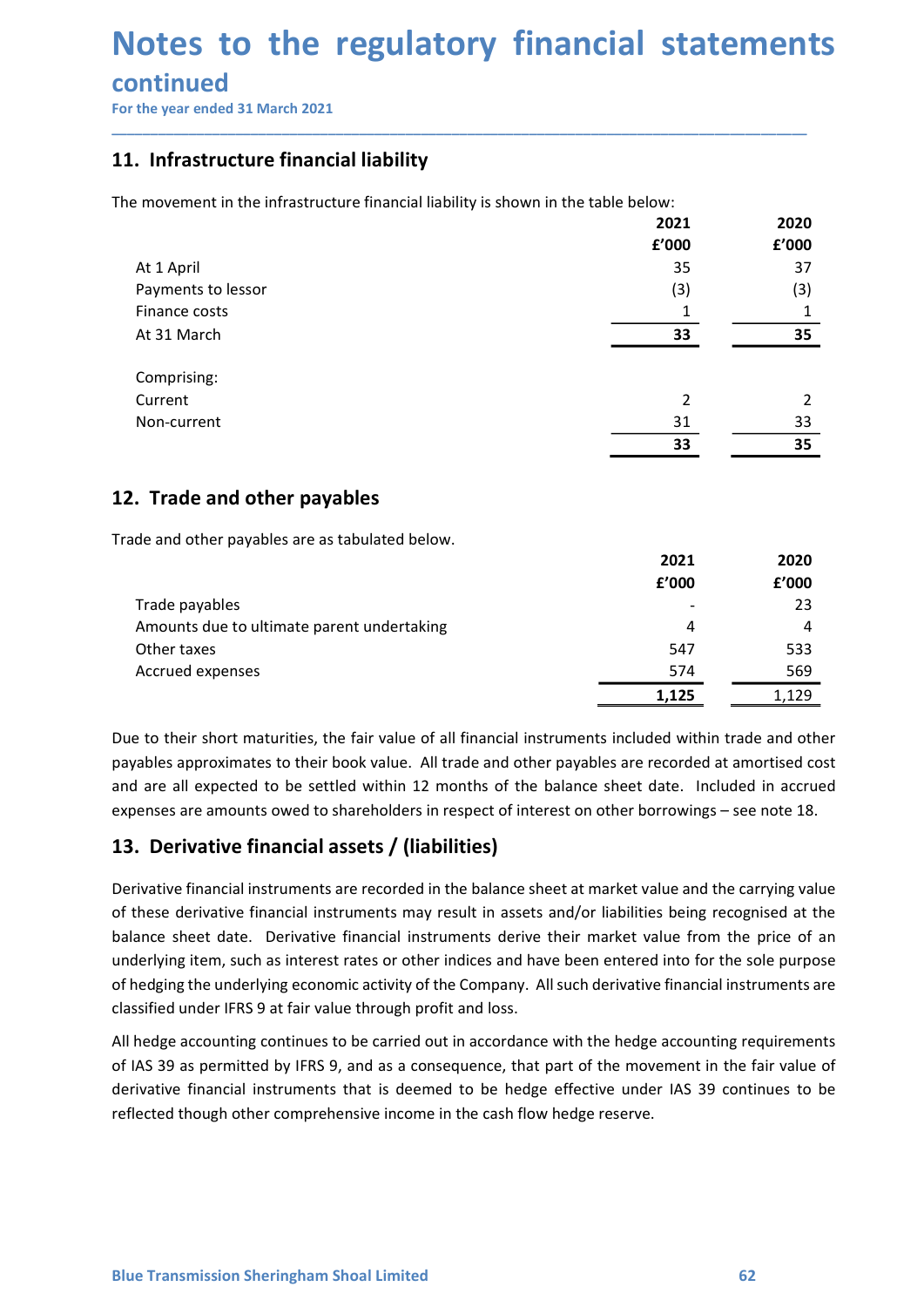## Notes to the regulatory financial statements<br>continued<br>For the year ended 31 March 2021<br>13. Derivative financial assets / (liabilities) continued **Notes to the regulatory financial statemen**<br>
For the year ended 31 March 2021<br> **The Company's use of derivative financial instruments is described below.**<br>
The Company's use of derivative financial instruments is describe **Notes to the regulatory financial statements**<br>
For the year ended 31 March 2021<br>
13. Derivative financial assets / (liabilities) continued<br>
The Company's use of derivative financial instruments is described below.<br>
<u>RPI s</u>

\_\_\_\_\_\_\_\_\_\_\_\_\_\_\_\_\_\_\_\_\_\_\_\_\_\_\_\_\_\_\_\_\_\_\_\_\_\_\_\_\_\_\_\_\_\_\_\_\_\_\_\_\_\_\_\_\_\_\_\_\_\_\_\_\_\_\_\_\_\_\_\_\_\_\_\_\_\_\_\_\_\_\_\_\_\_\_\_\_\_

### continued

**Notes to the regulatory financial statements**<br>
For the year ended 31 March 2021<br> **13.** Derivative financial assets / (liabilities) continued<br>
The Company's use of derivative financial instruments is described below.<br>
<u>RPI</u> **Notes to the regulatory financial<br>
continued**<br>
For the year ended 31 March 2021<br> **13.** Derivative financial assets / (liabilities) continued<br>
The Company's use of derivative financial instruments is described below.<br>
<u>RPI</u> **Notes to the regulatory financial statements**<br>
For the year ended 31 March 2021<br>
The Company's use of derivative financial instruments is described below.<br>
<u>RPI swaps</u><br>
The Company's use of derivative financial instrument **Notes to the regulatory financial statements**<br>For the year ended 31 March 2021<br>Ta. Derivative financial assets / (liabilities) continued<br>The Company's use of derivative financial instruments is described below.<br>RPI swaps<br> **Notes to the regulatory financial statements**<br>
For the year ended 31 March 2021<br> **13. Derivative financial assets / (liabilities)** continued<br>
The Company's use of derivative financial instruments is described below.<br>
<u>RPI</u> **Notes to the regulatory financial statements**<br>
For the year ended 31 March 2021<br> **13. Derivative financial assets / (liabilities)** continued<br>
The Company's use of derivative financial instruments is described below.<br>
<u>RPI</u> **Notes to the regulatory financial statements**<br>
For the year ended 31 March 2021<br> **13. Derivative financial assets / (liabilities)** continued<br>
The Company's use of derivative financial instruments is described below.<br>
<u>RPI</u> **Notes to the regulatory financial statements**<br>
For the year ended 31 March 2021<br> **13. Derivative financial assets / (liabilities)** continued<br>
The Company's use of derivative financial instruments is described below.<br>
RPL **Example 18 Consequence and as a consequence have continent of the RPI swaps and the Company's use of derivative financial assets / (liabilities) continued<br>The Company's use of derivative financial instruments is described CONTINUE CONTINUE (Financial assets / (liabilities) continued**<br> **13. Derivative financial assets / (liabilities) continued**<br>
The Company's use of derivative financial instruments is described below.<br>
<u>RPI swaps</u><br>
The Comp For the year ended simulatization.<br> **13. Derivative financial assets / (liabilities)** continued<br>
The Company's use of derivative financial instruments is described below.<br>
<u>RPI swaps</u><br>
The Company has entered into arrangem **13. Derivative financial assets / (liabilities) continued**<br>The Company's use of derivative financial instruments is described below.<br>The Company has entered into arrangements with third parties for the purpose of exchangi **13. Derivative financial assets / (liabilities) continued**<br>The Company's use of derivative financial instruments is described below.<br>
<u>RPI swaps</u><br>
The Company has entered into arrangements with third parties for the purpo The Company's use of derivative financial instruments is described below.<br>
<u>RPI swaps</u><br>
The Company has entered into arrangements with third parties for the purpose of exchanging the vast<br>
The Company's (approximately 80%)

- Hedging Arrangements".

The Company size of derivative innational instruments is described derivative.<br>The Company has entered into arrangements with third parties for the purpose of exchanging the vast<br>majority (approximately 80%) of variable ca ETHE COMBARY (approximately 80%) of variable cash inflows arising from the operation of the Company's ranjority (approximately 80%) of variable cash inflows arising from the operation of the Company's ranjority (approximat The Company not enterest attack and The Lefter Theory with the present of the interest Rate Benchmark Reform the Company's transmission assets in exchange for a pre-determined stream of cash inflows from these third partie musulary cuprosainments to LAS and IFRS 7 interest can invorsal and in the "struction" of the Company's use and strategy relating to RPI swaps is described in more detail in the "Strategic Report -Hedging Arrangements".<br>Th reforming the company is the company of a first community of the annotation to the interest rate of the company's use and strategy relating to RPI swaps is described in more detail in the "Strategic Report - Hedging Arrang mas continued to act state ended to the languate of science in the forest controller the Company's use and strategy relating to RPI swaps is described in more detail in the "Strategic Report<br>The Directors believe that the The Company's use and strategy relating to RPI swaps is described in more detail in the "Strategic Report<br>
- Hedging Arrangements".<br>
The Directors believe that the hedging relationship is highly effective and that the fore - Hedging Arrangements".<br>The Directors believe that the hedging relationship is highly effective and that the forecast cash inflows<br>are highly probable and as a consequence have concluded that the RPI swap derivatives meet The Directors believe that the hedging relationship is highly effective and that the forecast cash inflows<br>are highly probable and as a consequence have concluded that the RPI swap derivatives meet the<br>definition of a cash are highly probable and as a consequence have concluded that the RPI swap derivatives meet the definition of a cash flow hedge and have formally designated them as such.<br>Interest rate exwaps<br>The Company has entered into a definition of a cash flow hedge and have formally designated them as such.<br>Interest frace wangs<br>The Company has entered into a series of interest rate swaps with third parties which has the commencial<br>effect of swapping th Interest rate swaps<br>The Company has entered into a series of interest rate swaps with third parties which has the commercial<br>The Company has entered into a relate arte interest coupon which is linked to LIBOR on approximat The Company has entered into a series of interest rate swaps with third parties which has the commercial<br>effect of swapping the variable rate interest coupon which is linked to LIBOR on approximately 98% of<br>the onminal val effect of swapping the variable rate interest coupon which is linked to LIBOR on approximately 98% of<br>the nominal value of all commercial loans held by the Company for a fixed rate coupon. The bank losa<br>and related interes

which as noted earlier, represents c97% of the commercial variable rate loans held by the Company – see<br>note 10. The temporary relief available and applied by the Company has the effect that the IBOR reforms<br>should ot gene the nominal value of all commercial loans held by the Company for a fixed rate coupon. The bank loans<br>The Company elected to early adopt the IASB's phase 1 'Interest Rate Benchmark Reform' with effect from 1 April 2020, al and related interest rate swaps amortise at the same rate over the life of the loan/swap arrangements.<br>The Company elected to early adopt the IASB's phase 1 'Interest Rate Benchmark Reform: Amendments<br>to IAS 39 and IFRS 7 The Company elected to early adopt the IASB's phase 1 'Interest Rate Benchmark Reform: Amendments<br>to IAS 39 and IFRS 7 Interest Rate Benchmark Reform' with effect from 1 April 2020, allowing it to assume<br>that the interest ine company reculted us of the interact of the interact and be related with the interactions. The methanism is the continue in the interaction of the interaction of the interaction of the interaction of the interaction of ov Association of Museus heade the circumstance in the interestion and the circum and the reliefs with the interest rate benchmark (LIBOR) was not altered as a result of the uncertainties of the IBOR<br>reforms when performin rate the menters reale to enterrate is enterrated as a result of the interest and it and yet all March reforms when performing hedge effectiveness tisting in respect of the interest rate swaps. The Company<br>has continued to has continued to apply the relief afforded by these amendments throughout the year ended 31 March 2021. In accordance with the transition provisions of the amendments to 148. 39 and IFRS 7, the amendments to the amount acc 2021. In accordance with the transition provisions of the amendments to 1AS 39 and IFRS 7, the<br>amendments were adopted retrospectively to hedging relationships that existed at the 1 April 2020 and<br>to the amount accumulated amendments were adopted retrospectively to hedging relationships that existed at the 1 April 2020 and<br>to the amount accumulated in the cash flow hedge restere at that date. There has been no change to<br>tinterest rate hedgin to the amount accumulated in the cash flow hedge reserve at that date. There has been no change to<br>interest rate hedging relationships during the year ended 31 March 2021 or the previous financial year.<br>The amendments prov interest rate hedging relationships during the year ended 31 March 2021 or the previous financial year.<br>The amendments provide temporary relief from applying specific hedge accounting requirements to<br>hedging relationships The amendments provide temporary relief from applying specific hedge accounting requirements to<br>hedging relationships directly affected by the IBOR reforms, which apply to all of the interest rate swaps,<br>which as noted ear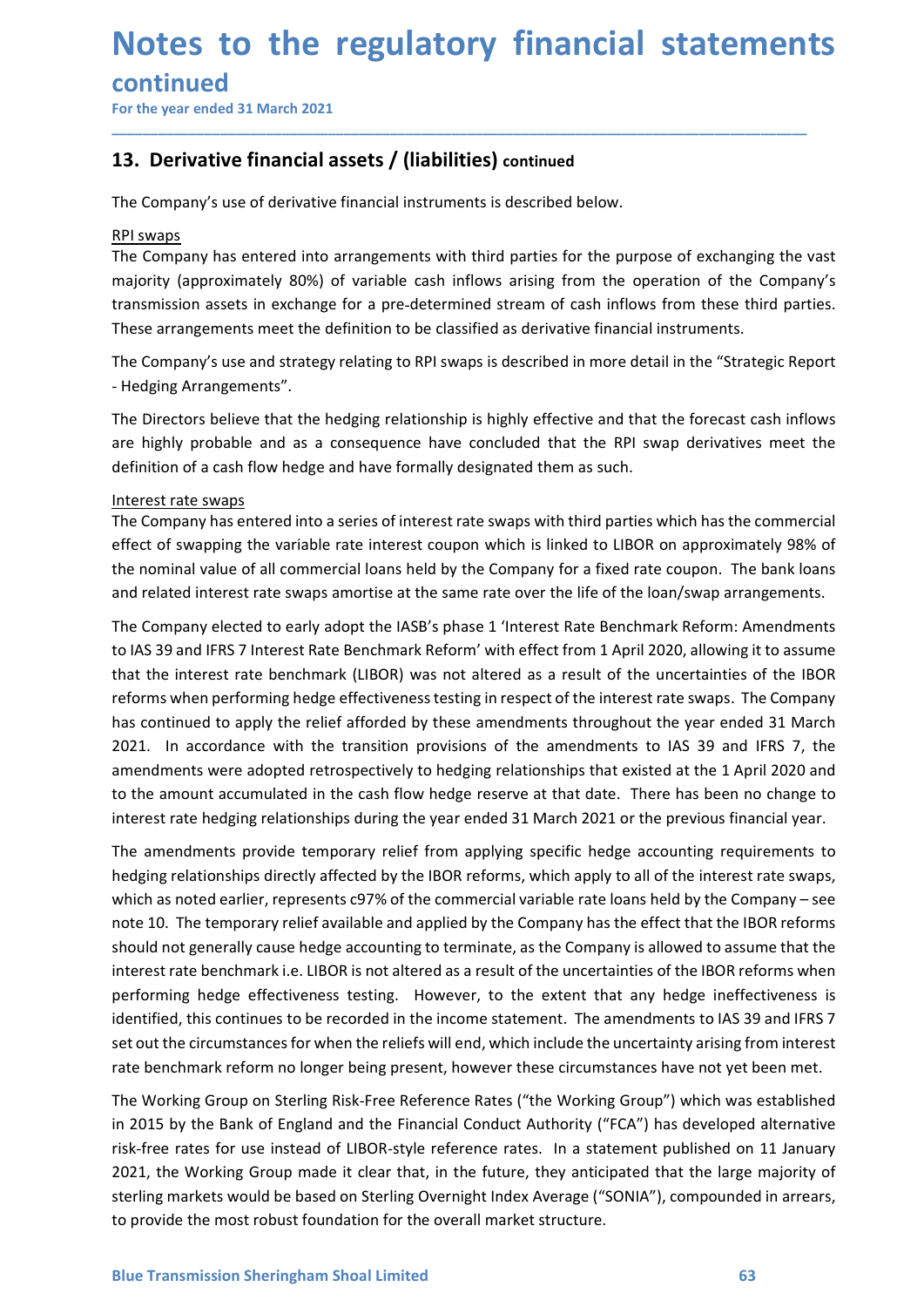### Notes to the regulatory financial statements<br>continued<br>For the year ended 31 March 2021<br>13. Derivative financial assets / (liabilities) continued **Notes to the regulatory financial statemen<br>
Continued<br>
For the year ended 31 March 2021<br>
The year ended 31 March 2021<br>
The Decrivative financial assets / (liabilities) continued<br>
On 5 March 2021, the FCA announced that LI Notes to the regulatory financial statements**<br>
For the year ended 31 March 2021<br>
13. Derivative financial assets / (liabilities) continued<br>
On 5 March 2021, the FCA announced that LIBOR settings for all sterling-based LIB **Notes to the regulatory financial statements**<br>
For the year ended 31 March 2021<br> **13.** Derivative financial assets / (liabilities) continued<br>
On 5 March 2021, the FCA announced that LIBOR settings for all sterling-based L **Notes to the regulatory financial statements**<br>
For the year ended 31 March 2021<br>
The Vear ended 31 March 2021<br> **13. Derivative financial assets / (liabilities)** continued<br>
On 5 March 2021, the FCA announced that LIBOR set **Notes to the regulatory financial statements**<br>
For the year ended 31 March 2021<br>
The Company is March 2021<br> **13. Derivative financial assets / (liabilities)** continued<br>
On 5 March 2021, the FCA announced that LIBOR settin **Notes to the regulatory financial statements**<br>
For the year ended 31 March 2021<br> **13.** Derivative financial assets / (liabilities) continued<br>
On 5 March 2021, the FCA announced that LIBOR settings for all sterling-based L

### **continued**

\_\_\_\_\_\_\_\_\_\_\_\_\_\_\_\_\_\_\_\_\_\_\_\_\_\_\_\_\_\_\_\_\_\_\_\_\_\_\_\_\_\_\_\_\_\_\_\_\_\_\_\_\_\_\_\_\_\_\_\_\_\_\_\_\_\_\_\_\_\_\_\_\_\_\_\_\_\_\_\_\_\_\_\_\_\_\_\_\_\_

Report - Hedging Arrangements".

**Notes to the regulatory financial statements**<br>For the year ended 31 March 2021<br>Ta. Derivative financial assets / (liabilities) continued<br>On 5 March 2021, the FCA announced that LIBOR settings for all sterling-based LIBOR **Notes to the regulatory financial statements**<br>
For the year ended 31 March 2021<br> **13. Derivative financial assets / (liabilities)** continued<br>
On 5 March 2021, the FCA announced that LIBOR settings for all sterling-based L **Notes to the regulatory financial statements**<br>
For the year ended 31 March 2021<br> **13. Derivative financial assets / (liabilities) continued**<br> **13. Derivative financial assets / (liabilities)** continued<br>
On 5 March 2021, t **Notes to the regulatory financial statements**<br>
For the year ended 31 March 2021<br> **13. Derivative financial assets / (liabilities) continued**<br>
On 5 March 2021, the FCA announced that LIBOR settings for all sterling-based L **CONTINUMENT CONTRIGENT CONTRIGENT CONTRIGENT CONTRIGENT CONTRIGENT CONTRIGENT CONTRIGENT CONTRIGENT CONTRIGENT CONTRIGENT CONTRIGENT CONTRIGENT CONTRIGENT CONTRIGENT CONTRIGENT CONTRIGENT CONTRIGENT CONTRIGENT CONTRIGENT CONTINUEGI<br>
Contribute financial assets / (liabilities)** continued<br> **13. Derivative financial assets / (liabilities)** continued<br>
On 5 March 2021, the FCA announced that LIBOR settings for all sterling-based LIBOR settings THE CARRENT THE CARRENT THE CALCULT INTERT THE CALCULATION INTERT THE CONDUCT THE TRIM UNITED AND INTERT THE COMPART THE COMPART ON THE COMPART ON A PHONOLOGIST THE COMPART ON A PHONOLOGIST THE COMPART ON A PHONOLOGIST THE **13. Derivative financial assets / (liabilities)** continued<br>On 5 March 2021, the FCA announced that LIBOR settings for all sterling-based LIBOR settings would cease<br>to be provided by any administrator immediately after 31 2006 March 2021, the FCA announced that LIBOR settings for all sterling-based LIBOR settings would cease<br>
to be provided by any administrator immediately after 31 December 2021.<br>
The Company is currently engaging with its On 5 March 2021, the FCA announced that LIBOR settings for all sterling-based LIBOR settings would cease<br>to be provided by any administrator immediately after 31 December 2021.<br>The Company is currently engaging with its le to be provided by any administrator immediately after 31 December 2021.<br>
The Company is currently engaging with its lenders and swap providers as to how it will implement a<br>
transition to SONIA for all impacted financial i The Company is currently engaging with its lenders and swap providers as to how it will implement a<br>transition to SONIA for all impacted financial instruments.<br>The Company's use and strategy relating to interest rate swaps transition to SONIA for all impacted financial instruments.<br>The Company's use and strategy relating to interest rate swaps is described in more detail in the "Strategic<br>Report - Hedging Arrangements".<br>The Directors believe The Company's use and strategy relating to interest rate swaps is described in more detail in the "Strateg<br>
Report - Hedging Rarangements".<br>
The Directors believe that the hedging relationship between the interest rate swa Report - Hedging Arrangements".<br>
The Directors believe that the hedging relationship between the interest rate swaps and related variable<br>
trate bank loans is highly effective, having regard to the permitted relief availab

| The Directors believe that the hedging relationship between the interest rate swaps and related variable                                                                                                                                                                                                               |               |               |
|------------------------------------------------------------------------------------------------------------------------------------------------------------------------------------------------------------------------------------------------------------------------------------------------------------------------|---------------|---------------|
| rate bank loans is highly effective, having regard to the permitted relief available to the Company under                                                                                                                                                                                                              |               |               |
| the 'Interest Rate Benchmark Reform: Amendments to IAS 39 and IFRS 7 Interest Rate Benchmark                                                                                                                                                                                                                           |               |               |
| Reform'. As a consequence, the Directors have concluded that these derivatives meet the definition of a                                                                                                                                                                                                                |               |               |
| cash flow hedge and have formally designated them as such.                                                                                                                                                                                                                                                             |               |               |
| Carrying value of all derivative financial instruments                                                                                                                                                                                                                                                                 |               |               |
| The carrying value of all derivative financial instruments at 31 March 2021 amounted to net liabilities of                                                                                                                                                                                                             |               |               |
| £6,596k (2020: £7,892k) comprising assets of £2,861k (2020: assets of £4,420k) for RPI swaps and                                                                                                                                                                                                                       |               |               |
| liabilities of £9,457k (2020: £12,312k) for interest rate swaps. All of the movements during the year in                                                                                                                                                                                                               |               |               |
| the fair value of these derivative financial instruments amounting to a credit of £1,296k (2020: credit                                                                                                                                                                                                                |               |               |
| £2,586k) has been recorded in the cash flow hedge reserve.                                                                                                                                                                                                                                                             |               |               |
| Further details regarding derivative financial instruments and their related risks are given in note 19.                                                                                                                                                                                                               |               |               |
| 14. Decommissioning provision<br>The movement in the decommissioning provision is analysed below.                                                                                                                                                                                                                      | 2021<br>£'000 | 2020<br>f'000 |
| At 1 April                                                                                                                                                                                                                                                                                                             | 2,688         | 2,620         |
| Reassessment for the year                                                                                                                                                                                                                                                                                              | (41)          | (11)          |
| Unwinding of discount                                                                                                                                                                                                                                                                                                  | 82            | 79            |
| At 31 March                                                                                                                                                                                                                                                                                                            | 2,729         | 2,688         |
| The decommissioning provision is all non-current (2020: all non-current).                                                                                                                                                                                                                                              |               |               |
| The decommissioning provision of £2,729k at 31 March 2021 (2020: £2,688k) represents the net present<br>value of the estimated expenditure expected to be incurred at the end of the economic life of the project<br>to decommission the Sheringham Shoal transmission assets. The decommissioning expenditure relates |               |               |
| to the removal and scrapping of all transmission assets above the level of the seabed and the burial of all                                                                                                                                                                                                            |               |               |
| cable ends. The gross expenditure expected to be incurred on decommissioning amounts to £3,928k                                                                                                                                                                                                                        |               |               |
|                                                                                                                                                                                                                                                                                                                        |               |               |

The decommissioning provision is all non-current (2020: all non-current).<br>The decommissioning provision of  $E2,729k$  at 31 March 2021 (2020:  $E2,688k$ ) represents the net present<br>value of the estimated expenditure expecte value of these derivative financial instruments amounting to a credit of £1,296k (2020: credit<br>
E2,586k) has been recorded in the cash flow hedge reserve.<br>
Further details regarding derivative financial instruments and th E2,586k) has been recorded in the cash flow hedge reserve.<br>
Further details regarding derivative financial instruments and their related risks are given in note 19.<br> **14. Decommissioning provision** is analysed below.<br>
The Eurither details regarding derivative financial instruments and their related risks are given in note 19.<br>
14. Decommissioning provision<br>
The movement in the decommissioning provision is analysed below.<br>
2021 2020<br>
2020 4 Further details regarding derivative tinancial instruments and their related risks are given in note 19.<br> **14. Decommissioning provision** is analysed below.<br>
The movement in the decommissioning provision is analysed below **14. Decommissioning provision**<br>
The movement in the decommissioning provision is analysed below.<br> **2021**<br> **2021**<br> **2021**<br> **2021**<br> **2021**<br> **2021**<br> **2021**<br> **2021**<br> **2021**<br> **2021**<br> **2021**<br> **2020**<br> **2021**<br> **2020**<br> **2020**<br> **2** The discount rate used to discount the gross expenditure to be incurred on decommissioning is a pre 2021 2020<br> **Example 7.600** 2000<br>
Reassessment for the year<br>
2.688 2.620<br>
141) 111)<br>
At 31 March<br>
At 31 March<br>
The decommissioning provision is all non-current (2020: all non-current).<br>
The decommissioning provision of £2, **Example 12**<br> **Example 12**<br> **Example 12**<br> **Example of discount**<br> **Example of discount**<br> **Example decommissioning provision is all non-current (2020: all non-current).**<br> **Example decommissioning provision of £2,729k at 31** decommissioning costs appropriately reflect the risks associated with that liability.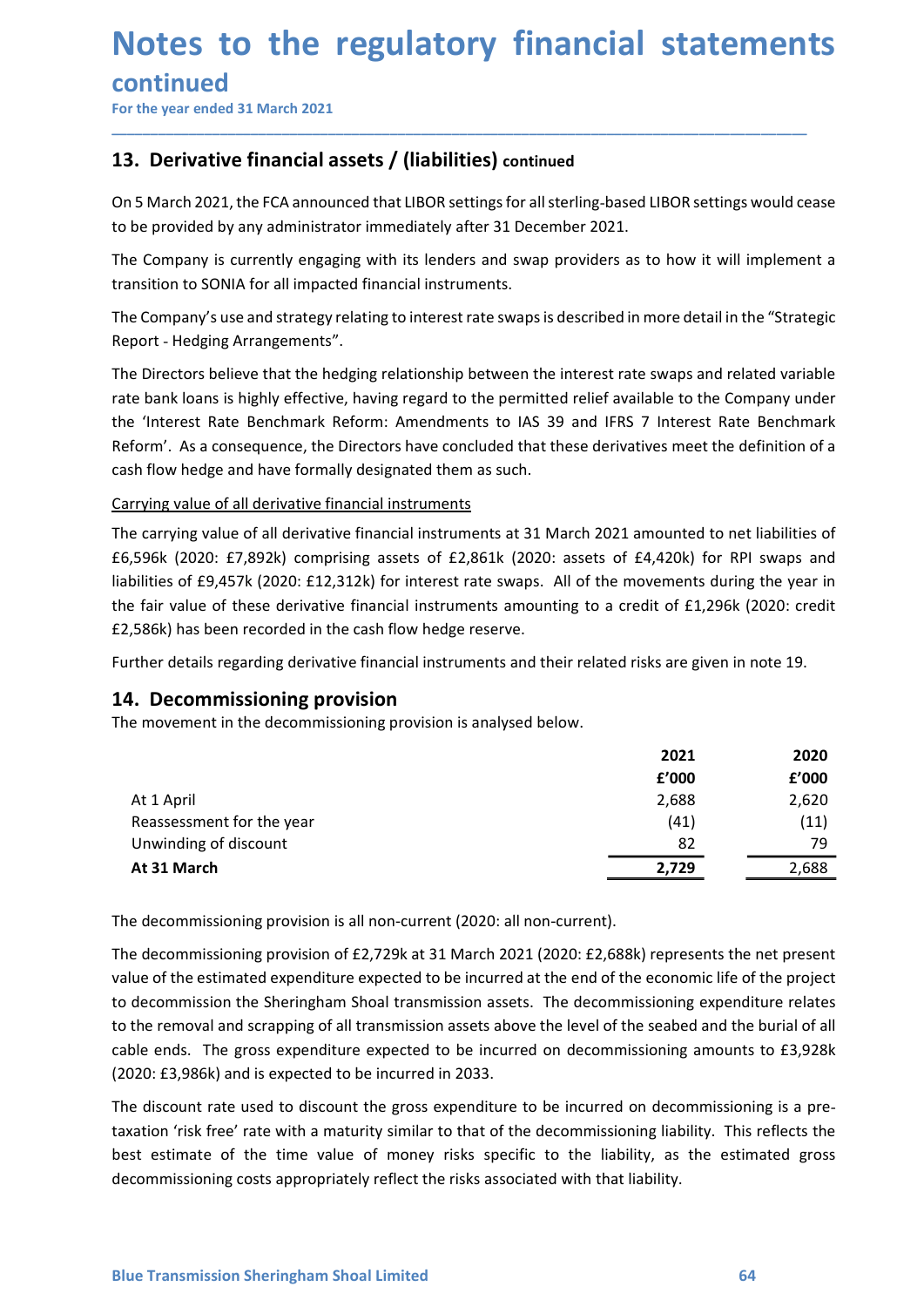## Notes to the regulatory financial statements<br>continued<br>For the year ended 31 March 2021<br>14. Decommissioning provision continued **Notes to the regulatory financial statemen<br>
Continued<br>
For the year ended 31 March 2021<br>
T4. Decommissioning provision continued<br>
If the expected nominal cost of decommissioning in 2033 was 10% higher or lower than that r**

\_\_\_\_\_\_\_\_\_\_\_\_\_\_\_\_\_\_\_\_\_\_\_\_\_\_\_\_\_\_\_\_\_\_\_\_\_\_\_\_\_\_\_\_\_\_\_\_\_\_\_\_\_\_\_\_\_\_\_\_\_\_\_\_\_\_\_\_\_\_\_\_\_\_\_\_\_\_\_\_\_\_\_\_\_\_\_\_\_\_

continued

**Notes to the regulatory financial statement<br>
Continued<br>
For the year ended 31 March 2021<br>
14. Decommissioning provision continued<br>
If the expected nominal cost of decommissioning in 2033 was 10% higher or lower than that Notes to the regulatory financial statements<br>
Continued**<br>
For the year ended 31 March 2021<br> **14.** Decommissioning provision continued<br>
If the expected nominal cost of decommissioning in 2033 was 10% higher or lower than t **Notes to the regulatory financial statements**<br>
For the year ended 31 March 2021<br> **14. Decommissioning provision continued**<br>
If the expected nominal cost of decommissioning in 2033 was 10% higher or lower than that reflect **Notes to the regulatory financial statements**<br>
For the year ended 31 March 2021<br>
14. Decommissioning provision continued<br>
11 The expected nominal cost of decommissioning in 2033 was 10% higher or lower than that reflected (2020: £244k) respectively.

**Notes to the regulatory financial statements**<br>
For the year ended 31 March 2021<br>
The the expected nominal cost of decommissioning in 2033 was 10% higher or lower than that reflected in<br>
14. Decommissioning provision at 31 **Notes to the regulatory financial statements**<br>
For the year ended 31 March 2021<br> **14. Decommissioning provision continued**<br> **14. Decommissioning in 2031**<br> **14. Decommissioning provision at 31 March 2021, this would have t Notes to the regulatory financial statements**<br>
For the year ended 31 March 2021<br> **14. Decommissioning provision continued**<br> **14. Decommissioning provision at 31 March 2021**, this would have the effect of increasing or dec **Notes to the regulatory financial statements**<br>
For the year ended 31 March 2021<br> **14. Decommissioning provision continued**<br> **14. Decommissioning provision at 31 March 2021**, this would have the effect of increasing or dec **Notes to the regulatory financial statements**<br> **Continued**<br>
For the year ended 31 March 2021<br> **14. Decommissioning provision continued**<br>
If the expected nominal cost of decommissioning in 2033 was 10% higher or lower than The decommissioning provision continued<br>The the year ended 31 March 2021<br>14. Decommissioning provision continued<br>If the expected nominal cost of decommissioning in 2033 was 10% higher or lower than that reflected in<br>the de **CONTINUMENT EXECT THE CONTIFY THEOTES TO THEOTES THEOTES THEOTES THEOTES THEOTES THEOTES THEOTES THEOTES THEOTES THEOTES THEOTES THEOTES THEOTES THEOTES THEOTES THEOTES THEOTES THEOTES THEOTES THEOTES THEOTES THEOTES THEO** For the year ended 31 March 2021<br> **14. Decommissioning provision continued**<br> **14. Decommissioning provision continued**<br> **14. Decommissioning in 2033** was 10% higher or lower than that reflected in<br>
the decommissioning prov **14. Decommissioning provision continued**<br> **14. Decommissioning provision continued**<br> **16. Let the decommissioning provision at 31 March 2021, this would have the effect of increasing or decrete<br>
the decommissioning provi** If the expected nominal cost of decommissioning in 2033 was 10% higher or lower than that reflecte<br>the decommissioning provision at 31 March 2021, this would have the effect of increasing or decreas<br>the carrying value of t

| (2020: £244k) respectively.                                                                                                                                                                                                                                                                                                                                                                                                                                                            |                 |                  |              |
|----------------------------------------------------------------------------------------------------------------------------------------------------------------------------------------------------------------------------------------------------------------------------------------------------------------------------------------------------------------------------------------------------------------------------------------------------------------------------------------|-----------------|------------------|--------------|
| The decommissioning provision arises from the Company's obligations under S105 of the Energy Act 2004<br>and the contractual obligations relating to the lease of the Sheringham Shoal seabed granted by the<br>Crown Estate Commissioners on 5 July 2013. The draft decommissioning plan was submitted for approval<br>under S105 of the Energy Act 2004 and was subsequently approved by the Secretary for State for Energy<br>and Climate Change under S106 of the Energy Act 2004. |                 |                  |              |
| The decommissioning provision is a financial instrument under IFRS, and the fair value of the obligation<br>equates to its carrying value, as the carrying value represents the net present value of the future<br>expenditure expected to be incurred as described earlier.                                                                                                                                                                                                           |                 |                  |              |
| 15. Called up share capital                                                                                                                                                                                                                                                                                                                                                                                                                                                            |                 |                  |              |
| Share capital is as analysed below.                                                                                                                                                                                                                                                                                                                                                                                                                                                    |                 |                  |              |
|                                                                                                                                                                                                                                                                                                                                                                                                                                                                                        |                 | No.              | £'000        |
|                                                                                                                                                                                                                                                                                                                                                                                                                                                                                        |                 | (thousands)      |              |
| Allotted, called up and fully paid                                                                                                                                                                                                                                                                                                                                                                                                                                                     |                 |                  |              |
| At 1 April 2019, 31 March 2020 and 31 March 2021                                                                                                                                                                                                                                                                                                                                                                                                                                       |                 | 262              | 262          |
| The Company has one class of Ordinary Share with a nominal value of £1 each which carries no right to<br>fixed income. The holders of Ordinary Shares are entitled to receive dividends as declared and are entitled<br>to one vote per share at meetings of the Company.                                                                                                                                                                                                              |                 |                  |              |
| 16. Reserves                                                                                                                                                                                                                                                                                                                                                                                                                                                                           |                 |                  |              |
| The Company's reserves are analysed below.                                                                                                                                                                                                                                                                                                                                                                                                                                             |                 |                  |              |
|                                                                                                                                                                                                                                                                                                                                                                                                                                                                                        | <b>Retained</b> | <b>Cash flow</b> |              |
|                                                                                                                                                                                                                                                                                                                                                                                                                                                                                        | <b>Earnings</b> | Hedge            | <b>Total</b> |
|                                                                                                                                                                                                                                                                                                                                                                                                                                                                                        | f'000           | f'000            | f'000        |
| At 1 April 2019                                                                                                                                                                                                                                                                                                                                                                                                                                                                        | 10,666          | (8,697)          | 1,969        |
| Profit attributable to equity shareholders                                                                                                                                                                                                                                                                                                                                                                                                                                             | 3,987           |                  | 3,987        |

| expenditure expected to be incurred as described earlier.                                                                                                                                                                                                                 |                 |                  |              |
|---------------------------------------------------------------------------------------------------------------------------------------------------------------------------------------------------------------------------------------------------------------------------|-----------------|------------------|--------------|
| 15. Called up share capital                                                                                                                                                                                                                                               |                 |                  |              |
| Share capital is as analysed below.                                                                                                                                                                                                                                       |                 |                  |              |
|                                                                                                                                                                                                                                                                           |                 | No.              | f'000        |
|                                                                                                                                                                                                                                                                           |                 | (thousands)      |              |
| Allotted, called up and fully paid                                                                                                                                                                                                                                        |                 |                  |              |
| At 1 April 2019, 31 March 2020 and 31 March 2021                                                                                                                                                                                                                          |                 | 262              | 262          |
| The Company has one class of Ordinary Share with a nominal value of £1 each which carries no right to<br>fixed income. The holders of Ordinary Shares are entitled to receive dividends as declared and are entitled<br>to one vote per share at meetings of the Company. |                 |                  |              |
| 16. Reserves<br>The Company's reserves are analysed below.                                                                                                                                                                                                                |                 |                  |              |
|                                                                                                                                                                                                                                                                           | <b>Retained</b> | <b>Cash flow</b> |              |
|                                                                                                                                                                                                                                                                           | <b>Earnings</b> | Hedge            | <b>Total</b> |
|                                                                                                                                                                                                                                                                           | £'000           | £'000            | £'000        |
| At 1 April 2019                                                                                                                                                                                                                                                           | 10,666          | (8,697)          | 1,969        |
| Profit attributable to equity shareholders                                                                                                                                                                                                                                | 3,987           |                  | 3,987        |
| Interim ordinary dividends                                                                                                                                                                                                                                                | (3, 573)        |                  | (3, 573)     |
| Gains on cash flow hedges taken to equity                                                                                                                                                                                                                                 |                 | 2,586            | 2,586        |
| Deferred taxation on cash flow hedges                                                                                                                                                                                                                                     |                 | (282)            | (282)        |
| At 31 March 2020                                                                                                                                                                                                                                                          | 11,080          | (6, 393)         | 4,687        |
| Profit attributable to equity shareholders                                                                                                                                                                                                                                | 4,430           |                  | 4,430        |
| Interim ordinary dividends                                                                                                                                                                                                                                                | (3,670)         |                  | (3,670)      |
| Gains on cash flow hedges taken to equity                                                                                                                                                                                                                                 |                 | 1,296            | 1,296        |
| Deferred taxation on cash flow hedges                                                                                                                                                                                                                                     |                 | (246)            | (246)        |
|                                                                                                                                                                                                                                                                           | 11,840          | (5, 343)         | 6,497        |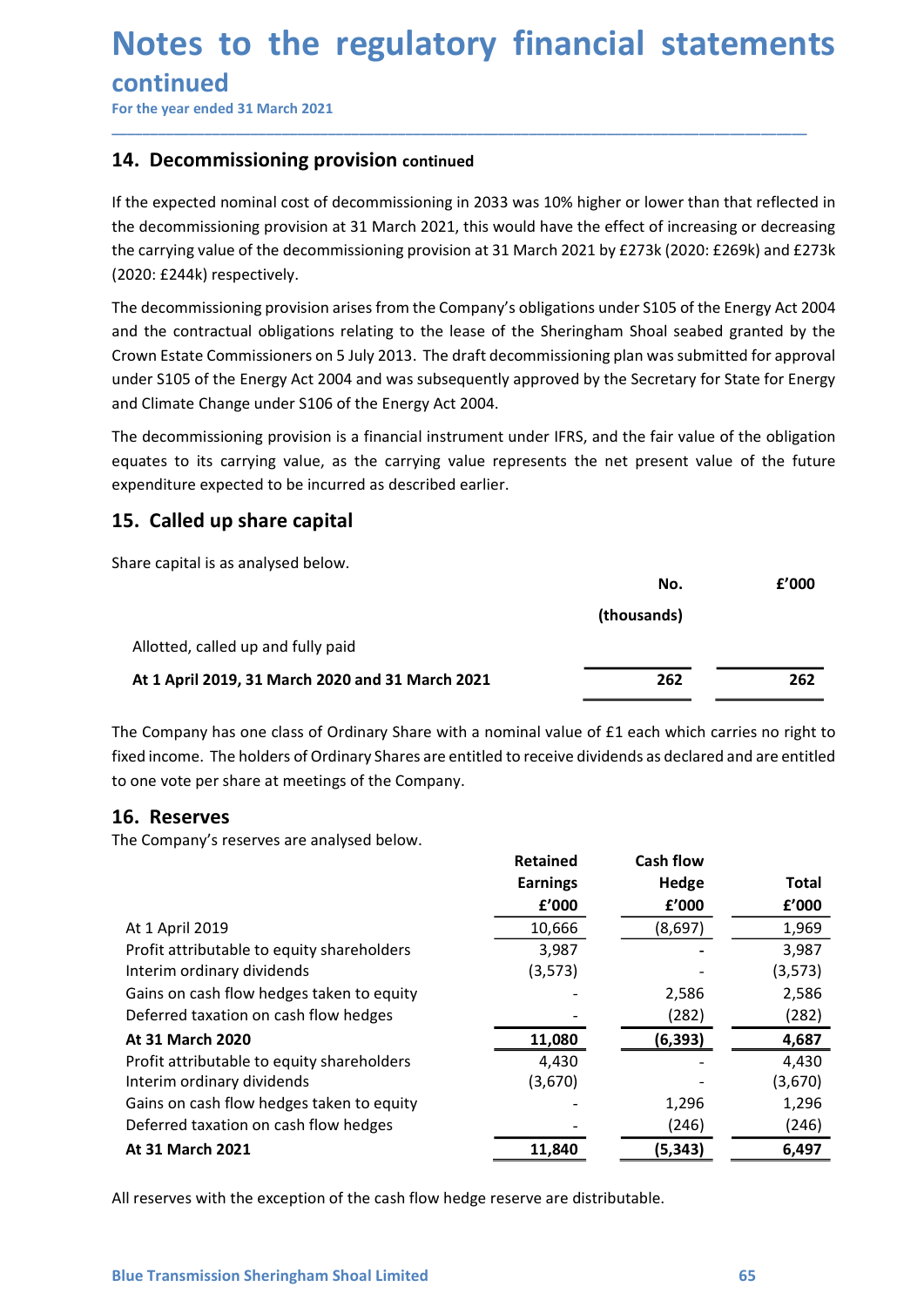## Notes to the regulatory financial statements<br>continued<br>For the year ended 31 March 2021<br>17. Cash flow statement **Notes to the regulatory financial statemen**<br>
For the year ended 31 March 2021<br>
For the year ended 31 March 2021<br> **17.** Cash flow statement<br>
a) Reconciliation of net cash flow to movement in net debt **Notes to the regulatory financial stater**<br>
For the year ended 31 March 2021<br> **17.** Cash flow statement<br>
a) Reconciliation of net cash flow to movement in net debt<br>
The reconciliation of net cash flow to movement in net de

### continued

| Notes to the regulatory financial statements                                      |               |                        |                     |                    |                          |            |                    |  |
|-----------------------------------------------------------------------------------|---------------|------------------------|---------------------|--------------------|--------------------------|------------|--------------------|--|
|                                                                                   |               |                        |                     |                    |                          |            |                    |  |
| continued                                                                         |               |                        |                     |                    |                          |            |                    |  |
| For the year ended 31 March 2021                                                  |               |                        |                     |                    |                          |            |                    |  |
| 17. Cash flow statement                                                           |               |                        |                     |                    |                          |            |                    |  |
| a) Reconciliation of net cash flow to movement in net debt                        |               |                        |                     |                    |                          |            |                    |  |
|                                                                                   |               |                        |                     |                    |                          |            |                    |  |
| The reconciliation of net cash flow to movement in net debt is as analysed below: |               |                        |                     |                    |                          |            |                    |  |
|                                                                                   |               |                        |                     | 2021               |                          | 2020       |                    |  |
|                                                                                   |               |                        |                     |                    | £'000                    | f'000      |                    |  |
| Movement in cash and cash equivalents                                             |               |                        |                     | 43                 |                          | 271        |                    |  |
| Payments in respect of an infrastructure financial liability                      |               |                        |                     | 3                  |                          | 3          |                    |  |
| Net decrease in borrowings                                                        |               |                        |                     |                    | 8,685                    | 7,828      |                    |  |
| Change in net debt resulting from cash flows                                      |               |                        | 8,731               |                    | 8,102                    |            |                    |  |
| Non-cash finance costs included in net debt                                       |               |                        | (321)               |                    | (308)                    |            |                    |  |
| Change in fair values of derivatives                                              |               |                        |                     |                    | 1,296<br>2,586           |            |                    |  |
| Movement in net debt in the year                                                  |               |                        |                     | 9,706<br>10,380    |                          |            |                    |  |
| Net debt at start of year                                                         |               |                        |                     | (166,091)          |                          | (176, 471) |                    |  |
| Net debt at end of year                                                           |               |                        |                     | (156, 385)         |                          | (166,091)  |                    |  |
| b) Analysis of changes in net debt                                                |               |                        |                     |                    |                          |            |                    |  |
|                                                                                   | Cash and cash | Infrastructure         |                     |                    |                          |            |                    |  |
|                                                                                   | equivalents   | financial<br>liability | <b>Borrowings</b>   | <b>Derivatives</b> | Interest<br>accruals     |            | <b>Total</b>       |  |
|                                                                                   | £'000         | £'000                  | f'000               | £'000              | f'000                    |            | £'000              |  |
| At 1 April 2019                                                                   | 9,553         | (37)                   | (175, 015)          | (10, 478)          | (494)                    |            | (176, 471)         |  |
| Cash flow                                                                         | 271           | 3                      | 7,828               |                    |                          |            | 8,102              |  |
| Change in fair values                                                             |               |                        |                     | 2,586              |                          |            | 2,586              |  |
| Non-cash finance costs                                                            |               | (1)                    | (340)               |                    | 33                       |            | (308)              |  |
| At 31 March 2020<br>Cash flow                                                     | 9,824<br>43   | (35)<br>3              | (167, 527)<br>8,685 | (7, 892)           | (461)                    |            | (166,091)<br>8,731 |  |
|                                                                                   |               |                        |                     |                    | $\overline{\phantom{a}}$ |            |                    |  |

| Payments in respect of an infrastructure financial liability |                                                   |                |                     |                    | 3              | 3                       |  |
|--------------------------------------------------------------|---------------------------------------------------|----------------|---------------------|--------------------|----------------|-------------------------|--|
| Net decrease in borrowings                                   | 8,685                                             |                | 7,828               |                    |                |                         |  |
| Change in net debt resulting from cash flows                 |                                                   |                |                     | 8,731              |                | 8,102                   |  |
| Non-cash finance costs included in net debt                  |                                                   |                |                     | (321)              |                | (308)                   |  |
| Change in fair values of derivatives                         |                                                   |                |                     | 1,296              |                | 2,586                   |  |
| Movement in net debt in the year                             |                                                   |                |                     |                    | 9,706          | 10,380                  |  |
| Net debt at start of year                                    |                                                   |                |                     | (166,091)          |                | (176, 471)              |  |
|                                                              |                                                   |                |                     |                    |                |                         |  |
| Net debt at end of year                                      |                                                   |                |                     | (156, 385)         |                | (166,091)               |  |
| b) Analysis of changes in net debt                           |                                                   |                |                     |                    |                |                         |  |
|                                                              | Cash and cash                                     | Infrastructure |                     |                    |                |                         |  |
|                                                              | equivalents                                       | financial      |                     |                    | Interest       |                         |  |
|                                                              |                                                   | liability      | <b>Borrowings</b>   | <b>Derivatives</b> | accruals       | <b>Total</b>            |  |
| At 1 April 2019                                              | £'000<br>9,553                                    | f'000<br>(37)  | £'000<br>(175, 015) | f'000<br>(10, 478) | £'000<br>(494) | £'000<br>(176, 471)     |  |
| Cash flow                                                    | 271                                               | 3              | 7,828               |                    |                | 8,102                   |  |
| Change in fair values                                        |                                                   |                |                     | 2,586              |                | 2,586                   |  |
| Non-cash finance costs                                       |                                                   | (1)            | (340)               |                    | 33             | (308)                   |  |
| At 31 March 2020                                             | 9,824                                             | (35)           | (167, 527)          | (7, 892)           | (461)          | (166,091)               |  |
| Cash flow                                                    | 43                                                | $\mathbf{3}$   | 8,685               |                    |                | 8,731<br>$\overline{a}$ |  |
| Change in fair values                                        |                                                   |                |                     | 1,296              |                | 1,296                   |  |
| Non-cash finance costs                                       |                                                   | (1)            | (323)               |                    |                | 3<br>(321)              |  |
| At 31 March 2021                                             | 9,867                                             | (33)           | (159, 165)          | (6, 596)           | (458)          | (156, 385)              |  |
|                                                              |                                                   |                |                     |                    |                |                         |  |
|                                                              |                                                   |                |                     |                    |                |                         |  |
|                                                              |                                                   |                |                     |                    |                |                         |  |
|                                                              |                                                   |                |                     |                    |                |                         |  |
|                                                              |                                                   |                |                     |                    |                |                         |  |
|                                                              |                                                   |                |                     |                    |                |                         |  |
|                                                              |                                                   |                |                     |                    |                |                         |  |
|                                                              |                                                   |                |                     |                    |                |                         |  |
|                                                              |                                                   |                |                     |                    |                |                         |  |
|                                                              |                                                   |                |                     |                    |                |                         |  |
|                                                              |                                                   |                |                     |                    |                |                         |  |
|                                                              |                                                   |                |                     |                    |                |                         |  |
|                                                              |                                                   |                |                     |                    |                |                         |  |
|                                                              |                                                   |                |                     |                    |                |                         |  |
|                                                              |                                                   |                |                     |                    |                |                         |  |
|                                                              |                                                   |                |                     |                    | 66             |                         |  |
|                                                              | <b>Blue Transmission Sheringham Shoal Limited</b> |                |                     |                    |                |                         |  |
|                                                              |                                                   |                |                     |                    |                |                         |  |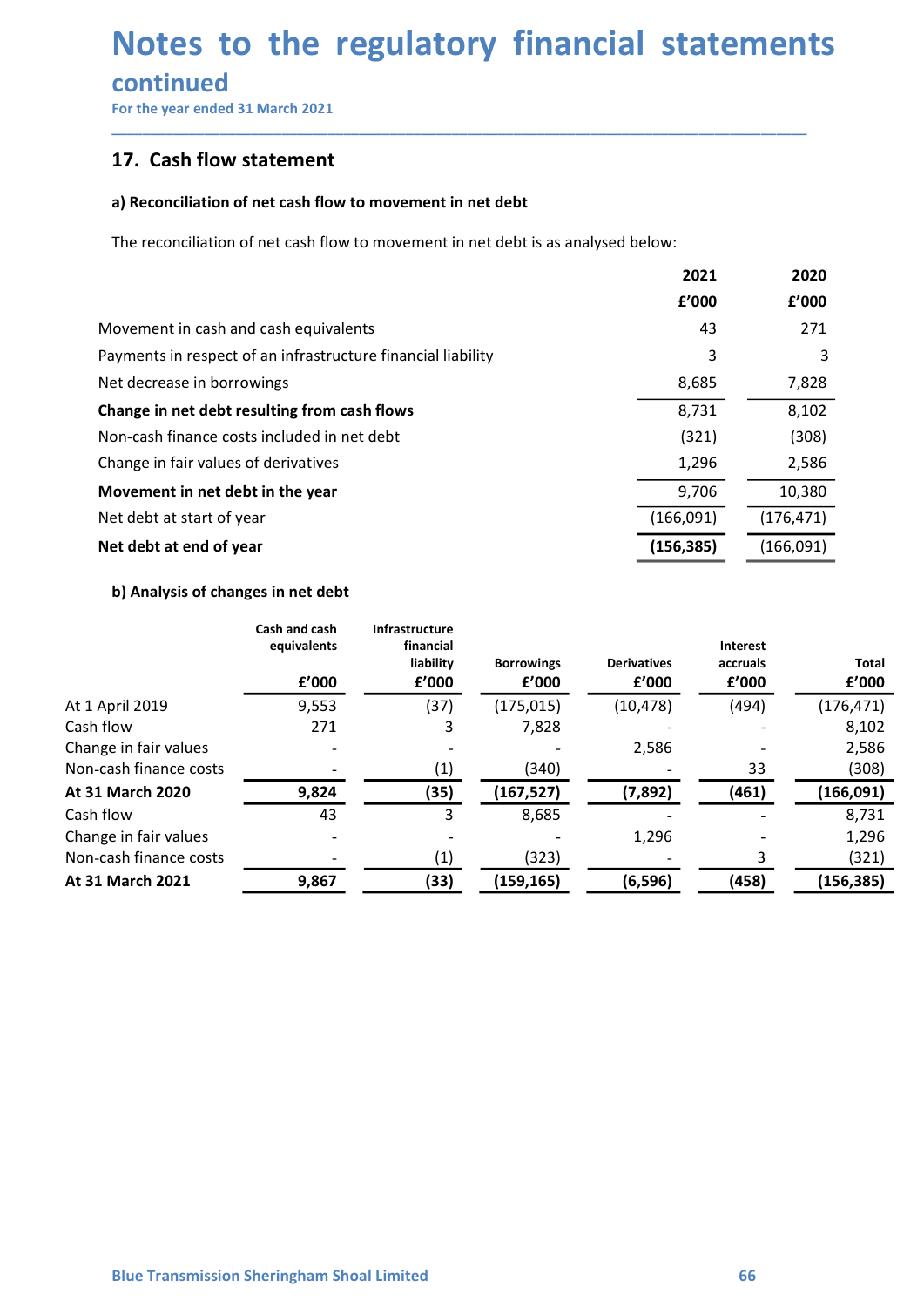### continued

**Notes to the regulatory financial statemer<br>
For the year ended 31 March 2021**<br> **18. Related party transactions**<br>
The following information relates to material transactions with related parties during the year.<br>
transactio **Notes to the regulatory financial statements**<br>
For the year ended 31 March 2021<br> **18. Related party transactions**<br>
The following information relates to material transactions with related parties during the year. These<br>
tr **Notes to the regulatory financial statements**<br>
For the year ended 31 March 2021<br> **18.** Related party transactions<br>
The following information relates to material transactions with related parties during the year. These<br>
tr **Notes to the regulatory financial statements**<br>
For the year ended 31 March 2021<br> **18.** Related party transactions<br>
The following information relates to material transactions with related parties during the year. These<br>
tr

|                                                                                                                                                                                                                                                                                                                                                                                                                                                                                                                                                                                                                                                                 |                                                    |        |        | Notes to the regulatory financial statements |
|-----------------------------------------------------------------------------------------------------------------------------------------------------------------------------------------------------------------------------------------------------------------------------------------------------------------------------------------------------------------------------------------------------------------------------------------------------------------------------------------------------------------------------------------------------------------------------------------------------------------------------------------------------------------|----------------------------------------------------|--------|--------|----------------------------------------------|
| continued<br>For the year ended 31 March 2021                                                                                                                                                                                                                                                                                                                                                                                                                                                                                                                                                                                                                   |                                                    |        |        |                                              |
| 18. Related party transactions                                                                                                                                                                                                                                                                                                                                                                                                                                                                                                                                                                                                                                  |                                                    |        |        |                                              |
| The following information relates to material transactions with related parties during the year. These<br>transactions were carried out in the normal course of business and at terms equivalent to those that<br>prevail in arm's length transactions. Dividends paid to the immediate parent undertaking, BTSSH are<br>shown in note 6 to the regulatory financial statements, other related party transactions are shown below.                                                                                                                                                                                                                              | <b>Parent undertakings</b><br>(excludes dividends) |        |        | <b>Total</b>                                 |
|                                                                                                                                                                                                                                                                                                                                                                                                                                                                                                                                                                                                                                                                 | 2021                                               | 2020   | 2021   | 2020                                         |
|                                                                                                                                                                                                                                                                                                                                                                                                                                                                                                                                                                                                                                                                 | f'000                                              | f'000  | £'000  | £'000                                        |
| Interest expense <sup>1</sup>                                                                                                                                                                                                                                                                                                                                                                                                                                                                                                                                                                                                                                   | 1,848                                              | 1,849  | 1,848  | 1,849                                        |
| Services received <sup>2</sup>                                                                                                                                                                                                                                                                                                                                                                                                                                                                                                                                                                                                                                  | 181                                                | 170    | 181    | 170                                          |
|                                                                                                                                                                                                                                                                                                                                                                                                                                                                                                                                                                                                                                                                 | 2,029                                              | 2,019  | 2,029  | 2,019                                        |
| <b>Balances outstanding at 31 March:</b>                                                                                                                                                                                                                                                                                                                                                                                                                                                                                                                                                                                                                        |                                                    |        |        |                                              |
| Borrowing payable <sup>1</sup> (principal)                                                                                                                                                                                                                                                                                                                                                                                                                                                                                                                                                                                                                      | 19,451                                             | 19,451 | 19,451 | 19,451                                       |
| Interest accrual <sup>1</sup>                                                                                                                                                                                                                                                                                                                                                                                                                                                                                                                                                                                                                                   | 456                                                | 461    | 456    | 461                                          |
| Other liabilities <sup>3</sup>                                                                                                                                                                                                                                                                                                                                                                                                                                                                                                                                                                                                                                  | 4                                                  | 4      | 4      | 4                                            |
|                                                                                                                                                                                                                                                                                                                                                                                                                                                                                                                                                                                                                                                                 | 19,911                                             | 19,916 | 19,911 | 19,916                                       |
| <sup>1</sup> Relates to funding related transactions and balances with the immediate parent undertaking (BTSSH); all interest has been<br>directly attributed to the Company.<br><sup>2</sup> Services received from Parent undertakings relate to transactions with the ultimate parent undertaking (Blue Transmission<br>Investments Limited ("BTI")). Services amounting to £98k (2020: £95k) were in respect of services that were directly attributable<br>to the Company and £83k (2020: £75k) were in respect of services that were allocated to the Company.<br><sup>3</sup> Other liabilities due to parent undertakings relate to amounts due to BTI. |                                                    |        |        |                                              |
| A summary of funding transactions with the immediate parent undertaking is shown below:                                                                                                                                                                                                                                                                                                                                                                                                                                                                                                                                                                         |                                                    |        |        |                                              |
|                                                                                                                                                                                                                                                                                                                                                                                                                                                                                                                                                                                                                                                                 |                                                    |        | 2021   | 2020                                         |
|                                                                                                                                                                                                                                                                                                                                                                                                                                                                                                                                                                                                                                                                 |                                                    |        | £'000  | £'000                                        |
| Borrowing from immediate parent undertaking (principal)                                                                                                                                                                                                                                                                                                                                                                                                                                                                                                                                                                                                         |                                                    |        |        |                                              |
|                                                                                                                                                                                                                                                                                                                                                                                                                                                                                                                                                                                                                                                                 |                                                    |        | 19,451 | 19,451                                       |

| <b>DUITUWING DAYADIC</b> (DITILIPAL)                                                                                                                                                                                                                                                                                                                                                                                                                                                                                                                                                                                                                            | 19,4JI | 19,4J L | 19,491        | 19,4J L       |
|-----------------------------------------------------------------------------------------------------------------------------------------------------------------------------------------------------------------------------------------------------------------------------------------------------------------------------------------------------------------------------------------------------------------------------------------------------------------------------------------------------------------------------------------------------------------------------------------------------------------------------------------------------------------|--------|---------|---------------|---------------|
| Interest accrual <sup>1</sup>                                                                                                                                                                                                                                                                                                                                                                                                                                                                                                                                                                                                                                   | 456    | 461     | 456           | 461           |
| Other liabilities <sup>3</sup>                                                                                                                                                                                                                                                                                                                                                                                                                                                                                                                                                                                                                                  | 4      | 4       | 4             | 4             |
|                                                                                                                                                                                                                                                                                                                                                                                                                                                                                                                                                                                                                                                                 | 19,911 | 19,916  | 19,911        | 19,916        |
| <sup>1</sup> Relates to funding related transactions and balances with the immediate parent undertaking (BTSSH); all interest has been<br>directly attributed to the Company.<br><sup>2</sup> Services received from Parent undertakings relate to transactions with the ultimate parent undertaking (Blue Transmission<br>Investments Limited ("BTI")). Services amounting to £98k (2020: £95k) were in respect of services that were directly attributable<br>to the Company and £83k (2020: £75k) were in respect of services that were allocated to the Company.<br><sup>3</sup> Other liabilities due to parent undertakings relate to amounts due to BTI. |        |         |               |               |
| A summary of funding transactions with the immediate parent undertaking is shown below:                                                                                                                                                                                                                                                                                                                                                                                                                                                                                                                                                                         |        |         |               |               |
|                                                                                                                                                                                                                                                                                                                                                                                                                                                                                                                                                                                                                                                                 |        |         | 2021<br>f'000 | 2020<br>£'000 |
| Borrowing from immediate parent undertaking (principal)                                                                                                                                                                                                                                                                                                                                                                                                                                                                                                                                                                                                         |        |         |               |               |
| At 1 April 2020 and 31 March 2021                                                                                                                                                                                                                                                                                                                                                                                                                                                                                                                                                                                                                               |        |         | 19,451        | 19,451        |
| Borrowing from the immediate parent undertaking (BTSSH) were negotiated on normal commercial terms<br>and are repayable in accordance with the terms of the unsecured 9.5% loan notes 2033 ("the notes").<br>Interest payments were made during the year amounting to £1,854k (2020: £1,849k). Absent any non-<br>compulsory repayment of the notes, the notes are contractually repayable on 30 June 2033.                                                                                                                                                                                                                                                     |        |         |               |               |
| Transactions with the ultimate parent undertaking (BTI) are for administrative, company secretarial and                                                                                                                                                                                                                                                                                                                                                                                                                                                                                                                                                         |        |         |               |               |
| other such services which are provided on an arm's length basis. Where costs can be identified by BTI as                                                                                                                                                                                                                                                                                                                                                                                                                                                                                                                                                        |        |         |               |               |
| directly attributable to the Company, these costs have been charged as such. Where the costs incurred                                                                                                                                                                                                                                                                                                                                                                                                                                                                                                                                                           |        |         |               |               |
| by BTI are for the general benefit of the Company and other subsidiaries of BTI these costs have been                                                                                                                                                                                                                                                                                                                                                                                                                                                                                                                                                           |        |         |               |               |

Borrowing from the immediate parent undertaking (BTSSH) were negotiated on normal commercial terms<br>and are repayable in accordance with the terms of the unsecured 9.5% loan nordes 2033 ("the notes").<br>Interest payments were Prelates to funding related transactions and belances with the immediate parent undertaking (BTS5H); all interest has been<br>directly attributed to the Company.<br>
Services received from Facturing to EBSL (2020: ESH) were in r <sup>2</sup> relates to funding related transactions and balances with the immediate parent undertaking (BTSSH); all interest has been<br><sup>2</sup> fevroics received from Parent undertakings relate to transactions with the ultimate parent u or except with the company<br>
or the Company and EBT"). Services received from Patent undertakings relate to transactions with the ultimate parent undertaking (Blue Transmission Investments Limited (TBT")). Services are outf Investments Limited ("BIT")"). Sevides amounting to 598k (2020: C59k) were in respect of services that were directly attributable<br>
by the Company and EBSk (2020: EFSk) were in respect of services that were allocated to the to the Company and EBSN (2002: E7SN) were invested to services that were allocated to the Company.<br>
A summary of funding transactions with the immediate parent undertaking is shown below:<br>
2021 2020<br>
As ummary of funding t Solution of timesheets, where the intended on a remaining is shown below:<br>
Solution approximation of the intended period of the remaining costs are allowed and the remaining form the inmediate parent undertaking (principa A summary or runding transactions with the immediate parent undertaking is shown below.<br>
2020<br>
2020<br>
2020<br>
2020<br>
2020<br>
2020<br>
2020<br>
2020<br>
2020<br>
2020<br>
2020<br>
2020<br>
2020<br>
2020<br>
2020<br>
2020<br>
2020<br>
2020<br>
2020<br>
2020<br>
2020<br>
2020<br>
2 **Borrowing from immediate parent undertaking (principal)**  $\frac{2021}{2000}$   $\frac{2000}{2000}$ <br>
At 1 April 2020 and 31 March 2021<br>
Borrowing from the immediate parent undertaking (BTSSH) were negotiated on normal commercial te Borrowing from immediate parent undertaking (principal)<br>
At 1 April 2020 and 31 March 2021<br>
Borrowing from the immediate parent undertaking (BTSSH) were negotiated on normal commercial terms<br>
and are repayable in accordanc **At 1 April 2020 and 31 March 2021 19.451 EDOTE 19.451 EDOTE 19.451 EDOTE 19.451 EDOTE 19.451 EDOTE 19.451 EDOTE 19.451 EDOTE 19.451 EDOTE 19.451 EDOTE 19.451 EDOTE 19.451 EDOTE 19.451 EDOTE 19.45** Borrowing from the immediate parent undertaking (BTSSH) were negotiated on normal commercial terms<br>and are repayable in accordance with the terms of the unsecured 9.5% loan notes 2033 ("the notes").<br>Interest payments were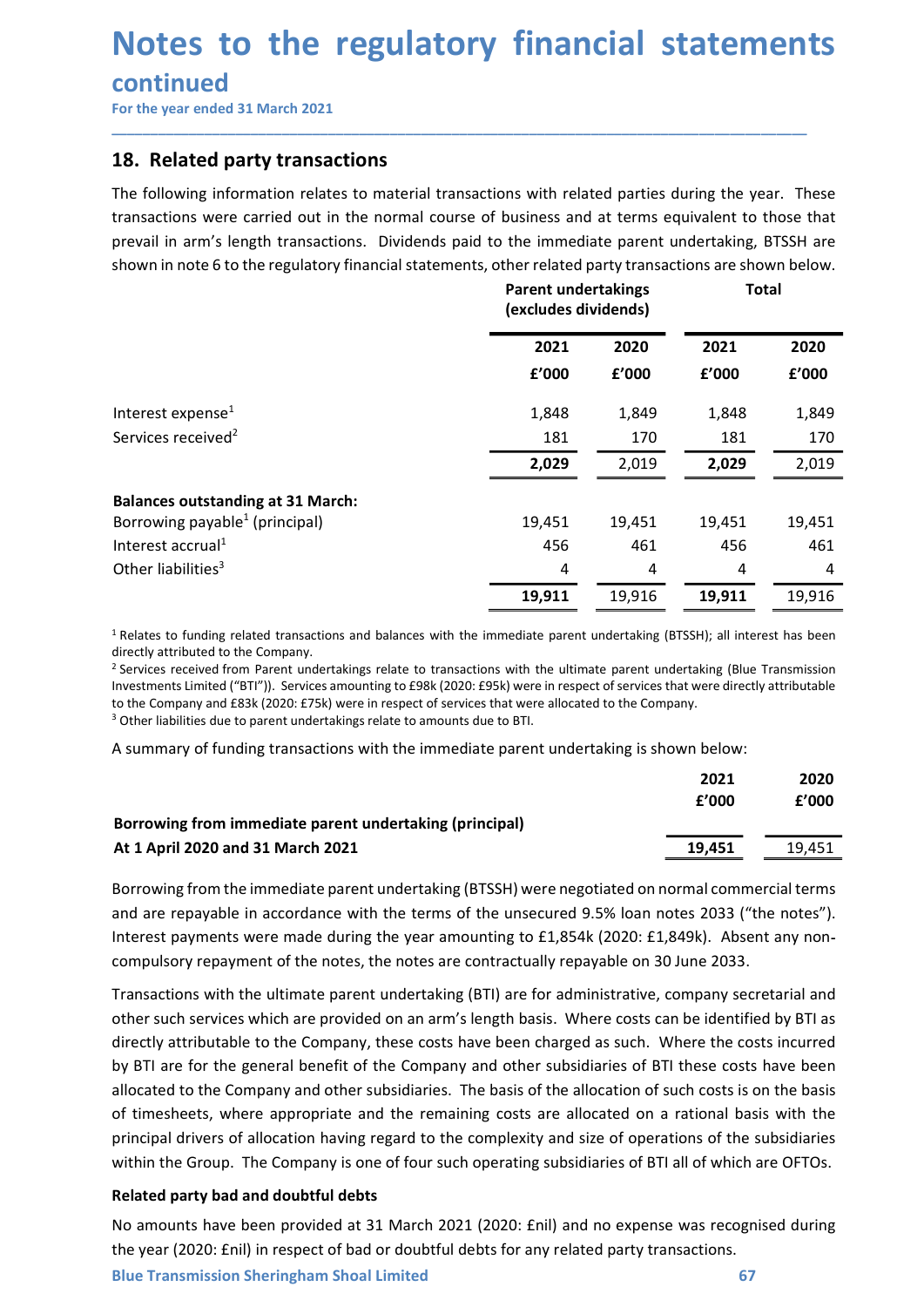### continued

# **Notes to the regulatory financial statements<br>
continued**<br>
For the year ended 31 March 2021<br> **19.** Information relating to financial instruments and the management of risk<br>
a) Fair value disclosures<br>
The following is an an

\_\_\_\_\_\_\_\_\_\_\_\_\_\_\_\_\_\_\_\_\_\_\_\_\_\_\_\_\_\_\_\_\_\_\_\_\_\_\_\_\_\_\_\_\_\_\_\_\_\_\_\_\_\_\_\_\_\_\_\_\_\_\_\_\_\_\_\_\_\_\_\_\_\_\_\_\_\_\_\_\_\_\_\_\_\_\_\_\_\_

**Notes to the regulatory financial statements**<br>
For the year ended 31 March 2021<br>
19. Information relating to financial instruments and the management of risk<br>
a) Fair value disclosures<br>
The following is an analysis of the **Notes to the regulatory financial stater**<br> **continued**<br>
For the year ended 31 March 2021<br> **19.** Information relating to financial instruments and the manager<br>
a) Fair value disclosures<br>
The following is an analysis of the **Notes to the regulatory financial statements**<br>
For the year ended 31 March 2021<br> **19.** Information relating to financial instruments and the management of risk<br>
a) Fair value disclosures<br>
The following is an analysis of t **Notes to the regulatory financial statements**<br>
For the year ended 31 March 2021<br> **19.** Information relating to financial instruments and the management of risk<br>
a) Fair value disclosures<br>
The following is an analysis of t **Notes to the regulatory financial statements**<br>
For the year ended 31 March 2021<br>
19. Information relating to financial instruments and the management of risk<br>
a) Fair value disclosures<br>
The following is an analysis of the **Notes to the regulatory financial statements**<br>
For the year ended 31 March 2021<br> **19.** Information relating to financial instruments and the management of risk<br>
a) Fair value disclosures<br>
The following is an analysis of t **Otes to the regulatory financial statements**<br> **Cash and cash and cash and cash and cash and cash equivalent in the cash equivalent of risk**<br>
Fair value disclosures<br>
Following is an analysis of the Company's financial inst Otes to the regulatory financial statement<br>
the year ended 31 March 2021<br> **Exerce** interval and the management<br> **Exerce** in the management of the company's financial instruments and the management<br>
rain value disclosures<br> otes to the regulatory financial statements<br>
intinued<br>
the year ended 31 March 2021<br> **.** Information relating to financial instruments and the management of risk<br>
fair value disclosures<br>
carrying value included in the bala **Otes to the regulatory financial statements**<br>the year ended 31 March 2021<br>L. **Information relating to financial instruments and the management of risk**<br>rain value discourses<br>filt value becauses<br>following is an analysis of OCCES LUCTE TE CONTROLLY TITIENTENTS STATEMENTS<br>
1. Information relating to financial instruments and the management of risk<br>
1. Information relating to financial instruments and the management of risk<br>
Trainvalue idsoles<br> **ntinued**<br> **complement of the Material Strandard instruments and the management of risk**<br>
rial value disclosures<br>
following is an analysis of the Company's financial instruments at the balance sheet date comparing<br>
carryin **The tractional Standard Cash flows;**<br> **The vear ended 31 March 2021**<br> **Information relating to financial instruments and the management of risk**<br> **Fair value disclosures**<br>
following is an analysis of the Company's financi **Example 1. Information relating to financial instruments and the management of risk** rail value disclosures<br>Following is an analysis of the Company's financial instruments at the balance sheet date comparing<br>carrying va . **INTOTIFITY CONTENT STANCE INTERT AND ASSED THE CONDUCT CONDUCT CONDUCT THE STANCE INTERTATION IS IS THE CONDING IS an analysis of the Company's financial instruments at the balance sheet date comparing relationing is an** riar value disclosures<br>is in value discolustores of the Company's financial instruments at the balance sheet date companing<br>carrying value included in the balance sheet with the fair value of those instruments at that date carrying value included in the balance' sheet with the fair value of those instruments at that date.<br>ee of the Company's financial instruments have quoted prices. Consequently, the following techniques<br>e been used to deter

- 
- 
- instruments;
- 
- 
- 
-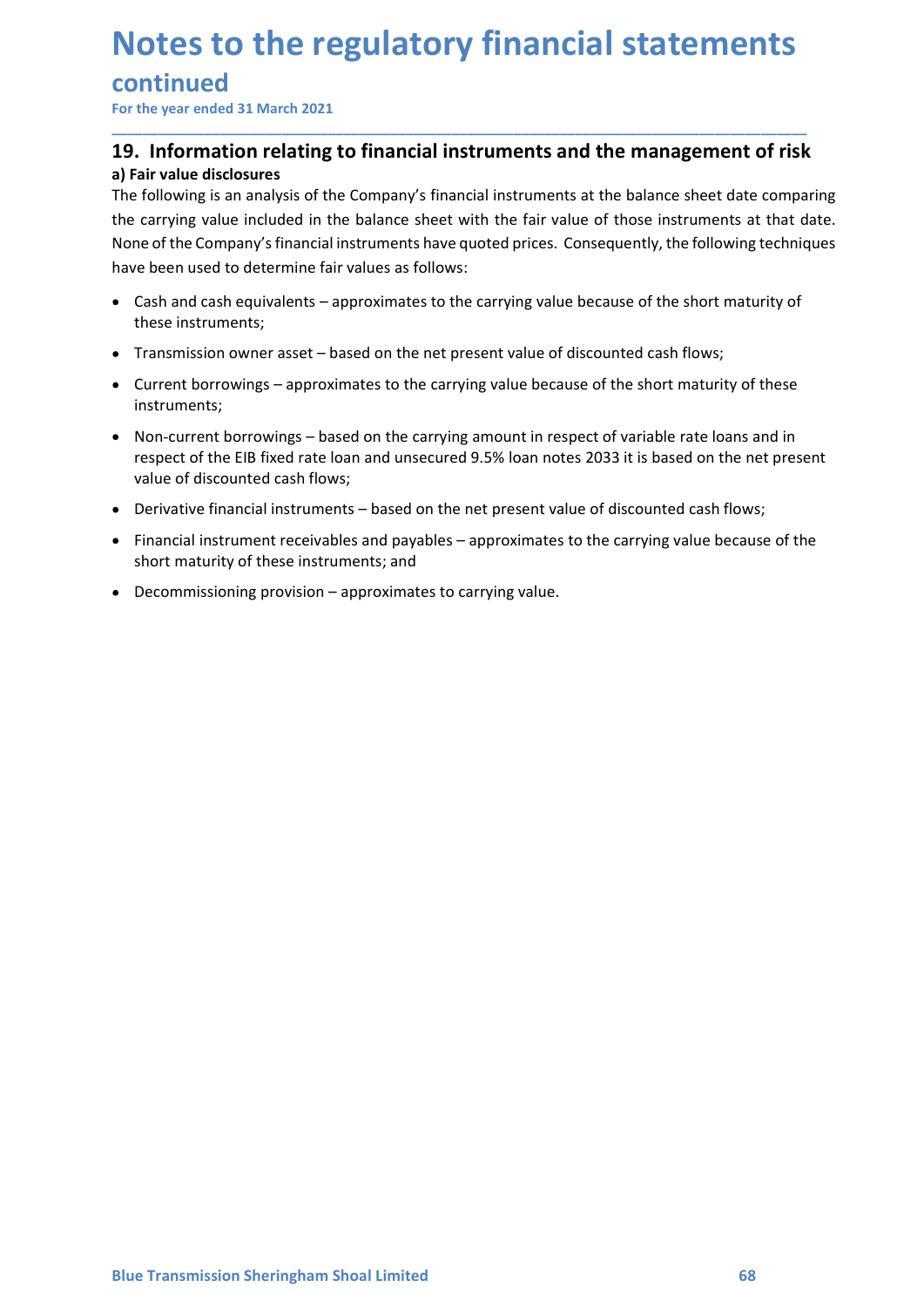### continued

## Notes to the regulatory financial statements<br>
continued<br>
For the year ended 31 March 2021<br> **19.** Information relating to financial instruments and the management of risk<br>
continued<br>a) Fair value disclosures continued **Notes to the regulatory financial statements<br>
For the year ended 31 March 2021**<br>
19. Information relating to financial instruments and the management of risk<br>
continued<br>
a) Fair value disclosures continued<br>
The table belo continued

**Notes to the regulatory financial stater**<br>
For the year ended 31 March 2021<br> **19.** Information relating to financial instruments and the manager<br>
continued<br>
a) Fair value disclosures continued<br>
The table below compares th **Notes to the regulatory financial statements**<br>
For the year ended 31 March 2021<br> **19.** Information relating to financial instruments and the management of risk<br>
continued<br>
a) Fair value disclosures continued<br>
The table be **Notes to the regulatory financial statements**<br>
For the year ended 31 March 2021<br>
19. Information relating to financial instruments and the management of risk<br>
continued<br>
a) Fair value disclosures continued<br>
The table belo **Notes to the regulatory financial statements**<br>
For the year ended 31 March 2021<br> **19.** Information relating to financial instruments and the management of risk<br>
continued<br>
a) Fair value disclosures continued<br>
The table be **Notes to the regulatory financial statements**<br>
For the year ended 31 March 2021<br> **19.** Information relating to financial instruments and the management of risk<br>
continued<br>
a) Fair value disclosures continued<br>
The table be **Notes to the regulatory financial statements**<br>
For the year ended 31 March 2021<br> **19.** Information relating to financial instruments and the management of risk<br>
continued<br>
a) Fair value disclosures continued<br>
The table be

| continued<br>For the year ended 31 March 2021                                                                                                                                                             |          |                   |                  |
|-----------------------------------------------------------------------------------------------------------------------------------------------------------------------------------------------------------|----------|-------------------|------------------|
|                                                                                                                                                                                                           |          |                   |                  |
| 19. Information relating to financial instruments and the management of risk<br>continued                                                                                                                 |          |                   |                  |
| a) Fair value disclosures continued<br>The table below compares the carrying value of the Company's financial instruments with the fair value                                                             |          |                   |                  |
| of those instruments at 31 March 2021 (plus prior year comparatives) using the techniques described                                                                                                       |          |                   |                  |
| earlier. The table excludes those instruments where the carrying value of the financial instrument                                                                                                        |          |                   |                  |
| approximates to its fair value as a result of the short maturity of those instruments. Consequently, no<br>financial instruments which fall due within the next twelve months are included in this table: |          |                   |                  |
|                                                                                                                                                                                                           |          |                   |                  |
|                                                                                                                                                                                                           |          | 2021              |                  |
|                                                                                                                                                                                                           | Carrying |                   | Valuation        |
|                                                                                                                                                                                                           | value    | <b>Fair value</b> | <b>Method</b>    |
|                                                                                                                                                                                                           | £'000    | £'000             | (see as follows) |
| <b>Assets</b>                                                                                                                                                                                             |          |                   |                  |
| Non-current                                                                                                                                                                                               |          |                   |                  |
| Transmission owner asset                                                                                                                                                                                  | 164,532  | 205,356           | Level 3          |
| Derivative financial assets                                                                                                                                                                               | 2,861    | 2,861             | Level 2          |
|                                                                                                                                                                                                           | 167,393  | 208,217           |                  |
| <b>Liabilities</b>                                                                                                                                                                                        |          |                   |                  |
| Non-current                                                                                                                                                                                               |          |                   |                  |
| Fixed rate bank loan                                                                                                                                                                                      | 64,312   | 66,824            | Level 2          |
| Floating rate bank loans                                                                                                                                                                                  | 65,970   | 65,970            | Level 2          |
| 9.5% loan notes 2033                                                                                                                                                                                      | 19,451   | 20,903            | Level 2          |
| Derivative financial liabilities                                                                                                                                                                          | 9,457    | 9,457             | Level 2          |
| Infrastructure financial liability                                                                                                                                                                        | 31       | 31                | Level 2          |
| Decommissioning provision                                                                                                                                                                                 | 2,729    | 2,729             | Level 3          |
|                                                                                                                                                                                                           | 161,950  | 165,914           |                  |
|                                                                                                                                                                                                           |          | 2020              |                  |
|                                                                                                                                                                                                           | Carrying |                   | Valuation        |
|                                                                                                                                                                                                           | value    | <b>Fair value</b> | <b>Method</b>    |
|                                                                                                                                                                                                           | £'000    | £'000             | (see as follows) |
| <b>Assets</b>                                                                                                                                                                                             |          |                   |                  |
| Non-current                                                                                                                                                                                               |          |                   |                  |
| Transmission owner asset                                                                                                                                                                                  | 172,190  | 216,675           | Level 3          |
| Derivative financial assets                                                                                                                                                                               | 4,420    | 4,420             | Level 2          |
|                                                                                                                                                                                                           | 176,610  | 221,095           |                  |
| <b>Liabilities</b>                                                                                                                                                                                        |          |                   |                  |
| Non-current                                                                                                                                                                                               |          |                   |                  |
| Fixed rate bank loan                                                                                                                                                                                      | 68,855   | 68,871            | Level 2          |
| Floating rate bank loans                                                                                                                                                                                  | 70,674   | 70,674            | Level 2          |
| 9.5% loan notes 2033                                                                                                                                                                                      | 19,451   | 19,995            | Level 2          |
| Derivative financial liabilities                                                                                                                                                                          | 12,312   | 12,312            | Level 2          |
| Infrastructure financial liability                                                                                                                                                                        | 33       | 33                | Level 2          |
| Decommissioning provision                                                                                                                                                                                 | 2,688    | 2,688             | Level 3          |
|                                                                                                                                                                                                           | 174,013  | 174,573           |                  |
|                                                                                                                                                                                                           |          |                   |                  |
| <b>Blue Transmission Sheringham Shoal Limited</b>                                                                                                                                                         |          |                   | 69               |
|                                                                                                                                                                                                           |          |                   |                  |
|                                                                                                                                                                                                           |          |                   |                  |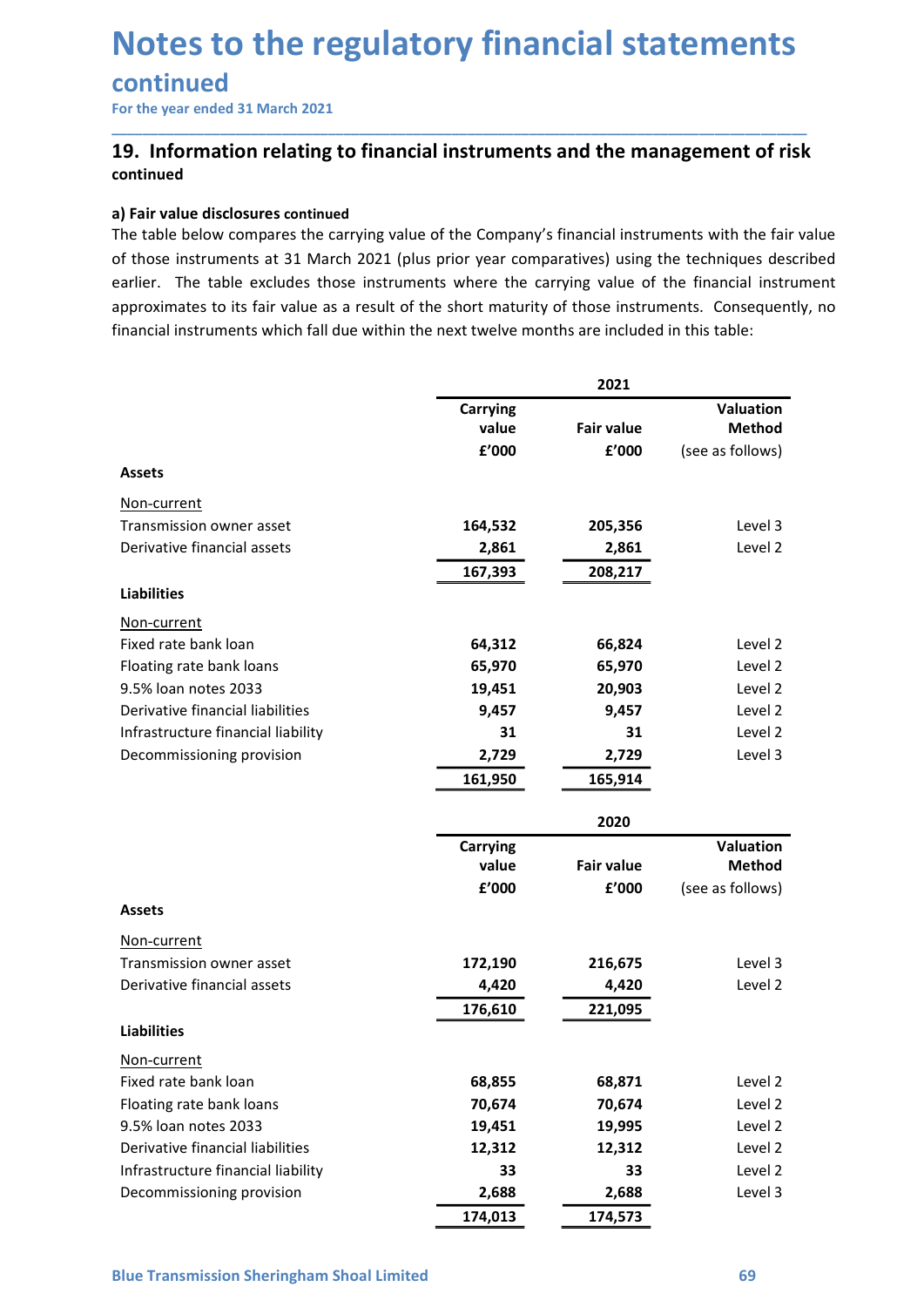### continued

## **Notes to the regulatory financial statements<br>
continued**<br>
For the year ended 31 March 2021<br> **19.** Information relating to financial instruments and the management of risk<br>
continued<br>
a) Fair value disclosures continued<br>
T continued

\_\_\_\_\_\_\_\_\_\_\_\_\_\_\_\_\_\_\_\_\_\_\_\_\_\_\_\_\_\_\_\_\_\_\_\_\_\_\_\_\_\_\_\_\_\_\_\_\_\_\_\_\_\_\_\_\_\_\_\_\_\_\_\_\_\_\_\_\_\_\_\_\_\_\_\_\_\_\_\_\_\_\_\_\_\_\_\_\_\_

**Notes to the regulatory financial statements**<br>
For the year ended 31 March 2021<br>
19. Information relating to financial instruments and the management of risk<br>
continued<br>
a) Fair value disclosures continued<br>
The best evide **Notes to the regulatory financial stater**<br> **continued**<br>
For the year ended 31 March 2021<br> **19.** Information relating to financial instruments and the manager<br>
continued<br>
a) Fair value disclosures continued<br>
The best evide **Notes to the regulatory financial statements**<br>
For the year ended 31 March 2021<br> **19.** Information relating to financial instruments and the management of risk<br>
continued<br>
a) Fair value disclosures continued<br>
The best evi **Notes to the regulatory financial statements**<br>
For the year ended 31 March 2021<br> **19.** Information relating to financial instruments and the management of risk<br>
continued<br>
a) Fair value disclosures continued<br>
then the ins **Notes to the regulatory financial statements**<br>
For the year ended 31 March 2021<br> **19.** Information relating to financial instruments and the management of risk<br>
continued<br>
a) Fair value disclosures continued<br>
The best evi **Notes to the regulatory financial statements**<br>
For the year ended 31 March 2021<br> **19.** Information relating to financial instruments and the management of risk<br>
continued<br>
a) Fair value disclosures continued<br>
The best evi technique. **Notes to the regulatory financial statements**<br>
For the year ended 31 March 2021<br>
19. Information relating to financial instruments and the management of risk<br>
continued<br>
2) Fair value discosures continued<br>
2) Fair value d **Notes to the regulatory financial statements**<br>
For the year ended 31 March 2021<br> **19. Information relating to financial instruments and the management of risk**<br> **continued**<br>
The best evidence of fair value is a quoted pri **Notes to the regulatory financial statements of risk**<br>For the year ended 31 March 2021<br>19. Information relating to financial instruments and the management of risk<br>ontinued<br>The best evidence of fair value is a quoted pric **Notes to the regulatory financial statements**<br>
For the year ended 31 March 2021<br>
To the year ended 31 March 2021<br> **continued**<br> **continued**<br> **continued**<br> **a) Fair value disclosures continued**<br> **a) Fair value disclosures co INDIES LO LITE TEGUIAL COTY IIMANCIAL SLALETTIENTS**<br> **CONTINUES**<br> **19. Information relating to financial instruments and the management of risk**<br> **continued**<br> **a)** Fair value disclosures continued<br> **1** The best evidence o **Contlinued**<br> **19. Information relating to financial instruments and the management of risk**<br> **19. Information relating to financial instruments and the management of risk<br>
continued<br>
The best evidence of fair value is a q** unobservable market data. This means that these financial instruments have been classified as having For the year ended 31 March 2021<br> **19. Information relating to financial instruments and the management of risk**<br> **continued**<br> **In Fair value disclosures continued**<br>
The best evidence of fair value is a quoted price in an **19. Information relating to financial instruments and the management of risk**<br>
continued<br>
a) Fair value disclosures continued<br>
The best evidence of fair value is a quoted price in an actively traded market, where this dat **a)** Thir value disclosures continued<br>a) The best evidence of fair value is a quoted price in an actively traded market; where this data is available<br>then the instrument is classified as having been determined using a leve **a) Fair value disclosures continued**<br>The best evidence of fair value is a quoted price in an actively traded market, where this data is available<br>The hest evidence of fair value is a quoted price in an actively traded mar or an unconcount of raist continuous and the state of the state of the state of fair value is a quoted price in an actively traded market; where this data is available<br>the best evidence of fair value is a baving been deter

then the instrument is classified as having been determined using a level 1 valuation. In the market for a financial instrument is not active, alternative valuation techniques are technique.<br>Company does not have any finan the market for a financial instrument is not active, alternative valuation techniques are used. The<br>Company does not have any financial instruments where it is eligible to apply a level 1 valuation<br>Octinque.<br>With the excep

Company does not have any financial instruments where it is eligible to apply a level 1 valuation<br>
technique.<br>
Hereingine with the exception of the transmission owner asset and decommissioning provision, all of the other f With the exception of the transmission owner asset and decommissioning provision, all of the other fair<br>values have been valued using Level 2 valuation techniques as identified in the preceding table which<br>means that in re where exception the cummination techniques as identified in the preceding table which<br>values have been valued using thee C 7 valuation techniques as identified in the preceding table which<br>and san fathin respect of the Com end the company station of the matter with the strategies of the company by stimulate the net where the seed the company's financial instruments these have been valued using models where all significant inputs are based di mutual standard method of the use of derivative financial instruments and the use of the constrained the use of the transmission owner asset and eccommissioning provision, these have been valued using<br>In the case of the tr an symmant more are all that means that are appropriate to the circumstances and economic environment with are the transmission owner asset and decommissioning provision, these have been valued using<br>a valuation technique In the case of the transmission owere asset and decommissioning provision, these have been valued using<br>a valuation technique where significant inputs such as the assumed discount rate are based on<br>unobservable market data a valuation technique where significant inputs such as the assumed discount rate are based on<br>unobservable market data. This means that these financial instruments have been classified as having<br>been valued using a level 3 unobservable market data. This means that these financial instruments have been classific<br>been valued using a level 3 valuation and have been identified as such in the previous table.<br>The valuation categories that have bee been valued dang terets a statement and e been assigned to the financial instruments in the<br>The valuation dategories that have been assigned to the financial instruments in the<br>pectassifications or transfers between the va The valuation categories that have been assigned to the financial instruments in the forgoing table have<br>been applied throughout the year (2020: applied throughout the year) and there have been no<br>reclassifications or tran been applied throughout the year (2020: applied throughout the year) and there have been no<br>reclassifications or transfers between the various valuation categories during the year (2020: no<br>reclassifications or transfers b reclassifications or transfers between the various valuation categories during the year (2020: no<br>
reclassifications or transfers during the year).<br>
Di Management of risk<br>
The Board has overall responsibility for the Compa reclassifications or transfers during the year).<br> **b) Management of risk**<br>
The Board has overall responsibility for the Company's risk management framework. The Board has overall responsibility for the Company's risk manag **b)** Management of risk<br>
The Board has overall responsibility for the Company's risk management framework. This risk framework<br>
is discussed further in the Strategic Report.<br>
The Company's activities expose it to a variety Ine board mas overall responsions, in the UK and has no significant exposer that is an increase to the company's activities expose it to a variety of financial risks, which arise in the normal course of business: market ri receivables and receivables and payables, are not a variety of financial risks, which arise in the commal course of thosenses: market risk, credit risk and liquidity risk. The overall risk management programme seeks to min The Company's activities expose it to a variety of financial risks, which arise in the normal course of business: market risk, credit risk created risk mane are the more are the increase to minimise the net limpact of thes business: market risk, credit risk and liquidity risk. The overall risk management programme seeks to<br>minimise the net limpact of these risks on the operations of the Company by using finnacial instruments,<br>including the u minimise the net impact of these risks on the operations of the Company by using financial instruments, including the use of derivative financial instruments – being the RPI swaps and interest rate swaps described in note including the use of derivative financial instruments – being the RPI swaps and interest rate swaps<br>inclusion in detect of the company operates. The objectives and policies for holding, or issuing, financial instruments an

similar contracts and the strategies for achieving those objectives that have been followed year are explained below.<br>
2) Market risk is the risk that the fair value or future cash flows of a financial instrument whe chang

I) Market risk is<br>
Almorket risk is the risk that the fair value or future cash flows of a financial instrument will fluctuate<br>
because of changes in market prices. Changes in market price are derived from: currency moveme the Company operates. The objectives and policies for holding, or issuing, financial instruments and similar contracts and the strategies for achieving those objectives that have been followed during the syara are explaine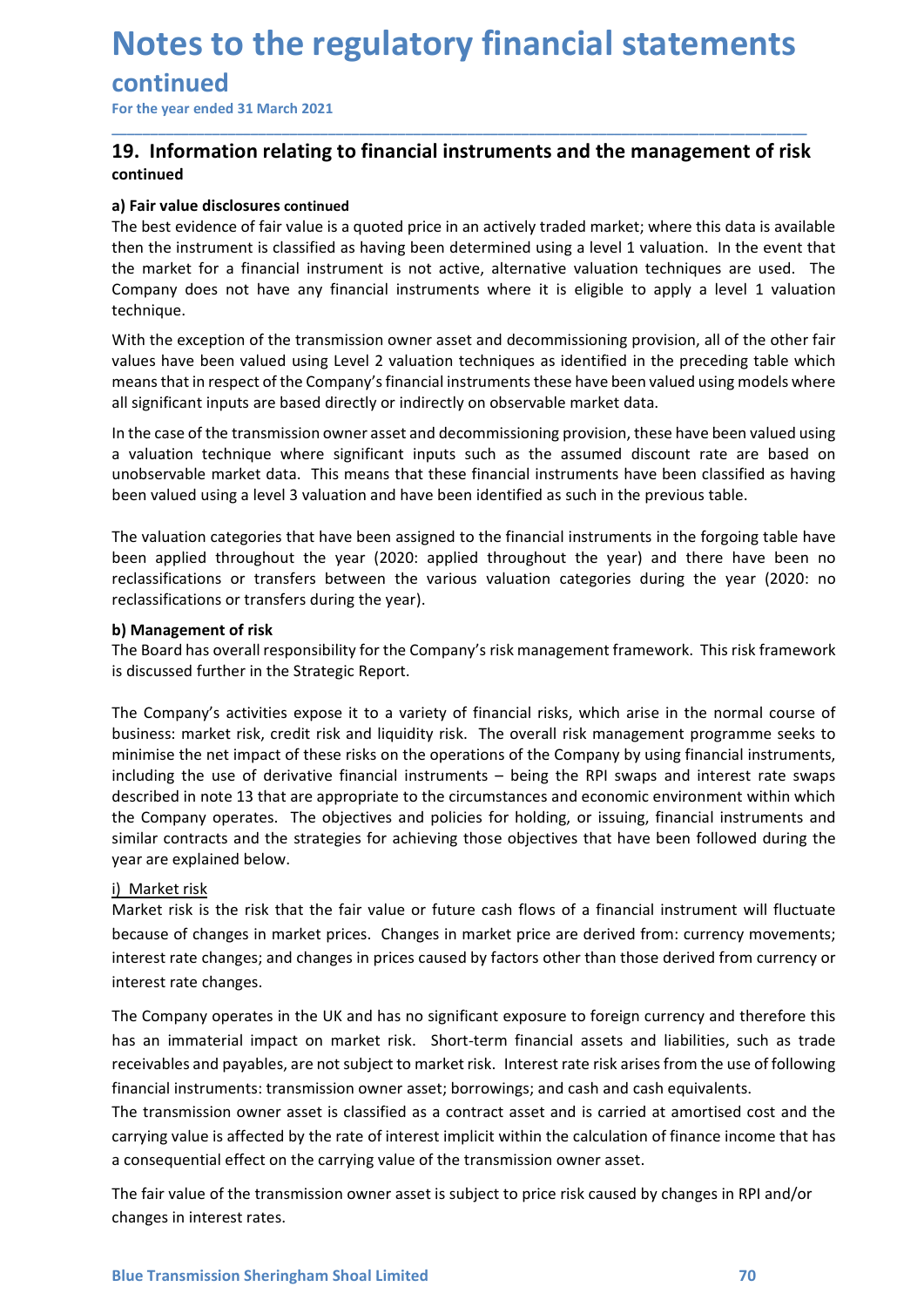### continued

## **Notes to the regulatory financial statements<br>
continued**<br>
For the year ended 31 March 2021<br> **19.** Information relating to financial instruments and the management of risk<br>
continued<br>
b) Management of risk continued<br>
i) Ma **Notes to the regulatory financial statements**<br>
For the year ended 31 March 2021<br>
19. Information relating to financial instruments and the management of risk<br>
continued<br>
b) Management of risk continued<br>
The Company is not continued

\_\_\_\_\_\_\_\_\_\_\_\_\_\_\_\_\_\_\_\_\_\_\_\_\_\_\_\_\_\_\_\_\_\_\_\_\_\_\_\_\_\_\_\_\_\_\_\_\_\_\_\_\_\_\_\_\_\_\_\_\_\_\_\_\_\_\_\_\_\_\_\_\_\_\_\_\_\_\_\_\_\_\_\_\_\_\_\_\_\_

**Notes to the regulatory financial statement continued**<br>For the year ended 31 March 2021<br>**19.** Information relating to financial instruments and the management<br>continued<br>b) Management of risk continued<br>The Company is not e **Notes to the regulatory financial state**<br> **continued**<br>
For the year ended 31 March 2021<br> **19.** Information relating to financial instruments and the manageontinued<br>
b) Management of risk continued<br>
i) Market risk continue **Notes to the regulatory financial statements**<br>
For the year ended 31 March 2021<br> **19.** Information relating to financial instruments and the management of risk<br>
continued<br>
i) Maragement of risk continued<br>
i) Market risk c **Notes to the regulatory financial statements**<br>For the year ended 31 March 2021<br>19. Information relating to financial instruments and the management of risk<br>continued<br>b) Management of risk continued<br>il Market risk continue **Notes to the regulatory financial statements**<br>For the year ended 31 March 2021<br>19. Information relating to financial instruments and the management of risk<br>continued<br>b) Management of risk continued<br>i) Market risk continue **Notes to the regulatory financial statements**<br>
For the year ended 31 March 2021<br>
19. Information relating to financial instruments and the management of risk<br>
continued<br>
b) Management of risk continued<br>
b) Management of r **Notes to the regulatory financial statements**<br>For the year ended 31 March 2021<br>19. Information relating to financial instruments and the management of risk<br>continued<br>i) Management of risk continued<br>i) Management of risk c **Notes to the regulatory financial statements**<br>For the year ended 31 March 2021<br>19. Information relating to financial instruments and the management of risk<br>continued<br>i) Management of risk continued<br>i) Management of risk c **Notes to the regulatory financial statements**<br>For the year ended 31 March 2021<br>19. Information relating to financial instruments and the management of risk<br>continued<br>b) Management of risk continued<br>in imagement of risk co **Notes to the regulatory financial statements**<br>
For the year ended 31 March 2021<br> **19.** Information relating to financial instruments and the management of risk<br>
continued<br>
b) Management of risk continued<br>
i) Market risk c **CONTLINUMENT SUBSTANT ASSET ASSET ASSET ASSET ASSET ASSET ASSET ASSET ASSET ASSET AND A CONDIMENT AND MARKET ISK CONTINUED IN DAVANCE IS A CONTINUED IN DAVANCE IS A CONTINUED THE COMPANY is of the impact of the impact of EVALUATING THE THE ISON TERT AND THE THE ISON TERRAT THE INTERNATION THE INTERNATION IN DESCRIPTION IN A DEVALU<br>
THE COMPARY IS ISO AND THE COMPARY IS ON THE COMPARY IS ON THE COMPARY IS ON THE COMPARY IS ON EXPOSED TO TH** For the year ended 3.1 Match 2021<br> **19. Information relating to financial instruments and the management of risk**<br>
continued<br>
Dhamagement of risk continued<br>
ID Management of risk continued<br>
ID Management of risk continued<br> **19. Information relating to financial instruments and the management of risk continued<br>
b) Management of risk continued<br>
b) Management of risk continued<br>
The Company is not exposed to changes in the market value of infras Considered in the interest of the interest of the interest of the income statement of this continued in Market risk continued The Company is not exposed to changes in the market value of infrastructure financial liabiliti b) Management of risk continued**<br>
The Company is not exposed to changes in the market value of infrastructure financial liabilities as the<br>
liability is determined by discounting the future cash flows relating to the leas i) Market risk continued<br>The Company is not exposed to changes in the market value of infrastructure financial liabilities as the<br>The liability is determined by discounting the future cash flows relating to the lease arran The Company is not exposed to changes in the market value of infrastructure financial liabilities as the liability is determined by discounting the future cash flows relating to the lease arrangements giving rise to infras liability is determined by discounting the future cash flows relating to the lease arrangements giving rise<br>to infrastructure financial liabilities by the incremental borrowing cost to the Company at the date the<br>tease arr to infrastructure financial liabilities by the incremental borrowing cost to the Company at the date the lease arrangements. Infrastructure financial liabilities do expose the Company to potential future increases in varia

lease arrangements were entered into as a proxy for the interest rate implicit in those lease<br>arrangements. Infrastructure financial ilabilities do expose the Company to potential future increases in<br>ovariable lease paymen and and cash musion to the linear the measure interest at the compary of potential trunces are the comparts all attract interests and a digitated through the income statement.<br>The compiled when the change in index takes ef

valuate less paysitents as assol on all mothes, which are not included until the matterial as ending that the company's borrowings, net of the impact of interest rate swap arrangements (see nablest at lability is reassesse However, the interest cash flows arising from these sources will fluctuate with chompany's articlear are the income statement.<br>Substantially all of the Company's borrowings, net of the impact of interest rate swap arrangem on an interact and genet, the lease hathlifty is reassessed and adjusted timolger the mether statement.<br>Substantially all of the Company's borrowings, net of the impact of interest rate swap arrangements (see<br>note 13), hav Substantially all of the Company's borrowings, net of the impact of interest rate swap arrangements (see<br>note 13), have been issued at fixed rates which exposes the Company to fair value interest rate risk and<br>as a result, note 13), have been issued at fixed rates which exposes the Company to fair value interest rate risk and<br>as a result, the fair value of borrowings (net of the interest rate swap arrangements) fluctuate with<br>changes in inte Report - Hedging Arrangements". Unlares in interest rates. Am bouthomigs are carried at aniviation custo and unerel currence currence in the interest rates in meters.<br>The interest rate swaps used to hedge the Company's variable rate borrowings (see note rates, in respect or titles worridomy as, to not impact the introduce sheet. The interest rate is worry and the interest rate is worrely to considered highly effective hedges of those borrowings and are carried at fair val The interest rate swaps used to hedge the Company's variable rate borrowings (see note 13) are<br>considered highly effective hedges of those borrowings and are carried at fair value in the balance sehect.<br>For the reasons out considered inginy entervie reages of those borrowings and a et carried at rain value.<br>For the reasons outlined earlier, the Company is exposed to fair value interest rather that theres there are there are there are the dif row the reasons outlined earth; the Company is exposed to all value fluences faest rate insk in respect of the<br>Credit risk in the control of the Directors, these arrangements have reduced cash flow interest rate risk and f For the universine the company is and the other and the between the control of the Directors, these arrangements have reduced cash flow interest rate risk and furtherarrangements are outlined in note 13 and in the "Strateg arrangements are outlined in note 13 and in the "Strategic Report – Hedging Arrangements".<br>Cash and cash equivalents all attract interest at variable rates and therefore are subject to cash flow<br>interest rate risk as cash Cash and cash equivalents all attract interest at variable rates and therefore are subject to cash flow<br>interest rate risk as cash flows arising from these sources will fluctuate with changes in interest rates.<br>However, th

report integrance intergentialled in the "Strategic Report", the Directors have designated the RPI swaps as cash<br>Flow hedging derivatives and these are carried at fair value in the balance sheet. The RPI swaps are<br>consider Compare the interest and attract interest at variable and the feat with changes in interest rates.<br>However, the interest cash flows arising from these sources are insignificant to the Company's activities.<br>However, the int Interest risk as a sail flows ansing in thin as sources wir includine wirr clariges in fluences in the company's activities.<br>The cash flows arising from the transmission owner asset fluctuate with positive changes in RPI. However, the interest cast intowa anisig norm threse boutes are insignment to the Company saturouse.<br>The cash flows arising from the transmission owner asset fluctuate with positive changes in RPI. The<br>Company has entered The casn nows ansing mon une transmission owner asset notcule wour possive changes in with the company has entered into a series of RPI swaps to significantly reduce this cash flow risk. Further details and an explanation Company mas entere anno a seres on keris waps to signinicantly reduce this cash now fisk. Further "Strategic Report - Hedging Arrangements".<br>
For the reasons outlined in the "Strategic Report", the Directors have designate and an expanatorio tie rational eror entering into these arrangements are explained in the strategic<br>Report – Hedging Arrangements".<br>For the reasons outlined in the "Strategic Report", the Directors have designated the RPI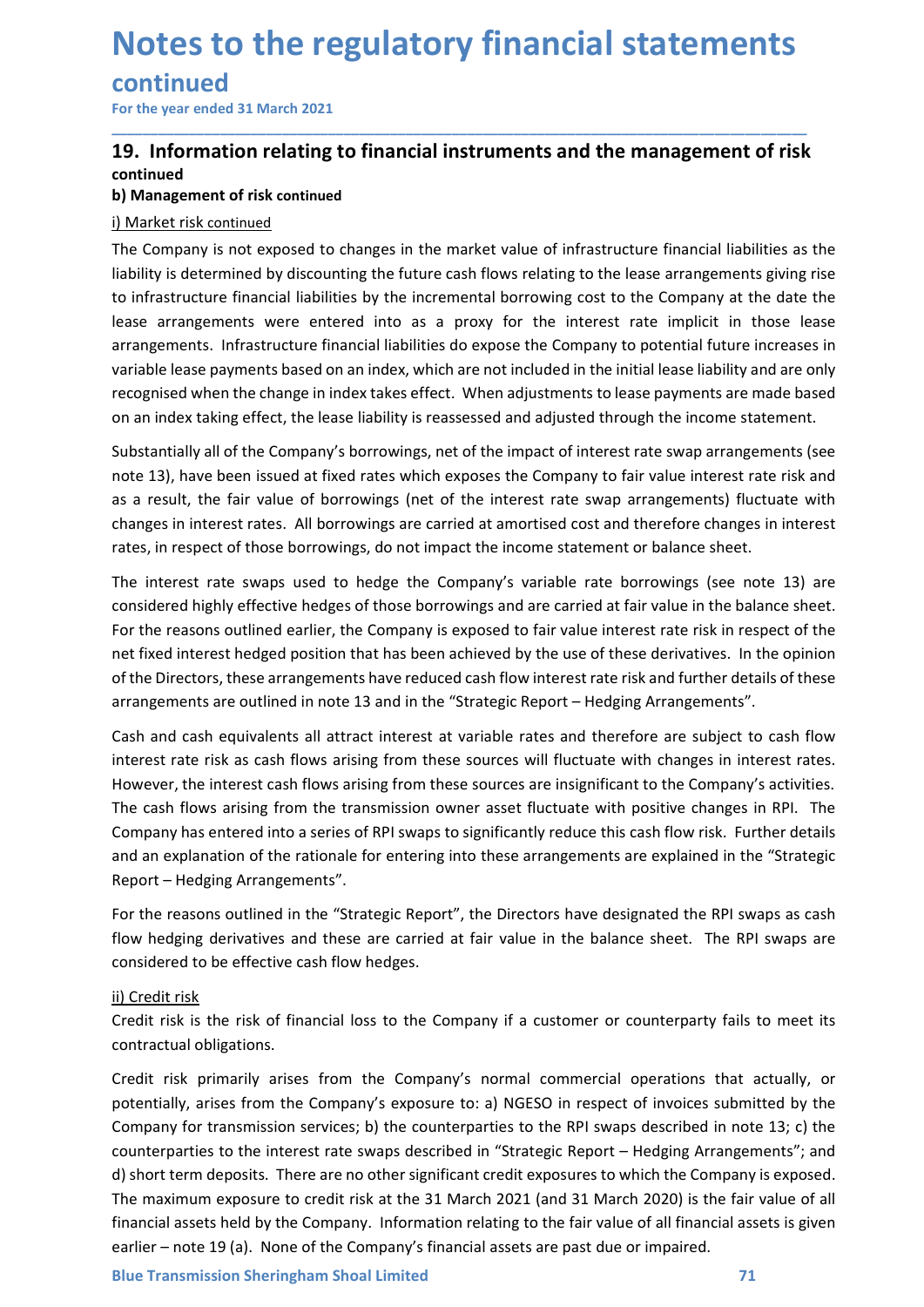# continued

# **Notes to the regulatory financial statements**<br>
For the year ended 31 March 2021<br>
For the year ended 31 March 2021<br> **19.** Information relating to financial instruments and the management of risk<br>
continued<br>
b) Management o **Notes to the regulatory financial statements<br>
For the year ended 31 March 2021**<br>
19. Information relating to financial instruments and the management of risk<br>
continued<br>
b) Management of risk continued<br>
ii) Credit risk co continued

\_\_\_\_\_\_\_\_\_\_\_\_\_\_\_\_\_\_\_\_\_\_\_\_\_\_\_\_\_\_\_\_\_\_\_\_\_\_\_\_\_\_\_\_\_\_\_\_\_\_\_\_\_\_\_\_\_\_\_\_\_\_\_\_\_\_\_\_\_\_\_\_\_\_\_\_\_\_\_\_\_\_\_\_\_\_\_\_\_\_

**Notes to the regulatory financial statement**<br>
For the year ended 31 March 2021<br> **19.** Information relating to financial instruments and the management<br>
continued<br>
b) Management of risk continued<br>
ii) Credit risk continued **Notes to the regulatory financial state**<br>
For the year ended 31 March 2021<br> **19.** Information relating to financial instruments and the mana<br>
continued<br>
b) Management of risk continued<br>
ii) Credit risk continued<br>
ii) Cred **Notes to the regulatory financial statements<br>
For the year ended 31 March 2021**<br> **19.** Information relating to financial instruments and the management of risk<br>
continued<br>
b) Management of risk continued<br>
il) Credit risk **Notes to the regulatory financial statements**<br>
For the year ended 31 March 2021<br> **19.** Information relating to financial instruments and the management of risk<br>
continued<br>
ii) Credit risk continued<br>
ii) Credit risk contin **Notes to the regulatory financial statements**<br>
For the year ended 31 March 2021<br> **19. Information relating to financial instruments and the management of risk**<br>
continued<br>
b) Management of risk continued<br>
i) Credit risk c **Notes to the regulatory financial statements**<br>
For the year ended 31 March 2021<br>
19. Information relating to financial instruments and the management of risk<br>
continued<br>
b) Management of risk continued<br>
ii) Credit risk co **Notes to the regulatory financial statements**<br>
For the year ended 31 March 2021<br> **19.** Information relating to financial instruments and the management of risk<br>
continued<br>
ii) Credit risk continued<br>
ii) Credit risk contin **Notes to the regulatory financial statements**<br>
For the year ended 31 March 2021<br> **19.** Information relating to financial instruments and the management of risk<br>
continued<br>
b) Management of risk continued<br>
il) Credit risk **Notes to the regulatory financial statements**<br>
For the year ended 31 March 2021<br> **19.** Information relating to financial instruments and the management of risk<br>
continued<br>
b) Management of risk continued<br>
in Credit risk c **CONTINUE CONTROLLATE CONTROLLATE CONTROLLATE CONTROLLATE CONTROLLATE CONTROLLATE THE CONTROLLATE THE CONTROLLAT<br>
19. Information relating to financial instruments and the management of risk<br>
continued<br>
ii) Credit risk con CONTLINUEG (**<br> **Comparison and the management of risk**<br> **COMPACTE ACT INTERT INTERT COMPACTE INTERT INTERT INTERT INTERT INTERT INTERT INTERT INTERT INTERT INTERT INTERT INTERT INTERT INTERT INTERT INTERT INTERT INTERT IN** For the year ended 31 March 2021<br> **19. Information relating to financial instruments and the management of risk**<br>
continued<br>
b) Management of risk continued<br>
il) Credit risk continued<br>
il) Credit risk continued<br>
or<br>
clossi **19. Information relating to financial instruments and the management of risk<br>
continued<br>
ii) Credit risk continued<br>
ii) Credit risk continued<br>
ii) Credit risk continued<br>
ii) Credit risk continued<br>
ii) Credit risk continue Continued**<br> **b) Management of risk continued**<br> **ii)** Credit risk continued<br>
ii) Credit risk continued<br>
ii) Credit risk continued<br>
NGESO operates a low risk regulated business within the UK and the regulatory regime under **b) Management of risk continued**<br>II) <u>Credit risk continued</u><br>INGESO operates a low risk regulated business within the UK and the regulatory regime is managed by<br>operate results in a highly predictable and stable, revenue gy management or risk continued into the UK and the regulatory regime under which it<br>in Credit risk continued<br>NGESO operates a low risk regulated bank stable, revenue stream. The regulatory regime is managed by<br>the authori ii) Credit risk continued<br>(NGESO operates a low risk regulated business within the UK and the regulatory regime under which it<br>operate results in a highly predictable and stable, revenue stream. The regulatory regime is ma Not SO operates a low risk regulated business within the UK and the regulatory regime under which it soles<br>identication and is considered by the Directors to have a well-defined regulatory framework which is<br>dassified as a

operate results in a highly predictable and stable, revenue stream. The regulatory recorded to the Authority and is considered by the Directors to have a well-defined regulatory predicable and a supportive regime by the ma

classified as a predictable and a supportive regime by the major rating agencies. NGESO is subject to a<br>regulatory financial 'ring fence' that restricts its ability to undertake transactions with other National Grid<br>subsid regulatory financial 'ring fence' that restricts its ability to undertake transactions with other National Grid<br>subsidiaries, which includes the paying of dividends, lending or the levying of charges.<br>Even in the very unli subsidiaries, which includes the paying of dividends, lending or the levying of charges.<br>Even in the very unlikely circumstance of an NGESO insolvency, it is probable that any amounts<br>outstanding would still be recovered. Even in the very unlikely circumstance of an NGESO insolvency, it is probable that any amounts<br>outstanding would still be recovered. This arises because NGESO is one of the 'protected energy<br>companies' under the terms of t Even in the wery univergluctures are an NGESO insolvency, it is probable that any amounts<br>toutstanding would still be recovered. This arises because NGESO is one of the 'protected energy<br>companies' under the terms of the E companies' under the terms of the Energy Act 2004, which allows the Secretary of State to apply fo<br>energy administration order which would give priority to the rescue NGESO, the Directors consider<br>energy administration ord energy administration order which would give priority to the rescue NGESO, as a going concern.<br>Having considered the credit risks arising in respect of the exposure to NGESO, the Directors consider that<br>those risks are ext Having considered the credit risks arising in respect of the exposure to NGESO, the Directors consi<br>Having considered the credit risks arising in respect of the exposure to NGESO, the Directors consi<br>those risks are extrem

Directors manages this risk.<br>
As a result of: the regulatory environment under which the Company operates; the credit worthiness of<br>
the Company's principal customer (NGESO); and the RPI swaps that have been put in place, those risks are extremely low, given the evidence available to them.<br>
In respect of the counterparties to the cash flow derivative hedges (RPI and interest rate swaps) these<br>
arrangements have been entered into with banks In respect of the counterparties to the cash flow derivative hedges (RPI and interest rate swaps) these<br>arrangements have been entered into with banks of good standing. At 31 March 2021, the fair values<br>attributable to the In respect of the company spiritual customer (NGESO); and the RPI swaps and interest rate swaps) these parameters are approximately to these positions were liabilities amounting to £9,857k (2020: £1,2312k) and assets amoun arrangements have been entered into with banks of good standing. At 31 March 2021, the fair values<br>arributable to these positions were liabilities amounting to £9,457k (2020: £1,3,12k) and assets<br>amounting to £2,861k (2020 attributable to these positions were liabilities amounting to £9,457K (2020: £12,312k) and assets amounting to £2,861k (2020: £4,420k). The risk of default in relation to the asset positions is considered to be very low.<br> amounting to text, expected to the remains of the company is expected to be very low.<br>The company's policy and a requirement under the Company's lending agreements, that such finds the Company's policy and a requirement un to be very low.<br>
Cash and cash equivalents comprise cash in hand and deposits which are readily convertible to cash. It is<br>
Cash and cash equivalents can only be placed with banks and other financial institutions with a sh Cash and cash equivalents comprise cash in hand and deposits which are readily convertible to cash. It is<br>thre Company's policy and a requirement under the Company's lending agreements, that such<br>tinvestments can only be p the Company's policy and a requirement under the Company's lending agreements, that such<br>investments can only be placed with banks and other financial institutions with a short-term senior debt<br>trating of at least A-1 or b investments can only be placed with banks and other financial institutions with a short-term senior debt<br>rating of a least A-1 or better issued by Standard & Poor's, or P-1 or better issued by Moody's. All of<br>these deposit £1,844k).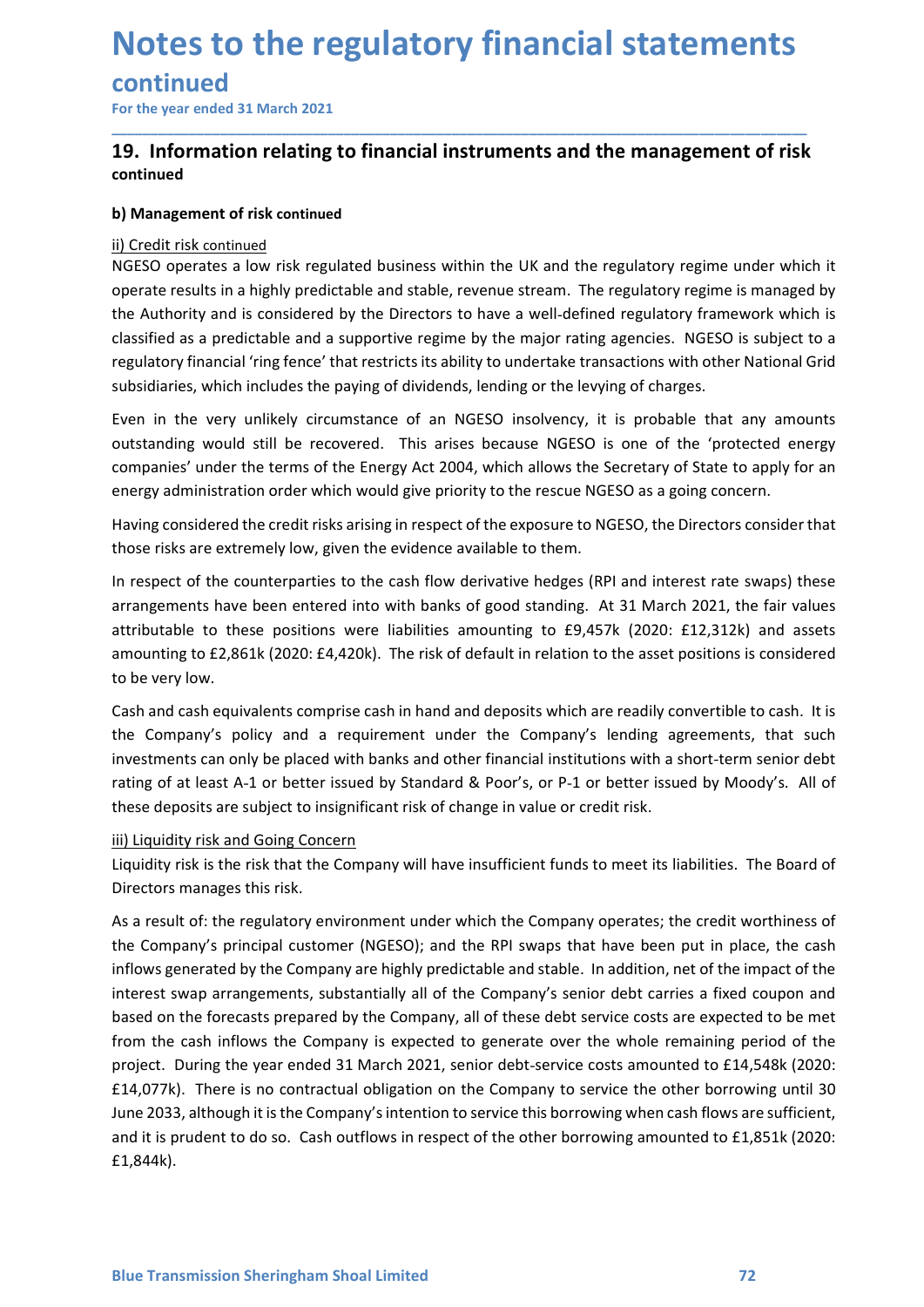# continued

# **Notes to the regulatory financial statements<br>
continued**<br>
For the year ended 31 March 2021<br> **19.** Information relating to financial instruments and the management of risk<br>
continued<br>
b) Management of risk continued<br>
iii) **Notes to the regulatory financial statements<br>
For the year ended 31 March 2021**<br> **19. Information relating to financial instruments and the management of risk**<br> **continued**<br> **ii) Management of risk continued**<br> **iii) Liqui** continued

\_\_\_\_\_\_\_\_\_\_\_\_\_\_\_\_\_\_\_\_\_\_\_\_\_\_\_\_\_\_\_\_\_\_\_\_\_\_\_\_\_\_\_\_\_\_\_\_\_\_\_\_\_\_\_\_\_\_\_\_\_\_\_\_\_\_\_\_\_\_\_\_\_\_\_\_\_\_\_\_\_\_\_\_\_\_\_\_\_\_

**Notes to the regulatory financial statement continued**<br>
For the year ended 31 March 2021<br> **19.** Information relating to financial instruments and the management<br>
continued<br>
b) Management of risk continued<br>
ii) Liquidity r **Notes to the regulatory financial statements**<br>
For the year ended 31 March 2021<br> **19.** Information relating to financial instruments and the management of risk<br>
continued<br>
b) Management of risk continued<br>
ii) Liquidity ri **Notes to the regulatory financial statements**<br>
For the year ended 31 March 2021<br> **19.** Information relating to financial instruments and the management of risk<br>
continued<br>
iii) ilquidity risk and Going Concern continued<br> **Notes to the regulatory financial statements**<br>For the year ended 31 March 2021<br>**19.** Information relating to financial instruments and the management of risk<br>b) Management of risk continued<br>ii) Liquidity risk and Going Co Notes to the regulatory financial statements<br>
For the year ended 31 March 2021<br>
19. Information relating to financial instruments and the management of risk<br>
continued<br>
(ii) it<br>
iii) it<br>
iii) it<br>
iii) it<br>
iii) it<br>
in accor **Notes to the regulatory financial statements**<br>For the year ended 31 March 2021<br>The The theyear ended 31 March 2021<br>19. Information relating to financial instruments and the management of risk<br>invidibly itsided Going Conce **Notes to the regulatory financial statements**<br>
for the year ended 31 March 2021<br> **19.** Information relating to financial instruments and the management of risk<br>
continued<br>
by Nanagement of risk continued<br>
iii) Liquidity r **Notes to the regulatory financial statements of risk**<br>For the year ended 31 March 2021<br>19. Information relating to financial instruments and the management of risk<br>continued<br>in liquidity risk and Going Concern continued<br>i **Notes to the regulatory financial statements**<br>
For the year ended 31 March 2021<br> **19.** Information relating to financial instruments and the management of risk<br>
continued<br>
b) Management of risk continued<br>
ii) Laquidity ri **Notes to the regulatory financial statements**<br>
For the year ended 31 March 2021<br> **19.** Information relating to financial instruments and the management of risk<br>
continued<br>
2011<br> **19.** Information relating to financial ins **INDUES LU LIFE FEGUIDENTY ITHOITCIDI STATEMITE S**<br> **CONTINUED**<br> **CONTINUED CONTINUED INTO A CONTINUED IS AREND CONTINUED ASSEM CONTINUED AS CONTINUED IN UNITED SUBMARY INTO A<br>
<b>CONTINUED**<br> **CONTINUED INTO A CONTINUED INTO For the year ended 31 March 2021**<br> **19. Information relating to financial instruments and the management of risk**<br> **continued**<br> **b) Management of risk continued**<br> **iii) Liquidity risk and Going Concern continued**<br> **iii) L** For the year ended 31 March 2021,<br> **19. Information relating to financial instruments and the management of risk<br>
continued<br>
iii) Liquidity risk and Going Concern continued<br>
iii) Liquidity risk and Going Concern continued<br> 19. Information relating to financial instruments and the management of risk**<br> **by Management of risk continued**<br> **by Management of risk continued**<br> **iii) Liquidity risk and Going Concern continued**<br> **iii) Liquidity risk** 19. Information relating to financial instruments and the management of risk<br>
in liquidity risk and Going Concern continued<br>
iii) Liquidity risk and Going Concern continued<br>
iii) Liquidity risk and Going Concern continued<br> continued<br>
implanement of risk continued<br>
iii) Liquidity risk and Going Concern continued<br>
iii) Liquidity risk and Going Concern continued<br>
iii) Liquidity risk and Going Concern continued<br>
flows for the contidinate of the III) Liquidity risk and Going Concern continued<br>In accordance with the conditions of the various lending agreements, the Company is required to transfer<br>In constants to certain specified bank accounts and/or hold certain a In accordance with the conditions of the various lending agreements, the Company is required to transfer<br>funds to certain specified bank accounts and/or hold certain amounts on deposit for specified purposes.<br>Access to the funds to certain specified bank accounts and/or hold certain amounts on deposit for specified purposes.<br>
Access to these bank accounts by the Company is subject to the agreement of the lenders and in<br>
particular, access to Access to these bank accounts by the Company is subject to the agreement of the lenders and in<br>particular, access to amounts held on deposit held for specified purposes instericted under the lending<br>agreements. Such specif

particular, access to amounts held on deposit held for specified purposes is restricted under the lending<br>agreements. Such specific purposes include the holding of sufficient funds in restrictive bank accounts to<br>meet seni geeemins. Sours pecure, purposes sincula e including to source through under tension and existing policies and the future. The Company's use of these funds is restricted either to the specific purpose contemplated by the l mete semior acea serving equinements of a period of s munitism in the toute. The Company sole of the Security of the leading agreements, or until certain conditions are met or exceeded.<br>Where these conditions are met or ex ineer unions i estituted unter to the specimic purpose concemplated by the lentaing agreements, or untir<br>
Where these conditions are met or exceeded.<br>
At 31 March 2021, cash and cash equivalents included £8,742k (2020: £8, etrain conutions are met or exceeded.<br>
Where these conditions are met or exceeded then the use of any net cash generated in excess of the<br>
Which the mismon mecessary to meet the restrictive conditions is unfettered.<br>
At 31

senior debt holders and the forecasts continue to support that these will continue to be exceeded. In addition, further liquidity is also available in the form of a committed facility, as referenced above. All of these fac Where these controllions are inter to receive the inter are so the any inclusion mechanism mecassary to meet the restrictive conditions is unfeltered.<br>At 31 March 2021, cash and cash equivalents included £8,742k (2020: £8, mumum intecessary to mete the farculatore contanons is simetere.<br>
At 31 March 2021, cash and cash equivalents included £8,742k (2020: £8,445k) that are held for specific<br>
At 31 March 2020. E1,379k) the disbursement of whic At 31 March 2021, cash and cash equivalents included £8,742k (2020: £8,445k) that are held for specific<br>purposes in the manner described earlier and additional anounts of cash and cash deposits amounting<br>to £1,125k (2020: purposes in the manner described earlier and additional amounts of cash and cash deposits amounting<br>of c1,1258 (2020: E1,3,998) the disbursement of which requires the consent of the Company's lenders but<br>of ac available fo to £1,125k (2020: £1,379k) the disbursement of which requires the consent of the Company's lenders but<br>are available for general corporate purposes.<br>The Company prepares both short-term and long-term cash flow forceasts on are available for general corporate purposes.<br>The Company prepares both short-term and long-term cash flow forecasts on a regular basis to assess<br>the liquidity requirements of the Company. These forecasts also include a co The Company prepares both short-term and long-term cash flow forecasts on a regular basis to assess<br>the liquidity requirements of the Company. These forecasts also include a consideration of the lending<br>requirements includ the liquidity requirements of the Company. These forecasts also include a consideration of the lending<br>requirements including the need to transfer funds to certain bank accounts that are restricted as to their<br>list list be requirements including the need to transfer funds to certain bank accounts that are restricted as to their<br>use. It is the Company's policy to ensure, as far as possible, that it will have sufficient liquidity to meet its<br>l use. It is the Company's policy to ensure, as far as possible, that it will have sufficient liquidity to meet its<br>ilabilities when due without incurring unacceptable losses or risking damage to the Company's reputation.<br>In liabilities when due without incurring unacceptable losses or risking damage to the Company's reputation.<br>In addition to the existing borrowings of the Company, the Company has a committed secured credit<br>facility with a co In addition to the existing borrowings of the Company, the Company has a committed secured credit<br>
fiacility with a consortium of banks amounting to £6,000k at 31 March 2021 (2020: £,000k) that expires<br>
in 2032. This facil facility with a consortium of banks amounting to £6,000k at 31 March 2021 (2020: £6,000k) that expires<br>in 2032. This facility was undrawn at 31 March 2021 (2020: undrawn) and is available to the Company<br>under certain condi in 2032. This facility was undrawn at 31 March 2021 (2020: undrawn) and is available to the Company under certain conditions laid down within the Company's lending agreements.<br>During the year, the Company has continued to under certain conditions laid down within the Company's lending agreements.<br>During the year, the Company has continued to meet its contractual obligations as they have fallen do<br>and based on the forecasts prepared the Dire During the year, the Company has continued to meet its contractual obligations as they have fallen due<br>and based on the forceasts prepared the Directors expect that the Company will continue to do so for the<br>foreseeable fu and based on the forecasts prepared the Directors expect that the Company will continue to do so for the compary ories cends the turns. The Company has exceeded is targets in relation to the obligations that it has to forc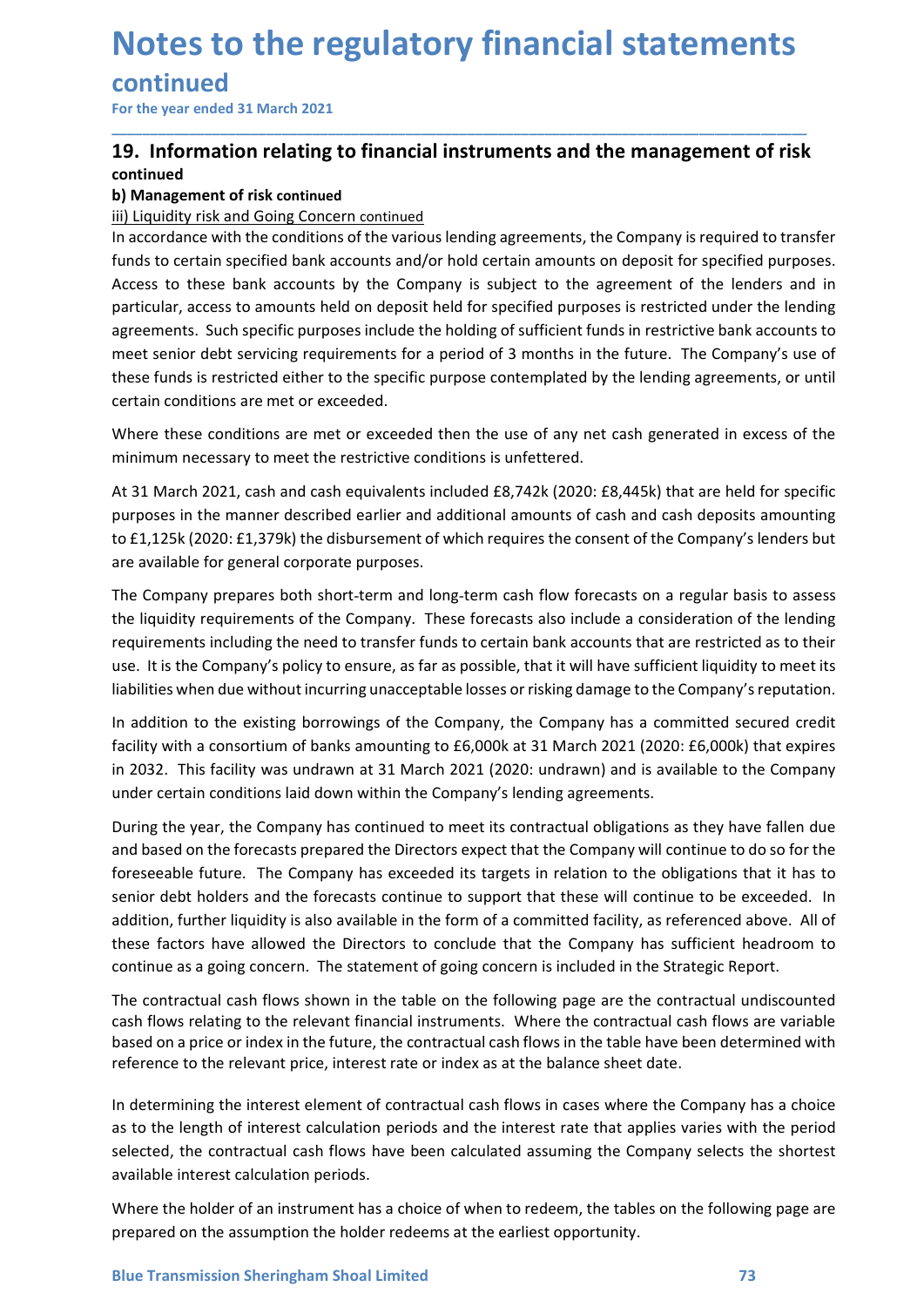# continued

# **Notes to the regulatory financial statements<br>
continued**<br>
For the year ended 31 March 2021<br> **19.** Information relating to financial instruments and the management of risk<br>
continued<br>
b) Management of risk continued<br>
in a **Notes to the regulatory financial statements**<br>
For the year ended 31 March 2021<br>
19. Information relating to financial instruments and the management of risk<br>
continued<br>
b) Management of risk continued<br>
iii) Liquidity ris continued

**b) The State of the State (Financial statements<br>
Information relating to financial instruments and the management of risk<br>
Information relating to financial instruments and the management of risk<br>
b) Management of risk co Otes to the regulatory financial statements**<br>
Information relating to financial instruments and the management of risk<br>
iii) Liquidity risk and Going Concern continued<br>
iii) Liquidity risk and Going Concern continued<br>
iii **Notes to the regulatory financial statements**<br>
For the year ended 31 March 2021<br> **19.** Information relating to financial instruments and the management of risk<br>
continued<br>
ii) <u>Uguidity risk and Going Concern continued</u><br>

| 19. Information relating to financial instruments and the management of risk<br>continued                                                                                                                                                                                                               |                                   |                 |                          |                |                  |
|---------------------------------------------------------------------------------------------------------------------------------------------------------------------------------------------------------------------------------------------------------------------------------------------------------|-----------------------------------|-----------------|--------------------------|----------------|------------------|
| b) Management of risk continued                                                                                                                                                                                                                                                                         |                                   |                 |                          |                |                  |
| <b>Liquidity risk and Going Concern continued</b><br>iii)                                                                                                                                                                                                                                               |                                   |                 |                          |                |                  |
| The numbers in the following tables have been included in the Company's cash flow forecasts for the<br>purposes of considering Liquidity Risk as noted earlier. The following tables show the undiscounted<br>contractual maturities of financial assets and financial liabilities, including interest: |                                   |                 |                          |                |                  |
|                                                                                                                                                                                                                                                                                                         | 2021<br>Contractual<br>cash flows | 2021<br>$0-1$   | 2021<br>$1-2$            | 2021<br>$2-5$  | 2021<br>>5 years |
| <b>Liquidity risk</b>                                                                                                                                                                                                                                                                                   | £'000                             | years<br>£'000  | years<br>£'000           | years<br>£'000 | £'000            |
| Non-derivative financial assets<br>Transmission owner asset<br>Cash and cash equivalents                                                                                                                                                                                                                | 335,097<br>9,867                  | 24,124<br>9,867 | 23,738                   | 75,502         | 211,733          |
|                                                                                                                                                                                                                                                                                                         | 344,964                           | 33,991          | 23,738                   | 75,502         | 211,733          |
| Non-derivative financial liabilities<br>Borrowings <sup>+</sup><br>Trade and other non-interest                                                                                                                                                                                                         | (171, 991)                        | (13, 041)       | (14, 788)                | (43, 452)      | (100, 710)       |
| bearing liabilities                                                                                                                                                                                                                                                                                     | (1, 125)                          | (1, 125)        |                          |                |                  |
| Infrastructure financial liability +                                                                                                                                                                                                                                                                    | (41)                              | (2)             | (3)                      | (10)           | (26)             |
| Decommissioning provision                                                                                                                                                                                                                                                                               | (3,928)                           |                 |                          |                | (3,928)          |
| <b>Derivative financial instruments</b>                                                                                                                                                                                                                                                                 | (177, 085)                        | (14, 168)       | (14, 791)                | (43, 462)      | (104, 664)       |
| RPI and interest rate swaps                                                                                                                                                                                                                                                                             | (8, 286)                          | (601)           | (624)                    | (2,022)        | (5,039)          |
| Net total                                                                                                                                                                                                                                                                                               | 159,593                           | 19,222          | 8,323                    | 30,018         | 102,030          |
|                                                                                                                                                                                                                                                                                                         | 2020                              | 2020            | 2020                     | 2020           | 2020             |
| <b>Liquidity risk</b>                                                                                                                                                                                                                                                                                   | Contractual<br>cashflows          | $0-1$           | $1-2$                    | $2-5$          | >5 years         |
|                                                                                                                                                                                                                                                                                                         | £'000                             | years<br>£'000  | years<br>£'000           | years<br>£'000 | £'000            |
| Non-derivative financial assets                                                                                                                                                                                                                                                                         |                                   |                 |                          |                |                  |
| Transmission owner asset<br>Cash and cash equivalents                                                                                                                                                                                                                                                   | 358,969<br>9,824                  | 23,411          | 23,137                   | 73,593         | 238,828          |
|                                                                                                                                                                                                                                                                                                         | 368,793                           | 9,824<br>33,235 | 23,137                   | 73,593         | 238,828          |
| Non-derivative financial liabilities<br>Borrowings <sup>+</sup><br>Trade and other non-interest                                                                                                                                                                                                         | (186, 210)                        | (12, 934)       | (14, 327)                | (43, 745)      | (115, 204)       |
| bearing liabilities                                                                                                                                                                                                                                                                                     | (1, 129)                          | (1, 129)        |                          |                |                  |
| Infrastructure financial liability +                                                                                                                                                                                                                                                                    | (45)                              | (3)             | (3)                      | (10)           | (29)             |
| Decommissioning provision                                                                                                                                                                                                                                                                               | (3,986)                           |                 | $\overline{\phantom{a}}$ |                | (3,986)          |
|                                                                                                                                                                                                                                                                                                         | (191, 370)                        | (14,066)        | (14, 330)                | (43, 755)      | (119, 219)       |
| <b>Derivative financial instruments</b><br>RPI and interest rate swaps                                                                                                                                                                                                                                  | (11, 481)                         | (668)           | (707)                    | (2, 377)       | (7, 729)         |
| Net total                                                                                                                                                                                                                                                                                               | 165,942                           | 18,501          | 8,100                    | 27,461         | 111,880          |
| <sup>+</sup> Including interest payments.<br><b>Blue Transmission Sheringham Shoal Limited</b>                                                                                                                                                                                                          |                                   |                 |                          |                | 74               |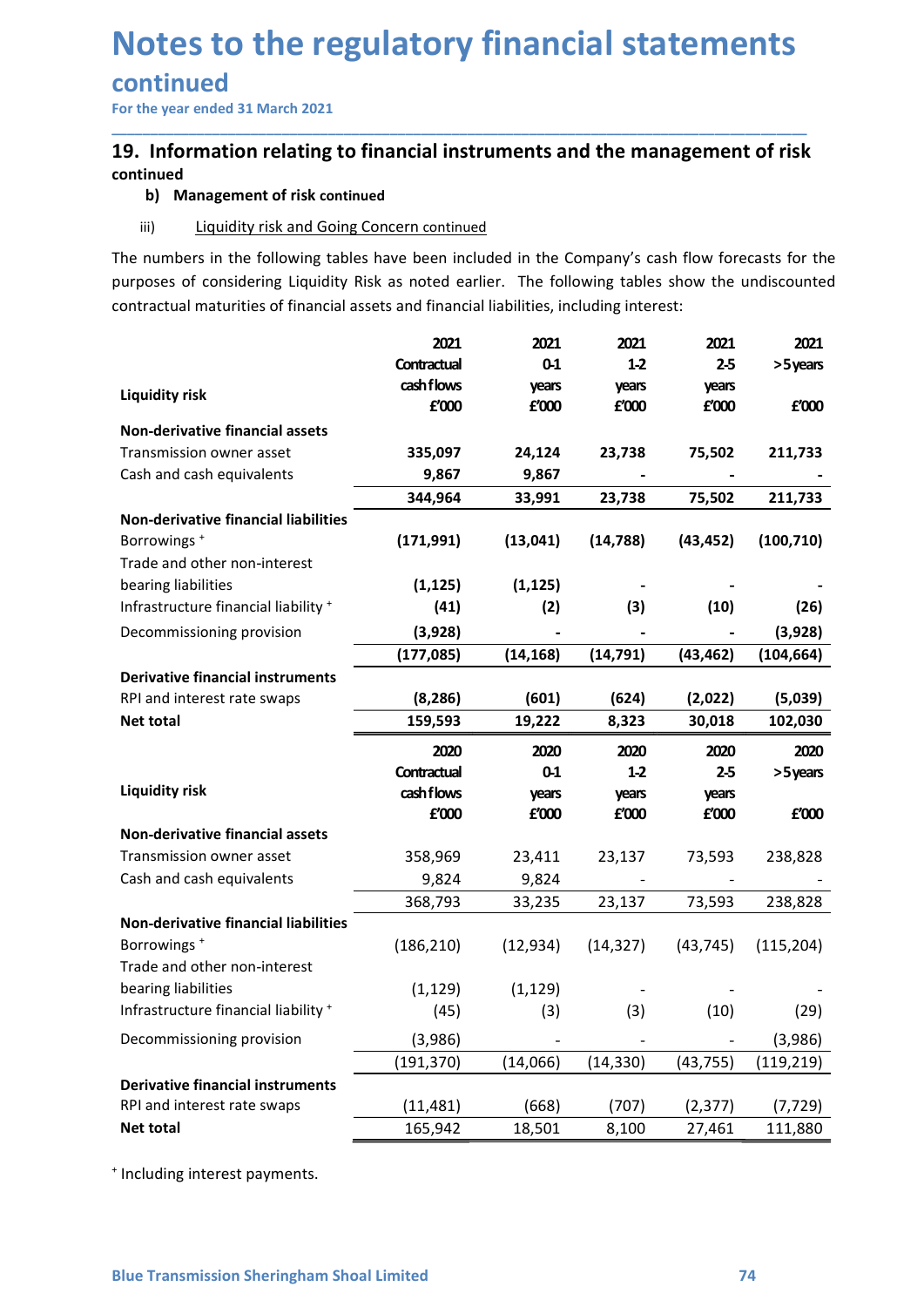# continued

# **Notes to the regulatory financial statements**<br>
For the year ended 31 March 2021<br>
T9. Information relating to financial instruments and the management of risk<br>
continued<br>
b) Management of risk continued **Notes to the regulatory financial statements**<br>
For the year ended 31 March 2021<br>
19. Information relating to financial instruments and the management of risk<br>
continued<br>
b) Management of risk continued<br>
<u>iv) Sensitivities</u> continued

\_\_\_\_\_\_\_\_\_\_\_\_\_\_\_\_\_\_\_\_\_\_\_\_\_\_\_\_\_\_\_\_\_\_\_\_\_\_\_\_\_\_\_\_\_\_\_\_\_\_\_\_\_\_\_\_\_\_\_\_\_\_\_\_\_\_\_\_\_\_\_\_\_\_\_\_\_\_\_\_\_\_\_\_\_\_\_\_\_\_

**Different COLOGET COLOGET COLOGET COLOGET COLOGET COLOGET COLOGET COLOGET COLOGET COLOGET COLOGET COLOGET COLOGET COLOGET COLOGET COLOGET COLOGET COLOGET COLOGET COLOGET COLOGET COLOGET COLOGET COLOGET COLOGET COLOGET COL Othe regulatory financial state**<br>
Information relating to financial instruments and the mana<br>
Information relating to financial instruments and the mana<br>
inued<br>
b) Management of risk continued<br>
iv) Sensitivities<br>
Iges in **Notes to the regulatory financial statements**<br>
For the year ended 31 March 2021<br> **19.** Information relating to financial instruments and the management of risk<br>
continued<br>
b) Management of risk continued<br>
b) Management of **Notes to the regulatory financial statements**<br>
For the year ended 31 March 2021<br> **19.** Information relating to financial instruments and the management of risk<br>
continued<br>
b) Management of risk continued<br>
b) Management of **Notes to the regulatory financial statements**<br>
For the year ended 31 March 2021<br>
19. Information relating to financial instruments and the management of risk<br>
continued<br>
b) Management of risk continued<br>
b) Management of r **Notes to the regulatory financial statements**<br>
For the year ended 31 March 2021<br> **19.** Information relating to financial instruments and the management of risk<br>
continued<br>
b) Management of risk continued<br>
in the balance s **Notes to the regulatory financial statements**<br>
For the year ended 31 March 2021<br> **19.** Information relating to financial instruments and the management of risk<br>
continued<br>
b) Management of risk continued<br>
in the balance s **Notes to the regulatory financial statements**<br>
For the year ended 31 March 2021<br> **19.** Information relating to financial instruments and the management of risk<br>
continued<br>
b) Management of risk continued<br>
b) Management of **NOTES TO THE PEGUIDITORY TIMBINGIAI STATEMENTS**<br> **Continued**<br> **19. Information relating to financial instruments and the management of risk**<br> **continued**<br> **b)** Management of risk continued<br> **b)** Management of risk continu **Continued**<br> **Source** the year ended 31 March 2021<br> **19. Information relating to financial instruments and the management of risk<br>
continued<br>
b) Management of risk continued<br>
chighly effect the carrying value of those fina Earth Exerce Constrained and Solutions and the management of risk**<br> **19. Information relating to financial instruments and the management of risk**<br> **continued**<br> **b)** Management of risk continued<br> **constrained**<br> **constrain 19. Information relating to financial instruments and the management of risk**<br>
b) Management of risk continued<br>
b) Management of risk continued<br>
changes in interest rates and/or RPI affect the carrying value of those fin **19. Information relating to financial instruments and the management of risk**<br>
b) Management of risk continued<br>
iv) Sensitivities<br>
Changes in interest rates and/or RPI affect the carrying value of those financial instrume **the standare in the fair value of the underlying which is the underlying which compares in the underlying the underlying value of those financial instruments that are recorded in the balance sheet at fair value. The only b)** Management of risk continued<br>
<u>iv) Sensitivities</u><br>
Changes in interest rates and/or RPI affect the carrying value of those financial instruments that are<br>
recorded in the balance sheet at fair value. The only financia b) Management of risk continued<br>
In Sensitivities<br>
Changes in interest rates and/or RPI affect the carrying value of those financial instruments that are<br>
crecorded in the balance sheet at fair value. The only financial in <u>iv) Sensitivities</u><br>
<u>iv) Sensitivities</u><br>
Changes in interest rates and/or RPI affect the carrying value of those financial instruments that are<br>
recorded in the balance sheet at fair value. The only financial instruments Changes in interest rates and/or RPI affect the carrying value of those financial instruments that are recorded in the balance erecorded in the balance sheet at fair value. The only financial instruments that are carried i Compary in metrical tates analyon the readying economic input of the matched by expected in the balance incorected in the balance sheet at fair value. The only financial instruments that are carried in the balance sheet at expected that end of the proposite state in the outlined the proposite changes in the unit of the control or the control or the control or the control or the control or the proposite changes in the fair policies of the pos ribed in note 13 earlier. As previously explained, the Directors believe that these deurments have a highly effective hedging relationship with the underlying cash flow poing, and they expect this relationship to continue Instruments have a nighly errective headging realitonsimp with the underlying cash flow positions freey are<br>nedding, and they expect this relationship to continue into the foreseeable furture. Changes in the fair<br>value of neappy, and they expect this felationship to continue into the foreseeable tuture. Changes in the fair values of interest atte and RPI swaps are expected to be substantially matched by changes in the fair values of the pos value of threestrate and MPTs<sup>yag</sup>as are expected to be substantially mattered op Vranges in the rain values<br>of the positions being hedged – in the case of RPI swaps a substantial proportion of the cash flows<br>emanating fro of the positions they are neeging, due to the highy effective heaping relationships. However, the<br>underlying positions being hedged – in the case of RPI swaps a substantial proportion of the cash flows<br>emanatting from the emanating from the transmission owner asset and in the case of the interest rate swaps the vast majority<br>of the senior debt variable rate borrowings - are carried at amortised cost. Consequently, any change in<br>the fair val

commercial lenders which carries a coupon linked to 3-month LIBOR. As referenced in the "Strategic Report – Hedging Arrangements", the Company has entered into interest rate swap agreements with banks of good standing whic of the senior debt variable rate borrowings - are carried at amortised cost. Consequently, any change in<br>the fair value of the underlying hedged positions would not be recorded in the regulatory financial<br>statements. The D the fair value of the underlying hedged positions would not be recorded in the regulatory financial<br>statements. The Directors are of the opinion that the net impact of potential changes in the fair value of<br>the derivative statements. The Directors are of the opinion that the net impact of potential changes in the fair value of<br>the derivative financial instruments held by the Company have no substantive economic impact on the<br>Company because the derivative financial instruments held by the Company have no substantive economic impact on the Company because of the corresponding economic impact on the underlying cash flows they are hedging.<br>Any changes in future Company because of the corresponding economic impact on the underlying cash flows they are hedging.<br>Any changes in future cash flows in relation to the derivative financial instruments held by the Company,<br>arising from fut Any changes in future cash flows in relation to the derivative financial instruments held by the Company, arising from future changes in RPI and/or interest rates, are expected to be matched by substantially equal and oppo Any ranages in tuture cash nows in relation to the derivative financial instruments field by two Company<br>arising from future changes in RPI and/or interest rates, are expected to be matched by substantially<br>equal and oppos equal and opposite changes in cash flows arising from or relating to the underlying position being hedged.<br>
V) Capital management<br>
The Company is funded by a combination of senior debt, other borrowing, an infrastructure f v) Capital management<br>The Company is funded by a combination of senior debt, other borrowing, an infrastructure financial<br>liability and equity in accordance with the Directors' objectives of establishing an appropriately f V) Capital management<br>The Company is funded by a combination of senior debt, other borrowing, an infrastructure financial<br>liability and equity in accordance with the Directors' objectives of establishing an appropriately f The Company is funded by a combination of senior deti, other borrowing, an infrastructure financial<br>liability and equity in accordance with the Directors' objectives of establishing an appropriately funded<br>business consist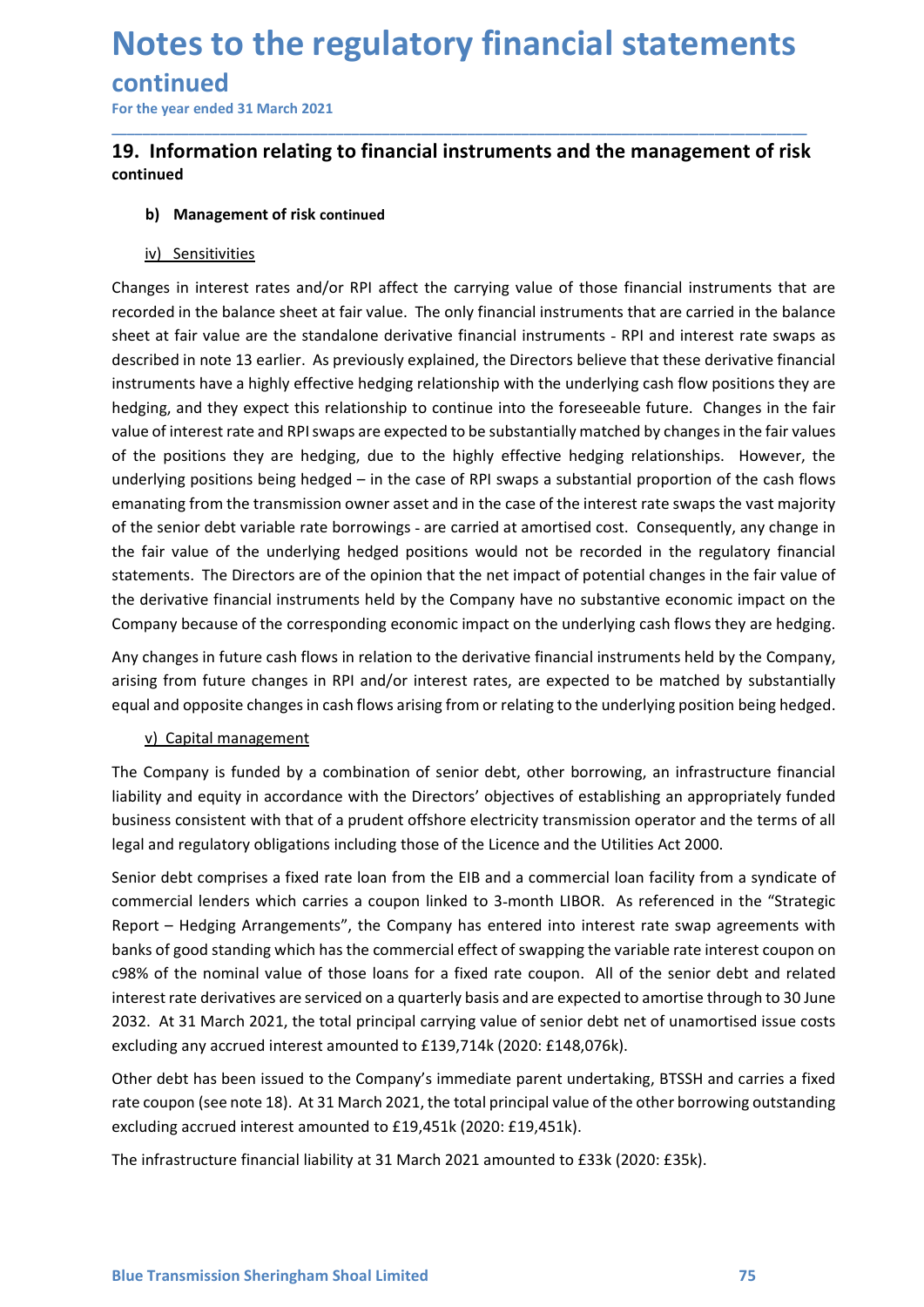# continued

# **Notes to the regulatory financial statements**<br>
For the year ended 31 March 2021<br>
For the year ended 31 March 2021<br> **19.** Information relating to financial instruments and the management of risk<br>
continued<br>
b) Management o **Notes to the regulatory financial statements**<br>
For the year ended 31 March 2021<br>
19. Information relating to financial instruments and the management of risk<br>
continued<br>
b) Management of risk continued<br>
explications conti continued **Dives to the regulatory financial statements<br>
Information relating to financial instruments and the management of risk<br>
Information relating to financial instruments and the management of risk<br>
b) Management of risk conti Diversed to the regulatory financial statements**<br>
Information relating to financial instruments and the management of risk<br>
inved<br>
b) Management of risk continued<br>
v) Capital management continued<br>
v) Capital management co

\_\_\_\_\_\_\_\_\_\_\_\_\_\_\_\_\_\_\_\_\_\_\_\_\_\_\_\_\_\_\_\_\_\_\_\_\_\_\_\_\_\_\_\_\_\_\_\_\_\_\_\_\_\_\_\_\_\_\_\_\_\_\_\_\_\_\_\_\_\_\_\_\_\_\_\_\_\_\_\_\_\_\_\_\_\_\_\_\_\_

- 
- 

**Notes to the regulatory financial statements**<br>
For the year ended 31 March 2021<br> **19.** Information relating to financial instruments and the management of risk<br>
ocontinued<br>
b) Management of risk continued<br>
v) Capital mana **Notes to the regulatory financial statements**<br>
For the year ended 31 March 2021<br> **19.** Information relating to financial instruments and the management of risk<br>
continued<br>
b) Management of risk continued<br>
v) <u>Capital mana</u> **Notes to the regulatory financial statements<br>
For the year ended 31 March 2021**<br> **19.** Information relating to financial instruments and the management of risk<br>
continued<br>
b) Management of risk continued<br>
v) <u>Capital mana</u> **Notes to the regulatory financial statements**<br>
For the year ended 31 March 2021<br>
19. Information relating to financial instruments and the management of risk<br>
continued<br>
b) Management of risk continued<br>
v) <u>Capital manage</u>

**COLLES LOTTIC FEGUIDE ITY TIMBITCIDE STATEM**<br>
For the year ended 31 March 2021<br> **19.** Information relating to financial instruments and the management<br>
ontinued<br>
b) Management of risk continued<br>
v) Capital management cont **Continued**<br>
For the year ended 31 March 2021<br> **19. Information relating to financial instruments and the management of risk<br>
continued<br>
b) Management of risk continued<br>
v) <u>Capital management continued</u><br>
Ordinary equity s** For the year ended 31 March 2021<br> **19. Information relating to financial instruments and the management of risk**<br>
continued<br>
b) Management of risk continued<br>
v) <u>Capital management continued</u><br>
Cordinary equity share capita **19. Information relating to financial instruments and the management of risk**<br> **continued**<br> **b)** Management ontinued<br>  $\vee$ ) <u>Capital management continued</u><br>
Ordinary equity share capital at 31 March 2021 amounted to £262k **19. Information relating to financial instruments and the management of risk**<br>
b) Management of risk continued<br>
v) <u>Capital management continued</u><br>
Ordinary equity share capital at 31 March 2021 amounted to £262k (2020: £2 **continued**<br> **b)** Management of risk continued<br>
v) <u>Capital management continued</u><br>
Ordinary equity share capital at 31 March 2021 amounted to £262k (2020: £262k).<br>
The Directors consider that the capital structure of the C b) Management of risk continued<br>v) <u>Capital management continued</u><br>Ordinary equity share capital at 31 March 2021 amounted to £262k (2020: £262k).<br>The Directors consider that the capital structure of the Company meets the C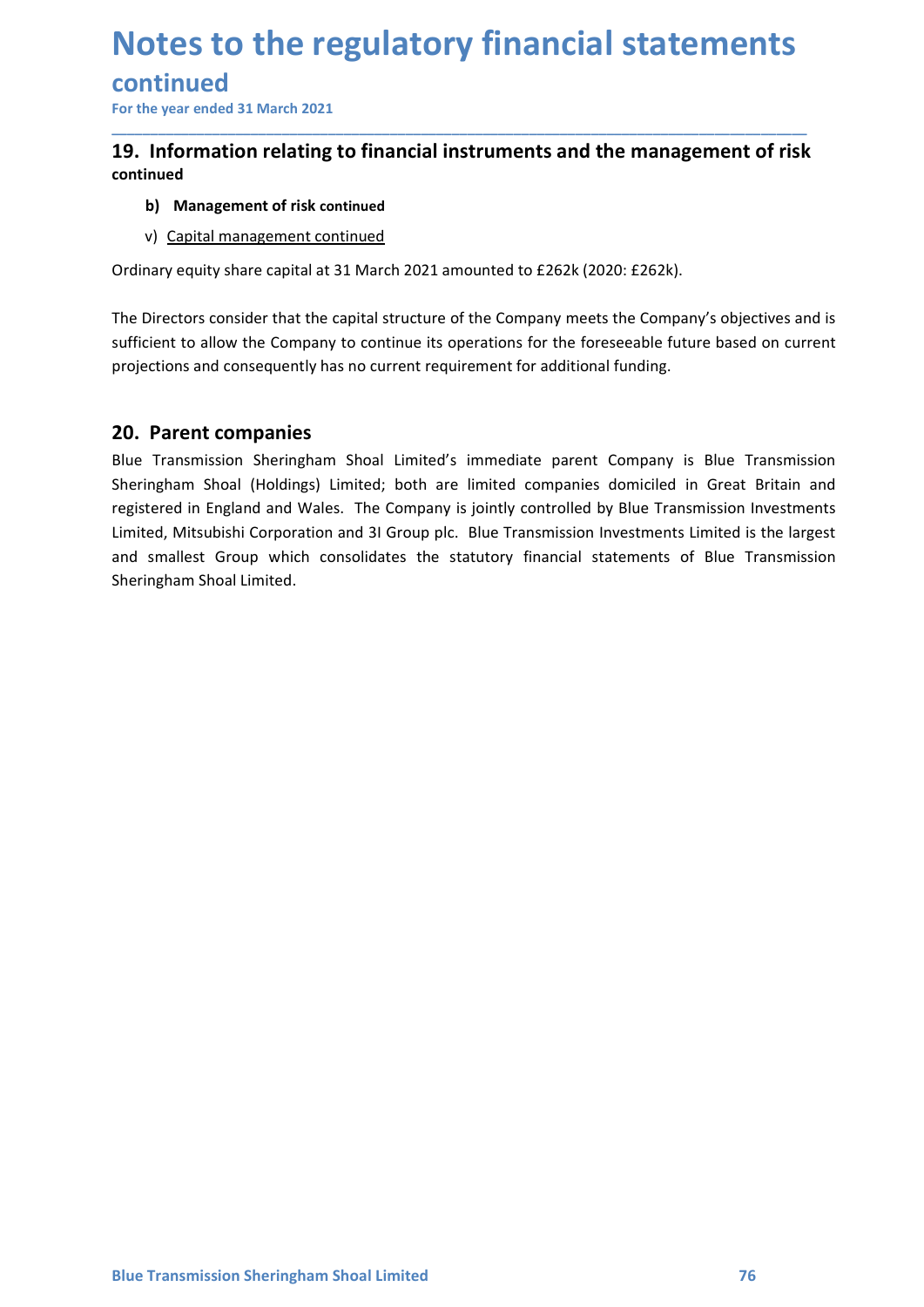# Glossary

# $\overline{A}$

**Glossary**<br>
The Agreement<br>
The Agreement<br>
The Shareholders Agreement<br>
The Gas and Electricity Markets Authority<br>
The Gas and Electricity Markets Authority<br> **Component Access Authority**<br>
The Gas and Electricity Markets Auth **GLOSSATY**<br>
The Agreement<br>
The Antenders Agreement<br>
The Shareholders Agreement<br>
The Gas and Electricity Markets Authority<br>
The Gas and Electricity Markets Authority<br>
B<br>
B<br>
B<br>
D<br>
Base Revenue<br>
deferred tox **Glossary**<br>
The Agreement<br>
The Agreement<br>
The Shareholders Agreement<br>
The Shareholders Agreement<br>
The Shareholders Agreement<br>
The Authority<br>
The Gas and Electricity Markets Authority<br>
The Gas and Electricity Markets Author

# B<sub>a</sub> Barat and the second service of the series of the series of the series of the series of the series of the series of the series of the series of the series of the series of the series of the series of the series of the

### Board

### BTI

**BTSSH** 

### **BTSS**

# C

**Cash Flow Hedges**<br>
Cash Flow Hedges<br>
a hedge of the exposure to variability in cash<br>
flows that (i) is attributable to a particular risk<br>
flows that (i) is attended a particular risk<br>
sassociated with a recognised asset o **EXAMPLE SETTS AND SETTS AND THE CONDUCT THE CONDUCTED SETTS AND THE CONDINGLY THE CONDINGLY THE SETTS THE SETTS SETT AND THE CONDUCTED THE CONDUCTED STATES (COLLED UP share capital Composition (wholly owned subsidiar com EXECT THE SET THE SET THE CONDUCES THE SET THANGES (SET THE SET THANGES)**<br> **EXECT THE CASH FLOW THE CASH FLOW THE CASH FLOW THE SET THE SET THANGES THE THE SET THE SET THE DETERMIND Shares (ordinary) that have been issue** (Holdings) Limited<br>
Exposite Transmission Sheringham Shoal Limited<br>
as exchange retuse, interest rates, RPI or<br>
EBUe Transmission Sheringham Shoal Limited<br>
C<br>
C (wholly owned subsidiary of Mitsubishi<br>
Shares (ordinary) th FISS<br>
ENSINETED SECTION and ENERGY AND THE CONDUCT TO BOTHOM THE CONDUCT DISTINGUISHED CONDUCT DISTINGUISH (Wholly owned subsidiary of Mitsubishi<br>
Called up share capital connorino (wholly owned subsidiary of Mitsubishi<br> **EVALUAT EXECT THE CONSTRANS CONSTRANS (CONSTRANS)**<br> **EVALUAT CONSTRANS CONSTRANS CONSTRANS CONSTRANS (World)** when denoted subsidiary of Mitsubishi<br>
Corporation Conporation Comporation Comporation Comporation Shares (ord state control of the exposure to the exponential of the exponential of the control of the exponential of the share control<br>Shares (ordinary) that have been issued and  $\frac{DT}{OL}$ <br>That are been fully paid for.<br>The amount at w C<br>
C<br>
C Diamond Transmission Corporation Limited<br>
Shares (ordinary) that have been issued and<br>  $\frac{DTUK}{D}$ <br>
Shares (ordinary) that have been issued and<br>  $\frac{DTUK}{D}$ <br>
Free anount at which an asset or liability is<br>  $\frac{151B}{2$ Composition and the comparison of Mitsubishi<br>
Corporation Corporation and Corporation and SIME The terms the Componential and the balance sheet fully paid for.<br>
The amount at which an asset or liability is<br>
the mount at w Corporation<br>
Shares (ordinary) that have been issued and<br>
Diamond Transmission<br>
Corporation<br>
Diamond Transmission<br>
owned subsidiary of Ne<br>
The amount at which an asset or liability is<br>
recorded in the balance sheet.<br>
Char Shares (ordinary) that have been issued and<br>
Diamond Transmission UK Limited (wholly<br>
onwred subsidiary of Mitsubishi Corporation)<br>
The amount at which an asset or liability is<br>
the mount at which an asset or liability is have been fully paid for.<br>
Show the three and the paid for the masset of liability is<br>
The amound at which an asset or liability is<br>  $\frac{1512}{2}$ <br>
tere corded in the balance sheet.<br> *Charging year*<br>  $\frac{1512}{2}$ <br>
charging company and the company and the matter of liability is<br>
The amount at which an asset or liability is<br>  $\frac{EB}{channel}$ <br>  $\frac{b = 20}{25}$ <br>  $\frac{b = 20}{25}$ <br>  $\frac{c = 20}{25}$ <br>  $\frac{d = 20}{25}$ <br>  $\frac{d = 20}{25}$ <br>  $\frac{d = 20}{25}$ <br>  $\frac{d = 20}{25$ The amount at which an asset or liability is<br>  $\frac{EIB}{D}$ <br>  $\frac{R}{D}$  recorded in the balance sheet.<br>  $\frac{EIB}{D}$ <br>  $\frac{R}{D}$  recorded in the balance sheet.<br>  $\frac{EIB}{D}$ <br>  $\frac{R}{D}$  recorded in the solar and 31 March, in the fo The period of time and 31 March and the two method of the in between 1 April in one<br>
Energing year.<br>
calendar year and 31 March, in the following<br>
calendar year and 31 March, in the following<br>
calendar year.<br>
Cash Flow He Etainet Bernard Wear<br>
Echanical Wear<br>
The period of time in between 1 April in one<br>
Echanical Vear<br>
Cale Bernard 31 March, in the following<br>
cale Bernard Union's long-term lending institution,<br>
calendar year.<br>
Cash Flow H

context

\_\_\_\_\_\_\_\_\_\_\_\_\_\_\_\_\_\_\_\_\_\_\_\_\_\_\_\_\_\_\_\_\_\_\_\_\_\_\_\_\_\_\_\_\_\_\_\_\_\_\_\_\_\_\_\_\_\_\_\_\_\_\_\_\_\_\_\_\_\_\_\_\_\_\_\_\_\_\_\_\_\_\_\_\_\_\_\_\_\_

**Glossary**<br>
The Agreement<br>
The Shareholders Agreement<br>
The Shareholders Agreement<br>
The Authority<br>
The Gas and Electricity Markets Authority<br>
The Gas and Electricity Markets Authority<br>
B<br>
D<br>
The Shareholders Agreement<br>
Shar **GLOSSATY**<br>
The Agreement<br>
The Agreement<br>
The Shareholders Agreement<br>
The Shareholders Agreement<br>
The Authority<br>
The Authority<br>
The Authority<br>
The Gas and Electricity Markets Authority<br>
The Gas and Electricity Markets Auth **Contingent liabilities**<br> **Possible obligations or potential liabilities**<br> **Possible obligations or potential liabilities**<br> **Possible obligations** are exactly for which<br> **Provision has been recorded, but for which**<br> **discl Contingent liabilities**<br>Possible obligations or potential liabilities<br>arising from past events, for which no<br>provision has been recorded, but for which<br>disclosure in the regulatory financial<br>statements is made. **Example 11 Contingent liabilities**<br> **Possible obligations or potential liabilities**<br>
arising from past events, for which no<br>
provision has been recorded, but for which<br>
disclosure in the regulatory financial<br>
statements i **Contingent liabilities**<br> **Possible obligations or potential liabilities**<br> **arising from past events, for which no**<br> **provision has been recorded, but for which**<br> **disclosure in the regulatory financial**<br> **statements is ma Contingent liabilities**<br> **Example 18**<br> **Possible obligations or potential liabilities**<br>
arising from past events, for which no<br>
provision has been recorded, but for which<br>
disclosure in the regulatory financial<br>
statement **Contingent liabilities**<br> **Example 18**<br> **Possible obligations or potential liabilities**<br> **Example 18**<br> **Example 18**<br> **Example 18**<br> **Example 18**<br> **Example 18**<br> **Example 18**<br> **D**<br> **D**<br> **D**<br> **Example 18**<br> **Example 18**<br> **Examp** 

## D<sub>a</sub> based on the set of the set of the set of the set of the set of the set of the set of the set of the set of the set of the set of the set of the set of the set of the set of the set of the set of the set of the set of

**Glossary**<br> **A**<br> **Examplement**<br> **Examplement**<br> **Examplement**<br> **Examplement**<br> **Examplement**<br> **Examplement**<br> **Examplement**<br> **Examplement**<br> **Examplement**<br> **Examplement**<br> **Examplement**<br> **Examplement**<br> **Examplement**<br> **Exampleme GLOSSATY**<br> **COLOSSATY**<br>
The Agreement<br>
The Shareholders Agreement<br>
The Shareholders Agreement<br>
The Gas and Electricity Markets Authority<br>
The Gas and Electricity Markets Authority<br> **COLOGY**<br> **COLOGY**<br> **COLOGY**<br> **COLOGY**<br> **Gologitary**<br>
The Agreement<br>
The Agreement<br>
The Sareholders Agreement<br>
The Sas and Electricity Markets Authority<br>
The Gas and Electricity Markets Authority<br>
B<br>
B<br>
B<br>
B<br>
B<br>
B<br>
B<br>
Representing that revenue, in any one<br>
defer **GIOSSATY**<br> **Example 1998 Contingent liabilities**<br>
The Agreement<br>
The Shareholders Agreement<br>
The Shareholders Agreement<br>
The Shareholders Agreement<br>
The Shareholders Agreement<br>
The Gas and Electricity Markets Authority<br>
T **EXECUTE:**<br> **EXECUTE:**<br>
The Aurement<br>
The Shareholders Agreement<br>
The Shareholders Agreement<br>
The Gas and Electricity Markets Authority<br>
The Gas and Electricity Markets Authority<br>
Buse Revenue<br> **BUSE Authority**<br>
Buse Reven **Assume The Matter Sheringham Shoal Limited**<br> **Assume Configurer** The Shareholders Agreement<br>
The Shareholders Agreement<br>
The Shareholders Agreement<br>
The Gas and Electricity Markets Authority<br>
The Gas and Electricity Marke The Agreement<br>
The Agreement<br>
The Shareholders Agreement<br>
The Shareholders Agreement<br>
The Authority<br>
The Gas and Electricity Markets Authority<br>
The Gas and Electricity Markets Authority<br>
Buse Revenue<br>
Buse Revenue<br>
Repres The Authority<br>
The Authority<br>
The Gas and Electricity Markets Authority<br>
Show disclosure in the regulatory financial<br>
Show disclosure in the regulatory financial<br>
Show disclosure in any one<br>
Show discusses and liabilities **B**<br> **B**<br> **EXERIBNE ENDEVENTIFY ASSES AND THE AND AND ANNONG THE AND AND ANNONG THE AND AND ANNONG THE CONDUCT AND ANNONG THE BOAT OF DESCRIPTION THE BOAT OF DESCRIPTION THE BOAT OF DECREMENT AND MENDEPAPPED THE BOAT OF D Example 12.1**<br> **Example 12.1**<br> **Example 12.1**<br> **Example 12.1**<br> **Example 12.1**<br> **Example 12.1**<br> **EXAMPLE 12.1**<br> **EXAMPLE 12.1**<br> **EXAMPLE 12.1**<br> **EXAMPLE 12.1**<br> **EXAMPLE 12.1**<br> **EXAMPLE 12.1**<br> **EXAMPLE 12.1**<br> **EXAMPLE 12.1** Representing that revenue, in any one<br>
For most assets and liabilities, deferred<br>
availability of 98%.<br>
Board<br>
Board<br>
Board<br>
Board<br>
Board of Directors of the Company<br>
Boue Transmission Investments Limited<br>
Bue Transmissio charging year, which reflects the Licence target<br>
the amount of tax that \<br>
availability of 98%.<br>
Branch of Directors of the Company<br>
the amount of tax that \<br>
free Board of Directors of the Company<br>
ETLIE BLOW between th availability of 98%.<br> **EXECUTE 1000**<br> **EXECUTE SECUTE SECUTE SECUTE AND THE SECUTE SECUTE TO ENDIRIGHT THE SECUTE THE SECUTE OF THE CONDENSITE INTERNATION DRESS ARE THE CHIRD PUTTOSES IN INCLUSION THE SECUTE THE SECUTE TH EXEMPLE Solution** Fourthouse the Company<br>
From Ball Chera of Directors of the Company<br>
ETM between the carrying value for accounting the particular proposes in the balance sheet and the value<br>
ETM proposes of the same as **Contingent liabilities**<br> **Possible obligations or potential liabilities**<br> **arising from past events, for which no**<br> **provision has been recorded, but for which**<br> **disclosure in the regulatory financial**<br> **disclements is m Contingent liabilities**<br> **Example 15**<br> **Example 15**<br> **Example 15**<br> **Example 16**<br> **Example 16**<br> **Example 16**<br> **Example 16**<br> **Example 16**<br> **Example 16**<br> **Example 16**<br> **Example 16**<br> **Example 16**<br> **Example 16**<br> **Example 16**<br> **Contingent liabilities**<br> **Possible obligations or potential liabilities**<br>
arising from past events, for which no<br>
provision has been recorded, but for which<br>
disclosure in the regulatory financial<br>
statements is made.<br> **D Example 11 Contingent liabilities**<br> **Possible obligations or potential liabilities**<br>
arising from past events, for which no<br>
provision has been recorded, but for which<br>
disclosure in the regulatory financial<br>
statements i **Contingent liabilities**<br> **Possible obligations or potential liabilities**<br> **arising from past events, for which no**<br> **provision has been recorded, but for which**<br> **disclosure in the regulatory financial**<br> **has the monut of Contingent liabilities**<br> **Possible** obligations or potential liabilities<br>
Possible obligations or potential liabilities<br>
arising from past events, for which no<br>
provision has been recorded, but for which<br>
disclosure in th purposes in the balance sheet and the value for **Contingent liabilities**<br> **Possible obligations or potential liabilities**<br> **Possible obligations or potential liabilities**<br> **orionion** has been recorded, but for which no<br> **Disclements is made.**<br> **D**<br> **D**<br> **D**<br> **D**<br> **D**<br> **Contingent liabilities**<br> **Possible obligations or potential liabilities**<br> **arising from past events, for which no**<br> **provision has been recorded, but for which no**<br> **disclosure** in the regulatory financial<br> **statements i** Possible obligations or potential liabilities<br>arising from past events, for which no<br>provision has been recorded, but for which<br>disclosure in the regulatory financial<br>statements is made.<br>**D**<br>**D**<br><u>deferred tox</u><br>For most ass Fraising from past events, for which no<br>provision has been recorded, but for which no<br>provision has been recorded, but for which<br>disclosure in the regulatory financial<br>statements is made.<br>D<br>D<br>D<br>deferred tax<br>For most assets provision has been recorded, but for which<br>provision has been recorded, but for which<br>disclosure in the regulatory financial<br>statements is made.<br>D<br>D<br>**D**<br>**D**<br>deferred tax<br>to ansume of tax that will be payable or<br>received in Diamond Transmission Corporation Limited **DD**<br> **D**<br> **D**<br> **D**<br> **D**<br> **Exerce the Subsidiary Section III and III and III and III and III and III and III and III and III<br>
<b>Exerce ive d** in respect of that asset or liability in<br> **Exerce the Carrying value for accunit** deferred tax<br>For most assets and liabilities, deferred tax is<br>the amount of tax that will be payable or<br>received in respect of that asset or liability in<br>future tax returns as a result of a difference<br>between the carrying For most assets and liabilities, deferred tax is<br>the amount of tax that will be payable or<br>received in respect of that asset or liability in<br>future tax returns as a result of a difference<br>between the carrying value for acc

### derivative

### <u>DTC</u> and the set of the set of the set of the set of the set of the set of the set of the set of the set of the set of the set of the set of the set of the set of the set of the set of the set of the set of the set of the

Corporation)

### DTUK

# Experience of the state of the state of the state of the state of the state of the state of the state of the state of the state of the state of the state of the state of the state of the state of the state of the state of

## EIB **EIB**

The Board of Directors of the Company<br>
<u>BTI</u><br>
<u>BTI</u><br>
BILE Transmission Investments Limited<br>
BILE Transmission Investments Limited<br>
BILE Transmission Sheringham Shoal<br>
A financial instrument or ott<br>
(Holdings) Limited<br>
BIL **EXEMPLE Transmission Investments Limited**<br> **EXEMPLE Transmission** Investments Limited<br> **EXEMPLE Transmission** Sheringham Shoal<br> **EXEMPLE Transmission** Sheringham Shoal<br> **EXEMPLE TRANSMISS**<br> **EXEMPLE TRANSMISS**<br> **EXEMPLE** Blue Transmission Investments Limited<br>
<u>Browner Transmission</u> Sheringham Shoal<br>
<u>Elister Transmission</u> Sheringham Shoal<br>
A financial instrument or other contract where<br>  $\frac{\text{B}TSS}{\text{B}T}$ <br>
Elister Transmission Sheringham purposes in the balance sheet and the value for<br>tax purposes of the same asset or liability.<br>
<u>derivative</u><br>
A financial instrument or other contract where<br>
the value is linked to an underlying index, such<br>
as exchange rate tax purposes of the same asset or liability.<br>
<u>derivative</u><br>
A financial instrument or other contract where<br>
the value is linked to an underlying index, such<br>
as exchange rates, interest rates, RPI or<br>
commodity prices.<br>
<u>D</u> **Example 11**<br>
<u>A financial instrument or other contract where</u><br>
the value is linked to an underlying index, such<br>
as exchange rates, interest rates, RPI or<br>
<u>DTC</u><br>
Diamond Transmission Corporation Limited<br>
(wholly owned su A financial instrument or other contract where<br>the value is linked to an underlying index, such<br>as exchange rates, interest rates, RPI or<br>Commodity prices.<br>Diamond Transmission Corporation Limited<br>(wholly owned subsidiary integration. commodity prices.<br>
Diamond Transmission Corporation Limited<br>
(wholly owned subsidiary of Mitsubishi<br>
Croporation)<br>
DILIK<br>
Diamond Transmission UK Limited (wholly<br>
DILIK<br>
Diamond Transmission UK Limited (wholly<br>
CORPORT<br>
DI Tramond Transmission Corporation Limited<br>
(wholly owned subsidiary of Mitsubishi<br>
Corporation)<br>
<u>DTUK</u><br>
Diamond Transmission UK Limited (wholly<br>
owned subsidiary of Mitsubishi Corporation)<br> **E**<br> **E**<br>
<u>ERE</u><br>
The European In (wholly owned subsidiary of Mitsubishi<br>
Corporation)<br>
<u>DTUK</u><br>
Diamond Transmission UK Limited (wholly<br>
OMENDER Diamond Transmission UK Limited (wholly<br>
owned subsidiary of Mitsubishi Corporation)<br>
E<br>
E<br>
E<br>
E<br>
E<br>
E<br>
The Eur

### <u>EPN</u> Services and the services of the services of the services of the services of the services of the services

### equity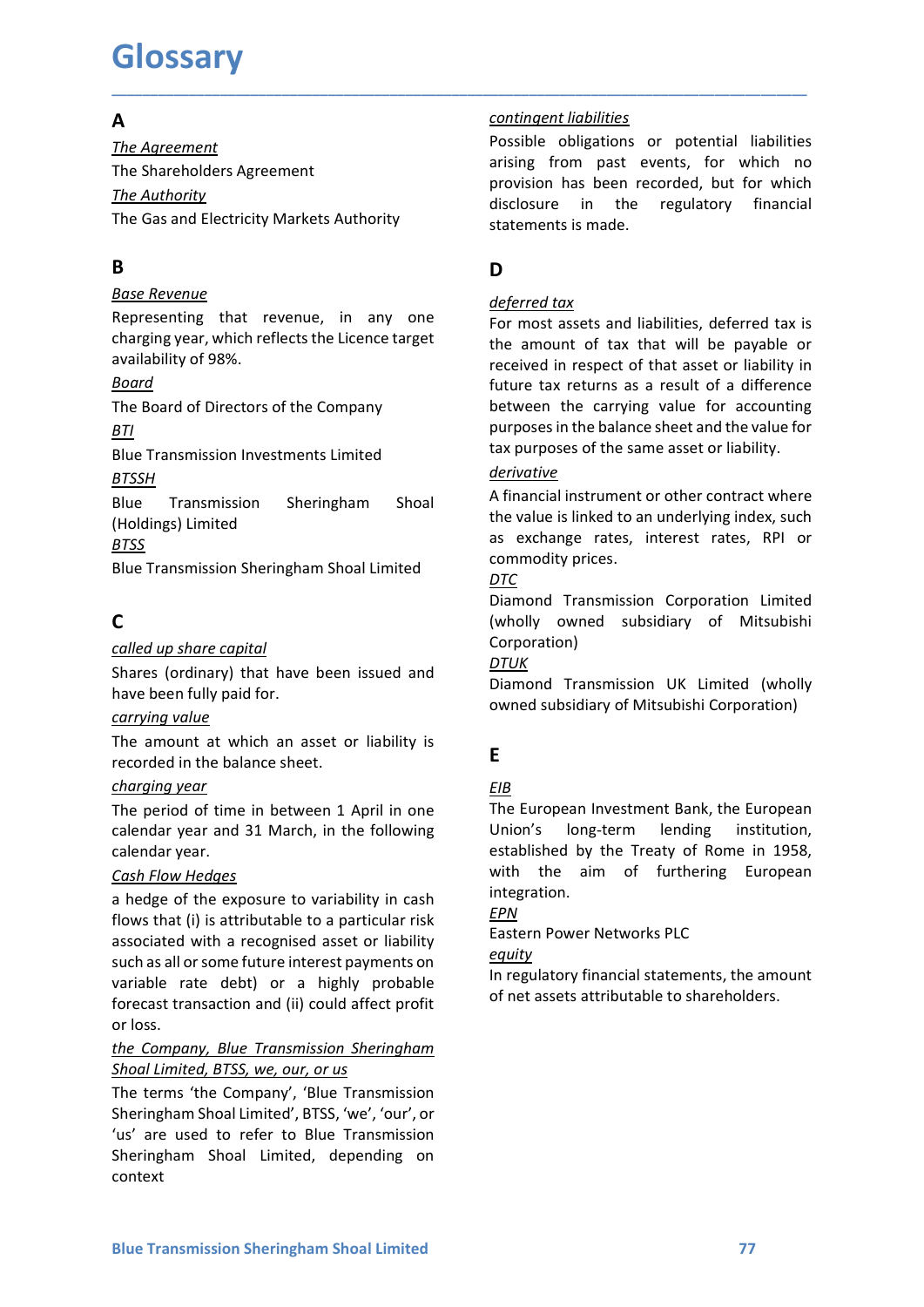# **Glossary**

## **F F** *F F*

**Glossary**<br>
Financial year<br>
For Blue Transmission Sheringham Shoal<br>
Limited this is the accounting year ending on<br>  $\frac{kV}{N}$ <br>
S1 March.<br>
Frontier Power Limited – sunnlier of<br>
Frontier Power Limited – sunnlier of **Glossary**<br>
For Blue Transmission Sheringham Shoal<br>
For Blue Transmission Sheringham Shoal<br>
Limited this is the accounting year ending on<br>  $\frac{kV}{5}$ <br>  $\frac{kT}{5}$ <br>
Standard March.<br>
For Blue Transmission Sheringham Shoal<br>  $\frac$ **GLOSSATY**<br>
Financial year<br>
For Blue Transmission Sheringham Shoal<br>
Limited this is the accounting year ending on<br>  $\frac{k}{V}$ <br>
Silovolt – an amount of electrical force equal to<br>
Financial March.<br>
Frontier Power Limited – su **Glossary**<br>
F<br>
F thing the Transmission Sheringham Shoal<br>
Limited this is the accounting year ending on<br>
31 March.<br>
S a March.<br>
Frontier Power Limited – supplier of<br>
The thing of the Group.<br>
C<br>
C<br>
C<br>
C<br>
C<br>
C<br>
C<br>
C<br>
C<br>
C<br> **F**<br>
From Blue Transmission Sheringham Shoal<br>
For Blue Transmission Sheringham Shoal<br>
Limited this is the accounting year ending on<br>  $\frac{kV}{d}$ <br>
31 March.<br>  $\frac{FPL}{P}$ <br>  $\frac{1,000 \text{ volts}}{1,000 \text{ volts}}$ <br>
Frontier Power Limited – s **Glossary**<br>
F<br>
Froncial year<br>
For Blue Transmission Sheringham Shoal<br>
Limited this is the accounting year ending on<br>  $\frac{kV}{k}$ <br>
31 March.<br>
31 March.<br>
Frontier Power Limited – supplier of<br>
1,000 volts<br>
Frontier Power Limit

FPL

# Germany and the second control of the second second control of the second second control of the second second second second second second second second second second second second second second second second second second

**Glossary**<br>
F<br>
Francial vear<br>
For Blue Transmission Sheringham Shoal<br>
Limited this is the accounting year ending on<br>  $\frac{kV}{d}$ <br>
31 March.<br>
Salmach.<br>
Frontier Power Limited – supplier of<br>  $\frac{1,000 \text{ volts}}{1,000 \text{ volts}}$ <br>
Fronti **Giooscary**<br>
From Channel Channel Channel Channel Channel Channel Channel Channel Channel Channel Channel Channel Channel Channel Channel Channel Channel Channel Channel Channel Channel Channel Channel Channel Channel Cha Scotland. **Example 10000 11 Formulate School (EVALUS ACT)**<br>
From Bureau Transmission Sheringham Shoal<br>
Limited this is the accounting year ending on<br>  $\frac{k}{2}$ <br>
EFLOT STATIGENT POWER Limited - supplier of<br>
Frontier Power Limited - s

# H<sub>ar</sub> and the state of the state of the state of the state of the state of the state of the state of the state of the state of the state of the state of the state of the state of the state of the state of the state of the

HS&E

# **I** and the state of the

### **IASB International Contract Contract Contract Contract Contract Contract Contract Contract Contract Contract Contract Contract Contract Contract Contract Contract Contract Contract Contract Contract Contract Contract Co**

### IFRS

### IML

Example The Moreover the Moreover the Moreover the Million watter<br>
See IAS<br>
Infrastructure Managers Limited – supplier of<br> *MWhrs*<br>
Services to the Group<br> *Interest Rate Swaps*<br> *Blue Corolling agreement between counterpa* Health, Safety and the Environment<br>
Transmission Sheringham Shoses as a rees<br>
Transmission Sheringham Shose<br>
International<br>
International accounting standards in<br>
conformity with the requirements of the<br>
Companies Act 200 **ISONAL SET ASS INTERNATE CALCE THERE AND SURFACE INTERNATE SURFACE INTERNATE INTERNATE INCONDUCT THE SURFACE IS CONDIMITED AND COMPARIES THE CLUST THE SET AND MANGED INTERNATE INTERNATE IN EXECUTION (FIRE SHAPE AND MANGE A**<br> **EXECUTERENT FINGTERT CONSUMIST THE CONSUMIST CONSUMIST THE CONSUMIST THE COMPART CONSUMIST CONSUMIST THE CONSUMIST CONSUMIST CONSUMIST CONSUMIST CONSUMIST CONSUMIST CONSUMIST THE CONSUMIST CONSUMIST THE CONSUMIST CO EXECUTE ASSES**<br>
INSO TIFRS<br>
International accounting standards in<br>
Companies Act 2006<br>
Companies Act 2006<br>
Companies Act 2006<br>
International Accounting Standards Board<br>
INCO<br>
IERIC 12 Service Concession Arrangements<br>
IERI Example the Groundary and accounting standards in<br>
the companies Act 2006<br>
Companies Act 2006<br>
International accounting Standards Board<br>
IMAD<br>
IMAD<br>
IMAGE<br>
IMAGE<br>
IMAGE<br>
IMAGE<br>
IMAGE<br>
IMAGE<br>
IMAGE<br>
IMAGE<br>
IMAGE<br>
IMAGE<br>
IM International accounting standards in<br>
Companies Act 2006<br>
Companies Act 2006<br>
Marine Management Organisation<br>
International Accounting Standards Board<br>
IFRIC.12<br>
IFRIC.12<br>
IFRIC.12<br>
IFRIC.12<br>
IFRIC.12<br>
IFRIC.12<br>
IFRIC.12<br> comformity with the requirements of the<br>
Companies Act 2006<br>
International Accounting Standards Board<br>
Infractical<br>
IERC 12<br>
IERC 12<br>
IERC 12<br>
IERC 12<br>
IERC 12<br>
EFRIC 12<br>
Service Concession Arrangements<br>
IMPORTIENT Managem EXECT<br>
Companies Act 2006<br>
International Accounting Standards Board<br>
International Accounting Standards Board<br>
INTERC 12<br>
IFRIC 12<br>
IFRIC 12<br>
IFRIC 12<br>
IFRIC 12<br>
IFRIC 12<br>
IFRIC 12<br>
IFRIC 12<br>
IFRIC 12<br>
IFRIC 12<br>
IFRIC 12<br> Mation Accounting Standards Board<br>
International Accounting Standards Board<br>
IFRIC 12<br>
IFRIC 12 Service Concession Arrangements<br>
Mating Management Services Agreement<br>
IFRS<br>
See IAS<br>
Management Services Agreement<br>
Million w

# **K** and the set of the set of the set of the set of the set of the set of the set of the set of the set of the set of the set of the set of the set of the set of the set of the set of the set of the set of the set of the s

KPIs

\_\_\_\_\_\_\_\_\_\_\_\_\_\_\_\_\_\_\_\_\_\_\_\_\_\_\_\_\_\_\_\_\_\_\_\_\_\_\_\_\_\_\_\_\_\_\_\_\_\_\_\_\_\_\_\_\_\_\_\_\_\_\_\_\_\_\_\_\_\_\_\_\_\_\_\_\_\_\_\_\_\_\_\_\_\_\_\_\_\_

 $kV$ 

**KARENT EXECUTE ASSEMANCE ASSESS**<br>
Key performance indicators<br>
<u>KV</u><br>
Kilovolt – an amount of electrical force equal to<br> **1**,000 volts **K**<br>
<u>KPIs</u><br>
Key performance indicators<br>
<u>KV</u><br>
Kilovolt – an amount of electrical force equal to<br>
1,000 volts<br>
L<br>
L<br>
<u>LIBOR</u> K<br>
<u>KPIs</u><br>
Key performance indicators<br>
<u>kV</u><br>
Kilovolt – an amount of electrical force equal to<br>1,000 volts<br>
L<br>
L<u>IBOR</u><br>
London Interbank Offered Rate. K<br>
<u>KPIs</u><br>
Key performance indicators<br>
<u>KV</u><br>
Kilovolt – an amount of electrical force equal to<br>
1,000 volts<br>
L<br>
L<u>IBOR</u><br>
London Interbank Offered Rate.<br>
The Licence<br>
The Offshore Electricity Licence held by Blue<br>
Transmiss **K**<br>
<u>KPIs</u><br>
Key performance indicators<br>
<u>KV</u><br>
Kilovolt – an amount of electrical force equal to<br>
1,000 volts<br> **L**<br> **LIBOR**<br>
London Interbank Offered Rate.<br>
The Offshore Electricity Licence held by Blue<br>
Transmission Sher

# L<sub>ine</sub> and the state of the state of the state of the state of the state of the state of the state of the state of the state of the state of the state of the state of the state of the state of the state of the state of the

### LIBOR

### LTIs

**GIOSSATY**<br>
From Elue Transmission Sheringham Shoal<br>
For Blue Transmission Sheringham Shoal<br>
United this is the accounting year ending on<br>  $\frac{kY}{2M}$ <br>  $\frac{FPL}{F2M}$ <br>
Frontier Power Limited – supplier of<br>  $\frac{LIBOR}{F2M}$ <br>
Lan F<br>
From Elue Transmission Sheringham Shoal<br>
Engine Transmission Sheringham Shoal<br>
State Transmission Sheringham Shoal<br>
State Transmission and Electrical force equal to<br>
Frontier Power Limited – supplier of<br>
Limited 1.000 For Blue Transmission Sheringham Shoal<br>
Subsidiary of Blue Transmission Sheringham Shoal<br>
Subsidiary exerces indicators<br>
Subsidiary that is the accounting year ending on<br>  $\frac{kV}{3.000}$  volts<br>
Fight Shoal<br>
Frontier Power L 31 March.<br>
Find Frontier Power Limited – supplier of<br>  $\frac{FPL}{F}$ <br>
Frontier Power Limited – supplier of<br>  $\frac{LIBOR}{F}$ <br>
Cordovolts<br>  $\frac{FH}{F}$ <br>  $\frac{G\times T}{F}$ <br>  $\frac{G\times T}{F}$ <br>  $\frac{G\times T}{F}$ <br>  $\frac{G\times T}{F}$ <br>  $\frac{G\times T}{F}$ <br>  $\frac{G\times T}{F$ For the sixten of Great Britain<br>
G<br>
Great Britain<br>
The island of Great Britain comprised of its<br>
the Licence<br>
The Offshore Electricity<br>
constituent parts, namely: Wales, England and<br>
Scotland.<br>
EVIDE Transmission Sheringh **G**<br>
<u>Great Britain</u><br>
The island of Great Britain comprised of its<br>
the Licence<br>
constituent parts, namely: Wales, England and<br>
Scotland.<br>
Scotland.<br>
Scotland.<br>
Scotland.<br>
Scotland.<br>
Scotland.<br>
Scotland.<br>
Scotland.<br>
Scotl **Great Britain**<br> **Conformition** Conforming the religence of the reflection of the reflection of Great Britain comprised of its<br> **Conformitive religence** the requirements of the requirements of the requirements of the requ Great Britain<br>
The island of Great Britain comprised of its<br>
constitution profits of the Licence<br>
Constitution parts, namely: Wales, England and Transmission Sheringham Shoal Line<br>
Scotland.<br>
Scotland.<br>
English Companissio constituent parts, namely: Wales, England and<br>
Scotland.<br>
Scotland.<br>
England and England and England and England and England and England and the Ground<br>
Elue Transmission Investments Limited and its<br>
subsidiary undertaking Scotland.<br>
<u>EXEMPLE Transmission</u> Investments Limited and its<br>
Elue Transmission Investments Limited and its<br>
Transmission Sheringh<br>
operations which leads<br>
the distance of precisions which heads<br>
employee or contract no<br> ENCOLE Transmission Investments Limited and its<br>
Bubstillary  $-$  an incident arising out of Blue<br>
subsidiary undertakings<br>
Undertaking spectral concernations which leads to an injury where the<br>
employee or contract normall subsidiary undertakings<br> **H**<br> **H**<br>
following day, or shift<br>
following day, or shift<br> **HS&E**<br>
Health, Safety and the Environment<br> **I**<br> **I**<br> **I**<br> **I**<br> **IAS or IFRS**<br> **ICOMENTIFIEM**<br> **ICOMENT ASSEMENT TO THE THE TERM**<br> **ICONE HERE**<br>
IN the material of the subsequence of the subsequence of the subsequence of the subsequence of the Heatsth, Safety and the Environment<br>
Interaction Secretive in Transmission Sheringham Shotlands<br>
International acc Example 11 relates to one specific (actual dietination and companies are such a security of the metallity, Safety and the Environment<br>
1 ransmission Sheringham Shoal Limited's<br>
1 represints, plant, or activities, which wa **K**<br>
<u>KPIs</u><br>
Key performance indicators<br>
<u>kV</u><br>
Kilovolt – an amount of electrical force equal to<br>
1,000 volts<br>
L<br>
<u>LIBOR</u><br>
London Interbank Offered Rate.<br>
<u>The</u> Offshore Electricity Licence held by Blue<br>
Transmission Sheri K<br>
<u>KPIs</u><br>
<u>KPIs</u><br>
<u>KV</u><br>
Kilovolt – an amount of electrical force equal to<br>
1,000 volts<br>
L<br>
<u>LIBOR</u><br>
London Interbank Offered Rate.<br>
<u>the Licence</u><br>
The Offshore Electricity Licence held by Blue<br>
Transmission Sheringham Sho **K**<br>
<u>KPIs</u><br>
Key performance indicators<br>
<u>KV</u><br>
Kilovolt – an amount of electrical force equal to<br>
1,000 volts<br> **L**<br> **L**<br> **L**<br> **L**<br> **L**<br> **LOSE**<br> **COSE COSE COSE COSE Area in the Unit<br>
The Offshore Electricity Licence held K**<br>
<u>KPIs</u><br>
Key performance indicators<br>
<u>KV</u><br>
Kilovolt – an amount of electrical force equal to<br>
1,000 volts<br>
L<br>
L<br>
L<br>
<u>IROR</u><br>
Transmission Sheringham Shoal Limited<br>
Transmission Sheringham Shoal Limited<br>
ITIS<br>
Lost time **K**<br>
<u>KPIs</u><br>
Key performance indicators<br>
<u>KV</u><br>
Kilovolt – an amount of electrical force equal to<br>
1,000 volts<br> **L**<br> **L**<br> **L**<br> **D**<br> **Combinding**<br>
Combine the Combine of the Combine of the Combine of the Combine<br>
ITTAT<br>
LOS employee or contract normally has time off the  $\frac{KtQ}{Kt}$ <br>  $\frac{V}{Kt}$  performance indicators<br>  $\underline{k}V$ <br>  $Kt|V$ <br>  $\overline{k}$  (Novolt – an amount of electrical force equal to<br>  $1,000$  volts<br>  $\overline{k}$ <br>  $\overline{R}$   $\overline{R}$   $\overline{R}$   $\overline{R}$  (Doffshore Electricity Licence held It relates to one specific (acute) identifiable incident which arises as a result of Blue Kilovolt – an amount of electrical force equal to<br>
1,000 volts<br>
L<br>
<u>LIBOR</u><br>
L<br>
L<br>
C<br>
C<br>
C<br>
C<br>
C<br>
C<br>
C<br>
C<br>
Transmission Sheringham Shoal Limited<br>
ITIS<br>
L<br>
C<br>
C<br>
C<br>
C<br>
Transmission Sheringham Shoal Limited's<br>
operations whic 1,000 volts<br>
<u>LIBOR</u><br>
<u>LIBOR</u><br>
LOMON Interbank Offered Rate.<br>
The Offshore Electricity Licence held by Blue<br>
Transmission Sheringham Shoal Limited's<br>
LOSt time injury – an incident arising out of Blue<br>
Transmission Shering L<br>
<u>LIBOR</u><br>
LIBOR<br>
London Interbank Offered Rate.<br>
The Offshore Electricity Licence held by Blue<br>
LTIS<br>
LITIS<br>
LITIS<br>
LOT time injury – an incident arising out of Blue<br>
Transmission Sheringham Shoal Limited's<br>
operations w **LIBOR**<br> **LIBOR**<br> **LIBOR**<br> **CHOT LIBOR LIGORER CONSTANDIST CONSTAND TO MANGE CONSTANDING THE OFF STARD CONSTANDING THE THAT CONSTANDING THE THAT SURPATIONS THE CONSTANDING THE CONSTANDING THE CONDING THE CONDING THE CONDIN** The Offshore Electricity Licence held by Blue<br>
Transmission Sheringham Shoal Limited<br>
LTIs<br>
LOSt time injury – an incident arising out of Blue<br>
Lost time injury – an incident arising out of Blue<br>
Transmission Sheringham Sh <u>LTIs</u><br>
LOST time injury – an incident arising out of Blue<br>
Cost time injury – an incident arising out of Blue<br>
operations which leads to an injury where the<br>
employee or contract normally has time off the<br>
following day, Transmission Sinemigram<br>
Transmission Sinemigram<br>
employee or contract normally has time off the<br>
employee or contract normally has time off the<br>
following day, or shift following, the incident.<br>
It relates to one specifi operations winch relates to an injury wine the<br>employee or contract normally has time off the<br>following day, or shift following, the incident.<br>It relates to one specific (acute) identifiable<br>incident which arises as a resu It relates to one specific (acute) identifiable<br>incident which arises as a result of Blue<br>Transmission Sheringham Shoal Limited's<br>premise, plant, or activities, which was<br>reported to the supervisor at the time and was<br>subj incident which arises as a result of Blue<br>Transmission Sheringham Shoal Limited's<br>premise, plant, or activities, which was<br>reported to the supervisor at the time and was<br>subject to appropriate investigation.<br>M<br>M<br>MMO<br>Marine Transmission Sheringham Shoal Limited's<br>premise, plant, or activities, which was<br>reported to the supervisor at the time and was<br>subject to appropriate investigation.<br><br>**M**<br>**M**<br><u>MMO</u><br>Marine Management Organisation<br>M<u>MO</u><br>Mana

# M<sub>a</sub> and the set of the set of the set of the set of the set of the set of the set of the set of the set of the set of the set of the set of the set of the set of the set of the set of the set of the set of the set of the

### MMO

### MSA PARTICIPATION CONTINUES AND LOCAL CONTINUES.

### MW

### **MWhrs**

# N<sub>N</sub>N<sub>N</sub>

**NGET** M<br>
<u>MMO</u><br>
Marine Management Organisation<br>
<u>MMA</u><br>
Megawatts – an amount of power equal to one<br>
million watts<br>
MWhrs<br>
Megawatt hours – an amount of energy<br>
equivalent to delivering one million watts of<br>
power over a period o NGESO MMO<br>
Marine Management Organisation<br>
<u>MSA</u><br>
Management Services Agreement<br>
Megawatts – an amount of power equal to one<br>
million watts<br>
Megawatt hours – an amount of energy<br>
equivalent to delivering one million watts of<br>
po Limited MSA<br>
Management Services Agreement<br>
<u>MW</u><br>
Megawatts – an amount of power equal to one<br>
million watts<br>
MMChrs<br>
Megawatt hours – an amount of energy<br>
Megawatt hours – an amount of energy<br>
equivalent to delivering one million Management Services Agreement<br>
<u>MW</u><br>
Megawatts – an amount of power equal to one<br>
million watts<br>
<u>MWhrs</u><br>
Megawatt hours – an amount of energy<br>
equivalent to delivering one million watts of<br>
power over a period of one hour